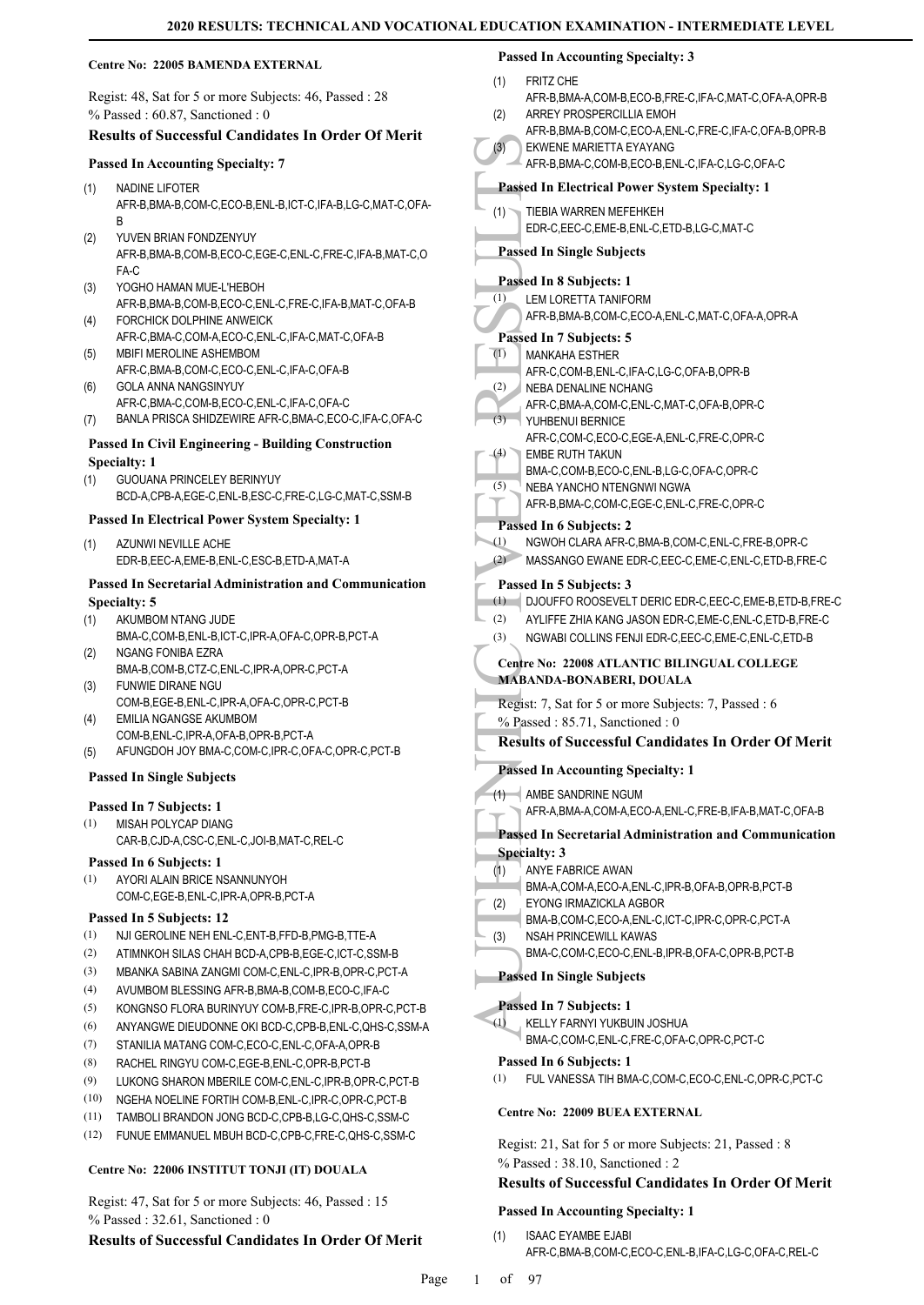| <b>Passed In Marketing Specialty: 3</b>                                                    | -A,OFA-A<br>(2)<br>NEBA NGELA'A ROSIBEL                                                         |
|--------------------------------------------------------------------------------------------|-------------------------------------------------------------------------------------------------|
| (1)<br>NANJI NOELA AKWANY                                                                  | AFR-B, BMA-A, COM-B, ECO-A, ENL-B, FRE-C, IFA-A, LG-C, MAT-C, OFA                               |
| COM-C, DMP-C, ENL-C, ENT-C, PMA-C, REL-B, SMC-B                                            | -A,OPR-B                                                                                        |
| EBAI CELIA PRECIOUS OJONG<br>(2)                                                           | (3)<br>MELODY AFANYU                                                                            |
| BMA-B,COM-C,DMP-C,ENL-C,ENT-C,PMA-C,SMC-C<br>KEITH EWOKA NGALLE NJUMA<br>(3)               | AFR-A, BMA-A, COM-C, ECO-C, EGE-B, ENL-C, FRE-C, IFA-B, MAT-A, O<br>FA-A, OPR-A                 |
| COM-C,DMP-C,ENT-C,FRE-C,PMA-C,SMC-C                                                        | <b>GODLOVE NJIWI</b><br>$(4)^{-}$                                                               |
| <b>Passed In Single Subjects</b>                                                           | AFR-A, BMA-A, COM-C, CSC-B, ECO-C, ENL-B, FRE-C, IFA-A, LG-B, MAT                               |
|                                                                                            | -B,OFA-B                                                                                        |
| Passed In 8 Subjects: 1                                                                    | (5)<br>EDDIE GLORIOUS SOGI                                                                      |
| MONICA JORA LOBEDE<br>(1)                                                                  | AFR-B, BMA-B, COM-C, CSC-B, ECO-C, ENL-A, FRE-C, IFA-A, LG-B, MAT<br>-C,OFA-B                   |
| BMA-C,COM-C,ECO-C,ENL-C,ICT-C,IFA-C,OFA-B,REL-C                                            | <b>NCHUNGONG MATHIAS</b><br>(6)                                                                 |
| Passed In 7 Subjects: 2                                                                    | AFR-A, BMA-A, COM-B, ECO-A, EGE-A, ENL-B, IFA-B, LG-C, MAT-B, OFA                               |
| (1)<br>MAKOKO NJIE RUDOLF<br>AFR-C, BMA-B, COM-B, ECO-C, ENL-C, ENT-C, IFA-B               | -A                                                                                              |
| (2)<br>NJOMO PAULA EWANE                                                                   | <b>NJI MARVIS FEI</b><br>(7)                                                                    |
| BMA-B,COM-C,ECO-C,ENL-C,IFA-C,MAT-C,REL-B                                                  | AFR-B, BMA-B, COM-B, ECO-A, EGE-B, ENL-B, IFA-B, MAT-C, OFA-B, O<br>PR-B                        |
| Passed In 5 Subjects: 1                                                                    | (8)<br>NTONYUE MERODIN KETIH                                                                    |
| JANICK LUMA NDIKUM COM-C,ECO-C,ENL-C,IPR-C,OPR-C<br>(1)                                    | AFR-A, BMA-A, COM-C, CSC-C, ECO-A, ENL-C, IFA-C, LG-B, MAT-C, OF                                |
| Centre No: 22010 ST THERESIAS COMPREHENSIVE                                                | $A-A$                                                                                           |
| <b>COLLEGE DJOTTIN</b>                                                                     | (9)<br>MAC-CLINTON FOMBONYE<br>AFR-C,BMA-A,COM-C,ECO-C,EGE-B,ENL-C,IFA-A,LG-C,MAT-C,OF          |
| Regist: 3, Sat for 5 or more Subjects: 3, Passed: 3                                        | A-B                                                                                             |
| % Passed: 100.00, Sanctioned: 0                                                            | (10)<br>BONGONG VALENTINE MONJU                                                                 |
| <b>Results of Successful Candidates In Order Of Merit</b>                                  | AFR-B, BMA-B, COM-C, ECO-C, EGE-C, ENL-C, FRE-B, IFA-B, MAT-C, O                                |
|                                                                                            | FA-B                                                                                            |
| <b>Passed In Single Subjects</b>                                                           | (11)<br>ANYAMBOM AURELIAN NAYAH                                                                 |
| Passed In 7 Subjects: 1                                                                    | AFR-C,BMA-C,COM-C,ECO-C,EGE-C,ENL-C,FRE-C,IFA-B,LG-C,OF<br>$A-C$                                |
| (1)<br>FONKWA RITA KAH                                                                     | TANFEN ALVINE DZERNYUY<br>(12)                                                                  |
| CTZ-C,EGE-C,ENL-C,FLE-B,FNH-B,NSC-C,RMH-A                                                  | AFR-B, BMA-A, COM-B, ECO-A, ENL-C, IFA-C, LG-B, MAT-B, OFA-A                                    |
| Passed In 6 Subjects: 2                                                                    | (13) / MANCHEN SHANET                                                                           |
| (1)<br>NYAMKWI AMADINE MEKANE                                                              | AFR-A, BMA-A, COM-C, ECO-B, ENL-B, IFA-C, LG-B, MAT-C, OFA-A                                    |
| EGE-B,ENL-C,FLE-C,FNH-A,NSC-B,RMH-B                                                        | (14)<br><b>NEBA SHARON SIRRI</b>                                                                |
| (2)<br>ASOM ROSCA ASHITEMBE<br>EGE-C,FLE-C,FNH-B,NSC-C,REL-C,RMH-B                         | AFR-B, BMA-A, COM-C, CSC-C, ECO-B, ENL-B, IFA-B, LG-B, OFA-C<br>(15)<br>NDANSACK CARLSON MNKONG |
|                                                                                            | AFR-C, BMA-B, COM-C, CTZ-C, ECO-C, IFA-B, MAT-C, OFA-B, OPR-B                                   |
| Centre No: 22018 CHRIST THE KING COLLEGE TIKO                                              | (16) ANYAM MILTON KHAN                                                                          |
|                                                                                            | AFR-B, BMA-B, COM-C, CTZ-B, ECO-C, ENL-C, FRE-C, IFA-B, OFA-C                                   |
| Regist: 11, Sat for 5 or more Subjects: 11, Passed : 5<br>$%$ Passed: 45.45, Sanctioned: 0 | (17) ABDOU SOULEYMANE<br>AFR-B, BMA-B, COM-C, ECO-C, EGE-C, ENL-C, IFA-B, MAT-C, OFA-B          |
| <b>Results of Successful Candidates In Order Of Merit</b>                                  | (18) - EUPHZESIA ZITEM                                                                          |
|                                                                                            | AFR-C, BMA-A, COM-C, ENL-B, FRE-C, IFA-C, LG-C, OFA-B                                           |
| <b>Passed In Accounting Specialty: 1</b>                                                   | (19) NUMFOR LEONARD CHENWI                                                                      |
| PHILO-SCOTT MONJOA VEKE<br>(1)                                                             | AFR-B, BMA-B, COM-C, CSC-C, ECO-C, ENL-C, IFA-C, OFA-C                                          |
| AFR-C, BMA-A, COM-B, ECO-A, ENL-C, IFA-B, MAT-C, OFA-A, OPR-B, R                           | Passed In Air Conditioning and Ventilation Specialty: 1                                         |
| EL-C                                                                                       | (1)<br>SONG JEAN CLAUDE NFANG                                                                   |
| <b>Passed In Single Subjects</b>                                                           | EDR-C,ENL-C,ERE-A,FRA-B,MAT-C,RRE-B                                                             |
| Passed In 9 Subjects: 1                                                                    | <b>Passed In Automobile Repair Mechanics Specialty: 5</b>                                       |
| (1)<br>NDE MERCY NTSANG                                                                    | (1)<br>MIGUEL FOKOU KEMTA                                                                       |
| AFR-C,BMA-B,COM-C,ECO-C,ENL-C,MAT-C,OFA-C,OPR-C,REL-C                                      | CTZ-C,EET-C,ENL-B,ENT-C,FRE-C,LG-C,MAT-C,MDR-C,MTE-C,MT                                         |
| Passed In 8 Subjects: 1                                                                    | W-C                                                                                             |
| (1)<br><b>FORSI MARK BRIGHT</b>                                                            | <b>CLIFORT SEAT</b><br>(2)<br>CTZ-C,EET-C,EGE-B,ENL-C,ESC-C,MAT-C,MDR-B,MTE-C,MTW-C             |
| AFR-C, BMA-A, COM-C, ECO-C, ENL-C, MAT-C, OFA-C, OPR-B                                     | (3)<br>ASUNI COLLINS SESINYUY                                                                   |
| Passed In 6 Subjects: 1                                                                    | EET-B, ENL-C, ESC-C, MAT-C, MDR-B, MTE-B, MTW-B                                                 |
| (1)<br>MOMBE RAHEL EBUDE                                                                   | LINJOUOM SALIM EL-KADIN<br>(4)                                                                  |
| BMA-C,COM-B,ECO-C,ENL-B,OPR-C,REL-C                                                        | EET-C, ENL-C, FRE-B, MAT-C, MDR-C, MTE-C, MTW-C                                                 |
| Passed In 5 Subjects: 1<br>(1)<br>CHIBUEZE LIVINUS BMA-B,COM-C,ECO-C,ENL-C,OFA-C           | (5)<br>SUH DOMINIC NEBA<br>EET-B, ENL-C, ESC-C, FRE-C, MDR-C, MTE-C, MTW-C                      |
|                                                                                            | <b>Passed In Civil Engineering - Building Construction</b>                                      |
| Centre No: 22023 GOVERNMENT TECHNICAL HIGH<br><b>SCHOOL, NKWEN</b>                         | <b>Specialty: 8</b>                                                                             |
|                                                                                            | NGIRNYU PRAISE YUNGSI<br>(1)                                                                    |
| Regist: 169, Sat for 5 or more Subjects: 168, Passed: 119                                  | BCD-B,CPB-A,CSC-B,EGE-B,ENL-C,ESC-C,LG-B,MAT-A,SSM-A                                            |
| % Passed: 70.83, Sanctioned: 2                                                             | LAISAMBOM FRANK NGES<br>(2)                                                                     |
| <b>Results of Successful Candidates In Order Of Merit</b>                                  | BCD-C,CPB-A,CTZ-C,EGE-A,ENL-B,ESC-C,LG-B,MAT-B,SSM-A                                            |
| <b>Passed In Accounting Specialty: 19</b>                                                  | (3)<br>MBAH MULA FRANKLIN<br>BCD-B,CPB-A,CTZ-B,EGE-B,ENL-B,ESC-C,FRE-C,MAT-C,SSM-B              |
|                                                                                            |                                                                                                 |

- GODWILL FRUWI AFR-A,BMA-A,COM-C,CSC-B,ECO-C,ENL-A,FRE-C,IFA-A,LG-B,MAT (1)
- BOSTEN FOMONYUY BCD-B,CPB-A,CSC-B,EGE-B,ESC-C,FRE-C,MAT-A,SSM-A

(4)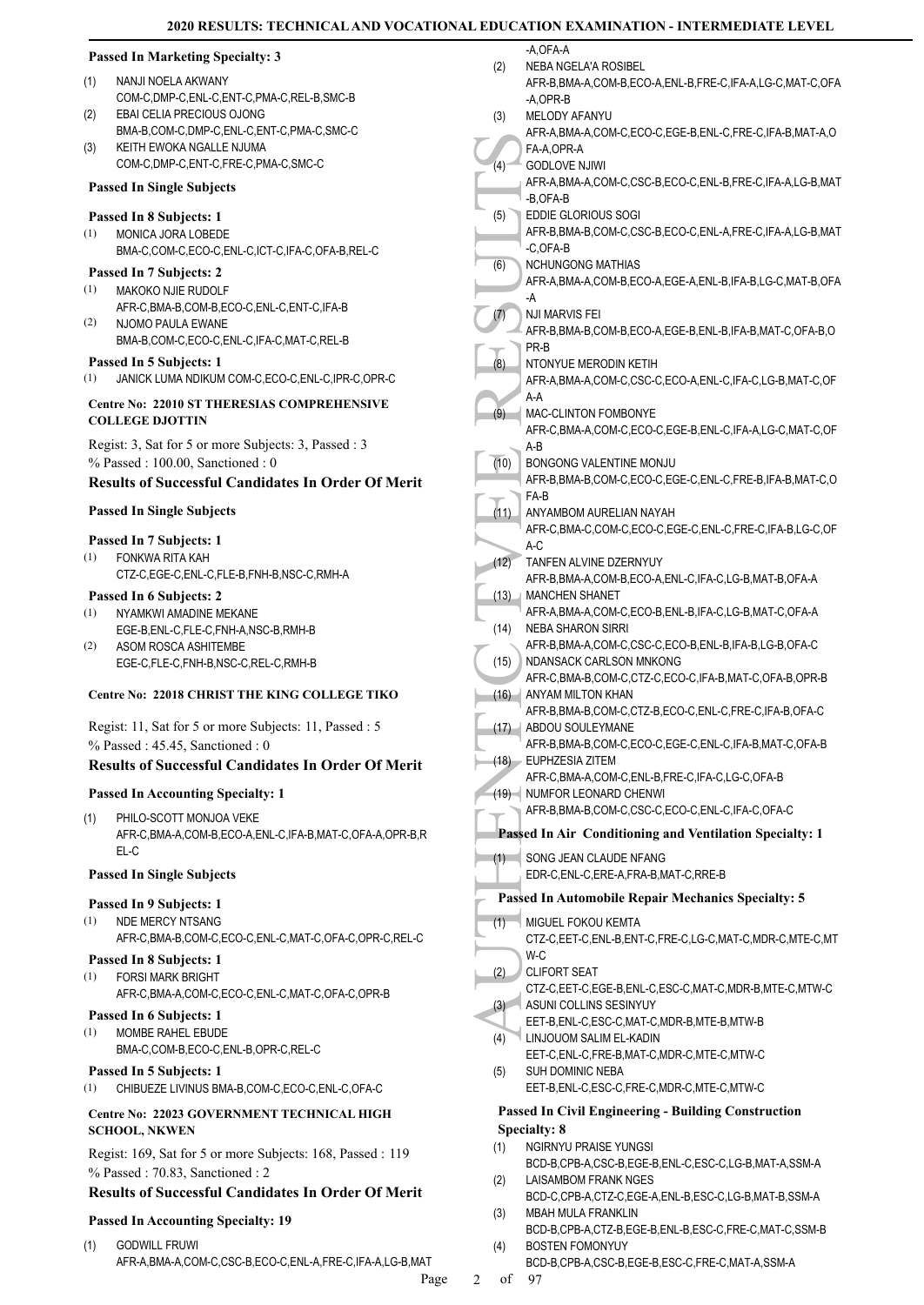#### **Passed In Civil Engineering - Building Construction Specialty: 8** NGU PENNUEL AKOH BCD-B,CPB-B,CTZ-C,EGE-C,ENL-A,ESC-C,MAT-C,SSM-A (5) PENN HAGGAI KIYANG BCD-B,CPB-B,CSC-C,EGE-C,ESC-C,FRE-C,MAT-C,SSM-B (6) YENLA DESMOND FONYUY BCD-C,CPB-A,ESC-C,MAT-C,REL-C,SSM-A (7) (8) NEBA CLINTON MAFOR BCD-B,CPB-A,ESC-C,MAT-B,SSM-B **Passed In Electrical Power System Specialty: 18** TAYANG DANIEL NGONG CSC-C,CTZ-B,EDR-B,EEC-A,EME-A,ENL-C,ESC-B,ETD-A,MAT-A (1) BURINYUY EMMANUEL CSC-C,EDR-C,EEC-A,EGE-C,EME-B,ENL-C,ESC-C,ETD-A,REL-C (2) CHI GODLOVE AMABOH CTZ-C,EDR-B,EEC-A,EME-A,ENL-C,ESC-C,ETD-A,MAT-C (3) NDONWI BLEK AMABO CTZ-C,EDR-C,EEC-A,EME-A,ESC-C,ETD-A,LG-C,MAT-C (4) WANJAH DIEUDONNE PENN EDR-C,EEC-A,EME-A,ENL-C,ESC-C,ETD-A,LG-C,MAT-C (5) SERMERNYUY ADRAN KANJO CSC-C,EDR-C,EEC-A,EME-B,ENL-C,ESC-C,ETD-A,MAT-C (6) MINIERTS LAKMBAM BARIBUIN EEC-B,EGE-B,EME-B,ENL-B,ESC-C,ETD-B,LG-C,MAT-C (7) MUSHONGONG GODWILL NUISHELIGI CTZ-C,EDR-C,EEC-B,EME-B,ENL-C,ESC-C,ETD-A,MAT-C (8) NTAM JOEL FULAH CSC-C,EEC-B,EGE-C,EME-C,ENL-C,ESC-C,ETD-A,MAT-C (9) (10) KEMBUNG HIRAH TAMKUW EDR-B,EEC-A,EME-A,ENT-B,ETD-A,ICT-C,MAT-C FUBENU SAMUEL NGWA (11) CSC-C,EDR-B,EEC-B,EME-B,ENL-B,ETD-A,MAT-C (12) SMITH AKONGNWI CHE CSC-C,EDR-C,EEC-B,EME-B,ENL-C,ETD-B,MAT-C (13) NSHI BRIAN MBUH EDR-C,EEC-B,EGE-C,EME-B,ENL-C,ETD-B,MAT-C ABINGENG MBIWIFANGAWEN BANDI (14) EDR-C,EEC-B,EGE-C,EME-B,ENL-C,ETD-B,MAT-C YEMTSA KENNE NOEL BIENVENU (15) EDR-C,EEC-A,EME-A,ETD-B,FRE-A,MAT-B (16) NDOH RAPHAEL KHAN EDR-C,EEC-A,EME-B,ETD-B,MAT-C,QHS-B FORCHE RODRICK KEMNGWA (17) EDR-B,EEC-B,EME-B,ENL-C,ETD-B,MAT-C (18) ASOPE BORIS NGU EDR-C,EEC-A,EME-B,ESC-C,ETD-A **Passed In Home Economics Specialty: 2** NDANSACK PETRONILLA TFUE BMA-C,CTZ-C,EGE-A,ENL-A,FLE-B,FNH-A,MAT-C,NSC-A,RMH-A (1) NSAH FTHELDREDA FULAI BMA-C,EGE-C,ENL-C,FLE-B,FNH-A,NSC-C,RMH-A (2) **Passed In Secretarial Administration and Communication Specialty: 9** FRU BIHNWI SONIA BMA-A,COM-B,ENL-A,FRE-C,IPR-A,LG-B,MAT-C,OFA-B,OPR-A,PCT -A (1) FUL ISABEL JAIVEN BMA-C,COM-C,ECO-C,EGE-C,ENL-C,FRE-C,IPR-B,OFA-C,OPR-B,P CT-B (2) TAH MELODY BEFENDEH BMA-B,COM-B,ENL-B,IPR-A,LG-B,MAT-C,OFA-B,OPR-A,PCT-A (3) TENENG KINGSLEY MBUH COM-C,CTZ-C,ENL-C,IPR-A,LG-C,OFA-C,OPR-B,PCT-B (4) FUEPENGO FAVOUR RINGDA BMA-C,COM-C,ENL-C,IPR-A,LG-C,MAT-C,OPR-B,PCT-B (5) SUNJO DIANA YUFENYUY BMA-C,COM-C,EGE-B,ENL-C,IPR-A,OPR-B,PCT-B (6) KEBUL LUCRESSE BRENDA COM-C,FRE-C,IPR-B,MAT-C,OFA-C,OPR-B,PCT-C (7) DJOUDA TINDANG FADELLE STEVIE BMA-C,COM-C,ENL-C,FRE-C,IPR-B,OPR-B,PCT-C (8) (9) PENN FAVOUR MEGHA BMA-C,COM-C,ENL-C,IPR-A,OPR-B,PCT-B **Passed In Single Subjects** (11) WIHBEDIMBOM MERCY NTUMSI

| Passed In 9 Subjects: 1 |                                                                           |  |
|-------------------------|---------------------------------------------------------------------------|--|
| (1)                     | CHILA PROMISE NKENDA                                                      |  |
|                         | BCD-C,CPB-A,CSC-C,CTZ-C,EGE-C,ENL-C,LG-C,MAT-C,SSM-A                      |  |
|                         | Passed In 8 Subjects: 5                                                   |  |
|                         | (1) MFORMBE KELLY MFORBI                                                  |  |
|                         | BCD-B,CPB-A,CTZ-B,EGE-A,ENL-A,LG-C,MAT-B,SSM-B                            |  |
| (2)                     | BA-AMBEUH BELINDA                                                         |  |
|                         | AFR-A, BMA-A, COM-C, ECO-B, ENL-B, LG-C, MAT-C, OFA-A                     |  |
| (3)                     | EWI BRICKLY ACHUO                                                         |  |
| (4)                     | BCD-C,CPB-A,CSC-C,ENL-C,ENT-C,FRE-C,MAT-C,SSM-A<br>ACHE CLARKSON FONGYENG |  |
|                         | BCD-B,CPB-A,CSC-C,EGE-B,ENL-C,FRE-C,MAT-C,SSM-C                           |  |
| (5)                     | <b>ZANG BROWNIN-FOY</b>                                                   |  |
|                         | BCD-B,CPB-C,EGE-C,ENL-B,FRE-C,MAT-C,REL-C,SSM-B                           |  |
|                         | Passed In 7 Subjects: 18                                                  |  |
| $\left( 1\right)$       | <b>BAYE RANSOM YONKA</b>                                                  |  |
|                         | EDR-C,EEC-B,EGE-A,EME-A,ENL-C,ETD-A,LG-A                                  |  |
| (2)                     | SUIKA GLEN SEVIDZEM                                                       |  |
|                         | BCD-C,CPB-A,EGE-A,ENL-B,LG-C,MAT-B,SSM-A                                  |  |
| $\overline{3})$         | YAM PETER YUH ANIMBOM                                                     |  |
|                         | CAR-A,CJD-A,CSC-C,CTZ-B,ENL-C,FRE-C,JOI-A                                 |  |
| (4)                     | DJUMETA NZONTHEU LIZANE PRIDE                                             |  |
|                         | COM-C,CTZ-C,ENL-C,FRE-C,IPR-A,OPR-A,PCT-B                                 |  |
| (5)                     | <b>KENNE FOUDJI ANDERSON LE</b>                                           |  |
|                         | CSC-C,EDR-C,EEC-C,EME-B,ENL-B,ETD-A,FRE-B                                 |  |
| (6)                     | <b>MONUOH KINSLEY</b><br>BCD-C,CPB-A,EGE-A,ENL-C,LG-B,MAT-C,SSM-C         |  |
| (7)                     | NKWILEN STEPHANE CALOS                                                    |  |
|                         | BCD-C,CPB-B,CSC-C,EGE-B,ENL-B,MAT-C,SSM-B                                 |  |
| (8)                     | TEMOH EUDRICK TANGWA                                                      |  |
|                         | AFR-B, BMA-B, COM-C, ECO-C, EGE-C, MAT-C, OFA-B                           |  |
| (9)                     | TANGWE JULIUS CSC-C,ECI-C,ENL-C,ESC-C,ESY-B,PVS-B,QHS-B                   |  |
| (10)                    | <b>NSHING FABRICE YONG</b>                                                |  |
|                         | CPB-B,CSC-C,EGE-B,ENL-C,LG-C,MAT-C,SSM-B                                  |  |
| (11)                    | <b>KELLY AGWENJANG</b>                                                    |  |
|                         | AFR-B, BMA-B, COM-C, CTZ-C, EGE-C, ENL-C, IFA-C                           |  |
| (12)                    | NGWANG DELPHINE CHIMENYI                                                  |  |
| (13)                    | AFR-C, BMA-C, COM-C, ECO-B, ENL-C, LG-C, OFA-B<br>TOH BELTIN CHENWIE      |  |
|                         | AFR-B, BMA-B, COM-C, ENL-C, LG-C, MAT-C, OFA-C                            |  |
|                         | $(14)$ AGBAETONG CLOUDINE ACHETONG                                        |  |
|                         | BMA-C,COM-C,ENL-C,FRE-C,IPR-B,OFA-C,OPR-B                                 |  |
| (15)                    | KEMING JOYCELINE BELI                                                     |  |
|                         | AFR-B, BMA-C, COM-C, CSC-C, ENL-C, MAT-C, OFA-C                           |  |
| (16)                    | BAH NGAM HAGGAI                                                           |  |
|                         | BCD-C,CPB-B,EGE-C,ENL-C,FRE-C,MAT-C,SSM-C                                 |  |
| (17)                    | EDDIE GLORY NNEH                                                          |  |
| (18)                    | AFR-C,COM-C,CSC-C,ECO-C,ENL-C,LG-C,MAT-C<br><b>MEMOH CLAIRE MBUTOH</b>    |  |
|                         | AFR-C.BMA-C.COM-C.ECO-C.EGE-C.ENL-C.LG-C                                  |  |
|                         | Passed In 6 Subjects: 18                                                  |  |
| (1)                     | JAMA LEONEL ANYOE BCD-A,CPB-A,CSC-C,EGE-C,MAT-C,SSM-A                     |  |
| (2)                     | NKONGHO BORIS ENOW                                                        |  |
|                         | BCD-C,CPB-A,EGE-B,ENL-C,LG-C,SSM-A                                        |  |
| (3)                     | <b>TUFOIN LOUIS GWEDENG</b>                                               |  |
|                         | BCD-A,CPB-A,EGE-C,FRE-C,MAT-C,SSM-B                                       |  |
| (4)                     | TEMO BLAISE ASOBO CSC-C, EEC-A, EME-B, ENL-C, ETD-B, MAT-C                |  |
| (5)                     | NGO PRINCELY ABANG                                                        |  |
|                         | CSC-C.EEC-A.EME-B.ENL-C.ETD-B.MAT-C                                       |  |
| (6)                     | FONMBI JEFFREY NYINGCHIA                                                  |  |
|                         | EDR-C,EEC-B,EME-B,ENL-C,ENT-C,ETD-B                                       |  |
| (7)                     | BATEY-TAMBE KINGLEY ARREY-ETEK                                            |  |
|                         | CTZ-C,EDR-C,EEC-B,EME-C,ENL-C,ETD-A                                       |  |
| (8)                     | <b>BANDEH MARIE-CLAIRE AFANWI</b>                                         |  |
| (9)                     | CTZ-C, ENL-B, FFD-C, LG-C, PMG-C, TTE-A<br>MUKONG MUMA EMMANUEL           |  |
|                         | BCD-C.CPB-A.ENL-B.ENT-C.MAT-C.SSM-C                                       |  |
| (10)                    | KEMEY WILL KENKOH AFR-B, BMA-B, COM-C, CSC-C, MAT-C, OFA-B                |  |

ENL-C,FLE-C,FNH-B,FRE-C,NSC-C,RMH-A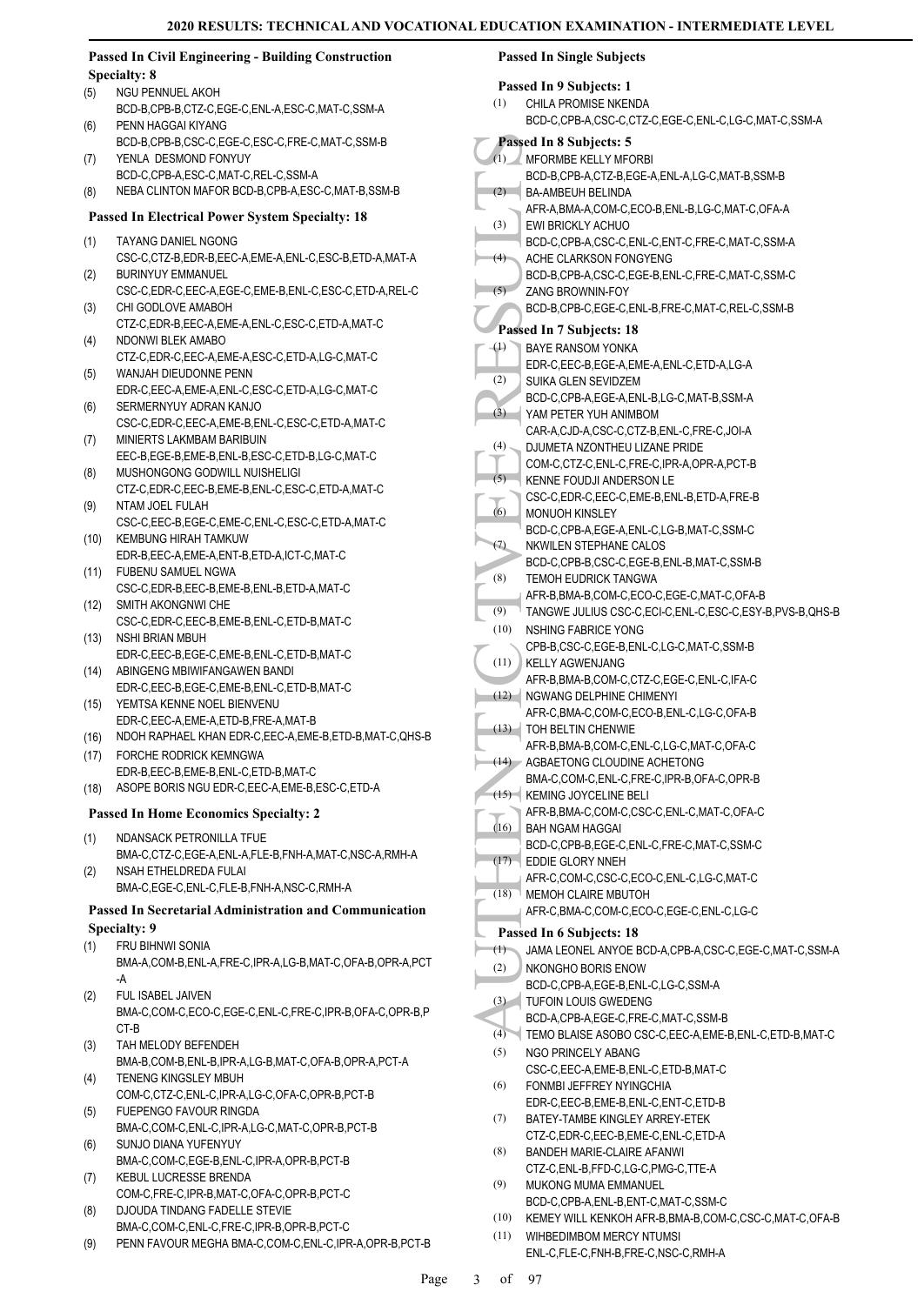(5)

### **Passed In Single Subjects**

#### **Passed In 6 Subjects: 18**

- (12) CHE FAITH SENG EGE-C,ENL-C,MAT-C,MCE-C,MPT-B,VTE-B
- (13) TISE KENRIC COM-C,ENL-C,IPR-A,MAT-C,OPR-C,PCT-C
- (14) EBUI DAVID ZANG BCD-C,CPB-A,ENL-C,MAT-C,QHS-C,SSM-C
- IMMA-NUEL JABEYA FUSI BCD-C,CPB-C,EGE-C,ENL-C,ICT-C,SSM-B (15)
- (16) MUKUSI SERAPHINE AFR-B,COM-C,ECO-C,ENL-C,LG-C,OFA-C
- (17) FRU ERNEST NDE EET-C,ENL-C,ENT-C,MDR-C,MTE-C,MTW-C
- (18) AGBOR JAMES KIMA EET-C,ENL-C,FRE-C,MAT-C,MTE-C,MTW-C

#### **Passed In 5 Subjects: 15**

- (1) NDI FERDINARD NGEH CTZ-C,EEC-A,EME-A,ESC-C,ETD-A
- (2) TEM RACHEAL SIH EGE-C,FLE-B,FNH-A,NSC-C,RMH-A
- (3) NJWENG DEBORAH TABIFOR EGE-C,FLE-C,FNH-A,NSC-C,RMH-A
- (4) NJOH DICKSON AKUCHU BCD-C,CPB-A,ENL-C,MAT-C,SSM-A
- (5) KAYU MORELOVE BOLANG ENL-C,ICT-C,MCE-C,MPT-B,VTE-B
- (6) AHMED WIYSAHNYUY EDR-C,EEC-B,EME-C,ENL-C,ETD-B
- AKANING SUSALINE AKUNJUGE COM-C,ENL-C,IPR-B,OFA-C,OPR-B (7)
- (8) MALUH MARCEL SAMA BCD-C,CPB-B,EGE-C,MAT-C,SSM-B
- (9) NGANGEH JOEL KONANG CAR-B,CJD-C,CTZ-C,JOI-B,MAT-C (10) NTUMNYUY FIDELLE TOMNYUY
- CPB-B,EGE-C,ENL-C,QHS-C,SSM-B AKEMESECK DILONG OBACHA (11)
- EDR-C,EEC-C,EME-C,ENL-C,ETD-B
- (12) MBAH ROSEVEL ACHI BCD-C,CPB-C,CSC-C,EGE-C,SSM-B
- (13) MULUH CLARIS PENN AFR-B,BMA-C,COM-C,ENL-C,OFA-C
- (14) ETU ADRIAN ANE EEC-C,ENL-C,ETD-C,FRE-C,MAT-C
- PEUWO MELACHIO TCHOFFO JEFSON EET-C,ENL-C,FRE-C,MTE-C,MTW-C  $(15)$

#### **Centre No: 22024 GOVERNMENT TECHNICAL HIGH SCHOOL KANG BAROMBI, KUMBA**

Regist: 16, Sat for 5 or more Subjects: 16, Passed : 6 % Passed : 37.50, Sanctioned : 0

### **Results of Successful Candidates In Order Of Merit**

### **Passed In Accounting Specialty: 1**

JAMBA BLENTINA ACHE AFR-C,COM-B,ECO-C,ENL-B,IFA-B,LG-C,OFA-C,OPR-B (1)

#### **Passed In Single Subjects**

#### **Passed In 7 Subjects: 2**

- AZA-AH NYZENTUS ASANJI (1)
- BCD-C,CPB-B,CTZ-C,EGE-C,ENL-C,LG-B,SSM-B CHE BENEDICT ASANJI (2)
- BCD-C,CPB-B,CTZ-C,EGE-C,ENL-B,LG-B,SSM-C

### **Passed In 5 Subjects: 3**

- (1) OTUAYUK ALFRED ASSAM CAR-C,CTZ-C,EGE-A,ENL-C,JOI-C
- KUMAH RICNY CATHERINE LIMUNGA COM-C,ENL-C,IPR-B,OPR-C,PCT-C (2)
- ESAPA NSUME MARYSE ROKENG AFR-C,COM-C,FRE-C,IFA-C,OFA-C (3)

#### **Centre No: 22026 GOVERNMENT TECHNICAL HIGH SCHOOL BUEA**

Regist: 645, Sat for 5 or more Subjects: 643, Passed : 224 % Passed : 34.84, Sanctioned : 4

### **Results of Successful Candidates In Order Of Merit**

### **Passed In Accounting Specialty: 28**

- FEH PRINCEWILL KOYILA AFR-A,BMA-A,COM-B,ECO-A,ENL-B,FRE-C,IFA-A,LG-A,MAT-B,OFA -A,OPR-A (1)
- MAFOGANG WOUAFO DOGNES AFR-A,BMA-A,COM-B,ECO-C,EGE-B,ENL-B,FRE-A,IFA-B,MAT-B,OF A-A,OPR-B (2)
- MBUNWE ANITA BIEKFU AFR-B,BMA-A,COM-C,ECO-A,EGE-B,ENL-A,IFA-B,MAT-C,OFA-B,O (3)

PR-B MBUA CLOVERT MONDOA (4)

YUNIWO TELMA BERINYU

- AFR-B,BMA-A,COM-C,CTZ-C,ECO-B,ENL-B,IFA-A,MAT-C,OFA-B,OP R-C
- (6) AFR-A, TYROL (6) AFR-A, TYROL (6) AFR-A, TYROL AFR-A, TYROL AFR-A, TYROL AFR-A, TACHO AFR-A, TACHO AFR-A, TACHO AFR-A, TACHO AFR-B, NDELO AFR-B, NDANSA AFR-B, UNARY AFR-B, UNARY AFR-B, UNARY AFR-B, UNARY AFR-B, UNARY A AFR-C,BMA-A,COM-B,ECO-B,ENL-C,FRE-C,IFA-B,LG-C,OFA-B,OP R-B NDESSAP LAURENTINE NGWENYI AFR-A,BMA-A,COM-C,ECO-B,ENL-C,IFA-A,MAT-C,OFA-A,OPR-B (6) TYROL NKUNG CHE AFR-B,BMA-A,COM-B,ECO-C,ENL-C,IFA-A,MAT-C,OFA-A,OPR-B (7) NDONGO TIMOTHY MONGOMBE AFR-A,BMA-B,COM-C,ECO-C,IFA-A,LG-C,MAT-C,OFA-B,OPR-B (8) TACHO PHATIMA FAITH NJWENG (9)
	- AFR-C,BMA-C,COM-C,ECO-C,ENL-B,IFA-A,MAT-C,OFA-B,OPR-A NGWILEFEM CHRISTABEL ATEM  $(10)$
- AFR-B,BMA-B,COM-B,ECO-C,ENL-C,IFA-A,LG-C,OFA-B,OPR-C NDELOKEH NURA NKEMGANG  $(11)$
- AFR-B,BMA-B,COM-C,ECO-B,ENL-C,IFA-B,LG-C,OFA-B,OPR-C MARY MENSEH AFR-B,BMA-B,COM-C,ENL-C,FRE-C,IFA-B,MAT-C,OFA-B,OPR-B  $(12)$
- JUNIOR NDI NCHIFUH (13)
- AFR-B,BMA-A,COM-C,ECO-C,IFA-B,MAT-C,OFA-C,OPR-A DANSAH VERONICS-FAVOUR ABUGICHE (14)
- AFR-B,BMA-B,COM-C,ECO-C,IFA-B,LG-C,OFA-A,OPR-B LYONGA RUDOLF NDIVE (15)
- AFR-C,BMA-B,COM-B,ECO-C,ENL-C,IFA-C,OFA-B,OPR-B DOHASANG MARYANN ENJEMA  $(16)$
- AFR-B,BMA-C,COM-C,ECO-C,ENL-C,IFA-B,OFA-A,OPR-C  $^{\mathsf{\tiny{\rm{\top}}}}$  SONITA NESIN (17)
- AFR-B,BMA-C,COM-C,ECO-C,EGE-A,IFA-C,OFA-B,OPR-C TINERLA PETRONILLA NYUYDZE (18)
- AFR-C,COM-C,ECO-C,ENL-B,IFA-A,LG-C,OFA-C,OPR-C MBOME NAMONDO SUSAN (19)
- AFR-B,BMA-C,COM-C,ECO-C,IFA-B,MAT-C,OFA-B,OPR-C BOKAM TCHAMADJEU LAURA (20)
- AFR-C,BMA-C,COM-C,ECO-B,ENL-C,IFA-C,OFA-C,OPR-C NDZEREM FABIS FANYUY (21)
- AFR-B,BMA-C,COM-C,ECO-C,ENL-C,IFA-C,OFA-C,OPR-C
- BINDA MAXINE ANIH (22) AFR-C,COM-C,ECO-C,ENL-C,IFA-A,OFA-B,OPR-C
- (23) NJI EDWIN EBANG AFR-C,BMA-B,COM-C,ECO-C,IFA-B,OFA-B,OPR-C
- (24) MBIWANG MARIE-CLAIRE ANWI
- AFR-B,BMA-C,COM-C,IFA-B,MAT-C,OFA-B,OPR-C (25) NJI UBRYNE FRU
- AFR-B,BMA-C,COM-C,ECO-C,IFA-A,OFA-C,OPR-C
- NKONGHOTAKU-AYUK (26)
- AFR-C,BMA-B,COM-C,IFA-B,MAT-C,OFA-C,OPR-C
	- NAIDRESOUER TIMTI MISIH (27) AFR-C,BMA-C,COM-C,IFA-B,OFA-B,OPR-C
- NJIOH ROSELINE MBOH (28)
- AFR-C,COM-C,ECO-C,IFA-B,OFA-C,OPR-C
- 
- **Passed In Civil Engineering Building Construction Specialty: 12**
- NDA MICHEAL NEMBO (1)
- BCD-C,CPB-B,CSC-C,ENL-C,ENT-C,ESC-C,MAT-C,QHS-B,SSM-B EFUETLEFAC FORMIN  $(2)$
- BCD-A,CPB-A,EGE-C,ENL-C,ESC-C,ICT-B,MAT-C,SSM-A
- GEH AMADEUS TEKORANGWAN BCD-B,CPB-A,EGE-B,ENL-C,ENT-C,ESC-C,MAT-C,SSM-A (3) AKO RICHMOND OJONG
- BCD-C,CPB-A,CTZ-B,ENL-C,ESC-C,MAT-B,REL-C,SSM-A (4)
- (5) EBUNE FELIX BCD-A,CPB-A,EGE-B,ENL-C,ESC-C,MAT-C,SSM-A
- ASONDO SILAS ABUANECK BCD-A,CPB-A,EGE-C,ENL-C,ESC-C,MAT-C,SSM-A (6)
- LEKIAKA GERAD BCD-B,CPB-B,ENT-C,ESC-C,FRE-C,MAT-A,SSM-C (7)
- ELIMPE-EKU JUNIOR ANOH (8)
	- BCD-B,CPB-A,ENL-C,ESC-C,MAT-B,SSM-B
- ASONGANYI AWUNG THIERY BCD-C,CPB-A,ENL-C,ESC-B,MAT-C,SSM-B (9)
- (10) SEMGAGA ERNEST SEMA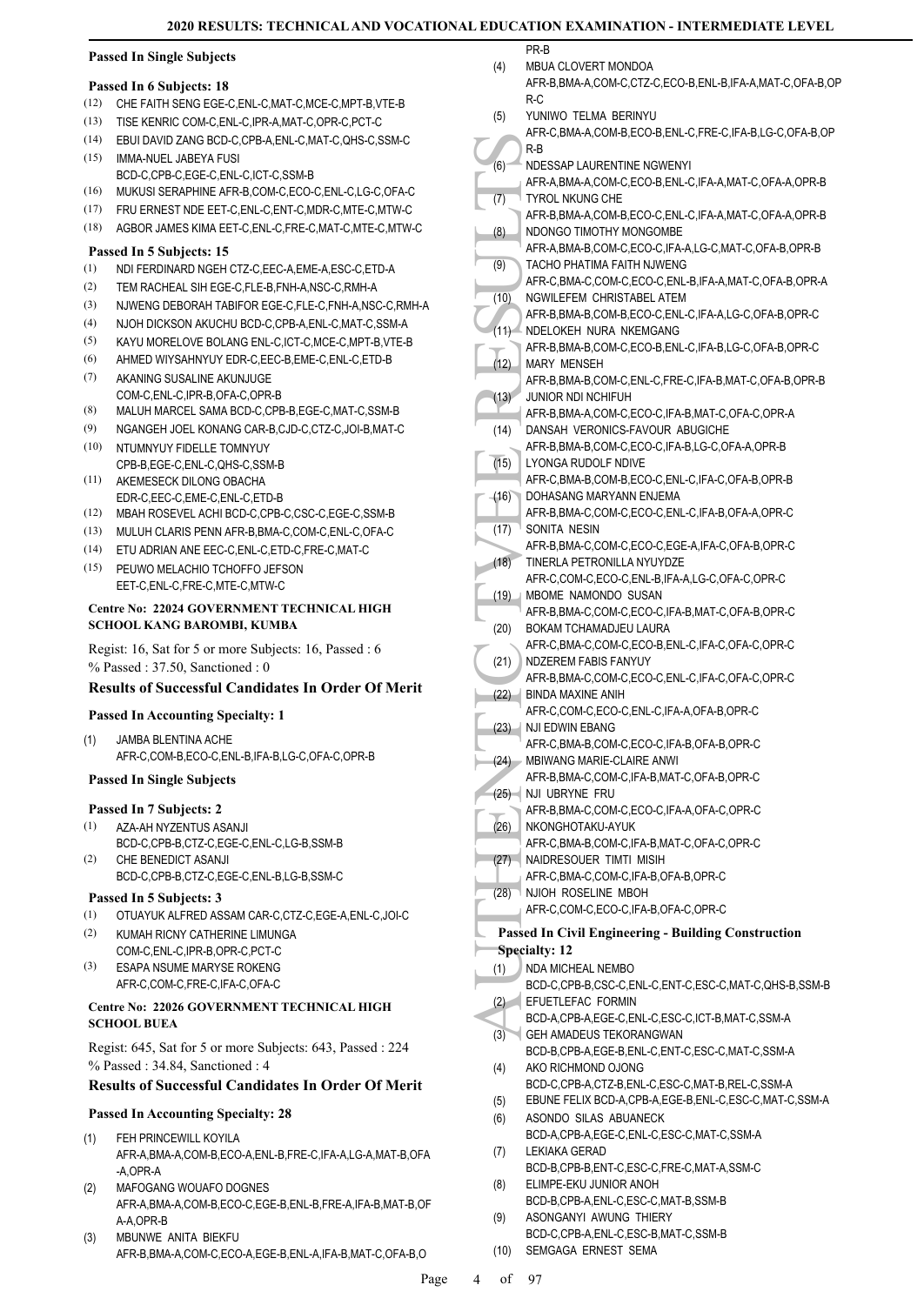#### **Passed In Civil Engineering - Building Construction Specialty: 12** BCD-C,CPB-B,EGE-B,ESC-C,MAT-C,SSM-A (11) AJEMZI NEVI-GLENN NGUENWOH BCD-C,CPB-B,EGE-C,ESC-B,MAT-C,SSM-B (12) ATEMKENG PEKINS BCD-C,CPB-B,ESC-C,MAT-C,SSM-B **Passed In Electrical Power System Specialty: 26** SAH GASTON NTANAH EDR-C,EEC-B,EGE-C,EME-A,ENL-C,ESC-B,ETD-A,FRE-C,LG-B,MA T-B BESONG HANS AYUK AKPANG CTZ-C,EDR-C,EEC-B,EME-B,ENL-C,ESC-C,ETD-A,FRE-C,ICT-B,MA T-C TENDONGFOR JERES NGOLEFACK CTZ-B,EEC-A,EGE-A,EME-A,ENL-C,ESC-B,ETD-A,ICT-A,MAT-B AVIVA ORTERCA ETANDOW EDR-C,EEC-A,EME-B,ENL-B,ESC-C,ETD-A,FRE-C,ICT-C,MAT-B WILACK LOIS ZEUNDA CSC-C,EDR-B,EEC-B,EGE-B,EME-B,ENL-C,ESC-C,ETD-A,MAT-C AMINKENG BASSEL CTZ-C,EDR-C,EEC-B,EGE-B,EME-B,ENL-C,ESC-C,ETD-A,MAT-C AMINGWO NKENGAFAC BANABAS EDR-C,EEC-B,EGE-C,EME-B,ENL-C,ESC-C,ETD-A,ICT-C,MAT-C MBOFUNG NELLY MBOTIBOH EDR-C,EEC-A,EME-A,ENL-C,ESC-B,ETD-A,ICT-C,MAT-A FAITH UKALE OBADIA CSC-C,EDR-C,EEC-A,EME-A,ENL-B,ESC-B,ETD-A,MAT-B KENNEH FUNWIE TAKWI CTZ-C,EDR-C,EEC-B,EME-B,ENL-C,ESC-C,ETD-A,QHS-B (10) (11) MANOJI DESMOND ASAMBA CTZ-C,EDR-C,EEC-B,EME-B,ENL-C,ESC-C,ETD-A,ICT-C TABI JOSEPH AKONGNUE (12) EDR-C,EEC-A,EME-A,ENL-C,ESC-C,ETD-A,ICT-B (13) OTTEH JAMES OKOLE EDR-C,EEC-B,EGE-C,EME-A,ESC-C,ETD-A,MAT-C CALEB MBAH NDAKWAH (14) CSC-C,EDR-C,EEC-B,EME-C,ENL-C,ESC-C,ETD-A (15) NJOCKACHEM EDDY KEKIA EEC-B,EME-C,ESC-C,ETD-B,FRE-C,ICT-C,MAT-C (16) AGBORTOKO JIM OBEN EDR-C,EEC-B,EGE-C,EME-C,ENL-C,ETD-B,MAT-C FONTEM NKEMKETU WISDOM (17) EEC-B,EME-B,ESC-C,ETD-A,ICT-B,MAT-C MAYAM JINKLINE ANGAH (18) EEC-B,EME-B,ESC-C,ETD-A,ICT-C,MAT-B (19) NGANGSA NDE MERVEIL CABREL CSC-C,EEC-B,EME-B,ESC-C,ETD-A,MAT-B (20) DARREL JULIETTE ENJEMA MBENG TAMBE EDR-C,EEC-B,EME-B,ENT-C,ETD-A,MAT-C (21) ASHU RENE TIKU EDR-C,EEC-C,EME-C,ESC-C,ETD-B,FRE-C (22) NKENDUIB SAMMUEL EDIAGE EDR-C,EEC-B,EME-A,ETD-B,MAT-C (23) AMAH JOHAN FABIO EDR-C,EEC-B,EME-B,ETD-A,MAT-C (24) AZAH VIRGINIE AKWI EEC-B,EME-B,ESC-C,ETD-B,MAT-C AMAH ALIAHAGJE BOSTENBECK DANG EDR-C,EEC-B,EME-C,ESC-C,ETD-A (25) (26) NKAM RANSOM NDOH EDR-C,EEC-C,EME-C,ETD-B,MAT-C **Passed In Electronics Specialty: 6** DJIELA FOMO AYUK PARFAIT CSC-B,CTZ-C,ECI-C,EDR-C,ENL-C,ESC-C,ESY-C,FRE-C,MAT-B,PV S-B EGNIE EPURU CHRISTOPHER CSC-C,CTZ-C,ECI-C,EGE-A,ENL-C,ESC-C,ESY-C,MAT-C,PVS-B NJODZEVEN BLESS TANGWA CSC-B,CTZ-B,ECI-C,EDR-C,ESC-B,ESY-C,MAT-B,PVS-B ANDUSA CYRUS AKENJO ECI-C,EDR-C,EGE-A,ENL-B,ESC-C,ESY-C,MAT-C,PVS-B EWANE DONHARIS LITOMBO CSC-B,CTZ-C,ECI-C,EDR-C,ENL-B,ESC-C,ESY-C,PVS-B (1) (1) (2) (1) (2) (3) (4) (5) (1) (1) (2) (3) (4) (5) (6) (1) (2) (3) (4) (5) (6) (7) (8) (9) (10) (11) (12) (13) (14) (15)

(1)

(2)

(3)

(4)

(5)

(6)

(7)

(8)

(9)

(1)

(2)

(3)

(4)

(5)

TICHA DIDOVIE NNDAH ECI-C,EDR-C,ENL-C,ESC-C,ESY-C,ICT-A,PVS-B (6)

### **Passed In Home Economics Specialty: 1**

TANYITIKU ARIKAI ETONG BMA-C,CTZ-C,EGE-C,ENL-C,FLE-A,FNH-C,NSC-B,QHS-B,RMH-B

### **Passed In Marketing Specialty: 2**

| (1)               | NDIP LUCY ACHALE                                                             |
|-------------------|------------------------------------------------------------------------------|
|                   | BMA-C,COM-C,DMP-B,ENL-C,ENT-C,OPR-C,PMA-C,SMC-B                              |
| (2)               | EBOTE NGELLE PHANUEL                                                         |
|                   | COM-C,DMP-C,ENL-C,ENT-B,OPR-C,PMA-C,SMC-C                                    |
|                   | <b>Passed In Secretarial Administration and Communication</b>                |
|                   | <b>Specialty: 6</b>                                                          |
| (1)               | EKWIA VANESIA TABI                                                           |
|                   | BMA-A,COM-C,ECO-B,ENL-C,IPR-B,MAT-C,OFA-A,OPR-B,PCT-A                        |
| (2)               | NKI MARIE AYAMBA                                                             |
|                   | BMA-B,COM-C,ECO-B,ENL-C,IPR-B,MAT-C,OFA-C,OPR-B,PCT-B                        |
| (3)               | YAMENI NGUIMO MARIE MICHELLE                                                 |
|                   | BMA-B,COM-B,ENL-B,IPR-B,LG-C,OFA-B,OPR-A,PCT-B                               |
| (4)               | NZANG NJUME CYRIL EKUMBADE                                                   |
|                   | BMA-B,COM-C,ENL-C,ICT-B,IPR-B,OPR-B,PCT-B                                    |
| (5)               | NDANGOH MAKOLET NYAMBOD                                                      |
|                   | BMA-B, ENL-C, ICT-C, IPR-C, OFA-B, OPR-C, PCT-C                              |
| (6)               | ZANG MELVIS CHUO COM-C, ENL-C, IPR-B, OFA-C, OPR-C, PCT-C                    |
|                   | <b>Passed In Single Subjects</b>                                             |
|                   |                                                                              |
|                   | Passed In 9 Subjects: 1                                                      |
| (1)               | TAGHA DIVINE FAVOUR MOFOR                                                    |
|                   | BCD-C,CPB-C,CTZ-C,EGE-B,ENL-C,MAT-C,QHS-C,REL-C,SSM-B                        |
|                   | Passed In 8 Subjects: 6                                                      |
| $^{(1)}$          | <b>BINWI IRINE FUH</b>                                                       |
|                   | COM-C,CTZ-C,EGE-C,ENL-B,FLE-B,FNH-B,NSC-B,RMH-A                              |
| (2)               | CHIOGHE NATAN NKEINEN                                                        |
|                   | BMA-B,COM-C,ECO-B,ENL-C,IFA-B,LG-C,OFA-B,OPR-C                               |
| $\overline{3})$   | PROSPER AFAANWI EKANDEM JUNIOR                                               |
|                   | BMA-C,COM-C,ECO-C,ENL-C,IFA-B,LG-C,OFA-B,OPR-B                               |
| (4)               | JING ADAMOU EMMANUEL TITA                                                    |
| (5)               | EDR-C,EEC-C,EGE-C,EME-C,ENL-C,ETD-B,FRE-C,QHS-B<br>NDIP CHARMBALLIN MBO-NDIP |
|                   | BCD-C,CPB-C,CTZ-C,EGE-C,ENL-C,ICT-C,MAT-C,SSM-A                              |
| (6)               | EBAI JOHN TAMBE                                                              |
|                   | CTZ-C.EEC-B.EGE-C.EME-C.ENL-C.ETD-B.FRE-C.REL-C                              |
|                   | Passed In 7 Subjects: 16                                                     |
| $\left( 1\right)$ | AHOUH NGWA LOIDA                                                             |
|                   | ENL-C,FLE-B,FNH-B,FRE-C,NSC-A,QHS-B,RMH-A                                    |
| (2)               | KEPATE NADIA AJEH                                                            |
|                   | ENL-B,FLE-B,FNH-A,LG-C,MAT-C,NSC-A,RMH-B                                     |
| (3)               | RUTH ENANGA EKEKE ABOH                                                       |
|                   | ENL-C, FLE-A, FNH-B, LG-C, NSC-B, QHS-B, RMH-B                               |
| (4)               | ABDUL RAHIM SAMA NGUFOR                                                      |
|                   | BCD-B,CPB-B,EGE-A,ENL-C,ICT-B,MAT-C,SSM-C                                    |
| (5)               | MANOEL WABO GEMNDA                                                           |
|                   | BMA-B,COM-C,ENL-B,IFA-A,MAT-C,OFA-C,OPR-B                                    |
| (6)               | GUY JOSEPH KERNYUY KIBUNGLA                                                  |
| (7)               | BCD-B,CPB-B,CTZ-C,EGE-C,ENL-C,ESC-C,SSM-A<br>AGBOR JOSHUA ORU                |
|                   | BCD-B,CPB-A,CTZ-C,EGE-C,ENL-C,MAT-C,SSM-B                                    |
| (8)               | EGO ANNABEL IZIAH                                                            |
|                   | EGE-C.ENL-C.FLE-B.FNH-C.NSC-C.QHS-C.RMH-A                                    |
| (9)               | <b>BENG BLESSED CHI</b>                                                      |
|                   | CPB-B,EGE-C,ENL-C,ESC-C,MAT-C,QHS-B,SSM-B                                    |
| (10)              | NJINJU FAVOUR ACHA                                                           |
|                   | ENL-C, ENT-C, FLE-C, FNH-B, NSC-C, QHS-B, RMH-B                              |
| (11)              | TATA SIMON SENYUY                                                            |
|                   | CSC-C,EEC-B,ENL-C,ESC-C,ETD-A,FRE-C,LG-C                                     |
| (12)              | MOLINGE PRINCEWILL MOLINGE                                                   |
|                   | CTZ-C,EDR-C,EME-C,ENL-C,ETD-A,ICT-C,QHS-C                                    |
| (13)              | SADJIDE NYA SOREL BORIS                                                      |
|                   | BCD-C,CPB-C,EGE-C,ENL-C,FRE-B,MAT-C,SSM-B                                    |
| (14)              | MBAH JUDE MODIKA                                                             |
| (15)              | COM-C, ENL-C, ENT-C, LG-C, OFA-B, OPR-C, PCT-C<br>NGONG HONORINE MBONG       |
|                   | COM-C,EGE-C,ENL-C,FLE-C,FNH-B,NSC-C,RMH-C                                    |
|                   |                                                                              |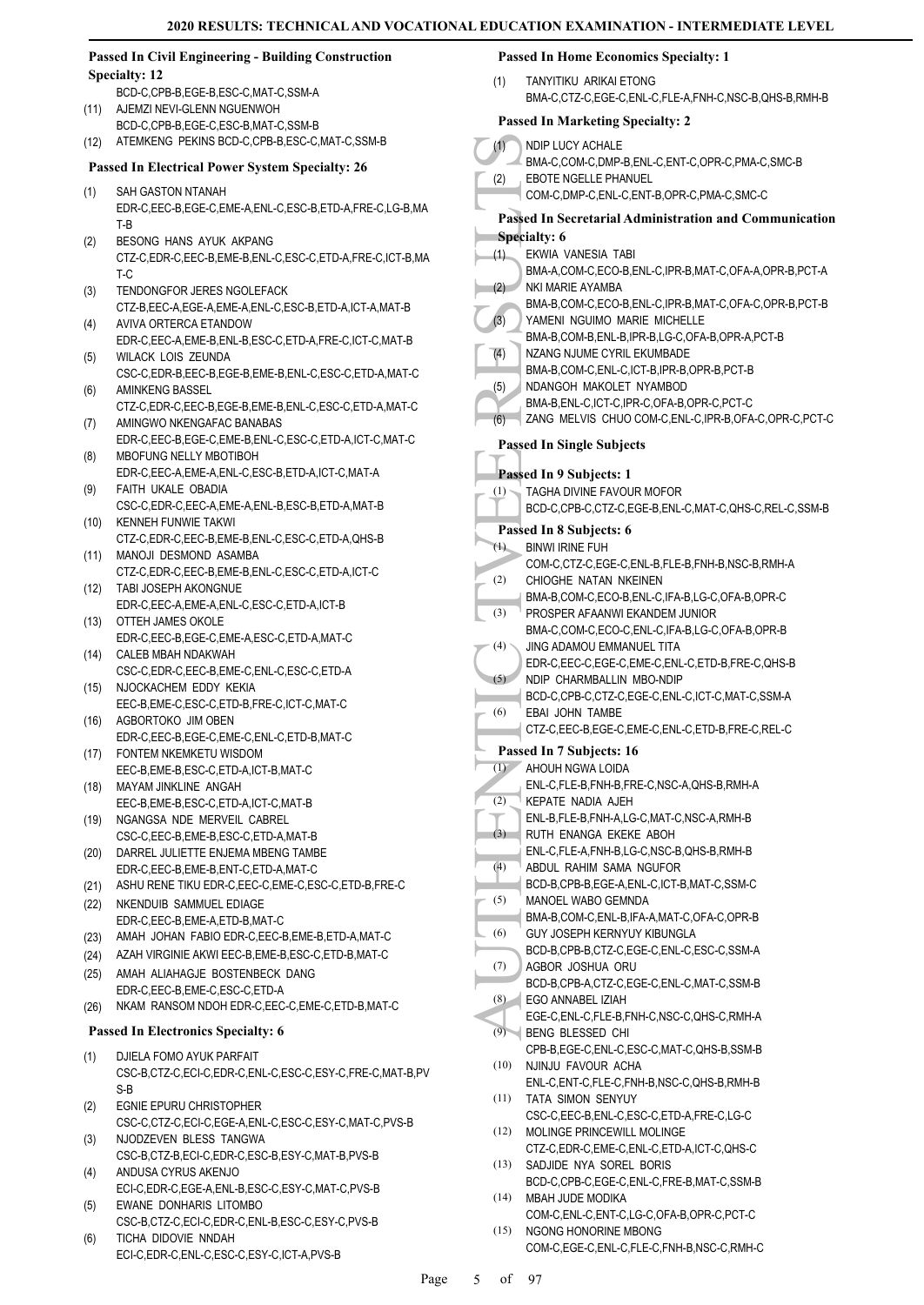| <b>Passed In Single Subjects</b> |                                                                                              |          | AFR-C,COM-C,IFA-C,MAT-C,OFA-B,OPR-C                                     |
|----------------------------------|----------------------------------------------------------------------------------------------|----------|-------------------------------------------------------------------------|
|                                  |                                                                                              | (43)     | GODWILL TITA BCD-C,CPB-C,EGE-C,ESC-C,QHS-C,SSM-B                        |
|                                  | Passed In 7 Subjects: 16                                                                     | (44)     | MBAKEM JOSEPH AWUNG                                                     |
| (16)                             | ANJAH GESLIN ATIH                                                                            | (45)     | CAR-C,EGE-C,ENL-C,FRE-C,JOI-C,QHS-B<br>CHE RIHANNA BENYUI               |
|                                  | COM-C,EGE-C,ENL-C,FLE-C,FNH-C,NSC-C,RMH-B                                                    |          | COM-C,ECO-C,ENL-C,IFA-B,OFA-C,OPR-C                                     |
|                                  | Passed In 6 Subjects: 47                                                                     | (46)     | LYONGA JARVIS EVAKISE                                                   |
| (1)                              | AWANIJONG JENCLIS AKOSAH                                                                     |          | BMA-C,COM-C,ENL-C,IFA-B,OFA-C,OPR-C                                     |
|                                  | CAR-A,CJD-C,CSC-C,EGE-A,ENL-C,JOI-B                                                          |          | (47)   EPOH RIAGOBEL ETIENE                                             |
| (2)                              | KUNA WAD-LEGA BMA-C,COM-B,ECO-C,IFA-A,OFA-B,OPR-B                                            |          | BCD-C,CPB-C,EGE-C,ENL-C,ESC-C,SSM-B                                     |
| (3)                              | ZEMFACK DJOUZONG CABRALE                                                                     |          | Passed In 5 Subjects: 73                                                |
| (4)                              | COM-B,ECO-C,ENL-C,IPR-B,OPR-A,PCT-B<br>KABUIN CLARISE SENGUI                                 | (1)      | MBRUANGWE CALEB TAMOMBI                                                 |
|                                  | EDR-C, EEC-B, EGE-C, EME-B, ENL-B, ETD-A                                                     |          | EEC-A,EME-A,ENL-C,ESC-B,ETD-A                                           |
| (5)                              | ACHA POLA-CLARISE COM-C, ENL-B, ICT-C, LG-B, OPR-B, PCT-A                                    | (2)      | ZEBULON SANYUI NCHIWO BCD-A, CPB-B, EGE-B, FRE-C, SSM-B                 |
| (6)                              | EBUA PRINCEWILL MVO                                                                          | (3)      | LUNDEGHE SABASTIAN NSAI EEC-B, EME-A, ESC-C, ETD-A, ICT-C               |
|                                  | BCD-C,CPB-A,EGE-B,ENL-C,MAT-C,SSM-A                                                          | (4)      | CIRY MOSASO IKILE BCD-B,CPB-B,EGE-C,ENL-C,SSM-A                         |
| (7)                              | DOH THERRY NJON CPB-B,CSC-C,EGE-A,ENL-C,MAT-C,SSM-A                                          | (5)      | AJAH GWENDOLINE AKA COM-B, ECO-C, ENL-C, OPR-B, PCT-A                   |
| (8)                              | OBI ROGER EUGENE CAR-C,CJD-C,ENL-A,ESC-B,ICT-C,JOI-B                                         | (6)      | EMMANUEL MANYAKA EWANGE                                                 |
| (9)                              | NEVILLE NJOBEH BCD-B,CPB-C,EGE-C,ENL-B,MAT-C,SSM-A                                           |          | EEC-B,EME-B,ENL-C,ETD-A,MAT-C                                           |
| (10)                             | <b>GWAN FABRICE MUYAH</b>                                                                    | (7)      | NGONG MICHEAL EKONYEAR EEC-B,EGE-C,EME-B,ENL-C,ETD-A                    |
|                                  | BCD-C,CPB-C,CTZ-B,EGE-B,FRE-C,SSM-B                                                          | (8)      | NTAM MALVIS MALA CPB-B, CTZ-C, EGE-A, ENL-C, SSM-B                      |
| (11)                             | YUNWEH HERBERT NKWATOH                                                                       | (9)      | TUMENTA JUNIOR TOBOH EDR-C, EEC-B, EME-B, ENL-C, ETD-A                  |
|                                  | EEC-B,EGE-C,EME-C,ENL-C,ESC-C,ETD-A                                                          | (10)     | TABI MARGARET NCHONG EGE-C, FLE-B, FNH-B, NSC-B, RMH-B                  |
| (12)                             | NGONG NGIA BORIS NANGA                                                                       | (11)     | KEZOH CONSTANCE MANKIE ENL-C, FFD-B, PMG-B, QHS-C, TTE-B                |
|                                  | BCD-C,CPB-B,CSC-C,EGE-C,ENL-C,SSM-A                                                          | (12)     | TANG LYZETTE GHEA EEC-C,EGE-C,EME-C,ENL-B,ETD-A                         |
| (13)                             | <b>BESONG KELVIN BAIYE</b>                                                                   | (13)     | KUM SAMUEL GEH EEC-B,EGE-C,EME-B,ETD-B,MAT-C                            |
|                                  | BMA-C,COM-B,ECO-C,ENL-C,OFA-B,OPR-B                                                          | (14)     | KUM ALANG GILBERT BCD-C, CPB-B, EGE-B, ENL-C, SSM-B                     |
| (14)                             | BAME FRITZ KUM EDR-C, EEC-B, ENL-C, ESC-C, ETD-B, FRE-B                                      |          | (15) YVUSIMBOM EVELINE KUOKUO                                           |
| (15)                             | WANGO SHEMMUEL TEMBU                                                                         |          | COM-C,ICT-C,IPR-B,OPR-C,PCT-A                                           |
| (16)                             | BCD-C,CPB-B,EGE-C,ENL-C,QHS-B,SSM-B<br>BEBENG PEPSI OTIA COM-C,ECO-C,ENL-B,IPR-C,OPR-C,PCT-A |          | (16) ESUKA DOCTALE EVELE NICO                                           |
| (17)                             | MBOBAH KERENSKY KEDJU                                                                        |          | BCD-B,CPB-C,ENL-C,QHS-B,SSM-B                                           |
|                                  | CPB-C,EGE-C,ENT-C,ESC-B,MAT-C,SSM-A                                                          | (17)     | NKWAIN DESMOND ANKIAMBOM                                                |
| (18)                             | EMPOH BRANDON AKWANJI                                                                        |          | BCD-B,CPB-B,EGE-C,MAT-C,SSM-B                                           |
|                                  | CPB-C,EGE-C,ENL-B,ENT-C,MAT-C,SSM-A                                                          | (18)     | OBEN DEMIAN OJONG BCD-B,CPB-B,EGE-C,ESC-B,SSM-C                         |
| (19)                             | ASONGAYI JOHANA FONJINYA                                                                     | (19)     | HUMPHREY MBOME NDUMBE                                                   |
|                                  | ENL-C, FLE-C, FNH-B, MAT-C, NSC-B, RMH-B                                                     |          | EDR-C, EEC-B, EME-B, ENL-C, ETD-B<br>(20) KIMENG DESMARK NKWAIN CHUMDAN |
| (20)                             | NDZE KONGOR ABDULAZI                                                                         |          | BCD-B,CPB-B,ENL-C,MAT-C,SSM-B                                           |
|                                  | EEC-B,EME-B,ENL-C,ESC-C,ETD-B,FRE-C                                                          |          | (21) ABANG JOSEPH TANDU BCD-C, CPB-B, EGE-C, FRE-C, SSM-A               |
| (21)                             | DIVINE FAVOUR NEYESU KINGE                                                                   |          | (22) ANOABIT HARRIETTE ETOH COM-C,ECO-C,ENL-C,OPR-C,PCT-A               |
| (22)                             | ENL-C,FFD-C,ICT-C,PMG-C,QHS-B,TTE-A<br>FEH ZION PENN BCD-B,CPB-B,EGE-C,ENL-C,ENT-C,SSM-B     | (23)     | TUMENTA SEBASTINE NGWENGHE                                              |
| (23)                             | NDI ETHEL MANJUH EGE-C, ENL-C, FLE-B, FNH-B, NSC-B, RMH-C                                    |          | BCD-C,CPB-B,CTZ-C,ENT-C,SSM-B                                           |
| (24)                             | PATRICK NGEH NDANGSE                                                                         | (24)     | FANWI STEPHANIE KINDNESS COM-C, ENL-C, IFA-B, OFA-C, OPR-B              |
|                                  | EDR-C,EEC-C,EGE-C,EME-A,ENL-C,ETD-B                                                          |          | (25) NTOKO PRICILIA EDUKE EGE-C, ENL-C, FLE-B, FNH-C, RMH-B             |
| (25)                             | ENJEMA SHANSLINE EYOLE                                                                       | $- (26)$ | ASHU-ETAH KENNY SCOT BCD-C,CPB-B,ESC-C,FRE-C,SSM-B                      |
|                                  | ENL-C,FLE-C,FNH-C,NSC-A,QHS-C,RMH-B                                                          | (27)     | MOFOR NCHENDE CLINTON EEC-B, EME-C, ETD-B, ICT-C, MAT-C                 |
| (26)                             | TENDONGAFAC SINCLAIRE                                                                        | (28)     | KOMBE EMILE ELIVE BCD-C,CPB-B,ENT-C,MAT-C,SSM-B                         |
|                                  | AFR-C,COM-C,ENL-C,IFA-B,OFA-C,OPR-B                                                          | (29)     | ITOE GDEONANTA CLINTON BCD-B,CPB-B,EGE-C,ENL-C,SSM-C                    |
| (27)                             | ATAH TIGHUFEI NZONJU DADDYLINS                                                               | (30)     | NGEMENYA FELIMOSS NGALACK                                               |
|                                  | BCD-C,CPB-B,ENL-C,ESC-C,FRE-C,SSM-B                                                          |          | BCD-C,CPB-B,ENL-C,ENT-C,SSM-B                                           |
| (28)                             | EWOUKEM FRANCK CANTEL                                                                        |          | (31) KUM NJI ROSELINE CHOU EGE-C, FLE-C, FNH-C, NSC-B, RMH-B            |
|                                  | EME-B, ENL-C, ENT-C, ETD-B, FRE-C, MAT-C                                                     | (32)     | ZANG SYVELINE MBONG COM-C.ECO-C.IPR-B.OPR-B.PCT-C                       |
| (29)                             | MBAH NESTOR MEYEN BMA-C,COM-C,ENL-C,IFA-A,OFA-C,OPR-C                                        | (33)     | NYOMCHAK GRACIOUS BINWI CAR-B, EGE-C, ENL-C, ESC-C, JOI-B               |
| (30)                             | ENDO GLORY EJHA AFR-C,COM-C,ENL-C,IFA-B,OFA-C,OPR-B                                          |          | (34) AKENJI DERICK SHU CAR-C, CJD-B, EGE-C, ENL-C, JOI-B                |
| (31)                             | TANGA AUSTINE TISHI BMA-B,COM-C,ECO-C,IFA-B,OFA-C,OPR-C                                      | (35)     | AGBORANYOR JEFF AGBOR CPB-B,EGE-C,ESC-C,FRE-C,SSM-B                     |
| (32)                             | NDIVA JOHN LUMA BCD-C, CPB-B, ENL-C, ENT-C, MAT-C, SSM-B                                     | (36)     | FANWONG MELCHIOR LAILA COM-C,ECO-C, IFA-A, OPR-C, REL-C                 |
| (33)                             | SIMO WABO ABIGAELLE                                                                          |          | (37) PORTIA ATUMBA NZEMAH BMA-C,COM-C,ENL-C,OPR-B,PCT-B                 |
|                                  | COM-C,ECO-C,FRE-C,IFA-B,OFA-B,OPR-C                                                          | (38)     | TANYI RAJOUR ORANG BCD-C,CPB-B,EGE-C,ENL-C,SSM-B                        |
| (34)                             | ESSELEM VERON COM-C,EGE-C,ENL-B,IPR-C,OPR-B,PCT-C                                            | (39)     | TATAW HERMAN AYUK BMA-C, ENL-C, IPR-C, OPR-B, PCT-B                     |
| (35)                             | ANDUO JANET TIH ENL-C, FLE-C, FNH-C, NSC-B, QHS-C, RMH-B                                     | (40)     | NGONG THOMAS NGONG BCD-C, CPB-C, EGE-C, ENL-B, SSM-B                    |
| (36)                             | DARLINGTON SHEY WUNG                                                                         | (41)     | RINNYI LOUIS NGANDO EDR-C,EEC-C,EGE-C,EME-B,ETD-B                       |
| (37)                             | EEC-B,EGE-C,EME-C,ETD-B,LG-C,MAT-C<br>ENOW FORBI JAMES EEC-C,EGE-B,EME-C,ENL-C,ENT-C,ETD-B   | (42)     | TIMBONG RIMI AYUNIFOR BCD-C,CPB-C,EGE-C,ENL-C,SSM-B                     |
| (38)                             | TADZE CEDRICK TANDU                                                                          | (43)     | CHEFOR LIVINGSTINE AZOAH COM-C, ENL-C, IFA-C, OFA-C, OPR-B              |
|                                  | BCD-C,CPB-C,EGE-C,ENL-C,MAT-C,SSM-B                                                          | (44)     | MANTHO LEPAMOU LYSE CHRISTABELLE                                        |
| (39)                             | TANGMU MACJOEL CHE                                                                           |          | COM-C,ICT-C,IPR-B,OPR-C,PCT-C                                           |
|                                  | BCD-C,CPB-C,EGE-C,ENL-C,MAT-C,SSM-B                                                          | (45)     | LYSONGE DYLAN MOTOMBY ECI-C, ENL-C, ESY-C, ICT-C, PVS-B                 |
| (40)                             | NDUNDART GOLDMAN BCD-C,CPB-C,EGE-C,ENL-C,MAT-C,SSM-B                                         | (46)     | MILTIN PETCHEMNEH CPB-C,EGE-C,ENL-C,MAT-C,SSM-B                         |
| (41)                             | TAH CYNTHIA EKUM COM-C,ECO-C,ENL-C,IFA-B,OFA-C,OPR-C                                         | (47)     | LYSINGE CHARLES NGOMBA BCD-C,CPB-C,EGE-C,ENL-C,SSM-B                    |
| (42)                             | ELANGWE THERESIA WASE                                                                        | (48)     | EFUETNGWA MICHEAL NKENG                                                 |
|                                  |                                                                                              |          | CAR-B,CJD-C,ENL-C,JOI-C,MAT-C                                           |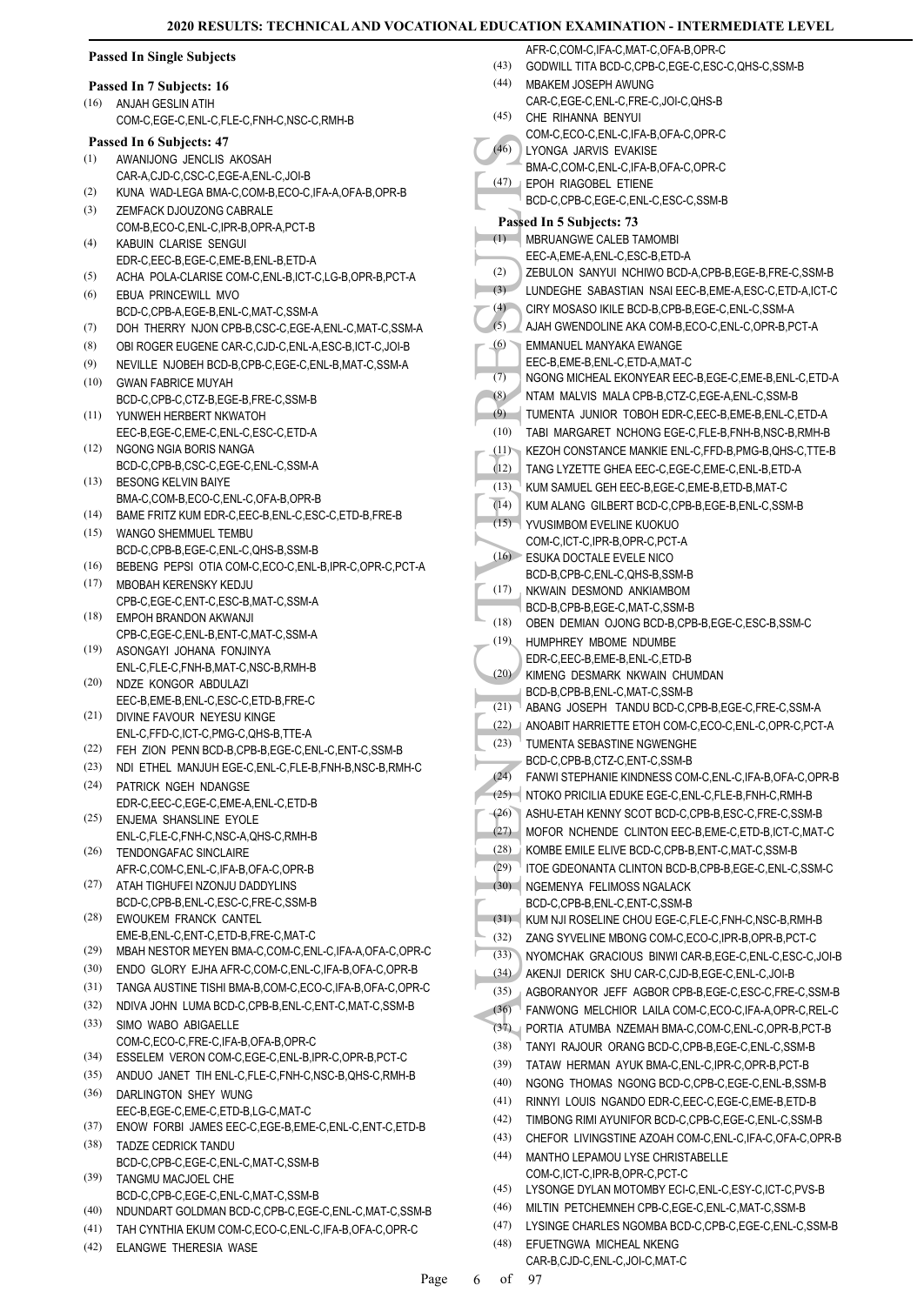### **Passed In Single Subjects**

### **Passed In 5 Subjects: 73**

- (49) NJEUKWA ULRICH ANICET CAR-C,ENL-C,FRE-C,JOI-C,QHS-B
- (50) DIARRA THECLA EKO AFR-B,COM-C,IFA-C,OFA-C,OPR-C
- (51) KAWAS CARINE SWIFA ENL-C,ENT-C,FFD-C,PMG-C,TTE-B
- (52) CHRIS ALRICH OBEN BCD-C,CPB-B,EGE-C,ENL-C,SSM-C
- (53) TANGKO KENNETH JUNIOR EGE-C,ENL-C,ESC-C,MAT-C,PVS-B
- ANDONGANIM EMMANUEL NJEINYUEI BCD-C,CPB-C,EGE-C,ESC-C,SSM-B (54)
- ANGUH JOHN JUNIOR NYUWEN BCD-C,CPB-C,EGE-C,MAT-C,SSM-B (55)
- (56) AJUAH RANSOM FONKENG ESC-C,FRE-B,JOI-C,MAT-C,QHS-C
- TIOMO TSOPGNI FLAVIETTE MALAIKA COM-C,ECO-C,ENL-C,FRE-C,IFA-B (57)
- (58) UNCHUR VANESSIA WAWOH BMA-C,ECO-C,EGE-C,ENL-C,IFA-B
- NKWEWOH MIMUNATU SUNDRE COM-C,EGE-C,OFA-C,OPR-C,PCT-B (59)
- TANIKURU EMMANUEL MOFOR CTZ-C,EEC-C,EME-C,ENL-C,ETD-B (60)
- (61) JENNIFER YONGO MBONJI- ENL-C,FLE-C,FNH-C,ICT-C,RMH-B
- (62) COLLINS ELIO EKEMA EEC-C,EGE-C,EME-C,ENL-C,ETD-B
- (63) TEM-FANG JOSHUA BIAME BCD-C,CPB-C,EGE-C,ICT-C,SSM-B
- (64) NKOME GILBERT ESAMBE CTZ-C,EDR-C,EME-C,ENL-C,ETD-B
- FONDEM JUNIOR ALPHONSE AGENDIA AFR-C,COM-C,ECO-C,IFA-C,OPR-C (65)
- (66) MBINI PRISCA WINTOH COM-C,FLE-C,FNH-C,NSC-C,RMH-C
- KENFACK NGUEKENG SINCLAIR-MAGLOIRE ECI-C,EDR-C,ESY-C,FRE-C,PVS-C (67)
- YONKWI GERMAINE ORGIE BRENDA COM-C, FCO-C, ENL-C, IFA-C, OPR-C (68)
- DOBGIMA RAWLINS BAH YOUDOM CSC-C,ECI-C,EGE-C,ESY-C,PVS-C (69)
- (70) MALIVA SAMUEL MAKOKO BCD-C,CPB-C,ENL-C,ESC-C,SSM-C
- (71) BEZAWUNG LILIAN FORCHA COM-C,ECO-C,ENL-C,IFA-C,OPR-C
- (72) MAKAKE BRICKEL MAYOKO BCD-C,CPB-C,ESC-C,FRE-C,SSM-C
- (73) MBZI GODLOVE ALEM ENL-C,PMC-C,PND-C,PTE-C,QHS-C

### **Centre No: 22027 GOVERNMENT TECHNICAL HIGH SCHOOL MUNDEMBA**

Regist: 11, Sat for 5 or more Subjects: 11, Passed : 4 % Passed : 36.36, Sanctioned : 0

### **Results of Successful Candidates In Order Of Merit**

### **Passed In Accounting Specialty: 1**

PENDA DENIS NGASSI AFR-A,BMA-A,COM-B,ECO-C,ENL-C,ICT-B,IFA-C,MAT-C,OFA-C (1)

### **Passed In Electrical Power System Specialty: 1**

- (1) NYAH BIDEAN NITAR EDR-C,EEC-B,EME-A,ESC-C,ETD-B,MAT-B
- **Passed In Single Subjects**

## **Passed In 8 Subjects: 1**

FOMUNJONG JERRY-LOVERT ANGEH BCD-C,CPB-C,CTZ-C,ENL-C,ENT-C,MAT-C,QHS-B,SSM-C (1)

#### **Passed In 6 Subjects: 1**

(1) AWOH WEANA EKPOH BCD-C,CPB-C,ENL-C,MAT-C,QHS-B,SSM-B

### **Centre No: 22029 GOVERNMENT TECHNICAL HIGH SCHOOL NKAMBE**

Regist: 159, Sat for 5 or more Subjects: 159, Passed : 118 % Passed : 74.21, Sanctioned : 0

### **Results of Successful Candidates In Order Of Merit**

### **Passed In Accounting Specialty: 16**

- NFORMI TECLAIR CHAFUH AFR-B,BMA-A,COM-B,ECO-A,ENL-A,FRE-C,ICT-C,IFA-A,LG-B,MAT-C,OFA-A (1)
- SHEY ASHLEY KEBAP AFR-B,BMA-A,COM-C,ECO-B,EGE-B,ENL-B,IFA-A,LG-C,MAT-C,OF (2)
- A-B KWENGHO PAUL YINYU (3)
- AFR-A,BMA-A,COM-B,CSC-B,ECO-B,ENL-C,IFA-A,MAT-C,OFA-A NFORMI KISITO SHEY-NJILELE AFR-B,BMA-A,COM-B,CSC-C,ECO-A,ENL-C,IFA-A,MAT-B,OFA-A (4) KIMBI JOAN NTUMBO (5)
- AFR-A,BMA-A,COM-B,FCO-B,FGE-A,ENL-C, IFA-B,LG-C, OFA-B KIYANG ABERTINE (6)

AFR-B,BMA-A,COM-B,ECO-A,ENL-B,ICT-C,IFA-B,MAT-C,OFA-B

- MFORBESI MBENWI AKWANWI (7)
- AFR-B,BMA-A,COM-B,CSC-C,ECO-A,ENL-C,IFA-B,MAT-C,OFA-A FORTANG WENDY LEMKUMU (8)
- AFR-A,BMA-A,COM-C,CSC-C,ECO-C,ENL-B,IFA-C,MAT-C,OFA-B AFOR NADINE MBONG (9)
- AFR-C,BMA-A,COM-C,CSC-C,ECO-C,ENL-C,IFA-C,LG-C,OFA-C KIMBI BLAISE BINYU (10)
- AFR-A,BMA-A,COM-B,ECO-A,IFA-B,LG-C,MAT-C,OFA-A YUFENYU ANITA GHEYO  $(11)$
- AFR-B,BMA-A,COM-B,ECO-B,ENL-C,IFA-C,LG-C,OFA-A KUBE ANABEL NTOBO  $(12)$
- AFR-B,BMA-A,COM-B,ECO-A,ENL-C,IFA-C,LG-C,OFA-B CHEFOR BLESSING WAPENSEH (13)
- AFR-C,BMA-A,COM-B,ECO-C,EGE-C,ENL-C,IFA-B,OFA-B NDI GLORY MUNYAP (14)
- AFR-B,BMA-C,COM-C,ECO-B,EGE-B,ENL-C,IFA-C,OFA-B
	- KINGA ESTHER NYUGI AFR-B,BMA-A,COM-B,ECO-B,ENL-C,IFA-A,OFA-C  $(15)$
	- WARRI JOY MBURLI  $(16)$ 
		- AFR-C,BMA-A,COM-C,ECO-C,IFA-B,LG-C,OFA-B

### **Passed In Automobile Repair Mechanics Specialty: 5**

- MBAH FAVOUR TIMAH EET-A,EGE-A,ENL-B,ESC-C,ICT-B,LG-B,MDR-C,MTE-B,MTW-B  $(1)$ SHEY CLIFFORD AFANYU (2)
- CTZ-B,EET-B,EGE-A,ENL-B,ESC-C,FRE-C,MDR-C,MTE-B,MTW-B NDAMNSAH BRIAN NDUNJI (3)
- CSC-C,EET-B,ENL-C,ESC-C,MAT-C,MDR-B,MTE-B,MTW-C CHUBUKE SERGEO MANDA (4)
- EET-B,EGE-C,ENL-C,ESC-C,MAT-C,MDR-B,MTE-C,MTW-C KIYANG EBENEZA SAMAKI (5)
- CSC-C,EET-A,ESC-C,LG-C,MDR-B,MTE-A,MTW-B

### **Passed In Carpentry and Joinery Specialty: 2**

- NDI ALIAN LAPBIM CAR-A,CJD-B,EGE-B,ENT-B,ESC-C,JOI-B,LG-C,MAT-B (1)
- SHEY DONALD NSAHLAR CAR-A,CJD-B,EGE-B,ENL-C,ESC-C,JOI-B,LG-C,MAT-C (2)

## **Passed In Electrical Power System Specialty: 18**

- (6) KIYANCORE<br>
(6) KIYANCORE<br>
(6) KIYANCORE<br>
(7) AFR-B, MIFORE<br>
(7) AFR-B, MIFORE<br>
(7) AFR-A, AFR-B, AFR-A, AFR-A, AFR-A, AFR-A, AFR-A, AFR-A, AFR-A, AFR-C, KIMBIE<br>
(11) AFR-B, KUBE AFR-B, WARR AFR-B, WARR AFR-B, CHEFO<br>
(1 THIERY KONI CSC-C,EDR-C,EEC-A,EGE-B,EME-A,ENL-C,ESC-C,ETD-A,FRE-C,M AT-A  $(1)$ NGIRI ISIDOR MBUNWE CSC-C,EDR-B,EEC-A,EME-B,ENL-B,ESC-C,ETD-A,LG-C,MAT-C,RE  $L-C$ (2) PASSO TCHOUPOU SERGEOT CSC-C,EDR-C,EEC-A,EGE-C,EME-B,ENL-C,ESC-C,ETD-A,FRE-C,M (3)
	- AT-B
	- NGOH BORIS TEKU EDR-C,EEC-A,EGE-C,EME-B,ENL-C,ESC-C,ETD-A,LG-B,MAT-C,RE  $L_{\rm C}$ (4)
	- MFORBESI MUNWI CHENWI CSC-C,EDR-C,EEC-A,EGE-B,EME-B,ENL-C,ESC-C,ETD-A,MAT-C (5) CHUEJU SILAS EDENU (6)
	- CTZ-C,EDR-A,EEC-A,EME-A,ENL-C,ESC-B,ETD-A,MAT-B BARRY YUNIWO (7)
	- CSC-B,EDR-C,EEC-A,EME-B,ENL-A,ESC-B,ETD-A,MAT-C EMMANUEL NGWANG WEPNGONG (8)
	- CSC-B,EDR-B,EEC-A,EME-B,ENL-B,ESC-C,ETD-A,MAT-B NCHANJI VICTOR WEPNYU (9)
	- CSC-C,EDR-C,EEC-B,EME-C,ENL-C,ESC-C,ETD-B,MAT-C NDOH MEKAIYEL NDOH (10)
	- EDR-C,EEC-A,EME-B,ENL-B,ESC-C,ETD-A,MAT-C (11) YAOUBA MOHAMMADOU MUKTARU
	-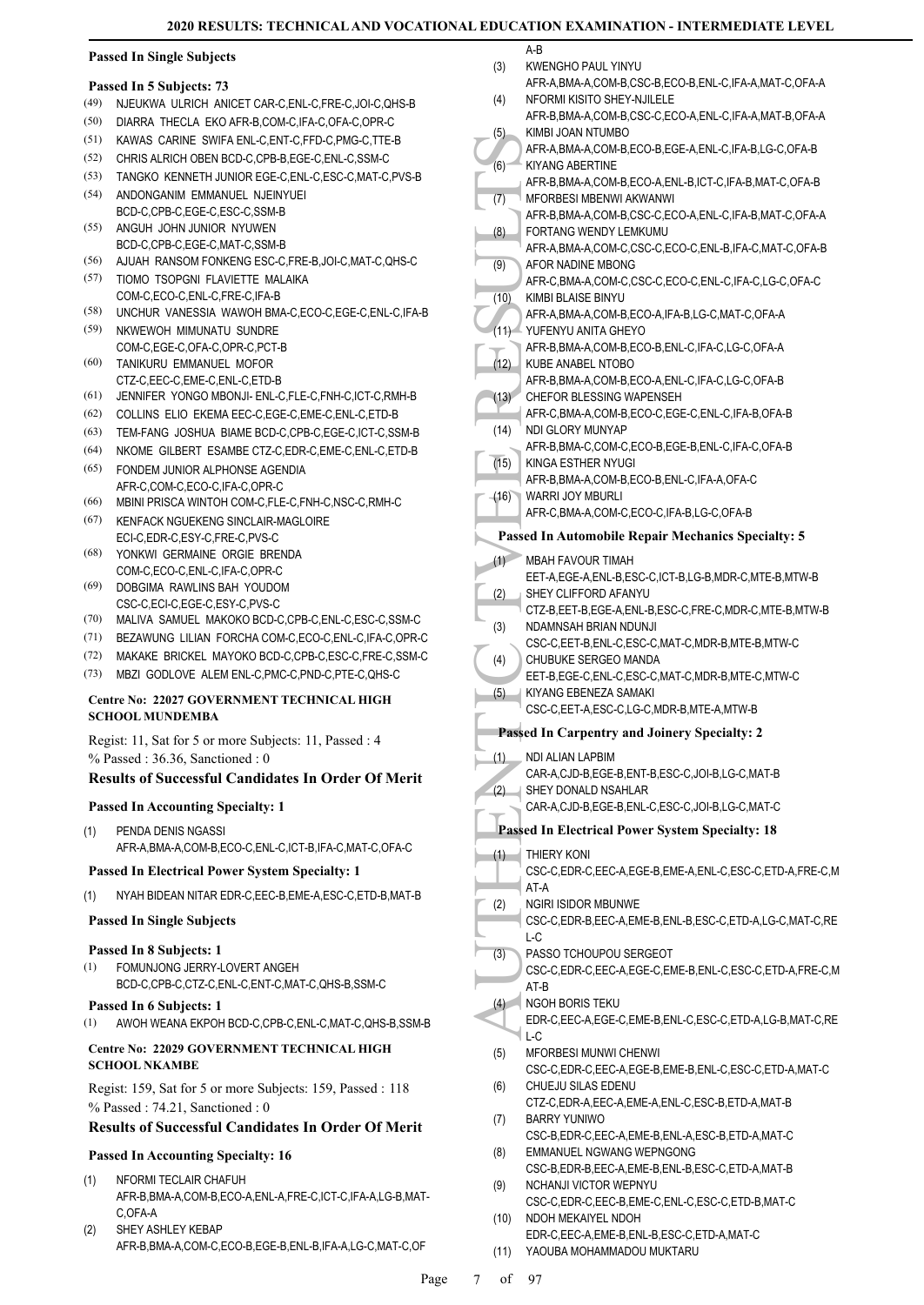### **Passed In Electrical Power System Specialty: 18**

- CSC-C,EDR-C,EEC-A,EME-B,ESC-C,ETD-A,MAT-C MBON GIDEON SHING (12)
- EDR-B,EEC-B,EME-B,ENL-C,ESC-C,ETD-A,MAT-C NKANMRI ERIC NJI (13)
- EDR-C,EEC-B,EME-B,ENL-C,ESC-C,ETD-A,LG-C NGEH CLOVIS NGINYU  $(14)$
- CSC-B,EDR-C,EEC-B,EME-B,ENL-C,ESC-C,ETD-B ALIYU DAYAM ADBULAHI (15)
- CSC-C,EDR-C,EEC-B,EME-C,ENL-C,ESC-C,ETD-B CHIA FABRICE NJIKELANG (16)
- CSC-C,EDR-B,EEC-B,EME-C,ESC-C,ETD-A
- (17) KIYAM PROPHET TAH EDR-C,EEC-A,EME-C,ENL-C,ESC-C,ETD-A
- (18) KIMBI ELTINE NDO CSC-C,EDR-C,EEC-B,EME-C,ETD-B,MAT-C

### **Passed In Electronics Specialty: 2**

- NGENGE CAIPHAS NKOKO CSC-B,ECI-C,EDR-C,EGE-C,ENL-C,ESC-C,ESY-B,PVS-B (1)
- AGBOR VALATINE AYAMBA ECI-C,EDR-C,EGE-B,ENL-C,ESC-C,ESY-C,PVS-B (2)

#### **Passed In Home Economics Specialty: 3**

- RACHEAL FORNJE BMA-B,ENL-B,FLE-B,FNH-A,LG-C,MAT-C,NSC-B,QHS-B,RMH-A (1)
- NJONG SHANTAL NTOHCHI BMA-C,ENL-C,FLE-B,FNH-B,LG-C,MAT-C,NSC-A,QHS-B,RMH-A (2)
- KIMBI RASHIDA MAYAAH BMA-C,FLE-B,FNH-B,NSC-A,QHS-B,RMH-A (3)

### **Passed In Secretarial Administration and Communication Specialty: 7**

- MANJONG JENNIFER KUH (1)
- BMA-A,COM-B,ECO-A,ENL-A,FRE-C,ICT-C,IPR-A,MAT-C,OFA-B,OP R-A PCT-A
- TIFOR MARIE-STELLER LAYEH (2)
- BMA-B,COM-C,EGE-B,ENL-C,ICT-C,IPR-B,OFA-B,OPR-A,PCT-A TANKO LYDIA BIENDE (3)
- BMA-C,COM-B,ENL-C,ICT-C,IPR-A,LG-C,OFA-B,OPR-B,PCT-A KWANYUY MACRINA JAVNYUY (4)
- BMA-B,COM-C,ECO-B,ENL-B,ICT-C,IPR-A,OPR-A,PCT-A KWANYUY KILA LETISIA (5)
- BMA-C,COM-C,ECO-B,ENL-B,ICT-C,IPR-A,OPR-A,PCT-B MODEST MANJONG LAYI (6)
- COM-C,ENL-B,IPR-B,LG-C,OFA-C,OPR-B,PCT-A (7) NGINYU MEDIAN YAAH COM-C,ICT-C,IPR-B,OFA-C,OPR-B,PCT-A

#### **Passed In Single Subjects**

### **Passed In 9 Subjects: 1**

- NGALA BIYEH JORDAH (1)
	- BCD-B,CPB-A,CSC-B,CTZ-B,ENL-B,ENT-C,LG-C,MAT-C,SSM-A

### **Passed In 8 Subjects: 2**

- TUFU VALERY ABIGAIL AZUFA (1)
- AFR-B,BMA-A,COM-B,ECO-C,ENL-B,LG-B,MAT-C,OFA-B NEBAFUH PERCY NGWA (2)

# BCD-C,CPB-A,CSC-C,CTZ-C,EGE-A,ENL-B,MAT-C,SSM-A

## **Passed In 7 Subjects: 10**

- NFOR GEORGETTE RINGNYU CSC-C,EGE-B,ENL-C,FLE-B,FNH-A,NSC-B,RMH-A (1)
- TATAH KELLY NKUNKU EGE-B,ENL-C,FLE-B,FNH-B,NSC-B,QHS-B,RMH-A (2) NDOH VANISSA NGHOMU (3)
- ENL-C,FLE-B,FNH-B,LG-C,NSC-A,QHS-B,RMH-A
- GINGTI CLEARANCE LORATER CSC-A,EDR-C,EEC-A,ENL-B,ESC-C,ETD-A,MAT-C (4)
- CHILA WORME FRANCIS CPB-B,CSC-C,EGE-A,ENL-B,ENT-B,ESC-C,SSM-A (5)
- (6) SUSUNG ALEAN CAR-A,CJD-B,CTZ-C,EGE-B,ENL-B,JOI-B,LG-C
- KINBUSIE CLUADIA YIRE CTZ-C,ENL-C,FLE-B,FNH-A,LG-C,NSC-B,RMH-A (7) KELLY MBULI FONCHA (8)
- COM-B,ENL-C,ICT-C,IPR-C,LG-B,OPR-A,PCT-B
- CHIA WILFRED TOH (9)
- CAR-A,CJD-B,EGE-C,ENL-C,JOI-A,LG-C,MAT-C NKIEMI BRACELET MPEVE  $(10)$
- AFR-C,BMA-B,COM-C,ECO-C,ENL-C,LG-C,MAT-C
- ECREAN COMENCES (3)<br>
(4) BCD-A, NFOR (CGE-B, JATO REGE-B, JATO REGE-B, JATO REGE-B, JATO REGE-B, JATO REMENCE, (4) BCD-C, JATO REGE-C, JATO REGE-C, COMENCE COMENCE COMENCE COMENCE REGE-C, CU2) RENEVE ENL-C, IT NUSLE FOR RE **Passed In 6 Subjects: 23** MBUNWE BRANDON NDI BCD-A,CPB-A,CSC-C,EGE-B,ENL-C,SSM-A (1) NFOR CLOURPHA KONGLA EGE-B,ENL-C,FLE-B,FNH-A,NSC-B,RMH-A  $(2)$ JATO BLESSING MUNCHA ENL-C,FLE-B,FNH-B,NSC-A,QHS-B,RMH-B  $(3)$ MUSA MUHAMMADOU JORO BCD-C,CPB-A,EGE-A,ENL-C,MAT-C,SSM-A (4) JATO LUTHER KONFOR BCD-B,CPB-A,CSC-C,EGE-B,ENL-C,SSM-A (5) (6) JOSEPH NDIMBIE BCD-A,CPB-A,CSC-C,ENL-C,MAT-C,SSM-A NDANJO NI INWE MBIFKWE CLAIRE COM-B,ECO-C,ENL-C,IPR-A,OPR-B,PCT-A (7) NGENGE JULETTE NJITANG COM-C,EGE-C,ENL-C,IPR-A,OPR-B,PCT-A (8) (9) NGALA ROCKY KIMBI COM-C,ENL-C,IPR-A,LG-C,OPR-B,PCT-A FUKUBO SIDONE BIKOM (10) ENL-C,FLE-B,FNH-A,NSC-B,QHS-C,RMH-B MBEMI DESMOND MPUKWE BCD-C,CPB-A,EGE-C,ENL-C,MAT-C,SSM-A (11) TANTOH BUDIH DERICK BCD-C,CPB-B,CSC-C,CTZ-C,EGE-B,SSM-A (12) KIWAJO CLOUDIA AKBEH ENL-C,FLE-B,FNH-C,NSC-B,QHS-B,RMH-B (13) (14) NGIE FABRICE NGIE EEC-B,EGE-B,EME-B,ENL-C,ESC-C,ETD-B ENGORO COURAGE MANJU EGE-C,ENL-C,FLE-B,FNH-B,NSC-C,RMH-B (15) MULLAH QUINLETTE SAMGWA ENL-C,FLE-C,FNH-B,NSC-C,QHS-B,RMH-B (16) (17) | KIFUH SYLVELINE NZANTEH EGE-C,ENT-C,FLE-B,FNH-B,NSC-C,RMH-B (18) BAMBE ITA ATEH AFR-C,BMA-B,COM-B,ECO-C,EGE-C,ENL-C (19) NSAME ALEX TALLA BCD-C,CPB-B,CTZ-C,EGE-C,ENT-C,SSM-B (20) MUSA PROSPER BIJA BCD-C,CPB-B,CSC-C,EGE-C,ENL-C,SSM-B (21) KWENGHO PATIENCE NTINSHI ENL-C,FLE-B,FNH-C,NSC-C,QHS-C,RMH-B NCHUWA SHIMAINE BONGBE AFR-C,COM-C,ECO-C,ENL-B,LG-C,OFA-C  $(22)$ (23) GERADINE TIH COM-C,ENL-C,IPR-C,LG-C,OPR-B,PCT-C **Passed In 5 Subjects: 29** (1) TAM JUNIOR-JOEL YUSINYU BCD-C,CPB-A,CSC-B,ENL-A,SSM-A (2) KARAWA GILLIAN MUNYAP ENL-A,FLE-B,FNH-B,NSC-C,RMH-B (3) SHEY BLAISE RINGNYU CAR-A,CJD-A,ENL-C,JOI-B,MAT-C NFONKWA HILTON FANGBOH NGUJING BCD-C,CPB-A,EGE-B,MAT-C,SSM-A  $(4)$ (5) AMAH POLYCARP ANDE BCD-C,CPB-A,ENL-C,MAT-C,SSM-A (6) YINYU PASCAL NFOR CAR-A,CJD-B,EGE-C,ENL-C,JOI-B (7) RAISA MANYA AFR-B,BMA-A,COM-C,ENL-C,OFA-B TANGONG BETRAND NGWANI BCD-C,CPB-A,EGE-C,ENL-C,SSM-A (8) (9) NDI DONALD NKO BCD-A,CPB-B,EGE-C,LG-C,SSM-B (10) NDI ARSHLY NTOBO ENL-C,FLE-B,FNH-A,NSC-C,RMH-B (11) NDIFON ERICSON NCHIMTOM BCD-B,CPB-B,CSC-C,ENL-C,SSM-A (12) ODE VALERIE TEM EGE-C,FLE-B,FNH-B,NSC-B,RMH-B (13) SUIBU MANU BCD-C,CPB-B,EGE-B,ENL-C,SSM-A (14) HADIJATU MANU EGE-C,FFD-B,LG-C,PMG-B,TTE-A BAWE COMFORT LEFEH RINGNYU (15) ENL-C,FLE-B,FNH-B,NSC-B,RMH-B (16) KOKO BORIS ANGOH BCD-C,CPB-B,EGE-C,ENL-C,SSM-A (17) NYAMBALA EBENEZAR CHE BCD-C,CPB-A,CSC-C,MAT-C,SSM-B (18) AFOR LIONEL NDANGE BCD-B,CPB-B,CTZ-C,EGE-C,SSM-B NFORYAR ANTOINETTE NDFUSI EGE-C,FLE-B,FNH-C,NSC-B,RMH-B (19) NDZI NUOMANU-ZAINIDIN NGANJING CPB-A,ENT-C,ESC-C,MAT-C,SSM-B (20) (21) BANGNA KAMANI GREGORY EDR-C,EEC-B,EME-C,ETD-A,LG-C (22) RUGAIATU YAYA ENL-C,FLE-C,FNH-B,NSC-C,RMH-B Page 8 of 97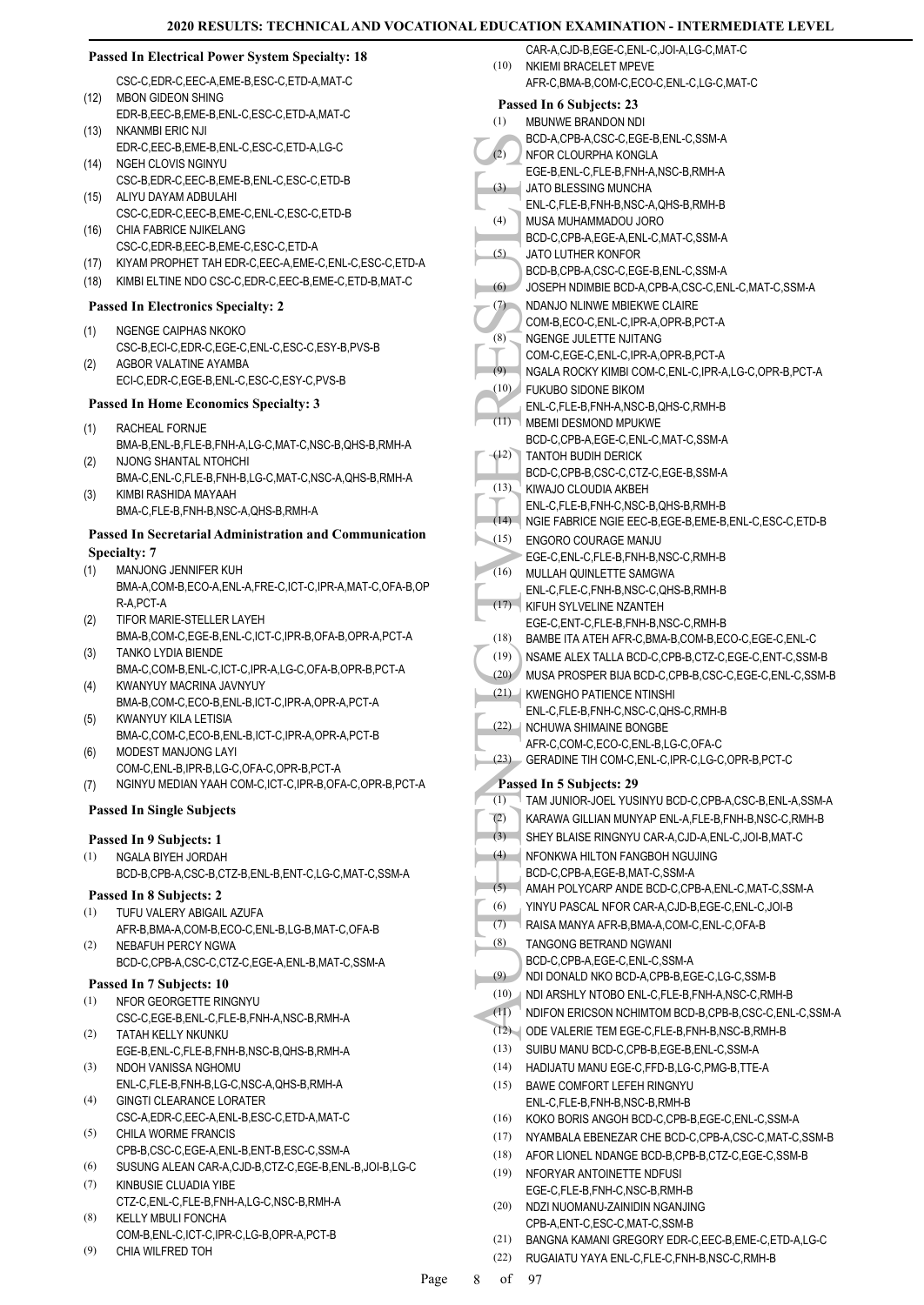### **Passed In Single Subjects**

#### **Passed In 5 Subjects: 29**

- (23) NDICHO BISMARK NDOHMI EDR-C,EEC-B,ENL-C,ETD-B,MAT-C
- (24) AFANYU PRECIOUS TANTOH BCD-C,CPB-B,CSC-C,ENL-C,SSM-B
- (25) NFOR STEPHANIE BERI ENL-C,ICT-C,IPR-C,OPR-B,PCT-B
- (26) NKOH JUNIOR KANJO EDR-C,EGE-C,ENL-C,ESY-C,PVS-B
- (27) NDI CARLSON NFOR EGE-C,ICT-B,PMC-C,PND-C,PTE-C
- (28) EDU KENEDY WINKA EET-B,EGE-C,MDR-C,MTE-C,MTW-C
- (29) FAI BLESSING LEFEH BMA-C,COM-C,EGE-C,ENL-C,OFA-C

#### **Centre No: 22030 GOVERNMENT TECHNICAL HIGH SCHOOL BAMENDA**

### Regist: 904, Sat for 5 or more Subjects: 894, Passed : 598 % Passed : 66.89, Sanctioned : 28

#### **Results of Successful Candidates In Order Of Merit**

#### **Passed In Accounting Specialty: 65**

- FEH BLESSING AFR-A,BMA-A,COM-A,CTZ-B,ECO-A,EGE-B,ENL-C,FRE-C,IFA-A,MA T-B,OFA-A (1)
- NGUM AFANWI JANNICE SUHBEN AFR-A,BMA-A,COM-B,ECO-B,EGE-A,ENL-A,FRE-C,ICT-B,IFA-A,MA T-B,OFA-B (2)
- SIRRI KELLY-PRIDE TAH AFR-A,BMA-A,COM-B,ECO-B,ENL-B,FRE-C,IFA-A,LG-C,MAT-A,OFA  $-$ AOPR-B (3)
- YUBUINDU ASIMA DZEMMU AFR-A,BMA-A,COM-A,CTZ-B,ECO-A,ENL-B,FRE-C,IFA-B,MAT-C,OF A-A,OPR-B (4)
- TAMUKONG LYTICIA NZENTA AFR-B,BMA-A,COM-C,ECO-B,EGE-A,ENL-B,FRE-C,IFA-A,MAT-A,OF A-B,OPR-B (5)
- LAWIR ELPHINA ASHERINYUY AFR-A,BMA-A,COM-B,ECO-C,EGE-A,ENL-B,FRE-C,IFA-A,LG-C,MAT -C,OFA-B (6)
- FAI CHRISTOPHER BERINYUY (7) AFR-A,BMA-A,COM-C,CTZ-C,ECO-B,ENL-C,FRE-C,IFA-A,LG-C,MAT -C,OFA-A
- BIHSI LOVELINE CHE AFR-A,BMA-A,COM-A,CTZ-B,ECO-A,ENL-B,IFA-A,LG-A,MAT-C,OFA -A (8)
- CHE FAITH NJI AFR-A,BMA-A,COM-A,CSC-B,ECO-A,ENL-B,IFA-A,LG-B,MAT-C,OFA -A (9)
- (10) DINGWAT GANA FRANK AFR-A,BMA-A,COM-A,ECO-A,ENL-C,IFA-C,LG-B,MAT-B,OFA-A,OP R-A
- (11) NTABI ZITA BINUE AFR-A,BMA-A,COM-B,ECO-C,ENL-C,IFA-A,LG-C,MAT-A,OFA-A,OP R-A
- (12) DZEUMKEU FRANCLINE JUNIOR AFR-A,BMA-A,COM-B,CSC-C,ECO-A,EGE-B,ENL-C,IFA-C,MAT-B,O FA-B
- MBOFON BLANDINE LIENYUY (13) AFR-B,BMA-A,COM-B,ECO-B,ENL-B,FRE-C,IFA-A,MAT-C,OFA-B,OP R-B
- (14) NJINEMBO MODEST JONG AFR-A,BMA-A,COM-C,CTZ-B,ECO-C,ENL-B,FRE-C,IFA-A,MAT-C,OF A-B
- (15) AFUNUI MARIENOEL ANGAFOR AFR-B,BMA-A,COM-C,ECO-B,EGE-B,ENL-B,IFA-A,MAT-C,OFA-C,O PR-B
- KELSY KUO AFR-B,BMA-A,COM-C,CSC-C,ECO-C,ENL-A,IFA-A,LG-C,MAT-C,OF A-B (16)
- (17) NKANJIPOH POKWEFA CHRISTEL AFR-B,BMA-A,COM-B,CSC-C,CTZ-C,ECO-B,ENL-C,IFA-B,MAT-C,O FA-A
- NUMBU NATIVITE AFR-B,BMA-A,COM-C,CSC-C,ECO-C,ENL-B,IFA-A,MAT-C,OFA-B,O PR-B (18)

| (19) | NFOR AFANYU JEAN-NOEL<br>AFR-B, BMA-B, COM-A, ECO-C, EGE-B, ENL-C, FRE-C, IFA-B, OFA-B, O<br>PR-B     |
|------|-------------------------------------------------------------------------------------------------------|
| (20) | DUNGRI NGORAN RONETTE<br>AFR-B, BMA-B, COM-C, ECO-C, EGE-A, ENL-B, FRE-C, IFA-B, MAT-C, O             |
| (21) | FA-B<br>SONHAFOUO FRANK JUNIOR                                                                        |
|      | AFR-B, BMA-B, COM-C, ECO-C, ENL-C, FRE-C, IFA-A, MAT-C, OFA-B, O<br>PR-A                              |
| (22) | NGEUGANG FEUKENG ROSELINE<br>AFR-C, BMA-C, COM-B, CTZ-B, ECO-B, ENL-C, FRE-C, IFA-A, MAT-C, OF<br>A-C |
| (23) | WUNG ETHEL SHARONE NDUM<br>AFR-B, BMA-B, COM-B, ECO-B, ENL-C, IFA-C, LG-C, MAT-C, OFA-C, OP           |
| (24) | $R-B$<br>DJEMBE DOOH HENRI JUNIOR                                                                     |
|      | AFR-A, BMA-C, COM-B, ECO-C, ENL-C, FRE-C, IFA-C, MAT-C, OFA-A, O<br>PR-C                              |
| (25) | <b>BAIMBO LIZETTE KEBUL</b><br>AFR-B, BMA-B, COM-C, CTZ-C, ECO-B, ENL-C, IFA-C, MAT-C, OFA-B, O       |
| (26) | PR-C<br>KAW BIN BORIS KUM                                                                             |
|      | AFR-C, BMA-A, COM-C, CTZ-C, ECO-C, ENL-C, IFA-B, MAT-C, OFA-B, O<br>PR-C                              |
| (27) | <b>BANGSI MARY BRIGHT KEHCHUH</b><br>AFR-B, BMA-A, COM-C, CTZ-C, ECO-C, ENL-C, IFA-C, MAT-C, OFA-C, O |
|      | PR-C<br><b>BONGYU CHELSY WOMEVEN</b>                                                                  |
| (28) | AFR-A, BMA-A, COM-B, CTZ-B, ECO-A, ENL-B, IFA-A, MAT-B, OFA-A                                         |
| (29) | BIVIR JENET LIMNYUY<br>AFR-A, BMA-A, COM-B, CTZ-B, ECO-B, ENL-B, IFA-A, OFA-A, OPR-B                  |
| (30) | NTOH BLESSING LOWAINGMBONG<br>AFR-A, BMA-A, COM-B, CTZ-C, ECO-B, ENL-C, IFA-A, MAT-A, OFA-A           |
| (31) | AKENDOH LESLIE VEGAH<br>AFR-A, BMA-A, COM-B, ECO-C, ENL-A, IFA-A, MAT-C, OFA-A, OPR-B                 |
| (32) | NDOSAK BENARDINE GHEHAKIMBI                                                                           |
| (33) | AFR-A, BMA-A, COM-B, ECO-B, ENL-C, IFA-A, MAT-C, OFA-A, OPR-A<br>VETSENTEH PERSISTENCE ADDEAH-NIH     |
| (34) | AFR-A, BMA-A, COM-B, ECO-C, ENL-A, IFA-A, LG-C, MAT-C, OFA-A<br><b>NGONG INNOCENT FUL</b>             |
| (35) | AFR-B, BMA-A, COM-B, CTZ-B, ECO-B, ENL-B, IFA-A, MAT-B, OFA-B<br>KENAH EUCHARIA SEN                   |
| (36) | AFR-A, BMA-A, COM-B, ECO-B, ENL-B, IFA-A, LG-C, MAT-C, OFA-B<br>ABIRIAJI CELIA AJIAZUM                |
| (37) | AFR-B, BMA-A, COM-B, CTZ-B, ECO-B, ENL-C, IFA-B, MAT-C, OFA-A<br>JULIENNE NOEL NGUM                   |
| (38) | AFR-C,BMA-A,COM-B,ECO-C,ENL-B,IFA-A,LG-C,OFA-A,OPR-B<br>SHALOM PAULINE BURINYUY                       |
|      | AFR-B, BMA-C, COM-B, CTZ-C, ECO-B, ENL-B, IFA-A, OFA-B, OPR-A                                         |
| (39) | VELOYAN ELVIN LINGEH<br>AFR-B, BMA-A, COM-B, ECO-C, EGE-B, ENL-B, IFA-C, MAT-B, OFA-B                 |
| (40) | NGWESE CHANTAL MPUDE<br>AFR-B, BMA-B, COM-B, CTZ-C, ECO-C, ENL-C, IFA-A, MAT-C, OFA-A                 |
| (41) | <b>MANKA FELICITY</b><br>AFR-B, BMA-B, COM-B, ECO-C, ENL-B, IFA-A, LG-C, MAT-C, OFA-B                 |
| (42) | ADANGDANG JULINNA BILEM<br>AFR-C, BMA-A, COM-B, ECO-B, ENL-C, IFA-A, MAT-C, OFA-B, OPR-C              |
| (43) | <b>BELTILA WIENGANG</b>                                                                               |
| (44) | AFR-B, BMA-B, COM-C, CTZ-C, ECO-B, ENL-C, IFA-A, MAT-C, OFA-C<br>NGANTA VERA NGWANKFU                 |
| (45) | AFR-C, BMA-C, COM-B, ECO-C, ENL-B, IFA-B, MAT-C, OFA-C, OPR-B<br>KOSSOC TCHI BLONDELLE                |
| (46) | AFR-A, BMA-B, COM-C, CTZ-C, ECO-C, ENL-C, IFA-B, MAT-C, OFA-C<br>NEMBU CLOVIS NEMBU                   |
| (47) | AFR-B, BMA-C, COM-B, CTZ-C, ECO-C, ENL-C, FRE-C, IFA-B, OFA-B<br>KEMING MBUNDA THERESIA KESHIE        |
| (48) | AFR-A, BMA-A, COM-B, ECO-B, ENL-C, IFA-A, MAT-B, OFA-A<br>NGEH ANNABELLA TIIH                         |
|      | AFR-A, BMA-B, COM-B, ECO-B, ENL-C, IFA-B, LG-C, OFA-A                                                 |
| (49) | NEBA EMMANUEL NGWA<br>AFR-A, BMA-B, COM-B, ECO-C, ENL-C, IFA-A, MAT-C, OFA-B                          |
| (50) | WANKWI FATEH NJUALEM<br>AFR-B, BMA-C, COM-B, ENL-B, IFA-A, MAT-C, OFA-C, OPR-B                        |
| (51) | YAMA PAUL NJAH                                                                                        |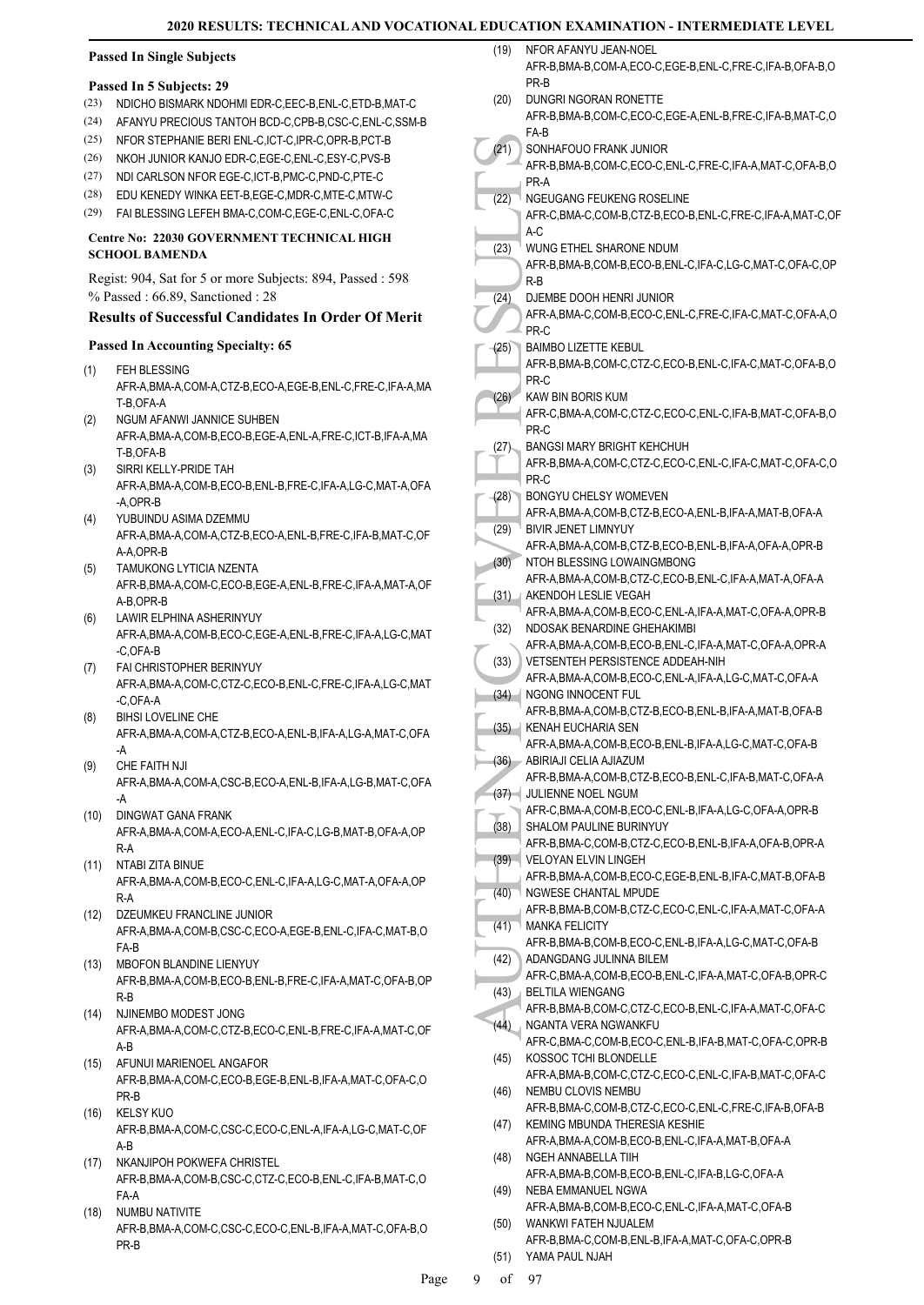#### (21) NGWA<br>
(22) BAMBC<br>
EET-C,<br>
(23) KEMBA S<br>
(24) KEMBA MBIA S<br>
(25) TAMEN<br>
EET-C,<br>
(27) KEMBA B<br>
EET-C,<br>
TENEN<br>
MBIA S<br>
EET-C,<br>
TENEN<br>
EET-C,<br>
TENEN<br>
CIZ-B,<br>
TENEN<br>
CIZ-B,<br>
CHILUN CTZ-C,<br>
Passed In (NGWA CAR-B,<br>
Passed In **Passed In Accounting Specialty: 65** AFR-C,BMA-B,COM-C,CTZ-C,ECO-C,ENL-B,IFA-A,OFA-B KENEKEH SERAH SHIBWO AFR-C,BMA-B,COM-B,ECO-C,ENL-C,IFA-A,LG-C,OFA-B (52) ALEFUSIMBOM ERICA AFR-B,BMA-B,COM-C,ECO-C,EGE-A,ENL-C,IFA-C,OFA-C (53) NEBA PRECIOUS NUMFOR AFR-B,BMA-C,COM-B,CTZ-C,ENL-C,IFA-A,OFA-C,OPR-C (54) (55) NFOR NTACHEH ZAINAB AFR-B,BMA-A,COM-C,ECO-C,ENL-C,IFA-C,MAT-C,OFA-B TANFACK RAISSA AFR-C,BMA-A,COM-C,ECO-C,ENL-C,IFA-B,MAT-C,OFA-B (56) DIANGHA MALOUIS FUAM AFR-A,BMA-B,COM-B,ECO-A,ENL-C,IFA-A,OFA-B (57) NWUFOR VENASIUS NKWENTI AFR-B,BMA-A,COM-C,CTZ-C,ECO-C,IFA-A,OFA-B (58) LOHNGEH THEOPHILUS ASEH AFR-A,BMA-B,COM-C,ENL-C,IFA-B,MAT-C,OFA-C (59) MELO AISHA YAWONG AFR-C,COM-B,ECO-C,ENL-C,IFA-B,OFA-C,OPR-C (60) (61) NGWA ANITA NCHANG AFR-C,BMA-A,COM-B,ENL-C,IFA-B,OFA-B (62) NGWA RONALDINO FUNWIE AFR-C,BMA-C,COM-C,IFA-A,OFA-C,OPR-B MENGYENTOH PECHIAH (63) AFR-C,COM-C,ECO-C,IFA-B,OFA-C,OPR-C (64) TANKEH MELANIE MANGOME AFR-B,COM-B,ECO-C,IFA-C,OFA-C (65) NEBA ROLAND NEBA-ALENWI AFR-B,BMA-C,COM-C,IFA-B,OFA-C **Passed In Air Conditioning and Ventilation Specialty: 3** NKEMBU GIDEON NYAMUKONG EDR-C,ENL-C,ERE-B,FRA-B,LG-C,MAT-C,QHS-B,RRE-B (1) LOYEM NGOUTSOP PRINCEWILL EDR-C,ENL-C,ERE-B,ESC-C,FRA-B,FRE-C,MAT-C,RRE-A (2) KONGNYUY CELINE BANBOYE CSC-C,EDR-C,ENL-C,ERE-B,FRA-B,FRE-C,MAT-C,RRE-B (3) **Passed In Automobile Repair Mechanics Specialty: 27** BUYOHNWENDA MARKLEWIS MBIANDI. S CSC-C,CTZ-B,EET-B,ENL-C,ESC-C,LG-A,MAT-C,MDR-B,MTE-A,MT W-A (1) AGUM KELLY TENGEN CTZ-C,EET-B,ENL-C,ESC-C,ICT-B,MAT-A,MDR-B,MTE-B,MTW-B,Q HS-B (2) BUNGOH GIDEON ETOUNDI CTZ-C,EET-C,ENL-B,ESC-C,FRE-B,MDR-A,MTE-B,MTW-B,QHS-B (3) BEFUMBAH ZIDANE FIELEFACK CTZ-B,EET-B,ENL-C,ESC-C,ICT-C,MAT-C,MDR-C,MTE-A,MTW-B (4) FEUWOUO SOFEU ACCEL CTZ-C,EET-C,ENL-C,FRE-B,ICT-C,MAT-C,MDR-A,MTE-C,MTW-B (5) WIRNSUNGRIN BRIYAN SHALANYUY EET-C,ENL-C,ENT-C,FRE-B,ICT-C,MAT-C,MDR-B,MTE-C,MTW-C (6) BEJETENDEM NKEMTA NOTETAH CTZ-C,EET-C,ENL-C,ESC-C,FRE-C,MAT-C,MDR-B,MTE-B,MTW-C (7) NDILEUPEH NUI-FON CTZ-C,EET-C,EGE-C,ENL-C,LG-C,MAT-C,MDR-B,MTE-C,MTW-C (8) KUNJO ADRIAN DZERNYUY CTZ-C,EET-B,ENL-B,ESC-B,MAT-B,MDR-A,MTE-A,MTW-A (9) AKONG PARFAIT AKEUMBOM CTZ-B,EET-B,ENL-C,ESC-C,MAT-C,MDR-A,MTE-A,MTW-A (10) AGIRKA ARAFAT FANLALA CTZ-B,EET-B,ENL-B,ESC-C,MAT-C,MDR-B,MTE-B,MTW-B (11) TABANG JERRY-RAWLINGS (12) CTZ-C,EET-C,ESC-C,ICT-C,MAT-C,MDR-B,MTE-C,MTW-C (13) NDAPEU SELAMBI DILANE EET-C,ENT-C,FRE-C,ICT-C,MAT-C,MDR-B,MTE-C,MTW-C (14) IKWUKANANNE FAVOUR IKEJIOFOR JUNIOR CSC-C,EET-C,ENL-B,MAT-C,MDR-B,MTE-C,MTW-C NEBA KINGSLEY CHENWI EET-B,ESC-C,ICT-C,MDR-B,MTE-C,MTW-C,QHS-C (15) NCHE BLAISE FRU EET-C,ENL-C,ESC-C,ICT-C,MDR-B,MTE-C,MTW-C (16) MUNA TONY ACHU EET-C,ENL-C,ESC-C,MAT-C,MDR-B,MTE-C,MTW-C (17) MBO JOEL ABESOH EET-C,ENL-C,FRE-C,MAT-C,MDR-B,MTE-C,MTW-C (18) KARI SON NKAIN EET-C,ENL-C,ICT-C,MAT-C,MDR-B,MTE-C,MTW-C (19) NFORMI PRIMUS NFORMI EET-B,ENL-C,MAT-C,MDR-B,MTE-C,MTW-C (20) (21) NGWA BLAISE FUH EET-C,ENL-C,ESC-C,MDR-B,MTE-C,MTW-C BAMBOT EMMANUEL NYONKAA EET-C,ENL-C,ESC-C,MDR-B,MTE-C,MTW-C (22) (23) YIRUN SUIRU ADOLF EET-C,ENL-C,MAT-C,MDR-B,MTE-C,MTW-C (24) KEMBA ROMARIC FIETSOP EET-C,MAT-C,MDR-B,MTE-C,MTW-B (25) MBIA SIDOAN NFOR EET-C,MAT-C,MDR-B,MTE-C,MTW-C TAMENGEH FOMEKONG JORDAN EET-C,MAT-C,MDR-B,MTE-C,MTW-C (26) (27) TENENG LESSLY CHO EET-C,ESC-C,MDR-C,MTE-C,MTW-C **Passed In Bespoke Tailoring Specialty: 2** NKWOWNJI VALERY WAINDAH CTZ-B,ENL-B,ESC-C,FFD-A,MAT-C,PMG-A,TTE-B (1) GHILUNG STELLA BI CTZ-C,ENT-B,ESC-C,FFD-C,MAT-C,PMG-B,TTE-A (2) **Passed In Carpentry and Joinery Specialty: 1** NGWA NGU CLINTON CAR-B,CJD-B,CTZ-B,ENL-B,ESC-B,ICT-B,JOI-A,LG-B,MAT-B,QHS-B (1) **Passed In Civil Engineering - Building Construction Specialty: 37** CHIA NGONG PROMISE YAI BCD-B,CPB-A,CSC-B,CTZ-B,EGE-A,ENL-B,ESC-B,LG-A,MAT-A,SS M-A (1) YISHU EVANS BONGBUNRI BCD-B,CPB-A,CSC-B,CTZ-B,EGE-A,ENL-B,ESC-B,LG-B,MAT-A,SS M-A  $(2)$ TEMBI NOEL SUHYI BCD-A,CPB-A,CTZ-C,ENL-B,ESC-C,FRE-C,ICT-B,MAT-A,QHS-B,SS M-A (3) TATAH ADZEMYEE DERRICK MAISHU BCD-A,CPB-B,CTZ-B,ENL-C,ESC-C,ICT-C,LG-C,MAT-A,QHS-B,SSM -B (4) AFONI NORMAN YUYUN BCD-A,CPB-B,CSC-C,CTZ-C,EGE-C,ENL-C,ESC-C,LG-C,MAT-A,SS M-A (5) LAAH ANXIOUS BUIMENDEH BCD-B,CPB-A,CTZ-C,ENL-C,ESC-C,ICT-C,LG-C,MAT-B,QHS-B,SSM -A (6) UNJI KENNEDY WONUMU BCD-A,CPB-B,CSC-C,CTZ-B,EGE-C,ENL-C,ESC-C,LG-C,MAT-A,SS M-C (7) SELA BAZIL DZELAMONYUY BCD-C,CPB-B,CSC-C,CTZ-C,EGE-B,ENL-B,ESC-C,MAT-B,QHS-B,S SM-B (8) NGEK CRISPIN SENTIE BCD-C,CPB-A,CTZ-C,ENT-B,ESC-C,FRE-C,ICT-C,MAT-B,QHS-C,SS M-B (9) KENNE ANDELSON BCD-A,CPB-B,CTZ-C,ENL-C,ENT-B,ESC-C,LG-C,MAT-C,QHS-C,SS M-B  $(10)$ BEYIEKA ALEXANDER BCD-C,CPB-B,CTZ-B,EGE-A,ENL-A,ESC-B,ICT-B,MAT-A,SSM-A  $(11)$ DOUNGMO KALAK ROOSVELT BCD-A,CPB-A,CSC-B,CTZ-B,ENL-A,ESC-C,FRE-B,MAT-B,SSM-A  $(12)$ MAYENIN DONALD MBIYDZENYUY BCD-A,CPB-A,CSC-C,CTZ-B,ENL-A,ESC-C,LG-B,MAT-B,SSM-A (13) TAZUH FELIX PENN FONJAH BCD-A,CPB-A,CTZ-B,EGE-A,ENL-B,ESC-C,LG-C,MAT-A,SSM-B (14) DINLA HAMLET BANENNYUY BCD-A,CPB-A,CSC-C,CTZ-C,ENL-C,ESC-C,LG-A,MAT-B,SSM-A (15) SAMA NKUH DEZIRE BCD-A,CPB-A,CSC-B,CTZ-C,ENL-C,ESC-C,LG-B,MAT-B,SSM-B  $(16)$ NGUM BAZIL NJIMELEKI BCD-C,CPB-B,CTZ-A,EGE-A,ENL-C,ESC-C,LG-B,MAT-B,SSM-B (17) CHWIFOR JOEL MICO BCD-B,CPB-A,CTZ-C,ENL-C,ESC-C,ICT-B,MAT-C,REL-C,SSM-A (18) Page 10 of 97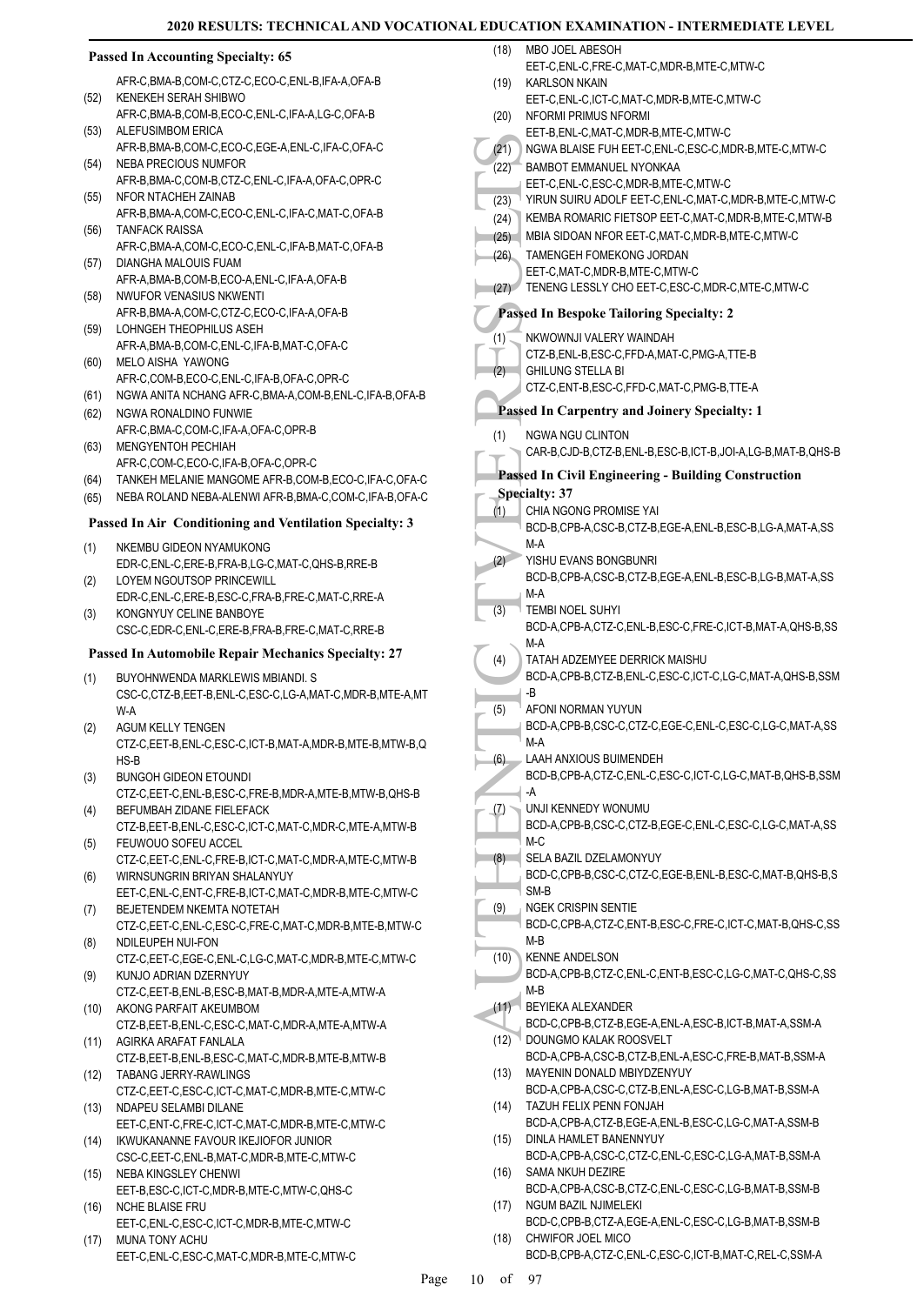NEBA DESMOND CHENWIE

### **Passed In Civil Engineering - Building Construction Specialty: 37**

- MUNAH HARRY NOEL TEBUG BCD-C,CPB-A,CSC-C,CTZ-B,ENL-C,ESC-C,LG-C,MAT-B,SSM-A (19) TAMFUH KILO KENOLY (20)
- BCD-B,CPB-B,CTZ-C,ESC-C,ICT-B,LG-C,MAT-B,QHS-B,SSM-B MBIGHA JEREMIAH ESEHLAKWE (21)
- BCD-C,CPB-B,CSC-C,CTZ-C,ENL-C,ESC-C,MAT-A,REL-C,SSM-A NDOUNTSOP POUOKEM JASTEL BOREX (22)
- BCD-B,CPB-A,CSC-C,ENL-C,ENT-C,ESC-C,LG-C,MAT-C,SSM-B CHI DENIS ANYE (23)
- BCD-C,CPB-B,CTZ-C,ENL-C,ENT-B,ESC-C,MAT-C,QHS-C,SSM-A FOMEKONG GHONDA LOIC BRONDON (24)
- BCD-C,CPB-B,CSC-C,EGE-C,ESC-C,FRE-A,MAT-C,QHS-C,SSM-B FRU PRECIOUS NEBA (25)
- BCD-C,CPB-B,CTZ-C,ENL-C,ESC-C,FRE-C,LG-C,MAT-B,SSM-B TIGMA PRECIOUS NDEKEH (26)
- BCD-A,CPB-A,CTZ-C,ENL-C,ESC-C,LG-C,MAT-A,SSM-A WAINLO KELVIN NSAH (27)
- BCD-A,CPB-A,CSC-C,EGE-B,ESC-C,MAT-B,REL-C,SSM-B KECHAZI LEONEL NCHUMI (28)
- BCD-A,CPB-C,CSC-B,CTZ-C,ENL-B,ESC-C,MAT-B,SSM-A MBONJOH YAMSHA-OH  $(29)$
- BCD-B,CPB-A,CSC-C,CTZ-C,ESC-C,FRE-C,MAT-B,SSM-A SAAHNDONG JORDANE NGNIMEGHA (30)
- BCD-B,CPB-B,ENL-C,ESC-C,FRE-B,LG-C,MAT-C,SSM-B NJODZEVEN DICK LANJO (31)
- BCD-C,CPB-B,ENL-B,ENT-C,ESC-C,LG-C,MAT-B,SSM-B MBIZIWOH TATAH CEDRIC (32)
- BCD-C,CPB-B,CTZ-C,ESC-C,FRE-C,LG-C,MAT-B,SSM-B YUAYE JEAN PAUL BOURINYUY (33)
- BCD-C,CPB-B,CTZ-C,ENL-C,ESC-C,LG-B,MAT-C,SSM-B GUKA THIERRY PETNYIN (34)
- BCD-C,CPB-B,ENL-C,ENT-C,ESC-C,FRE-C,MAT-C,SSM-B FUH CLIFFORD SUH (35)
- BCD-C,CPB-C,CSC-C,EGE-B,ESC-C,MAT-B,SSM-A TINDACHUPOK ROMEO PANGSUI (36)
- BCD-C,CPB-B,EGE-C,ENL-C,ESC-C,MAT-B,SSM-B NEBA CHRISTIAN AMBE (37)
- BCD-B,CPB-A,CSC-C,ENL-C,ESC-C,MAT-C,SSM-C

### **Passed In Electrical Power System Specialty: 46**

- BANGU CEDRICK CHECK CSC-B,CTZ-B,EDR-C,EEC-A,EME-A,ENL-B,ESC-B,ETD-A,LG-B,MAT -A (1)
- MBONWA REGOBEL PUNEKEH (2)
- CTZ-C,EDR-C,EEC-A,EME-A,ENL-B,ESC-B,ETD-A,FRE-C,LG-C,MAT -B
- FOMEKOUO TSIO ROBERTO CARLOS CTZ-C,EDR-C,EEC-B,EME-C,ENL-C,ESC-C,ETD-B,FRE-C,LG-C,MA T-C (3)
- DZELAFEN FABRICE LEINYUY CSC-B,CTZ-B,EDR-B,EEC-A,EME-A,ENL-B,ESC-A,ETD-A,MAT-A (4) VUYOF CHRISTAIN GEMUH (5)
- CSC-C,EDR-B,EEC-B,EGE-B,EME-A,ENL-B,ESC-B,ETD-A,MAT-A SIGALA PRINCE-WILL FRU (6)
- CTZ-B,EDR-B,EEC-A,EME-B,ENL-C,ESC-B,ETD-A,LG-C,MAT-A TAMFU ASHLEY JAH (7)
- CSC-C,EDR-C,EEC-A,EME-B,ENL-C,ESC-C,ETD-A,LG-B,MAT-A NFOR CLINTON NFOR (8)
- EDR-B,EEC-B,EME-B,ENL-C,ENT-B,ESC-C,ETD-A,ICT-C,MAT-C EBUBECHI VICTOR UWAEBUKA' (9)
- CSC-C,EDR-B,EEC-B,EME-B,ENL-C,ESC-B,ETD-A,MAT-C,REL-C FUMBUTU YANICK FONJI (10)
- CSC-C,CTZ-C,EDR-C,EEC-A,EME-B,ENL-C,ESC-C,ETD-A,MAT-B NDONG SILAS NDANSAKE (11)
- CTZ-C,EDR-C,EEC-A,EME-B,ENL-C,ESC-C,ETD-A,ICT-C,MAT-C BERKA SYLVANUS WIYSAHNYUY (12)
- CSC-C,EDR-C,EEC-A,EME-C,ENL-C,ESC-C,ETD-B,FRE-B,MAT-C KONG MOHAMMAD MONIL (13)
- CSC-C,CTZ-C,EEC-B,EME-B,ENL-C,ESC-C,ETD-A,FRE-C,MAT-C APAH JUNIOR MBAH  $(14)$
- CSC-C,EDR-C,EEC-B,EGE-C,EME-C,ENL-C,ETD-A,FRE-C,MAT-C
- (18) WORREN (19) WORREN (19) COURTS (19) COURTS (19) COURTS (20) COURTS (21) COURTS (21) COURTS (22) CHO ZI CALL (23) COURTS (24) COURTS (24) COURTS (26) COURTS (26) COURTS (27) COURTS (27) COURTS (27) COURTS (27) COURTS ( EDR-B,EEC-A,EME-A,ENL-B,ESC-B,ETD-A,ICT-A,MAT-B FUMBIA CEDRICK NGWETONG EDR-C,EEC-A,EME-A,ENL-B,ESC-B,ETD-A,LG-B,MAT-A (16) ROBERTOR SIYSINYUY CSC-B,CTZ-C,EEC-A,EME-B,ENL-C,ESC-B,ETD-A,MAT-A (17) YONG ERNESTINE NENG CTZ-B,EDR-C,EEC-A,EME-A,ENL-B,ESC-C,ETD-A,MAT-B  $(18)$ MUNJONO KELVIN KWANDA EDR-B,EEC-A,EME-A,ESC-C,ETD-A,FRE-C,ICT-C,MAT-C (19) WIRNKAR DAVID NYUYKONGMO EDR-C,EEC-A,EME-B,ESC-C,ETD-A,FRE-C,ICT-B,MAT-B (20) MBEH SHIMINYI JUNIOR CSC-C,EDR-C,EEC-B,EME-C,ENL-A,ESC-C,ETD-A,MAT-A (21) MANGEH FABRISE NGINYU CTZ-C,EDR-C,EEC-A,EME-B,ENL-B,ESC-C,ETD-A,MAT-C (22) CHO ZIDAN ATANGA CTZ-B,EDR-C,EEC-A,EGE-C,EME-B,ENL-C,ETD-A,MAT-C (23) KOUSSOCK TCHINDA FRANCK DIDEROT CSC-C,EDR-C,EEC-B,EME-B,ESC-C,ETD-A,FRE-B,MAT-C (24) NSOH RONALDO NDE EDR-C,EEC-A,EME-C,ENL-B,ETD-A,ICT-C,LG-C,MAT-C (25) FRU MARK-JEFF TAMUTAN (26) CSC-C,EDR-B,EEC-B,EME-C,ENL-C,ESC-C,ETD-A,LG-C YIFANG BLESSING NASAH CTZ-C,EDR-C,EEC-B,EME-B,ENL-C,ETD-A,MAT-C,REL-C  $(27)$ (28) NGANGWA BERTRAND NGWAYU CTZ-C,EDR-B,EEC-B,EME-B,ENL-C,ESC-C,ETD-B,ICT-C YEWOMBING WINSTON AZIMBOMBI CTZ-C,EDR-C,EEC-B,EME-B,ENL-C,ESC-C,ETD-A,MAT-C (29) NWUMFOR EMMANUELLA LUM CTZ-C,EEC-A,EME-B,ENL-B,ESC-C,ETD-A,MAT-B (30) TANWIE BARTEZ (31) CTZ-C,EDR-B,EEC-A,EME-B,ESC-C,ETD-A,MAT-B WAINKANG ABEL NJOH EDR-C,EEC-B,EME-A,ENL-B,ETD-A,FRE-C,MAT-C (32) SAMA NKEH LAZAR EDR-C,EEC-B,EME-B,ENL-C,ESC-C,ETD-A,MAT-B (33) AZANG DIEUDONNE TEBIT EDR-C,EEC-A,EME-B,ENL-C,ESC-C,ETD-A,FRE-C (34) EWEAR LIMA AUGUSTINE TAH JUNIOR CSC-C,EDR-C,EEC-A,EME-B,ETD-A,FRE-C,MAT-C (35) NGOULA TCHINDA ROUSSEL EDR-C,EEC-A,EME-B,ENT-C,ESC-C,ETD-A,MAT-C (36) MBOUNO BERTRAND SHUTANG CSC-C,EDR-C,EEC-B,EME-B,ESC-C,ETD-A,MAT-C (37) NDINWA KISITO NGAWE EDR-C,EEC-B,EME-B,ETD-B,FRE-C,LG-B,MAT-C (38) CHEFOR ELIJAH NKAH CSC-C,EDR-C,EEC-B,EME-C,ENL-B,ETD-B,MAT-C (39) DABA JEPHTHAN AKAM EDR-C,EEC-B,EGE-C,EME-C,ENL-C,ESC-C,ETD-A (40) ATE-ALAH AMSTRONG ASONSEH CTZ-C,EDR-C,EEC-B,EME-A,ESC-C,ETD-A (41) MALLA MARIE-CLAIR ZHIA EDR-C,EEC-B,EME-A,ENL-C,ETD-B,MAT-C (42) (43) NFOR ARISTINE EDR-C,EEC-B,EME-B,ENL-C,ETD-A,MAT-C BOH GREGORY KINDONG EDR-C,EEC-B,EME-C,ETD-A,LG-C,MAT-C (44) TAMNJONG IVAN PASCAL FONYUY (45) CTZ-C,EDR-C,EEC-B,EME-B,ETD-B,MAT-C (46) CHIAKEM EMMANUEL EEC-B,EME-B,ESC-C,ETD-B,MAT-C **Passed In Electronics Specialty: 13**
	- PEMAMBOH PRAISE CHENTO (1)
	- CTZ-C,ECI-B,EDR-C,ENL-A,ESC-B,ESY-B,FRE-B,MAT-A,PVS-A SAHKA GATIENNE SEHLA-A (2)
	- CSC-A,CTZ-C,ECI-B,EDR-B,ENL-B,ESC-B,ESY-B,MAT-B,PVS-B NDE TSE NTSEH NCHOTU (3)
	- ECI-C,EDR-C,ENL-C,ESC-C,ESY-C,FRE-C,MAT-C,PVS-B,REL-C AMBE LIONEL CHE (4)
	- CTZ-C,ECI-B,EDR-B,ENL-B,ESC-B,ESY-B,MAT-A,PVS-B WANKIE VERRAZANO TABUFOR (5)
		- CTZ-C,ECI-C,EDR-C,ENL-B,ESY-B,LG-C,MAT-C,PVS-B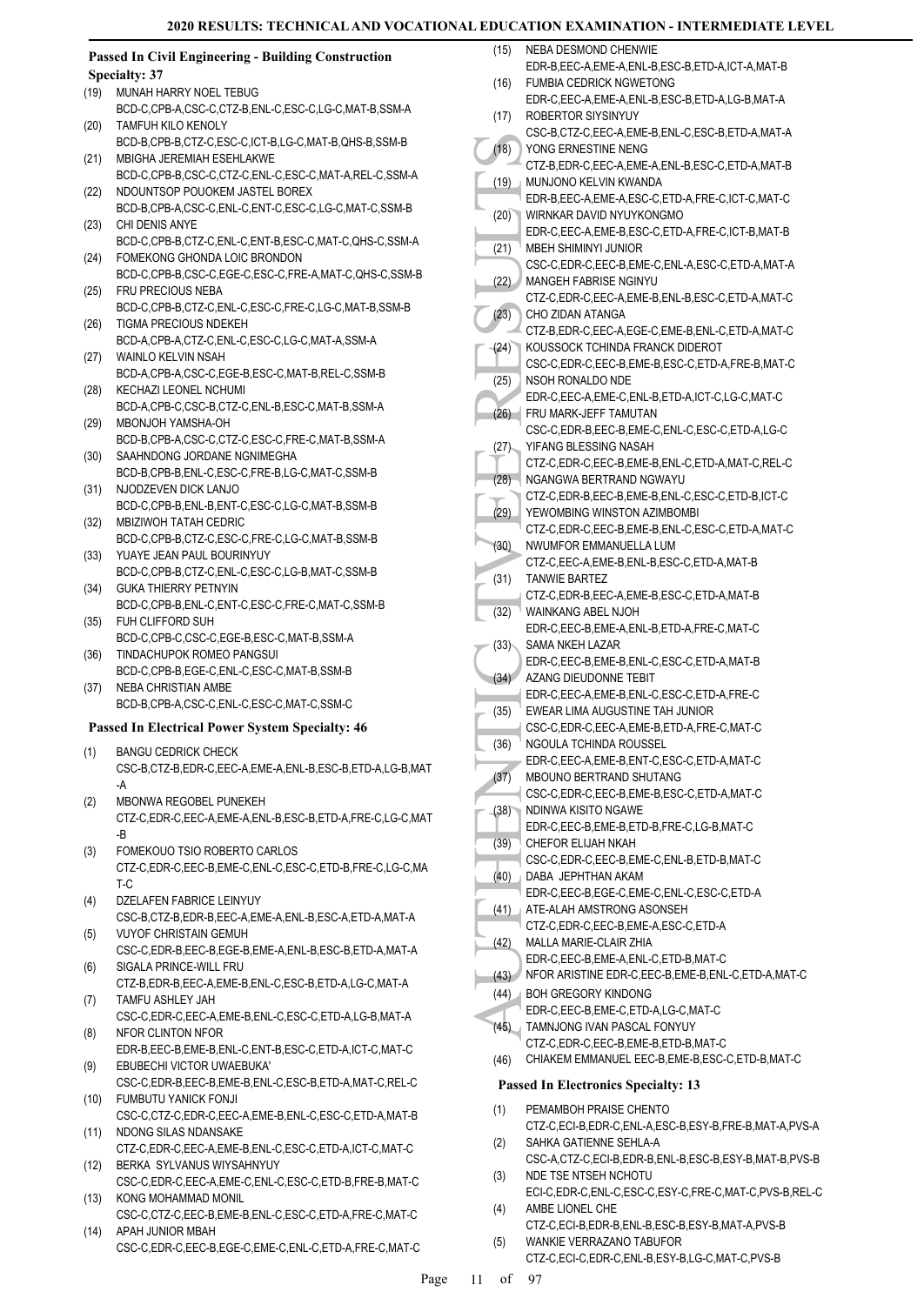### **Passed In Electronics Specialty: 13**

- KUETE KABREL FRANKLIN CSC-C,ECI-C,EDR-C,ENL-B,ESY-C,FRE-C,MAT-C,PVS-B (6)
- NEBA STANLY SUH ECI-B,EDR-C,ENL-B,ESC-C,ESY-C,MAT-C,PVS-B (7) LAIJEH PRINCELY (8)
- ECI-C,EDR-B,ENL-C,ESY-C,FRE-C,MAT-C,PVS-B ENDII LISBY AMBIKOH (9)
- ECI-C,EDR-C,ESC-C,ESY-C,MAT-C,PVS-B,QHS-B (10) KHAN KELVIN CTZ-C,ECI-C,EDR-C,ENL-B,ESY-C,MAT-C,PVS-B
- (11) KENNEDY NGALA TAMNJONG ECI-C,EDR-C,ENL-C,ESY-C,FRE-C,MAT-C,PVS-B
- (12) KAPIN RONADO ECI-C,EDR-B,ESC-C,ESY-C,MAT-C,PVS-C
- FOUOKENG NDOUANLA DIEGO BAGGIO ECI-C,EDR-C,ESC-C,ESY-C,FRE-C,PVS-B  $(13)$

### **Passed In Home Economics Specialty: 6**

- ANDONG MAGCELIA TARKE BMA-C,CSC-C,ENL-B,ENT-B,FLE-A,FNH-A,MAT-C,NSC-A,QHS-B,R MH-A (1)
- OUSMAN ADIDJATOU FADIMATOU NEKUMU BMA-C,ECO-C,EGE-B,ENL-B,FLE-B,FNH-B,MAT-C,NSC-B,QHS-C,R MH-A (2)
- NTAM SYLVINE NANGE (3)
- BMA-C,CTZ-B,ENL-B,FLE-A,FNH-A,MAT-C,NSC-A,QHS-B,RMH-A NSOM SHADDY NAYAH (4)
- BMA-B,EGE-B,ENL-A,ENT-B,FLE-B,FNH-B,MAT-C,NSC-A,RMH-A BARAH EVODIA BONGKEM (5)
- BMA-C,EGE-C,ENL-A,FLE-A,FNH-B,NSC-C,QHS-B,RMH-B CHE MACMILIAN LEMNWI (6)
- BMA-C,ENL-C,FLE-A,FNH-B,NSC-C,QHS-C,RMH-A

### **Passed In Marketing Specialty: 24**

- ABONGEH ARNAUDINE NJUNGWIHKEMBOM BMA-A,COM-C,DMP-B,ENL-A,ENT-B,LG-C,MAT-C,OPR-B,PMA-B,S MC-B (1)
- NKAHBIT SPORRA SEMA BMA-C,COM-B,DMP-C,ECO-C,ENL-B,ENT-B,MAT-C,OPR-B,PMA-B, SMC-A (2)
- CHI MARYLINE BMA-A,COM-C,DMP-B,ECO-B,ENL-C,ENT-C,MAT-C,OPR-C,PMA-B, SMC-A (3)
- KENNE LONTSIE ANDERSSON BMA-C,COM-C,DMP-B,ECO-C,ENL-C,ENT-C,FRE-C,OPR-C,PMA-C, SMC-A (4)
- FOUTSAP TAMIKA STEVIE COM-B,DMP-B,ECO-C,ENL-B,ENT-C,FRE-C,OPR-C,PMA-B,SMC-A (5)
- KONGNYUY VANESSA YAYA (6)
- COM-B,DMP-B,ECO-B,ENL-C,ENT-C,FRE-C,MAT-C,PMA-B,SMC-A NGWA LEONARD (7)
- BMA-C,COM-B,DMP-B,ECO-C,ENT-B,OPR-B,PMA-B,SMC-B ANEBOM PETRAL ASEH (8)
- BMA-B,COM-C,DMP-B,ENL-C,ENT-C,OPR-C,PMA-B,SMC-A PETNYING JERRY SEMA (9)
- BMA-C,COM-C,DMP-C,ECO-C,ENL-C,ENT-B,PMA-B,SMC-A WIHKOCHOBOM DEXTRON NDIFOR NJUMASI (10)
- BMA-C,COM-C,DMP-C,ENL-C,ENT-C,FRE-C,PMA-A,SMC-A NEBA PRECIOUS LEM (11)
- BMA-B,COM-B,DMP-C,ECO-C,ENT-C,OPR-C,PMA-C,SMC-B (12) ATOFNDOH MANFRED NKESHI
- BMA-C,COM-C,DMP-B,ENL-C,ENT-C,OPR-C,PMA-B,SMC-B (13) AFOR JULIET
- BMA-C,COM-C,DMP-C,ECO-C,ENL-C,ENT-C,PMA-B,SMC-A TASON DILANE YARI (14)
- COM-B,DMP-C,ENT-B,FRE-C,OPR-C,PMA-B,SMC-B KITIO MARIE KAROLE (15)
- COM-C,DMP-C,ENL-C,ENT-C,FRE-A,PMA-B,SMC-B TAMEKONG BECLISE NZEMEKOH (16)
- BMA-C,COM-B,DMP-C,ENT-B,OPR-C,PMA-B,SMC-B MOMO DONGMO DALVINA (17)
- COM-C,DMP-C,ENT-C,FRE-A,MAT-C,PMA-C,SMC-B MANGUI SHEELA (18)
- BMA-C,COM-C,DMP-C,ENT-C,MAT-C,PMA-B,SMC-B
- (22) BOUNC<br>
(23) BOUNC<br>
COM-C<br>
(23) BOUNC<br>
COM-C<br>
(24) GABRIE<br>
Passed In 1<br>
GUEFA<br>
EGE-B,<br>
Passed In 1<br>
Specialty:<br>
NEORE<br>
RESULTS BOUNC<br>
(2) BOUNC BENA-A,<br>
BAA-A,<br>
BAA-A,<br>
BAA-A,<br>
BAA-A,<br>
BAA-A,<br>
BAA-A,<br>
BAA-A,<br>
DEMA-A,<br> TATA ABDULLGADIRI JITI BMA-C,COM-B,DMP-C,ECO-C,ENT-C,PMA-B,SMC-C (19) NDAM CHANNEL TAKOU COM-C,DMP-C,ENL-C,ENT-C,OPR-C,PMA-B,SMC-B (20) MERCY CHEAGHA NKWAIN BMA-C,DMP-C,ENL-B,ENT-C,FRE-C,PMA-C,SMC-B (21) BOUNO KUETE MORADELLE COM-C,DMP-C,ENL-C,ENT-C,PMA-B,SMC-B (22) KANOU TAMBOU MICHEL JORDAN COM-C,DMP-B,ENT-C,PMA-C,SMC-B (23) (24) GABRIELLA BERINYUY COM-C,DMP-C,ENT-C,PMA-C,SMC-B **Passed In Plumbing and Installation Systems Specialty: 1** GUEFACK TADONKE JUPITER EGE-B,ENL-B,ESC-C,FRE-C,ICT-B,PMC-B,PND-C,PTE-C (1) **Passed In Secretarial Administration and Communication Specialty: 19** NFORBI DEWI NCHANGSI BMA-A,COM-A,ENL-B,IPR-A,LG-A,MAT-B,OFA-B,OPR-A,PCT-A (1) BAH CLARKSON BAH BMA-A,COM-B,ENL-C,IPR-A,LG-B,MAT-B,OFA-B,OPR-B,PCT-A (2) NCHIAJI JOY KEFEYIN BMA-B,COM-C,CSC-B,ENL-B,IPR-A,MAT-C,OFA-B,OPR-A,PCT-A (3) CHE NEH BLESSING BMA-C,COM-C,CTZ-C,ENL-C,IPR-A,LG-B,OFA-B,OPR-C,PCT-A (4) YOH CHANCELINE TEH COM-B,ECO-A,ENL-B,IPR-A,LG-C,OFA-B,OPR-A,PCT-A (5) FONYEH LIVINUS MSHERINYUY BMA-B,COM-C,CTZ-C,ENL-B,IPR-A,OFA-C,OPR-A,PCT-A (6) AWAH CALISMA KEBLING SEH BMA-B,COM-C,ECO-B,ENL-C,IPR-B,OFA-C,OPR-B,PCT-A (7) VUGHENGSI CYBELLE MOKENYU BMA-C,COM-C,CTZ-C,ENL-C,IPR-B,OFA-B,OPR-A,PCT-A (8) AKUMCHU BRONHILDA NEH BMA-C,COM-C,ENL-B,IPR-A,LG-C,OFA-C,OPR-C,PCT-A (9) MBIBEH MARILYN NDOH BMA-C,COM-C,ENL-C,IPR-A,MAT-C,OFA-C,OPR-C,PCT-A (10) VUMOM BRYNE AKUMBOM BMA-B,COM-C,CTZ-B,ENL-C,IPR-A,OPR-A,PCT-A  $(11)$ (12) EDWIN NJI BMA-B,COM-B,IPR-A,LG-C,OFA-B,OPR-C,PCT-A DJUNE DJOUSSE ACHILINE CARELLE COM-C,ENL-C,IPR-A,MAT-C,OFA-A,OPR-C,PCT-A (13) NGWING ESTHER AMENCHWI COM-C,ECO-C,ENL-C,IPR-A,OFA-C,OPR-A,PCT-A  $(14)$ AWA NADINE FEN (15) BMA-C,COM-C,ENL-C,IPR-A,OFA-B,OPR-B,PCT-A LATAR DIANNA TANI BMA-C,COM-C,ENL-C,ICT-B,IPR-A,OPR-C,PCT-A (16) LENGOUH FONDA CERDRICK (17) BMA-B,COM-C,ENL-C,FRE-C,IPR-B,OPR-C,PCT-A (18) FOCHU BESTON TITA BMA-B,FRE-C,IPR-A,OFA-B,OPR-B,PCT-B (19) FONYUY CYNTHIA MBOFON COM-C,IPR-A,OFA-B,OPR-B,PCT-B **Passed In Single Subjects Passed In 10 Subjects: 2** MACOGOM AURELIE LADOUCE (1) AFR-B,BMA-B,COM-B,ECO-B,EGE-C,ENL-B,FRE-B,LG-C,MAT-C,OF A-B BORIS FONYUY BCD-C,CPB-B,CTZ-C,ENL-C,ENT-C,FRE-C,LG-C,MAT-C,QHS-C,SS M-A (2) **Passed In 9 Subjects: 16** NKAMBI CHRISTIAN FON BCD-C,CPB-B,CTZ-B,EGE-A,ENL-B,ENT-C,LG-A,MAT-C,SSM-A (1) NGASON GLEEN ASONGNA BCD-C,CPB-B,CSC-C,CTZ-B,EGE-A,ENL-C,ENT-B,MAT-A,SSM-B (2) MOUNCHIGAM ABDEL BCD-B,CPB-A,CTZ-B,ENL-C,ENT-B,FRE-C,LG-C,MAT-B,SSM-A (3) NDONGMO VERON MBIHGETIMBOM BCD-B,CPB-A,CTZ-C,ENL-C,ENT-B,ICT-A,LG-C,MAT-C,SSM-A (4)
- Page 12 of 97

(5)

AKEBECHO BRANDON SIMBAGHA

CSC-C,CTZ-C,ENL-B,FRE-C,MAT-C,QHS-B,SMD-A,SMW-A,WPM-B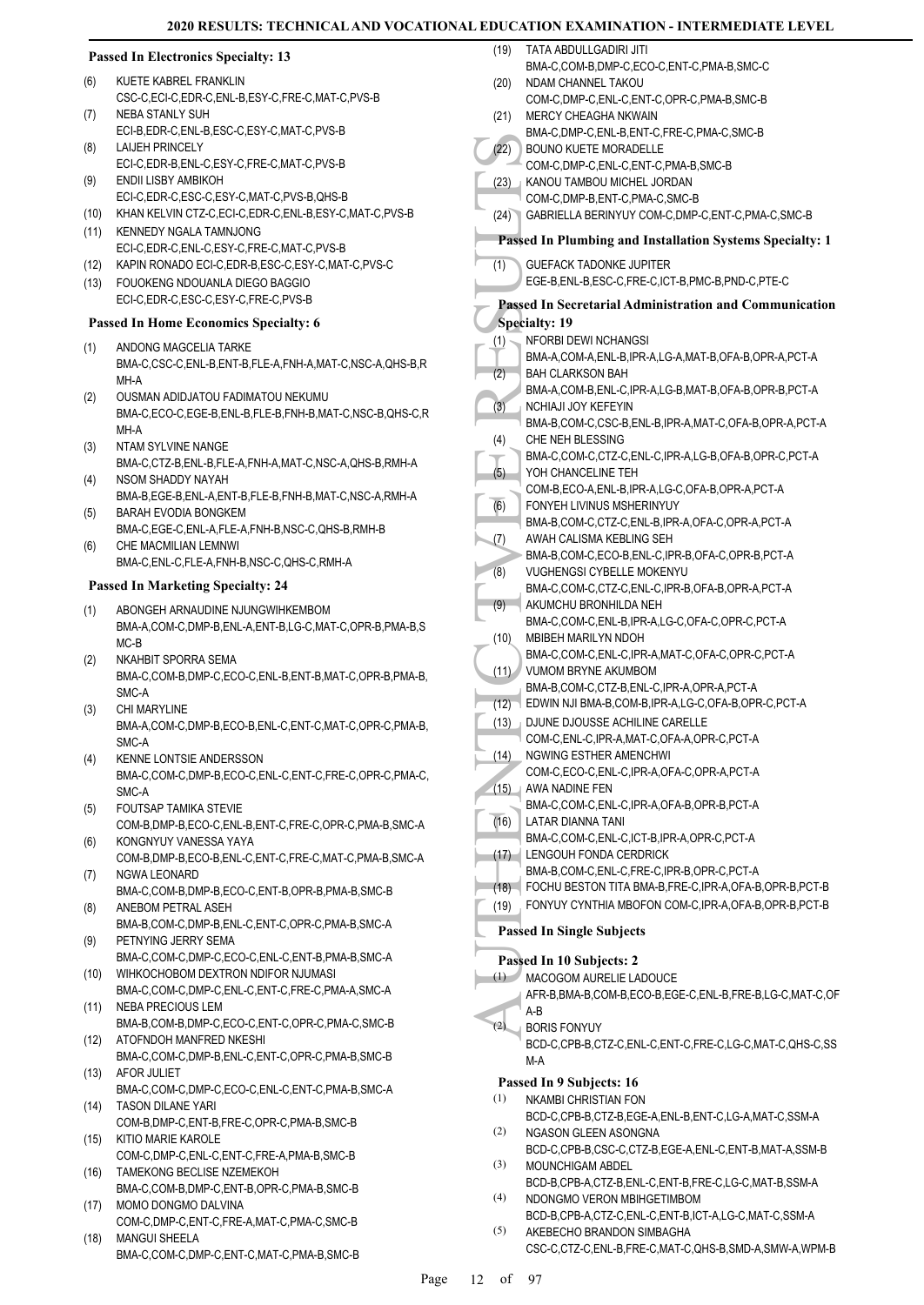(25)

### **Passed In Single Subjects**

#### **Passed In 9 Subjects: 16**

- NDANG JONAS YENENYIBEH (6)
- CPB-B,CTZ-C,ENL-B,ENT-B,ESC-C,FRE-C,LG-A,MAT-C,SSM-B MUPBAH KIZITU GIFAKEH (7)
- CSC-C,CTZ-C,ENL-C,ESC-C,MAT-B,QHS-C,SMD-A,SMW-A,WPM-B MENKEMEZE CHARITY NAMAM (8)
- CSC-C,CTZ-C,EDR-C,EEC-B,ENL-B,ESC-C,ETD-A,FRE-C,MAT-B NGWE BROWNLEE WELISANE (9)
- BCD-B,CPB-B,CSC-C,CTZ-C,EGE-C,ENL-C,LG-C,MAT-B,SSM-B ZONEPOH TANGYE ANUATEZI (10)
- BCD-B,CPB-B,CTZ-C,EGE-B,ENL-C,FRE-C,LG-C,MAT-C,SSM-B NDASSI SOFEU BORIS (11)
- CSC-B,CTZ-C,ENL-C,ESC-C,FRE-C,QHS-C,SMD-B,SMW-B,WPM-B MULUH RENE KHAN (12)
- BCD-C,CPB-A,CSC-C,CTZ-C,EGE-C,ENL-C,LG-C,MAT-C,SSM-A MUMA BLANDINE NGEFOR (13)
- AFR-C,BMA-C,COM-C,ECO-C,ENL-B,FRE-C,IFA-A,LG-C,OPR-B BONG GODSWILL EKONFEUZEU (14)
- BCD-C,CPB-A,ENL-C,ENT-C,FRE-C,ICT-C,MAT-C,QHS-C,SSM-B NDZENYECK ABAGHEN NDUMAGE TAFAH  $(15)$
- BCD-B,CPB-B,CSC-C,EGE-C,ENL-C,FRE-C,LG-C,MAT-C,SSM-B NCHE AWAH DIEUDONNE (16)
- CPB-B,CSC-C,EGE-C,ENL-C,ENT-C,ESC-C,LG-C,MAT-C,SSM-B

### **Passed In 8 Subjects: 29**

- SIRRIMUNTIH AFATA NGOHTILO BCD-A,CPB-A,CTZ-C,ENL-B,ENT-B,LG-B,MAT-C,SSM-B (1) NGONG SERGE ANCHANG (2)
- BCD-A,CPB-A,CSC-C,CTZ-C,ENL-C,ENT-A,MAT-C,SSM-A NGONG DAIZY MBUH (3)
- EGE-C,ENL-B,FLE-A,FNH-B,FRE-C,NSC-B,QHS-C,RMH-A IKOGA PATIENCE VANABA (4)
- EGE-C,ENL-C,FLE-A,FNH-A,LG-C,NSC-B,QHS-C,RMH-A NANFACK ZONE RONALDO (5)
- CPB-A,CSC-B,EGE-C,ESC-B,FRE-C,LG-C,MAT-B,SSM-A WELENSACKLUFEYIN RODRIGUE WANYU (6)
- BCD-A,CPB-A,CTZ-C,ENL-B,FRE-C,ICT-B,MAT-B,SSM-C FONGWADE MEYANWI NGUM NGWE (7)
- BCD-C,CPB-B,CSC-C,CTZ-C,ENL-A,LG-C,MAT-B,SSM-A MBAH DIVINE NCHINDO (8)
- BCD-C,CPB-A,CTZ-C,ENL-B,FRE-C,LG-C,QHS-B,SSM-A TIKUM FONGANG THEOPHILE (9)
- BCD-A,CPB-A,CSC-B,CTZ-C,ENL-C,LG-C,MAT-C,SSM-B BIH RIGHTEOUS FUH (10)
- AFR-B,BMA-B,COM-C,ECO-B,EGE-A,ENL-B,OFA-C,OPR-C VECHIAS ZENITH NIWUH (11)
- CSC-B,CTZ-C,ENL-C,ESC-C,MAT-C,SMD-B,SMW-A,WPM-B TATA HOUSTON-ANDYSON  $(12)$
- BCD-A,CPB-B,CSC-C,CTZ-B,ENL-C,FRE-C,REL-C,SSM-B MBANG MBANG ULYSSES NSOM (13)
- CSC-C,EGE-C,ENL-B,ESC-C,MAT-B,SMD-B,SMW-B,WPM-B OBI DIEUDONNE ATTA (14)
- CSC-C,CTZ-C,EGE-A,ESC-C,MAT-C,SMD-B,SMW-B,WPM-B MENGE VALERY MENGE (15)
- CSC-C,CTZ-C,EEC-B,EME-B,ENL-C,ESC-C,ETD-A,REL-B NWANA THIERRY ASONGWE (16)
- CSC-C,CTZ-C,ENL-C,MAT-C,QHS-B,SMD-B,SMW-A,WPM-B TANKHA LEONARD BA-AYUNG (17)
- BCD-A,CPB-B,CSC-C,CTZ-C,EGE-C,LG-C,MAT-C,SSM-B WANDJI WANDJI HERVE VALDEZ (18)
- CTZ-C,EET-C,ENL-B,ENT-C,FRE-A,MDR-B,MTE-C,MTW-C MBUWIR ABDURAHIM BANYE (19)
- CAR-B,CJD-B,CSC-C,ENL-C,FRE-C,JOI-B,MAT-C,QHS-B MOMA SHERIGAN SOLA (20)
- BCD-C,CPB-B,CTZ-C,ENL-C,ENT-C,FRE-C,MAT-C,SSM-A NCHINDA FELICIA (21)
- EGE-C,ENL-C,FLE-B,FNH-B,ICT-C,NSC-C,QHS-C,RMH-B YOH PRAISES YIGHA (22)
- BCD-B,CPB-B,CTZ-C,EGE-C,ENL-C,LG-C,MAT-C,SSM-B LIFOLAV PAUL YUFOLA (23)
- BCD-C,CPB-B,CSC-C,CTZ-C,EGE-C,ENL-C,FRE-C,SSM-B (24) NGWA GASTON CHE
- (28) BCD-B, GAMA N, CTZ-C, CAMA N, CTZ-C, CAMA N, CTZ-C, CAMA N, CTZ-C, CAMA N, CTZ-C, COM-B, RITA B, CTZ-C, COM-B, RITA B, CTZ-C, COM-B, RITA B, CTZ-C, COM-B, RITA B, CTZ-C, COM-B, RITA B, CTZ-C, COM-B, RITA B, CTZ-C, COM CTZ-C,EET-C,ENL-B,FRE-C,ICT-C,MDR-B,MTE-C,MTW-C LONTSIE TCHINDA ZIDANE BCD-C,CPB-C,CTZ-C,ENL-C,LG-C,MAT-C,QHS-C,SSM-B (26) DINGBOBGA NUMFOR RUOSEVEL BCD-B,CPB-C,ENL-C,ENT-C,FRE-C,LG-C,QHS-C,SSM-C (27) GAMA MARINETTE SEMAH AFR-C,COM-C,ECO-C,ENL-C,FRE-C,LG-C,OFA-C,REL-C  $(28)$ LAH IRISIA NDUM CTZ-C,EGE-C,ENL-C,ENT-C,FFD-C,MAT-C,PMG-C,TTE-C (29) **Passed In 7 Subjects: 72** NDO EMELINE MUNSI EGE-C,ENL-A,FLE-A,FNH-A,NSC-A,QHS-B,RMH-A (1) FORTACHUI PATIENCE TIFUH COM-B,CTZ-B,EGE-A,ENL-C,IPR-A,OPR-B,PCT-A (2) (3) RITA BIH EGE-B,ENL-B,FLE-A,FNH-B,NSC-B,QHS-B,RMH-A KHAN NANGA DORA CTZ-C,ENL-B,FLE-A,FNH-A,NSC-A,QHS-B,RMH-B  $(4)$ JOFACK DONGMO DARIL BCD-A,CPB-B,ENL-C,FRE-A,ICT-C,MAT-B,SSM-A (5) NGENGE ISABEL BOSHE EGE-C,ENL-B,FLE-A,FNH-B,NSC-A,QHS-C,RMH-A (6) NFOR BELTINE NKFUNJI CTZ-C,ENL-B,FLE-B,FNH-B,NSC-A,QHS-B,RMH-A (7) AWA NATHALIA AWA AFR-A,BMA-A,COM-C,ECO-B,ENL-C,IFA-A,MAT-C (8) BABA BERNARD TANGU BCD-C,CPB-A,EGE-B,ENL-B,ESC-C,LG-B,SSM-B (9) (10) NDONWI FIDELIA COM-C,ECO-C,ENL-C,IPR-A,LG-C,OPR-A,PCT-A NYUYKI BETRAND TAH (11) CPB-A,CTZ-B,ENL-C,ENT-B,MAT-C,QHS-B,SSM-B ABONGWA NELVIS CHE BCD-B,CPB-B,CTZ-B,EGE-B,ENL-C,MAT-C,SSM-A (12) ASAH JUDE MBUH CSC-C,EDR-C,ENL-C,ENT-C,ERE-A,FRA-B,RRE-A (13) ATSEH LAMBERT ANCHANG BCD-A,CPB-B,CTZ-C,EGE-B,ENL-B,LG-C,SSM-C (14) FONTAR PRECIOUS MERICA ENL-C,FRE-C,MAT-C,QHS-B,SMD-B,SMW-A,WPM-B  $(15)$ NGWA INNOCENT AFOASEH CSC-C,CTZ-C,ENL-B,MAT-C,SMD-B,SMW-A,WPM-B (16) MOVUH NELSON NYUWEN CTZ-B,ENL-C,FRE-C,MAT-C,SMD-B,SMW-A,WPM-B (17) ANKUNGHA LAURA NGWE BCD-B,CPB-B,EGE-C,ENL-B,ENT-C,MAT-C,SSM-A (18) WATAD ROMARIC WATAD BCD-B,CPB-A,CTZ-C,LG-C,MAT-C,QHS-B,SSM-B (19) WONGEH NADESH EGE-C,ENL-B,ENT-C,FFD-A,FRE-C,PMG-C,TTE-A (20) (21) BORIS BURINYUY CAR-B,CTZ-C,EGE-B,FRE-C,JOI-A,LG-B,MAT-C GWEI KENNEDY NGINYU CSC-C,EDR-C,ENL-C,ERE-B,FRA-B,QHS-B,RRE-B (22) ABEIGANG MELODY AJIEJEH BCD-B,CPB-B,CTZ-B,EGE-C,ENL-C,LG-C,SSM-B (23) CHIA THIERRY TOSAM BCD-A,CPB-B,CTZ-C,EGE-C,ENL-C,ESC-C,SSM-B (24) KANJO BLANDINE MAYAAH (25) CSC-C,CTZ-B,ENL-C,FFD-C,MAT-C,PMG-B,TTE-A MUSONG DAVID BLAISE MANGA (26) CSC-C,ENL-C,ESC-C,MAT-C,SMD-B,SMW-A,WPM-B AYORI RODRICK FONDZEYUV ENL-C,ESC-C,FRE-C,MAT-C,SMD-B,SMW-A,WPM-B (27) ECHA TABA NOEL (28) BCD-C,CPB-A,CTZ-C,EGE-B,ENL-C,MAT-C,SSM-B (29) ALEXIS TALE CAR-B,CJD-A,CTZ-B,ENL-C,JOI-C,LG-C,MAT-C FONE KOUT ROSLIN NELSON (30) AFR-B,BMA-C,CSC-C,ENL-B,FRE-C,IFA-A,MAT-C (31) FUL ENOCH NGONG BCD-B,CPB-B,CSC-C,ENL-B,ENT-C,MAT-C,SSM-B SHAALANYUY DANIEL NGABAMI (32)

EDR-C,EEC-C,ENL-C,ESC-C,ETD-B,ICT-C,MAT-C,QHS-B

NKWI EMMANUEL FOSI

CSC-C,ENL-B,MAT-C,REL-C,SMD-B,SMW-B,WPM-B (33) CHENWI RANSOM CHE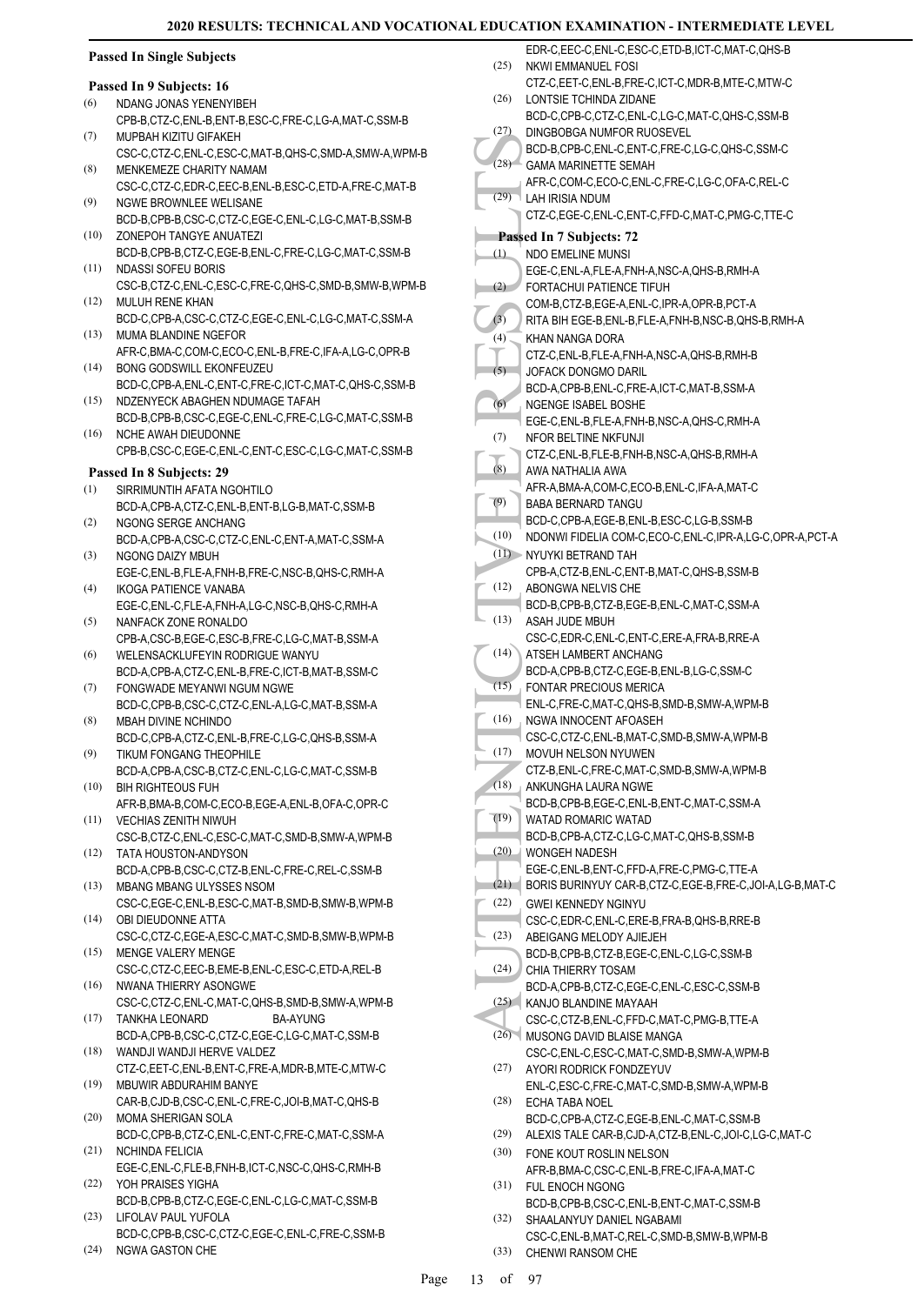|              | <b>Passed In Single Subjects</b>                                                                                |              | (70) AKWASILI AKWASILI PRINCE PERRY                                                                                |
|--------------|-----------------------------------------------------------------------------------------------------------------|--------------|--------------------------------------------------------------------------------------------------------------------|
|              |                                                                                                                 | (71)         | BCD-C,CPB-C,CTZ-C,EGE-C,ENL-C,QHS-C,SSM-B<br>NDIFOR BLAISE FRU                                                     |
|              | Passed In 7 Subjects: 72<br>EDR-B.EEC-B.ENL-C.ESC-C.ETD-A.ICT-C.MAT-C                                           |              | CSC-C,EET-C,ENL-C,FRE-C,MDR-B,MTE-C,MTW-C                                                                          |
| (34)         | KENFACK TIOMAH JORDAN                                                                                           | (72)         | TEFU NIELEN CHUYUM                                                                                                 |
|              | ENL-C,ESC-C,MAT-C,QHS-C,SMD-B,SMW-B,WPM-B                                                                       |              | BCD-C.CPB-B.ENL-C.FRE-C.ICT-C.QHS-C.SSM-C                                                                          |
| (35)         | NJUCHAP CHIAMOH TESATANG NKENGLEFACK                                                                            |              | Passed In 6 Subjects: 100                                                                                          |
|              | CAR-B,CJD-B,ENL-C,ENT-C,JOI-B,LG-C,QHS-C                                                                        | (1)          | NJI JOYCE SWIRRI CTZ-B,EGE-C,ENL-C,FFD-A,PMG-B,TTE-A                                                               |
| (36)         | KETU ELVIS KEMANDA                                                                                              | (2)          | MAIKA ELVINE YAH EGE-C, ENL-B, FLE-B, FNH-B, NSC-B, RMH-A                                                          |
|              | CTZ-C,EET-B,ENL-C,ESC-C,MAT-C,MDR-B,MTE-B                                                                       | (3)          | ACHURANGWE BIYANCA AMUCHEK                                                                                         |
| (37)         | ANYE AMBE ISAAC<br>BCD-C,CPB-B,CSC-C,EGE-C,ENL-C,MAT-C,SSM-A                                                    |              | CSC-C,CTZ-C,ENL-B,FFD-A,PMG-B,TTE-A                                                                                |
| (38)         | ZJEMBONG FOSSO DELMA                                                                                            | (4)          | SOTSE YOYE STAIRCY COM-C, ENL-C, FRE-C, IPR-A, OPR-A, PCT-A                                                        |
|              | BMA-C,COM-C,ENL-C,FRE-C,IPR-B,OFA-B,PCT-B                                                                       | (5)<br>(6)   | KIKOH NORA SIY ENL-C, FFD-A, FRE-C, MAT-C, PMG-A, TTE-A                                                            |
| (39)         | TAMFU KARL NGEH                                                                                                 | (7)          | NJI BLESSING FRU CTZ-C, EGE-A, ENL-C, FFD-B, PMG-B, TTE-A<br>ABIEWEAH GHISLAIN BCD-B,CPB-A,EGE-A,ENL-C,MAT-C,SSM-B |
|              | BCD-B,CPB-B,ENL-C,ICT-C,LG-C,MAT-C,SSM-B                                                                        | (8)          | BIBI RAHAP BONGSEH CTZ-C, FLE-A, FNH-B, NSC-B, QHS-C, RMH-A                                                        |
| (40)         | PECHUTEH CLINTON SHIEPING                                                                                       | (9)          | BIME DIANE TIRNYUY AFR-B, BMA-A, COM-C, ECO-B, ENL-B, OFA-B                                                        |
| (41)         | ENL-C, FRE-C, LG-C, QHS-C, SMD-B, SMW-B, WPM-B<br><b>TASON BRIAN PEDAP</b>                                      | (10)         | CAMELLA SEWOYEEBAA                                                                                                 |
|              | BCD-B,CPB-B,CSC-C,ENL-C,FRE-C,QHS-C,SSM-B                                                                       |              | ENL-C, FLE-B, FNH-B, NSC-B, QHS-C, RMH-A                                                                           |
| (42)         | TATSA MEHONTSO ORNELA                                                                                           | (11)         | BANFOGHA DAVID KINKUNSIN                                                                                           |
|              | CTZ-C,ENL-C,FRE-C,MAT-C,SMD-B,SMW-B,WPM-B                                                                       |              | CAR-B,CJD-A,ENL-C,ENT-C,ESC-C,JOI-A                                                                                |
| (43)         | <b>MBUH CLINTON KENDONG</b>                                                                                     |              | (12) ANN-MARTHA BERINYUY FOKA                                                                                      |
|              | BCD-C,CPB-B,CTZ-C,ENL-C,FRE-C,MAT-C,SSM-A                                                                       |              | CTZ-C,FLE-A,FNH-B,NSC-C,QHS-C,RMH-A<br>(13) LUM BELLA ENL-C, FLE-B, FNH-B, NSC-B, QHS-B, RMH-B                     |
| (44)         | WEREWI PHILOMON ABEN<br>CTZ-C,FRE-C,ICT-C,QHS-B,SMD-C,SMW-B,WPM-B                                               | (14)         | <b>MBONG HARINGTON RINGNDA</b>                                                                                     |
| (45)         | ECHONDE SMITH ENOCK                                                                                             |              | BCD-B,CPB-B,ENL-C,FRE-C,MAT-B,SSM-A                                                                                |
|              | BCD-C,CPB-A,CSC-C,CTZ-C,EGE-C,MAT-C,SSM-B                                                                       | (15)         | ABONG SHNEIDA MOMENJONG                                                                                            |
| (46)         | <b>BUMA HERBERT NINGMUH</b>                                                                                     |              | CTZ-C,EDR-C,EEC-B,ENL-A,ETD-A,MAT-C                                                                                |
|              | CTZ-C,ENL-C,ESC-C,FRE-C,SMD-B,SMW-B,WPM-B                                                                       | (16)         | WAM HANSON NSOM BCD-B,CPB-A,CSC-C,EGE-B,ENL-C,SSM-B                                                                |
| (47)         | CHI FRU EMMANUEL                                                                                                | (17)         | ABDOU ABAS SENYUY AFR-B, BMA-B, COM-C, ENL-B, OFA-B, OPR-B                                                         |
| (48)         | BCD-C,CPB-B,CSC-C,ENL-C,LG-C,MAT-C,SSM-A<br>KIMBI PONTIAN YUH                                                   | (18)         | AKUA EMMANUEL BUCHOAKAT                                                                                            |
|              | CAR-B,CJD-B,ENL-C,FRE-C,JOI-B,MAT-C,QHS-C                                                                       |              | BCD-C,CPB-B,CTZ-C,EGE-A,LG-C,SSM-A<br>(19) AZINWIE GENEVIVE NDIFOR                                                 |
| (49)         | <b>MBUH MINIVA MEZOH</b>                                                                                        |              | EGE-C,ENL-B,FLE-B,FNH-B,NSC-C,RMH-A                                                                                |
|              | AFR-C, BMA-B, COM-C, ECO-C, FRE-C, OFA-A, OPR-C                                                                 | (20)         | FONJI EDWIN NJEI CSC-C,ENL-B,FRE-C,SMD-B,SMW-B,WPM-B                                                               |
| (50)         | MIGAN JOCEYLINE NSUM                                                                                            | (21)         | ASHU AUGUSTINE TAMBE BRYAN                                                                                         |
| (51)         | ENL-C,FLE-B,FNH-B,MAT-C,NSC-C,QHS-C,RMH-B<br>KEVIN NGWA AKONWI                                                  |              | BCD-B,CPB-B,EGE-C,FRE-C,MAT-C,SSM-A                                                                                |
|              | CAR-C,CJD-A,CSC-C,ENL-C,FRE-C,JOI-B,LG-C                                                                        | (22)         | SA-AH CALEB NYAMEH CSC-C,CTZ-C,EEC-C,EME-B,ETD-A,MAT-B                                                             |
| (52)         | YUFONYUY PRINCELY NSAVDZENYUY                                                                                   | (23)         | NYUYKI MAX-WELL SIVESINE<br>CTZ-C,EEC-B,EME-B,ENL-C,ETD-A,MAT-C                                                    |
|              | CSC-C,ECI-C,EDR-C,ENL-C,ENT-B,ESY-C,PVS-B                                                                       |              | (24) CHECK THEOPHILE TEKWE                                                                                         |
| (53)         | NDZEFON ARNOL NYUYKIGHAN                                                                                        |              | CSC-C,EDR-B,EEC-B,ENL-C,ESC-C,ETD-A                                                                                |
| (54)         | ENL-C, FRE-C, LG-C, MAT-C, SMD-C, SMW-B, WPM-B<br>NGWE SYBIL CHE CTZ-C, ENL-B, FFD-C, LG-C, MAT-C, PMG-C, TTE-B | (25)         | <b>MBAH CLINTON MBITEGEMBOH</b>                                                                                    |
| (55)         | NDIFORNGU FORGHA ULRICH                                                                                         |              | BCD-C,CPB-A,CTZ-C,ENL-C,QHS-C,SSM-A                                                                                |
|              | CPB-B,CTZ-C,LG-C,MAT-C,QHS-C,REL-C,SSM-B                                                                        | (26)         | SONKOUE NDUNGMO BORIS<br>BCD-C,CPB-A,ENL-C,LG-C,MAT-C,SSM-A                                                        |
| (56)         | KIBU VANESSA RINGNYUY                                                                                           |              | (27) MALOT GLENN AYIMBO                                                                                            |
|              | CPB-C,CTZ-C,EGE-C,ENL-C,LG-C,MAT-C,SSM-A                                                                        |              | CTZ-C,EET-B,ENL-C,MDR-B,MTE-B,MTW-B                                                                                |
| (57)         | NGIYEH ELBELLA KEDIOMBOH                                                                                        | (28)         | SONKOUE TCHOUALA FRANC VALDEZ                                                                                      |
| (58)         | AFR-C, BMA-C, COM-C, ECO-C, ENL-C, IFA-A, MAT-C<br>TAMFU ABDUL WALIHI                                           |              | BCD-A,CPB-B,LG-C,MAT-C,QHS-C,SSM-B                                                                                 |
|              | BCD-C,CPB-C,CTZ-C,EGE-C,ENT-C,MAT-C,SSM-A                                                                       | (29)<br>(30) | GANSEY HARDY TAFILI EDR-C, EEC-B, EME-B, ETD-A, FRE-C, LG-C<br><b>JOSIAH YOUSSOUNWUI</b>                           |
| (59)         | NDZERNYUY BENNO NYUYKIYHAN                                                                                      |              | BCD-C,CPB-A,EGE-C,ENL-C,MAT-C,SSM-A                                                                                |
|              | CAR-C,CJD-B,CSC-C,ENL-C,JOI-B,MAT-C,QHS-C                                                                       | (31)         | ANYE MACMILLAN OJIEH BCD-B,CPB-B,CTZ-C,ENL-C,LG-C,SSM-A                                                            |
| (60)         | MOUZIE PEDJOUNEPO DACSEIN<br>AFR-C, BMA-C, COM-C, ENL-B, IFA-B, MAT-C, OPR-C                                    |              | (32) EBURU GILBERT ANGAH                                                                                           |
| (61)         | NFORGWA TOBERT AMBE                                                                                             |              | BCD-C,CPB-B,CTZ-C,LG-C,MAT-A,SSM-B                                                                                 |
|              | AFR-C,BMA-C,COM-C,ENL-C,IFA-A,LG-C,OPR-C                                                                        |              | (33) CHE JEFTHAH OTHNIEL CHI                                                                                       |
| (62)         | FRU LOUIS CSC-C, ENL-C, FRE-C, QHS-C, SMD-B, SMW-B, WPM-C                                                       |              | BCD-A,CPB-B,EGE-C,ENL-B,FRE-C,SSM-C<br>(34) KAMDEM SIMO ULRICH HERMANN                                             |
| (63)         | TAH STEPHANIE MBONG                                                                                             |              | EDR-C,ERE-B,FRA-B,FRE-C,QHS-B,RRE-B                                                                                |
|              | AFR-B,COM-C,CTZ-C,ENL-B,FRE-C,LG-C,OFA-C                                                                        | (35)         | NTUMSU DILAN NGONG                                                                                                 |
| (64)<br>(65) | KUM CLINTON BCD-C,CPB-B,ENL-C,FRE-C,MAT-C,QHS-B,SSM-C<br><b>MENANG MERCY BERINYUY</b>                           |              | ENL-B,ESC-C,MAT-C,SMD-B,SMW-B,WPM-B                                                                                |
|              | CPB-B,ENL-C,ENT-C,FRE-C,LG-C,MAT-C,SSM-C                                                                        | (36)         | MELATCHI JAURES CTZ-C, EEC-B, EME-B, ENL-C, ETD-A, FRE-C                                                           |
| (66)         | KWEBE DUNSTAN SHEY                                                                                              | (37)         | NGONGBUH CLOVIS CHINDO<br>BCD-C,CPB-B,ENL-C,ENT-B,QHS-B,SSM-B                                                      |
|              | BCD-C,CPB-B,CTZ-C,EGE-C,ENL-C,FRE-C,SSM-C                                                                       | (38)         | NGONGNENWI BLESS KAJOH                                                                                             |
| (67)         | WIRDZENYUY CHRISTOPHER NYUYKONGE                                                                                |              | BCD-B,CPB-B,CSC-C,ENL-C,MAT-C,SSM-B                                                                                |
| (68)         | EET-C, ENL-C, FRE-C, ICT-C, MDR-B, MTE-C, MTW-C                                                                 | (39)         | MBEH CLANCY CHANGONG                                                                                               |
|              | <b>TEZOUK PRECIOUS MBAH</b><br>CSC-C,EET-C,ENL-C,FRE-C,MAT-C,MDR-B,MTE-C                                        |              | CAR-B,CJD-B,CSC-C,ENL-C,JOI-B,QHS-C                                                                                |
| (69)         | NJUNGBUEN THOMAS VUWIESU                                                                                        | (40)         | SCOFIELD NEBA BELL BCD-C,CPB-B,EGE-C,ENL-C,MAT-B,SSM-B                                                             |
|              | BCD-C,CPB-B,CTZ-C,ENL-C,LG-C,QHS-C,SSM-C                                                                        | (41)         | <b>BOUDWIN KHOTEM MBUKWE</b><br>CSC-C,ENL-C,ERE-B,FRA-B,QHS-C,RRE-B                                                |
|              |                                                                                                                 |              |                                                                                                                    |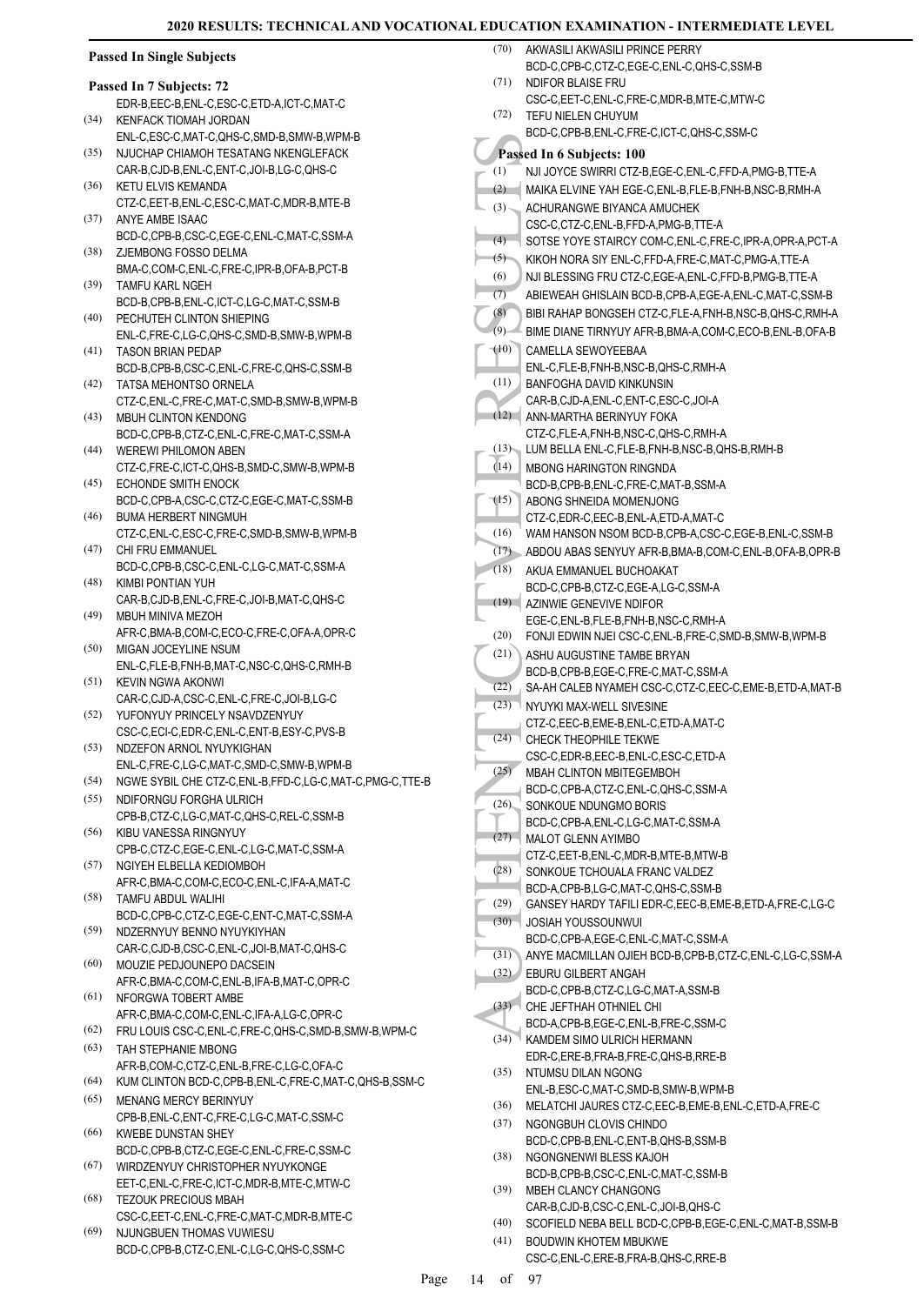|              | Passed In 6 Subjects: 100                                                                       |
|--------------|-------------------------------------------------------------------------------------------------|
| (42)         | <b>KEBILA BRYAN BOBGA</b>                                                                       |
|              | CSC-C,CTZ-C,ENL-C,SMD-B,SMW-B,WPM-B                                                             |
| (43)         | YEMELI STEVE JUNIOR CSC-C,EDR-C,EEC-B,ENL-C,ETD-A,MAT-C                                         |
| (44)         | TAYO TCHOFFO BLONDON                                                                            |
|              | EGE-C, ENL-C, FRE-C, SMD-B, SMW-B, WPM-B                                                        |
| (45)         | MBONGTIE ANGELBEL ASONGWE                                                                       |
| (46)         | EDR-C,EME-B,ENL-C,ETD-A,FRE-C,MAT-C<br>MAXWELL ANYAMBOM AYEAH                                   |
|              | ENL-C, ENT-C, FRE-C, SMD-B, SMW-B, WPM-B                                                        |
| (47)         | <b>TSIAMBOM DANIEL AZINWI</b>                                                                   |
|              | BMA-B, ENL-C, IFA-A, MAT-C, OFA-C, OPR-C                                                        |
| (48)         | AYAMBA EDMOND MANYO                                                                             |
|              | CSC-C, ENL-C, ENT-C, SMD-B, SMW-B, WPM-B                                                        |
| (49)         | NGWA EVELYN LUM EGE-C,FLE-C,FNH-B,NSC-B,QHS-C,RMH-B                                             |
| (50)         | FORCHE RODRIQUE CSC-C, CTZ-C, ENL-C, SMD-B, SMW-B, WPM-B                                        |
| (51)         | LIMEN LANEL YUMBOBO                                                                             |
|              | BCD-C.CPB-B.CSC-C.EGE-C.ENL-C.SSM-A                                                             |
| (52)         | NGWA QUINIVA LEM CSC-C,CTZ-C,ENL-C,FFD-C,PMG-B,TTE-A                                            |
| (53)         | NCHE DIVINE AMBE ENL-C, FRE-C, LG-C, SMD-B, SMW-B, WPM-B                                        |
| (54)         | <b>TEKUH EVADINE ANDONG</b>                                                                     |
| (55)         | COM-C,ENL-C,FRE-C,IPR-C,OPR-B,PCT-A<br>NDEH ELMER AWAH CSC-C, ENL-C, ESC-C, SMD-B, SMW-B, WPM-B |
| (56)         | AKORO PENIEL MBANGWEI                                                                           |
|              | CTZ-C,EEC-B,ESC-C,ETD-A,LG-C,MAT-C                                                              |
| (57)         | AYEMENE MARIETTE FALONNE                                                                        |
|              | AFR-C,BMA-C,COM-C,ENL-C,FRE-A,IFA-B                                                             |
| (58)         | NYEANCHI NYEANCHI JUNIOR                                                                        |
|              | CPB-A,CTZ-C,ENL-C,LG-C,MAT-C,SSM-B                                                              |
| (59)         | FORMBUWING BENESON AWUTIGE                                                                      |
|              | BCD-B,CPB-B,CSC-C,CTZ-C,MAT-C,SSM-B                                                             |
| (60)         | FUH RENE FUH CAR-C,CJD-B,ENT-C,JOI-B,MAT-C,QHS-B                                                |
| (61)         | <b>MARX BIYONYI AWESOME</b>                                                                     |
| (62)         | CTZ-C,ENL-C,MAT-C,SMD-B,SMW-B,WPM-B<br>NYUYUNI PROSPER TASUM                                    |
|              | DMP-C, ENL-C, ENT-B, OPR-C, PMA-B, SMC-B                                                        |
| (63)         | <b>TASUM RANDOLF SANGYUY</b>                                                                    |
|              | BCD-A,CPB-B,EGE-C,ENL-C,LG-C,SSM-C                                                              |
| (64)         | KENGO BLAISE ANJOH BCD-B,CPB-C,CTZ-C,FRE-C,LG-C,SSM-B                                           |
| (65)         | <b>KENCHI NESTOR NGONG</b>                                                                      |
|              | BCD-B,CPB-C,CTZ-C,EGE-C,ENL-C,SSM-B                                                             |
| (66)         | CHE GHISLAIN NCHE CSC-C, EDR-B, EEC-C, ENL-C, ETD-B, MAT-C                                      |
| (67)         | NSANGHALA MUDARSIRU MBYDZENYUY                                                                  |
| (68)         | BCD-C,CPB-B,ENL-C,LG-C,MAT-C,SSM-B<br>KIMENE FOUOTSA VALDES                                     |
|              | EET-B,ENL-C,FRE-C,MDR-B,MTE-C,MTW-C                                                             |
| (69)         | WATI FEUKENG STUDELI                                                                            |
|              | BCD-B,CPB-B,CTZ-C,ENL-C,QHS-C,SSM-C                                                             |
| (70)         | BELTUS EMMANUEL NTOBAN                                                                          |
|              | CTZ-C,EDR-C,EEC-B,ENL-C,ETD-B,LG-C                                                              |
| (71)         | <b>NGONG LEONEL POPSI</b>                                                                       |
|              | CSC-C,CTZ-C,EDR-C,EME-B,ETD-B,MAT-C<br>TATA EMILE TATA CSC-C, EDR-C, ERE-B, FRA-B, FRE-C, RRE-C |
| (72)<br>(73) | KHAN ANGE LOIC FRU BCD-C, CPB-B, ENL-C, ICT-C, MAT-C, SSM-B                                     |
| (74)         | AKENDOH HENRY BONGAJI                                                                           |
|              | EET-C, ENL-C, ENT-C, MDR-B, MTE-B, MTW-C                                                        |
| (75)         | KENG PATRICIA NAN AFR-B, BMA-C, COM-C, ECO-C, ENL-C, IFA-B                                      |
| (76)         | FON JOSHUA KANJO EET-C, FRE-B, ICT-C, MDR-B, MTE-C, MTW-C                                       |
| (77)         | MARTIN NEBA CSC-C, ECI-C, EDR-C, ENL-C, ESY-B, PVS-B                                            |
| (78)         | BANRI JUEL KEWIR CPB-C, CTZ-C, EGE-B, ENL-C, ESC-C, SSM-B                                       |
| (79)         | MBOLOCK MBOLOCK GSELAIN                                                                         |
|              | EDR-C,EEC-C,ENL-C,ETD-B,FRE-C,MAT-B                                                             |
| (80)         | MANKA'A SERAPHINE GHIA                                                                          |
|              | AFR-B,COM-C,ECO-C,ENL-B,OFA-C,OPR-C                                                             |
| (81)         | WAINANCHI EMMANUEL WAINANCHI                                                                    |
|              | AFR-C,COM-C,CTZ-C,ENL-C,IFA-A,OPR-C                                                             |
| (82)         | MATTHEW OKOLE ELANGWE                                                                           |
| (83)         | BCD-C,CPB-C,ENL-C,LG-C,MAT-C,SSM-B<br>MATHILDA MBUBI CTZ-C, ENL-C, FFD-C, MAT-C, PMG-B, TTE-C   |
| (84)         | AFUH JOEL CSC-C, EDR-C, EEC-C, ENL-C, ESC-C, ETD-B                                              |
| (85)         | CHO KELVIN FUH EDR-C, EEC-C, ENL-C, ETD-B, LG-C, MAT-C                                          |
|              |                                                                                                 |

(86) MENGDZE SOLII ETIENE BCD-C,CPB-C,CTZ-C,EGE-C,LG-C,SSM-B

| (87)         | FONDZEWONG DERICK BERINYUY                                                                                        |
|--------------|-------------------------------------------------------------------------------------------------------------------|
|              | ECI-C.EDR-C.ENL-C.ESY-C.FRE-C.PVS-B                                                                               |
| (88)         | NGUENMENI MANKAA SONITA<br>BMA-B.COM-C.ECO-C.ENL-C.IFA-C.OPR-C                                                    |
| (89)         | CEDRIC ASHI LONGFOR BCD-C,CPB-C,ENL-C,ENT-C,LG-C,SSM-B                                                            |
| (90)         | NUWAH FEDERICK MOMBEH                                                                                             |
|              | CSC-C.ECI-C.ENL-C.ESY-C.FRE-C.PVS-B                                                                               |
| (91)         | LAMBERT DINVEN BCD-C,CPB-C,CTZ-C,EGE-C,ENL-C,SSM-B                                                                |
| (92)         | OLU-EBUBE CHUKWU MARY OKOYE                                                                                       |
|              | EGE-C,ESC-C,FFD-B,LG-C,PMG-C,TTE-C                                                                                |
| (93)<br>(94) | GERALD FUNWI EET-C, ENL-C, ENT-C, ESC-C, MDR-B, MTW-C<br>SALAUDINI ADAMU COM-C, ENL-C, IFA-B, MAT-C, OFA-C, OPR-C |
| (95)         | NDI NGEH YANNICK AFANYUY                                                                                          |
|              | CPB-B.ENL-C.FRE-C.LG-C.MAT-C.SSM-C                                                                                |
| (96)         | MOLANGO EYIDI BEBE BCD-C,CPB-B,CTZ-C,FRE-C,MAT-C,SSM-C                                                            |
| (97)         | NDI VIANEY TAKOP EET-C, ENL-C, FRE-C, MDR-B, MTE-C, MTW-C                                                         |
| (98)         | AWAH AWUBANG PEGHETEJI CLANCY                                                                                     |
|              | CSC-C.CTZ-C.MDR-B.MTE-C.MTW-C.QHS-C                                                                               |
| (99)         | NSOH CLAUDE GWE ENL-C,LG-C,MDR-B,MTE-C,MTW-C,REL-C                                                                |
| (100)        | NFONE ERIC FOMALI EET-C, ENT-C, FRE-C, MDR-C, MTE-C, MTW-C                                                        |
|              | Passed In 5 Subjects: 135                                                                                         |
| (1)          | MELODY NETANG ENT-B,FFD-B,MAT-B,PMG-A,TTE-A                                                                       |
| (2)          | VERLA PARFAIT LIMNYUY EEC-A, EME-A, ENL-C, ETD-A, MAT-B                                                           |
| (3)<br>(4)   | DIANGHA AMADINE YAINGOW ENL-C, FLE-A, FNH-B, NSC-B, RMH-A<br>BIH FANNY CHI ENL-C,FLE-A,FNH-B,NSC-B,RMH-A          |
| (5)          | NSANYUY MARIATE KININEVEN ENL-B, IPR-B, LG-C, OPR-A, PCT-A                                                        |
| (6)          | NJEBA DIANE YINYU CTZ-C, ENL-C, FFD-A, PMG-B, TTE-A                                                               |
| (7)          | BABEY ISIDOR GHAIY BCD-A,CPB-B,ENL-C,ENT-C,SSM-A                                                                  |
| (8)          | BRICE FORSUH NGUFI FLE-B.FNH-B.ICT-C.NSC-C.RMH-A                                                                  |
| (9)          | NSUH DESMOND NJI AFR-B,COM-C,ENL-B,IFA-A,OFA-C                                                                    |
| (10)         | BAMU BLAISE NDEH EDR-B,EEC-B,ENL-C,ESC-C,ETD-A                                                                    |
| (11)         | WANDJI BLAISE CAESAR CHUWA                                                                                        |
|              | CSC-C,FRE-B,SMD-B,SMW-B,WPM-B                                                                                     |
| (12)<br>(13) | VIYOFF PETER ABONG CTZ-B,ESC-C,SMD-B,SMW-B,WPM-B<br>NGAH NELLY DZERNYUY BCD-B,CPB-A,ENL-C,ENT-C,SSM-B             |
| (14)         | DOHMATOB KAILA LEMA ECO-C,FLE-A,FNH-C,NSC-B,RMH-B                                                                 |
| (15)         | ASUMBELA AWINE FUNWIE CSC-C, ENL-B, SMD-B, SMW-B, WPM-B                                                           |
| (16)         | NTOTEH VERA NGWE EGE-C, FFD-A, MAT-C, PMG-B, TTE-B                                                                |
| (17)         | DOUANLA KEMKA EMMANUEL                                                                                            |
|              | AFR-A,COM-B,ECO-C,FRE-C,OFA-B                                                                                     |
| (18)         | PHONTUM MICHAEL AFR-C, ENL-C, IFA-A, OFA-B, OPR-B                                                                 |
| (19)         | NEBA GOD'SWILL BCD-B,CPB-B,ENL-B,MAT-C,SSM-C                                                                      |
| (20)<br>(21) | NELVIS GAMSE CPB-A, ENT-C, ESC-C, MAT-C, SSM-B<br>CHENWI BRANDON FUH CSC-C, ENL-C, SMD-B, SMW-B, WPM-B            |
| (22)         | MAMBU SYLVESTER CTZ-C,ENL-C,SMD-B,SMW-B,WPM-B                                                                     |
| (23)         | RODRICK DZELAMUNYUY ENL-C, ESC-C, SMD-B, SMW-B, WPM-B                                                             |
| (24)         | KABAN JERRY WEBNZAK CPB-B, ENL-C, LG-C, MAT-C, SSM-A                                                              |
| (25)         | NGWA JOSEPH NEBA AFR-C,COM-B, IFA-A, LG-C, OFA-C                                                                  |
| (26)         | OTIA DAMASUS ICHU CAR-B,CJD-B,JOI-B,LG-C,MAT-C                                                                    |
| (27)         | YENYE SERGE YUVEN BCD-B,CPB-B,ENL-C,ESC-C,SSM-B                                                                   |
| (28)         | WAIMI PRINCE NONO CSC-C, EDR-C, EEC-B, ETD-A, MAT-C                                                               |
| (29)         | RAHMATU SABOH EGE-C, ENL-C, FLE-B, FNH-C, RMH-A                                                                   |
| (30)         | TANGIRI ETIENNE NTUNYU EDR-C, ENL-C, ERE-B, FRA-B, RRE-B                                                          |
| (31)         | APONGPO NKEFOR NJENEWO<br>BCD-C,CPB-A,ENL-C,QHS-C,SSM-B                                                           |
| (32)         | BAFON DERICK NGEK BCD-B,CPB-B,ENL-C,MAT-C,SSM-B                                                                   |
| (33)         | CHECK BERNADETTE FONDUMA                                                                                          |
|              | ENL-C, FLE-B, FNH-B, NSC-C, RMH-B                                                                                 |
| (34)         | NGAIYI DRISE MULUH EDR-C, EEC-B, EME-C, ENL-B, ETD-B                                                              |
| (35)         | TCHOUALA KUETE DILAN ENL-C, FRE-C, SMD-B, SMW-B, WPM-B                                                            |
| (36)         | APIABSEH ANUYET MOFOR CPB-B, ENL-C, LG-C, MAT-C, SSM-A                                                            |
| (37)         | <b>CHONGWE MARCEL CHUIKEH</b><br>CSC-C.ENL-C.SMD-B.SMW-B.WPM-B                                                    |
| (38)         | NSOM RANSFIELD AWOHTOU                                                                                            |
|              | ENL-C, MAT-C, SMD-B, SMW-B, WPM-B                                                                                 |
| (39)         | NDJITA NGUEBO CLUVET CSC-C, ENL-C, SMD-B, SMW-B, WPM-B                                                            |
| (40)         | AWA BLAISE EYONG BCD-B,CPB-B,ENL-C,MAT-C,SSM-B                                                                    |
| (41)         | AFOUMBOM NDICHIA IVO SHALOM WANDOH                                                                                |

CTZ-C,ENL-B,LG-C,SMW-B,WPM-B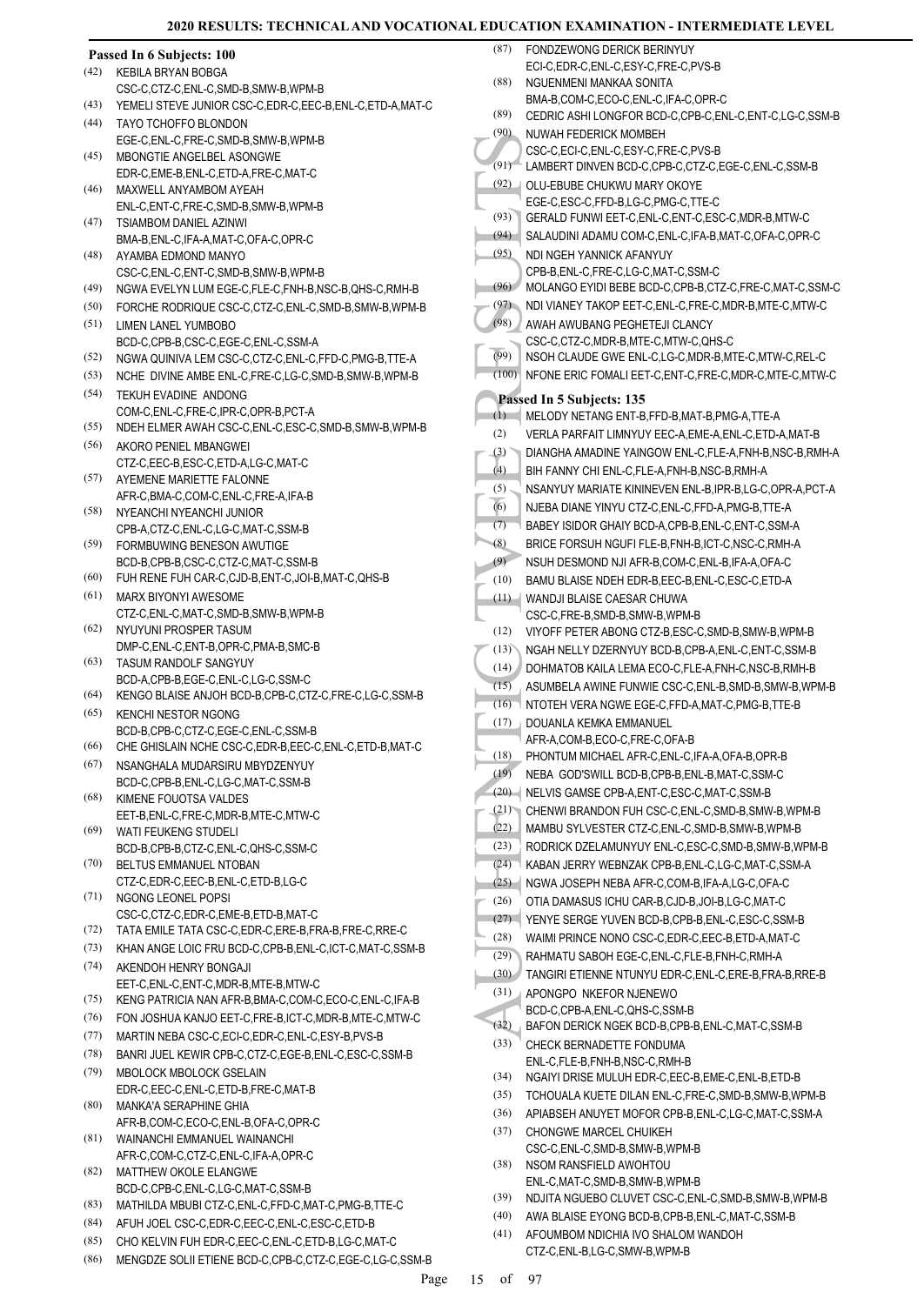#### (105) MARED FOR (107) TOME<br>
(106) FONBE<br>
(107) TOME (107) TOME (108) NGUM (109) CLIFFC BCD-C,<br>
(110) MELILL(<br>
(111) TARDE EET-C,<br>
(112) NGEH-V<br>
(114) CHA NI CHA NI (115) SHU FA NI (115) SHU FA NI (117) BANLAI (117) BANLAI **Passed In 5 Subjects: 135** (42) NEBA GODLOVE SHU BUNA ENL-C,ESC-C,SMD-B,SMW-B,WPM-B (43) ETONKIE STANLEY TAKUH ENL-C,FRE-C,SMD-B,SMW-B,WPM-B MUABECHO ABDULRAHIM NGUTKEH NGHOPONGNEYI ENL-C,ERE-B,FRA-B,REL-C,RRE-B (44) (45) TIANGHA HARISON NGWA CPB-B,ENL-C,ENT-C,MAT-B,SSM-B (46) NSHOM ERASMUS MKONG BCD-C,CPB-B,CSC-C,MAT-C,SSM-B (47) LIMNYUY BRANDON BCD-C,CPB-B,ENL-C,REL-C,SSM-B (48) NEBA FUNWI BRIGHT CPB-A,ENL-C,ESC-C,MAT-C,SSM-C DOUNTIO TALA CHRISPO LAPA BCD-C,CPB-B,EGE-C,MAT-C,SSM-B (49) (50) FAKE VISPER BAH EGE-B,FFD-C,FRE-C,PMG-C,TTE-B (51) NANGE DERISE NGE ENL-C,FLE-C,FNH-C,NSC-C,RMH-A (52) TAMASANG BASIL TANUE BCD-B,CPB-B,ICT-C,QHS-C,SSM-C (53) TINGWEY BARINTON SAH CSC-C,EDR-C,ENL-C,ETD-A,REL-C (54) NEBA FRANCIS AMBELEM BCD-A,CPB-C,CSC-C,ENT-C,SSM-C (55) BOBGHA LETEM BERIS ENL-C,FFD-B,LG-C,PMG-C,TTE-B (56) AKOKOH AKONGNWI ATOH CTZ-C,ERE-C,FRA-B,LG-C,RRE-B SIGHAN SAMUEL TARDZENYUY BCD-B,CPB-B,EGE-C,ENL-C,SSM-C (57) MAINGAM DILAND FONACHU ENL-C,QHS-C,SMD-B,SMW-B,WPM-C (58) (59) ASSANJI LONTSI RHYAN EDR-C,ENL-C,ERE-C,FRA-B,RRE-B (60) GADINGA CLAUDE NUBITGHA EDR-C,EEC-C,EGE-C,EME-C,ETD-A (61) TANTOH BRANDY CAR-B,CJD-C,ENL-C,JOI-B,QHS-C (62) ARPEN ELVIS ENL-C,LG-C,SMD-B,SMW-B,WPM-C (63) NGOPANG SYLVAIN ENL-C,FRE-C,SMD-C,SMW-B,WPM-B (64) TAYIM EMMANUEL BCD-B,CPB-B,ENT-C,MAT-C,SSM-C (65) NJOYA IBRAHIM BCD-C,CPB-B,ENL-C,ESC-C,SSM-B (66) YONG LESLIE TONGLEH BCD-C,CPB-B,ENL-C,ICT-C,SSM-B (67) SUNDZE SAFIYULAHUI TANTE EDR-C,EEC-B,ENL-C,ETD-B,MAT-C (68) TANWIE MARTIN TANWIE ENL-C,FRE-C,SMD-B,SMW-B,WPM-C (69) CHAYI ADRIAN NDASHI CSC-C,EDR-C,EEC-C,EME-C,ETD-A (70) CHU PROSPA KUM CSC-C,EDR-C,EEC-C,ENL-C,ETD-A (71) FORBEN NIBA BRANZEL BCD-B,CPB-C,CTZ-C,MAT-C,SSM-B (72) AZIEWIN PRECIOUS EDR-C,EEC-C,EME-C,ENL-C,ETD-A (73) PEZONHO SAH ROSE GAELLE AFR-C,ENL-C,IFA-A,OFA-C,OPR-C (74) NEBA CLEMENT BONWA EDR-C, EEC-B, ENL-C, ESC-C, ETD-B (75) PINGPING GODWILL MOMBE CSC-C,EEC-C,ENL-B,ETD-B,MAT-C (76) BRYAN NGWA AKOR EDR-C,EEC-C,ENT-C,ETD-A,ICT-C (77) ZOFOA SULEMANU EEC-C,EME-B,ENL-C,ETD-B,FRE-C ABAMUKONG LEVIS CHETEHJEM EDR-C,EEC-C,ENT-C,ESC-C,ETD-A (78) (79) KUO TILDA KFUSALU AFR-B,COM-C,ENL-C,IFA-B,MAT-C (80) CHRISTIAN SAFEH ENL-C,QHS-C,SMD-B,SMW-B,WPM-C JING MOLINE VINARIAN AKWEN ENL-C,FRE-C,IPR-A,OPR-C,PCT-C (81) (82) ANGWIE QUEENTA COM-C,DMP-C,ENL-C,PMA-B,SMC-B (83) ABEH JOWITT ABEH CTZ-C,EEC-C,ENL-B,ESC-C,ETD-B (84) COLLINS LINNYUY CPB-B,ENL-C,LG-C,MAT-C,SSM-B (85) YEKWA SYNTHIA TAMNGWA ENL-C,FLE-C,FNH-C,QHS-C,RMH-A (86) NGANYU VANISIA BERI ENL-C,ENT-C,FFD-B,PMG-C,TTE-B (87) TANGOUE TAGNI DILAN EDR-C,EEC-C,ENL-C,ENT-C,ETD-A (88) TEGHA BRANDON KHAN BCD-C,CPB-B,EGE-C,FRE-C,QHS-B (89) KUKWAH JEAN PAUL TUFOIN EDR-C,ERE-B,FRA-B,FRE-C,RRE-C (90) SAMGWA LAMBRICE BANNA EEC-C,ENL-C,ESC-C,ETD-A,MAT-C (91) NGWA RONALDO CAR-B,CJD-B,ENL-C,JOI-C,QHS-C (92) CHIA CLINTON TOH BCD-C,CPB-B,EGE-C,MAT-C,SSM-B NDZEBINKIRI HARLEY DINNYUY ENL-C,LG-C,SMD-B,SMW-C,WPM-C (93) (94) MAFFO ROLLINS RANSOM ECI-C,EDR-C,ENL-C,ESY-C,PVS-B (95) MODI NGOUANYO JOEL BCD-C,CPB-B,FRE-C,MAT-C,SSM-C (96) FOSHIE RANDI CHI BCD-C,CPB-C,CSC-C,MAT-C,SSM-B (97) CHIN JUNIOR FUBUH BCD-C,CPB-B,CSC-C,ENL-C,SSM-C (98) ACHO JOEL NEBA AKONWI ENL-C,ESC-C,ESY-C,MAT-C,PVS-B (99) AJECK NEWTON EBAH EET-C,ENL-C,MDR-B,MTE-C,MTW-C CSC-C, EET-C, MDR-B, MTE-C, MTW-C (102) KAJOH AARON SELAKWE EDR-C,ENL-C,ERE-B,FRA-C,RRE-C (103) NGASHU LARRY FUNFU ASONYU CSC-C,EDR-C,EEC-C,ENL-C,ETD-B (104) SOH JUNIOR MICHAEL EDR-C,ENL-C,ERE-C,FRA-B,RRE-C (105) MAKEU LETSI NELLY EET-C,ENL-C,MDR-B,MTE-C,MTW-C (106) FONBE HELMIS NYUYKIGHAN CAR-C,CJD-B,ENL-C,FRE-C,JOI-C (107) TIOMELA KEVIN BCD-C,CPB-B,ENL-C,QHS-C,SSM-C (108) NGUM CLOUTIL NEBA AFR-C,COM-C,ENL-C,IFA-B,OPR-C CLIFFORD VINCENT SHALANYUY BCD-C,CPB-C,EGE-C,ENT-C,SSM-B (109) (110) MELI LOIC FRE-C,MAT-C,SMD-B,SMW-C,WPM-C TARDE HERBERT NDE CHOFOR EET-C,FRE-C,MDR-B,MTE-C,MTW-C (111) (112) NGEH-ASAH DIVINE OFEH CSC-C,EDR-C,ENL-C,ESY-C,PVS-B (113) NDONWIE VICTOR EDR-C,EEC-C,EME-C,ENL-C,ETD-B (114) CHA NISBERT JIE ENL-C,ESC-C,MDR-B,MTE-C,MTW-C (115) SHU FABRICE FUNWI CPB-B,ENL-C,ENT-C,QHS-C,SSM-C (116) NCHINDA CHRISTABEL ASOH ENL-C,FLE-C,FNH-C,NSC-C,RMH-B (117) BANLANJO DESIREE EET-C,ENL-C,MDR-B,MTE-C,MTW-C ACHOUALA TCHINDA ABDOULAYE (118) ECI-C,ENL-C,ESY-C,FRE-C,PVS-B (119) TEDJON BONSOU BAUDIN ECI-C,ENL-C,ESY-C,MAT-C,PVS-B KEYANTIO FRANGILE BRAYAN (120) COM-C,ENL-C,IPR-B,OPR-C,PCT-C (121) FRU CLIVE ADE BCD-C,CPB-C,ENL-C,FRE-C,SSM-B DZEDU DESTINY GENENEKE FRE-C,QHS-C,SMD-C,SMW-B,WPM-C (122) (123) NGWASIRI COLVERT BCD-B,CPB-C,ENL-C,QHS-C,SSM-C (124) MOFOR AUGUSTINE FOMUKONG EET-C,ENL-C,MDR-C,MTE-C,QHS-B (125) CHIN DIVINE MBURINYUY EDR-C,ENL-C,ERE-C,FRA-B,RRE-C (126) MBAH PRECIOUS MANGA CAR-C,CJD-C,ENL-C,JOI-B,QHS-C (127) KALEAYMBI BATAIZ BCD-C,CPB-C,ENL-C,QHS-C,SSM-C (128) CLARISSE BIH BUMAH EGE-C,ENT-C,FFD-C,PMG-C,TTE-C (129) ACHILI BENJAMIN BLAISE CSC-C,EET-C,MDR-C,MTE-C,MTW-C UGOCHUKWU BETHEL IKEJIOFOR (130) EET-C,ENL-C,MDR-C,MTE-C,MTW-C (131) BARRIBUIN YAMFON GODWILL EET-C,ENL-C,MDR-C,MTE-C,MTW-C FOMBANG KARSON TANWANI (132) CPB-C,ENT-C,QHS-C,REL-C,SSM-C (133) NEBA PRIDE CHE EET-C,MDR-C,MTE-C,MTW-C,QHS-C (134) KIMBI KELTINE CHIA BCD-C,ENL-C,FRE-C,MAT-C,SSM-C (135) NGIYEH BLESSING TANJUO AFR-C,BMA-C,COM-C,ENL-C,IFA-C **Centre No: 22031 GOVERNMENT TECHNICAL HIGH SCHOOL KUMBA**  Regist: 112, Sat for 5 or more Subjects: 112, Passed : 36 % Passed : 32.14, Sanctioned : 0 **Results of Successful Candidates In Order Of Merit Passed In Accounting Specialty: 7** MARIATOU MAMA ADAMU AFR-A,BMA-A,COM-A,ECO-A,ENL-B,IFA-B,MAT-C,OFA-A,OPR-A (1) TATA RAISSA NGWANKFU AFR-C,COM-B,CTZ-C,ECO-C,EGE-B,ENL-B,FRE-C,IFA-C,OFA-B (2) NGA-AH GRACE CHAH AFR-B,BMA-B,COM-A,ECO-B,EGE-A,ENL-C,IFA-B,OFA-A (3) NGUAFAC NELLY NKEMNGANG AFR-B,BMA-B,COM-A,ECO-B,ENL-B,IFA-C,MAT-C,OFA-B (4) ALAEZI-EZINNE GLADYS LOVETTE AFR-B,BMA-C,COM-C,ECO-C,ENL-C,IFA-C,OFA-B,OPR-C (5) MOTIA TOBIAS NEMBELE AFR-B,COM-C,ECO-C,ENL-C,IFA-C,OFA-B (6) SUH MARYCLEAR MIYANG AFR-C,COM-B,ECO-C,ENL-C,IFA-C,OFA-C (7) **Passed In Civil Engineering - Building Construction**

(100) FUHNWI COLLINS NEBA CSC-C,EDR-C,ENL-C,ESY-C,PVS-B

(101) BRANDONE NBOWUENE NGETLE

**Specialty: 2** (1) ALBERT OBASSE ITUKA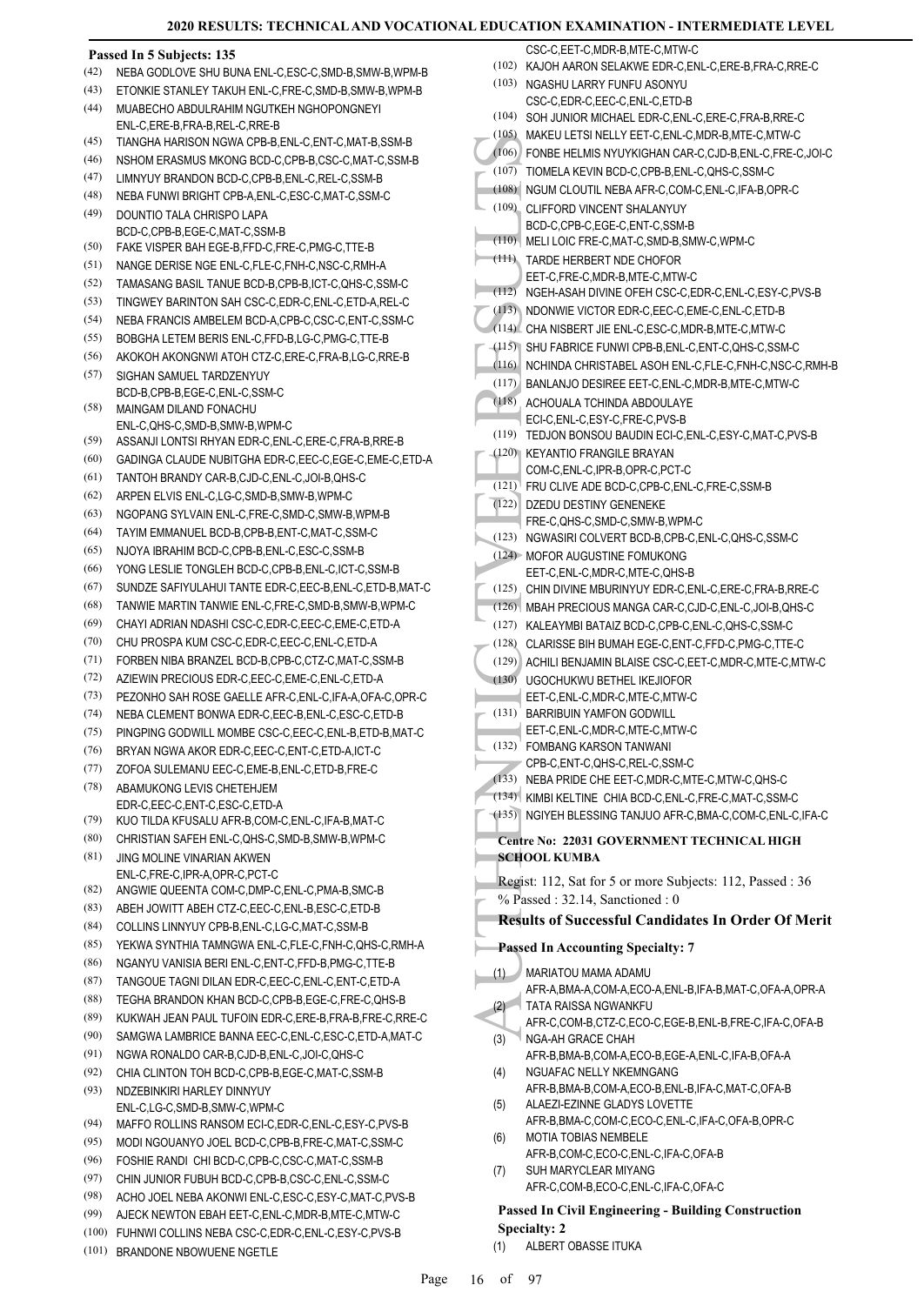(2)

(1)

(2)

(3)

(4)

(1)

(2)

(1)

(1)

(2)

(3)

(1)

(2)

(5)

(6)

(7)

(7)

(1) MENGOT AGNES MANGIEB

|     | <b>Passed In Civil Engineering - Building Construction</b>   |                  | AFR-B,BMA-A,COM-A,ECO-C,ENL-A,IFA-C,LG-C,OFA-B,OPR-A                                        |
|-----|--------------------------------------------------------------|------------------|---------------------------------------------------------------------------------------------|
|     | <b>Specialty: 2</b>                                          | (2)              | AKUM ALVINE NDU                                                                             |
|     | BCD-A,CPB-A,EGE-A,ENL-B,ENT-B,ESC-C,FRE-B,ICT-A,LG-C,MAT-    |                  | AFR-A, BMA-A, COM-B, ECO-C, ENL-B, IFA-C, MAT-C, OFA-B, OPR-B                               |
|     | <b>B,SSM-B</b>                                               | (3)              | OJONGAGBOR BESONG                                                                           |
| (2) | CHUO DERICK KUM                                              |                  | AFR-B, BMA-B, COM-B, ECO-B, ENL-C, IFA-C, LG-B, OFA-B, OPR-B<br><b>TANYI MARION ONEKE</b>   |
|     | BCD-B,CPB-A,CSC-C,EGE-A,ENL-C,ESC-C,MAT-B,SSM-B              | (4)              | AFR-C, BMA-C, COM-A, ECO-A, ENL-C, FRE-C, IFA-C, OFA-C, OPR-B                               |
|     | Passed In Electrical Power System Specialty: 4               | $(5)^{-}$        | EBAI-NDIP FAVOUR MABEN                                                                      |
| (1) | ALPHONSCIOUS AMABO                                           |                  | AFR-C, BMA-A, COM-C, ENL-C, IFA-C, LG-C, MAT-C, OFA-C, OPR-B                                |
|     | EDR-B,EEC-B,EGE-C,EME-C,ENL-C,ESC-C,ETD-A,MAT-C              | (6)              | MENGE DORIS MIRIAM ANDIVOR                                                                  |
| (2) | PALVIN MAH NGONG                                             |                  | AFR-C, BMA-B, COM-B, ECO-C, EGE-C, ENL-C, IFA-C, OFA-B, OPR-C                               |
|     | EEC-B,EGE-A,EME-C,ENL-B,ESC-C,ETD-B,MAT-C                    | (7)              | NGANG KELMAR NGANG<br>AFR-B, BMA-A, COM-B, ECO-C, IFA-B, MAT-C, OFA-B, OPR-B                |
| (3) | LEMNYUY WILLIAM NYUYDZE                                      | (8)              | OYOH GERARD ODU                                                                             |
|     | EDR-B,EEC-B,EGE-B,EME-C,ENL-C,ETD-B,MAT-C                    |                  | AFR-C, BMA-C, COM-B, ECO-B, EGE-C, IFA-C, OFA-B, OPR-B                                      |
| (4) | ETHELDREDA MBOUWEN NYENI MENGNDZE                            | (9)              | NGATA LUCIANA DONACH EYONG                                                                  |
|     | EDR-B,EEC-B,EME-B,ENL-C,ETD-B,MAT-C                          |                  | AFR-B, BMA-A, COM-C, ECO-C, ENL-C, IFA-C, OFA-B, OPR-C                                      |
|     | <b>Passed In Marketing Specialty: 2</b>                      |                  | (10) EBOT CLARKSON EBOB                                                                     |
| (1) | ABANG NCHA PATIENCE OMA                                      |                  | AFR-C,BMA-C,COM-C,EGE-C,ENL-C,IFA-C,OFA-C,OPR-B                                             |
|     | COM-B,CTZ-C,DMP-C,ENL-C,ENT-A,LG-B,PMA-B,SMC-A               |                  | (11) EBAI JUNIOR EBAI                                                                       |
| (2) | <b>AGUM BIH ASCHLEY</b>                                      |                  | AFR-B, BMA-C, COM-C, ECO-C, IFA-C, LG-C, OFA-C, OPR-C                                       |
|     | BMA-C,COM-C,DMP-C,ECO-C,ENT-B,PMA-B,SMC-B                    | (12)             | MUENDOU EDIVINE FULI                                                                        |
|     | Passed In Secretarial Administration and Communication       |                  | AFR-B, BMA-B, COM-C, ECO-C, IFA-B, OFA-C, OPR-C                                             |
|     | <b>Specialty: 1</b>                                          |                  | Passed In Electrical Power System Specialty: 1                                              |
| (1) | FOWODJIK EDITH COM-C, ENL-C, IPR-C, OFA-C, OPR-B, PCT-C      | $\overline{(1)}$ | TANYISONG VICTOR AGBOR                                                                      |
|     |                                                              |                  | EDR-C,EEC-B,EGE-C,EME-C,ENL-C,ESC-C,ETD-B,MAT-C                                             |
|     | <b>Passed In Single Subjects</b>                             |                  | <b>Passed In Secretarial Administration and Communication</b>                               |
|     | Passed In 8 Subjects: 1                                      |                  | <b>Specialty: 3</b>                                                                         |
| (1) | NKENGASONG ELEANOR AMIN                                      | (1)              | <b>ENOW EMALDINE AGBOR</b>                                                                  |
|     | BMA-C,COM-B,ECO-C,EGE-C,ENL-C,IFA-C,LG-C,OFA-C               |                  | BMA-B,COM-C,ENL-B,IPR-A,LG-B,OFA-B,OPR-B,PCT-A                                              |
|     | Passed In 7 Subjects: 3                                      | (2)              | BESONG ABDEL ENOW                                                                           |
| (1) | ATANGA KELVIN WANGIE JUNIOR                                  |                  | BMA-C,COM-B,EGE-B,IPR-C,LG-C,OFA-C,OPR-B,PCT-B                                              |
|     | BCD-C,CPB-A,CSC-C,EGE-C,ENL-C,ENT-C,SSM-B                    |                  | (3) AYUK RAWLINGS BESONG                                                                    |
| (2) | SAMUEL RYAN OKEREKE OTUTU                                    |                  | COM-C,EGE-C,IPR-C,OFA-C,OPR-B,PCT-C                                                         |
|     | COM-B,CSC-C,ECO-C,ENL-C,IFA-C,MAT-C,OFA-B                    |                  | <b>Passed In Single Subjects</b>                                                            |
| (3) | ATIAKU SONITA MARBEL                                         |                  |                                                                                             |
|     | EGE-C,ENL-C,FLE-B,FNH-C,NSC-C,QHS-C,RMH-B                    |                  | Passed In 8 Subjects: 2                                                                     |
|     | Passed In 6 Subjects: 8                                      | (1)              | ETA PAMELA NKONGHO<br>ECO-C,EGE-C,ENL-C,FLE-C,FNH-C,LG-C,NSC-B,RMH-B                        |
| (1) | WOMBUONJI ADEL NKANJINPOH                                    | (2)              | AYUK CARINE AYAMBA                                                                          |
| (2) | BMA-B,COM-A,ECO-A,ENL-C,IFA-C,OFA-B                          |                  | 』AFR-C,BMA-C,COM-C,ECO-C,EGE-C,ENL-C,IFA-C,OPR-C                                            |
|     | NDAMUNKONG EXODUS<br>ENL-B, ENT-C, LG-C, MDR-B, MPR-B, MSP-B |                  | Passed In 7 Subjects: 1                                                                     |
| (3) | NDIP AGNES BATE COM-B, EGE-C, ENL-B, IPR-B, OPR-B, PCT-C     | (1)              | TAKANG DELPHINE FAVOUR                                                                      |
| (4) | MALLEY STEPHEN CPB-B,EGE-A,ENL-C,LG-C,MAT-C,SSM-B            |                  | EGE-B,ENL-C,FLE-C,FNH-C,LG-C,NSC-B,RMH-B                                                    |
| (5) | NKEM STEVE BERTRAND                                          |                  | Passed In 6 Subjects: 9                                                                     |
|     | CPB-B,EGE-B,ENL-C,ICT-C,QHS-C,SSM-B                          | (1)              | KANGWAH JONG TEBAH                                                                          |
| (6) | BERTRAND TEBUG FONGUH                                        |                  | BCD-B,CPB-A,ENL-C,ENT-C,ESC-C,SSM-B                                                         |
|     | BCD-C.CPB-B.EGE-A.ENL-C.ENT-C.SSM-C                          | (2)              | BABILA KINGSLEY SAMDINGA                                                                    |
| (7) | ASAM HAXIEN TABESEME                                         |                  | BCD-C,CPB-A,ENL-C,LG-C,MAT-C,SSM-B                                                          |
|     | BCD-C,CPB-C,CSC-C,EGE-B,ENT-C,SSM-B                          | (3)              | TANCHI ADOLF TARH EEC-B,EGE-C,EME-B,ENL-C,ESC-C,ETD-B                                       |
| (8) | ABUE DIRANE ETANG ENL-C, ENT-C, MDR-C, MPR-C, MSP-C, QHS-B   | (4)              | ANYANGOMO LOUIS ANZE                                                                        |
|     | Passed In 5 Subjects: 8                                      |                  | CAR-B,CJD-C,EGE-C,ENT-C,ICT-C,JOI-B                                                         |
| (1) | ANDU WILLIAMS FAVOUR BCD-B,CPB-B,EGE-B,ENL-C,SSM-B           | (5)              | ETCHU DELMA EKULE COM-C,EGE-C,ENL-C,IPR-B,OPR-C,PCT-B                                       |
| (2) | KOME WILFRED MESUE CSC-C, EEC-B, EGE-B, EME-C, ETD-A         | (6)              | APPEH SUSAN ASHU COM-C, ENL-C, FLE-C, FNH-C, NSC-B, RMH-B                                   |
| (3) | KENGNE JOSEPHINE ENL-C, FFD-B, FRE-C, PMG-B, TTE-A           | (7)              | AKURA ADU JULIA BMA-C,COM-C,ENL-C,IFA-C,OFA-C,OPR-B                                         |
| (4) | EKUTE CYRIL ESUEKANE BCD-C,CPB-B,EGE-C,ENT-C,SSM-B           | (8)              | AYUKNKEM FAITH ONEKE                                                                        |
| (5) | AYUK ROLLINS AYUK EET-C, ENL-C, MDR-C, MTW-C, QHS-B          | (9)              | BCD-C,CPB-C,EGE-C,ESC-C,ICT-C,SSM-C<br>NDIP CALEB AGBOR COM-C,ECO-C,ENL-C,IFA-C,OFA-C,OPR-C |
| (6) | BUNGU THIERI BRANU BCD-C,CPB-C,EGE-C,ENT-C,SSM-B             |                  |                                                                                             |
| (7) | PRECIOUS BRAYON NTOKO NGWA                                   |                  | Passed In 5 Subjects: 8                                                                     |
|     | EGE-C, ENL-C, MDR-C, MTW-C, QHS-B                            | (1)              | NJENWIE PASCAL IKU EDR-C, EEC-A, EGE-B, EME-B, ETD-A                                        |
| (8) | CHE FELIROY ESAH AFR-C,COM-C,ECO-C,ENL-C,OFA-B               | (2)              | MAIKA BRIAN SHIYNTUM BCD-B,CPB-B,ENL-C,ICT-C,SSM-B                                          |
|     | Centre No: 22032 GOVERNMENT TECHNICAL HIGH                   | (3)              | ENYONG LODE MANYO CAR-B,CJD-B,EGE-C,ICT-C,JOI-B                                             |
|     | <b>SCHOOL MAMFE</b>                                          | (4)              | AKWENEI MACVELYNE EKWAH                                                                     |
|     | Regist: 128, Sat for 5 or more Subjects: 128, Passed: 36     | (5)              | COM-C, ENL-C, IPR-C, OPR-A, PCT-B<br>NKONGHO ALEX EBAI TABI BCD-B,CPB-B,EGE-C,MAT-C,SSM-B   |
|     | % Passed: 28.13, Sanctioned: 2                               | (6)              | NKWA ANNA YANKO EGE-C,FLE-C,FNH-C,NSC-B,RMH-A                                               |
|     | <b>Results of Successful Candidates In Order Of Merit</b>    | (7)              | TAKEM DAVID NYENTY EEC-B,EGE-C,EME-C,ESC-C,ETD-B                                            |
|     |                                                              | (8)              | ATAVA PRECILIA OKOR ENL-C, FLE-C, FNH-C, NSC-B, RMH-B                                       |
|     | <b>Passed In Accounting Specialty: 12</b>                    |                  |                                                                                             |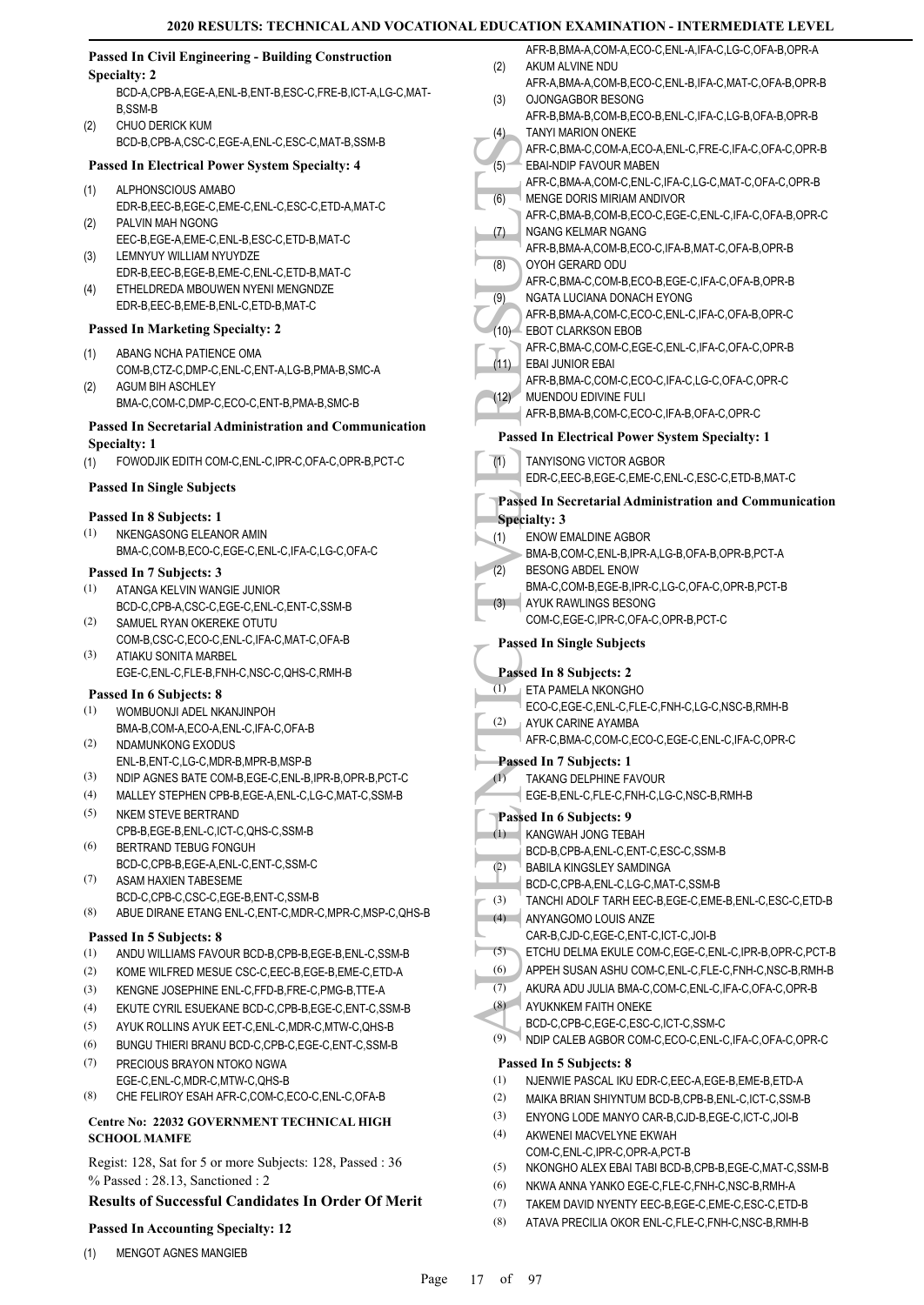#### **Centre No: 22033 GOVERNMENT TECHNICAL HIGH SCHOOL OMBE**

Regist: 238, Sat for 5 or more Subjects: 237, Passed : 92 % Passed : 38.82, Sanctioned : 5

### **Results of Successful Candidates In Order Of Merit**

### **Passed In Accounting Specialty: 13**

- SHARON NGWENA ALEH AFR-A,BMA-A,COM-C,ECO-A,EGE-A,ENL-A,FRE-C,IFA-A,MAT-C,O FA-A,OPR-A (1)
- NDZI VELMA BERI AFR-B,BMA-A,COM-B,CTZ-C,ECO-B,ENL-A,IFA-C,MAT-C,OFA-B,OP R-A (2)
- ANGOH NEHEMIAH ANGOH AFR-B,BMA-A,COM-C,ECO-C,ENL-B,IFA-A,MAT-C,OFA-A,OPR-A (3)
- BANIKEH JULIET BABILA AFR-A,BMA-A,COM-C,ECO-C,ENL-C,IFA-A,MAT-C,OFA-A,OPR-B (4)
- TEKOH SIRAN ENDAM AFR-A,BMA-A,COM-C,ECO-B,ENL-C,IFA-C,MAT-C,OFA-A,OPR-A (5) SANTE SHERON LAMBOU (6)
- AFR-A,BMA-B,COM-C,ECO-A,FRE-C,IFA-A,OFA-A,OPR-A BUH LIZZETTE NENGEI (7)
- AFR-B,BMA-A,COM-C,ECO-C,ENL-B,IFA-A,OFA-A,OPR-A ABIMNUI KAREN BOMSI (8)
- AFR-C,BMA-B,COM-B,ECO-C,ENL-A,IFA-A,OFA-A,OPR-B AZAMAH GILBERT BENJAMIN (9)
- AFR-B,BMA-A,COM-C,ECO-C,ENL-C,IFA-A,OFA-A,OPR-B (10) NGIKOH JESSICA NGHAMAH
- AFR-C,BMA-B,COM-B,ECO-B,ENL-C,IFA-B,OFA-B,OPR-B BOMTO DEBORA KWASINWI (11)
- AFR-B,BMA-B,COM-C,ECO-C,ENL-C,IFA-B,OFA-A,OPR-C BEQUIKEH FONKENG BECKY (12)
- AFR-C,COM-C,ECO-C,ENL-C,IFA-A,OFA-A,OPR-B (13) TABI BRIDGET ARREY
	- AFR-C,BMA-C,COM-C,IFA-A,MAT-C,OFA-A,OPR-C

### **Passed In Automobile Repair Mechanics Specialty: 4**

- AKUM DENZEL TEZE-BAME AZUGWEN CSC-C,CTZ-C,EET-B,ENL-B,ENT-B,ESC-C,MAT-C,MDR-C,MTE-B,M TW-C (1)
- TABOT OBEN AYUK (2)
- EET-B,ENL-C,ENT-C,ESC-C,MAT-C,MDR-B,MTE-B,MTW-B CHIO FOKOU SANGENNIS EET-B,ENL-C,FRE-C,MAT-C,MDR-C,MTE-C,MTW-C (3)
- (4) ENOW RANDY ARREY EET-C,FRE-C,MAT-C,MDR-C,MTE-C,MTW-C

### **Passed In Civil Engineering - Building Construction Specialty: 5**

- NDUM BENJAMIN NDUM (1)
- BCD-A,CPB-B,EGE-B,ENL-C,ENT-C,ESC-C,MAT-B,QHS-B,SSM-C NDONWI NOEL NEBA (2)
- BCD-B,CPB-B,CSC-C,CTZ-C,ENL-C,ENT-C,ESC-C,MAT-A,SSM-B NZOH-NKUME AJANG SUMBWE (3)
- BCD-A,CPB-B,CSC-B,ENL-C,ENT-C,ESC-C,MAT-C,QHS-B,SSM-C BILLA RANDOF GEDMI (4)
- BCD-C,CPB-B,EGE-A,ENL-C,ENT-C,ESC-C,LG-C,MAT-C,SSM-B OROKA JOEL DJONGNEWA (5)
	- BCD-A,CPB-B,EGE-C,ENL-C,ESC-C,LG-C,MAT-C,SSM-B

### **Passed In Electrical Power System Specialty: 8**

- SOYENG BREINER NKANGMBEH CTZ-B,EDR-B,EEC-A,EGE-A,EME-A,ENL-B,ESC-B,ETD-A,FRE-C,M AT-A (1)
- WULAINE HYSON MOVUH (2)
- CSC-C,EDR-C,EEC-A,EGE-B,EME-B,ESC-C,ETD-A,MAT-C FORSAKANG NKWENTI FRANCO (3)
- CSC-B,EDR-C,EEC-B,EME-C,ENL-A,ESC-C,ETD-B,MAT-C OKOLE REMY LOBE (4)
- EDR-C,EEC-A,EME-B,ENL-C,ESC-C,ETD-A,LG-C,MAT-C BRUCE KELLY BENG (5)
- EDR-C,EEC-B,EME-B,ENL-C,ESC-C,ETD-B,LG-C,MAT-C YUNGONG VICTOR NYUGAP (6)
- CSC-B,EEC-B,EME-B,ENL-C,ESC-C,ETD-A,MAT-C
- METUGE BRANDON EKWE  $(7)$ 
	- EEC-B,EGE-C,EME-B,ENL-C,ESC-C,ETD-B,MAT-C

| (8)          | EEC-B,EGE-C,EME-B,ENL-C,ESC-C,ETD-B,MAT-C<br>CHICK CLIVET ACHA EEC-C, EGE-B, EME-B, ESC-C, ETD-A, MAT-C                 |
|--------------|-------------------------------------------------------------------------------------------------------------------------|
|              |                                                                                                                         |
|              | <b>Passed In Home Economics Specialty: 1</b>                                                                            |
| (1)          | YAKUGANG WILMAH LEOGAH BMA-B, FLE-C, FNH-A, NSC-C, RMH-B                                                                |
|              | <b>Passed In Marketing Specialty: 1</b>                                                                                 |
| (1)          | KUM DAPHLINE BEPEH<br>BMA-A,COM-C,DMP-C,ENL-C,ENT-C,MAT-C,OPR-C,PMA-A,SMC-B                                             |
|              | <b>Passed In Secretarial Administration and Communication</b>                                                           |
|              | <b>Specialty: 2</b>                                                                                                     |
| (1)          | BOBGA FABRICE KAMGALA<br>BMA-B,COM-C,EGE-B,IPR-A,OFA-A,OPR-B,PCT-B                                                      |
| (2)          | SANGO FOSTINE BEI                                                                                                       |
|              | BMA-B,COM-C,ENL-C,IPR-A,OFA-B,OPR-B,PCT-C                                                                               |
|              | <b>Passed In Single Subjects</b>                                                                                        |
|              | Passed In 9 Subjects: 1                                                                                                 |
| (1)          | <b>GHANKO RONALDO KANYUL</b><br>BCD-A,CPB-A,CSC-C,CTZ-C,EGE-C,ENL-B,LG-C,MAT-C,SSM-B                                    |
|              | Passed In 8 Subjects: 7                                                                                                 |
| (1)          | TANTOH TOM TITATAH                                                                                                      |
|              | BCD-B,CPB-B,CTZ-B,EGE-B,ENL-B,LG-B,MAT-C,SSM-A                                                                          |
| (2)          | KINYAR RAMSON SIFOR<br>BCD-B,CPB-A,CSC-C,EGE-C,ENL-B,FRE-C,LG-C,SSM-B                                                   |
| (3)          | TANGIE DONASIEN                                                                                                         |
|              | BCD-B,CPB-B,CSC-C,CTZ-C,ENL-C,ENT-C,ESC-C,SSM-A                                                                         |
| (4)          | VESSEMEH IBRAHIM MABONG<br>BCD-B,CPB-A,CTZ-C,ENT-C,LG-C,MAT-C,REL-C,SSM-B                                               |
| (5)          | KAMDEM NDUM HELDRINE                                                                                                    |
|              | AFR-C, BMA-C, ENL-C, FRE-B, IFA-C, MAT-C, OFA-A, OPR-C                                                                  |
| (6)          | ALONJAH STANLEY MULUH                                                                                                   |
| (7)          | BCD-B,CPB-C,CTZ-C,ENL-C,ENT-C,LG-C,QHS-B,SSM-B<br>YONG JUNIOR ANIMBOM                                                   |
|              | BCD-C,CPB-C,CTZ-C,EGE-C,ENL-C,LG-C,MAT-C,SSM-B                                                                          |
|              | Passed In 7 Subjects: 6                                                                                                 |
| (1)          | <b>MELODINE KEJENG</b><br>EEC-A,EGE-C,ENL-B,ETD-A,FRE-C,LG-C,MAT-C                                                      |
| (2)          | AKURO FANORINE ABECK                                                                                                    |
|              | BMA-C,COM-C,ECO-C,ENL-B,IFA-B,OFA-B,OPR-B                                                                               |
| (3)          | <b>CLETUS HACSON NDUM NGOH ESEME</b><br>CSC-C, EET-B, ENL-C, FRE-C, MDR-C, MTE-B, MTW-B                                 |
| (4)          | CHAM DIVINE KUUM                                                                                                        |
|              | CSC-C,ENL-C,ENT-B,ESC-C,MCD-C,WFW-C,WPM-B                                                                               |
| (5)          | WAFUA GIRESSE SEGOH<br>BCD-C,CPB-B,EGE-C,ENL-C,LG-C,MAT-C,SSM-C                                                         |
| (6)          | ATUH DESPARO MEH                                                                                                        |
|              | BCD-C,CPB-C,CSC-C,ENL-C,ENT-C,FRE-C,SSM-C                                                                               |
|              | Passed In 6 Subjects: 20                                                                                                |
| (1)          | NDIKUM STEPHANY KHAN<br>EGE-C.ENL-B.FLE-B.FNH-A.NSC-B.RMH-A                                                             |
| (2)          | CHE MISPA NGEA CTZ-C, ENL-C, FLE-B, FNH-A, NSC-B, RMH-B                                                                 |
| (3)          | JEMIA IRENE AFR-C, BMA-A, ENL-C, IFA-C, OFA-A, OPR-B                                                                    |
| (4)          | NGU HOWED NDEH EEC-A,EGE-C,EME-B,ENL-C,ETD-A,MAT-C                                                                      |
| (5)<br>(6)   | NEBA DIVINE FAVOUR EEC-B, EME-C, ENL-C, ENT-B, ESC-C, ETD-A<br>NAKE NSANI MESI PIUS EEC-B,EME-C,ENL-B,ENT-C,ESC-C,ETD-A |
| (7)          | <b>NDIFON HAPPINESS TEH</b>                                                                                             |
|              | EGE-C, ENL-C, FLE-B, FNH-B, NSC-B, RMH-B                                                                                |
| (8)          | CLOVIS TUMASANG BCD-C, CPB-B, CTZ-C, ENL-B, LG-C, SSM-B                                                                 |
| (9)          | TANGEM ABRAHAM NEMBO<br>BCD-C.CPB-B.EGE-B.ENL-C.MAT-C.SSM-B                                                             |
| (10)         | TCHINDA SEGNOU ROMARIC JUNIOR                                                                                           |
|              | EEC-B,EME-C,ENL-C,ETD-A,FRE-C,LG-C                                                                                      |
| (11)         | ITA SAMUEL ENO BCD-B,CPB-B,FRE-C,MAT-C,QHS-C,SSM-B                                                                      |
| (12)<br>(13) | EBAD ENJIEYO JOLIE DMP-C, ENL-C, ENT-C, OPR-B, PMA-B, SMC-B<br>CHRISTOPHER SUMBELA TITA                                 |
|              | CSC-C.EDR-C.EEC-B.EME-C.ENL-C.ETD-A                                                                                     |
| (14)         | CHE YANICK TEM EEC-B,EME-B,ENL-C,ENT-C,ETD-B,MAT-C                                                                      |
| (15)         | AKARA VICTOR NGU CSC-C, ENL-C, ENT-C, SMD-B, SMW-C, WPM-B                                                               |
| (16)         | EFU CLAUDE FORTINDONG                                                                                                   |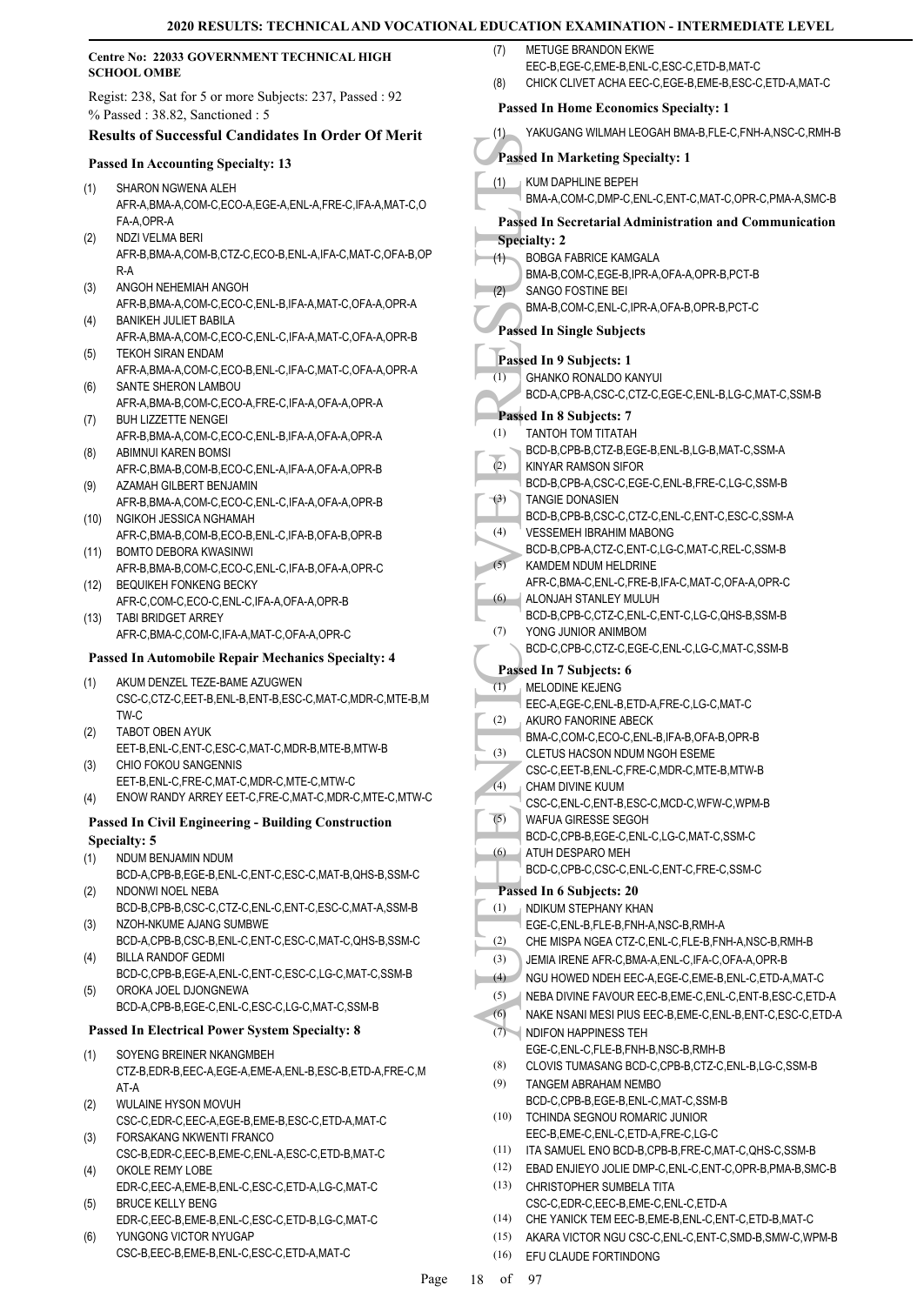#### **Passed In 6 Subjects: 20**

- CSC-C,ENL-C,ENT-C,SMD-C,SMW-B,WPM-B
- (17) NDAH ELISABETH ZIAH COM-C,ECO-C,ENL-C,IFA-B,OFA-B,OPR-C
- YANKAM CHIMI BORIS DONALDO BCD-C, CPB-C, ENL-C, LG-C, MAT-C, SSM-B (18)
- (19) ATSI BERTRAND KIAWI BCD-B,CPB-C,EGE-C,ENL-C,FRE-C,SSM-C
- FAVOUR WOSE MUKETE CPB-C,CSC-C,ENL-B,ENT-C,FRE-C,SSM-C  $(20)$

#### **Passed In 5 Subjects: 24**

- (1) FOTU PROMISE TIBA EET-A,ENL-C,MDR-C,MTE-B,MTW-A
- CHAH ANTHONY YONGHA-YOHKAIN BCD-C,CPB-A,EGE-C,ESC-C,SSM-B (2)
- NJOYA LINDA CARINE NYIEBEH AFR-C,BMA-C,IFA-A,OFA-B,OPR-C (3)
- AJUHAMESEH SYLAPHEN NDAH ENL-C,FLE-C,FNH-A,NSC-C,RMH-B (4)
- TUMASANG NEH CHRICENCE ALICIA BELLA EDR-C,EEC-B,ENL-C,ETD-A,FRE-C (5)
- (6) JUDE NGES NGONG BCD-C,CPB-B,ENT-C,FRE-C,SSM-B
- (7) CHU DIDIER KANGHA CSC-C,ENL-C,SMD-B,SMW-B,WPM-C
- (8) LEMBE PENDA-SAM ALPHEN EET-B,FRE-C,MDR-C,MTE-C,MTW-B (9)
- EKANGA EBOUEKONG ASTRAL CSC-C,ENT-C,MCD-C,WFW-C,WPM-B
- (10) BECKLY TACHE NGU CSC-C,EDR-C,EEC-C,ESC-C,ETD-B
- (11) NOEL MIN NJITO EET-C,ENL-C,MDR-C,MTE-B,MTW-C ACHANKENG HANCE BEZANYI (12)
- EET-C,ENL-C,MDR-C,MTE-B,MTW-C
- (13) KEDJI JAVIS KEDJI CSC-C,EET-B,FRE-C,MTE-C,MTW-C
- (14) AGBOR CLINTON ASEK BCD-C,CPB-C,ENL-C,ENT-C,SSM-B
- (15) NGWABA RELINDIS FUNKI COM-C,ECO-C,ENL-C,IFA-C,OPR-B
- (16) CHE ULRICH MANKAH EEC-C,EME-C,ENL-C,ENT-C,ETD-B
- (17) DJIMELI TIMENE DENILSON CSC-C,ENT-C,FRE-C,SMW-B,WPM-C KONGON DENBENSA NGALLA (18)
- BCD-C,CPB-C,ENL-C,QHS-C,SSM-B (19) NJEH NASAN BRAINDA ECO-C,ENL-C,IFA-B,OFA-C,OPR-C
- (20) NDAKWAH NEHEMIAH NGWA EET-C,ENL-C,MDR-C,MTE-B,MTW-C
- (21) PEARRI FORMUKON BCD-B,CPB-C,ENT-C,ESC-C,SSM-C
- (22) TEBONG CHEFOR PRINCE EET-C,ENL-C,MDR-C,MTE-C,MTW-C
- (23) DAVID-JOY EYOLLE MBAKE EET-C,ENL-C,ENT-C,MTE-C,MTW-C
- (24) SIMEN NFEUKOU LEONEL EET-C,ENL-C,FRE-C,MDR-C,MTE-C

### **Centre No: 22034 GOVERNMENT TECHNICAL HIGH SCHOOL WUM**

Regist: 19, Sat for 5 or more Subjects: 18, Passed : 11 % Passed : 61.11, Sanctioned : 0

### **Results of Successful Candidates In Order Of Merit**

### **Passed In Civil Engineering - Building Construction Specialty: 2**

- YONG HYACINTH NSOM BCD-C,CPB-A,EGE-A,ENL-C,ESC-C,LG-C,MAT-B,SSM-A (1) ACHUO RANDY FANG (2)
	- BCD-B,CPB-A,EGE-A,ENL-C,ESC-C,LG-C,MAT-B,SSM-B

### **Passed In Electrical Power System Specialty: 2**

- MOHAMADU BASIRU EDR-C,EEC-B,EGE-C,EME-B,ENL-C,ESC-C,ETD-A,MAT-C (1) NJIAMANG GODRICK FUNG (2)
- EDR-C,EEC-A,EGE-B,EME-B,ETD-A,MAT-C

### **Passed In Single Subjects**

### **Passed In 8 Subjects: 1**

- EBUI MELVIS NJUA (1)
- ENL-C,FLE-B,FNH-C,FRE-C,LG-C,NSC-A,QHS-B,RMH-A

#### **Passed In 7 Subjects: 1** TUMBANGHO IVO MBINJU (1)

CPB-A,CTZ-C,ENL-C,ESC-C,LG-C,MAT-C,SSM-A

### **Passed In 6 Subjects: 2**

- (1) GEH BRYAN ALANG BCD-C,CPB-B,ENL-C,LG-C,MAT-C,SSM-B
- (2) SEI DINGA VICTORINE BMA-C,COM-C,ECO-C,ENL-C,IFA-C,OFA-C

### **Passed In 5 Subjects: 3**

- (1) PETER ATUMBOM SAM CPB-A,EGE-B,ENL-B,MAT-C,SSM-B
- (2) GIFTY MANJIDAM LABULE ENL-C,FFD-B,PMG-B,QHS-C,TTE-C
- (3) YEM CLOVIS JUA-A FEC-B, EGE-C, EME-C, ETD-C, MAT-C

#### **Centre No: 22037 MARTHLO COMPREHENSIVE BILINGUAL COLLEGE, BUEA**

- Regist: 36, Sat for 5 or more Subjects: 35, Passed : 11
- % Passed : 31.43, Sanctioned : 0

### **Results of Successful Candidates In Order Of Merit**

# **Passed In Single Subjects**

### **Passed In 7 Subjects: 5**

- AJAH MIDRED AWAH (1)
	- COM-B,ECO-B,ENL-B,IFA-C,LG-C,OFA-C,OPR-B
- AWAFU FORSUH BRANDON  $(2)$ 
	- EEC-C,EGE-B,EME-C,ENL-B,ETD-B,LG-C,REL-C
- CHIAMO REGENTER (3)
- COM-C,ECO-C,EGE-C,ENL-C,IFA-C,OFA-B,OPR-B
- NSOM MARVELOUSE (4)
- BCD-C,CPB-B,EGE-C,ENL-C,ICT-C,LG-B,SSM-C BECHEM BOXTON BECHEM  $(5)$ 
	- BMA-A,COM-C,ECO-C,ICT-C,IFA-C,OFA-C,OPR-C

### **Passed In 6 Subjects: 2**

- ENEME FOREIGN FRANCHESCA MESANG  $(1)$
- BMA-C,COM-C,ECO-C,ENL-C,OFA-B,OPR-B
- (2) ENU FESCA NJONG BMA-B,COM-C,ECO-C,EGE-C,OFA-C,OPR-C

### **Passed In 5 Subjects: 4**

- (1) SAAHLIH CARLTON MOMFOR EDR-C,EGE-C,ENL-C,ETD-B,ICT-C
- OBASE JEMEA NAMONDO FAITH  $(2)$ 
	- COM-C,ENL-C,IFA-C,OFA-C,OPR-C
- (3) TAKANG JERRY CPB-C,EGE-C,ENL-C,ICT-C,SSM-C
- BISANGHA JENNIFER FORTON (4)
	- COM-C,ECO-C,EGE-C,ENL-C,OPR-C

### **Centre No: 22041 KUMBA EXTERNAL**

- Regist: 3, Sat for 5 or more Subjects: 3, Passed : 1
- % Passed : 33.33, Sanctioned : 0

### **Results of Successful Candidates In Order Of Merit**

### **Passed In Accounting Specialty: 1**

- ENOW DEBORA BRILLIANT AFOR (1)
- AFR-B,BMA-A,COM-B,ECO-A,EGE-A,ENL-C,IFA-A,MAT-C,OFA-A

### **Centre No: 22045 LIMBE EXTERNAL**

Regist: 125, Sat for 5 or more Subjects: 124, Passed : 50 % Passed: 40.32, Sanctioned: 0

## **Results of Successful Candidates In Order Of Merit**

**Passed In Accounting Specialty: 21**

- Colleges (Colleges Colleges Colleges Colleges Colleges Colleges Colleges Colleges Colleges (4)<br>
(4) AUAH N COM-B AWAFU<br>
(4) AUAH N COM-C N SOM N BCD-C, (5) BECHE BMA-A,<br>
(4) BCD-C, BECHE BMA-A,<br>
Passed In (1) ENEME COM-C C ETUGE LARISSA MAJANE BUME AFR-A,BMA-A,COM-A,ECO-A,ENL-A,FRE-B,ICT-B,IFA-A,MAT-A,OF (1)
	- A-A,OPR-B
	- FOBENDAP NOBERT NAH (2)
		- AFR-B,BMA-A,COM-A,ECO-A,EGE-A,ENL-B,FRE-C,IFA-A,LG-A,MAT -C,OFA-A
	- JEDIAEL RYKAM A RYKAM JUNIOR AFR-A,BMA-A,COM-A,ECO-B,ENL-B,FRE-A,ICT-B,IFA-A,MAT-B,OF A-B,OPR-B (3)
	- ELAD EPONLLE PAUL FREDE AFR-C,BMA-A,COM-A,ECO-A,ENL-B,FRE-B,ICT-B,IFA-A,MAT-C,OF A-A,OPR-C (4)
	- IRENE DEMTEM KEHMI AFR-C,BMA-A,COM-B,ECO-C,ENL-C,FRE-C,IFA-C,LG-C,MAT-C,OF A-A,OPR-B (5)
	- NGANGSI CARINE ATSIMBOM AFR-B,BMA-A,COM-B,ECO-A,ENL-B,ICT-C,IFA-A,MAT-B,OFA-A,OP R-A (6)
	- (7) ESTHER MASHENO ATOEKRI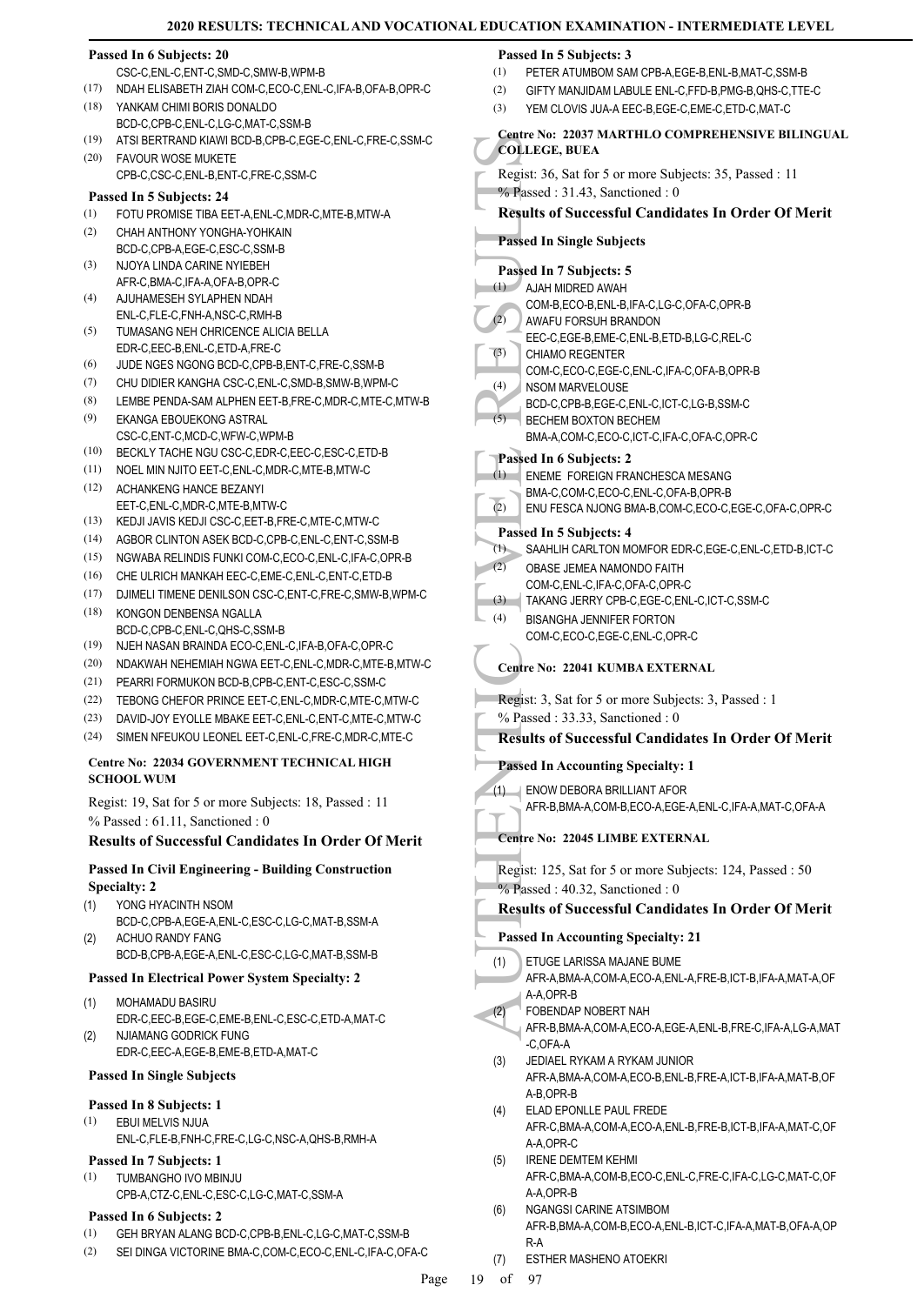#### Passed In Sand COM-B<br>
(1) ANGAJ<br>
COM-B<br>
ENOW MARIE<br>
(3) NARIE<br>
(3) VIVIAN<br>
(5) VIVIAN<br>
(6) JOLIE A SOM S<br>
(7) ASOM S<br>
(7) ASOM S<br>
(8) CHING FFETI<br>
Centre No:<br>
Regist: 15,<br>
(7) ASHUF<br>
COM-C<br>
Passed In S<br>
(1) ASHUF<br>
COM-C<br>
P **Passed In Accounting Specialty: 21** AFR-C,BMA-A,COM-A,ECO-C,EGE-A,ENL-C,IFA-B,LG-B,MAT-C,OF A-B NANAH ESTHER MELO AFR-B,BMA-A,COM-B,ECO-C,EGE-A,ENL-C,IFA-B,MAT-C,OFA-B,O PR-B (8) KELLY-BRIGHT TEKUMU ENANGA AFR-B,BMA-A,COM-C,ECO-C,ENL-B,ICT-C,IFA-C,MAT-C,OFA-B,OP R-B (9) NJI VERA SIH AFR-C,BMA-B,COM-A,ECO-C,ENL-C,FRE-C,IFA-B,LG-C,MAT-C,OF A-B (10) SIKANDI TENE BRIDGET AFR-B,BMA-B,COM-B,ECO-A,ENL-C,IFA-B,LG-B,OFA-B,OPR-C (11) CORDELIA BRENDA BIH MIKI AFR-B,BMA-B,COM-B,EGE-A,FRE-C,IFA-C,MAT-C,OFA-C,OPR-B (12) GIFT ASEK AGBOR AFR-C,BMA-B,COM-B,ECO-B,ENL-B,IFA-C,LG-C,OFA-B,OPR-B  $(13)$ (14) KFEBAN BLESSING BERINYUY AFR-C,BMA-C,COM-B,ECO-A,ENL-C,IFA-C,LG-A,OFA-C,OPR-C (15) ATEMNKENG PRECIOUS GWAN AFR-B,BMA-A,COM-C,ECO-C,ENL-C,IFA-C,LG-C,OFA-B,OPR-B (16) ITOE SONITHA ULE AFR-C,BMA-B,COM-A,ECO-A,EGE-A,FRE-C,IFA-B,OFA-A FONDEH YEVETE MASAFI (17) AFR-C,BMA-A,COM-C,ECO-C,EGE-B,IFA-B,LG-C,OFA-B BROWNHILDA AKWI AWAZI AFR-C,COM-C,ECO-B,ENL-C,IFA-C,MAT-C,OFA-B (18) (19) NGWA HERBERT SHU AFR-C,BMA-C,COM-C,EGE-C,ENL-C,IFA-C,OFA-C GLENNE FONGOH TEBAH AFR-C,COM-C,ECO-C,EGE-B,IFA-B,OFA-B (20) (21) BENGHA COURAGE MBU AFR-C,COM-B,ECO-C,IFA-C,LG-C,OFA-B **Passed In Single Subjects Passed In 9 Subjects: 2** MBWENZHIA JACQUELINE NGONG BMA-A,COM-B,ECO-B,ENL-C,IFA-B,LG-C,MAT-C,OFA-A,OPR-C (1) BLESSING NJI ABOBI BMA-B,COM-C,ECO-C,EGE-C,ENL-C,IFA-C,MAT-C,OFA-C,OPR-C (2) **Passed In 8 Subjects: 2** MBELLA KETURA NOME BMA-A,COM-B,ECO-C,ENL-C,IFA-C,LG-C,OFA-B,OPR-C (1) PRECIOUS IJAH TEGHEN AFR-C,COM-C,ECO-C,EGE-B,ENL-C,MAT-C,OFA-C,OPR-B (2) **Passed In 7 Subjects: 5** KELIBRIGHT ETOCKE FOKAGUH AFR-C,BMA-B,COM-C,EGE-C,ENL-B,MAT-C,OFA-C (1) NTUNGWEN ANWI DIAN NJENU BMA-C,COM-B,ECO-C,EGE-C,IFA-C,LG-C,OFA-B (2) KIBA VINNIVEL ASHIE AFR-C,BMA-C,COM-C,ECO-C,ENL-C,FRE-C,OFA-B (3) NDZEGHA BONGNYANG LOUIZA BMA-C,COM-B,ECO-C,ENL-C,LG-C,OFA-C,OPR-C (4) AKWA GIDEON IKEM BMA-C,COM-B,EGE-C,ENL-C,MAT-C,OFA-C,OPR-C (5) **Passed In 6 Subjects: 11** MAKOLE MAGDALEN EKEMA BMA-C,COM-C,ECO-C,ENL-B,LG-C,OPR-A (1) MALONDO MAA ABDOURAHMAN BRAYAN BMA-B,COM-C,ECO-C,FRE-B,OFA-C,OPR-C (2) (3) LIMI USEINATOU BMA-B,COM-C,ECO-C,IFA-C,LG-C,OFA-B OTANG OJONG JOYCE BMA-C,COM-C,EGE-B,ENL-B,OFA-C,OPR-C (4) ASEN BLANCHE ENGWO BMA-C,COM-B,ECO-C,EGE-C,IFA-C,OPR-C (5) BIN CHEARCY MBONG BMA-C,COM-C,ECO-C,ENL-C,OFA-C,OPR-B (6) UGWENJE HELEN OJONG BMA-C,COM-C,EGE-C,IFA-C,OFA-B,OPR-C (7) (8) LUM ASSUMPTA FRU BMA-C,COM-C,ECO-C,ENL-B,LG-C,OPR-C CHALEFAC EMMANUELLA LELINU BMA-B,COM-C,ECO-C,ENL-C,IFA-C,OFA-C (9) ATANGA ANSLEM TACHI BMA-C,COM-C,ECO-C,EGE-C,ENL-C,OFA-C  $(10)$ (11) ANYI ERENE EBAH AFR-C,BMA-C,COM-C,EGE-C,LG-C,OFA-C **Passed In 5 Subjects: 9** ANGAJU EMMANUELLA ANGWA COM-B,ECO-B,IFA-C,OFA-C,OPR-B  $\overline{(\mathbf{1})}$ (2) ENOW MIRANDA FASE BMA-B,COM-B,ECO-C,ENL-C,OFA-B MARIE LIBARATER BONG BUNRI COM-B,ECO-C,ENL-B,OFA-C,OPR-B (3) (4) NGA MICHELLE ANYIBI COM-C,ECO-C,EGE-C,ENL-B,FRE-B (5) VIVIAN BINWI NUMFOR COM-C,CTZ-C,EGE-C,ENL-B,FRE-C (6) JOLIE ACHUA MANGOW COM-C,ECO-C,EGE-B,ENL-C,LG-C (7) ASOM SINDONINE ACHA BMA-C,COM-C,IFA-C,OFA-B,OPR-C (8) CHING BRITHA NELLY NGEH COM-C,ENL-C,LG-C,OFA-B,OPR-C (9) EFETI MBIOL PRECIOUS COM-C,EGE-C,ENL-C,OFA-C,OPR-C **Centre No: 22046 MAMFE EXTERNAL**  Regist: 15, Sat for 5 or more Subjects: 14, Passed : 4 % Passed : 28.57, Sanctioned : 0 **Results of Successful Candidates In Order Of Merit Passed In Marketing Specialty: 1** ASHU ROSELINE ACHARE COM-C,CTZ-B,DMP-C,EGE-B,ENL-C,ENT-A,FRE-C,PMA-C,SMC-B (1) **Passed In Single Subjects Passed In 5 Subjects: 3** (1) AWABENG BABARA AFR-C,COM-C,ECO-C,EGE-C,ENL-C (2) ORSAA MIMIDOO AFR-C,BMA-C,COM-C,OFA-C,OPR-C (3) EGBE MAGDALENE OJONG AFR-C,BMA-C,ECO-C,OFA-C,OPR-C **Centre No: 22051 NATIONAL COMPREHENSIVE HIGH SCHOOL LIMBE**  Regist: 110, Sat for 5 or more Subjects: 109, Passed : 64 % Passed : 58.72, Sanctioned : 0 **Results of Successful Candidates In Order Of Merit Passed In Accounting Specialty: 26** MBONG BLANDINE KEMFEH AFR-A,BMA-A,COM-A,ECO-A,ENL-A,FRE-C,ICT-B,IFA-B,MAT-C,OF A-A,OPR-B  $(1)$ NTUNGWA MPAKO LIKAFI JR AFR-B,BMA-A,COM-A,ECO-A,ENL-B,ICT-A,IFA-B,MAT-C,OFA-A,OP R-B (2) BINUI STEPHANIE CHE AFR-C,BMA-A,COM-A,ECO-A,ENL-A,IFA-B,LG-A,MAT-C,OFA-A,OP R-B (3) CHI SHERIAN NGUNBUNGI AFR-B,BMA-A,COM-A,ECO-A,ENL-B,ICT-B,IFA-A,MAT-C,OFA-A,OP R-B  $(4)$ FON ALAIN FONJANG AFR-A,BMA-A,COM-B,ECO-A,ENL-C,ICT-C,IFA-A,MAT-C,OFA-A,OP R-B (5) SIANI CHI DIANA PACHELLE AFR-B,BMA-A,COM-B,ECO-A,ENL-B,ICT-B,IFA-B,MAT-C,OFA-A,OP R-B (6) ESEBE NGWANE ENONGENE AFR-A,BMA-A,COM-A,ECO-B,ENL-B,ICT-C,IFA-B,MAT-C,OFA-A,OP R-B (7) NGWOH MARCELINE NJUA AFR-A,BMA-A,COM-A,ECO-A,ENL-B,ICT-C,IFA-B,MAT-C,OFA-B,OP R-B (8) LONGE METUGE AFR-B,BMA-B,COM-B,ECO-B,ENL-C,ICT-B,IFA-B,MAT-B,OFA-A,OP R-A (9) FEU STEPHY TEM AFR-C,BMA-A,COM-A,ECO-B,EGE-B,ENL-B,IFA-B,MAT-C,OFA-A,O PR-C  $(10)$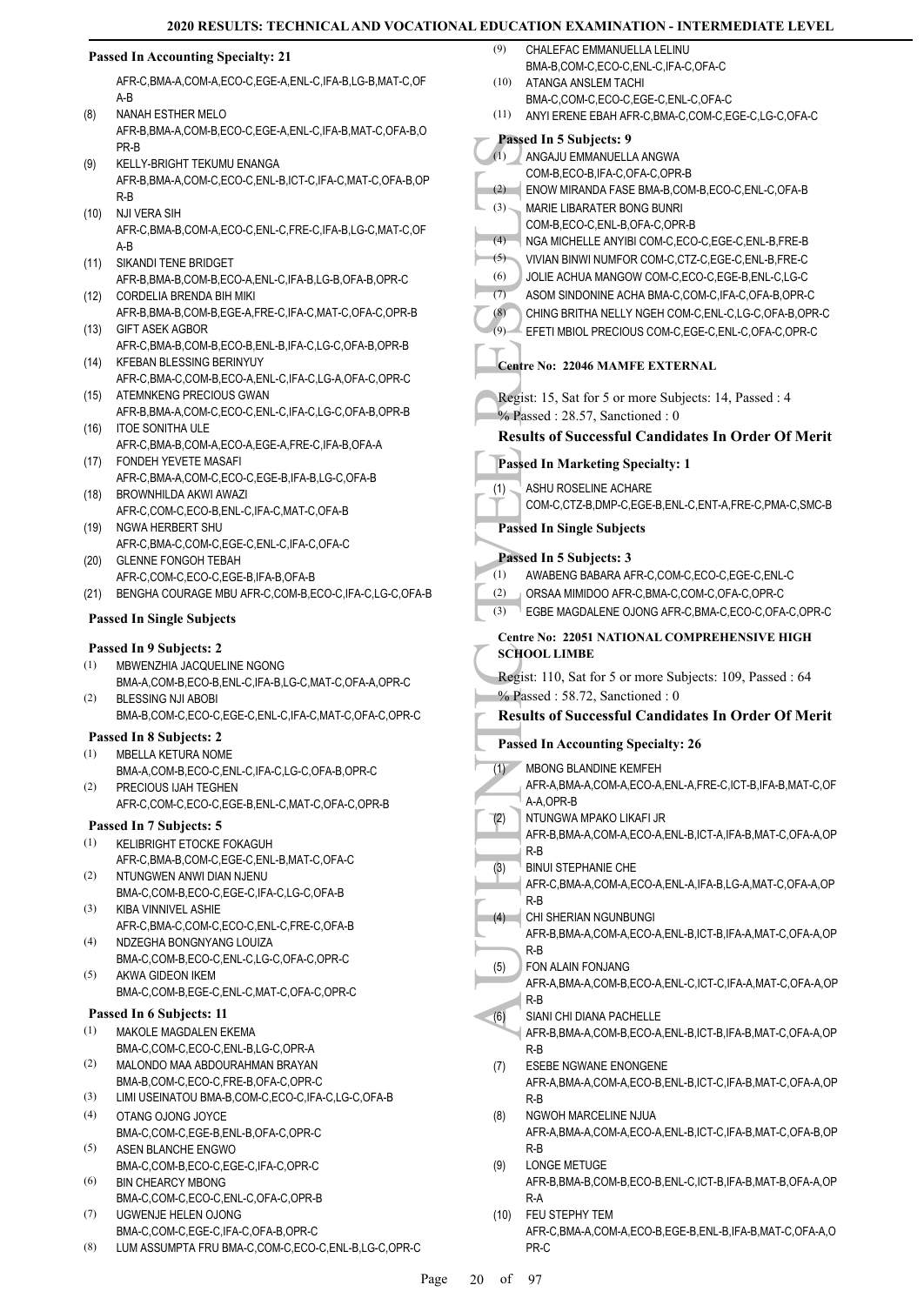#### **Passed In Accounting Specialty: 26**

- (11) NGONG EMINE FEMBE AFR-B,BMA-A,COM-C,ECO-A,ENL-C,IFA-C,LG-B,MAT-C,OFA-A,OP R-B
- KWA FAITH JIDI AFR-C,BMA-A,COM-B,ECO-B,ENL-B,ICT-C,IFA-B,MAT-C,OFA-A,OP R-B (12)
- BIH ELSHALDA NGWA (13) AFR-C,BMA-A,COM-B,ECO-A,ENL-C,IFA-C,LG-B,MAT-C,OFA-B,OP R-B
- ERMABU LAWRENCIA FONKENG (14) AFR-C,BMA-A,COM-B,ECO-C,EGE-B,ENL-B,IFA-B,MAT-C,OFA-A,O PR-C
- ASHU THELMA NDIE AFR-B,BMA-B,COM-B,ECO-A,EGE-B,ENL-C,IFA-C,LG-B,MAT-C,OF A-B (15)
- ANABA GUSTAVO PEHWE AFR-B,BMA-B,COM-B,ECO-C,ENL-C,ICT-C,IFA-C,MAT-C,OFA-A,OP R-C (16)
- BELTHA BEKERI MEKORI AFR-C,BMA-A,COM-B,ECO-B,ENL-B,ICT-C,IFA-C,MAT-C,OFA-C,OP R-C (17)
- (18) AMIK AGUTONG ESTHER AFR-B,BMA-A,COM-B,ECO-A,ENL-B,IFA-C,LG-C,OFA-A,OPR-C
- ABO NADINE BABA (19) AFR-C,BMA-A,COM-B,ECO-A,ENL-B,ICT-C,IFA-C,OFA-A,OPR-C
- (20) NAGUE MELISSA AFR-C,BMA-B,COM-B,ECO-B,ENL-C,FRE-C,IFA-B,LG-C,OFA-A TAKU FAVOUR TIKU EBANGHA (21)
- AFR-C,BMA-A,COM-C,ECO-B,ENL-C,ICT-C,IFA-C,LG-C,OFA-A MENGBWA NGOMAKON LISA-RITA (22)
- AFR-C,BMA-C,COM-C,ECO-B,ENL-C,IFA-C,LG-B,OFA-B,OPR-C (23) NSONIE NANTO JEMILATOU
- AFR-C,BMA-C,COM-C,ECO-C,ENL-B,IFA-C,LG-C,OFA-C,OPR-C (24) ANNABOM FAITH MASUNGONG
	- AFR-B,BMA-C,COM-C,ECO-A,ENL-C,IFA-B,OFA-B,OPR-B
- MAMAKA ESTHER EBONG AFR-C,BMA-A,COM-C,ECO-C,ENL-C,IFA-C,OFA-B,OPR-C (25)
- (26) TEMPLEX AJIE AFR-C,BMA-A,COM-B,ECO-A,ENL-C,IFA-B,OFA-A

### **Passed In Single Subjects**

### **Passed In 9 Subjects: 2**

- NJONG NOEL DZELAMONYUY BMA-B,COM-B,ECO-B,ENL-C,IFA-B,LG-B,MAT-C,OFA-A,OPR-C (1)
- LEPASHIA LOYSNUEL EBAMU AFR-B,BMA-A,COM-B,ECO-C,ENL-C,LG-C,MAT-C,OFA-B,OPR-C (2)

#### **Passed In 8 Subjects: 5**

- EBOT CIARIA ADAMS TAKANG DINE (1)
- AFR-C,BMA-A,COM-A,ECO-A,ENL-B,LG-A,OFA-B,OPR-C AKOH DAMARIS INDA (2)
- AFR-C,BMA-C,COM-B,ECO-C,EGE-B,ENL-C,LG-B,OFA-B KAH MANYI BERNADETTE (3)
- AFR-C,BMA-C,COM-B,ECO-A,ENL-C,LG-C,OFA-B,OPR-C SAMA FAITH MANKA (4)
- BMA-C,COM-C,ECO-C,ENL-B,FRE-C,LG-C,OFA-C,OPR-B NLONG MISLINE YABAI (5)
- BMA-A,COM-C,ECO-C,ENL-C,FRE-C,IFA-C,OFA-C,OPR-C

#### **Passed In 7 Subjects: 9**

- BRITHA EPOSI TEKE BMA-C,COM-B,ECO-A,ENL-C,IFA-C,OFA-B,OPR-C (1)
- TANGA NTAR DAMOLINE PRINCEWILL BMA-A,COM-B,ECO-C,ENL-C,LG-C,OFA-B,OPR-C (2)
- AJIM NADESH NGWE (3)
- BMA-B,COM-C,EGE-C,ENL-B,FRE-C,OFA-B,OPR-C SIVLA FREDERICK WIYKIYNYUY (4)
- BMA-B,COM-C,ENL-B,ICT-C,MAT-C,OFA-B,OPR-C AWANTI ABINGENG LAWRENCIA (5)
- BMA-C,COM-C,ECO-C,EGE-B,ENL-C,OFA-C,OPR-B AKUMBOM EMMANUEL FUH (6)
- BMA-B,COM-B,ECO-C,ENL-C,ICT-C,OFA-C,OPR-C BAI JOYCE EBEI (7)
- BMA-C,COM-C,ECO-C,ENL-C,ICT-C,OFA-B,OPR-C
- AKOMBUM NJEAFIRI BLESS (8)
- BMA-B,COM-C,ECO-C,ENL-C,ICT-C,OFA-C,OPR-C KRISTINA NALOVA JOKE AFR-C,BMA-C,COM-C,ENL-C,LG-C,OFA-B,OPR-C (9)

|      | Passed In 6 Subjects: 11                                                                            |
|------|-----------------------------------------------------------------------------------------------------|
| (1)  | MAURICE NGALE VEVANJE                                                                               |
| (2)  | BMA-A,COM-A,ECO-A,EGE-B,ENL-B,OFA-B<br>NGUM SYLVIA NJINKOH                                          |
|      | AFR-C, BMA-A, COM-B, ECO-B, ENL-B, OFA-A                                                            |
| (3)  | LUCY NGOME DIENGWE EJEDE                                                                            |
|      | BMA-B,COM-A,ECO-B,ENL-C,MAT-C,OFA-B                                                                 |
| (4)  | ETTA MARIE TAKANG COM-A, ECO-C, EGE-A, ENL-C, OFA-C, OPR-C                                          |
| (5)  | FON ENI MARIE-NOEL BMA-B,COM-C,ECO-B,ENL-C,IFA-C,OFA-B                                              |
| (6)  | <b>EMMANUEL NIBOH BASUNG</b>                                                                        |
|      | BMA-C,COM-C,ECO-C,EGE-A,ENL-C,LG-C<br>ENONGENE AHONE MERCY                                          |
| (7)  | AFR-C, BMA-C, COM-C, ECO-C, ENL-B, OFA-B                                                            |
| (8)  | <b>MBONDE MARY ENJEMA</b>                                                                           |
|      | BMA-C,COM-C,ECO-C,ENL-C,OFA-B,OPR-C                                                                 |
| (9)  | DAGE FEHJI KELVIN-STEVE                                                                             |
|      | BMA-C,COM-C,EGE-C,ENL-C,FRE-C,OFA-B                                                                 |
| (10) | ANNA BEANA YINDE BMA-C,COM-C,ECO-C,EGE-C,IFA-C,OFA-B                                                |
| (11) | EBAI JOHN TANGIE BMA-C,COM-C,ECO-C,ENL-C,OFA-B,OPR-C                                                |
|      | Passed In 5 Subjects: 11                                                                            |
| (1)  | NKOHNTEH MIRIAM MANJAH BMA-A,COM-C,ECO-C,IFA-C,OFA-A                                                |
| (2)  | NNEGEH MARTHA NYANDZA BMA-A,COM-C,ECO-C,OFA-B,OPR-C                                                 |
| (3)  | EKOKO JOHN CARLSON JUNIOR<br>BMA-C,COM-C,ECO-B,EGE-C,OFA-B                                          |
| (4)  | YEYE RAYIMATOU NGAH AFR-C,COM-C,ECO-C,OFA-B,OPR-C                                                   |
| (5)  | BATAMBU DAVELYNE AFR-C,COM-C,ECO-C,OFA-B,OPR-C                                                      |
| (6)  | OLUCHI FLORA IMOH COM-C,ECO-C,IFA-B,OFA-C,OPR-C                                                     |
| (7)  | OYERE KRISTINE IRETI AGBOR                                                                          |
|      | COM-C,ECO-C,EGE-C,ENL-C,OFA-B                                                                       |
| (8)  | JOYCELINE LOKO VEVANJE BMA-C, COM-C, ECO-C, IFA-B, OFA-C                                            |
| (9)  | ORU AKAT RUTH AFR-C, BMA-C, COM-C, ENL-C, OPR-C                                                     |
| (10) | AKUM FAITH LUM AWAH AFR-C,COM-C,ECO-C,ENL-C,OFA-C                                                   |
| (11) | SOH VALTIMO NDAKWA BMA-C,COM-C,EGE-C,ENL-C,OFA-C                                                    |
|      | Centre No: 22053 NKAMBE EXTERNAL                                                                    |
|      | Regist: 26, Sat for 5 or more Subjects: 26, Passed: 13                                              |
|      | % Passed: 50.00, Sanctioned: 0                                                                      |
|      | <b>Results of Successful Candidates In Order Of Merit</b>                                           |
|      | <b>Passed In Accounting Specialty: 2</b>                                                            |
|      |                                                                                                     |
| (1)  | <b>BAWE LARISSA NGWEHTI</b>                                                                         |
|      | AFR-B, BMA-A, COM-C, ECO-C, EGE-C, ENL-B, FRE-C, IFA-C, LG-C, MA<br>T-C.OFA-B                       |
| (2)  | SUNJO CLEARANCE WIYNSANYUY                                                                          |
|      | AFR-B, BMA-A, COM-A, ECO-A, ENL-C, ICT-C, IFA-C, LG-C, MAT-C, OFA-                                  |
|      | В                                                                                                   |
|      | <b>Passed In Carpentry and Joinery Specialty: 1</b>                                                 |
| (1)  | DOUMTSOP KAZE DOUGLAS                                                                               |
|      | CAR-B,CJD-C,EGE-B,ESC-C,JOI-B,MAT-C                                                                 |
|      | <b>Passed In Electrical Power System Specialty: 2</b>                                               |
|      |                                                                                                     |
| (1)  | <b>OLIVER GREAT SHEY</b><br>EDR-C, EEC-B, EGE-A, EME-B, ENL-C, ESC-C, ETD-A, ICT-C, LG-C, MAT<br>-B |
| (2)  | <b>NCHANJI ELVIS NGANJI</b><br>EDR-B,EEC-A,EME-B,ENL-B,ESC-C,ETD-B,LG-C,MAT-B                       |
|      | <b>Passed In Single Subjects</b>                                                                    |
|      |                                                                                                     |
|      | Passed In 7 Subjects: 2                                                                             |
| (1)  | SAMBA PERPERTUA BOKAH<br>AFR-B, BMA-B, COM-C, ECO-A, EGE-A, ENL-C, OFA-B                            |
| (2)  | NGEH CYNTHIA NTOBO                                                                                  |
|      | EGE-B,ENL-C,FLE-C,FNH-B,LG-C,NSC-B,RMH-B                                                            |
|      | Passed In 6 Subjects: 3                                                                             |
|      | $(1)$ MRUNWE THIFRRY MRULL                                                                          |

Page 21 of 97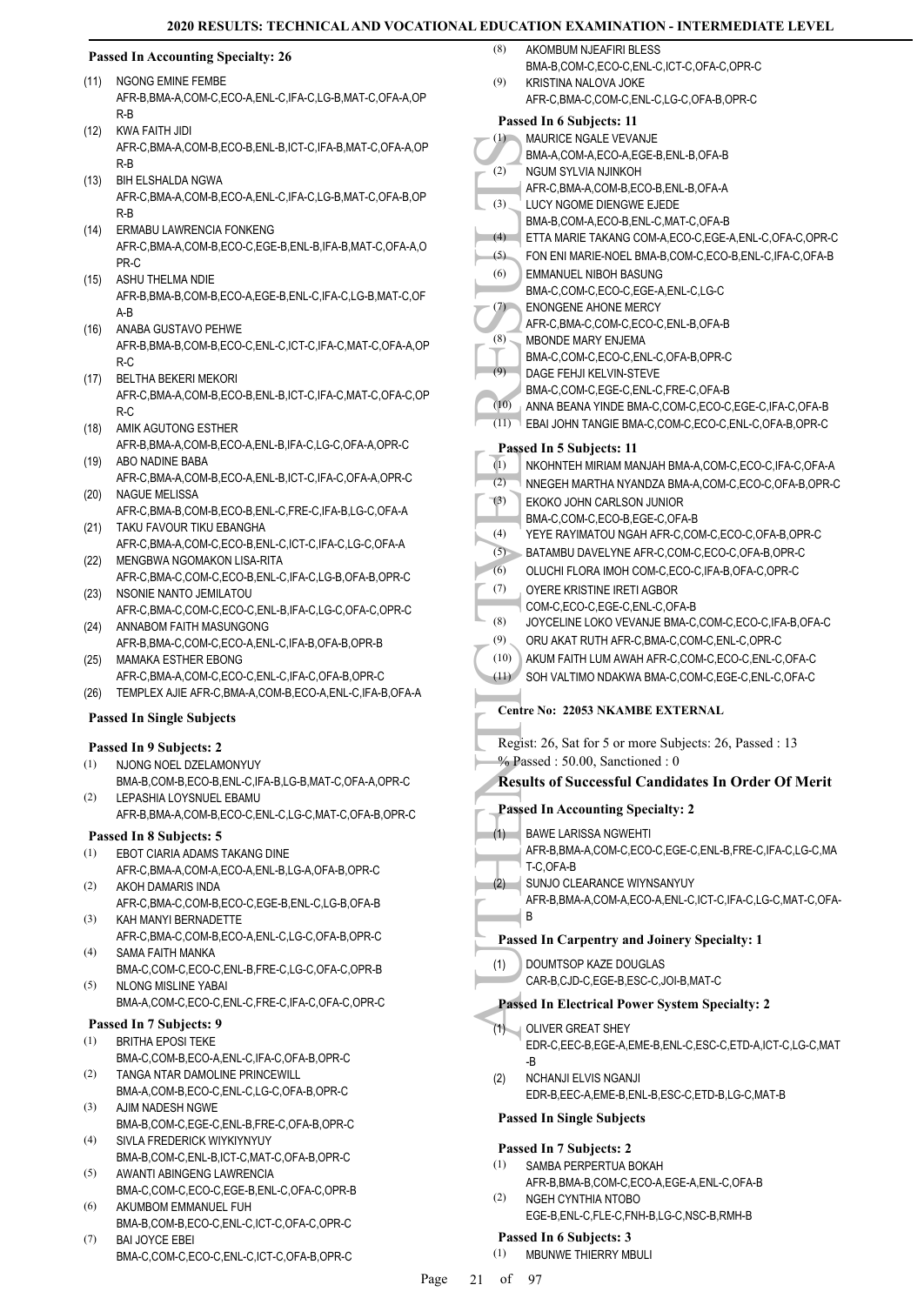### **Passed In Single Subjects**

#### **Passed In 6 Subjects: 3**

- BCD-C,CPB-A,EGE-A,ENL-C,LG-C,SSM-A NYUKONGBI BORIS FONINWE (2)
- BCD-B,CPB-A,CTZ-C,LG-C,MAT-C,SSM-B TCHIMI NGNEDOUGOUO BAUDOUIN DMP-C,EGE-C,ENT-C,FRE-C,PMA-C,SMC-C (3)

#### **Passed In 5 Subjects: 3**

- MASANJE JOSEPHINE LAMNDE EGE-C,FLE-B,FNH-B,NSC-B,RMH-B (1)
- (2) BUDI JUNIOR BUDI BMA-C,COM-C,ICT-C,IPR-A,OPR-B
- (3) NJOYA KESTY YINYU EDR-C,EEC-C,EME-C,ETD-B,ICT-C

#### **Centre No: 22054 OMBE EXTERNAL**

Regist: 46, Sat for 5 or more Subjects: 44, Passed : 8 % Passed : 18.18, Sanctioned : 0

### **Results of Successful Candidates In Order Of Merit**

#### **Passed In Single Subjects**

#### **Passed In 7 Subjects: 1**

ISAAC OKON-OKOU UDOH EEC-B,ENL-C,ENT-C,ETD-A,FRE-C,MAT-C,QHS-C (1)

#### **Passed In 6 Subjects: 2**

- NTUMBU KILLIAN WANFUNG (1)
- BCD-B,CPB-C,ENL-C,FRE-C,QHS-B,SSM-C
- (2) CHO NJI LOVERT BCD-C,CPB-C,ENL-C,ENT-C,QHS-B,SSM-C

#### **Passed In 5 Subjects: 5**

- HERMAN NGEMBUS NZSONGE (1) ENT-C,QHS-C,SMD-C,SMW-B,WPM-B
- (2) GWEJI RONIC NJITAT ENL-C,QHS-C,SMD-C,SMW-B,WPM-B
- (3) ENYIEZI ROMARIC YASHI FRE-C,QHS-C,SMD-C,SMW-B,WPM-B
- (4) AGYINGI RAHODA AMACHA EDR-C,EEC-C,EME-C,ENL-C,ETD-B
- (5) MBASEH VITALIS BOVENEH BMA-C,COM-C,ENL-C,OFA-C,OPR-C

#### **Centre No: 22055 PROGRESSIVE COMPREHENSIVE HIGH SCHOOL BAMENDA**

Regist: 52, Sat for 5 or more Subjects: 52, Passed : 50 % Passed : 96.15, Sanctioned : 0

### **Results of Successful Candidates In Order Of Merit**

#### **Passed In Accounting Specialty: 14**

- HAWA AMIRA IBRAHIM AFR-A,BMA-B,COM-A,ECO-A,ENL-B,FRE-A,ICT-C,IFA-A,LG-A,MAT-A,OFA-A (1)
- BEHZIA BERTILLA MUSIH (2)
- AFR-A,BMA-A,COM-C,ECO-B,ENL-A,FRE-C,ICT-A,IFA-A,LG-B,MAT-A,OFA-A
- MBANWI ABIGIEL NDAH AFR-B,BMA-A,COM-A,ECO-A,ENL-A,ENT-B,FRE-C,IFA-B,LG-A,MAT -C,OFA-A (3)
- NGWA GODRICK ATANGA AFR-A,BMA-A,COM-A,ECO-A,ENL-A,ICT-B,IFA-A,LG-B,MAT-A,OFA-A (4)
- BRACKLY ASAH AFR-A,BMA-A,COM-A,ECO-A,ENL-B,ENT-B,ICT-A,IFA-A,MAT-B,OF A-A (5)
- NFOR VOILETTE UNJEI AFR-A,BMA-A,COM-A,ECO-A,ENL-A,ENT-B,ICT-B,IFA-A,MAT-C,OF A-A (6)
- MBOWUH HALLEH MERVIN NDAMBOSEH AFR-B,BMA-A,COM-B,ECO-A,ENL-B,ICT-C,IFA-A,LG-A,MAT-B,OFA-A (7)
- ACHA HOPE MUTA JUNIOR AFR-B,BMA-A,COM-B,ECO-A,ENL-C,ENT-B,ICT-A,IFA-B,MAT-A,OF A-A (8)
- AKEBE BRIAN BWACHA AFR-B,BMA-A,COM-B,ECO-A,ENL-B,ENT-C,IFA-B,LG-A,MAT-B,OFA -A (9)
- (10) AYANGWO VICTORY AMBANG

|                  | AFR-B, BMA-A, COM-C, ECO-C, ENL-B, IFA-B, LG-B, MAT-C, OFA-B, REL                                   |
|------------------|-----------------------------------------------------------------------------------------------------|
| (11)             | -A<br>RAMATU ANGEL ADAMU<br>AFR-B, BMA-A, COM-C, ECO-B, ENL-B, ENT-C, IFA-B, LG-C, MAT-C, OFA<br>-B |
| (12)             | DIRBE LOUISA<br>AFR-B, BMA-A, COM-C, ECO-C, ENL-B, ENT-C, IFA-C, LG-C, MAT-C, OF                    |
|                  | A-B                                                                                                 |
| (13)             | NDUM VANISSA AKU<br>AFR-B, BMA-A, COM-C, ECO-B, ENL-C, ENT-C, IFA-C, MAT-C, OFA-B                   |
| (14)             | LUM CHANSELINE SHU<br>AFR-C, BMA-A, COM-C, ECO-C, ENL-B, ENT-C, IFA-C, MAT-C, OFA-B                 |
|                  | <b>Passed In Marketing Specialty: 18</b>                                                            |
| (1)              | FOMBI DIFOGOU BETHUEL                                                                               |
|                  | BMA-B,COM-B,DMP-B,ENL-B,ENT-B,FRE-B,LG-A,MAT-C,PMA-A,SM<br>C-A                                      |
| (2)              | JEMIMAH AFUMBOM AKONG                                                                               |
|                  | BMA-C,COM-B,DMP-C,ECO-A,EGE-B,ENL-B,ENT-B,MAT-C,PMA-A,<br>SMC-A                                     |
| (3)              | <b>NDIFON NAH FELIBROWN</b>                                                                         |
|                  | BMA-C,COM-B,DMP-C,ECO-B,ENL-B,ENT-B,LG-B,PMA-B,SMC-A                                                |
| $(\overline{4})$ | ATIABET MACBRIGHT ABANASOM                                                                          |
| (5)              | COM-C,DMP-C,ECO-A,ENL-C,ENT-C,LG-A,MAT-C,PMA-B,SMC-B<br>NYANZO CARINE NGWEMITAH                     |
|                  | COM-C,DMP-C,EGE-B,ENL-C,ENT-B,FRE-C,LG-B,PMA-B,SMC-B                                                |
| (6)              | CHUYE ANITA BONGAKE                                                                                 |
|                  | BMA-B,COM-C,DMP-C,ECO-B,ENL-C,ENT-B,LG-C,PMA-B,SMC-B                                                |
| (7)              | SWIRRI PATIENCE MANCHE MASSAPHY<br>BMA-C,COM-C,DMP-C,ECO-C,ENL-C,ENT-C,LG-B,PMA-B,SMC-B             |
| (8)              | NDIMUH RELEVANT NGOHTIAN                                                                            |
|                  | COM-C,DMP-C,ECO-C,ENL-A,ENT-C,LG-C,MAT-C,PMA-C,SMC-B                                                |
| (9)              | NTENGA CHANTAL FUNTUNG                                                                              |
| (10)             | COM-B,DMP-C,ECO-C,ENL-C,ENT-B,LG-B,PMA-B,SMC-B<br>FOKOU CHEASLY KUMBONG                             |
|                  | COM-C,DMP-C,ECO-C,EGE-B,ENL-B,ENT-C,PMA-B,SMC-C                                                     |
| (11)             | ATEMA MELALINE ANGAWA                                                                               |
|                  | BMA-C,COM-C,DMP-C,ENL-C,ENT-C,LG-C,PMA-B,SMC-B                                                      |
| (12)             | NDIKWASOH JANET NASUNDAY<br>COM-C,DMP-C,ECO-C,ENL-B,ENT-C,LG-C,PMA-C,SMC-B                          |
| (13)             | AKU ASHLEY MABONGALE                                                                                |
|                  | COM-C,DMP-C,ECO-C,ENL-C,ENT-C,MAT-C,PMA-C,SMC-B                                                     |
| (14)             | FUH STEVIE EMMANUEL NEBA                                                                            |
| (15)             | COM-C,DMP-C,ECO-C,ENL-C,ENT-C,LG-C,PMA-C,SMC-B<br>KARL-HANS NYUYKI                                  |
|                  | BMA-C,COM-C,DMP-C,EGE-C,ENL-C,ENT-C,PMA-C,SMC-C                                                     |
| (16)             | <b>BAKARI YUSUFA</b>                                                                                |
|                  | COM-C,DMP-C,EGE-C,ENL-B,ENT-B,PMA-C,SMC-B                                                           |
| (17)             | AWA AWA NJATI PRIDE CHOMILO<br>COM-C,DMP-C,ECO-B,ENL-C,ENT-B,PMA-C,SMC-B                            |
| (18)             | NYENGKA BANFILA LARRY                                                                               |
|                  | COM-C,DMP-C,ENT-C,FRE-C,LG-C,PMA-C,SMC-B                                                            |
|                  | <b>Passed In Secretarial Administration and Communication</b>                                       |
|                  | <b>Specialty: 3</b>                                                                                 |
| (1)              | <b>VUWANSI SANDRA</b>                                                                               |
|                  | BMA-B,COM-C,ENL-C,ENT-C,IPR-B,LG-B,MAT-C,OFA-B,OPR-C,PC                                             |
| (2)              | T-B<br>CHUYEH CHRISTEL NCHAROH                                                                      |
|                  | BMA-A,COM-C,ECO-C,ENL-B,IPR-C,LG-B,MAT-C,OPR-B,PCT-C                                                |
| (3)              | TEIH KLUVERT MBUWEL                                                                                 |
|                  | BMA-B.COM-B.ECO-B.ENL-C.IPR-C.LG-B.MAT-C.OPR-C.PCT-C                                                |

**Passed In Single Subjects**

### **Passed In 9 Subjects: 2**

- ABONG WARREN NDEH SANGO BMA-A,COM-B,ECO-C,ENL-B,ICT-C,IFA-C,LG-C,MAT-C,OFA-C (1)
- NKEANGFACK MIRANDA TENDONGMO AFR-C,BMA-B,COM-C,ECO-B,EGE-C,ENL-C,LG-B,MAT-C,OFA-C (2)

### **Passed In 8 Subjects: 4**

- CHUYEKEH CECILIA (1)
- BMA-B,COM-B,ECO-B,EGE-A,ENL-C,ENT-C,PMA-B,SMC-B MBONG VOILET OPANGJI (2)
	- BMA-B,COM-C,ECO-C,ENL-B,ENT-B,LG-B,MAT-C,OFA-C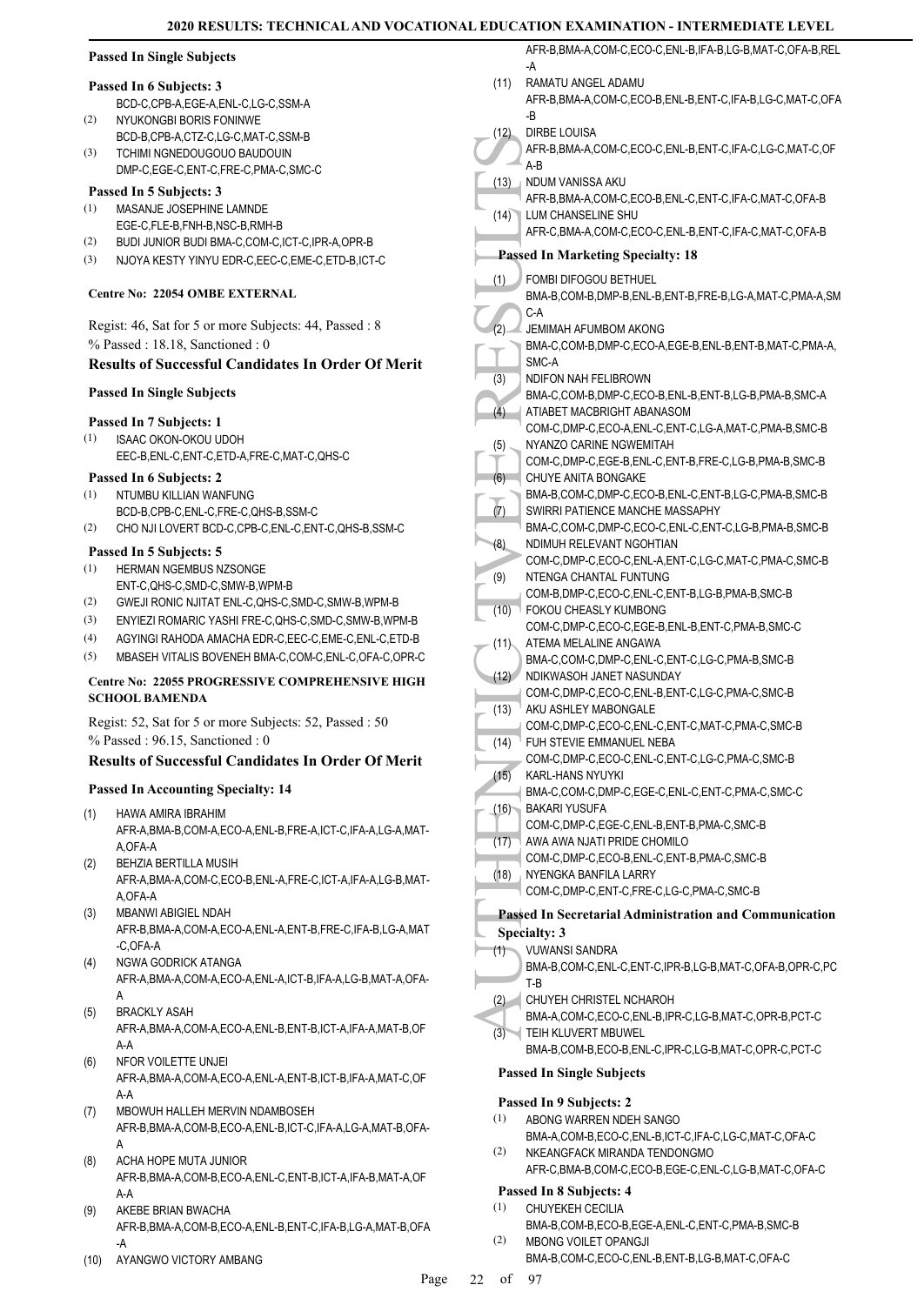|            | <b>Passed In Single Subjects</b>                                                                        |     | BCD-A,CPB-A,EGE-A,ENL-A,ESC-B,ICT-A,LG-A,MAT-B,REL-B,SSM-                                         |
|------------|---------------------------------------------------------------------------------------------------------|-----|---------------------------------------------------------------------------------------------------|
|            |                                                                                                         | (4) | A<br>ASHERI LYNN MANKA-A                                                                          |
| (3)        | Passed In 8 Subjects: 4<br>NGANDI JOYCELINE NAIN                                                        |     | BCD-C,CPB-A,EGE-C,ENL-C,ESC-C,FRE-C,ICT-B,MAT-C,REL-B,SS                                          |
|            | AFR-C, BMA-A, COM-C, ECO-C, ENL-C, FRE-C, LG-C, MAT-C                                                   |     | M-A                                                                                               |
| (4)        | <b>ACHENGENUI COLLINS</b>                                                                               |     | Passed In Electrical Power System Specialty: 7                                                    |
|            | BMA-B,COM-C,ECO-C,ENL-B,ENT-C,MAT-C,PMA-C,SMC-C<br>Passed In 7 Subjects: 4                              |     | (1) NFOR THEOPHELOUS LEYNYUY                                                                      |
| (1)        | PIKWA PRECIOUS EWOH                                                                                     |     | EDR-C,EEC-B,EME-B,ENL-C,ESC-C,ETD-B,ICT-C,LG-C,MAT-C,REL<br>-B                                    |
|            | AFR-C, BMA-A, COM-C, ECO-C, ENL-C, ENT-C, OFA-C                                                         | (2) | NGIE THOMPSON TANTOH                                                                              |
| (2)        | WILLIBROAD CHE BMA-B,COM-C,ECO-B,ENT-C,IFA-C,LG-C,OFA-C                                                 |     | EDR-C,EEC-B,EME-B,ESC-B,ETD-A,ICT-B,LG-C,MAT-C,REL-C                                              |
| (3)        | NFORBI GLORY LUM AKONGNWI<br>AFR-C,COM-C,ECO-C,ENL-B,ENT-C,FRE-C,OFA-C                                  | (3) | NFOR RANDOF FANYU<br>EEC-B,EME-B,ENL-B,ESC-C,ETD-A,ICT-C,LG-C,MAT-C,REL-B                         |
| (4)        | YONTA TAGOUFFO NADINE ERVIANCE                                                                          | (4) | NDASHI YUSUFU RIMESHI                                                                             |
|            | COM-C,ECO-C,ENL-C,ENT-C,FRE-C,PMA-C,SMC-C                                                               |     | EDR-C, EEC-B, EME-B, ESC-C, ETD-A, ICT-C, LG-C, MAT-C, REL-C                                      |
| (1)        | Passed In 6 Subjects: 3<br>NGALAMI MANLEE ESTHER                                                        | (5) | NWEBANG FAI DONATIEN CHIFU<br>EDR-B,EEC-B,EME-B,ENL-B,ESC-C,ETD-A,ICT-C,REL-C                     |
|            | COM-C, ENL-C, ENT-C, LG-C, PMA-C, SMC-C                                                                 | (6) | PRINCELY NFON LAWSAMBA                                                                            |
| (2)        | NDIKOUM MATHO FLAURITA                                                                                  | (7) | EDR-C,EEC-B,EME-C,ENL-C,ESC-C,ETD-A,ICT-B,REL-B<br>SAKBO REUBEN TAPU                              |
| (3)        | BMA-C,COM-C,EGE-C,ENT-C,FRE-C,SMC-C<br>TANIFORM MARY ANN SHINDOH                                        |     | EDR-C, EEC-B, EME-B, ENL-C, ESC-C, ETD-A, LG-C, REL-C                                             |
|            | COM-C,ECO-C,EGE-C,ENL-C,ENT-C,OFA-C                                                                     |     | <b>Passed In Marketing Specialty: 5</b>                                                           |
|            | Passed In 5 Subjects: 2                                                                                 | (1) | LUCIENNE AISHA RINGNYU                                                                            |
| (1)<br>(2) | SABI MICAIAH MEYE BMA-C,COM-B,ECO-C,ENL-C,LG-B<br>MEGUETOH VANISA NJOUSSE AFR-C,COM-C,ENL-C,ENT-C,IFA-C |     | BMA-C,COM-C,DMP-C,ENL-B,ENT-C,LG-C,PMA-B,REL-B,SMC-C                                              |
|            |                                                                                                         | (2) | ENIEGHEO JOHNSHANEY ANDONGIBI<br>COM-C,DMP-C,ENL-C,ENT-C,ICT-B,PMA-B,REL-C,SMC-B                  |
|            | Centre No: 22060 FONAB COLLEGE KEDJOM - KEKU                                                            | (3) | NFOR THEODORE WEYI                                                                                |
|            | Regist: 2, Sat for 5 or more Subjects: 2, Passed : 1                                                    |     | COM-C,DMP-C,ENL-C,ENT-C,ICT-C,PMA-C,REL-B,SMC-C                                                   |
|            | % Passed: 50.00, Sanctioned: 0                                                                          | (4) | TEM ELVIS TUM<br>COM-C,DMP-C,EGE-C,ENT-C,FRE-C,ICT-C,PMA-C,SMC-C                                  |
|            | <b>Results of Successful Candidates In Order Of Merit</b>                                               | (5) | <b>BALI FAYOL BONGWONG</b>                                                                        |
|            | <b>Passed In Accounting Specialty: 1</b>                                                                |     | COM-C,DMP-C,ENL-C,ENT-C,PMA-C,REL-C,SMC-C                                                         |
| (1)        | KIFAN ANONDO LOT                                                                                        |     | Passed In Secretarial Administration and Communication<br><b>Specialty: 1</b>                     |
|            | AFR-B, BMA-A, COM-B, ECO-B, EGE-B, ENL-C, IFA-C, OFA-B                                                  | (1) | <b>NYE CINDY GANTAR</b>                                                                           |
|            | Centre No: 22061 SAINT JOHNS TECHNICAL COMMERCIAL                                                       |     | COM-C,EGE-C,IPR-A,OFA-C,OPR-B,PCT-B,REL-C                                                         |
|            | COLLEGE, NCHANG,                                                                                        |     | <b>Passed In Single Subjects</b>                                                                  |
|            | Regist: 2, Sat for 5 or more Subjects: 2, Passed : 1<br>% Passed: 50.00, Sanctioned: 0                  |     | Passed In 10 Subjects: 1                                                                          |
|            | <b>Results of Successful Candidates In Order Of Merit</b>                                               |     | $(1)$ NGAFI HOPE WANKI<br>BCD-A,CPB-A,EGE-B,ENL-C,FRE-C,ICT-C,LG-C,MAT-C,REL-C,SSM                |
|            | <b>Passed In Accounting Specialty: 1</b>                                                                |     | -A                                                                                                |
| (1)        | <b>MBONG SYLVIA</b>                                                                                     |     | Passed In 9 Subjects: 3                                                                           |
|            | AFR-C, BMA-B, COM-A, ECO-B, EGE-C, ENL-C, IFA-C, OFA-B                                                  | (1) | KEWIR BURINYUY MYEELENYUY                                                                         |
|            | Centre No: 22065 SAINT RITAS TECHNICAL &                                                                | (2) | BCD-A,CPB-A,EGE-A,ENL-A,ICT-B,LG-B,MAT-B,REL-B,SSM-A<br>NDANJO AFOR CHRYSOGONUS                   |
|            | COMMERCIAL COLLEGE, NKAMBE                                                                              |     | CPB-A,EGE-A,ENL-C,ESC-C,ICT-B,LG-B,MAT-A,REL-B,SSM-A                                              |
|            | Regist: 53, Sat for 5 or more Subjects: 53, Passed: 50                                                  | (3) | NINING BORIS GHAKANYUY<br>BCD-C,CPB-A,EGE-B,ENL-B,FRE-C,ICT-B,LG-C,REL-B,SSM-A                    |
|            | % Passed: 94.34, Sanctioned: 0                                                                          |     | Passed In 8 Subjects: 4                                                                           |
|            | <b>Results of Successful Candidates In Order Of Merit</b>                                               | (1) | TANI KONGNYUY BIHBUNRI                                                                            |
|            | <b>Passed In Accounting Specialty: 1</b>                                                                | (2) | EDR-C, EEC-B, EME-B, ENL-B, ETD-A, ICT-B, LG-C, REL-B<br>NFOR DIEGO NGAYI                         |
| (1)        | NGORAN HONORINE DINKA<br>AFR-B, BMA-B, COM-C, ECO-A, EGE-A, ENL-B, ICT-C, IFA-B, MAT-C, OF              |     | BCD-A,CPB-B,EGE-B,ESC-C,ICT-B,LG-C,REL-B,SSM-B                                                    |
|            | A-C                                                                                                     | (3) | ABUBAKAR ABDURAZAC                                                                                |
|            | Passed In Automobile Repair Mechanics Specialty: 2                                                      |     | AFR-C, BMA-B, COM-B, ECO-B, ENL-C, ICT-B, IFA-B, REL-C<br>(4) CHIFU BRANDONE                      |
| (1)        | NCHONBAH DESMOND NDITAFON                                                                               |     | CPB-B,EGE-C,ENL-C,FRE-C,ICT-C,LG-C,REL-B,SSM-B                                                    |
|            | EET-B, ENL-C, ESC-C, ICT-C, LG-C, MDR-B, MTE-B, MTW-B, REL-B                                            |     | Passed In 7 Subjects: 9                                                                           |
| (2)        | ANGOH DIENDONNE SHEY<br>EET-A, ESC-C, ICT-C, LG-C, MDR-C, MTE-B, MTW-C, REL-B                           | (1) | SIHTAN JOHN PAUL NYUYDZE<br>BCD-A,CPB-A,EGE-A,ENL-C,LG-C,REL-C,SSM-A                              |
|            | <b>Passed In Civil Engineering - Building Construction</b>                                              | (2) | MANUE PETER PAUL NTEH                                                                             |
|            | <b>Specialty: 4</b>                                                                                     | (3) | BMA-B,COM-B,ECO-B,EGE-A,ENL-C,ICT-B,OFA-C<br>GRACE SIRRI ENL-B,FLE-B,FNH-B,LG-C,NSC-A,REL-C,RMH-B |
| (1)        | PATRICE BIMENYUY MAIMO                                                                                  | (4) | <b>GEORGE YUMBO TAMFU</b>                                                                         |
|            | BCD-A,CPB-A,EGE-A,ENL-B,ESC-B,FRE-C,ICT-A,LG-B,MAT-A,REL-<br>A,SSM-A                                    |     | BCD-C,CPB-A,EGE-A,ENL-C,ICT-C,REL-C,SSM-C                                                         |
| (2)        | TAMNGWA LILIAN AMIKE                                                                                    | (5) | NGANYU ZENABU DIRBE<br>EGE-C,ENL-C,FLE-B,FNH-B,NSC-B,REL-C,RMH-B                                  |
|            | BCD-B,CPB-A,EGE-C,ENL-B,ESC-C,FRE-C,ICT-C,LG-C,MAT-C,REL-<br>B,SSM-A                                    | (6) | SHEY MARIANNE FAITH YAAH                                                                          |
| (3)        | NFOR HIBBAN NDOMI                                                                                       |     | BCD-C,CPB-B,EGE-C,ENL-B,FRE-C,REL-C,SSM-A                                                         |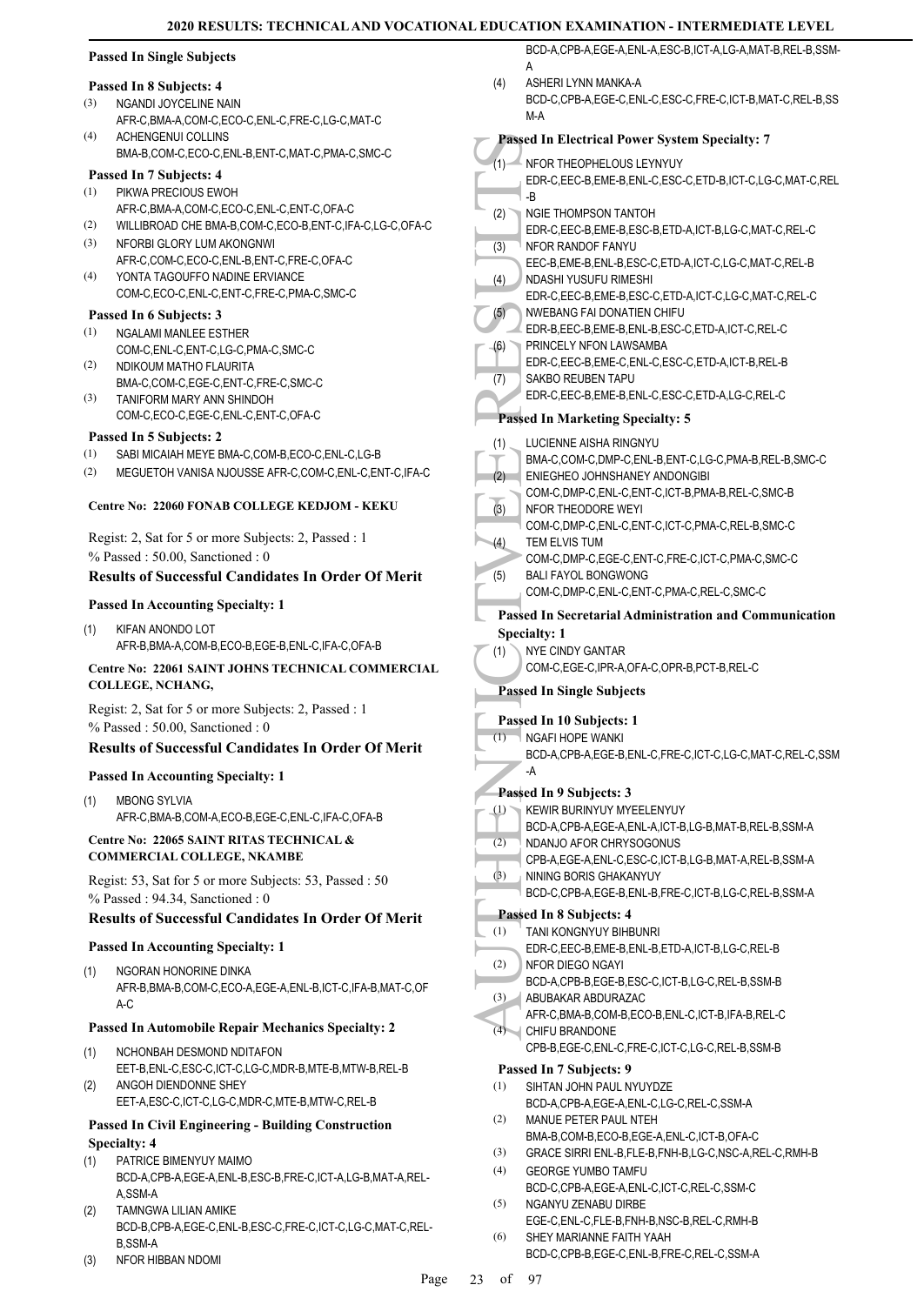| <b>Passed In Single Subjects</b> |  |  |
|----------------------------------|--|--|
|----------------------------------|--|--|

#### **Passed In 7 Subjects: 9**

- ABOUBAKAR CHAFOR AFR-A,BMA-B,COM-C,ECO-C,ENL-C,ICT-C,REL-C (7)
- NJONG MBULI JULIUS EET-B,ENL-C,ICT-C,MDR-C,MTE-C,MTW-B,REL-C (8)
- NJODZEMBIY KELLY-DIAN AFR-C,BMA-C,COM-C,ECO-B,ENL-C,OFA-C,REL-C (9)

#### **Passed In 6 Subjects: 7**

- YUTIAMBE COLLONELLA SEZIENTHA EGE-C,ENL-B,FLE-B,FNH-B,REL-C,RMH-B (1)
- YUFENYUY LEONIL NYUYFONI BCD-C,CPB-B,EGE-C,ENL-C,REL-C,SSM-A (2) MBABO NYUFESI QUELINE (3)
- EGE-C,FLE-B,FNH-B,NSC-C,REL-C,RMH-B MUNYAP ANITA TAFON (4)
- AFR-B,BMA-C,COM-C,ECO-C,ENL-C,OFA-B (5)
- CHIA MUNGWA DYRAN BCD-C,CPB-B,EGE-C,MAT-C,REL-C,SSM-B
- TAMNGWA FAITH MBONG AFR-B,COM-C,ENL-C,MAT-C,OFA-B,REL-C (6)
- (7) GAMFE JOY YAYA AFR-C,COM-B,ECO-C,ICT-C,IFA-C,REL-C

### **Passed In 5 Subjects: 6**

- (1) BANTAR STELLA AMIKE ENT-C,FLE-B,FNH-A,NSC-B,RMH-B
- (2) TANGIRI EDWIGH NDFUBOH BCD-C,CPB-B,ICT-C,REL-C,SSM-A
- (3) NGALA BRANDON JINYU EEC-B,EME-C,ENL-C,ETD-B,REL-C
- (4) ADAMU MOHAMADOU CPB-C,EGE-B,ENL-C,REL-C,SSM-B
- (5) NFON HANSEL MNULALI BCD-C,CPB-C,ICT-C,REL-C,SSM-B
- KIMBI CONGRATE CAPWEL MUMBA EET-C,ICT-C,MDR-C,MTE-C,MTW-C (6)

#### **Centre No: 22066 MOLYKO EXTERNAL, BUEA**

Regist: 35, Sat for 5 or more Subjects: 31, Passed : 3 % Passed : 9.68, Sanctioned : 0

### **Results of Successful Candidates In Order Of Merit**

**Passed In Single Subjects**

## **Passed In 8 Subjects: 1**

APONGPOH EMMERENCIA ATEPANG BMA-B,COM-B,ECO-B,ENL-B,FRE-C,LG-C,MAT-C,OPR-C (1)

#### **Passed In 6 Subjects: 2**

- ROSE NKEAGA FOBELLA (1)
- BMA-C,COM-C,ECO-B,ENL-C,IFA-C,OPR-B SERGE DARTTE TANGWO DABA (2)
- BMA-C,ECO-C,FRE-C,LG-C,OFA-B,OPR-C

#### **Centre No: 22068 ST. PAULS BILINGUAL COMPREHENSIVE COLLEGE NKWEN, BAMENDA**

Regist: 81, Sat for 5 or more Subjects: 80, Passed : 44 % Passed : 55.00, Sanctioned : 0

### **Results of Successful Candidates In Order Of Merit**

### **Passed In Accounting Specialty: 20**

- AFUNGFEH LUCIEN NTENGDE AFR-A,BMA-A,COM-B,ECO-B,ENL-A,FRE-C,ICT-B,IFA-B,MAT-C,OF A-A,REL-B (1)
- AMA YORANNE NEH AFR-B,BMA-A,COM-C,ECO-B,ENL-B,FRE-C,IFA-C,MAT-C,OFA-A,O PR-C,REL-C (2)
- DZENG RUTH VUNAIN AFR-C,BMA-A,COM-A,ECO-B,ENL-A,IFA-A,MAT-C,OFA-A,OPR-A,R EL-B (3)
- WANDJI EVELYN NARRYL TAMASANG AFR-B,BMA-A,COM-A,ECO-B,ENL-B,IFA-B,MAT-C,OFA-B,OPR-A,R EL-B (4)
- BOSAH RADIANT AGHANGO AFR-B,BMA-A,COM-B,ECO-C,ENL-B,ICT-B,IFA-B,MAT-B,OFA-A,OP R-B (5)
- (6) LAWONG SHELA JAJA

(9) AFR-B, UCC (10) AFR-B, UCC (10) AFR-B, UCC (10) AFR-B, UCC (10) AFR-A, NANGE (11) AFR-A, NANGE AFR-A, NANGE AFR-A, NANGE AFR-C, ACHO I AFR-C, ACHO I AFR-C, UCC AFR-C, UCC AFR-C, UCC AFR-C, UCC AFR-C, UCC AFR-C, UCC AFR AFR-A,BMA-A,COM-C,ECO-C,ENL-C,ICT-C,IFA-A,MAT-B,OFA-A,RE  $L_{\rm C}$ BERINYUY ASHLY KUNSE AFR-C,BMA-A,COM-B,ECO-A,ENL-B,ICT-C,IFA-B,MAT-C,OFA-C,OP R-B (7) AWAH BRILLEY FRU AFR-B,BMA-A,COM-C,ECO-B,ENL-C,ICT-C,IFA-A,MAT-C,OFA-B,RE  $L-C$ (8) NFOR EMELDA NYENCHENKUP AFR-B,BMA-B,COM-C,ECO-A,ENL-C,IFA-B,MAT-C,OFA-B,OPR-C,R EL-C (9) ANKIAMBOM JUDE FUL AFR-A,BMA-A,COM-B,ECO-A,ENL-C,ICT-B,IFA-B,MAT-C,OFA-A (10) NANGE MARINA TEHJI AFR-A,BMA-A,COM-C,ECO-B,ENL-C,IFA-A,MAT-C,OFA-B,OPR-B  $(11)$ BELINDA PRAGZI YENSI M'GINEH AFR-C,BMA-B,COM-B,ECO-A,ENL-C,IFA-B,LG-C,OFA-C,REL-B  $(12)$ (13) ACHO NADINE NCHANGNWIE AFR-C,BMA-A,COM-C,ECO-B,ENL-C,ICT-C,IFA-C,MAT-C,OFA-B NANGA MALIN AMBE AFR-C,BMA-A,COM-C,ECO-C,ENL-B,IFA-C,MAT-C,OFA-B,REL-C (14) KAIN DESIRÉ NGONG AFR-C,BMA-B,COM-C,ECO-C,ENL-C,ICT-C,IFA-C,OFA-B,OPR-B (15) NGUM MELVIS NDE AFR-C,BMA-C,COM-B,ECO-C,ENL-C,IFA-C,MAT-C,OFA-B,OPR-B (16) LAWONG EMMA FUFEN AFR-A,BMA-A,COM-C,ECO-B,ENL-C,IFA-B,MAT-C,OFA-A  $(17)$ TOH THERESIA YIA AFR-C,BMA-B,COM-B,ECO-A,ENL-B,ICT-C,IFA-C,OFA-C  $(18)$ **NGANG CHELSEA-BRIGHT MANYONG** AFR-C,BMA-A,COM-C,ENL-C,IFA-C,MAT-C,OFA-C,OPR-B (19) (20) BONEH SEKUNDA MAIH AFR-C,BMA-B,ECO-C,IFA-C,OFA-B,OPR-B **Passed In Single Subjects Passed In 9 Subjects: 1** YARA LINDA AFR-C,BMA-C,COM-B,ECO-B,ENL-C,IFA-B,MAT-C,OPR-C,REL-C (1) **Passed In 8 Subjects: 6** NWIEJWIUH ALPHA AKONGNUI BMA-A,COM-C,ECO-A,ENL-C,ICT-B,MAT-C,OFA-C,REL-B (1) NYUYKIGHAN BENEZET NTURBEE AFR-B,BMA-B,COM-C,ECO-C,ENL-B,ICT-B,OFA-C,REL-B (2) DZEWOLA FRANKA SOBUNRI AFR-C,BMA-B,COM-B,ECO-C,ENL-B,ICT-C,OFA-B,REL-C (3) VENYEU EMMANUELLA ATOH AFR-C,BMA-A,COM-C,ECO-C,ENL-C,OFA-C,OPR-B,REL-C (4) WAAM ANNEMBOM MARY-ANNE BMA-B,COM-C,ECO-C,ENL-B,MAT-C,OFA-C,OPR-B,REL-C (5) MBULAI ASHERI LIMNYUY BMA-B,COM-C,ECO-C,ENL-C,ICT-C,IFA-C,MAT-C,REL-C  $(6)$ **Passed In 7 Subjects: 4** TAHLA CLOTHILDE DINNYUY BMA-C,COM-C,ECO-B,ENL-C,ICT-C,OFA-C,OPR-C (1) AMOH ROBIN BONG AFR-C,COM-C,ECO-C,ENL-C,OFA-C,OPR-B,REL-C (2) TIANGHA RITA ZUNGHE AFR-C,BMA-C,COM-C,ECO-C,ENL-B,MAT-C,REL-C (3) NGAM HEDWIG AFUMBOM BMA-C,COM-C,ENL-C,FRE-C,ICT-C,MAT-C,REL-C (4) **Passed In 6 Subjects: 3** NJI BULENYOH CLAUDIA AFR-C,BMA-A,COM-B,ECO-A,OFA-B,OPR-C (1) NDEBANSY MELVIN YUSINUE NFOR COM-C,DMP-C,ECO-B,ENL-B,PMA-C,SMC-B (2) NKAPSAH NJI CHRISTABELLE AFR-C,BMA-B,COM-C,ECO-C,OFA-C,OPR-B (3)

### **Passed In 5 Subjects: 10**

- BONGYU MAYEL MBIYDZENYUY AFR-C,BMA-A,COM-C,OFA-C,OPR-B (1)
- NDIFOIN NIELIN ALUSOHMBOM AFR-C,BMA-B,COM-C,ECO-C,ENL-B (2)
- (3) MANGOH BERYL CHECHE BMA-B,ENL-B,OFA-C,OPR-C,REL-C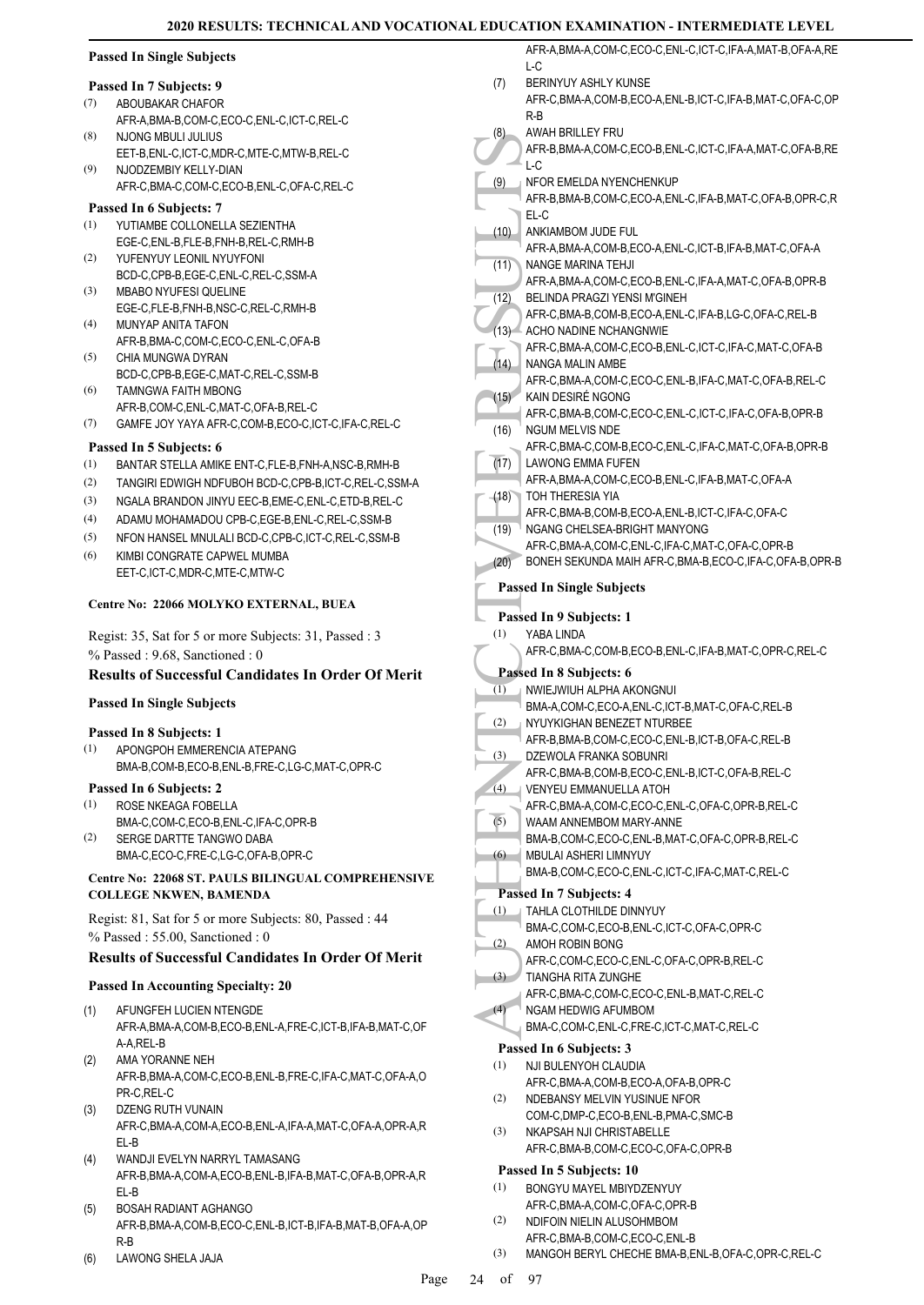NKONGHO SALLEY ENOW

### **Passed In Single Subjects**

### **Passed In 5 Subjects: 10**

- CATHERINE NGUM METOUGE BMA-C,COM-C,ENL-B,OFA-B,REL-C (4)
- (5) TRACY MALANG MUMA BMA-C,COM-C,ENL-C,IFA-C,OPR-B
- (6) MBUWIGNE CHENWI RUDDY AFR-C,BMA-C,ENL-C,FRE-C,OPR-C
- (7) MINGNJO ELIZABETH BOTI AFR-C,BMA-C,COM-C,MAT-C,REL-C
- (8) NJEI REXROY NJEIH AFR-C,BMA-C,COM-C,ECO-C,ENL-C
- (9) YONG ESTHER NTEIN BMA-C,COM-C,ENL-C,OPR-C,REL-C
- (10) NGONG LARISSA FUEN AFR-C,COM-C,OFA-C,OPR-C,REL-C

### **Centre No: 22071 PRESBYTERIAN COMPREHENSIVE HIGH SCHOOL LIMBE**

Regist: 20, Sat for 5 or more Subjects: 20, Passed : 15 % Passed : 75.00, Sanctioned : 0

### **Results of Successful Candidates In Order Of Merit**

### **Passed In Accounting Specialty: 7**

- SOKEM GEOFRY ELAD AFR-A,BMA-A,COM-A,ECO-A,ENL-C,ICT-C,IFA-A,MAT-B,OFA-A,OP R-B (1)
- NUMFOR WILLINE LUMNWI AFR-B,BMA-A,COM-A,ECO-A,EGE-A,ENL-B,IFA-A,MAT-C,OFA-A,O PR-C (2)
- ENNI FAITH MORIKANG AFR-C,BMA-A,COM-A,ECO-A,EGE-B,ENL-C,IFA-B,LG-B,MAT-B,OFA -B (3)
- CLEMENTINE BOKSEN CHANG AFR-B,BMA-B,COM-B,ECO-A,EGE-B,ENL-B,IFA-C,LG-A,MAT-C,OFA -B (4)
- NGONGANG EFFETI MUREILLA AFR-C,BMA-B,COM-B,ECO-B,ENL-C,FRE-C,ICT-C,IFA-C,MAT-C,OF A-B (5)
- EKEMA VICTORY LAWRENCE LUBA AFR-A,BMA-A,COM-B,ECO-C,ENL-C,IFA-B,MAT-C,OFA-A (6) MOLUA BENEFIT MUAMBO (7)
	- AFR-C,BMA-A,COM-C,ECO-C,IFA-A,MAT-C,OFA-B,OPR-B

### **Passed In Single Subjects**

### **Passed In 10 Subjects: 1**

KUM PAULINE CHOU BMA-A,COM-C,ECO-B,EGE-A,ENL-B,FRE-C,IFA-C,MAT-C,OFA-B,R EL-C (1)

### **Passed In 9 Subjects: 1**

NGUM RACHEAL MBONG BMA-C,COM-A,ECO-A,ENL-C,ICT-C,IFA-C,LG-B,MAT-C,OFA-B (1)

## **Passed In 8 Subjects: 1**

- SAKWE BRITHNEY TABE (1)
- AFR-C,BMA-B,COM-B,ECO-A,ENL-B,LG-B,MAT-C,OFA-C

## **Passed In 7 Subjects: 1**

CHI LAURETTA PRECIOUS LUM AFR-C,COM-C,ECO-B,EGE-B,ENL-A,OFA-B,OPR-C (1)

#### **Passed In 6 Subjects: 3**

- (1) KAH ERICA NDUM COM-B,ECO-B,ENL-A,LG-C,OFA-C,OPR-B
- ONDU FALLONG CECILIA (2)
- COM-C,ECO-B,ENL-C,LG-C,MAT-C,OFA-C
- (3) NANG ASHLEY NCHUO BMA-C,ECO-C,EGE-C,ENL-C,IFA-C,OFA-B

### **Passed In 5 Subjects: 1**

(1) BIHJEMEA CAROLINE AFR-C,COM-C,ECO-C,EGE-C,ENL-C

### **Centre No: 22073 ATLANTIC TECHNICAL COMMERCIAL COLLEGE LIMBE**

Regist: 38, Sat for 5 or more Subjects: 37, Passed : 29 % Passed : 78.38, Sanctioned : 0

### **Results of Successful Candidates In Order Of Merit**

### **Passed In Accounting Specialty: 8**

BIH PRECIOUS CHI AFR-B,BMA-A,COM-B,ECO-B,ENL-C,IFA-A,LG-C,MAT-C,OFA-B (1)

| (2)         | NKONGHO SALLEY ENOW                                                                         |
|-------------|---------------------------------------------------------------------------------------------|
|             | AFR-C, BMA-C, COM-C, ECO-C, EGE-B, ENL-C, IFA-B, MAT-C, OFA-B                               |
| (3)         | MBAH VENESA ANWEI<br>AFR-B, BMA-A, COM-A, ECO-A, EGE-A, ENL-B, IFA-A, OFA-B                 |
| (4)         | MC ELTON OBEN KWEDI                                                                         |
|             | AFR-B, BMA-B, COM-A, ECO-B, EGE-A, ENL-C, IFA-B, OFA-C                                      |
| (5)         | ATEH-ZE BERNICE NGWENYI                                                                     |
|             | AFR-B, BMA-B, COM-C, ECO-C, ENL-C, IFA-B, MAT-C, OFA-B                                      |
| (6)         | LEKEAYI NKAFU EDWIN                                                                         |
|             | AFR-B, BMA-C, COM-B, ECO-B, ENL-C, IFA-B, OFA-B                                             |
| (7)         | MODIKA BONAVENTURE OWASU                                                                    |
| (8)         | AFR-A, BMA-A, COM-C, EGE-B, IFA-B, OFA-B<br>PROSPER LEM NFORMI                              |
|             | AFR-C, BMA-C, ECO-C, EGE-C, IFA-C, OFA-B                                                    |
|             |                                                                                             |
|             | <b>Passed In Civil Engineering - Building Construction</b><br><b>Specialty: 1</b>           |
| (1)         | NGONGEH JUDE SAMA NJI                                                                       |
|             | BCD-B,CPB-A,EGE-A,ENL-C,ESC-C,LG-C,MAT-C,REL-C,SSM-A                                        |
|             | <b>Passed In Electrical Power System Specialty: 1</b>                                       |
|             |                                                                                             |
| (1)         | NORBERT NDIPNUH BABILA                                                                      |
|             | EDR-C, EEC-B, EME-C, ENL-C, ESC-C, ETD-B                                                    |
|             | Passed In Secretarial Administration and Communication                                      |
|             | <b>Specialty: 5</b>                                                                         |
| (1)         | MOLONGA HANS KONGO                                                                          |
|             | BMA-C,COM-B,ECO-C,EGE-A,IPR-B,MAT-C,OFA-B,OPR-B,PCT-B                                       |
| (2)         | MUKETE FRITZ ELUWE ATTAH<br>BMA-C,COM-C,ECO-C,ENL-C,IPR-B,LG-C,OFA-B,OPR-A,PCT-B            |
| (3)         | VETSENTEH SCHOLASTICA VEGAH                                                                 |
|             | BMA-C,COM-A,ECO-B,ENL-C,IPR-A,OPR-A,PCT-B,REL-C                                             |
| (4)         | <b>MBIATAT IVANKERRISE MBIATAT</b>                                                          |
|             | BMA-C,COM-C,ECO-C,ENL-B,IPR-C,OFA-C,OPR-C,PCT-B                                             |
| (5)         | DOBGIMA BELINDA JUPSIA                                                                      |
|             | COM-C, ENL-C, IPR-B, OFA-C, OPR-B, PCT-C                                                    |
|             | <b>Passed In Single Subjects</b>                                                            |
|             |                                                                                             |
| (1)         | Passed In 7 Subjects: 3                                                                     |
|             | <b>FULEM ABIENWI SUH</b><br>BCD-B,CPB-A,EGE-A,ENL-B,LG-C,MAT-C,SSM-B                        |
| (2)         | <b>KIMBI LOVIS NDI</b>                                                                      |
|             | BCD-B,CPB-A,EGE-A,ENL-C,FRE-B,QHS-C,SSM-C                                                   |
| (3)         | ASAH FABRICE TAKOR                                                                          |
|             | BCD-C,CPB-B,EGE-B,ENL-C,LG-C,REL-C,SSM-C                                                    |
|             | Passed In 6 Subjects: 4                                                                     |
| (1)         | ENGYANEK DESMOND BCD-B,CPB-A,EGE-A,LG-B,MAT-B,SSM-B                                         |
| (2)         | MOITI JACOB MBAMAI BCD-C,CPB-B,EGE-B,LG-C,MAT-C,SSM-C                                       |
| (3)         | GLORY MBAH MBAFUH COM-C, EGE-C, ENL-C, IPR-B, OPR-B, PCT-C                                  |
| (4)         | AMUZANG ROFINER CHICK                                                                       |
|             | AFR-C,BMA-C,COM-C,ECO-C,ENL-B,OFA-C                                                         |
|             | Passed In 5 Subjects: 7                                                                     |
| (1)         | NKOKE MAEL AWASUME AFR-C, BMA-C, COM-B, EGE-C, IFA-B                                        |
| (2)         | NDEH EKOI BETMAN EGE-C, ERE-C, FRA-B, QHS-B, RRE-C                                          |
| (3)         | KOUBE MOUKOUM III NATACHA LARISSA                                                           |
| (4)         | COM-C,ENL-C,OFA-B,OPR-C,PCT-C<br>TALLA PASSU LIONEL ARMEL COM-C, EGE-C, ENL-C, IPR-B, PCT-C |
| (5)         | HENSPHIL NGOH MAKIA COM-B,ECO-C,LG-C,OPR-C,PCT-C                                            |
| (6)         | PRESWILL GACHA BCD-C,CPB-B,EGE-C,ENL-C,SSM-C                                                |
| (7)         | <b>MBANGU WILLIBRORD LYONGA</b>                                                             |
|             | COM-B,ECO-C,IPR-C,OPR-C,PCT-C                                                               |
|             | <b>Centre No: 22075 FRANKFILS COMPREHENSIVE COLLEGE</b>                                     |
| <b>BUEA</b> |                                                                                             |
|             |                                                                                             |
|             | Regist: 11, Sat for 5 or more Subjects: 11, Passed : 11                                     |
|             | % Passed: 100.00, Sanctioned: 0                                                             |

### **Results of Successful Candidates In Order Of Merit**

### **Passed In Marketing Specialty: 5**

- NDANGANG ANKWI DEZI (1)
- BMA-C,COM-B,DMP-B,ECO-A,ENL-C,ENT-C,OPR-C,PMA-B,SMC-C OKRI NELSON ONDO (2)
	- BMA-C,COM-B,DMP-B,ECO-A,ENL-C,ENT-C,LG-C,PMA-B,SMC-C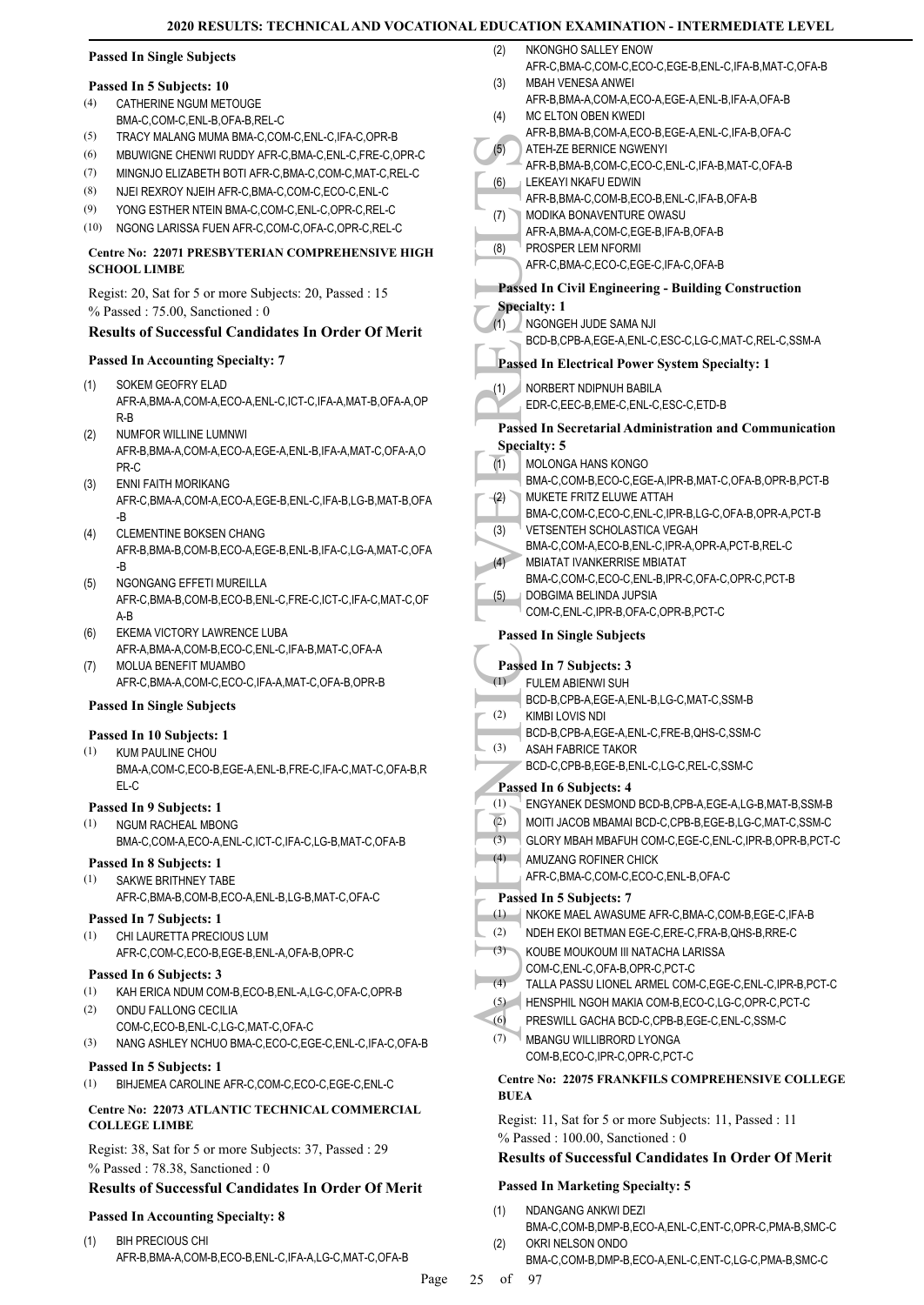#### (12) R-A NJIKAN<br>
(12) R-A NJIKAN<br>
R-B EKANJI<br>
R-B EKANJI<br>
R-B EKANJI<br>
PR-B EKANJI<br>
PR-B CHABA<br>
AFR-C, PR-B CHABA<br>
AFR-C, PR-A BONBE<br>
AFR-C, PR-A BONBE<br>
AFR-C, PR-A BONBE<br>
AFR-B, PR-C MAKAH<br>
AFR-B, PR-C MAKAH<br>
AFR-B, PR-C M **Passed In Marketing Specialty: 5** LUMNUI SHERON COM-B,DMP-C,ECO-C,ENL-B,ENT-C,FRE-C,OPR-C,PMA-C,SMC-C (3) CHIFU FABRICE KENYUY COM-C,DMP-C,ECO-B,EGE-A,ENL-C,ENT-C,PMA-C,SMC-C  $(4)$ NYENTI BROWNDINE MANYI COM-B,DMP-C,ECO-C,ENL-C,ENT-C,PMA-C,SMC-C (5) **Passed In Single Subjects Passed In 8 Subjects: 2** ZUO JULLET SEN AFR-C,BMA-B,COM-C,ECO-C,EGE-C,ENL-C,OFA-B,OPR-C (1) ELUE BWEH BMA-C,COM-B,ECO-C,EGE-B,ENL-C,IFA-C,OFA-C,OPR-C (2) **Passed In 7 Subjects: 2** NYONGBERT FRANK JUNIOR BURMA COM-A,DMP-C,ECO-B,EGE-B,ENL-C,ENT-B,PMA-C (1) EYONG GLENN MBOKE BMA-C,COM-C,ECO-C,EGE-C,ENL-C,ENT-C,SMC-C (2) **Passed In 6 Subjects: 1** (1) CHIA LOIS LUH BMA-C,COM-C,EGE-C,ENL-C,ENT-C,SMC-C **Passed In 5 Subjects: 1** (1) SEMBE RITA MBONG BMA-C,COM-C,ECO-C,EGE-B,OPR-C **Centre No: 22076 IMPERIAL COMPREHENSIVE COLLEGE NITOP III, BAMENDA**  Regist: 6, Sat for 5 or more Subjects: 6, Passed : 2 % Passed : 33.33, Sanctioned : 0 **Results of Successful Candidates In Order Of Merit Passed In Single Subjects Passed In 7 Subjects: 1** MBAH CHANTAL TITA COM-C,ECO-C,ENL-C,IPR-B,LG-C,OPR-C,PCT-A (1) **Passed In 5 Subjects: 1** (1) NWATI SUZY-QURA ABOH COM-C,ENL-C,OFA-C,OPR-C,PCT-C **Centre No: 22078 INTER COMPREHENSIVE COLLEGE GREAT SOPPO, BUEA**  Regist: 124, Sat for 5 or more Subjects: 124, Passed : 72 % Passed : 58.06, Sanctioned : 0 **Results of Successful Candidates In Order Of Merit Passed In Accounting Specialty: 32** MEGWA MOUAFO CATHERINE JOYCE AFR-A,BMA-A,COM-B,ECO-A,ENL-B,FRE-A,ICT-B,IFA-B,MAT-C,OF A-A,OPR-A (1) AKUMBOM ELVIRA AFR-A,BMA-A,COM-A,ECO-A,ENL-B,FRE-C,ICT-B,IFA-A,MAT-B,OF A-A,OPR-B (2) SHU ASHLEY CHE AFR-B,BMA-A,COM-B,ECO-C,ENL-C,FRE-C,ICT-C,IFA-B,MAT-B,OF A-A,OPR-A (3) ANNAN-RAIN KWENDISON AFR-C,BMA-A,COM-A,ECO-B,ENL-C,FRE-C,ICT-B,IFA-C,MAT-C,OF A-B,OPR-B (4) NTUKEM HILARY CHAPBEJONG AFR-A,BMA-A,COM-B,ECO-C,EGE-A,ENL-A,IFA-A,MAT-B,OFA-A,O PR-A (5) OTAMI JOEL TIKU AFR-A,BMA-A,COM-A,ECO-A,EGE-A,ENL-C,IFA-A,MAT-B,OFA-B,O PR-A (6) (7) SOULEMAN OUSMANOU CHEWOU AFR-B,BMA-A,COM-A,ECO-B,EGE-A,ENL-B,IFA-B,MAT-C,OFA-A,O PR-A NTUKEM LEKU GLADYS VERSHIYE AFR-A,BMA-A,COM-A,ECO-A,ENL-C,ICT-C,IFA-B,MAT-C,OFA-A,OP (8)  $\overline{\phantom{a}}$ R-B (10) JENNY JOSE NDUMBE LYONGA R-A (11) NJIKANG ASHLY MESINZE R-B (12) EKANJO NJEMBA JOSEPH PR-B (13) CHABANGA RUTH IKOMBE R-B (14) EGBE SUZY MAFON PR-A (15) BONBENOH AMABEL MANCHO R-C (16) MAKAH LUIZAH MUKETE PR-C (17) EMMAFINA MEFOR AKONJOH (18) (19) CAESY ADI AYATONG (20) PENDE DANNY-BEN PENDE (21) (22) NDIFOR RENEDA MANKA (23) ELISA MARIA TANYI (24) AGENDIA RUTH ATEMKENG (25) SHERAZA MONJOWA NDINDE (26) KEINEH TRACY MBELEYIEH (27) JIMA JOSHUA BLESS AKEM (28) MUNGYE SHEILA AKUM (29) AGU JOYCE EYUEINGEH (30) NWACHAN SOLITA TIFUH (31) **Passed In Single Subjects Passed In 10 Subjects: 1** MAFFO TEJIOH LUDIVINE PR-B (1) **Passed In 9 Subjects: 4** NGAHA LINDA CHARMELLE (1) MBONDE NAMONDO NADESH (2) GLORY FANWI KUMBONGSI (3) OBASE MARRIVON ELOLI (4) **Passed In 8 Subjects: 6**

R-A NGALA CHRISTABEL YAA AFR-A,BMA-A,COM-A,ECO-A,ENL-B,ICT-C,IFA-B,MAT-C,OFA-B,OP (9)

| (10) | HANNAH LIKALI WUMSINWI NWEREM<br>AFR-B, BMA-B, COM-A, ECO-A, ENL-A, ICT-C, IFA-C, MAT-C, OFA-A, OP<br>R-B |
|------|-----------------------------------------------------------------------------------------------------------|
| (11) | JENNY JOSE NDUMBE LYONGA<br>AFR-B, BMA-A, COM-C, ECO-C, ENL-B, IFA-C, LG-B, MAT-C, OFA-A, OP<br>R-A       |
| (12) | NJIKANG ASHLY MESINZE                                                                                     |
|      | AFR-C, BMA-A, COM-B, ECO-C, ENL-C, ICT-B, IFA-B, MAT-C, OFA-A, OP<br>R-B                                  |
| (13) | EKANJO NJEMBA JOSEPH                                                                                      |
|      | AFR-C, BMA-B, COM-B, ECO-B, EGE-A, ENL-C, IFA-C, MAT-C, OFA-B, O<br>PR-B                                  |
| (14) | CHABANGA RUTH IKOMBE<br>AFR-B, BMA-B, COM-C, ECO-C, ENL-C, ICT-C, IFA-B, MAT-C, OFA-A, OP<br>$R-B$        |
| (15) | <b>EGBE SUZY MAFON</b><br>AFR-C,BMA-C,COM-C,ECO-C,ENL-B,FRE-C,IFA-C,MAT-C,OFA-A,O<br>PR-A                 |
| (16) | BONBENOH AMABEL MANCHO                                                                                    |
|      | AFR-B, BMA-B, COM-B, ECO-C, ENL-C, ICT-C, IFA-C, MAT-C, OFA-A, OP                                         |
|      | $R-C$                                                                                                     |
| (17) | MAKAH LUIZAH MUKETE                                                                                       |
|      | AFR-B,BMA-B,COM-C,ECO-C,EGE-C,ENL-C,IFA-C,MAT-C,OFA-A,O<br>PR-C                                           |
| (18) | EMMAFINA MEFOR AKONJOH                                                                                    |
|      | AFR-A, BMA-A, COM-A, ECO-C, ENL-C, IFA-A, MAT-C, OFA-A, OPR-A<br>KEZOH MARY MAGDALENE EYIFU               |
| (19) | AFR-A, BMA-A, COM-A, ECO-A, ENL-C, IFA-B, LG-C, OFA-A, OPR-B                                              |
| (20) | CAESY ADI AYATONG                                                                                         |
|      | AFR-B, BMA-A, COM-B, ECO-B, ENL-C, ICT-B, IFA-C, OFA-B, OPR-A                                             |
| (21) | PENDE DANNY-BEN PENDE                                                                                     |
|      | AFR-C,BMA-A,COM-B,ECO-B,EGE-A,ENL-C,IFA-C,OFA-B,OPR-B                                                     |
| (22) | NGAH ELIBRIGHT BERINYUY TUME                                                                              |
| (23) | AFR-B, BMA-A, COM-B, ECO-C, ENL-C, IFA-C, MAT-C, OFA-B, OPR-A<br>NDIFOR RENEDA MANKA                      |
|      | AFR-B, BMA-B, COM-B, ECO-B, ENL-C, IFA-C, LG-C, OFA-B, OPR-B                                              |
| (24) | ELISA MARIA TANYI                                                                                         |
|      | AFR-B, BMA-A, COM-C, ECO-C, ENL-C, IFA-C, MAT-C, OFA-B, OPR-B                                             |
| (25) | AGENDIA RUTH ATEMKENG                                                                                     |
|      | AFR-C,BMA-C,COM-C,EGE-C,ENL-C,IFA-C,MAT-C,OFA-B,OPR-C                                                     |
| (26) | SHERAZA MONJOWA NDINDE                                                                                    |
|      | AFR-C,BMA-A,COM-A,ECO-B,IFA-C,MAT-C,OFA-C,OPR-A<br>(27) KEINEH TRACY MBELEYIEH                            |
|      | AFR-C,BMA-A,COM-B,ECO-B,ENL-C,IFA-C,OFA-A,OPR-C                                                           |
| (28) | JIMA JOSHUA BLESS AKEM                                                                                    |
|      | AFR-B, BMA-A, COM-C, ENL-C, IFA-B, MAT-C, OFA-B, OPR-C                                                    |
| (29) | MUNGYE SHEILA AKUM                                                                                        |
| (30) | AFR-C, BMA-C, COM-C, ECO-C, IFA-C, MAT-C, OFA-B, OPR-B<br>AGU JOYCE EYUEINGEH                             |
|      | AFR-C,BMA-C,COM-C,ECO-C,ENL-C,IFA-C,OFA-C,OPR-C                                                           |
| (31) | NWACHAN SOLITA TIFUH                                                                                      |
|      | AFR-C, BMA-B, COM-C, EGE-C, IFA-C, OFA-C, OPR-B                                                           |
| (32) | NJIALONG JOAN NGO AFR-C, BMA-B, COM-C, ECO-C, IFA-C, OFA-B                                                |
|      | <b>Passed In Single Subjects</b>                                                                          |
|      | Passed In 10 Subjects: 1                                                                                  |
| (1)  | MAFFO TEJIOH LUDIVINE                                                                                     |
|      | AFR-B, BMA-A, COM-B, ECO-B, EGE-A, ENL-C, FRE-A, MAT-C, OFA-B, O<br>PR-B                                  |
|      | Passed In 9 Subjects: 4                                                                                   |
| (1)  | NGAHA LINDA CHARMELLE                                                                                     |
|      | AFR-B, BMA-A, COM-A, ECO-B, EGE-A, ENL-B, FRE-A, OFA-B, OPR-A                                             |
| (2)  | MBONDE NAMONDO NADESH                                                                                     |
|      | BMA-A,COM-C,ECO-B,EGE-A,ENL-C,IFA-C,MAT-C,OFA-C,OPR-B                                                     |
| (3)  | <b>GLORY FANWI KUMBONGSI</b>                                                                              |
| (4)  | BMA-B,COM-B,ECO-C,ENL-C,ICT-C,IFA-C,MAT-C,OFA-B,OPR-C<br><b>OBASE MARRIVON ELOLI</b>                      |
|      | AFR-C,BMA-C,COM-C,ECO-C,EGE-C,ENL-B,MAT-C,OFA-C,OPR-B                                                     |
|      |                                                                                                           |
|      | Passed In 8 Subjects: 6                                                                                   |

(1)

MERIMA HELEN MESUMBU

SAMUEL-STIVE TIBAH AKUM (2)

AFR-C,BMA-A,COM-B,ECO-A,ENL-B,MAT-C,OFA-B,OPR-B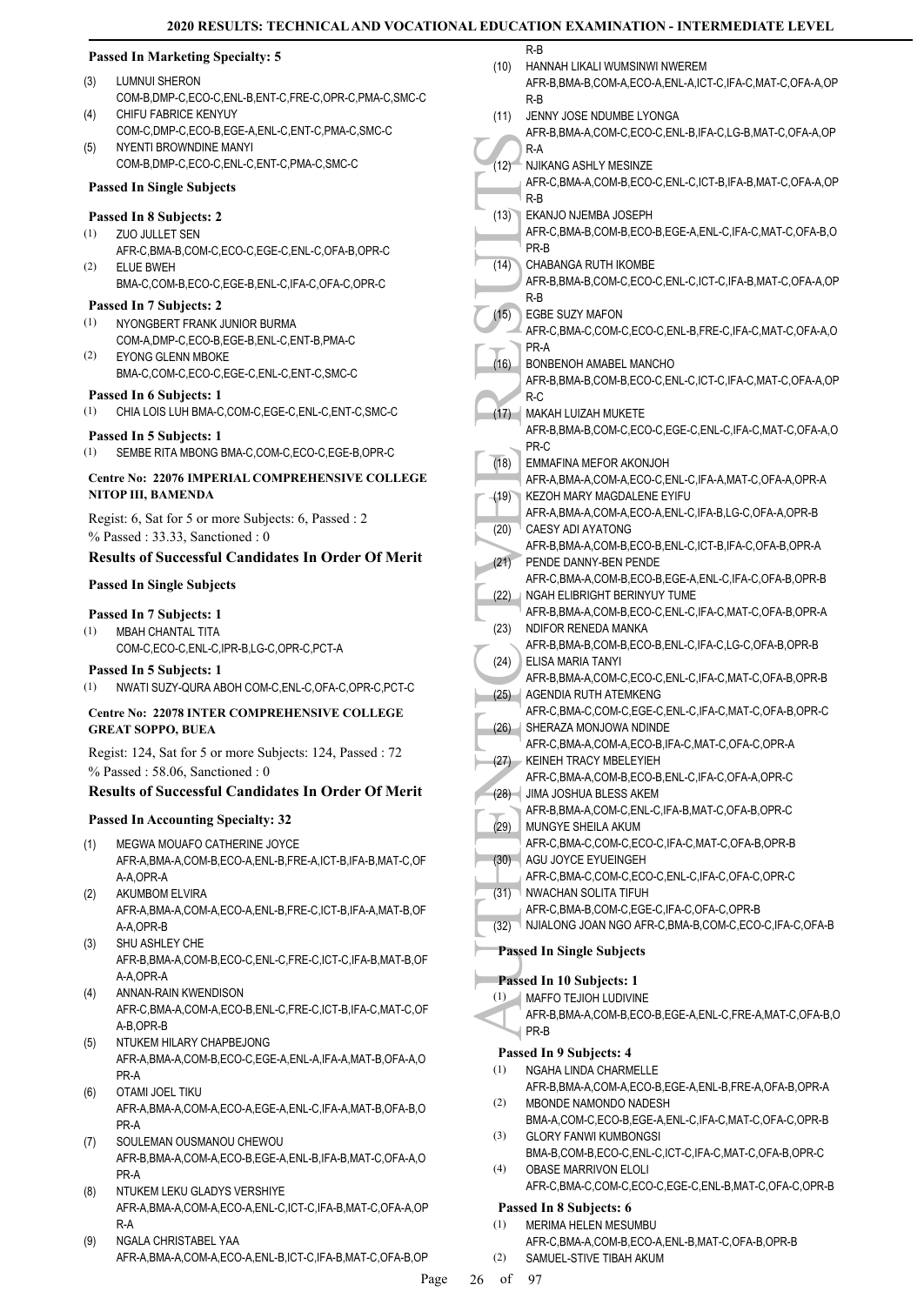T-C,OFA-C

### **Passed In Single Subjects**

#### **Passed In 8 Subjects: 6**

- AFR-C,BMA-A,COM-B,ECO-C,EGE-A,ENL-C,MAT-C,OPR-A OKALABUM JOYCE NNEOMA (3)
- AFR-C,BMA-A,COM-B,ECO-C,EGE-B,ENL-C,OFA-C,OPR-A TSANGA MBALLA KARL ANDRE VICTOR  $(4)$
- AFR-C,BMA-B,COM-C,ECO-C,ENL-C,FRE-A,ICT-B,OPR-B MBANGE DJENE BRANDON (5)
- BMA-B,COM-B,ECO-B,EGE-B,FRE-C,MAT-C,OFA-C,OPR-B TALLA COLIN SHU (6)
- AFR-C,BMA-B,COM-C,ECO-C,EGE-A,ENL-C,IFA-C,OPR-C

### **Passed In 7 Subjects: 7**

- NGUM ANNITA-RUTH CHE BMA-A,COM-A,ECO-B,ENL-C,FRE-C,MAT-C,OPR-B (1) KIEN SASKIA ABORINGONG (2)
- BMA-A,COM-C,EGE-A,ENL-C,MAT-C,OFA-C,OPR-C FRU HERBERT RAIZADA (3)
- AFR-C,BMA-B,COM-B,ECO-C,IFA-C,LG-C,OPR-B KEHSIGHA QUINIVETTE (4)
- BMA-B,COM-A,ECO-C,ENL-C,IFA-C,LG-C,OPR-C KONGNYUY MCCOLE NDZELAMONYUY (5)
- BMA-B,COM-B,ECO-C,ENL-B,ICT-C,MAT-C,OPR-C BRIAN EVAKISE NDIVE (6)
- BMA-C,COM-C,ECO-C,ENL-C,MAT-C,OFA-C,OPR-B MAMUA ROSE MARY IKOME (7)
	- AFR-C,BMA-C,COM-C,EGE-B,ENL-C,OFA-C,OPR-C

### **Passed In 6 Subjects: 11**

- (1) NCHONG JOB CHOP BMA-C,COM-B,ECO-A,EGE-A,OFA-B,OPR-A ABUBAKAR NGANG ZEINABOU (2)
- BMA-B,COM-B,ECO-C,EGE-A,ENL-B,OPR-A ANUAMBOSEH CLOVIS TISEH (3)
- BMA-B,COM-B,ECO-B,EGE-B,IFA-C,OFA-B NGAH NATHALIE AMECK (4)
- COM-B,ECO-C,EGE-A,ENL-C,OFA-B,OPR-B (5) TEUH THIERRY KETU BMA-C,COM-B,ECO-B,EGE-A,ENL-C,OPR-B
- JR. MENCHENG AKELETAH UZEH-OTIE BMA-B,COM-C,ECO-C,EGE-A,ENL-C,OPR-B (6)
- NGEH MIRACILES NDUNGNI COM-C,ECO-C,EGE-B,ENL-C,OFA-C,OPR-B (7) (8) NKANYA VERMA NCHA BMA-C,COM-C,ENL-C,IFA-C,OFA-C,OPR-B
- BAMBOT HARED NABILLA BMA-C,COM-C,ECO-C,EGE-B,ENL-C,OPR-C (9)
- BILLA NANAH NGAMDAP AFR-C,BMA-B,COM-C,ENL-C,OFA-C,OPR-C (10)
- NGEH FUKWUIN TRACY AJAH BMA-C,COM-C,EGE-C,ENL-C,OFA-C,OPR-C (11)

### **Passed In 5 Subjects: 11**

- (1) MBANWI SCOTT FONCHAM AFR-B,COM-B,ECO-C,LG-C,OPR-B
- TABIGWE DARLINTON TABIGWE AFR-C,BMA-B,COM-C,ENL-C,OPR-A (2)
- (3) JIFON ESTHER MENGLANYUY COM-B,ECO-C,ENL-B,LG-C,OPR-C
- (4) ACHU MOHAMAT FONJI BMA-B,COM-C,ECO-C,EGE-B,OFA-C
- (5) NGWA RAMSON BONGYO COM-B,ECO-C,EGE-B,OFA-C,OPR-C
- NGONO ONANA HONORINE EVRARD AFR-C,COM-C,MAT-C,OFA-C,OPR-B (6)
- (7) WAKI ANAM BRIGHT BMA-C,COM-C,ENL-B,OFA-C,OPR-C
- (8) ETHEL ATHEA TUMMA COM-C,EGE-B,ENL-C,MAT-C,OPR-C
- (9) ANGU FANNOEL BMA-C,COM-C,ENL-C,MAT-C,OFA-C
- (10) NALOWA LYDIAN NDOMBO COM-C,ECO-C,IFA-C,OFA-C,OPR-C
- (11) SUH SYLVIA NEH BMA-C,COM-C,EGE-C,IFA-C,OPR-C

### **Centre No: 22084 DOUALA EXTERNAL**

Regist: 387, Sat for 5 or more Subjects: 378, Passed : 166 % Passed : 43.92, Sanctioned : 1

### **Results of Successful Candidates In Order Of Merit**

### **Passed In Accounting Specialty: 31**

- BEN RISMOND FOTSO GNOTUE AFR-C,BMA-A,COM-B,ECO-B,EGE-A,ENL-B,FRE-A,ICT-C,IFA-B,MA (1)
- (4) R-B<br>
(4) R-B<br>
(5) R-B<br>
(5) R-B<br>
(6) AFR-B,<br>
(6) AFR-B,<br>
(7) AFR-B,<br>
(7) AFR-B,<br>
(8) AFR-C,<br>
(8) AFR-C,<br>
(11) AFR-C,<br>
(11) AFR-C,<br>
(11) AFR-C,<br>
(11) AFR-C,<br>
(11) AFR-C,<br>
(11) AFR-C,<br>
(11) AFR-B,<br>
(12) AFR-B,<br>
(13) YUSAU TABE EMILY LABELLE NCHONG AFR-A,BMA-A,COM-A,ECO-A,ENL-B,FRE-B,IFA-A,LG-A,MAT-B,OFA -A (2) ARREY SHERON NKONGHO AFR-C,BMA-A,COM-A,ECO-B,ENL-C,IFA-B,LG-B,MAT-C,OFA-A,OP R-B (3) TITANJI BENITA LEVANA AFR-C,BMA-A,COM-B,ECO-A,EGE-A,ENL-B,IFA-C,MAT-C,OFA-B,O PR-B  $(4)$ YINYU BIJOUR NJUH AFR-B,BMA-B,COM-B,ECO-A,ENL-C,IFA-C,LG-B,MAT-C,OFA-B,OP R-B (5) ANE NADINE AZIE AFR-B,BMA-C,COM-B,ECO-B,ENL-C,FRE-C,IFA-C,LG-C,OFA-B,OP R-B (6) AKONGANG BLANDINE ANIM AFR-C,BMA-B,COM-B,ECO-C,ENL-C,FRE-C,IFA-C,MAT-C,OFA-B,O PR-B (7) FOMAKWANG NKOMBU MELISA AFR-B,BMA-C,COM-C,ECO-C,EGE-C,ENL-C,FRE-C,IFA-B,OFA-B,O PR-C (8) MULUH BENIS MENYAM AFR-C,BMA-A,COM-C,ECO-C,ENL-C,IFA-B,LG-C,MAT-C,OFA-C,OP R-C  $(9)$ CHEDOM FANYEP FRANCE MARTINICAISE AFR-C,BMA-C,COM-C,ECO-C,ENL-C,FRE-C,ICT-C,IFA-B,MAT-C,OF A-C (10) YOUSI CLAUDIA BONGKEM AFR-C,BMA-A,COM-C,ECO-B,ENL-C,FRE-B,IFA-A,OFA-B,OPR-B (11) NTAWA BERNARD MONOJI AFR-B,BMA-A,COM-A,ECO-B,ENL-C,IFA-C,LG-C,MAT-C,OFA-A (12) YUSAU HALIDOU AFR-B,BMA-B,COM-B,ECO-B,EGE-B,FRE-C,IFA-C,MAT-B,OFA-B (13) NSHADJI SARAPHIA KONGEYIEY AFR-B,BMA-A,COM-B,ECO-B,ENL-B,ICT-C,IFA-C,MAT-C,OFA-B (14) EBITOH ASHLEY OBAH AFR-B,BMA-C,COM-C,ECO-B,EGE-B,ENL-B,ICT-B,IFA-B,OFA-B  $(15)$ NGUM NICOLINE FRU AFR-B,BMA-A,COM-C,ECO-C,EGE-A,IFA-C,LG-C,MAT-C,OFA-B  $(16)$ AYUK-ENYANG THELMA ENYANG AFR-B,BMA-A,COM-C,ECO-C,ENL-B,IFA-C,LG-C,MAT-C,OFA-B (17) DJUIGNE DIVINE CHARLENE AFR-B,BMA-B,COM-C,ECO-A,EGE-C,ENL-C,FRE-B,IFA-C,OFA-C (18) LOBE BAKINDI REBECCA AFR-C,BMA-B,COM-B,ECO-B,EGE-C,ENL-C,IFA-B,LG-C,OFA-B (19) TANYU SYLVIN NKEH AFR-B,BMA-C,COM-C,ECO-C,ENL-C,FRE-C,IFA-B,OFA-B,OPR-C (20) ISSA NUYEBGA BOBYONGA AFR-C,BMA-C,COM-C,ECO-C,ENL-C,FRE-C,IFA-C,OFA-A,OPR-C (21) ASANGBEH DELPHINE BINUE AFR-A,BMA-A,COM-B,ECO-C,ENL-C,IFA-B,MAT-C,OFA-B (22) JABUT JENEVETTE FRI AFR-A,BMA-B,COM-C,ECO-C,FRE-C,IFA-C,OFA-B,OPR-B (23) AKWAYAH DIOLINE AJAMAH AFR-C,BMA-B,COM-B,ECO-B,ENL-C,IFA-B,OFA-B,OPR-C (24) FUH CRISPINA WILLIAM IMBI AFR-C,BMA-C,COM-C,ECO-C,ENL-C,FRE-C,IFA-C,OFA-C (25) NGWIH JOY PRINCE YANGSI AFR-A,BMA-B,COM-C,ECO-A,ENL-A,IFA-B,OFA-B (26) (27) BIH SANDRA AFR-C,BMA-B,COM-C,ECO-B,EGE-B,IFA-C,OFA-B EKUN TRACY EBAH AFR-C,BMA-C,COM-B,ECO-B,ENL-C,IFA-C,OFA-A (28) NGAMALE NGAMALE ALDRICK JORDAN AFR-C,BMA-B,COM-C,ECO-C,EGE-C,IFA-C,OFA-C (29)
	- (30) BERINYUY JOYCELINE AFR-C,BMA-A,COM-C,ENL-C,IFA-B,OFA-B
	- (31) ATUH CELINE NTONE AFR-B,BMA-B,ECO-C,EGE-C,IFA-C,OFA-C

### **Passed In Automobile Repair Mechanics Specialty: 6**

- ASHU AYAMBA EMMANUEL EET-B,ENL-C,ESC-C,ICT-B,MAT-C,MDR-B,MTE-B,MTW-C,QHS-B (1) ANGHEH YURI AGBOR (2)
	- EET-B,ESC-C,FRE-C,MAT-C,MDR-A,MTE-C,MTW-B
- (3) ASONGKENG SIDOLF EFEUTFAC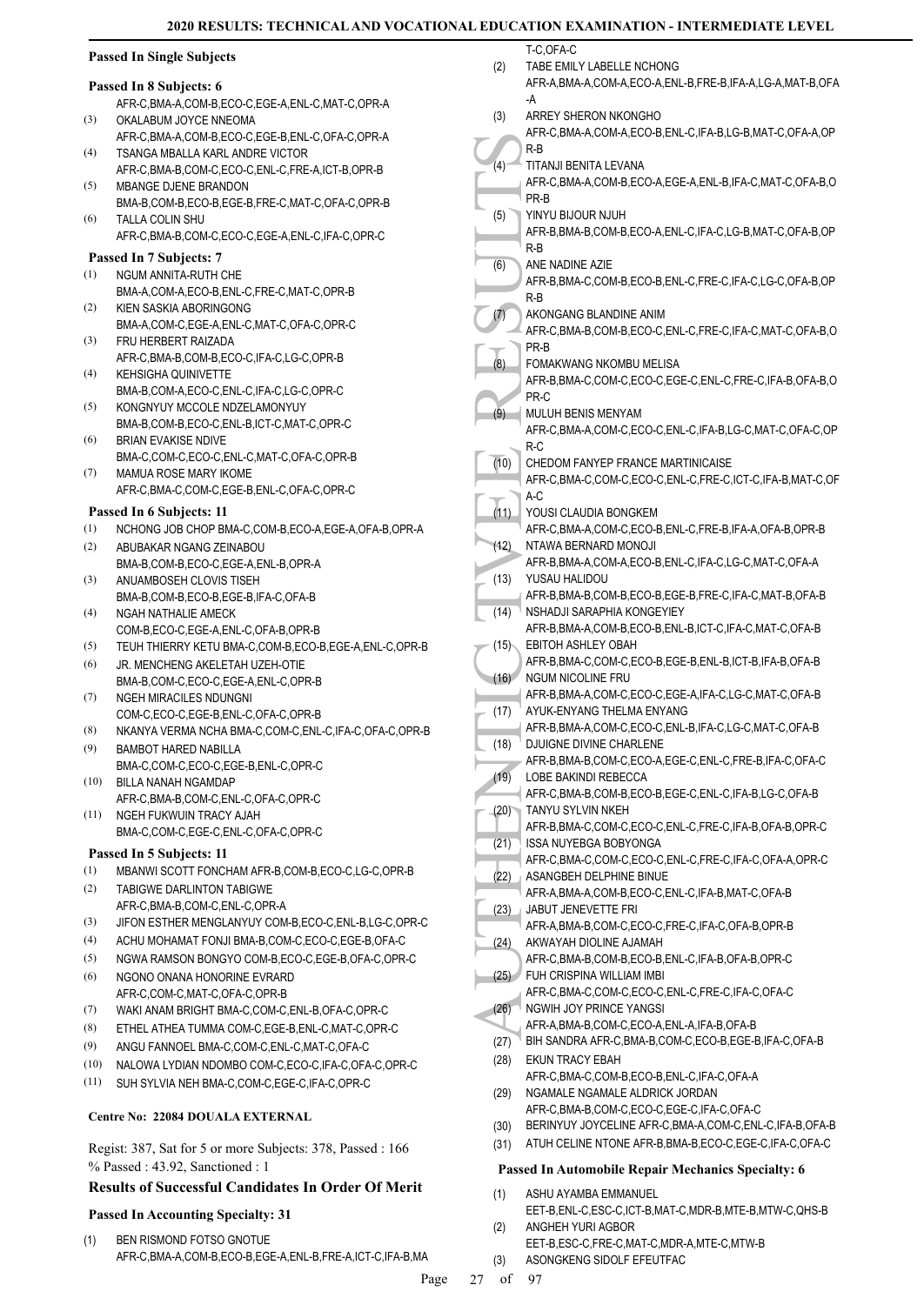#### **Passed In Automobile Repair Mechanics Specialty: 6**

EET-B,ENT-C,ESC-C,MAT-C,MDR-B,MTE-B,MTW-C

- (4) JOHN PHILIP EYADI EET-C,ICT-C,MAT-C,MDR-C,MTE-B,MTW-C TITANJOH NOEL AFONG (5)
- EET-C,ESC-C,MAT-C,MTE-C,MTW-C,QHS-C
- EFUETZI DHORSSO ASONGMEZI EET-C,MAT-C,MDR-C,MTE-C,MTW-C  $(6)$

### **Passed In Civil Engineering - Building Construction Specialty: 4**

- ARRABISSON BANLA ABANDA (1)
- BCD-A,CPB-B,ENL-C,ESC-C,LG-B,MAT-C,QHS-B,REL-C,SSM-B MBIKENI DILINE NJOHKEH (2)
- BCD-B,CPB-B,ENL-C,ENT-C,ESC-C,LG-C,MAT-B,QHS-C,SSM-A SUIFE MARK YUFEYUY (3)
- BCD-A,CPB-A,EGE-A,ESC-C,LG-B,MAT-B,SSM-A BANFEGHA DIEODOINNE (4)
- BCD-C,CPB-B,ENL-C,ESC-C,MAT-B,SSM-A

### **Passed In Electrical Power System Specialty: 12**

- BUBA MARK MOKABOE EDR-A,EEC-A,EME-A,ENL-C,ENT-B,ESC-B,ETD-A,FRE-C,ICT-B,LG-B,MAT-A (1)
- NGONG ROGER GWEDJI CTZ-C,EDR-C,EEC-A,EME-B,ENL-C,ESC-C,ETD-A,FRE-C,ICT-C,MA T-C (2)
- MUKIAWA SHEY JOEL EDR-C,EEC-B,EME-C,ENL-B,ENT-C,ESC-C,ETD-A,FRE-B,LG-C (3)
- BIYIHA BIS ELISABETH EDR-C,EEC-B,EGE-C,EME-C,ENL-C,ESC-C,ETD-B,FRE-A,MAT-C (4) KETOH DERICK NJUO (5)
- EDR-C,EEC-A,EME-B,ENL-B,ESC-B,ETD-A,FRE-C,MAT-C MEH SABASTINE CHU (6)
- EDR-C,EEC-A,EME-B,ENT-C,ESC-C,ETD-A,LG-B,MAT-C FOFUNG MARCEL BABILA (7)
- EDR-C,EEC-A,EME-B,ENL-C,ESC-C,ETD-B,LG-C,MAT-C FRU JAVE MAOUSSAH (8)
- EDR-B,EEC-C,EME-B,ENL-C,ESC-C,ETD-A,FRE-C,MAT-C YIANCHO CARLOS CHE (9)
- EDR-B,EEC-B,EME-B,ESC-C,ETD-B,ICT-C,MAT-C (10) ACHE VALERY NGAH
- EDR-C,EEC-B,EME-C,ENL-C,ESC-C,ETD-B,MAT-C
- (11) NDE DILANE BABILA EDR-C,EEC-B,EME-B,ETD-A,MAT-C
- (12) NJINGKWA RANSOM ACHUO EEC-C,EME-C,ESC-C,ETD-B,MAT-C

### **Passed In Secretarial Administration and Communication Specialty: 4**

- NANGA BRANDI NJI (1)
- BMA-A,COM-A,EGE-B,ENL-C,FRE-C,ICT-C,IPR-B,MAT-C,OFA-B,OP R-A,PCT-B
- TIDZE BERINYUY LOICK BMA-B,COM-C,ECO-C,EGE-B,ENL-C,FRE-B,IPR-B,MAT-C,OFA-B,O PR-B,PCT-B (2)
- FON TRACY ABID BMA-B,COM-C,ECO-B,EGE-C,ENL-B,FRE-C,IPR-B,OPR-C,PCT-A (3)
- (4) RASHIDATU NDAPKWI BMA-C,COM-C,EGE-C,IPR-C,OPR-C,PCT-C

### **Passed In Single Subjects**

### **Passed In 9 Subjects: 4**

- MARIOUS NGUM (1)
- BMA-A,COM-C,ENL-C,FRE-C,ICT-B,IFA-B,MAT-C,OFA-A,OPR-B ABI CHELSY ORANGADIP (2)
- BMA-B,COM-C,ECO-B,EGE-B,ENL-C,FRE-C,ICT-C,IFA-C,OFA-C KIMBANG SADU FONYUY (3)
- BMA-C,COM-C,ECO-C,EGE-B,ENL-C,IFA-B,LG-C,MAT-C,OFA-B SHEY BRIAN NFORBA (4)
	- ENL-C,ESC-C,FRE-C,ICT-C,MAT-C,QHS-C,SMD-B,SMW-B,WPM-B

### **Passed In 8 Subjects: 11**

- BURINYUY SANDRA KONGNSO (1) BMA-B,COM-B,ECO-A,ENL-A,LG-C,OFA-B,OPR-A,PCT-A
- AWA JENNET MESHI AFR-B,BMA-B,COM-C,ECO-C,EGE-A,LG-C,MAT-C,OFA-B (2)
- AKWI CHESY NDAH (3)

|                  | BMA-A,COM-C,ECO-C,ENL-C,FRE-C,IFA-B,OFA-B,OPR-B                            |
|------------------|----------------------------------------------------------------------------|
| (4)              | TSEMZAN DIVANN                                                             |
|                  | AFR-C, BMA-A, COM-C, EGE-B, FRE-C, MAT-C, OFA-B, OPR-B                     |
| (5)              | FONCHANG OSCAR CHE                                                         |
|                  | BCD-B,CPB-B,ENL-C,ENT-B,LG-B,MAT-C,QHS-B,SSM-C                             |
| (6)              | EFU SEDRICK                                                                |
|                  | EEC-B,EGE-C,EME-B,ENL-C,ESC-C,ETD-B,FRE-C,LG-B                             |
| (7)              | NZENKENG SONDO BRYAN GHISLAIN                                              |
|                  | BMA-C,COM-B,ECO-C,EGE-A,ENL-C,FRE-C,LG-C,OFA-C                             |
| (8)              | SABI JOB ANAPA                                                             |
|                  | BCD-A,CPB-B,EGE-C,ENL-C,LG-C,MAT-C,REL-C,SSM-C                             |
| (9)              | ANDIN BECLEAN                                                              |
| (10)             | AFR-C, BMA-B, COM-C, ECO-C, EGE-C, ENL-C, MAT-C, OFA-B                     |
|                  | <b>BIH BLESSING FRU</b><br>BMA-C,COM-C,ECO-C,ENL-B,FRE-C,ICT-C,IFA-C,OFA-B |
| (11)             | AYONISEH SANDRINE NGWENI                                                   |
|                  | BMA-B,COM-C,ECO-C,EGE-C,ENL-C,FRE-C,IFA-C,OFA-C                            |
|                  | Passed In 7 Subjects: 14                                                   |
| $\left(1\right)$ | FOSAH ROMEO NJOH                                                           |
|                  | BCD-B,CPB-A,ENT-C,ICT-C,MAT-B,QHS-C,SSM-B                                  |
| (2)              | SERH IVO NJI EEC-B, EME-A, ENL-C, ESC-C, ETD-A, FRE-C, LG-C                |
| (3)              | <b>BONG CLOVIS WUNG</b>                                                    |
|                  | BCD-B,CPB-A,CTZ-C,EGE-B,ENL-C,LG-C,SSM-B                                   |
| (4)              | SENWUNEH GODWILL WOPENESEH                                                 |
|                  | BCD-A,CPB-B,EGE-C,ENT-C,ESC-C,LG-C,SSM-B                                   |
| (5)              | NGANTI MANJI SOLANGE                                                       |
|                  | COM-B,ECO-B,ENL-C,FRE-C,LG-C,OFA-C,OPR-B                                   |
| (6)              | ANGONG EDWIN CPB-B,EGE-B,ENL-C,FRE-C,LG-B,REL-C,SSM-C                      |
| (7)              | LUM SANDRINE AMABO                                                         |
|                  | COM-C,ECO-C,EGE-C,ENL-C,OFA-B,OPR-C,PCT-B                                  |
| (8)              | WIRMVEM FIDELIS YUVEYONGE                                                  |
|                  | BCD-C,CPB-B,ENL-C,ENT-C,LG-C,QHS-C,SSM-B                                   |
| (9)              | CHENE ALLATONI NIBA                                                        |
|                  | BMA-B,COM-C,ENL-C,FRE-C,IFA-B,OFA-C,OPR-C                                  |
| (10)             | OBEN FRANCIS OBEN                                                          |
|                  | BMA-C,COM-B,ECO-B,EGE-C,OFA-C,OPR-C,PCT-C                                  |
| (11)             | NIBA BARNDAN NGWA<br>EEC-C,EGE-C,EME-B,ENL-C,ESC-C,ETD-B,FRE-C             |
| (12)             | NGUDMIA BRITANY ASHLEY VOMA                                                |
|                  | BMA-C,COM-C,EGE-C,ENL-C,IPR-C,OFA-C,PCT-C                                  |
| (13)             | NJUH MARINETTE LEMBONG SHALOM                                              |
|                  | AFR-C,BMA-C,ENL-C,FRE-C,IFA-C,OFA-C,OPR-C                                  |
| (14)             | NCHINDA BEATRICE YUSIH                                                     |
|                  | AFR-C,COM-C,ECO-C,EGE-C,ENL-C,FRE-C,OFA-C                                  |
|                  | Passed In 6 Subjects: 35                                                   |
| (1)              | CHI NERVILLE FUAHLA EDR-C, EEC-B, EGE-A, EME-B, ETD-B, LG-B                |
| (2)              | BOBLAH RENDA WUMSENWI                                                      |
|                  | ENL-C, FLE-A, FNH-B, FRE-C, NSC-C, RMH-A                                   |
| (3)              | FRU DESMOND FOGHEMOH                                                       |
|                  | BCD-B,CPB-A,ENL-C,ESC-C,QHS-B,SSM-B                                        |
| (4)              | AWAH ASTREDA PIH EDR-C, EEC-B, EME-B, ENL-C, ENT-C, ETD-A                  |
| (5)              | CHOMOH COLLINS EEC-B, EME-B, ENL-C, ENT-C, ETD-A, ICT-C                    |
| (6)              | TUMETOH CELARIUS ACHO                                                      |
|                  | COM-B,ECO-B,EGE-B,ENL-C,FRE-C,IFA-C                                        |
| (7)              | BACHE RUTH EKU BMA-C,COM-B,ECO-B,ENL-C,LG-C,OFA-B                          |
| (8)              | MUNDAH HENSLA BCD-C, CPB-B, EGE-C, ENT-B, ESC-C, SSM-B                     |
| (9)              | WASHUI HARIS EDR-C, EEC-C, EME-B, ENT-C, ETD-A, QHS-C                      |
| (10)             | VUGHOSINEGONG CLOVISE                                                      |
|                  | BMA-B,COM-C,ECO-B,ENL-C,MAT-C,OFA-B                                        |
| (11)             | SAMA BRANDON SAMA                                                          |
| (12)             | BCD-A,CPB-B,EGE-C,ENL-C,MAT-C,SSM-C<br>SUNDAY BRANDON NCHONJOBU            |
|                  | EEC-C,EME-B,ENL-B,ETD-B,ICT-C,LG-C                                         |
| (13)             | DOH ALAIN TATA BCD-A,CPB-B,ENL-C,ESC-C,FRE-C,QHS-C                         |
| (14)             | SONGWAH TSATEDEM STEVE                                                     |
|                  | BCD-B,CPB-B,ESC-C,FRE-C,QHS-C,SSM-B                                        |
| (15)             | NGAFGA NGONG JOEL                                                          |
|                  | ENL-C,FRE-C,QHS-C,SMD-B,SMW-B,WPM-B                                        |
| (16)             | NGORAN THERESIA LIMMYUY                                                    |
|                  | BMA-B, ENL-C, FRE-C, ICT-C, IPR-B, OPR-C                                   |

(17) OSANG ELIZABETH KELLY ASOH

BMA-C,COM-B,EGE-C,OFA-B,OPR-C,PCT-C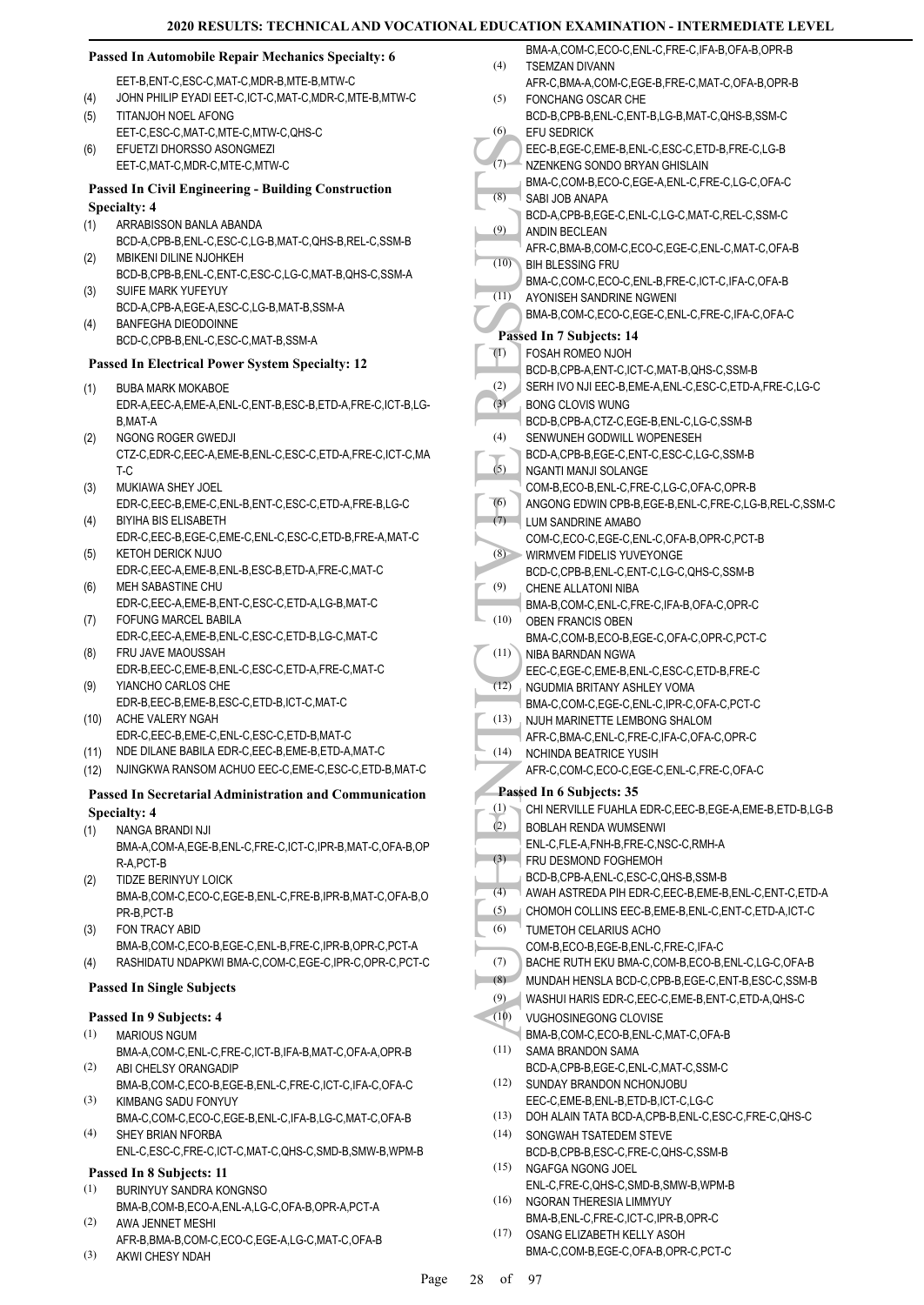|                          | <b>Passed In Single Subjects</b>                                                                                         | (35)         | NYIA RAISA NYOMA BMA-C,COM-B,ENL-C,FRE-C,PCT-C                                                |
|--------------------------|--------------------------------------------------------------------------------------------------------------------------|--------------|-----------------------------------------------------------------------------------------------|
|                          |                                                                                                                          | (36)<br>(37) | AKAMAZONG ELVIS CPB-C, ENL-C, FRE-B, ICT-C, SSM-C                                             |
| Passed In 6 Subjects: 35 |                                                                                                                          |              | DAMARIS AKEMBUM BMA-C,COM-C,ECO-B,LG-C,OPR-C                                                  |
| (18)                     | TOWA SANDJO JOEL CHRISTIAN                                                                                               | (38)         | BONDJE MAKENDAH SLOVADEN JUSPIN                                                               |
| (19)                     | EET-C, ENL-B, ENT-C, FRE-B, MTE-C, MTW-C<br>RAISSA PETER WASE BMA-C,COM-A,ENL-C,LG-C,OPR-C,PCT-C                         |              | ENL-C,FRE-C,MAT-C,SMW-B,WPM-C<br>(39) FAITH SAMIRA ZOFERNUI AFR-C, BMA-C, COM-C, ECO-C, FRE-C |
| (20)                     | SHERRON MBONG NJI AFR-B, COM-C, ECO-C, EGE-B, ENL-C, LG-C                                                                | (40)         | BABILA JEAN PIERRE NGOH AFR-C, COM-C, ENL-C, ICT-C, IFA-C                                     |
| (21)                     | FOUODJI WAGOUM SERGINE MAEVA                                                                                             | (41)         | CHEMSI NATHALIA FRINUE COM-C,EGE-C,OFA-C,OPR-C,PCT-C                                          |
|                          | BMA-C,COM-C,EGE-C,FRE-B,OPR-C,PCT-B                                                                                      | (42)         | WASSI GODWILL ABONGIA BCD-C,CPB-C,ENL-C,FRE-C,SSM-C                                           |
| (22)                     | TABE JOSEPH NJANG EEC-C, EME-B, ENL-C, ENT-C, ETD-B, LG-C                                                                |              | (43) VENYIGHO VICTOR TOH COM-C, ENL-C, IFA-C, LG-C, OPR-C                                     |
| (23)                     | NKONGHO THIERRY OBEN                                                                                                     | (44)         | NEBA FABRICE CHE AFR-C,COM-C,ECO-C,ENL-C,FRE-C                                                |
|                          | EDR-C,EEC-B,EGE-C,EME-C,ENL-C,ETD-B                                                                                      | (45)         | WANKA KERRY ENL-C,FRE-C,MTE-C,MTW-C,QHS-C                                                     |
| (24)                     | AYUK WALTER TAKANG CPB-B,ENL-C,ENT-C,LG-C,MAT-C,SSM-B                                                                    |              |                                                                                               |
| (25)                     | CHE RITA NDUM COM-C,ECO-C,ENL-B,LG-C,OFA-C,OPR-B                                                                         |              | Centre No: 22086 ST. PAULS HIGHER TECHNICAL COMP.<br><b>COLL. BONJONGO</b>                    |
| (26)                     | NKOUANDOU MOLUH ABDEL RAZACK                                                                                             |              |                                                                                               |
| (27)                     | BCD-C,CPB-B,EGE-C,ICT-C,MAT-C,SSM-B                                                                                      |              | Regist: 14, Sat for 5 or more Subjects: 14, Passed: 4                                         |
| (28)                     | NEBA JENIFFER LUM AFR-C, BMA-C, COM-C, ECO-C, ENL-B, OPR-C<br>NJIE SANDRA AMOUK AFR-C, BMA-C, COM-C, ECO-C, OFA-C, OPR-C |              | % Passed: 28.57, Sanctioned: 0                                                                |
| (29)                     | EDIMO HANNAH NJIMEREKI                                                                                                   |              | <b>Results of Successful Candidates In Order Of Merit</b>                                     |
|                          | AFR-C,COM-C,EGE-C,ENL-C,FRE-C,OFA-C                                                                                      |              | <b>Passed In Single Subjects</b>                                                              |
| (30)                     | NKITH VICTORINE DANIELLE YVETTE                                                                                          |              |                                                                                               |
|                          | AFR-C, BMA-C, COM-C, ECO-C, FRE-C, IFA-C                                                                                 |              | Passed In 8 Subjects: 2                                                                       |
| (31)                     | AKIY HUMPHERY NGOH                                                                                                       | (1)          | <b>EMILIA ETONDI IKOVI</b>                                                                    |
|                          | BMA-C,COM-C,ECO-C,EGE-C,ENL-C,FRE-C                                                                                      | (2)          | AFR-C, BMA-B, COM-C, ECO-C, ENL-B, OFA-B, OPR-C, REL-C<br><b>ENANGA GINA MBENE</b>            |
| (32)                     | EKAH DAYAN ABEL COM-C,EGE-C,ENL-C,FRE-C,OFA-C,OPR-C                                                                      |              | AFR-C,BMA-C,COM-C,ECO-C,ENL-B,OFA-C,OPR-C,REL-C                                               |
| (33)                     | LANGSI LUCIENNE ANDIN<br>BMA-C,EGE-C,ENL-C,FRE-C,OPR-C,PCT-C                                                             |              | Passed In 7 Subjects: 1                                                                       |
| (34)                     | CHEO FREDERICK FRU BMA-C,COM-C,ENL-C,ICT-C,LG-C,OFA-C                                                                    | (1)          | MARIE CLAIRE ADA EWOKOLO NAMBEKE                                                              |
| (35)                     | AWAH CHANCELINE NAAGUM                                                                                                   |              | BMA-C,COM-C,ECO-C,ENL-C,OFA-C,OPR-C,REL-C                                                     |
|                          | COM-C,ENL-C,FRE-C,LG-C,OPR-C,PCT-C                                                                                       |              | Passed In 6 Subjects: 1                                                                       |
|                          | Passed In 5 Subjects: 45                                                                                                 | (1)          | EWOKOLO VICTORIA TONDO                                                                        |
| (1)                      | NTAWA LAWRENCIA ANYOKO AFR-B, BMA-B, COM-A, ENL-C, OFA-B                                                                 |              | COM-C,ECO-C,ENL-B,OFA-C,OPR-B,REL-C                                                           |
| (2)                      | NGIKWA JOJO LANDRY LOIC EEC-B, EME-B, ESC-C, ETD-B, FRE-B                                                                |              | <b>Centre No: 22089 SALVATION BILINGUAL HIGH SCHOOL</b>                                       |
| (3)                      | LOULOUGA BASSAKA BOURGEOIS EMMANUEL                                                                                      |              | <b>MOLYKO, BUEA</b>                                                                           |
|                          | EEC-C,EME-B,ETD-B,FRE-A,MAT-C                                                                                            |              | Regist: 25, Sat for 5 or more Subjects: 25, Passed: 14                                        |
| (4)                      | NSANUI PIUS EEC-B,EGE-B,EME-C,ENL-C,ETD-A                                                                                |              | % Passed: 56.00, Sanctioned: 0                                                                |
| (5)                      | NEBA NDAPCHO GEORGES ENL-C, QHS-B, SMD-B, SMW-B, WPM-B                                                                   |              | <b>Results of Successful Candidates In Order Of Merit</b>                                     |
| (6)                      | GERALD FONANE NGWAFANG BCD-C,CPB-A,EGE-C,LG-C,SSM-B                                                                      |              |                                                                                               |
| (7)                      | NAH ABAS NULAMBE ESC-C, FRE-C, SMD-B, SMW-B, WPM-B                                                                       |              | <b>Passed In Accounting Specialty: 7</b>                                                      |
| (8)                      | KANG REX ICHU EME-B, ENL-C, ESC-C, ETD-A, MAT-C                                                                          | (1)          | TOSAM MEPHEW NZIH                                                                             |
| (9)                      | UJI BETRAND AYA CPB-B,EGE-A,ENL-C,ENT-C,SSM-C                                                                            |              | AFR-A, BMA-B, COM-A, ECO-A, EGE-A, ENL-B, IFA-C, MAT-C, OFA-A, O                              |
| (10)<br>(11)             | NYUYUYEM ROMEO FRE-C, MAT-C, SMD-B, SMW-B, WPM-B<br>TENENG CLINTON KHAN ENT-C, QHS-C, SMD-B, SMW-B, WPM-B                |              | PR-C                                                                                          |
| (12)                     | ASEH FARIS NDANG EET-C, MDR-B, MTE-B, MTW-C, QHS-C                                                                       | (2)          | NDEMAZEA CALISTA                                                                              |
| (13)                     | BUKWE NEDEL COM-C,ECO-B,ENL-C,IFA-B,OFA-C                                                                                |              | AFR-A, BMA-A, COM-C, ECO-C, EGE-B, ENL-A, IFA-B, MAT-C, OFA-A, O<br>PR-B                      |
| (14)                     | MUMA PROMISE FONKI EDR-C, EEC-C, EME-B, ETD-B, QHS-C                                                                     | (3)          | NJOMBE REEVES EPAH                                                                            |
| (15)                     | NGWI FIDELIS WABONG CTZ-C,EDR-C,ENT-C,ETD-B,QHS-B                                                                        |              | AFR-B, BMA-B, COM-C, ECO-C, EGE-B, ENL-C, IFA-C, MAT-C, OFA-A, O                              |
| (16)                     | NJI DENISON NKWAIN EEC-C,EGE-C,ESC-C,ETD-B,FRE-B                                                                         |              | PR-B                                                                                          |
| (17)                     | STEEVES GHISLAIN MASSOUA MASSOUA                                                                                         | (4)          | <b>AGBOR BRANDON AGBOR</b>                                                                    |
|                          | COM-C,ECO-C,EGE-B,FRE-B,LG-C                                                                                             |              | AFR-A, BMA-A, COM-B, ECO-B, ENL-C, IFA-A, MAT-C, OFA-A, OPR-B                                 |
| (18)                     | FRU MCSWEENY NGOMANJI EDR-B,ESC-C,ETD-B,FRE-C,MAT-C                                                                      | (5)          | <b>NGOE SHANNEL WASE</b>                                                                      |
| (19)                     | NGONG ODETTE TCHINGHE BMA-B,COM-C,OFA-C,OPR-C,PCT-B                                                                      |              | AFR-B, BMA-C, COM-B, ECO-A, ENL-C, IFA-C, LG-C, OFA-B, OPR-C<br>DABA ACHENTAH RANDY           |
| (20)                     | WAMBA AUBIN LANDRY ENT-C,FRE-C,SMD-C,SMW-B,WPM-B                                                                         | (6)          | AFR-C, BMA-A, COM-B, ENL-B, IFA-C, MAT-C, OFA-B, OPR-B                                        |
| (21)                     | LAMPARH RENE AKOH BCD-C, CPB-C, EGE-B, ENL-C, SSM-B                                                                      | (7)          | AKA AGNES EMBATU                                                                              |
| (22)                     | MUGAH BENONI BCD-C, CPB-B, EGE-C, ENL-C, SSM-B                                                                           |              | AFR-B, BMA-C, COM-B, ECO-C, ENL-C, IFA-C, OFA-B, OPR-C                                        |
| (23)                     | AJAH JUNIOR EEC-C, EGE-C, EME-C, ETD-B, MAT-C                                                                            |              | <b>Passed In Single Subjects</b>                                                              |
| (24)                     | TIDZE THIERRY BONGKER EEC-C, ENL-C, ETD-B, FRE-C, ICT-C                                                                  |              |                                                                                               |
| (25)                     | MOUSSANGO MWA LOBA JOSUE                                                                                                 |              | Passed In 8 Subjects: 1                                                                       |
| (26)                     | BMA-C,COM-C,ECO-C,FRE-B,OFA-C<br>NDE BRANDON ANYE AFR-C,COM-C,EGE-B,ENL-C,LG-C                                           | (1)          | <b>BESONG SABINE NKONGHO</b>                                                                  |
| (27)                     | ENOW EGON CLAUNICE EET-C, FRE-C, MTE-C, MTW-C, QHS-B                                                                     |              | BMA-B,COM-C,ECO-C,ENL-C,IFA-C,MAT-C,OFA-B,OPR-C                                               |
| (28)                     | NCHINI SONIA CHOU BMA-B,COM-C,ECO-C,ENL-C,IFA-C                                                                          |              | Passed In 7 Subjects: 2                                                                       |
| (29)                     | KAIN CALISTUS ZEH BCD-C, CPB-B, ENL-C, MAT-C, SSM-C                                                                      | (1)          | EMEFUET CHRISTINA FORMENJI                                                                    |
| (30)                     | SIRRI AFANWI CARINE FUH ENL-C, FLE-C, FNH-C, QHS-C, RMH-B                                                                | (2)          | AFR-C, BMA-C, COM-B, ECO-B, ENL-C, OFA-A, OPR-C<br>NKU TELMA AGBOR                            |
| (31)                     | CHE MISSLINE LUM COM-C, ECO-C, ENL-B, OFA-C, OPR-C                                                                       |              | AFR-C,COM-C,ECO-C,ENL-C,MAT-C,OFA-C,OPR-C                                                     |
| (32)                     | CHICK JUNIOR MOKOM EET-C, ENL-C, MDR-C, MTE-B, MTW-C                                                                     |              | Passed In 5 Subjects: 4                                                                       |
| (33)                     | FONJI ECHEBOH BETRAND BCD-C,CPB-B,FRE-C,MAT-C,QHS-C                                                                      | (1)          | ANWARA MILTON NSHANGANG                                                                       |

(34) MBUNU WISDOM FONCHAMYO BCD-C,CPB-C,ICT-C,MAT-C,SSM-B

BMA-C,COM-B,ECO-B,IFA-C,OFA-C

(2) ZHIA EMMANUEL MBONG COM-B,ECO-C,EGE-C,OFA-C,OPR-C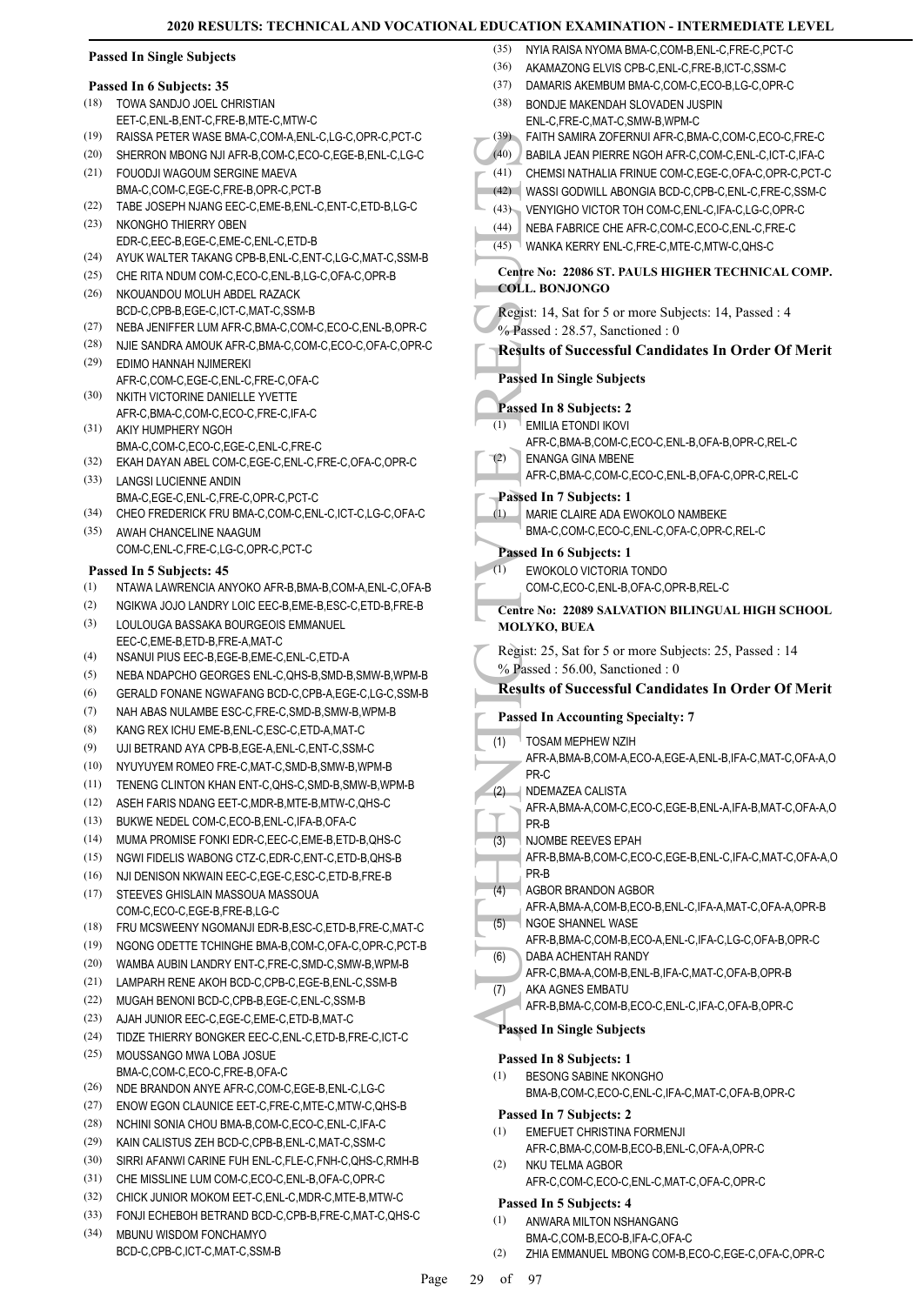(1)

(2)

(3)

(4)

(5)

(6)

(7)

(9)

(10)

(11)

(12)

(17)

| <b>Passed In Single Subjects</b> |                                                                                                 | (21) | YAPDJEU WOKFA JUNIOR LOIC<br>AFR-C,BMA-A,COM-B,ECO-B,EGE-B,ENL-C,FRE-C,IFA-C,LG-C,MA              |
|----------------------------------|-------------------------------------------------------------------------------------------------|------|---------------------------------------------------------------------------------------------------|
|                                  | Passed In 5 Subjects: 4                                                                         |      | T-C,OFA-B                                                                                         |
| (3)                              | JUMNKEM JULIET NGWIYAH COM-C,ECO-C,ENL-C,OFA-C,OPR-B                                            | (22) | NJIMOU GOLDA NCHE                                                                                 |
| (4)                              | PRECIOUS TABI ECHO COM-C,ECO-C,EGE-C,OFA-C,OPR-C                                                |      | AFR-C, BMA-B, COM-C, ECO-C, EGE-C, ENL-B, FRE-A, IFA-B, LG-C, MA                                  |
|                                  |                                                                                                 |      | T-C,OFA-B                                                                                         |
|                                  | <b>Centre No: 22090 YAOUNDE EXTERNAL</b>                                                        | (23) | MULUH MAKA FAVOUR NSHI<br>AFR-C, BMA-B, COM-C, ECO-C, EGE-B, ENL-B, FRE-C, IFA-B, MAT-C, O        |
|                                  |                                                                                                 |      | FA-B,OPR-C                                                                                        |
|                                  | Regist: 458, Sat for 5 or more Subjects: 444, Passed: 268<br>$%$ Passed: 60.36, Sanctioned: 0   | (24) | ANWI LAWRENCIA NJUTEBO                                                                            |
|                                  | <b>Results of Successful Candidates In Order Of Merit</b>                                       |      | AFR-B, BMA-B, COM-B, ECO-C, EGE-B, ENL-C, FRE-C, IFA-B, LG-C, MA                                  |
|                                  |                                                                                                 |      | T-C,OFA-C                                                                                         |
|                                  | <b>Passed In Accounting Specialty: 103</b>                                                      | (25) | MBOUNOU KEUATSOP TRACY<br>AFR-C.BMA-A.COM-C.ECO-C.EGE-B.ENL-C.FRE-B.IFA-C.LG-C.MA                 |
| (1)                              | KEHLA DECLANE NARINYUY                                                                          |      | T-C,OFA-C                                                                                         |
|                                  | AFR-A, BMA-A, COM-A, ECO-A, EGE-A, ENL-B, FRE-A, IFA-A, LG-B, MAT                               | (26) | ATANGA DOCAS ENI                                                                                  |
|                                  | -A,OFA-A                                                                                        |      | AFR-C,BMA-C,COM-B,ECO-C,EGE-C,ENL-C,FRE-C,IFA-C,LG-C,MA                                           |
| (2)                              | KENG WILFRED NSHOM JUNIOR MNGEH                                                                 |      | T-C, OFA-A                                                                                        |
|                                  | AFR-A, BMA-A, COM-A, CSC-B, ECO-A, EGE-A, ENL-B, FRE-C, IFA-B, M<br>AT-B, OFA-A                 | (27) | ANOJEI NIVERT EKWUGARA<br>AFR-A, BMA-A, COM-B, ECO-A, ENL-B, IFA-B, LG-A, MAT-C, OFA-A, OPR       |
| (3)                              | NSAVDZEKA KINGSLY DZELAMONYUY                                                                   |      | -C                                                                                                |
|                                  | AFR-A, BMA-A, COM-A, ECO-A, EGE-C, ENL-B, FRE-B, IFA-A, LG-A, MAT                               | (28) | THERESIA BONGLAM                                                                                  |
|                                  | -C,OFA-A                                                                                        |      | AFR-B, BMA-A, COM-B, ECO-A, ENL-B, FRE-C, IFA-C, LG-A, OFA-B, REL                                 |
| (4)                              | MBOUKA FOBASSO SOGNIA                                                                           |      | -B                                                                                                |
|                                  | AFR-C, BMA-A, COM-A, ECO-A, ENL-B, FRE-A, IFA-B, LG-B, MAT-A, OFA<br>-A,OPR-B                   | (29) | <b>BALANJO LYDIA NYUYDINI</b><br>AFR-B, BMA-A, COM-B, CSC-B, ECO-B, ENL-B, IFA-C, MAT-C, OFA-A, O |
| (5)                              | AWASUME DEREK FUBE                                                                              |      | PR-A                                                                                              |
|                                  | AFR-B, BMA-A, COM-A, ECO-A, ENL-B, FRE-C, IFA-A, LG-B, MAT-B, OFA                               | (30) | SIH VANESSA MUA                                                                                   |
|                                  | -B,OPR-B                                                                                        |      | AFR-A, BMA-A, COM-B, ECO-B, EGE-B, FRE-C, IFA-C, LG-B, MAT-C, OF                                  |
| (6)                              | ANYESHINUI CARL CHRISTIAN ADANUI                                                                |      | $A-A$                                                                                             |
|                                  | AFR-C, BMA-A, COM-B, ECO-A, EGE-A, ENL-A, FRE-A, IFA-B, MAT-B, OF<br>A-C,OPR-B                  | (31) | ANDINWO STEPHANIE                                                                                 |
| (7)                              | AYEN DORIS ANGWI                                                                                |      | AFR-C, BMA-A, COM-B, ECO-A, ENL-A, FRE-C, IFA-C, LG-B, OFA-B, OPR<br>-B                           |
|                                  | AFR-A, BMA-A, COM-B, CSC-B, ECO-A, ENL-B, FRE-C, IFA-B, MAT-B, OF                               | (32) | AMBE MARTINA LUM                                                                                  |
|                                  | A-A,OPR-C                                                                                       |      | AFR-C,COM-A,ECO-A,EGE-A,ENL-C,FRE-C,IFA-B,LG-B,MAT-C,OFA                                          |
| (8)                              | AKAI VANESSA                                                                                    |      | -B                                                                                                |
|                                  | AFR-B, BMA-A, COM-A, ECO-A, ENL-B, FRE-C, IFA-A, LG-B, MAT-C, OFA<br>-B,OPR-B                   | (33) | <b>NSUH PRECIOUS NGUM</b>                                                                         |
| (9)                              | NYUYDZE FAITH NYUYDINKONG                                                                       |      | AFR-C,BMA-A,COM-C,ECO-C,EGE-A,ENL-B,FRE-B,IFA-A,MAT-C,O<br>FA-B                                   |
|                                  | AFR-B, BMA-A, COM-B, ECO-A, ENL-C, FRE-C, IFA-B, LG-A, MAT-A, OFA                               |      | (34) POKAM LYDIE BEATRICE                                                                         |
|                                  | -B,OPR-B                                                                                        |      | AFR-B, BMA-B, COM-C, CSC-C, ECO-A, FRE-B, IFA-B, LG-C, MAT-B, OF                                  |
| (10)                             | NDONGMO ULRICH CABREL                                                                           |      | A-A                                                                                               |
|                                  | AFR-A, BMA-A, COM-B, ECO-A, ENL-C, FRE-C, IFA-B, LG-B, MAT-B, OFA<br>-B.OPR-B                   | (35) | KEDJU JOY SHALOM                                                                                  |
| (11)                             | SHALINE MENDZEN NYUYKONGMO                                                                      |      | AFR-B,BMA-A,COM-B,ECO-C,ENL-B,FRE-A,IFA-C,MAT-C,OFA-B,O<br>PR-C                                   |
|                                  | AFR-B, BMA-C, COM-A, ECO-A, EGE-B, ENL-C, FRE-B, IFA-A, MAT-C, O                                | (36) | ASHU NGANG DOMINIC PARFAIL                                                                        |
|                                  | FA-A,OPR-C                                                                                      |      | AFR-B, BMA-B, COM-B, ECO-B, EGE-A, ENL-C, FRE-B, IFA-C, OFA-B, OP                                 |
| (12)                             | KINYE LEOGA MILCELS<br>AFR-B, BMA-A, COM-C, ECO-A, ENL-A, FRE-C, IFA-C, LG-C, MAT-C, OF         |      | $R-C$                                                                                             |
|                                  | A-A,OPR-A                                                                                       | (37) | MNGOH HERMADINE KATE<br>AFR-C,BMA-A,COM-C,ECO-B,EGE-B,ENL-C,FRE-B,IFA-B,OFA-A,O                   |
| (13)                             | DJEUTI LACMAGO ROOSEVELT RYAN                                                                   |      | PR-C                                                                                              |
|                                  | AFR-C, BMA-A, COM-A, ECO-C, ENL-C, FRE-A, IFA-C, LG-B, MAT-C, OF                                | (38) | SHILA CHELCY MOIWO BOBGA                                                                          |
|                                  | A-C.OPR-A                                                                                       |      | AFR-C, BMA-A, COM-B, ECO-B, ENL-C, FRE-C, IFA-B, LG-B, MAT-C, OFA                                 |
| (14)                             | AWATSOP NGOUANE VALDES<br>AFR-B, BMA-B, COM-C, CSC-C, ECO-A, ENL-C, FRE-B, IFA-C, MAT-C, O      |      | -B                                                                                                |
|                                  | FA-B, OPR-B                                                                                     | (39) | KEKAH RIBERT AWAH<br>AFR-C, BMA-A, COM-C, ECO-C, FRE-B, IFA-B, LG-B, MAT-C, OFA-A, OP             |
| (15)                             | ANGOH HARDISON AKAHOMAH                                                                         |      | $R-C$                                                                                             |
|                                  | AFR-C, BMA-B, COM-B, ECO-B, ENL-C, FRE-B, IFA-C, LG-B, MAT-C, OFA                               |      | (40) FORKWEN AGNES NAHBILA                                                                        |
|                                  | -C,OPR-A                                                                                        |      | AFR-A, BMA-A, COM-C, ECO-A, EGE-C, ENL-C, FRE-C, IFA-C, MAT-C, O                                  |
| (16)                             | <b>TENYEH SIDOINE MAGHA</b><br>AFR-B, BMA-A, COM-B, ECO-A, ENL-C, FRE-C, IFA-C, LG-C, MAT-C, OF |      | FA-B                                                                                              |
|                                  | A-C, OPR-B                                                                                      | (41) | NDI VELMA KILA<br>AFR-B, BMA-A, COM-C, ECO-B, EGE-C, FRE-C, IFA-B, MAT-C, OFA-B, O                |
| (17)                             | NGOLEMETUK MBOLE PRECIOUS                                                                       |      | PR-C                                                                                              |
|                                  | AFR-C, BMA-A, COM-B, ECO-B, ENL-B, FRE-C, IFA-C, MAT-C, OFA-C, O                                | (42) | ABIGAIL DZERNYUY                                                                                  |
|                                  | PR-B, REL-C                                                                                     |      | AFR-C, BMA-B, COM-C, ECO-B, ENL-B, IFA-B, LG-C, MAT-C, OFA-A, OP                                  |
| (18)                             | ZIGOH OLIVE ZOUM<br>AFR-C, BMA-A, COM-B, ECO-C, EGE-C, ENL-B, FRE-C, IFA-C, LG-B, MA            |      | $R-C$                                                                                             |
|                                  | T-C,OFA-B                                                                                       | (43) | CHEBISI ERIC CHE<br>AFR-C,COM-B,CSC-C,ECO-B,ENL-C,FRE-A,IFA-C,MAT-C,OFA-B,O                       |
| (19)                             | NKIASI MARIE ANTOINETTE                                                                         |      | PR-C                                                                                              |
|                                  | AFR-B, BMA-A, COM-C, ECO-B, ENL-C, FRE-C, IFA-C, LG-B, MAT-C, OF                                | (44) | SHERINYUY RAVIN NDZEWIYI                                                                          |
|                                  | A-B, OPR-C                                                                                      |      | AFR-C, BMA-B, COM-C, ECO-B, ENL-C, FRE-C, IFA-C, LG-B, OFA-C, OP                                  |
| (20)                             | AWAH TRACY ALIEH                                                                                |      | $R-B$                                                                                             |
|                                  | AFR-B, BMA-C, COM-A, ECO-A, ENL-C, FRE-C, IFA-B, LG-C, MAT-C, OF<br>A-C,OPR-C                   | (45) | AFANWI SERAPHINE NGWA<br>AFR-C,BMA-C,COM-B,ECO-B,ENL-C,IFA-C,LG-C,MAT-C,OFA-A,OP                  |
|                                  |                                                                                                 |      |                                                                                                   |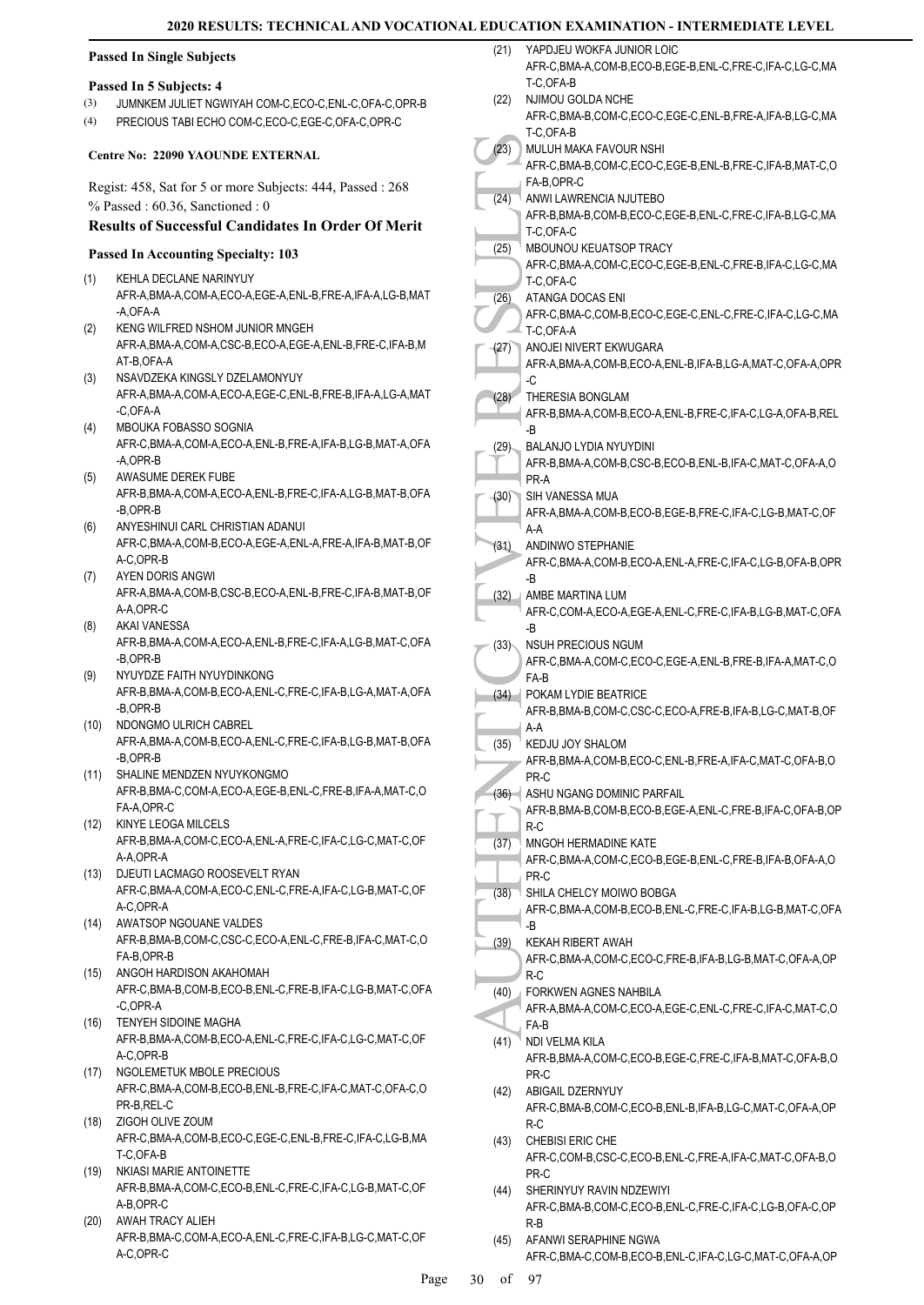#### (83) POUKA AFR-B, DZEKE<br>
(84) DZEKE<br>
(84) DZEKE<br>
(85) NUILUH<br>
AFR-C, MENKE<br>
(86) MENKE<br>
(87) MENKE<br>
AFR-C, MYADI<br>
AFR-C, MYADI<br>
AFR-C, MYADI<br>
AFR-C, NYADI<br>
AFR-C, EWANC AFR-C, EWANC<br>
(91) AFR-C, EWANC AFR-B, NTULM<br>
AFR-C, **Passed In Accounting Specialty: 103** R-C AKWA JASPA JUNIOR AFR-C,BMA-A,COM-C,ECO-C,ENL-C,ICT-C,IFA-C,LG-C,MAT-C,OFA -B (46) ACHU CHO SMITH AFR-C,BMA-C,COM-C,ECO-A,ENL-C,IFA-C,LG-C,MAT-C,OFA-C,OP R-B (47) NEH SINDI CHE AFR-C,BMA-B,COM-C,ECO-C,ENL-C,IFA-C,LG-C,MAT-C,OFA-B,OP R-C (48) NGANG BRANDON SONKWA AFR-B,BMA-A,COM-A,ECO-A,ENL-B,ICT-A,IFA-B,MAT-C,OFA-A (49) (50) ALEMNCHONG LARRY-SPENCER MENUNGU AFR-B,BMA-A,COM-B,ECO-A,EGE-A,FRE-C,IFA-B,MAT-B,OFA-A IHIMBRU ANTOINETTE MBONG AFR-B,BMA-B,COM-A,ECO-A,EGE-A,ENL-C,FRE-C,IFA-B,OFA-B (51) SHITEH DILAND SHITEH AFR-B,BMA-A,COM-B,ECO-C,EGE-A,IFA-B,LG-C,MAT-C,OFA-B (52) (53) NYUYSEMO MARIDINE KINYUY AFR-C,BMA-C,COM-A,ECO-A,EGE-A,ENL-C,IFA-B,LG-B,OFA-C EWANG ROSE BEMO (54) AFR-C,BMA-B,COM-A,ECO-A,EGE-C,ENL-C,IFA-B,MAT-C,OFA-A (55) ANNEGHE VALENTINE ANGO AFR-C,BMA-C,COM-A,ECO-A,ENL-B,IFA-C,LG-B,OFA-B,OPR-B SALLY MMETI NNOKC AFR-B,COM-A,ECO-A,ENL-C,IFA-C,LG-A,MAT-C,OFA-B,OPR-C (56) NJOYI TERRY MBOUSIN AFR-B,BMA-B,COM-B,ECO-C,EGE-C,ENL-B,IFA-B,MAT-C,OFA-A (57) MBUH QUINCY NGOIN AFR-B,BMA-A,COM-C,ECO-B,EGE-B,ENL-B,IFA-C,MAT-C,OFA-B (58) ALIKA THELMA LACHICHI NYOH NCHOW AFR-B,BMA-C,COM-C,ECO-C,ENL-B,FRE-B,IFA-C,OFA-B,OPR-A (59) (60) AGWE BRIYAN AGWE FONGON AFR-C,COM-B,ECO-A,ENL-C,IFA-C,LG-C,MAT-C,OFA-A,OPR-B NGWINANG COURAGE AFR-C,BMA-A,COM-C,ECO-B,IFA-A,LG-C,MAT-C,OFA-B,OPR-C (61) PRECIOUS TENGUH NDAMUKONG AFR-B,BMA-A,COM-C,ECO-C,ENL-B,IFA-C,LG-B,OFA-C,OPR-C (62) NGYELE AKWESE ASHLY CHEFOR AFR-B,BMA-C,COM-C,ECO-C,EGE-C,IFA-A,MAT-C,OFA-A,OPR-C (63) (64) NJANKOUA WANDJI DOUYA MARIE SOLENNE WANDA AFR-C,BMA-B,COM-C,ENL-B,FRE-A,IFA-C,LG-C,MAT-C,OFA-B (65) THIERRY MANGA TEBIT AFR-C,BMA-B,COM-B,ECO-B,EGE-C,IFA-C,LG-C,MAT-C,OFA-B MBAH BLAISE TEKOCK AFR-C,BMA-B,COM-B,ECO-C,EGE-C,ENL-C,IFA-C,MAT-C,OFA-A (66) (67) TENENG QUINIVETTE MESHI AFR-B,BMA-C,COM-C,ECO-B,EGE-B,ENL-C,IFA-C,OFA-B,OPR-C EKEH EWANE JOY-PEACE MUNGE AFR-C,BMA-B,COM-C,ENL-C,IFA-C,LG-C,MAT-C,OFA-B,OPR-A (68) FEKUEH STEPHANIE BILIBI (69) AFR-C,BMA-B,COM-B,ECO-B,ENL-C,IFA-C,LG-C,OFA-B,OPR-C MBUH KENLY AWAH AFR-C,BMA-B,COM-C,ECO-C,EGE-C,ENL-B,IFA-C,MAT-C,OFA-B (70) BACHANGE JUNIOR ASHUALE AFR-B,BMA-C,COM-C,ECO-C,ENL-C,IFA-C,LG-B,OFA-C,OPR-B (71) ANGAH DESQUEEN ANGWEI AFR-C,COM-C,ECO-A,ENL-C,FRE-B,IFA-C,LG-C,OFA-C,OPR-C (72) BANG CLEOPHAS FUL AFR-C,BMA-C,COM-B,ECO-B,IFA-C,LG-C,MAT-C,OFA-B,OPR-C (73) (74) TABOT EMMANUEL MBI ANYANG AFR-C,BMA-B,COM-C,CSC-C,ECO-B,ENL-C,IFA-C,OFA-C,OPR-B (75) AZIBI DESMOND CHE AFR-A,BMA-C,COM-C,ECO-C,IFA-C,LG-C,MAT-C,OFA-C,OPR-C (76) NKWAIN LUENA BIH AFR-C,BMA-C,COM-C,ECO-C,EGE-C,ENL-C,IFA-B,LG-C,OFA-C (77) TOH MARIANDO AFR-C,BMA-C,COM-C,ECO-B,EGE-C,ENL-C,IFA-C,LG-C,OFA-C MBUNUO VANISA NGWENGEH AFR-A,BMA-A,COM-B,ECO-A,ENL-C,IFA-B,OFA-A,OPR-C (78) AKO MARK RIGHT AKO (79) AMAMBI MAXSON EKUMEH AFR-C, BMA-A, COM-B, FCO-B, ENL-C, FRE-C, IFA-B, OFA-A (80) KEYINYIEH PETER'S WILLIAMS WOHEOH AFR-B,BMA-C,COM-B,ECO-B,EGE-C,ENL-C,IFA-C,OFA-B (81) AKEMA CLARA AFR-C,COM-C,ECO-B,EGE-A,FRE-C,IFA-C,OFA-C,OPR-C (82) POUKAM SHARON DOBI AFR-B,BMA-C,COM-C,ECO-B,EGE-C,IFA-C,LG-C,OFA-C (83) DZEKEM PASCALINE AFR-C,COM-C,ECO-C,ENL-C,IFA-C,LG-C,OFA-C,OPR-B (84) NJIBESI MC-JUNIOR SUH AFR-C,BMA-B,COM-C,ECO-C,IFA-C,LG-C,OFA-C,OPR-C (85) MULUH MEROLINE MESHE AFR-C,BMA-C,COM-C,ECO-C,ENL-C,IFA-C,MAT-C,OFA-B (86) MENKEHMBONG CLARISSE AFR-C,BMA-C,COM-C,ECO-C,EGE-C,FRE-C,IFA-C,OFA-C (87) NYADI BORIS WEPNGONG AFR-A,BMA-A,COM-B,ECO-A,EGE-B,IFA-B,OFA-A (88) LAADOR CLARA LAMKUR AFR-B,BMA-A,COM-C,ENL-B,IFA-B,LG-C,OFA-A (89) NIH EDWAN ENJAH AFR-C,BMA-B,COM-C,ECO-C,EGE-C,IFA-A,OFA-A (90) (91) KOMFUM FRANCIS NGAM AFR-C,BMA-B,COM-B,ECO-A,ENL-C,IFA-C,OFA-B EWANGKANG VINCENT NKOH AFR-C,BMA-B,COM-A,ECO-C,IFA-B,MAT-C,OFA-B (92) ANGUESE GLORY ETOGIDONG AFR-B,BMA-B,COM-C,ECO-C,EGE-B,IFA-C,OFA-B (93) KEN SOLANGE ENJEH AFR-B,BMA-B,COM-B,ECO-C,ENL-C,IFA-C,OFA-B (94) NTUI MUSA MOKITO BERNARD AFR-C,BMA-C,COM-C,ECO-A,EGE-B,IFA-C,OFA-C (95) BECKY CHOSI ANYIKA AFR-B,COM-C,ECO-B,EGE-C,ENL-C,IFA-C,OFA-C (96) NJUH TRACY NSEN AFR-C,BMA-C,COM-C,ECO-C,ENL-C,IFA-B,OFA-B (97) NGU STEPHANE TAH AFR-C,COM-C,ECO-A,ENL-C,FRE-C,IFA-C,OFA-C (98) (99) DOREEN CHIEY AFR-C,COM-C,ECO-C,EGE-C,ENL-C,IFA-C,OFA-B (100) KUM VERON FANG AFR-C,COM-C,ECO-C,EGE-C,ENL-C,IFA-C,OFA-C (101) KUMA HILDA WAMA AFR-C,COM-B,ECO-A,IFA-C,OFA-B,OPR-B FOJEH SHEMILEN AKWI (102) AFR-C,BMA-B,COM-B,ECO-A,IFA-C,OFA-C (103) NGWEFUNI DIANE NDAANOH AFR-C,COM-C,ECO-C,EGE-C,IFA-C,OFA-C **Passed In Marketing Specialty: 2** WINNER ELORA ALANYU NFORGWEI BMA-A,COM-B,DMP-C,ECO-A,ENL-A,ENT-A,FRE-A,MAT-B,OPR-B,P MA-A,SMC-B (1) SEKA ROMARICK LEINYUY BMA-C,COM-B,DMP-C,EGE-A,ENL-C,ENT-B,FRE-B,LG-C,MAT-C,P MA-C,SMC-B (2) **Passed In Secretarial Administration and Communication Specialty: 4** ACHINEK JOB ANDU BMA-A,COM-A,CSC-B,ECO-A,ENL-C,IPR-A,MAT-B,OFA-C,OPR-A,P CT-A (1) TOH FRIDA VESHETE BMA-B,COM-C,ECO-B,ENL-C,IPR-A,MAT-C,OFA-C,OPR-C,PCT-C (2) JAPHET JOEL MEUNZE BMA-B,COM-C,ENL-C,FRE-A,IPR-B,OPR-B,PCT-B (3) (4) OTTIA SOLANGE AWIE COM-C,IPR-A,OFA-C,OPR-C,PCT-B **Passed In Single Subjects Passed In 10 Subjects: 4** NENG LAURA NJITAH AFR-B,BMA-A,COM-A,ECO-A,EGE-B,ENL-C,FRE-C,MAT-C,OFA-A,O PR-B (1) NDANG BLESSING EJANG AFR-C,BMA-B,COM-A,ECO-B,ENL-C,FRE-B,IFA-C,LG-C,MAT-C,OP (2)

AFR-A,BMA-A,COM-B,ECO-B,IFA-B,MAT-C,OFA-A,OPR-C

R-A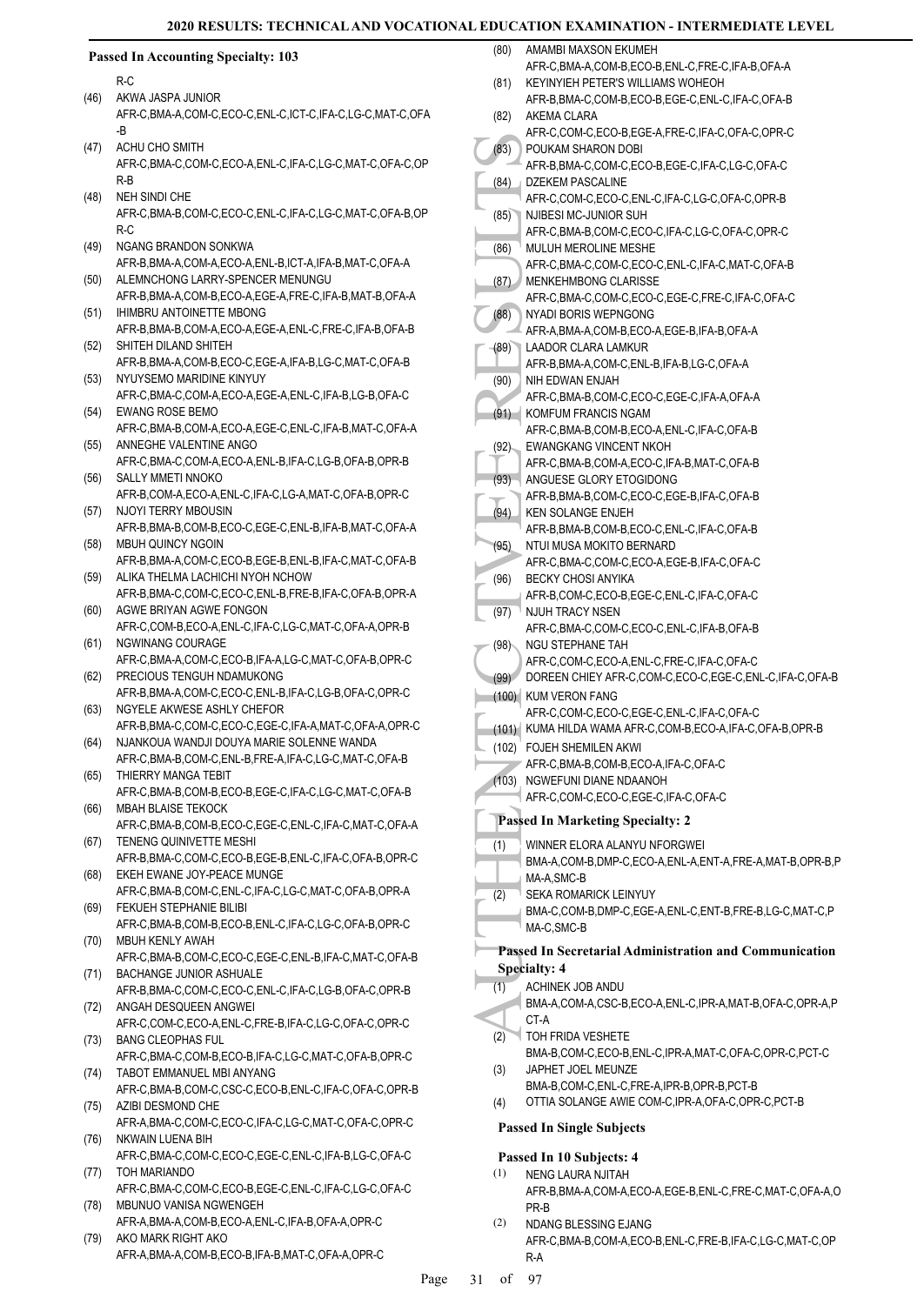| <b>Passed In Single Subjects</b> |  |  |
|----------------------------------|--|--|
|----------------------------------|--|--|

#### **Passed In 10 Subjects: 4**

- SHU NEHBIH MILVIA-RUTH AFR-C,BMA-B,COM-B,ECO-B,ENL-B,FRE-B,LG-B,MAT-C,OFA-B,OP R-C (3)
- NCHANG PATIFNCE NJI AFR-B,BMA-A,COM-B,ECO-C,ENL-C,FRE-C,LG-C,MAT-C,OFA-B,OP R-B  $(4)$

### **Passed In 9 Subjects: 10**

- NDE CINDY-BRIGHT LUH AFR-C,BMA-A,COM-B,ECO-B,ENL-C,FRE-B,IFA-C,MAT-C,OPR-B (1)
- SWIRRI KELYKABRIGHT KENNDA BMA-B,COM-C,ECO-B,EGE-A,ENL-C,IFA-C,LG-C,MAT-C,OFA-B (2)
- MBIYDZELA GLADYS WIYSENYUY BMA-B,COM-B,ECO-B,EGE-A,ENL-C,FRE-C,IFA-C,MAT-C,OFA-C (3)
- NGUM EMMANUEL MUGHE AFR-C,BMA-C,COM-A,ECO-B,ENL-C,ENT-C,MAT-C,OFA-C,OPR-B (4)
- NDUM CLAUDIA BMA-C,COM-B,ECO-B,EGE-C,ENL-B,FRE-C,MAT-C,OFA-C,OPR-C (5)
- NASI PETRA-SMITH ASOMBANG (6)
- AFR-C,BMA-C,COM-B,ECO-B,EGE-C,ENL-C,FRE-C,OFA-B,OPR-C ACHA MURIEL ENJECK (7)
- BMA-A,COM-C,ECO-C,ENL-C,ICT-C,IFA-C,LG-C,MAT-C,OFA-C BONKUH SCHNIEDER (8)
- AFR-C,BMA-C,COM-C,ECO-B,EGE-C,ENL-C,FRE-C,LG-C,OFA-B MOKUBE IRENE MUKWA (9)
- BMA-C,COM-C,ECO-B,EGE-C,ENL-C,FRE-C,IFA-C,MAT-C,OFA-C NA'ATANG VANESSA (10)
- AFR-C,BMA-C,COM-C,EGE-C,ENL-C,FRE-B,MAT-C,OFA-C,OPR-C

### **Passed In 8 Subjects: 13**

- NGUTI NKEMTA BRICE (1)
- BMA-A,COM-B,ECO-B,ENL-C,IFA-C,MAT-C,OFA-B,OPR-A TENENG TINA SYLVA MECHI (2)
- AFR-C,BMA-B,COM-C,ECO-A,ENL-A,ICT-C,LG-B,OFA-C AWAT NESTORINE ABUNICO (3)
- AFR-B,BMA-C,COM-B,ECO-A,EGE-C,LG-C,MAT-C,OFA-B FOLA SEMNYUY BASIRU (4)
- AFR-C,BMA-B,COM-B,ECO-B,EGE-B,LG-C,MAT-C,OFA-C FONYUY FAITH WANDJI (5)
- COM-C,ECO-C,ENL-C,FRE-B,MAT-C,OFA-B,OPR-B,REL-C NDIM AKO TRACY-KELLY ENEL (6)
- BMA-C,COM-C,ECO-B,EGE-B,ENL-C,FRE-C,LG-C,OFA-B BONEH BARNETTE BOHNJIEH (7)
- AFR-C,COM-B,ECO-B,EGE-C,ENL-C,FRE-C,OFA-B,OPR-C TAMBAH EURIKA PEDMIA (8)
- BMA-C,COM-C,ECO-B,ENL-C,FRE-B,IFA-C,LG-C,OPR-B NGEM AKEH SINTRA (9)
- BMA-B,COM-C,ECO-C,EGE-C,ENL-C,IFA-C,OFA-B,OPR-C ATEIGHNUI MARCELLUS (10)
- AFR-B,BMA-C,COM-C,ECO-C,EGE-B,ENL-C,LG-C,OFA-C BIHNWI SHARON (11)
- BMA-C,COM-C,ECO-C,ENL-B,FRE-C,MAT-C,OFA-B,OPR-C ADU PHILEMON FON (12)
- AFR-C,BMA-C,COM-C,ECO-B,FRE-C,MAT-C,OFA-B,OPR-C AHONE NZALE ELIZABETH (13)
- BMA-C,COM-C,ECO-B,ENL-C,FRE-C,MAT-C,OFA-C,OPR-C

### **Passed In 7 Subjects: 38**

- NGANGFOR ZUMBUNUI MENGIEKEH AFR-C,BMA-A,COM-C,ECO-A,ENL-B,MAT-C,OFA-B (1)
- TITA BRANDON NUNVIE BMA-B,COM-B,ECO-A,EGE-A,ENL-C,IFA-C,OFA-C (2)
- FAN KLUIVERT KHAN AFR-C,BMA-B,COM-C,ECO-C,EGE-B,ENL-B,OFA-A (3)
- SALAH FAITHFULNESS NDZISAM BMA-B,COM-B,ECO-B,IFA-B,LG-B,OFA-C,OPR-C (4)
- (5) EGBE TITUS TABI BMA-C,COM-B,ECO-B,EGE-A,IFA-C,LG-C,OFA-B
- TATAH JAMILATU BMA-B,COM-B,ECO-B,EGE-B,ENL-C,LG-C,OFA-B (6)
- ADEMIN DAYAN ENJOH YEBA BMA-A,COM-B,ECO-B,ENL-C,LG-C,OFA-B,OPR-C (7)
- SUNJO RACHEL LEMMULA (8)

|      | AFR-C, BMA-B, COM-C, ECO-B, EGE-B, LG-C, OFA-B        |
|------|-------------------------------------------------------|
| (9)  | <b>MBOH NANCY NJWENG</b>                              |
|      | AFR-B, BMA-A, COM-B, ECO-C, ENL-C, LG-C, OFA-C        |
| (10) | AWA CLODINE ASOYAH                                    |
|      | AFR-B, BMA-C, COM-C, ECO-B, EGE-C, ENL-C, OFA-B       |
| (11) | <b>MBAH CLAUDINE ANGUM</b>                            |
|      | BMA-C,COM-C,ECO-C,EGE-B,ENL-C,IFA-B,OFA-B             |
| (12) | <b>BRANDON NDANSI</b>                                 |
|      | AFR-C, BMA-C, COM-B, ECO-B, EGE-C, FRE-C, OFA-B       |
| (13) | ATU NAOMI OYANG                                       |
|      | AFR-A, BMA-C, COM-C, ECO-B, FRE-C, OFA-C, OPR-C       |
| (14) | DJIOTSOP TSIDIE XAVIER LEVITT                         |
|      | AFR-C,COM-C,ECO-C,ENL-C,FRE-A,MAT-C,OPR-B             |
| (15) | EKEH NZELLE TRACY                                     |
|      | AFR-C, BMA-C, COM-B, ECO-C, ENL-C, MAT-C, OFA-B       |
| (16) |                                                       |
|      | NGEFAC RAISA                                          |
|      | AFR-C, BMA-B, COM-C, ECO-C, EGE-C, FRE-C, OFA-B       |
| (17) | NGWAINBI VANORINE MAIH                                |
| (18) | AFR-C, BMA-C, COM-C, ECO-C, EGE-B, ENL-C, OFA-B       |
|      | CHE SIRRI BLESSING                                    |
|      | COM-C,ECO-C,EGE-B,ENL-C,IFA-C,LG-B,OFA-C              |
| (19) | <b>FOUOMENA TATSA GENNY</b>                           |
|      | BMA-C,ECO-C,ENL-C,FRE-C,MAT-C,OFA-B,OPR-B             |
| (20) | NGUIAFING MAKUATSE IGNATIA                            |
|      | AFR-C,COM-C,ECO-C,ENL-B,FRE-C,OFA-C,OPR-B             |
| (21) | JOYCELINE MUANDOH                                     |
|      | AFR-C,BMA-C,COM-B,ECO-C,EGE-C,LG-C,OFA-B              |
| (22) | <b>KEZIAH ZOE MENGIE</b>                              |
|      | AFR-C,COM-C,ECO-C,ENL-C,FRE-C,OFA-B,OPR-B             |
| (23) | <b>BALON BLAISE TARDZENYUY</b>                        |
|      | AFR-B, BMA-B, COM-C, ECO-C, IFA-C, MAT-C, OPR-C       |
| (24) | RUTH SHERI MUKONG                                     |
|      | BMA-C,COM-C,ECO-B,EGE-C,IFA-C,OFA-C,OPR-C             |
| (25) | TIBAB ABIGIAL ENGONWEI                                |
|      | BMA-B,COM-C,ECO-C,EGE-C,IFA-C,OFA-C,OPR-C             |
| (26) | WIYSAHNYUY BLANDINE KERNYUY                           |
|      | AFR-C, BMA-C, ECO-C, EGE-C, ENL-C, LG-C, OFA-B        |
| (27) | MIRANDA MBEL BMA-B,COM-C,ENL-C,ENT-C,FRE-C,LG-C,SMC-C |
| (28) | PAMBI NGAMGNA YANN CHRISTIAN                          |
|      | AFR-C,CSC-C,ENL-C,FRE-B,IFA-C,LG-C,OFA-C              |
| (29) | MBAH VANISA BIH                                       |
|      | BMA-C.COM-C.CSC-C.ECO-C.FRE-C.IFA-C.OFA-B             |
| (30) | NUYEBGA NUVI MACK-BRAIN                               |
|      | COM-C,ECO-B,EGE-C,FRE-C,IFA-C,LG-C,OFA-C              |
| (31) | NTANG BETRAND CHINI                                   |
|      | BMA-C,COM-C,CSC-C,ECO-C,EGE-C,IFA-C,MAT-C             |
| (32) | FORGANG AKANJI DENIS                                  |
|      | COM-C,ECO-C,EGE-C,ENL-C,LG-C,MAT-C,OFA-C              |
| (33) | <b>MBAH IRENE EGI</b>                                 |
|      | AFR-C,BMA-C,COM-C,ECO-C,EGE-C,ENL-C,OPR-C             |
| (34) | PELEKEH JOVIAN TUOKEH                                 |
|      | AFR-C,COM-C,ECO-C,EGE-C,ENL-C,IFA-C,LG-C              |
| (35) | PRICILER UPBRIGHT LUBUI SAKWE                         |
|      | BMA-C,COM-C,ECO-C,EGE-C,ENL-C,IFA-C,OFA-C             |
| (36) | BLANCHE DE CASTILLE POUAKAM NAKAM                     |
|      | AFR-C,COM-C,ECO-C,EGE-C,FRE-C,OFA-C,OPR-C             |
| (37) | YUH MELODY NDUM                                       |
|      | AFR-C,ECO-C,EGE-C,ENL-C,FRE-C,MAT-C,OFA-C             |
| (38) | ANJOIKAI CLAUVIS ENEIKEH                              |
|      |                                                       |
|      | AFR-C,BMA-C,COM-C,ECO-C,LG-C,OFA-C,OPR-C              |
|      | Passed In 6 Subjects: 46                              |
| (1)  | <b>NGEK HAPPINESS NENEH</b>                           |
|      | BMA-B,COM-A,ECO-A,ENL-C,IFA-C,OFA-C                   |
|      |                                                       |
| (2)  | TASAH TRACY NABUIN                                    |
|      | BMA-B,COM-C,ECO-A,EGE-B,ENL-C,OFA-C                   |
| (3)  | DZEMNWI DIANA GELAM                                   |
|      | BMA-B,COM-C,EGE-B,ENL-B,FRE-B,OFA-C                   |
| (4)  | NCHOTBUANUH FILBERT FONTEH                            |
|      | BMA-B,COM-B,ECO-C,ENL-B,FRE-C,OPR-B                   |
| (5)  | FOUNJUH MARC TENDONGO                                 |
|      | BMA-C.COM-C.EGE-B.OFA-C.OPR-B.PCT-B                   |

- (6) MBEH ELISE AKOPOH COM-C,ECO-B,EGE-A,ENL-C,FRE-C,OFA-C
- ALEGUE AMOUGOU FELICIEN KEVIN (7)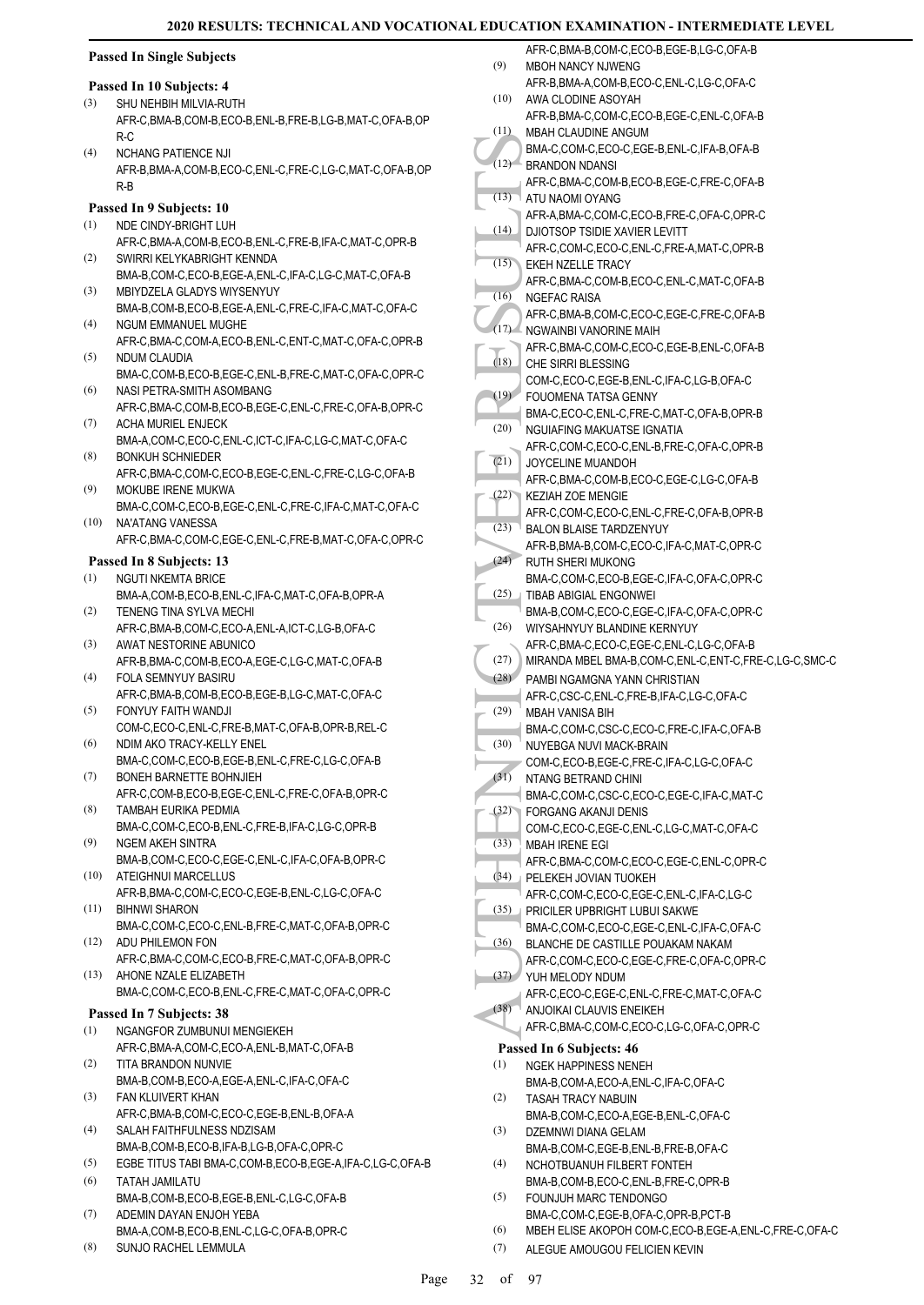| <b>Passed In Single Subjects</b> |                                                                    | (3)          | AZAH CYNTHIA KERILAH AFR-B,BMA-B,COM-C,IFA-B,MAT-C                                                              |
|----------------------------------|--------------------------------------------------------------------|--------------|-----------------------------------------------------------------------------------------------------------------|
| Passed In 6 Subjects: 46         |                                                                    | (4)<br>(5)   | NGOH FAITH TINOH COM-C.ECO-A.ENL-B.FRE-C.OFA-C<br>NDIKAKA NKESA EDIFY EKFUI COM-B,ECO-B,ENL-C,LG-C,OPR-B        |
|                                  | AFR-B,COM-B,ECO-C,FRE-B,MAT-C,OFA-C                                | (6)          | AKAH CAEL AKEMESEC AFR-B, BMA-C, ECO-A, FRE-C, OFA-C                                                            |
| (8)                              | NTUI MARGUARET AYUK                                                | (7)          | ENSAH MARY-ANNE BIH BMA-B, ECO-C, ENL-C, OFA-B, OPR-B                                                           |
|                                  | COM-C,EGE-A,ENL-C,FRE-C,IFA-C,OFA-C                                | (8)          | NDAWA NJWENG NELLY COM-C,ECO-B,ENL-B,FRE-B,OPR-C                                                                |
| (9)                              | <b>MOMA ELEANOR NGWE</b>                                           | (9)          | DOGO NCHANJI CLOVIS COM-B,ECO-B,EGE-B,LG-C,OFA-C                                                                |
|                                  | BMA-C,COM-B,ECO-C,EGE-C,ENL-B,FRE-C                                | (10)         | EBUA STEPHANIE NDUM COM-C,ECO-C,ENL-C,LG-B,OFA-B                                                                |
| (10)                             | LEICHU CLARISE WANKWINI                                            | (11)         | ACHU CYNTHIA KENG COM-C,ECO-B,ENL-C,FRE-C,OFA-B                                                                 |
| (11)                             | BMA-C,COM-B,ECO-C,EGE-C,ENL-C,OFA-B<br>MESUE BLANDINE ISOKWE       | (12)         | SANDRINE SHURI COM-C,ECO-C,FRE-B,IPR-B,OPR-C                                                                    |
|                                  | COM-C,ECO-C,EGE-C,FRE-C,IPR-B,OPR-B                                | (13)         | WEKO 2 YANKEP OTNIEL JOEL CSC-C, FRE-C, IPR-B, OFA-C, PCT-B                                                     |
| (12)                             | ASHU CLINTON TATAW                                                 | (14)         | KOMFUM EMMANUEL NKWAIN BMA-C,COM-C,ECO-C,EGE-A,LG-C                                                             |
|                                  | COM-C,ECO-C,EGE-C,ENL-C,FRE-B,OPR-B                                | (15)         | WANACHAM CLAUDETTE ANYEN                                                                                        |
| (13)                             | NJING JERVIS BAWE AFR-C, BMA-C, FRE-C, IFA-B, MAT-C, OFA-B         |              | COM-C,ECO-B,EGE-C,IFA-B,OPR-C                                                                                   |
| (14)                             | MELINGUI ESSOLA LOIC STEPHANE                                      | (16)         | AMUNGWA GODWILL COM-C,ECO-B,ENL-C,LG-C,OPR-B                                                                    |
| (15)                             | COM-C,ECO-C,EGE-B,ENL-C,FRE-B,OFA-C<br>LOVELINE YUO ATAGHA         | (17)         | NGAGNAM JOSELINE ELIZABETH<br>AFR-C, ENL-C, FRE-C, OFA-B, OPR-B                                                 |
|                                  | BMA-C,COM-B,ECO-B,ENL-C,LG-C,OPR-C                                 | (18)         | NKEZE PETRUS NDOBEGANG AFR-C,COM-C,ECO-C,EGE-B,IFA-B                                                            |
| (16)                             | ANIM MALICIA IGWACHO                                               | (19)         | MOKOM MIRIAM FRI BMA-B, ECO-C, ENL-B, FRE-C, OPR-C                                                              |
|                                  | AFR-B,ECO-C,ENL-C,FRE-B,OFA-C,OPR-C                                | (20)         | NWENGANG MARRIENETTE FONGANG                                                                                    |
|                                  | (17) FONGA KELLY BRIGHT KAH                                        |              | BMA-C,ECO-C,EGE-C,IFA-C,OFA-B                                                                                   |
|                                  | BMA-C,COM-C,FRE-C,LG-C,OFA-B,OPR-C                                 | (21)         | NKI BROOKLYN EKANE AFR-C,COM-C,IFA-C,MAT-C,OFA-B                                                                |
| (18)                             | NYUOMKONG FARIS AFUMBUM<br>COM-C,ECO-C,EGE-C,ENL-C,IFA-B,OFA-C     | (22)         | TATA KINYUY GLODIA ECO-C, ENL-B, FRE-C, IFA-C, OFA-C                                                            |
| (19)                             | ETUKA BLANCHE DIDI BMA-C,COM-C,ENL-C,FRE-C,IFA-C,OFA-B             | (23)         | NDAKWAH MARKBRIYAN FON                                                                                          |
| (20)                             | D.SOMMENE TEDOUM ROOSVELT                                          |              | COM-C,ECO-C,FRE-C,MAT-C,OPR-B<br>(24) KUNSAH PERPETUA BERINYUY                                                  |
|                                  | AFR-C,COM-C,FRE-C,IFA-C,MAT-C,OFA-B                                |              | AFR-C,COM-C,ENL-C,IFA-C,OFA-B                                                                                   |
| (21)                             | LIMNYUY NIVES COM-C,ECO-C,ENL-C,FRE-C,IFA-B,OFA-C                  |              | (25) TIDDING ESTHER EFON BMA-C,COM-C,ECO-B,FRE-C,SMC-C                                                          |
| (22)                             | NAVALA ANNASTAZIE COM-B,ECO-C,ENL-C,FRE-C,OFA-C,OPR-C              | (26)         | EMMANUELLA ANDIN FONGOH                                                                                         |
| (23)                             | LETICIA ABI ABEY AFR-C,COM-C,ECO-C,ENL-C,OFA-C,OPR-B               |              | BMA-C,COM-C,ECO-B,EGE-C,OFA-C                                                                                   |
| (24)                             | MEYANUI BRIAN BMA-C, ECO-B, EGE-C, ENL-C, IFA-C, LG-C              | (27)         | KWANDONG GABRIEL NYOH MBEH                                                                                      |
| (25)                             | NENG PITSON ANANG ENL-C, FRE-C, IPR-B, LG-C, OFA-C, PCT-C          | (28)         | BMA-C,COM-C,ECO-C,ENL-B,OPR-C<br>NGAM VANESSA NGANGE COM-C,ECO-C,EGE-B,ENL-C,OFA-C                              |
| (26)                             | KENU KEVIN ASENEC AFR-C,COM-C,ECO-C,FRE-B,OFA-C,OPR-C              | (29)         | CHENUE JOB COM-C, ENL-C, FRE-C, OFA-B, OPR-C                                                                    |
| (27)                             | NJEANDUM HIVILIA NWUGUMACHO<br>AFR-B,COM-C,ECO-C,ENL-C,MAT-C,OFA-C | (30)         | SAMA BRIAN WANGHESIH AFR-C,COM-C, IFA-C, OFA-B, OPR-C                                                           |
| (28)                             | NGEINAH BLANDINE GWEH                                              | (31)         | WAKUNA HOPE COM-C,ECO-B,LG-C,OFA-C,OPR-C                                                                        |
|                                  | AFR-C,COM-C,ECO-C,EGE-C,ENL-C,OFA-B                                | (32)         | NKWETI SONITA NING COM-C,ECO-C,IPR-B,OPR-C,PCT-C                                                                |
| (29)                             | ABANG FAITH MBEI AFR-B,COM-C,ECO-C,ENL-C,FRE-C,OPR-C               | (33)         | TATA SANDRINE KEMJEY BMA-C,COM-C,IFA-B,OFA-C,OPR-C                                                              |
| (30)                             | GUESTEU WAMBO HAROLD ROOSEVELT                                     | (34)         | MOKALI JOSEPH KUM COM-C, ENL-C, FRE-C, IPR-B, PCT-C                                                             |
|                                  | AFR-B, BMA-C, COM-C, ECO-C, FRE-C, MAT-C                           | (35)         | BLESSING LUM COM-C,ECO-C,EGE-C,ENL-C,OFA-C                                                                      |
| (31)                             | FOMINYEH EMELDA WONYEN<br>COM-C,ECO-C,EGE-C,ENL-C,OFA-C,OPR-C      | (36)         | TITAH FRU JORDAN BMA-C,COM-C,ENL-C,FRE-C,OPR-C                                                                  |
| (32)                             | ANZAH MATHUREL AYUK                                                | (37)         | NAZYIEH EMMANUELLA AFR-C,COM-C,ECO-C,EGE-C,OFA-C                                                                |
|                                  | BMA-C,COM-C,ECO-C,ENL-C,FRE-C,OFA-C                                | (38)         | NGWENYI SONITA FRU COM-C,ECO-C,ENL-C,OFA-C,OPR-C                                                                |
| (33)                             | BRITANI ASHLEY MATAN MUMA                                          | (39)         | NDEH FRU VIANNEY AFR-C,COM-C,ECO-C,EGE-C,OFA-C                                                                  |
|                                  | COM-C,ECO-C,EGE-C,ENL-C,IFA-C,OFA-C                                | (40)         | BUBA-YIE SIRRI ELIZABETH AFR-C,COM-C,ECO-C,EGE-C,OFA-C                                                          |
| (34)                             | <b>BRENDA MOMOCK SOOM</b><br>AFR-C,BMA-C,COM-C,ECO-C,EGE-C,OFA-C   | (41)<br>(42) | JEBEI PHEBE AKEH ECO-C, ENL-C, FRE-C, OFA-C, OPR-C<br>EBOGO MESSI JEFF BRAYAN ENL-C, FRE-C, IFA-C, OFA-C, OPR-C |
| (35)                             | ANKINIMBOM MIRIAM MBU                                              |              | (43) NJUH BLANDINE MBOU BMA-C, COM-C, ECO-C, OFA-C, OPR-C                                                       |
|                                  | AFR-C,COM-C,ECO-C,EGE-C,FRE-C,OFA-C                                | (44)         | NDAM CLAUDETTE MBAYI BMA-C,COM-C,ECO-C,ENL-C,MAT-C                                                              |
| (36)                             | FRITZ ANJOAMBUM BMA-C,COM-C,ECO-C,ENL-C,LG-C,OFA-C                 |              | (45) NCHANG JENNIFER NJUKEH COM-C, ENL-C, FRE-C, IFA-C, OPR-C                                                   |
| (37)                             | NDI HARIETTE MBULI AFR-C,COM-C,EGE-C,ENL-C,LG-C,OFA-C              | (46)         | ANGELINE NJOCK FONKENG ECO-C, ENL-C, IFA-C, OFA-C, OPR-C                                                        |
| (38)                             | SARAH ABEL EMBELLE AFR-C, COM-C, ECO-C, ENL-C, IFA-C, OPR-C        | (47)         | MBI FLORENCE-KELLY BAWA AFR-C,COM-C,ECO-C,ENL-C,IFA-C                                                           |
| (39)                             | SUNJO MARY STELLA AFR-C,COM-C,ECO-C,EGE-C,ENL-C,FRE-C              |              | (48) AKURAWAH MARION ANOME BMA-C,COM-C,ECO-C,ENL-C,OPR-C                                                        |
| (40)                             | BIME BELTUS DZELAMONYUY                                            |              | Centre No: 22091 ST. FREDERICKS COMPREHENSIVE HIGH                                                              |
| (41)                             | COM-C,ECO-C,ENL-C,FRE-C,IFA-C,OFA-C<br>ABANG SYNTHIA AMBO          |              | <b>SCHOOL BAMENDA</b>                                                                                           |
|                                  | COM-C,ECO-C,EGE-C,ENL-C,OFA-C,OPR-C                                |              | Regist: 28, Sat for 5 or more Subjects: 28, Passed : 19                                                         |
| (42)                             | CHE ANASTASIA BIHNWI                                               |              | $%$ Passed: 67.86, Sanctioned: 0                                                                                |
|                                  | BMA-C,COM-C,ECO-C,ENL-C,IFA-C,OPR-C                                |              | <b>Results of Successful Candidates In Order Of Merit</b>                                                       |
| (43)                             | NCHUYEKE ROBERTA MUGA                                              |              |                                                                                                                 |
|                                  | BMA-C,COM-C,ECO-C,ENL-C,FRE-C,OPR-C                                |              | <b>Passed In Accounting Specialty: 3</b>                                                                        |
| (44)                             | YUVEN CLARA YENYUY<br>BMA-C,COM-C,ECO-C,ENL-C,FRE-C,OPR-C          | (1)          | SANDRIN NGEH                                                                                                    |
| (45)                             | TOUKAM NOUWE CARELLE HELENA                                        |              | AFR-B, BMA-B, COM-C, ECO-C, ENL-B, ENT-B, IFA-B, OFA-B                                                          |
|                                  | AFR-C,COM-C,ECO-C,FRE-C,IFA-C,MAT-C                                | (2)          | NDANGO BLESSING ANDIN                                                                                           |
| (46)                             | LACGUEM KENNE LESLIE BRUNELLE                                      |              | AFR-B, BMA-C, COM-C, ECO-C, ENT-C, ICT-C, IFA-C, OFA-C                                                          |
|                                  | COM-C,ECO-C,ENL-C,FRE-C,IFA-C,OFA-C                                | (3)          | MBUH VANISA NENG                                                                                                |
|                                  | Passed In 5 Subjects: 48                                           |              | AFR-B, BMA-C, COM-C, ENL-C, ICT-B, IFA-C, OFA-B                                                                 |

### **Passed In Marketing Specialty: 13**

(1) FOPAH EPSTEIN-DANIEL PICHU

(1) SAAH MIRACLE DUGHNKEZE ECO-C,EGE-B,ENL-B,FRE-B,LG-C (2) NTEH KINGSLEY MBONJIA BMA-C,COM-B,ECO-B,EGE-B,LG-C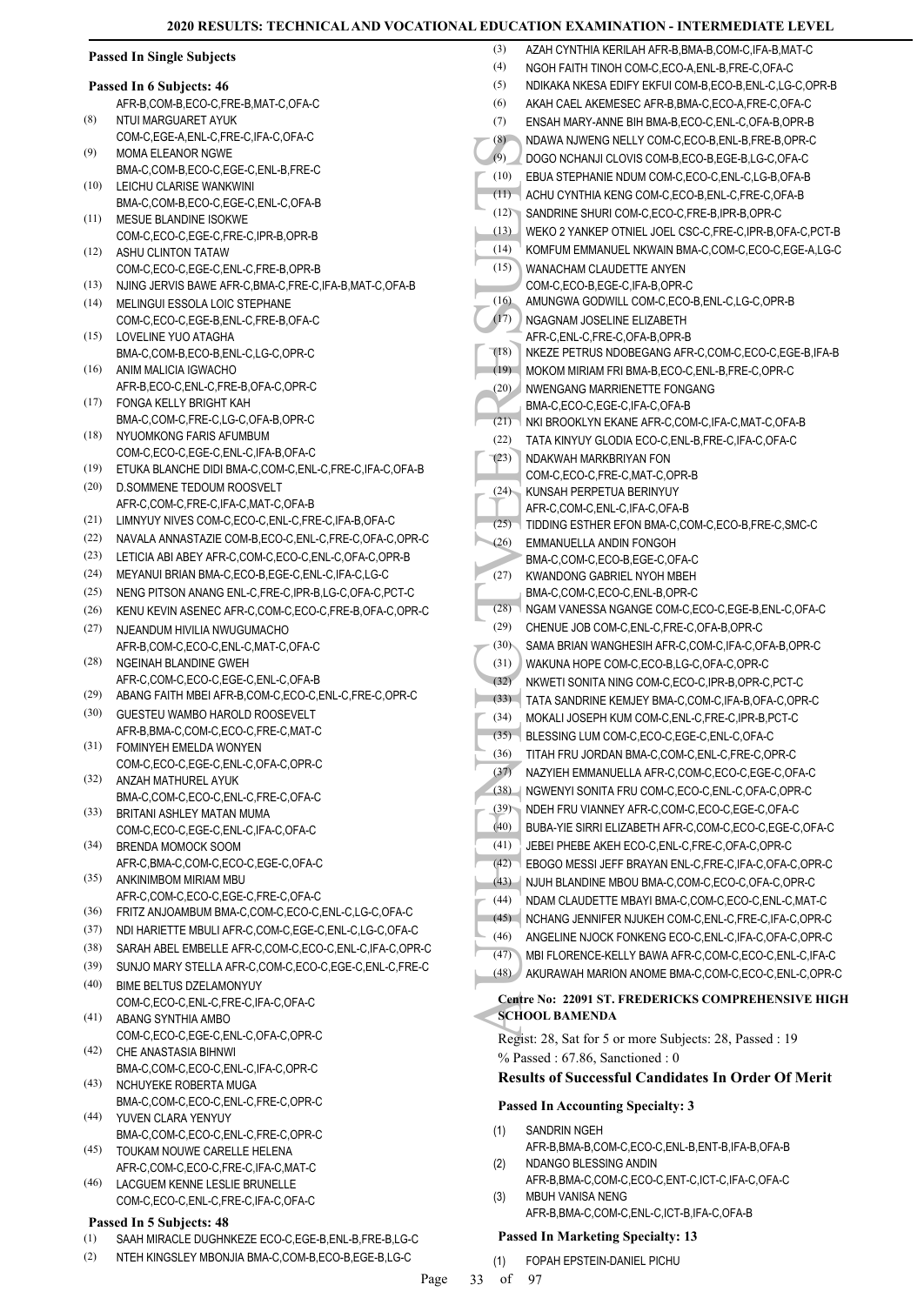### **Passed In Marketing Specialty: 13**

BMA-A,COM-A,DMP-C,ECO-B,ENL-B,ENT-B,ICT-C,MAT-C,PMA-B,S MC-B

- FUL LEATITIA CHUO BMA-C,COM-B,DMP-C,ECO-A,ENL-C,ENT-B,ICT-B,MAT-C,PMA-B,S MC-B (2)
- ALIAH SYNTHIA FRU BMA-B,COM-C,DMP-C,ECO-C,EGE-B,ENL-C,ENT-C,MAT-C,PMA-B, SMC-C (3)
- (4) NGEH ROSETTE BONG BMA-A,COM-B,DMP-C,ECO-B,EGE-B,ENL-B,ENT-C,PMA-C,SMC-B
- ANYERE PRINCESS LUMNI BMA-C,COM-B,DMP-C,ECO-B,EGE-B,ENL-C,ENT-C,PMA-B,SMC-A (5) LUM PRECIOUS BLESSING NYIBIO (6)
- BMA-C,COM-C,DMP-C,ECO-C,EGE-C,ENL-C,ENT-C,PMA-C,SMC-C JITI MOSES TANKO (7)
- BMA-C,COM-B,DMP-C,ECO-C,EGE-C,ENT-C,PMA-B,SMC-B ALAIN VUMBOMSNGONG VUMOMSE (8)
- BMA-C,COM-C,DMP-C,ECO-C,EGE-C,ENT-C,PMA-C,SMC-B MBAH NELINSIA ENJEI (9)
- BMA-C,COM-B,DMP-C,ECO-C,ENT-C,PMA-C,SMC-C (10) DJUDJE FOALAING LILIAN
- COM-C,DMP-C,EGE-C,ENL-C,ENT-B,PMA-C,SMC-C
- (11) CHIA CECILE KUME COM-C,DMP-C,EGE-C,ENL-C,ENT-B,PMA-C,SMC-C TANGU RODDREG NGWASHI (12)
- BMA-C,COM-C,DMP-C,EGE-C,ENT-C,PMA-C,SMC-C (13) BERINYUY SANDRINE MAYENIN
- COM-C,DMP-C,EGE-C,ENT-C,PMA-C,SMC-C

### **Passed In Single Subjects**

#### **Passed In 6 Subjects: 1**

NGORAN EDWARD FONTAKOU FONYUY COM-C,DMP-C,ENL-C,ENT-C,ICT-C,SMC-C (1)

#### **Passed In 5 Subjects: 2**

- PRINCEWILL CHIMA OBIM OGBUAYA COM-C,ENL-B,IPR-A,OPR-C,PCT-B (1)
- NEMBU KACY ASHLEH MAFOR COM-C,DMP-C,ENL-C,PMA-C,SMC-C (2)

#### **Centre No: 22093 GOVERNMENT TECHNICAL HIGH SCHOOL TIKO**

Regist: 216, Sat for 5 or more Subjects: 210, Passed : 62 % Passed : 29.52, Sanctioned : 1

#### **Results of Successful Candidates In Order Of Merit**

#### **Passed In Accounting Specialty: 8**

- PELAGIE MANGOH AFR-A,BMA-A,COM-B,ECO-B,ENL-B,IFA-C,LG-C,MAT-B,OFA-C,OP R-C (1)
- FUNGEH MARION VEMUMBIE AFR-C,BMA-B,COM-B,ECO-C,ENL-B,IFA-C,LG-C,MAT-C,OFA-B,OP R-C (2)
- BILA PAMELA EPOLE AFR-B,BMA-B,COM-B,ECO-B,ENL-C,IFA-C,MAT-C,OFA-B,OPR-C (3) CHE AFANWI SIRRI
- AFR-B,BMA-A,COM-C,ECO-C,ENL-C,IFA-B,MAT-C,OFA-C,OPR-C (4) TABE JUSTINE ETENG
- AFR-B,BMA-B,COM-C,ECO-C,ENL-B,IFA-C,OFA-B,OPR-B (5) AROKE LOUISA EKEMA (6)
- AFR-B,BMA-B,COM-C,ECO-C,ENL-C,IFA-C,MAT-C,OFA-C ESEH NDOH KELLY RANDY (7)
- AFR-C,BMA-C,COM-C,ECO-C,ENL-C,IFA-C,OFA-C,OPR-C NCHA CLIFFORD ENOW (8)
- AFR-B,BMA-A,COM-C,IFA-C,MAT-C,OFA-C,OPR-C

### **Passed In Civil Engineering - Building Construction Specialty: 4**

- YEH BRENKOV YUNGHU BCD-C,CPB-A,CTZ-B,ENL-C,ESC-C,LG-C,MAT-B,QHS-B,SSM-A (1)
- TAKWO DESMOND ENOW BCD-B,CPB-A,ENL-B,ENT-B,ESC-C,LG-C,MAT-C,SSM-A (2)
- ENAH GASPA ALLIAKEZE (3)
- BCD-B,CPB-B,CTZ-C,ENL-C,ESC-C,MAT-C,QHS-C,SSM-B ANDONG DUWING ABI (4)
	- BCD-C,CPB-B,CSC-C,ENT-B,ESC-C,MAT-B,SSM-A

### **Passed In Electrical Power System Specialty: 19**

| (1)              | ENAH PROSPER AFUOKEZE KUM                                                                     |
|------------------|-----------------------------------------------------------------------------------------------|
|                  | CSC-C,CTZ-C,EDR-C,EEC-A,EME-A,ENL-B,ESC-C,ETD-A,MAT-C,Q<br>$HS-B$                             |
| (2)              | <b>COLINS FOITAMA</b>                                                                         |
|                  | CTZ-C,EDR-C,EEC-A,EME-B,ENL-C,ESC-C,ETD-A,FRE-C,LG-C,MA                                       |
|                  | T-C                                                                                           |
| (3)              | RYAN-FORTUNE ASILI NKWAIN                                                                     |
| (4)              | CSC-C,CTZ-C,EDR-B,EEC-A,EME-A,ENL-C,ENT-B,ETD-A,MAT-C<br>INKWA-MENGUE JOSEPH BHAH             |
|                  | CSC-C.EDR-C.EEC-A.EME-B.ENL-C.ESC-C.ETD-A.LG-B.MAT-C                                          |
| (5)              | TIKU FEDRICK NSOH                                                                             |
|                  | CSC-C,EDR-C,EEC-A,EME-B,ENL-C,ESC-C,ETD-A,MAT-B,QHS-C                                         |
| (6)              | DAVAI YANI BOREL<br>CSC-C,EDR-C,EEC-A,EME-C,ENL-C,ESC-C,ETD-A,FRE-B,MAT-C                     |
| (7)              | OFON ERIC ELAD                                                                                |
|                  | CSC-C,EDR-C,EEC-B,EME-B,ESC-C,ETD-A,LG-C,MAT-C                                                |
| $(\overline{8})$ | DEGAULLE NJUKANG NKENGAFAC                                                                    |
|                  | CSC-C,EDR-C,EEC-A,EME-B,ESC-C,ETD-B,FRE-C,MAT-C                                               |
| (9)              | NGWA RANDY SUH<br>EDR-C, EEC-B, EME-A, ENL-C, ETD-A, MAT-C, QHS-B                             |
| (10)             | <b>TCHABEU YVES STEPHANE</b>                                                                  |
|                  | EDR-C.EEC-B.EME-B.ENL-C.ETD-A.MAT-C.QHS-B                                                     |
| (11)             | <b>MBUYEH THERESE FOMUNYUY</b>                                                                |
| (12)             | EDR-C,EEC-B,EME-B,ENL-C,ENT-B,ETD-A,MAT-C<br>JABEA ANANI BLESSING CHIBUZOR                    |
|                  | EDR-C, EEC-A, EME-C, ENL-C, ETD-B, MAT-C, QHS-B                                               |
| (13)             | ABBA GORGE NGAWSUM                                                                            |
|                  | CTZ-C,EDR-C,EEC-B,EME-B,ETD-A,LG-C,MAT-C                                                      |
| (14)             | FUNG JANVIER KUM<br>EEC-B,EME-C,ENL-C,ESC-C,ETD-B,MAT-C,QHS-B                                 |
| (15)             | SIMON ENO TANYI                                                                               |
|                  | CSC-C,EDR-C,EEC-B,EME-B,ENL-C,ESC-C,ETD-C                                                     |
| (16)             | SUH JOEL NUMFOR CSC-C, EDR-C, EEC-A, EME-B, ETD-A, MAT-C                                      |
| (17)             | EMMAN HELSON LOKIMBA SAKWE                                                                    |
| (18)             | EDR-C, EEC-B, EME-B, ENL-C, ETD-A, MAT-C<br>ABANG RAPHAEL CTZ-C,EDR-C,EEC-B,EME-B,ETD-A,MAT-C |
| (19)             | NJIMANTED RAMPSON EBAI AGBOR                                                                  |
|                  | EDR-C, EEC-B, EME-B, ETD-B, MAT-C                                                             |
|                  | <b>Passed In Home Economics Specialty: 2</b>                                                  |
| (1)              | CARRINE EJANG EGOTA                                                                           |
|                  | BMA-B,CTZ-B,ENL-B,ENT-A,FLE-A,FNH-A,FRE-C,LG-A,MAT-B,NSC-                                     |
|                  | A,RMH-A                                                                                       |
| (2)              | NJESI ISABELLE KEKE                                                                           |
|                  | BMA-C,CTZ-C,ENL-C,FLE-A,FNH-A,FRE-C,LG-C,NSC-A,RMH-A                                          |
|                  | <b>Passed In Marketing Specialty: 4</b>                                                       |
| (1)              | AKWE NDOBE SALLE HENRY                                                                        |
| (2)              | BMA-A,COM-B,DMP-C,ECO-C,ENT-B,MAT-C,OPR-B,PMA-C,SMC-B<br>NGWA MARIMA ATABUH                   |
|                  | BMA-C,COM-C,DMP-C,ECO-C,ENL-C,ENT-C,OPR-C,PMA-C,SMC-B                                         |
| (3)              | NTIADONG MIRANDE MBUOH                                                                        |
|                  | COM-C,DMP-C,ECO-C,ENT-C,OPR-C,PMA-C,SMC-C                                                     |
| (4)              | DANJUMA LAISIN COM-C, DMP-C, ENT-C, PMA-C, SMC-C                                              |
|                  | <b>Passed In Secretarial Administration and Communication</b>                                 |
|                  | <b>Specialty: 1</b>                                                                           |
| (1)              | WEMBA DELORIS NJU<br>COM-C,ECO-C,ENL-C,IPR-A,OFA-C,OPR-A,PCT-B                                |
|                  | <b>Passed In Single Subjects</b>                                                              |
|                  |                                                                                               |
| (1)              | Passed In 8 Subjects: 4<br>MENYE EMILIA TIMBOH                                                |
|                  | A ED C DMA A COM D ECO C ENIDIC C O EA D O D D B                                              |

- AFR-C,BMA-A,COM-B,ECO-C,ENL-B,LG-C,OFA-B,OPR-B NDIMIH COLLINS CHEMBONUI (2)
- BCD-B,CPB-A,CTZ-C,ENL-C,ENT-C,LG-C,MAT-B,SSM-A ETU JUNIOR EBONG-EPULI (3)
	- BCD-A,CPB-B,CTZ-C,ENL-C,ENT-C,ESC-C,QHS-B,SSM-B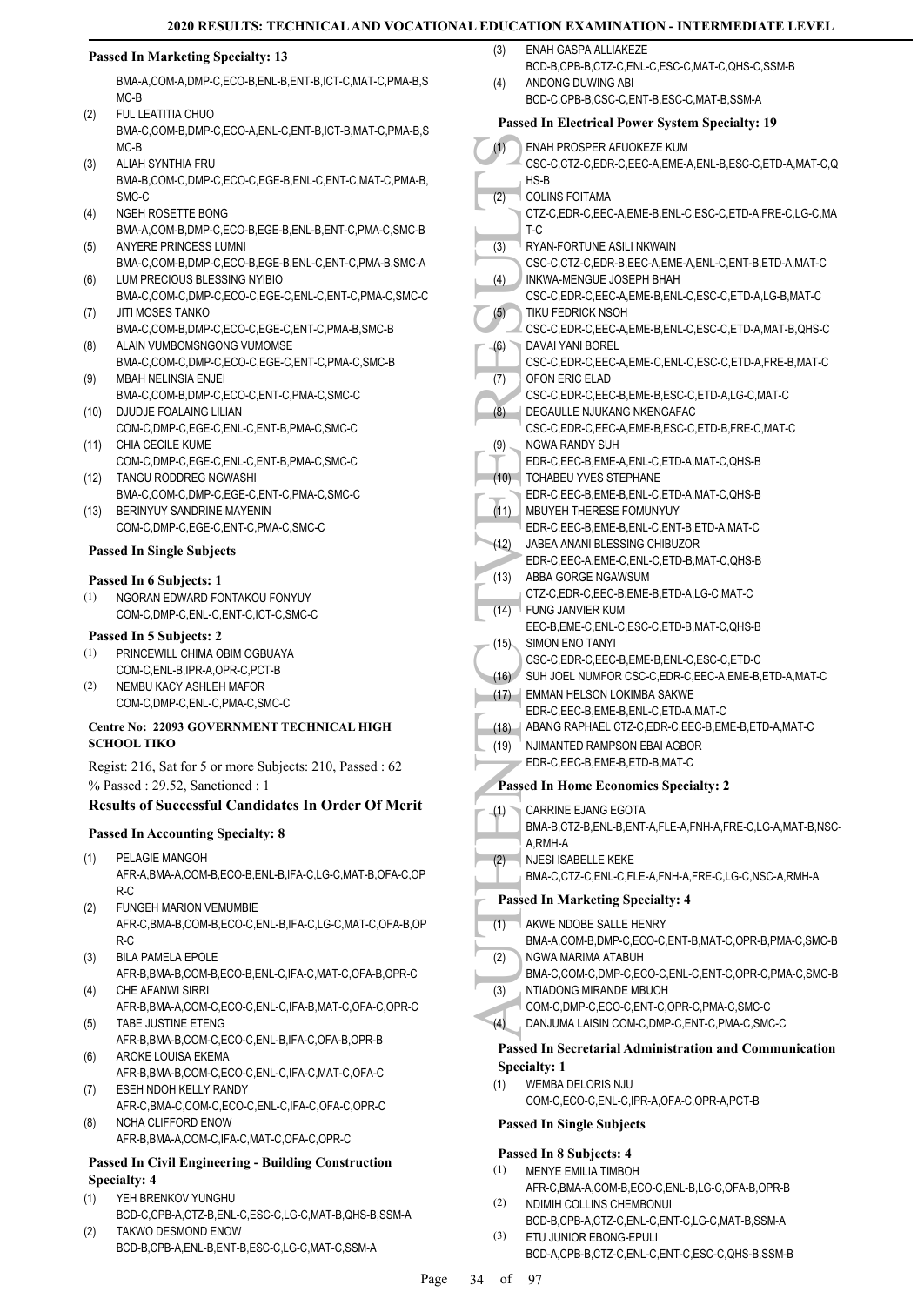| <b>Passed In Single Subjects</b>                                   | COM-C,DMP-C,ENL-C,ENT-C,PMA-C,SMC-C                                                          |
|--------------------------------------------------------------------|----------------------------------------------------------------------------------------------|
| Passed In 8 Subjects: 4                                            | <b>Passed In Single Subjects</b>                                                             |
| (4)<br>EWE NEOLAR NGEHBIH                                          | Passed In 9 Subjects: 1                                                                      |
| AFR-C, BMA-A, COM-B, ECO-C, ENL-C, MAT-C, OFA-C, OPR-C             | (1)<br>BLESSING AYONGNGWE ABEYA                                                              |
|                                                                    | BMA-A,COM-C,ECO-C,ENL-C,ICT-C,IFA-B,MAT-C,OFA-B,REL-B                                        |
| Passed In 7 Subjects: 4                                            |                                                                                              |
| (1)<br>WATENDO EBOT KLORAN                                         | Passed In 8 Subjects: 3                                                                      |
| CSC-C,EDR-C,EEC-A,EME-B,ENL-C,ENT-C,ETD-B                          | NKEUMBOH MEGAN NKENGNYI<br>(1)                                                               |
| (2)<br>YACOUBA YAYA WACHE                                          | AFR-B, BMA-A, COM-B, ECO-C, ENL-C, MAT-C, OFA-B, REL-B                                       |
| CSC-C,EEC-B,EME-C,ENL-C,ETD-A,FRE-C,QHS-C                          | (2) TENGEN BRADON NKONGHO                                                                    |
| (3)<br>NGENGE BENEDICTE MBOLI                                      | BMA-A,COM-B,ECO-C,ENL-C,IFA-C,LG-C,OFA-B,REL-B                                               |
| EEC-B,EME-B,ENL-C,ENT-C,ETD-B,MAT-C,QHS-C                          | (3)<br>MORI-HENE ANAGHO NJOH VEVANJE                                                         |
| (4)<br>YASI SHANTICLEAR AVO                                        | BMA-B,COM-B,ECO-C,ENL-C,ICT-C,IFA-B,OFA-C,REL-C                                              |
| AFR-C, BMA-A, COM-C, ENL-C, MAT-C, OFA-C, OPR-C                    | Passed In 7 Subjects: 1                                                                      |
| Passed In 6 Subjects: 11                                           | EKANGO MARLENE NGWAFU<br>(1)                                                                 |
| (1)<br>MENGE LOUISE MENGE                                          | COM-C,DMP-C,ENL-C,ENT-C,ICT-C,REL-C,SMC-C                                                    |
| BCD-A,CPB-A,ENL-C,MAT-C,QHS-C,SSM-B                                | Passed In 6 Subjects: 1                                                                      |
| (2)<br>SANGO ANSLEM TABE CTZ-C, EEC-A, EME-B, ENL-C, ETD-B, QHS-C  | (1)<br>NDUMA RENA FRI BOKENGWE                                                               |
| (3)<br>EGBE PAUL BAWACK CSC-C,EDR-C,EEC-A,EME-B,ETD-B,FRE-C        | BMA-B,COM-C,ENL-C,IFA-B,OFA-C,REL-C                                                          |
| (4)<br>NGUH MITERAND KOM EDR-C, EEC-B, EME-B, ETD-A, FRE-C, QHS-C  |                                                                                              |
| (5)<br>WANDI DONATIEN WANKI                                        | Passed In 5 Subjects: 1                                                                      |
| EDR-C,EEC-B,EME-C,ENL-C,ETD-A,FRE-C                                | (1)<br>EPIE SHARUN ESUNG BMA-B, ICT-C, IFA-C, OFA-B, REL-C                                   |
| (6)<br>ETEZER AARON AKEM EDR-C,EEC-C,EME-C,ENL-C,ENT-C,ETD-A       | Centre No: 22098 REGINA PACIS HIGHER TECHN. & COMM.                                          |
| (7)<br>NKAH SALOMAIN TILIE                                         | <b>COLLEGE MUTENGENE</b>                                                                     |
| AFR-B, BMA-B, COM-C, ECO-C, OFA-C, OPR-C                           |                                                                                              |
| (8)<br>VAHID LYONGA CSC-C,EEC-C,EME-C,ENL-C,ETD-B,QHS-B            | Regist: 37, Sat for 5 or more Subjects: 37, Passed: 36                                       |
| (9)<br>NGUIEMEGNI TCHOUAHANE LARIESIA                              | % Passed: 97.30, Sanctioned: 0                                                               |
| BMA-C,COM-C,ECO-C,ENL-C,OFA-C,OPR-B                                | <b>Results of Successful Candidates In Order Of Merit</b>                                    |
| DTAZEO SOB ROTHEN EDR-C, EEC-B, ENL-C, ENT-C, ETD-C, FRE-C<br>(10) |                                                                                              |
| (11)<br>NGOE RAPHEAL ESONO                                         | <b>Passed In Accounting Specialty: 14</b>                                                    |
| AFR-C, BMA-C, COM-C, ENL-C, OFA-C, OPR-C                           | (1)<br>BRITNEY RISOUA NJUMA                                                                  |
|                                                                    | AFR-C, BMA-B, COM-B, ECO-B, ENL-A, FRE-C, IFA-B, MAT-C, OFA-B, O                             |
| Passed In 5 Subjects: 5                                            | PR-A,REL-B                                                                                   |
| OFON CHADELINE OWIH K. ENL-C, FLE-B, FNH-B, NSC-B, RMH-B<br>(1)    | CATHRINA KAYERE CHIBONG<br>(2)                                                               |
| (2)<br>KOMBA CLETUS MUKETE BCD-B,CPB-B,ENT-C,QHS-C,SSM-C           | AFR-C, BMA-A, COM-B, ECO-C, ENL-C, FRE-C, IFA-A, MAT-C, OFA-A, O                             |
| (3)<br>EBEH PAUL BATEOSOH BCD-C,CPB-C,ENL-B,QHS-C,SSM-C            | PR-A,REL-C                                                                                   |
| BAYANBE LA PAROLE AFR-C,COM-C,ENL-C,OFA-C,OPR-C<br>(4)             | (3)<br>LEONY SMITHA MEME IDIONG                                                              |
| (5)<br>KUM SHANSIVIT ASHIE COM-C, ENL-C, OPR-C, PMA-C, SMC-C       | AFR-C, BMA-B, COM-A, ECO-B, ENL-B, FRE-C, IFA-B, MAT-C, OFA-B, O                             |
| <b>Centre No: 22096 PRESBYTERIAN COMPREHENSIVE</b>                 | PR-B,REL-C                                                                                   |
|                                                                    | (4)<br>AWUNJIA PRECIOUS ATEMBE                                                               |
| <b>SECCONDARY SCHOOL BUEA</b>                                      | AFR-C,BMA-A,COM-A,ECO-B,ENL-C,IFA-A,MAT-B,OFA-A,OPR-A,R                                      |
| Regist: 18, Sat for 5 or more Subjects: 18, Passed : 17            | EL-B                                                                                         |
| % Passed: 94.44, Sanctioned: 3                                     | EBUDE METUGE CYNTHIA<br>(5)                                                                  |
| <b>Results of Successful Candidates In Order Of Merit</b>          | AFR-B, BMA-B, COM-A, ECO-B, ENL-A, IFA-B, MAT-C, OFA-B, OPR-C, R                             |
|                                                                    | EL-B                                                                                         |
| <b>Passed In Accounting Specialty: 8</b>                           | ANWI CARINE TACHE<br>(6)                                                                     |
| (1)<br>DONA-KELSON AKPELLE OJONG AKPELLE JR                        | AFR-C, BMA-A, COM-B, ECO-B, ENL-C, IFA-B, MAT-C, OFA-A, OPR-A, R                             |
| AFR-B,BMA-A,COM-A,ECO-B,ENL-B,FRE-B,ICT-B,IFA-A,MAT-C,OF           | EL-C                                                                                         |
| A-B, REL-B                                                         | OROCK IRENE CHUKWALO<br>(7)                                                                  |
| (2)<br>NGONDI SYLVAIN PENDA WOKONYI                                | AFR-C, BMA-A, COM-C, ECO-C, ENL-B, IFA-C, MAT-C, OFA-A, OPR-B, R                             |
| AFR-C, BMA-A, COM-A, ECO-A, ENL-B, FRE-C, IFA-B, LG-A, OFA-B, REL  | EL-C                                                                                         |
| -A                                                                 | (8)<br>AJEUWAI CLUDIA ANDOUSOM                                                               |
| NOMAYUSE PRECIOUS OBARETIN<br>(3)                                  | AFR-C, BMA-B, COM-C, ECO-C, ENL-C, IFA-B, MAT-C, OFA-C, OPR-B, R                             |
| AFR-B, BMA-A, COM-C, ECO-B, ENL-B, IFA-B, LG-B, MAT-C, OFA-A, REL  | EL-C                                                                                         |
| -B                                                                 | GIMA DENZEL GOMIA<br>(9)<br>AFR-C, BMA-A, COM-C, ECO-C, ENL-B, IFA-C, MAT-C, OFA-C, OPR-C, R |
| (4)<br>ACHATOU ALICIA CHELSY AGHA MENGIE                           | EL-C                                                                                         |
| AFR-B, BMA-A, COM-B, ECO-B, ENL-B, IFA-B, LG-B, MAT-C, OFA-A, REL  | (10)<br>NUKE IVANA-GALYA AGBORTEM                                                            |
| -C                                                                 | AFR-C, BMA-A, COM-C, ENL-B, IFA-B, MAT-C, OFA-B, OPR-B, REL-C                                |
| (5)<br>NJOKA KARL-GREGSON NDOMI                                    | KUNCHO COURAGE NGONDA<br>(11)                                                                |
| AFR-C,BMA-A,COM-B,ECO-C,ENL-B,IFA-C,LG-C,MAT-C,OFA-C,REL           | AFR-C,BMA-C,COM-B,ECO-C,ENL-B,IFA-C,OFA-B,OPR-C,REL-B                                        |
| -C                                                                 | <b>UBONG FRIDAY UDOH</b><br>(12)                                                             |
| VAINDA LOUIS FONGO LIWONJO<br>(6)                                  | AFR-B, BMA-B, COM-B, ECO-C, ENL-C, IFA-C, OFA-C, OPR-B, REL-C                                |
| AFR-C,BMA-A,COM-B,ECO-B,ENL-C,IFA-C,LG-C,OFA-B,REL-C               | AZOH MATABE PEARL<br>(13)                                                                    |
| <b>MUKONG BERRON TICHUK</b><br>(7)                                 | AFR-C, BMA-A, COM-C, ENL-B, IFA-C, MAT-C, OFA-C, OPR-B, REL-C                                |
| AFR-C, BMA-A, COM-B, ECO-C, ENL-C, ICT-C, IFA-B, OFA-C, REL-C      | LACKNMBAM LOMEH MANGA<br>(14)                                                                |
| SHALOM NEH-KEZONG VIFOMI<br>(8)                                    | AFR-C, BMA-B, COM-B, ENL-B, IFA-C, OFA-B, OPR-C, REL-B                                       |
| AFR-C,COM-C,ECO-C,ENL-C,IFA-C,LG-C,OFA-C,REL-B                     |                                                                                              |
|                                                                    | <b>Passed In Single Subjects</b>                                                             |

#### **Passed In Marketing Specialty: 2**

- TELMA CAROLINE NDOH BIKWE BMA-B,COM-B,DMP-C,ECO-C,ENT-B,PMA-B,SMC-C (1)
- (2) NADINE EMEATEM KHUMBAH

**Passed In 9 Subjects: 6** TABARA JUBILIAN ACHIRI (1)

AFR-B,BMA-B,COM-A,ECO-A,ENL-A,IFA-C,MAT-C,OPR-B,REL-B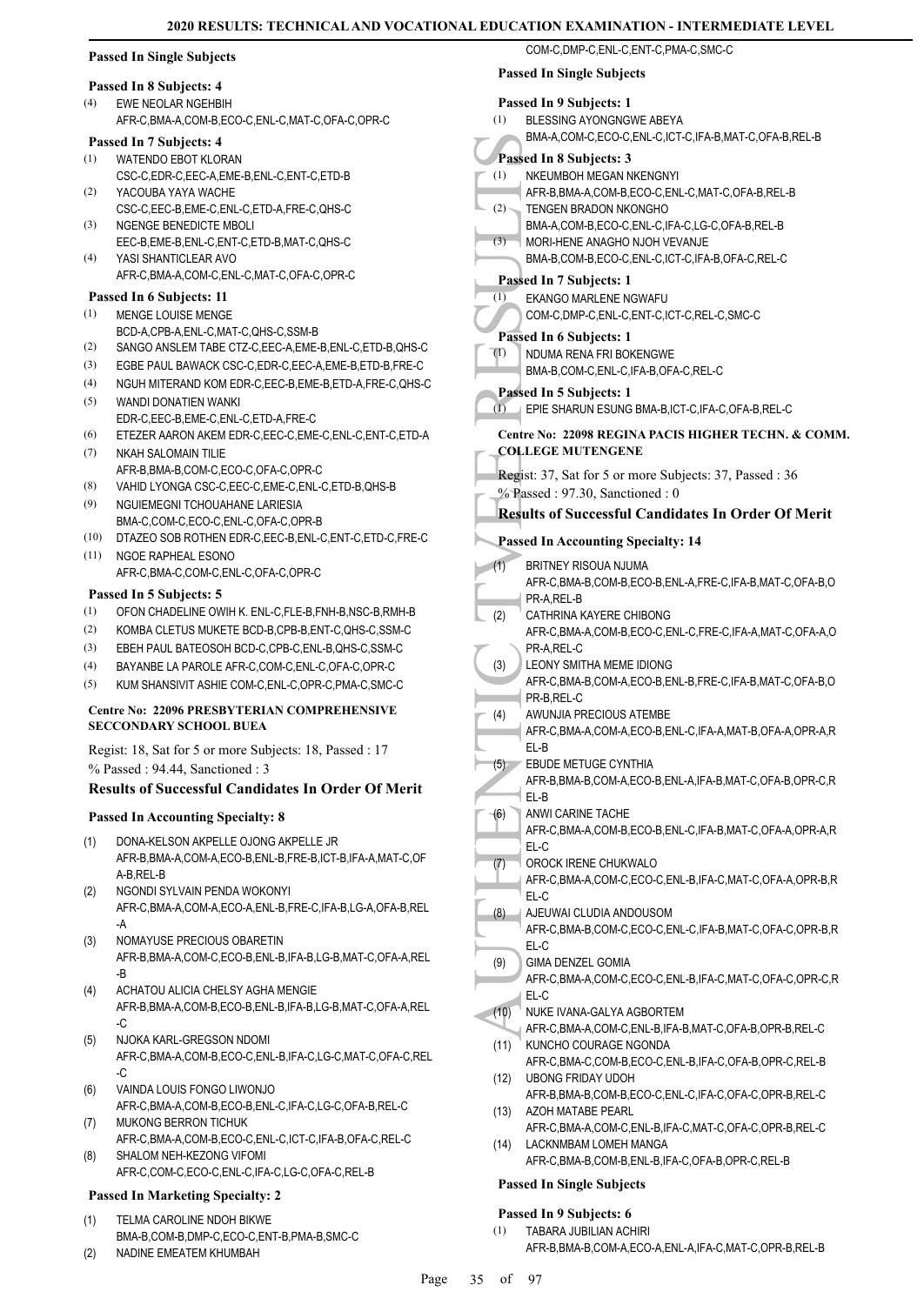EDR-C,EEC-B,EGE-B,EME-B,ENL-C,ETD-C

### **Passed In Single Subjects**

#### **Passed In 9 Subjects: 6**

- TAMBE WILLY JUNIOR TAMBI EBUNI (2)
- AFR-C,BMA-A,COM-B,ECO-B,ENL-B,MAT-C,OFA-B,OPR-A,REL-B ANGWAFOR EDELWEIS MCCONVILLE (3)
- BMA-C,COM-B,ECO-B,ENL-B,IFA-C,MAT-C,OFA-C,OPR-B,REL-B LENA VANESSA NGEHNDAP (4)
- AFR-B,BMA-C,COM-B,ECO-C,ENL-B,MAT-C,OFA-B,OPR-C,REL-B LABININ MARK-KILLIAN BURINYUY (5)
- AFR-C,BMA-C,COM-B,ECO-C,ENL-B,FRE-C,OFA-B,OPR-B,REL-B TALIAH MIMBOMBI FALONG (6)
- AFR-B,BMA-C,COM-C,ECO-C,ENL-C,MAT-C,OFA-B,OPR-C,REL-C

### **Passed In 8 Subjects: 8**

- ELISABETHJOY INI ASSICK BMA-B,COM-B,ECO-B,ENL-A,MAT-C,OFA-B,OPR-B,REL-B (1)
- FOTULLAH JUNIOR NYI AFR-B,BMA-C,COM-A,ECO-C,ENL-B,OFA-C,OPR-B,REL-B (2)
- LEONARD-PEARL AFUMBOM TUBUO BMA-B,COM-A,ECO-B,ENL-B,FRE-C,OFA-C,OPR-C,REL-C (3)
- LAETICIA NDUMA VEFONGE SIKE AFR-C,COM-B,ECO-C,ENL-A,FRE-C,OFA-B,OPR-C,REL-C (4)
- BISONG PENKO FAIDA (5)
- BMA-C,COM-C,ENL-C,IFA-B,MAT-C,OFA-C,OPR-B,REL-B FONYUY ADEL NYUYKONGE (6)
- AFR-C,BMA-C,COM-B,ECO-C,ENL-A,OFA-C,OPR-C,REL-C AMABO RAMSON NEBA (7)
- BMA-C,COM-C,ECO-B,ENL-C,IFA-B,MAT-C,OPR-C,REL-C MERO FARIMATOU AMADOU (8)
- AFR-C,COM-B,ECO-B,ENL-C,FRE-C,MAT-C,OPR-C,REL-C

### **Passed In 7 Subjects: 6**

- BOTAME VENASIUS AKWO (1)
- BMA-B,COM-A,ENL-B,IFA-B,OFA-C,OPR-C,REL-B SANDRINE NAMONDO MAFANY (2)
- AFR-B,BMA-A,COM-C,ENL-B,OFA-C,OPR-B,REL-C EWEBI KELLY ABEI (3)
- AFR-B,BMA-C,COM-C,ENL-B,OFA-C,OPR-C,REL-C NKONGHO TESSA MANYI (4)
- AFR-C,BMA-C,COM-B,ECO-C,ENL-C,OFA-C,REL-C NIKAH EMADE VERDIANE (5)
- AFR-C,COM-B,ENL-C,IFA-C,OFA-C,OPR-C,REL-C GARREN TAMUGRI ASSOH (6)
- BMA-C,COM-C,ECO-C,ENL-C,OFA-C,OPR-C,REL-C

### **Passed In 6 Subjects: 2**

- EKILI CYBELE MANINKEH (1)
- BMA-B,COM-C,ENL-C,OFA-C,OPR-C,REL-C EMELEKE SAMBUM BETTY-GINIBELLE BMA-C,COM-C,ENL-B,OFA-C,OPR-C,REL-C (2)

### **Centre No: 22108 FONAB HIGH SCHOOL NKWEN, BAMENDA**

Regist: 24, Sat for 5 or more Subjects: 23, Passed : 10 % Passed : 43.48, Sanctioned : 0

### **Results of Successful Candidates In Order Of Merit**

### **Passed In Electrical Power System Specialty: 2**

- BRANDON CHICK TENO EDR-C,EEC-A,EGE-A,EME-A,ENL-C,ESC-C,ETD-A,FRE-C,LG-C,MA  $T-C$ (1)
- JIMLANDUM YULEBRIGHT KWI CTZ-C,EDR-C,EEC-B,EGE-C,EME-B,ENL-B,ESC-C,ETD-B,MAT-C (2)

### **Passed In Single Subjects**

### **Passed In 8 Subjects: 1**

BOYIKIH ALBERT CLINTON KWI BCD-C,CPB-B,EGE-A,ENL-B,LG-C,MAT-C,REL-C,SSM-B (1)

### **Passed In 7 Subjects: 1**

EMMANUEL NINYING NKWAIN BCD-C,CPB-B,EGE-C,ENL-C,LG-C,MAT-C,SSM-C (1)

### **Passed In 6 Subjects: 3**

MBUNWE DIEUDONNE MBUNWE (1)

(2) SILVIA S<br>
Centre No:<br>
Regist: 32,<br>
% Passed :<br>
Results of<br>
Passed In /<br>
MPAKC<br>
AFR-C,<br>
EL-B<br>
DEUKC<br>
AFR-C,<br>
EL-B<br>
DEUKC<br>
AFR-C,<br>
PR-C MKAH J<br>
AFR-B,<br>
NGUNI AFR-B,<br>
NGUNI AFR-B,<br>
NGUNI AFR-B,<br>
NGUNI AFR-B,<br>
NGUNI AFR-B, (2) MUNUH ANZEH CTZ-C,EGE-B,ENL-C,FFD-C,PMG-C,TTE-A (3) GUM BLAISE NDIFON CPB-C,EGE-C,ENL-C,ENT-C,FRE-C,SSM-B **Passed In 5 Subjects: 3** (1) NDAH ANDREW WANJE EEC-B,EME-C,ENL-C,ETD-B,MAT-C (2) SILVIA SHEAMBOM AFR-A,BMA-C,COM-C,ENL-C,MAT-C (3) CHIA SIMPLICE CPB-C,EGE-B,ENL-C,LG-C,SSM-C **Centre No: 22109 MUTENGENE EXTERNAL**  Regist: 32, Sat for 5 or more Subjects: 31, Passed : 17 % Passed : 54.84, Sanctioned : 0 **Results of Successful Candidates In Order Of Merit Passed In Accounting Specialty: 5** MPAKO PELAGIE MEKINE AFR-C,BMA-B,COM-A,ECO-C,ENL-A,FRE-B,IFA-C,OFA-B,OPR-C,R EL-B (1) DEUKO NGAMALEU JOVIAL WILFRED AFR-A,BMA-A,COM-B,EGE-C,ENL-B,FRE-B,IFA-C,MAT-C,OFA-C,O PR-C (2) NKAH JOEL NKONGHO AFR-B,BMA-B,COM-B,ECO-A,ENL-C,IFA-B,LG-B,OFA-A,OPR-B  $(3)$ NGUNDENG HONETTE AFR-B,BMA-B,COM-A,ECO-C,ENL-C,IFA-B,OFA-B,OPR-C,REL-C (4) NGUNYI ROSINE EMAMBU ESEGEMUH AFR-C,COM-B,ECO-C,IFA-C,OFA-C (5) **Passed In Single Subjects Passed In 9 Subjects: 2** KOME AHONE PIERIETTE BMA-B,COM-B,ECO-C,ENL-B,IFA-C,MAT-C,OFA-B,OPR-C,REL-B (1) MCDERMOTT NGEKE ASOH AFR-C,BMA-B,COM-B,ECO-C,ENL-C,MAT-C,OFA-C,OPR-C,REL-B  $(2)$ **Passed In 8 Subjects: 2** BORIS EBELLA LYONGA BMA-C,COM-B,ENL-C,IFA-C,MAT-C,OFA-C,OPR-B,REL-C (1) AKOMBO NGWASANG BRANDONE BMA-C,COM-B,ECO-C,ENL-C,MAT-C,OFA-C,OPR-C,REL-C (2) **Passed In 7 Subjects: 1** WILLIE NJOYA NIBA AFR-B,BMA-C,COM-B,EGE-C,ENL-B,IFA-B,OPR-C (1) **Passed In 6 Subjects: 4** TAGHA RANSOME ENOH AFR-C,COM-B,ECO-A,EGE-A,OFA-C,OPR-B (1) (2) OKRI GESTLINE OKRI COM-B,ECO-C,ENL-C,OFA-B,OPR-B,REL-C MUKWAH JESICA EBEN EBOT AFR-C,COM-B,ENL-C,OFA-B,OPR-C,REL-C  $(3)$ DESMOND ASAAH FOGWE AFR-C,BMA-C,COM-C,ENL-C,FRE-C,IFA-C  $(4)$ **Passed In 5 Subjects: 3** TETEH WEFEWOLEMVE LISIRIENNE COM-C,ENL-C,IFA-C,OFA-C,OPR-B (1) (2) RYAN WALTER UWAEZE AFR-C,BMA-C,OFA-C,OPR-C,REL-C (3) ESUBAT NOELA TATUS BMA-C,COM-C,ECO-C,ENL-C,REL-C **Centre No: 22113 BAMENDA NEW LAYOUT EXTERNAL**  Regist: 183, Sat for 5 or more Subjects: 176, Passed : 87 % Passed : 49.43, Sanctioned : 0 **Results of Successful Candidates In Order Of Merit**

### **Passed In Accounting Specialty: 21**

- BIH GLORY NDE AFR-A,BMA-A,COM-C,ECO-C,EGE-A,ENL-B,FRE-C,IFA-C,LG-B,MA T-B,OFA-A (1)
- MUNAH TIDINGS MANKAH AFR-B,BMA-A,COM-B,ECO-A,ENL-B,ICT-C,IFA-A,LG-B,MAT-B,OFA-A (2)
- (3) CHE CEDRICK NKWENTI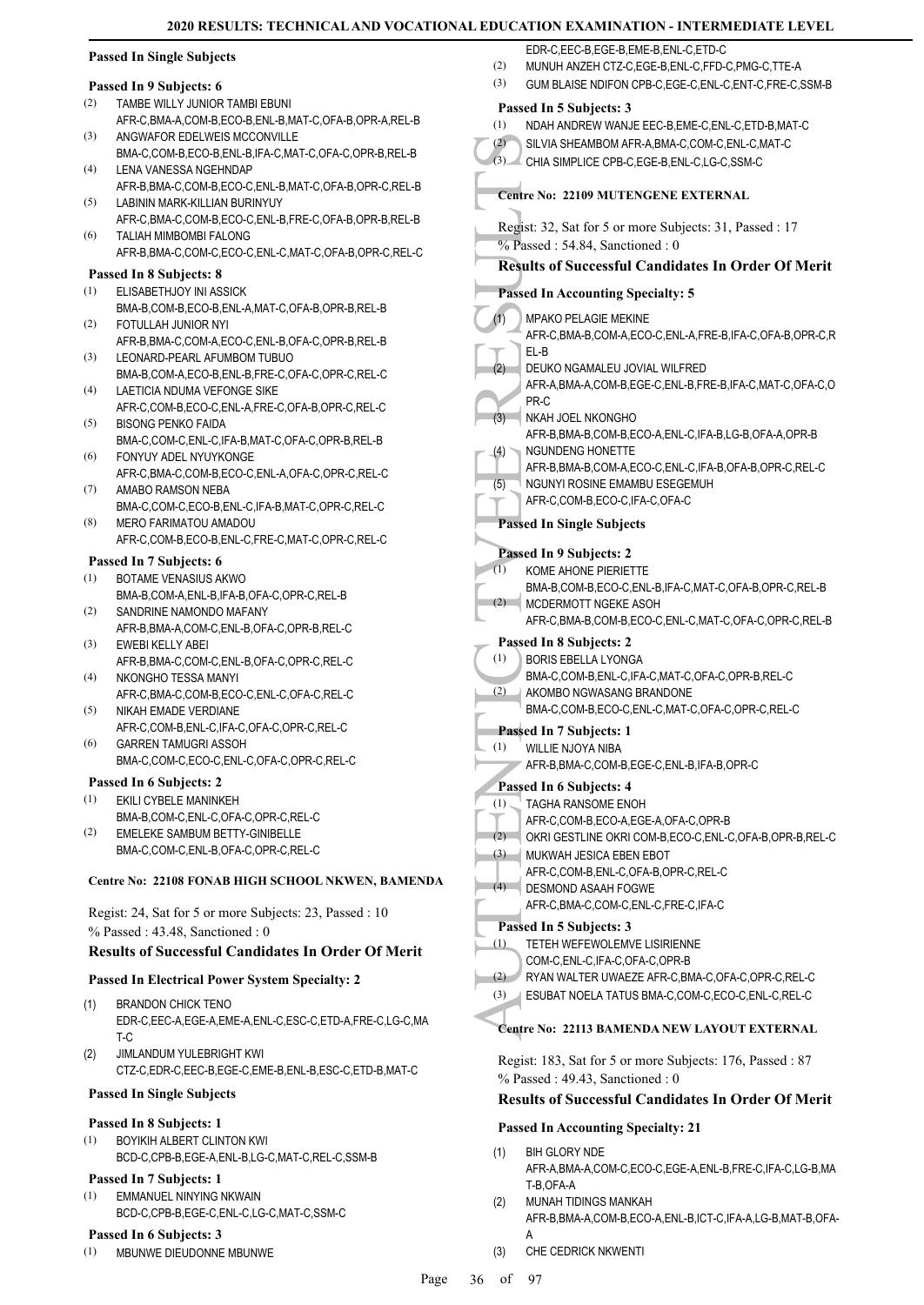#### (19) TANTE (20) MUCHAND COM-C<br>
(20) COM-C<br>
(20) COM-C<br>
(20) COM-C<br>
(21) COM-C<br>
(22) ARISTII COM-C<br>
(22) ARISTII COM-C<br>
(23) ARISTII COM-C<br>
(24) JOYCE<br>
(25) ARISTII COM-C<br>
(26) ARISTII COM-B<br>
Rassed In S<br>
(4) AKONN BMA-B, C **Passed In Accounting Specialty: 21** AFR-B,BMA-A,COM-C,ECO-A,EGE-A,ENL-C,IFA-C,LG-B,MAT-C,OF A-A AKEH VICTORY NJOH AFR-B,BMA-A,COM-C,ECO-B,EGE-B,ENL-C,ENT-C,IFA-B,MAT-C,O FA-B  $(4)$ GEH SONITA ZUH AFR-B,BMA-B,COM-C,ECO-B,ENL-C,ENT-C,IFA-B,LG-C,MAT-C,OF A-A (5) CHINJE GHISLAIN MOUSSAH AFR-B,BMA-B,COM-C,ECO-C,ENL-B,ENT-B,IFA-C,LG-C,MAT-C,OF A-B (6) TOSAM LAURA MAWEIN AFR-C,BMA-B,COM-C,ECO-B,ENL-C,ENT-B,IFA-C,MAT-C,OFA-C,R EL-C (7) ANDIGEMA SERGE AWUSA AFR-C,BMA-C,COM-B,ECO-A,ENL-C,ENT-B,IFA-B,LG-C,OFA-A (8) GUO JESECA TITI AFR-C,BMA-B,COM-B,ECO-B,IFA-B,LG-C,MAT-C,OFA-B,REL-B (9) FEH FRIEJERINE WADINA (10) AFR-C,BMA-A,COM-C,ECO-C,ENL-B,IFA-B,LG-C,MAT-C,OFA-B (11) AMBE NORBERT CHI AFR-C,BMA-C,COM-C,ECO-C,ENL-B,ENT-B,IFA-C,LG-C,OFA-B (12) NAIN LINDA NDZITOH AFR-B,BMA-A,COM-C,ECO-C,ENL-C,IFA-B,LG-B,OFA-B TANKOH GOD'SPLAN FONYUH (13) AFR-C,COM-B,ECO-B,EGE-A,ENL-C,IFA-B,LG-B,OFA-C (14) HAPPINESSS WIHBUEMBOM FONCHO AFR-C,BMA-A,COM-B,ECO-C,ENL-C,ENT-C,IFA-C,OFA-B (15) TIM NOELA FIENMOH AFR-C,BMA-C,COM-B,ECO-B,ENL-C,ICT-B,IFA-C,OFA-B NJEI BECKY ANGWEI AFR-C,BMA-A,COM-C,ECO-C,ENL-C,IFA-C,MAT-C,OFA-B (16) (17) NSANI MARIE CLARIS NEH AFR-C,BMA-B,COM-C,ECO-C,EGE-C,ENL-C,IFA-C,OFA-B NUMFOR BRIANCE LUM AFR-B,BMA-A,COM-C,EGE-B,IFA-C,MAT-C,OFA-B (18) BETEYEH BRENDALINE NYIKIU (19) AFR-C,COM-C,ECO-B,EGE-B,ENL-C,IFA-C,OFA-C SIRRI SHARON NGWA AFR-C,COM-C,ECO-C,ENL-B,IFA-C,LG-C,OFA-C (20) MACLEO MEYANUI NGWA AFR-A,BMA-A,COM-C,ECO-B,IFA-A,OFA-A (21) **Passed In Marketing Specialty: 26** FONSEKA CELESTINE KINDZEKA BMA-C,COM-C,DMP-C,ECO-B,ENL-C,ENT-B,LG-B,PMA-B,SMC-B (1) TENENG KELVIN TEZEH BMA-B,COM-C,DMP-C,ECO-B,EGE-B,ENL-C,ENT-C,PMA-C,SMC-B (2) NYOH NELSON KENYI BMA-C,COM-C,DMP-C,ECO-C,EGE-B,ENL-C,ENT-C,PMA-C,SMC-B (3) NDONG CLARIS NESAH COM-B,DMP-C,ECO-C,ENL-B,ENT-C,LG-C,PMA-C,SMC-B (4) BAIN JOY NGA-A COM-C,DMP-C,EGE-C,ENL-B,ENT-B,FRE-C,PMA-C,SMC-C (5) NZOYE AKO LESLY JUNIOR BMA-C,COM-C,DMP-C,EGE-C,ENL-C,ENT-C,PMA-C,SMC-C (6) NGONG PAUL-PINA BONGBUNRI BMA-B,COM-B,DMP-C,ENL-C,ENT-B,PMA-B,SMC-B (7) GRACE VICTORY BIH CHO COM-C,DMP-C,EGE-C,ENL-B,ENT-C,PMA-B,SMC-B (8) JUDITH KINYUY COM-C,DMP-C,EGE-C,ENL-C,ENT-B,PMA-C,SMC-B (9) ETHELDREDA FRI TANGANG (10) BMA-C,DMP-C,EGE-C,ENL-B,ENT-C,PMA-C,SMC-B (11) ALIEH STEPHNIE DELCAMEL COM-C,DMP-C,EGE-C,ENL-C,ENT-B,PMA-C,SMC-C VOUFFO TAZOH LAURA NAOMI COM-C,DMP-C,ENL-C,ENT-C,FRE-C,PMA-C,SMC-B (12) (13) HALIRU USMAN COM-C,DMP-C,ECO-C,ENT-C,LG-C,PMA-C,SMC-B AZEFAC NAOMI BIZAYEH COM-C,DMP-C,ENL-C,ENT-C,LG-C,PMA-C,SMC-B  $(14)$ (15) NWANWANYAM CLIFFORD NWANTUTE BMA-C,COM-C,DMP-C,ENL-C,ENT-C,PMA-C,SMC-B ALEMBOM NELLY CLAIRE BMA-C,COM-C,DMP-C,ENL-C,ENT-C,PMA-C,SMC-C (16) MAINIMO JEROME TANGWA COM-C,DMP-C,ENL-B,ENT-B,PMA-C,SMC-B (17) ADVUMBAIN CATHERINE FUNKUIN COM-C,DMP-C,ENL-C,ENT-C,PMA-B,SMC-C  $(18)$ TANTE SANDRA NCHANG (19) COM-C,DMP-C,ECO-B,ENT-C,PMA-C,SMC-C NJOKA TIZIH BRYAN-CARLSON COM-C,DMP-C,ENT-C,PMA-C,REL-C,SMC-B (20) FUNWI MANKAA NOVETE COM-C,DMP-C,ENL-C,ENT-C,PMA-C,SMC-B (21) NJOYU LESLY BAUKET COM-C,DMP-C,ENL-C,ENT-C,PMA-C,SMC-C (22) AMBE CONSOLLA FUHSOH COM-C,DMP-C,ENT-C,FRE-C,PMA-C,SMC-C (23) (24) JOYCE NGEMKUM COM-C,DMP-C,ECO-C,ENT-C,PMA-C,SMC-C ARISTIDE SAMUEL ZUNISIE ACHENGANG COM-B,DMP-C,ENT-B,PMA-C,SMC-C (25) (26) NGUEUKEO LONTSI DAINA COM-C,DMP-C,ENT-C,PMA-C,SMC-C **Passed In Secretarial Administration and Communication Specialty: 1** AKONWI BENICE FUH BMA-B,COM-B,CSC-C,ECO-B,ENL-C,IPR-A,MAT-C,OFA-C,OPR-C,P CT-B (1) **Passed In Single Subjects Passed In 8 Subjects: 4** ANIOKE MERCY YEAFON AFR-B,BMA-A,COM-B,ECO-B,ENL-B,ICT-A,IFA-C,MAT-C (1) AKWA BRENDA BMA-C,COM-C,ECO-B,ENL-C,ENT-C,IFA-C,LG-B,OFA-B (2) EZAH SANDRINE MAMBO BMA-B,COM-C,ECO-B,EGE-B,ENL-C,IFA-C,LG-C,OFA-C (3) MEMOH MANKAA EDWAN COM-C,ECO-B,ENL-B,ENT-C,FRE-C,IFA-C,LG-C,OFA-C (4) **Passed In 7 Subjects: 12** LUMNWI SOLANGE SHU (1) BMA-B,COM-B,ECO-B,ENL-C,IFA-B,MAT-C,OFA-A AWAH FAITH MULUH COM-C,ECO-C,ENL-C,IPR-A,LG-C,OPR-C,PCT-A  $(2)$ AKOM ELLIS BEIZA COM-C,ECO-C,ENL-C,ENT-B,LG-B,PMA-B,SMC-C  $(3)$ FRI JENNIFER CHICK BMA-B,COM-C,ECO-C,ENL-C,IFA-B,MAT-C,OFA-B (4) ACHA DERICK AYOGHO AFR-C,COM-B,ECO-C,EGE-A,ENL-C,LG-C,OFA-C (5) NDANGO DANIEL ABANG BMA-B,COM-C,ECO-C,ENL-C,IFA-C,MAT-B,OFA-B (6) ABANG CHRISTEL COM-B,DMP-C,EGE-B,ENL-B,ENT-C,FRE-C,SMC-C (7) NUMBEBUTEU MARIE CLAIRE AFR-C,BMA-B,COM-C,ENL-B,FRE-C,MAT-C,OFA-C (8) MOH PRECIOUS VIKI MBONG AFR-C,BMA-C,COM-C,ECO-B,ENL-B,FRE-C,OFA-C (9) LO-AH TATIANA NAYAH (10) BMA-B,COM-C,ECO-C,ENL-C,ENT-C,LG-C,OFA-C NKWAH MILDRED LANIAH (11) AFR-C,BMA-C,COM-C,ECO-C,ENT-C,LG-C,OFA-B (12) AKWANE LEUMANIE TOUKAM AFR-C,BMA-C,COM-C,ECO-C,EGE-C,ENL-C,FRE-C **Passed In 6 Subjects: 8** NAHBILA MAGDALENE DOH COM-C,EGE-A,ENL-C,IPR-B,OPR-B,PCT-A (1) (2) NGWA LINNETTE BI COM-C,EGE-B,ENL-C,OFA-C,OPR-C,PCT-B (3) NEVILLE ANWUABEH COM-C,ECO-C,ENL-C,ENT-C,PMA-C,SMC-B (4) TAMBA VIRGINIE BMA-C,COM-B,ECO-C,ENL-C,LG-C,OFA-C (5) ABANDA ERNESTINE BMA-C,COM-C,ECO-C,EGE-B,ENL-C,LG-C NCHANJI DANIEL JUNIOR TAWEH COM-C,ENL-C,ENT-C,LG-C,PMA-C,SMC-C (6) ANGUISOH LAURA ATANGA (7)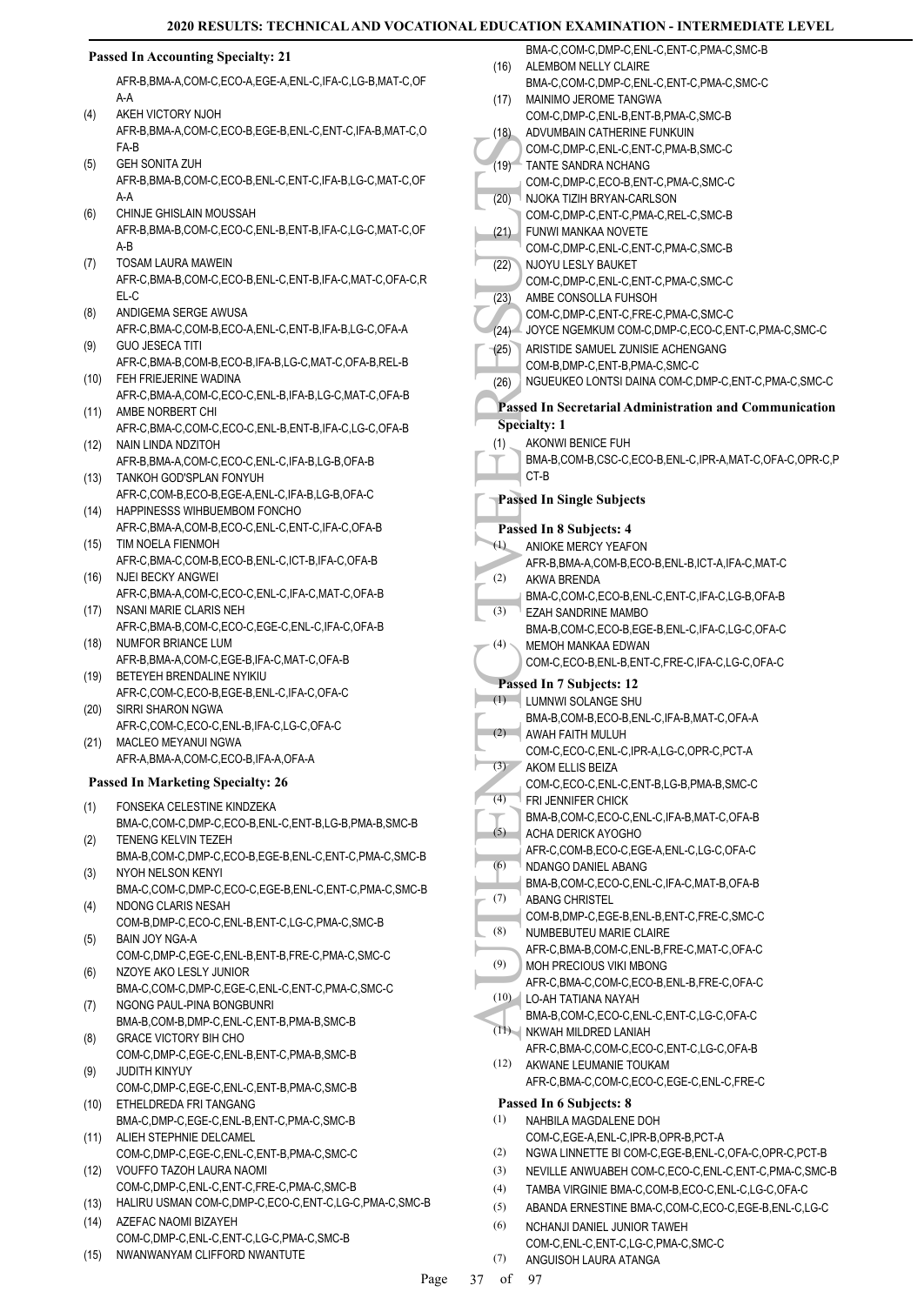|  | <b>Passed In Single Subjects</b> |  |
|--|----------------------------------|--|
|  |                                  |  |

#### **Passed In 6 Subjects: 8**

AFR-C,BMA-C,COM-C,ECO-C,EGE-C,ENL-C KETUM BRIDNEY FAITH (8)

COM-C,DMP-C,ECO-C,EGE-C,ENT-C,SMC-C

#### **Passed In 5 Subjects: 15**

- (1) AMBE ABOGNWI NDEH ENL-B,FRE-C,IPR-A,OPR-C,PCT-B
- NDIMUNGWE CYTHIA SHIENGHONG AFR-C, COM-B, ECO-B, EGE-B, ENL-C (2)
- (3) AGHII BENEZET NAYAH BMA-B,COM-B,ECO-B,ENL-C,LG-C
- (4) ANTHONY LONGEDANG SUH BMA-C,COM-B,ECO-C,ENL-C,OFA-B
- (5) ANDOH KENNEDY TINYA AFR-C,COM-B,ECO-B,IFA-C,LG-C
- (6) NDI OLIVER NFOR COM-B,ECO-C,EGE-C,ENL-C,LG-C
- (7) RASHIDATOU EQUI COM-C,ENL-C,ENT-B,LG-C,SMC-C
- (8) GA-AH NYIETSON VIVIAN COM-C,ECO-B,ENT-C,PMA-C,SMC-C
- (9) TOH JANNIE COM-C,ENL-C,ENT-C,PMA-C,SMC-B
- SIRRI VANESSSA WARAH SANUE (10) COM-B,ENL-C,ENT-C,LG-C,SMC-C
- (11) NSOH KERRY FRU BMA-B,COM-C,EGE-C,ENL-C,LG-C
- (12) NEH MERCY ANYE BMA-C,COM-C,ENL-C,ENT-C,PCT-C
- (13) LUKONG JULIETIE KINYUY COM-C,ENL-C,ENT-C,FRE-C,SMC-C
- (14) NCHINDA HARISON TIGUM COM-C,DMP-C,ENL-C,ENT-C,SMC-C
- (15) SALONG ERIC COM-C,DMP-C,EGE-C,PMA-C,SMC-C

#### **Centre No: 22114 KULU MEMORIAL COMPREHENSIVE HIGH SCHOOL, LIMBE**

Regist: 8, Sat for 5 or more Subjects: 7, Passed : 2 % Passed : 28.57, Sanctioned : 0

# **Results of Successful Candidates In Order Of Merit**

## **Passed In Single Subjects**

### **Passed In 5 Subjects: 2**

- (1) EMMANUEL NJI ABOBI AFR-C,BMA-B,COM-C,ECO-C,OFA-B
- (2) OTIA STEPHNORA LEMBE BMA-C,COM-C,ECO-C,MAT-C,OFA-B

#### **Centre No: 22122 FOUNDATION EDUCATION TECHNICAL COLLEGE, MUTENTENG**

Regist: 46, Sat for 5 or more Subjects: 45, Passed : 25 % Passed : 55.56, Sanctioned : 0

# **Results of Successful Candidates In Order Of Merit**

# **Passed In Accounting Specialty: 7**

- NEH-BI FAVOUR CHE AFR-A,BMA-A,COM-B,ECO-A,ENL-A,FRE-C,ICT-B,IFA-A,MAT-A,OF A-A,OPR-B (1)
- AMANDONG BLESSED OKAWAH AFR-B,BMA-A,COM-A,ECO-A,EGE-A,ENL-C,IFA-B,MAT-A,OFA-A,O PR-A (2)
- TEWAN PRECIOUS MUYEN AFR-B,BMA-A,COM-A,ECO-A,ENL-B,ICT-C,IFA-B,MAT-B,OFA-A,OP R-A (3)
- AKAM FALONG DIDI AFR-B,BMA-A,COM-B,ECO-A,EGE-A,ENL-B,IFA-B,MAT-C,OFA-A,O PR-B (4)
- NDENGELAH SCHNEIDER NUMVI-MBONGKET AFR-B,BMA-A,COM-A,ECO-A,EGE-A,ENL-C,IFA-C,MAT-C,OFA-B,O PR-B (5)
- NDI FRITZ MBOH AFR-C,BMA-A,COM-C,ECO-B,ENL-B,ICT-B,IFA-C,MAT-C,OFA-A,OP R-B (6)
- TATA GLADNESS NKUNYOR AFR-C,BMA-B,COM-C,ECO-B,EGE-C,ENL-C,IFA-C,MAT-C,OFA-B,O PR-B (7)

# **Passed In Marketing Specialty: 7**

- TEH PRECIOUS NJEMEREKI NAH BMA-C,COM-B,DMP-C,ENL-C,ENT-A,LG-B,OPR-C,PMA-B,SMC-B (1) BAIYE TAMBI ROBINSON (2)
- COM-C,DMP-C,EGE-A,ENL-C,ENT-A,OPR-B,PMA-B,SMC-A
- (3) CHE PRECIOUS NJI

|     | BMA-C,COM-C,DMP-C,ENT-C,FRE-C,OPR-C,PMA-C,SMC-B                                      |
|-----|--------------------------------------------------------------------------------------|
| (4) | MONONG LINORAL ENJOH NALOVA<br>COM-B, DMP-C, ENT-B, LG-C, OPR-C, PMA-B, SMC-B        |
| (5) | DINGA DAISY KAHBIT                                                                   |
|     | COM-C,DMP-C,ENL-C,ENT-C,OPR-C,PMA-C,SMC-B                                            |
| (6) | OROCK BEATRICE AYUK                                                                  |
|     | COM-C,DMP-C,ENT-C,LG-C,OPR-C,PMA-C,SMC-C                                             |
| (7) | FUH SWAZALINE NGUM<br>COM-C,DMP-C,ENL-C,ENT-B,PMA-C,SMC-C                            |
|     |                                                                                      |
|     | <b>Passed In Secretarial Administration and Communication</b><br><b>Specialty: 2</b> |
| (1) | FINA EBOT FANWI                                                                      |
|     | BMA-B,COM-B,ECO-C,ENL-C,IPR-B,LG-C,OFA-C,OPR-C,PCT-A                                 |
| (2) | LAMUH MERCY NDZENJOH                                                                 |
|     | BMA-C,COM-B,ECO-C,ENL-B,IPR-A,OFA-C,OPR-C,PCT-B                                      |
|     | <b>Passed In Single Subjects</b>                                                     |
|     | Passed In 8 Subjects: 1                                                              |
| (1) | <b>TANGU SUSAN ANYANGWE</b>                                                          |
|     | AFR-C, BMA-B, COM-C, ECO-C, ENL-C, LG-C, OFA-C, OPR-C                                |
|     | Passed In 6 Subjects: 3                                                              |
| (1) | MENTI EYAH NELLY BMA-B,COM-B,ECO-C,EGE-B,OFA-C,OPR-C                                 |
| (2) | AKAM ASHELEY ENDA COM-C, ENL-C, IFA-C, MAT-C, OFA-C, OPR-C                           |
| (3) | <b>TEKANG TATIANA EKIH</b>                                                           |
|     | COM-C,ECO-C,ENL-C,LG-C,OFA-C,OPR-C                                                   |
| (1) | Passed In 5 Subjects: 5<br>TINYAMI BRIAN BROWNING COM-C, EGE-B, IPR-C, OPR-A, PCT-A  |
| (2) | SIRRI ITA FORMBANG ENT-C,LG-C,OPR-C,PMA-C,SMC-B                                      |
| (3) | ESONDEGE NOEL FONGE BMA-C, COM-C, ENT-C, OPR-C, SMC-B                                |
| (4) | AZEM PROSPER MUSINGE COM-C, ENL-C, OPR-C, PMA-C, SMC-C                               |
| (5) | GUM FLORENCE TATA AFR-C, BMA-C, COM-C, ECO-C, ENL-C                                  |
|     |                                                                                      |
|     |                                                                                      |
|     | <b>Centre No: 22126 SUMMERSET BILINGUAL COLLEGE BUEA</b>                             |
|     | Regist: 113, Sat for 5 or more Subjects: 109, Passed: 36                             |
|     | % Passed: 33.03, Sanctioned: 1                                                       |
|     | <b>Results of Successful Candidates In Order Of Merit</b>                            |
|     | <b>Passed In Accounting Specialty: 8</b>                                             |
|     |                                                                                      |
| (1) | LEHJO ALBELA KENYUY-FOON<br>AFR-C,BMA-A,COM-B,ECO-B,EGE-B,ENL-C,FRE-C,IFA-A,LG-C,MA  |
|     | T-C,OFA-B                                                                            |
| (2) | AWAH KEZIA ANWI                                                                      |
|     | AFR-C,BMA-B,COM-A,ECO-B,EGE-C,ENL-C,FRE-C,IFA-B,LG-C,OF<br>A-B                       |
| (3) | MOZENMIA TEGHA AWAH KUNAH                                                            |
|     | AFR-B, BMA-A, COM-C, ECO-C, EGE-B, ENL-C, FRE-C, IFA-C, MAT-C, O                     |
|     | FA-B                                                                                 |
| (4) | ETIH ROSELINE TIMAH<br>AFR-C, BMA-A, COM-B, ECO-B, EGE-B, ENL-C, IFA-B, MAT-C, OFA-B |
| (5) | ASANJI TRECY MANDA                                                                   |
|     | AFR-C, BMA-A, COM-B, ECO-C, ENL-B, IFA-C, MAT-C, OFA-B                               |
| (6) | EKIAKE HILDA ENJUWIBU                                                                |
|     | AFR-B,COM-C,ECO-C,EGE-A,ENL-C,IFA-C,OFA-C<br><b>BANLEM CLIPSON KAJOMP</b>            |
| (7) | AFR-C, BMA-B, COM-B, ECO-B, IFA-C, OFA-B                                             |
| (8) | ASAAH CLERISE AFR-C,COM-C,ECO-C,IFA-C,OFA-B                                          |
|     | <b>Passed In Secretarial Administration and Communication</b>                        |
|     | <b>Specialty: 1</b>                                                                  |
| (1) | <b>TCHINDA PATRICK</b>                                                               |
|     | BMA-B,COM-C,ECO-B,EGE-B,IPR-C,OPR-B,PCT-B                                            |
|     | <b>Passed In Single Subjects</b>                                                     |
|     | Passed In 9 Subjects: 2                                                              |

#### BMA-B,COM-B,ECO-B,EGE-A,ENL-C,MAT-C,OFA-B,OPR-B,PCT-A SEH BLANDINE SAENA (2)

BMA-C,COM-C,ECO-C,EGE-C,FRE-C,IFA-C,LG-C,MAT-C,OFA-B

# **Passed In 8 Subjects: 1**

(1) CHONG SOLLANGE NJI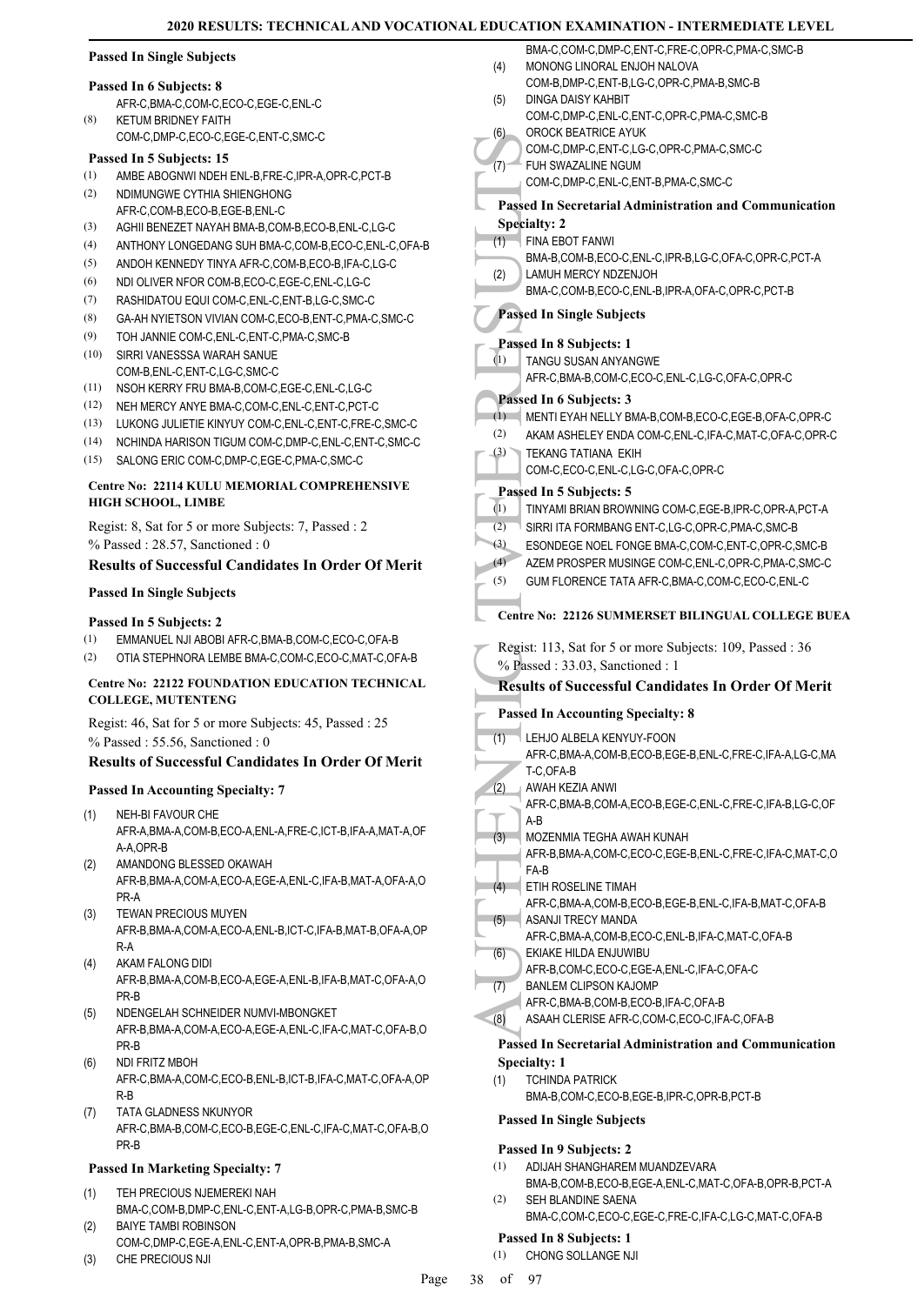# **Passed In Single Subjects**

#### **Passed In 8 Subjects: 1**

AFR-C,BMA-C,COM-C,ECO-C,ENL-C,FRE-C,OFA-B,REL-C

# **Passed In 7 Subjects: 3**

- ETONGKE TAYOH DECLAND BMA-C,COM-B,ECO-B,LG-B,OFA-B,OPR-C,PCT-C (1)
- AGIE SHANCILINE AKAM AFR-B,BMA-B,COM-C,ECO-C,EGE-B,FRE-C,IFA-B (2)
- CLEMENTINE JUAHAH AFR-C,BMA-C,COM-C,ECO-C,EGE-B,LG-C,OFA-C (3)

### **Passed In 6 Subjects: 11**

- (1) NGU BECKY MIRARE COM-B,ECO-C,ENL-C,LG-B,OPR-B,PCT-B LECTER MUNLA NAHDIN (2)
- BMA-C,COM-B,ECO-C,ENL-C,LG-C,OPR-A
- (3) AGBOR GILIAN AYUK BMA-B,COM-C,ECO-C,LG-C,OPR-B,PCT-B
- (4) ELONDE HANS NDIVE COM-C,ECO-B,EGE-B,ENL-C,OPR-C,PCT-B
- (5) TEBAH NADESH CHI AFR-C,BMA-B,COM-C,EGE-C,ENL-C,IFA-B AGEKENG LOVELINE AWUNG (6)
- COM-C,EGE-C,FRE-C,IPR-C,OPR-B,PCT-B
- (7) TECHE MOREBLESS BMA-C,COM-B,ECO-C,ENL-C,IFA-C,OFA-B
- (8) CHU DOMINION MOTIA COM-C,ECO-C,ICT-C,IPR-B,OPR-C,PCT-C
- MUNGAM BLESSED MOKOCHI AFR-C,BMA-C,COM-C,ECO-C,ENL-C,OFA-B (9)
- MOLANGO BELTHA AKWENE COM-C,EGE-C,ENL-C,OFA-C,OPR-C,PCT-C (10)
- (11) ONDOH JOY OMORE COM-C,ECO-C,ENL-C,LG-C,OPR-C,PCT-C

# **Passed In 5 Subjects: 10**

- (1) AYONG CLEMENTINA MUM COM-B,ECO-C,EGE-C,OPR-C,PCT-A
- (2) AJESAH GILLIAN AZEMGWOA COM-C,ECO-C,ENL-C,OPR-B,PCT-A
- (3) NKONGANYI SHELLA COM-C,ECO-C,IPR-B,OPR-B,PCT-C
- (4) KEBEBSI MARY COM-C,ENL-C,LG-C,OPR-B,PCT-B
- (5) KESHI EVERT KICHEKI COM-C,ECO-C,EGE-C,OPR-C,PCT-B
- (6) TEKOECK HANIRUTH MBANYI BMA-C,COM-C,ECO-C,ENL-B,IFA-C
- (7) AKWO KOLOTTO ANDREAS BMA-C,COM-C,ECO-C,EGE-B,FRE-C
- (8) DZE KELLY BRIGHT BIH AFR-C,BMA-C,COM-C,EGE-C,OFA-B
- (9) TAKOH PRECIOUS MANGOMI COM-C,EGE-C,IPR-C,OPR-C,PCT-C
- (10) NSENDU NINA AKWEH AFR-C,BMA-C,COM-C,ECO-C,OFA-C

# **Centre No: 22133 CAMBRIDGE COMP. BILINGUAL COLLEGE MUTENGENE**

Regist: 31, Sat for 5 or more Subjects: 31, Passed : 6 % Passed : 19.35, Sanctioned : 0

# **Results of Successful Candidates In Order Of Merit**

# **Passed In Accounting Specialty: 2**

- ENONGENE BRYAN SUME-NZEH AFR-A,BMA-B,COM-B,ECO-C,ENL-C,IFA-B,MAT-C,OFA-A (1)
- BONGJOH MARY CHANSELINE NGOASONG AFR-B,BMA-B,COM-C,IFA-B,OFA-A,OPR-B (2)

# **Passed In Single Subjects**

# **Passed In 7 Subjects: 1**

- GEMDA BERTIN NEMFOH (1)
- BMA-B,COM-C,ECO-C,ENL-C,IFA-C,OFA-C,OPR-B
- **Passed In 6 Subjects: 1**
- (1) JOY FAKE NFORMI AFR-C,BMA-C,COM-B,ENL-C,OFA-B,OPR-C

#### **Passed In 5 Subjects: 2**

- (1) AKWA LUCIA NECK COM-C,ENL-C,IFA-C,OFA-B,OPR-C
- (2) CHE AISHA TUNGKEH COM-C,ENL-C,IFA-C,OFA-C,OPR-C

#### **Centre No: 22134 ST. THERESA INTERNATIONAL BILINGUAL COMPREHENSIVE BUEA**

Regist: 46, Sat for 5 or more Subjects: 46, Passed : 27 % Passed : 58.70, Sanctioned : 0

# **Results of Successful Candidates In Order Of Merit**

# **Passed In Accounting Specialty: 8**

AFR-C,BMA-B,COM-A,ECO-A,ENL-B,FRE-C,ICT-C,IFA-C,MAT-C,OF A-A OPR-B

- MBEURNWY ELCYBAR SHUTANGNWY AFR-B,BMA-A,COM-B,ECO-B,ENL-B,ICT-B,IFA-B,MAT-B,OFA-A,OP (2)
- R-B MAC-HEINRICH BAWOH MBA (3)
- AFR-C,BMA-A,COM-A,ECO-C,ENL-C,IFA-B,LG-C,MAT-C,OFA-A,OP R-B
- MARIE ENINE MBONDE  $(4)$
- AFR-C,BMA-A,COM-C,ECO-A,ENL-C,ICT-C,IFA-C,MAT-B,OFA-A,OP R-C
- BAIYONG ROFINA YUTEH (5)
- AFR-C,BMA-A,COM-B,ECO-B,ENL-C,IFA-B,LG-C,MAT-C,OFA-B,OP R-B
- JEREMIAH BARIBEFE LEEMA (6)
- AFR-C,BMA-B,COM-A,ECO-B,EGE-A,ENL-B,IFA-C,MAT-C,OFA-C,O PR-C
- BAKOMA SUSSANA BIE (7)
- AFR-C,BMA-B,COM-B,ECO-C,EGE-C,IFA-B,OFA-B,OPR-C
- DENYA ESSINAW BRANDON (8)
	- AFR-C,BMA-B,COM-C,IFA-C,MAT-C,OFA-B,OPR-C

# **Passed In Single Subjects**

# **Passed In 9 Subjects: 3**

- EMMANUELLA EFETI KULU (1)
- BMA-A,COM-B,ECO-C,ENL-B,ICT-B,IFA-C,MAT-C,OFA-B,OPR-A TITA BRANDON ONYEBUCHI OKORIE (2)
- AFR-C,BMA-A,COM-C,ECO-B,EGE-A,ENL-B,MAT-C,OFA-C,OPR-A (3)

#### WATSA TATANG ASHLY BMA-C,COM-C,ECO-C,ENL-C,FRE-C,ICT-C,MAT-C,OFA-C,OPR-C

# **Passed In 8 Subjects: 3**

| (1) | MODESTER BEHJIH SOMBAI                          |
|-----|-------------------------------------------------|
|     | AFR-B.BMA-C.COM-A.ECO-B.ENL-A.LG-B.MAT-B.OFA-B  |
| (2) | NKEMAGE PRECIOUS ANCHENMIH                      |
|     | BMA-A,COM-C,ECO-C,ENL-C,ICT-C,MAT-C,OFA-C,OPR-C |
| (3) | NGANKOU ASAHA                                   |
|     | .                                               |

AFR-B,BMA-C,COM-C,ECO-C,ENL-C,LG-C,OFA-C,OPR-C

# **Passed In 7 Subjects: 2**

- EMMANUELLA ETONDE MBUA (1)
- COM-B,ECO-B,ENL-C,FRE-C,ICT-C,IFA-C,OPR-B
- SEUGMENI KETCHIWU ANITA (2)
- COM-B,ECO-C,ENL-C,FRE-C,LG-C,OFA-B,OPR-B

# **Passed In 6 Subjects: 4**

- (a) MARIE<br>
(a) AFR-C,<br>
(a) AFR-C,<br>
(b) AFR-C,<br>
(b) AFR-C,<br>
(a) AFR-C,<br>
(c) R-B<br>
AFR-C,<br>
(c) R-B<br>
AFR-C,<br>
(d) AFR-C,<br>
(a) AFR-C,<br>
(a) EMMAA,<br>
TITA BHA-A,<br>
TITA BHA-A,<br>
TITA BHA-A,<br>
(1) MODES<br>
AFR-C,<br>
(3) NATSA<br>
BMA-A,<br>
TITA ACHU BELETTE ANGWAN AFR-C,BMA-B,COM-C,ECO-B,ENL-C,OFA-B  $(1)$ EWELI MERCY MWAFISE COM-C,ECO-C,EGE-A,ENL-C,IFA-C,OPR-C (2) AYUK-AGBOR STACY MA-ARREY ONEKE BMA-C,COM-C,ECO-C,ICT-C,IFA-C,OPR-C (3) ETEKI JIRESSE FOTOH ATABONG BMA-C,COM-C,ECO-C,ENL-C,LG-C,OPR-C (4) **Passed In 5 Subjects: 7** (1) LYDIA MPEY MBI BMA-A,ECO-B,ENL-A,IFA-A,OFA-A LUKE NDOMBE MONONO MALANGE BMA-C,COM-C,ENL-C,OFA-B,OPR-C (2) TAZOACHA ABANGAMUAH PRECIOUS COM-C,ECO-C,EGE-B,ENL-C,OPR-C (3) (4) WIRSIY GLORY DZERLA AFR-B,BMA-C,COM-C,OFA-C,OPR-C
	- (5) BANTAR AMMETTE MUKUH COM-C,ECO-C,IFA-C,OFA-C,OPR-C
	- (6) MENGNJO KINGSLEY YUVEN AFR-C,COM-C,LG-C,OFA-C,OPR-C
	- (7) ACHU YELSON TEBONG BMA-C,COM-C,ECO-C,OFA-C,OPR-C

# **Centre No: 22146 BAPTIST COMPREHENSIVE COLLEGE GREAT SOPPO, BUEA**

Regist: 27, Sat for 5 or more Subjects: 27, Passed : 22 % Passed : 81.48, Sanctioned : 0

# **Results of Successful Candidates In Order Of Merit**

# **Passed In Accounting Specialty: 5**

AKEMATUI EFUELAZONG LEEROY AFR-B,BMA-A,COM-A,ECO-A,ENL-C,ICT-B,IFA-A,MAT-C,OFA-B,OP (1)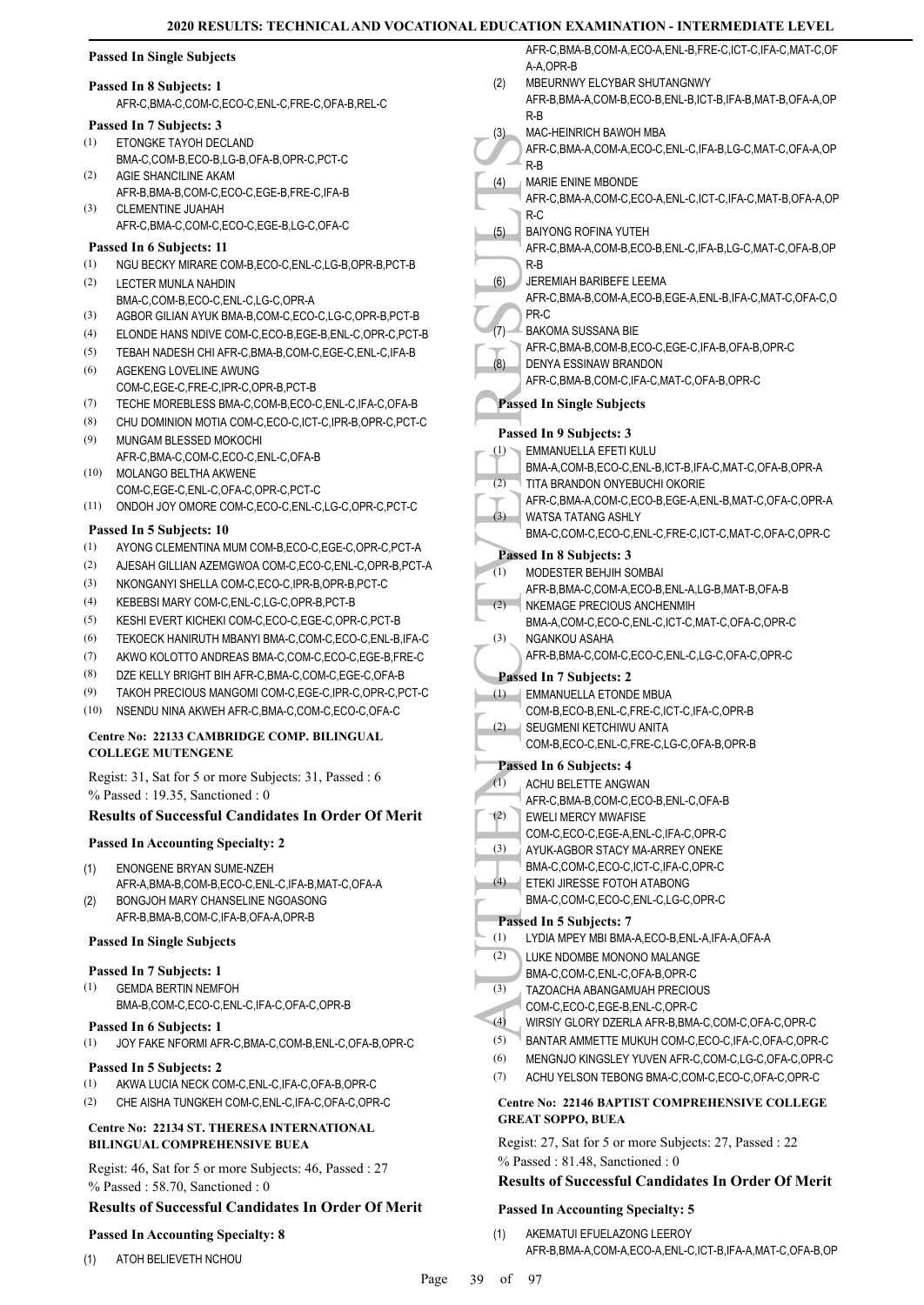FA-A OPR-C

# **Passed In Accounting Specialty: 5**

R-B

- MALIVA CARINE MUNEME
- AFR-B,BMA-C,COM-A,ECO-A,ENL-C,ICT-B,IFA-A,MAT-C,OFA-A,OP R-B (2)
- NYAH LYDIA MBOSIE AFR-B,BMA-A,COM-B,ECO-C,ENL-C,ICT-C,IFA-A,MAT-C,OFA-A,OP R-A (3)
- GEFON FAVOUR BWOMSEMBWOM AFR-C,BMA-A,COM-B,ECO-B,ENL-C,ICT-C,IFA-B,MAT-C,OFA-B,OP R-B (4)
- NDONUE LESLY TALLA AFR-C,BMA-B,COM-C,ECO-C,ENL-C,ICT-C,IFA-C,OFA-B,OPR-C (5)

# **Passed In Secretarial Administration and Communication Specialty: 3**

- PROSPER-ALEX LYONGA FENDA BMA-A,COM-C,ENL-C,ICT-C,IPR-A,MAT-B,OPR-C,PCT-C,REL-C (1)
- SAMMY WANTA NJEMO BMA-C,COM-C,EGE-C,ENL-C,ICT-C,IPR-A,OFA-C,OPR-C,PCT-C (2)
- LARRY MBONGO LYONGA FENDA BMA-C,COM-C,ICT-B,IPR-B,OPR-C,PCT-C (3)

# **Passed In Single Subjects**

# **Passed In 9 Subjects: 2**

- DJAMAL AGBOR NYENTY BMA-A,COM-A,ECO-A,ENL-A,ICT-A,IFA-A,MAT-C,OFA-B,OPR-B (1)
- LUKONG CORNELIUS-AUSTEN NJOKA BMA-A,COM-B,ECO-C,ENL-C,ICT-C,IFA-B,MAT-C,OFA-C,OPR-C (2)

# **Passed In 8 Subjects: 3**

- (1) NGOMBA PAULENE NDIMA EWANGE BMA-C,COM-C,ECO-C,ENL-B,ICT-C,IFA-C,OFA-C,OPR-B
- LORRA ENANGA LYONGA FENDA BMA-C,COM-C,ENL-C,ICT-C,IPR-B,MAT-C,OFA-C,OPR-B (2) ENANGA ASHLEYANN MOLUA (3)
- BMA-B,COM-C,ECO-C,ENL-C,ICT-C,IFA-C,OFA-C,OPR-C

### **Passed In 7 Subjects: 3**

- EBAKO NKWELLE NDUE DAVID COM-C,EGE-B,ENL-C,ICT-C,IPR-B,OFA-C,OPR-B (1)
- NGWENE JUNIOR ATABE COM-C,ECO-B,ENL-C,ICT-C,IFA-C,OFA-C,OPR-C (2)
- MBORWOE SIDNI NUNYUI BMA-B,COM-C,ECO-C,ENL-C,ICT-C,IFA-C,OPR-C (3)

# **Passed In 6 Subjects: 5**

- LOTONGO STEPHEN NGALE (1) COM-B,EGE-A,ENL-C,ICT-B,IPR-A,OPR-C
- IKOME PRINCEWILL NJOH BMA-B,COM-C,ECO-C,ENL-C,ICT-B,OPR-B (2)
- ASONG-NWI FAITH CHUNGAG COM-B,ECO-C,ENL-C,ICT-B,IFA-C,OPR-B (3)
- MBELLA JOERELLE APELLE (4) COM-C,EGE-A,ICT-C,IPR-B,OPR-C,PCT-C
- (5) GUIESE THERESIA BMA-C,COM-B,ICT-C,IPR-A,OFA-C,OPR-C

## **Passed In 5 Subjects: 1**

(1) BERTHA ETOMBI BAU COM-B,ECO-C,IFA-B,OFA-C,OPR-C

#### **Centre No: 22147 AYUNGHA BILINGUAL COLLEGE NGOUSSO, YAOUNDE**

Regist: 316, Sat for 5 or more Subjects: 311, Passed : 184 % Passed : 59.16, Sanctioned : 4

# **Results of Successful Candidates In Order Of Merit**

# **Passed In Accounting Specialty: 29**

- SIRRI ROSINE ANYE AFR-B,BMA-A,COM-A,ECO-A,ENL-A,FRE-B,IFA-B,LG-A,MAT-A,OFA -B,OPR-A (1)
- MARLENE ENDUM NEINYONGO AKURO (2) AFR-B,BMA-A,COM-A,ECO-A,ENL-C,FRE-C,IFA-B,LG-B,MAT-B,OFA -A,OPR-B
- FUNWI BRYAN BENSON ABONGWA AFR-A,BMA-A,COM-A,CSC-C,ECO-A,ENL-C,FRE-C,IFA-B,MAT-B,O (3)

| (4)  | TEZI CARINE NKWENTEN<br>AFR-C,BMA-B,COM-A,ECO-A,ENL-B,FRE-A,IFA-B,LG-B,MAT-C,OFA                 |
|------|--------------------------------------------------------------------------------------------------|
| (5)  | -C.OPR-B<br>NGEFOR KELLY BLESSING<br>AFR-C,BMA-A,COM-A,ECO-B,ENL-C,FRE-C,IFA-C,LG-C,MAT-C,OF     |
|      | A-B,OPR-B                                                                                        |
| (6)  | ALIMATOU SADIA<br>AFR-C, BMA-B, COM-B, CSC-C, ECO-C, ENL-C, FRE-B, IFA-C, MAT-C, O               |
|      | FA-B,OPR-C                                                                                       |
| (7)  | FUNDOH BRENDA<br>AFR-A, BMA-A, COM-B, ECO-A, ENL-A, IFA-A, LG-A, MAT-C, OFA-A, OPR               |
|      | -A<br>SHURI JOYKERCY TABUFOR                                                                     |
| (8)  | AFR-B, BMA-A, COM-B, ECO-A, ENL-A, FRE-C, IFA-A, MAT-C, OFA-A, OP<br>R-A                         |
| (9)  | <b>FUNWI REMY NUMFOR</b><br>AFR-B, BMA-A, COM-B, ECO-A, ENL-C, IFA-B, LG-B, MAT-B, OFA-A, OPR    |
|      | -A                                                                                               |
| (10) | KONI QUINETTE BUME<br>AFR-C,BMA-A,COM-A,ECO-A,ENL-A,FRE-C,IFA-B,LG-B,OFA-A,OPR<br>-B             |
| (11) | ZALIE KADJE MARLEY                                                                               |
|      | AFR-A, BMA-A, COM-B, ECO-A, ENL-C, FRE-B, IFA-A, LG-B, OFA-B, OPR<br>-B                          |
| (12) | <b>TEBO FLORITA ANWEI</b>                                                                        |
|      | AFR-B, BMA-A, COM-A, ECO-A, ENL-B, FRE-C, IFA-B, MAT-C, OFA-A, OP                                |
|      | R-B                                                                                              |
| (13) | MFORBI BLAISE NUMFOR AFANWI<br>AFR-B, BMA-A, COM-A, ECO-A, ENL-C, FRE-C, IFA-C, LG-C, MAT-B, OFA |
|      | -B                                                                                               |
| (14) | ATAGHA ASHLY MBEI                                                                                |
|      | AFR-B, BMA-B, COM-B, CSC-C, ECO-C, ENL-C, IFA-B, MAT-C, OFA-A, O                                 |
|      | PR-B                                                                                             |
| (15) | TAKA KLARYEL FRI                                                                                 |
|      | AFR-C, BMA-A, COM-B, ECO-B, ENL-C, FRE-C, IFA-C, MAT-C, OFA-A, O                                 |
|      | PR-B                                                                                             |
| (16) | FONYUY ADOLFLINE SHIYLA                                                                          |
|      | AFR-A, BMA-A, COM-B, ECO-B, ENL-C, IFA-A, LG-C, OFA-A, OPR-B                                     |
| (17) | LAISINUSAMATU WIYBINYUY                                                                          |
|      | AFR-B, BMA-A, COM-C, ECO-B, EGE-B, IFA-A, MAT-C, OFA-A, OPR-B                                    |
| (18) | TEKE DESMOND TEKE<br>AFR-B, BMA-A, COM-B, ECO-A, ENL-C, IFA-B, LG-C, MAT-B, OFA-A                |
| (19) | EVOUNA NNANA ETIENNE LEADER                                                                      |
|      | AFR-B, BMA-A, COM-C, EGE-B, ENL-C, FRE-A, IFA-B, MAT-C, OFA-C                                    |
| (20) | <b>GAVAH JUNIOR GENA</b>                                                                         |
|      | AFR-C, BMA-B, COM-B, ECO-B, EGE-C, ENL-C, FRE-C, IFA-B, OFA-B                                    |
| (21) | TEGHA VICTORY LUM                                                                                |
|      | AFR-B, BMA-A, COM-C, ECO-C, ENL-C, IFA-B, MAT-C, OFA-B, OPR-C                                    |
| (22) | DAVIS NEHMULAH TENENG                                                                            |
|      | AFR-C.BMA-B.COM-B.ECO-C.EGE-B.ENL-C.IFA-B.LG-C.OFA-B                                             |
| (23) | EMBOLO METOGO JOSPIN DYLANE                                                                      |
|      | AFR-C, BMA-A, COM-C, ECO-C, FRE-A, IFA-C, MAT-C, OFA-C, OPR-B<br><b>BIMILA JENET NKUMRAN</b>     |
| (24) | AFR-A, BMA-A, COM-A, ECO-C, ENL-B, IFA-B, OFA-B, OPR-B                                           |
| (25) | BERMO JEVIS KOLBERT                                                                              |
|      | AFR-A, BMA-A, COM-B, ECO-B, IFA-C, MAT-C, OFA-A, OPR-A                                           |
| (26) | BOBINGWELL DORCAS TANYI                                                                          |
|      | AFR-C, BMA-A, COM-C, ECO-C, IFA-C, MAT-C, OFA-B, OPR-C                                           |
| (27) | NJINGANG TERENCE AMBE                                                                            |
|      | AFR-C, BMA-A, COM-C, ENL-C, FRE-C, IFA-C, OFA-C, OPR-C                                           |
| (28) | AYEAH PRECIOUS ANKIAMBOM                                                                         |
|      | AFR-C, BMA-B, COM-C, ECO-C, ENL-C, IFA-C, OFA-B, OPR-C                                           |
| (29) | NGORAN THELMA SHANICE LEINYUY                                                                    |
|      | AFR-C, BMA-B, COM-B, FRE-C, IFA-C, OFA-A, OPR-C                                                  |
| (1)  | <b>Passed In Automobile Repair Mechanics Specialty: 12</b><br><b>BONYU GLEN MIRACLE</b>          |
|      | CSC-B, EET-A, EGE-B, ENL-B, ESC-B, FRE-C, LG-C, MAT-B, MDR-B, MT                                 |
|      | E-A,MTW-A                                                                                        |
| (2)  | LEMOULONG MOTSOU HURISH                                                                          |

- EET-B,EGE-A,ENL-B,ESC-C,FRE-C,ICT-C,LG-B,MDR-B,MTE-B,MT W-B
- (3) CHE DARIUS-TERREL TASHIE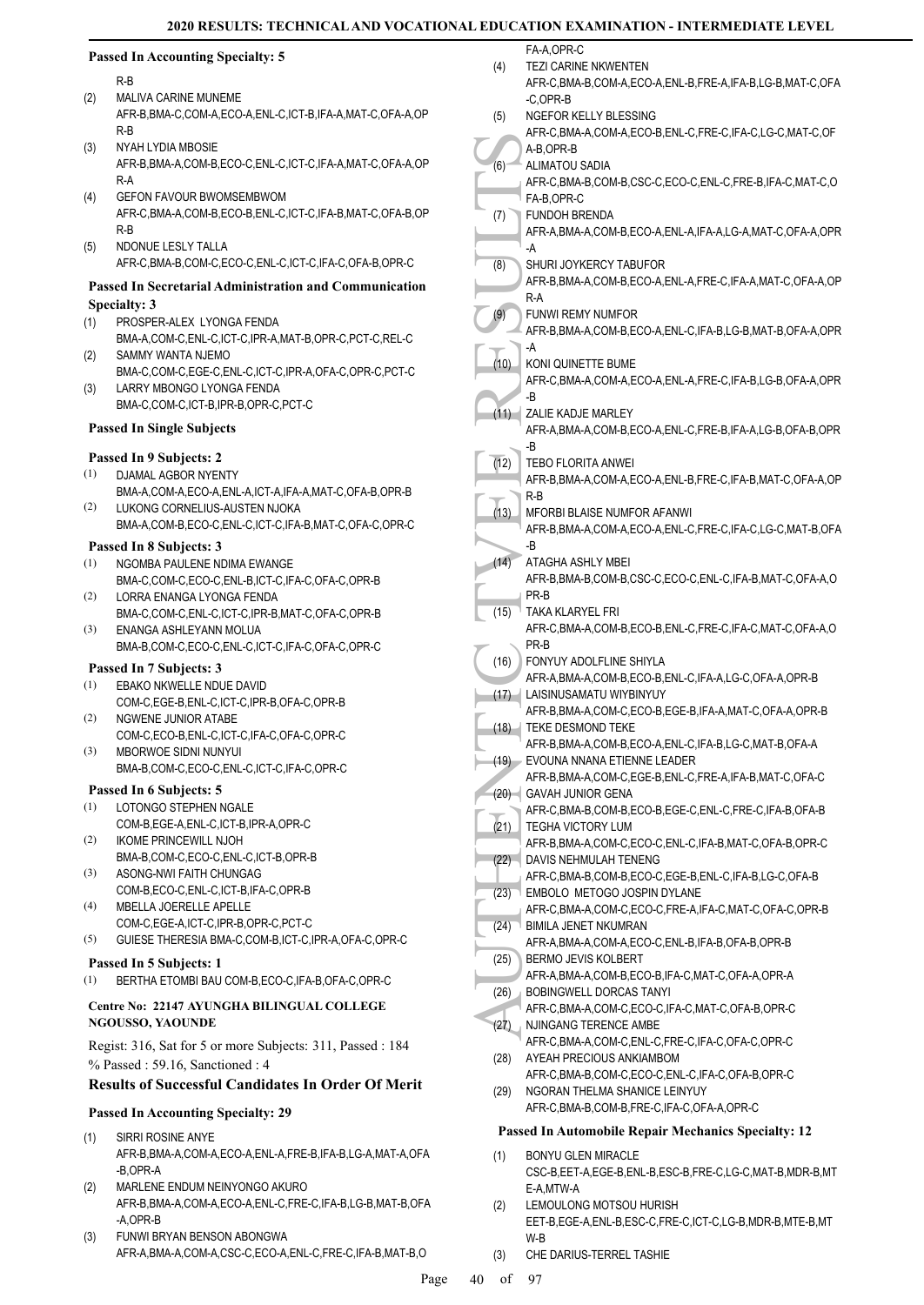# **Passed In Automobile Repair Mechanics Specialty: 12**

CSC-C,EET-B,EGE-B,ESC-B,FRE-B,LG-C,MAT-C,MDR-B,MTE-B,MT W-B

- NZALI YANN CALVIN EET-B,EGE-B,ENL-C,ESC-C,FRE-A,LG-B,MDR-C,MTE-C,MTW-B  $(4)$ ASOBO MARCEL ACHU (5)
- EET-C,EGE-C,ENL-B,ICT-C,MAT-C,MDR-B,MTE-B,MTW-B,QHS-B ALI SANDA (6)
- EET-C,EGE-C,FRE-C,LG-C,MAT-C,MDR-C,MTE-C,MTW-B,QHS-C NJI EMMANUEL TENNENG (7)
- EET-B,ENL-C,ESC-B,FRE-C,MAT-A,MDR-B,MTE-A,MTW-A TEYIEH NCHUMULUH JEFF (8)
- EET-C,EGE-C,ENL-C,ESC-C,FRE-C,MDR-B,MTE-B,MTW-A DIN BLESS DIN (9)
- EET-B,ENL-C,ESC-C,ICT-B,LG-C,MDR-C,MTE-C,MTW-A EKEMIZIE CHIDERAA MAXIME (10)
- EET-C,ENL-C,ESC-C,LG-C,MDR-C,MTE-B,MTW-B,QHS-C ARMSTRONG LENDZELE (11)
- EET-C,ENL-A,ESC-C,FRE-B,MDR-C,MTE-C,MTW-C (12) LOMTSI STAMIS EET-C,MAT-C,MDR-C,MTE-C,MTW-C

# **Passed In Civil Engineering - Building Construction Specialty: 13**

- WULNIKONG DEMAS CHIAMBAH BCD-A,CPB-A,EGE-A,ENL-B,ESC-C,ICT-C,LG-A,MAT-B,QHS-B,SSM -A (1)
- WEFUAN MATHEW YEMUH BCD-B,CPB-A,EGE-A,ENL-B,ESC-C,LG-C,MAT-B,REL-B,SSM-A (2)
- NCHUMOH BASILE NOEL NSHANUI BCD-A,CPB-A,ENL-C,ESC-C,FRE-B,ICT-B,LG-C,MAT-C,SSM-A (3) NTUI MOME WESLEY (4)
- BCD-B,CPB-A,EGE-A,ENL-C,ESC-C,FRE-C,LG-B,MAT-C,SSM-A KIMBI TAM ROMARIC FONACHAN (5)
- BCD-B,CPB-B,ENL-C,ESC-C,FRE-C,LG-B,MAT-C,REL-C,SSM-A AMRAPHEL SUUH (6)
- BCD-C,CPB-A,EGE-B,ESC-C,FRE-C,LG-C,MAT-C,SSM-B CHE ONGUENE JUNIOR (7)
- BCD-A,CPB-B,EGE-A,ESC-C,FRE-A,MAT-B,SSM-B YONGTOH FEDINARD DIOM (8)
- BCD-A,CPB-A,ESC-C,FRE-B,LG-C,MAT-A,SSM-B NFORBI ALAIN NGWA (9)
- BCD-B,CPB-A,EGE-B,ENL-C,ESC-C,MAT-B,SSM-A BERI SEIDOU NDI (10)
- BCD-B,CPB-A,ESC-C,FRE-B,MAT-C,QHS-C,SSM-A TETSOP NKANGDOF FRENKBELL (11)
- BCD-C,CPB-A,EGE-C,ESC-C,FRE-C,MAT-C,SSM-B
- (12) FUNWIE CLINTON BCD-C,CPB-A,ESC-C,LG-C,MAT-B,SSM-A
- (13) NSOH ANYE NDI BCD-C,CPB-A,EGE-C,ESC-C,MAT-C,SSM-B

# **Passed In Electrical Power System Specialty: 33**

- YONG LESLY MUSAMA EDR-C,EEC-A,EME-A,ENL-B,ESC-B,ETD-A,FRE-C,ICT-B,LG-B,MAT-B,QHS-B (1)
- MAIWONG JEFFREY GHAKANYUY EDR-C,EEC-A,EME-B,ENL-A,ESC-C,ETD-A,FRE-B,ICT-A,LG-C,MAT-C,QHS-B (2)
- BALAHBIM VALERIE NGWA EDR-C,EEC-B,EGE-A,EME-B,ENL-B,ESC-C,ETD-A,FRE-B,ICT-B,LG-B,MAT-B (3)
- NEBA GODLOVE ANYE EDR-B,EEC-B,EGE-A,EME-B,ENL-C,ESC-B,ETD-A,FRE-C,ICT-B,LG-C,MAT-C (4)
- THANK GOD ABBA EEC-A,EGE-B,EME-C,ENL-C,ESC-C,ETD-A,FRE-C,ICT-C,LG-B,MAT  $-C$ (5)
- ATEMNKENG DEMIA NKENDEM EDR-C,EEC-B,EGE-C,EME-B,ENL-C,ESC-C,ETD-A,FRE-B,ICT-C,MA T-C (6)
- WANTOH CANDELLA HARRISON ASAJI EDR-C,EEC-B,EME-B,ENL-C,ESC-B,ETD-A,FRE-C,ICT-C,MAT-C,QH S-C (7)
- AMBENESANG SERGIUS AMBE EDR-B,EEC-A,EGE-A,EME-A,ENL-A,ESC-A,ETD-A,ICT-A,MAT-A (8)
- (12) FERC-B, (13) FERC-B, (13) FERC-B, (13) FERC-B, (14) FERC-C, (16) FERC-C, AGWO EDR-C, (16) FOR-B, TAKEM (6) FOR-B, TAKEM (6) FOR-B, TAKEM (6) FOR-B, TAKAM EDR-B, TAKAM EDR-B, TAKAM EDR-B, TAKAM EDR-B, TAKAM EDR-C, (21) ISMAIL ASSAN FAI CSC-B,CTZ-B,EDR-C,EEC-A,EME-B,ENL-A,ESC-B,ETD-A,MAT-B (9) AWA LOUIS MOKOM EDR-C,EEC-A,EGE-A,EME-A,ENL-C,ESC-C,ETD-A,ICT-B,MAT-B (10) WIRKOM CLINTON FONYUY EEC-B,EGE-A,EME-B,ENL-C,ESC-C,ETD-A,FRE-C,LG-C,MAT-B (11) YEIKA BLAISE BURINYUY EEC-B,EME-B,ENL-C,ESC-C,ETD-A,FRE-B,ICT-B,LG-C,MAT-C  $(12)$ MBAKOP RAPHAEL GEORDANE EDR-C,EEC-A,EME-B,ENL-C,ESC-C,ETD-A,FRE-C,LG-C,MAT-C  $(13)$ KEGHRAN BERNARD COLIN AYUNI EDR-C,EEC-B,EME-B,ENL-C,ESC-C,ETD-A,ICT-C,LG-C,MAT-C  $(14)$ NDIMAH WILFRED AZENUI EDR-C,EEC-A,EGE-C,EME-C,ENL-C,ESC-C,ETD-B,LG-C,QHS-C  $(15)$ AGWO RELEAN ASAAH EDR-A,EEC-A,EME-B,ESC-B,ETD-A,FRE-A,ICT-A,MAT-A  $(16)$ AKEM CLARENCE FONGWOH EDR-B,EEC-A,EME-B,ENL-C,ESC-C,ETD-A,LG-C,MAT-B  $(17)$ TABIH DESMOND ASHONGFUNG EDR-B,EEC-A,EGE-B,EME-B,ESC-C,ETD-A,FRE-C,MAT-C (18) TAKAM KAPPI CHRISTIAN EEC-A,EME-C,ENL-C,ESC-C,ETD-B,FRE-B,ICT-C,MAT-C (19) (20) TCHEMOE BRANDONE EDR-C,EEC-B,EGE-C,EME-C,ESC-C,ETD-A,ICT-C,LG-B BEYIKEH TORBUH FABRICE EDR-C,EEC-B,EGE-B,EME-B,ENL-C,ESC-C,ETD-B,MAT-C  $(21)$ ANDONG JUNIOR ETEANO EDR-C,EEC-C,EME-C,ENL-B,ETD-B,FRE-B,ICT-B,MAT-C (22) AKOSAH NDOFOR AZENUI JUSTICE EDR-C,EEC-B,EME-C,ENL-B,ETD-B,FRE-C,LG-C,MAT-C (23) LAKONNI KAMGANG YANE DIBRIL EDR-C,EEC-B,EME-B,ENL-C,ESC-C,ETD-B,FRE-C,MAT-C (24) BISONG VALENTINE TAMBE (25) EDR-B,EEC-B,EME-C,ENL-C,ESC-C,ETD-B,FRE-C,MAT-C NKONGHO JEAN PAUL EDR-B,EEC-C,EME-C,ENL-C,ESC-C,ETD-A,FRE-C,MAT-C (26) FONDONG ATABONG YANN JAMES EDR-C,EEC-C,EME-B,ESC-C,ETD-A,FRE-B,MAT-C  $(27)$ AKONGNUI PASCAL PAULA ALUH EDR-C,EEC-C,EGE-B,EME-C,ESC-C,ETD-A,ICT-C (28) KPWE LEONARD TEGHE EDR-B,EEC-B,EME-B,ESC-B,ETD-A,MAT-A (29) MBITAR CHRISTAIN TICHA EDR-B,EEC-B,EME-C,ESC-C,ETD-B,FRE-C (30) MBAKWA ROLENSTINE AGWANADE EDR-C,EEC-B,EME-A,ESC-C,ETD-A (31) (32) AMABO BRYAN CHE EDR-C,EEC-B,EME-C,ESC-C,ETD-A ANUKACHO FABRICE MUAKOH EDR-C,EEC-B,EME-C,ETD-B,MAT-C (33) **Passed In Marketing Specialty: 2** NWAORAH STANLEY OKECHUKWU BMA-B,COM-C,DMP-C,ENL-C,ENT-A,LG-B,PMA-A,SMC-B (1) DJODZEKA HARERA LEINTENG BMA-B,COM-C,DMP-C,ENL-C,ENT-B,FRE-C,PMA-C,SMC-B (2) **Passed In Secretarial Administration and Communication Specialty: 1** MINKAM MBELLA KOUAM GOERGES LEANE (1) BMA-C,COM-C,EGE-C,ENL-C,FRE-A,IPR-C,OPR-C,PCT-B **Passed In Single Subjects Passed In 10 Subjects: 2** TAKOUDJOU JENNY WINNIE NANCY BMA-A,COM-B,ECO-A,ENL-B,FRE-A,ICT-C,IFA-B,MAT-A,OFA-B,OP R-B (1) MIYANUI NATHALIA AFR-C,BMA-C,COM-B,ECO-C,EGE-B,ENL-C,FRE-C,MAT-C,OFA-C, OPR-C (2)

# **Passed In 9 Subjects: 10**

- KIBUFE MUNGA STEPHIE JOANES (1)
- BMA-A,COM-C,ECO-B,ENL-C,FRE-A,IFA-C,MAT-C,OFA-B,OPR-B MBAH VICTORINE NYOH (2)
	- BMA-B,COM-A,ECO-B,ENL-C,IFA-B,LG-B,MAT-C,OFA-B,OPR-C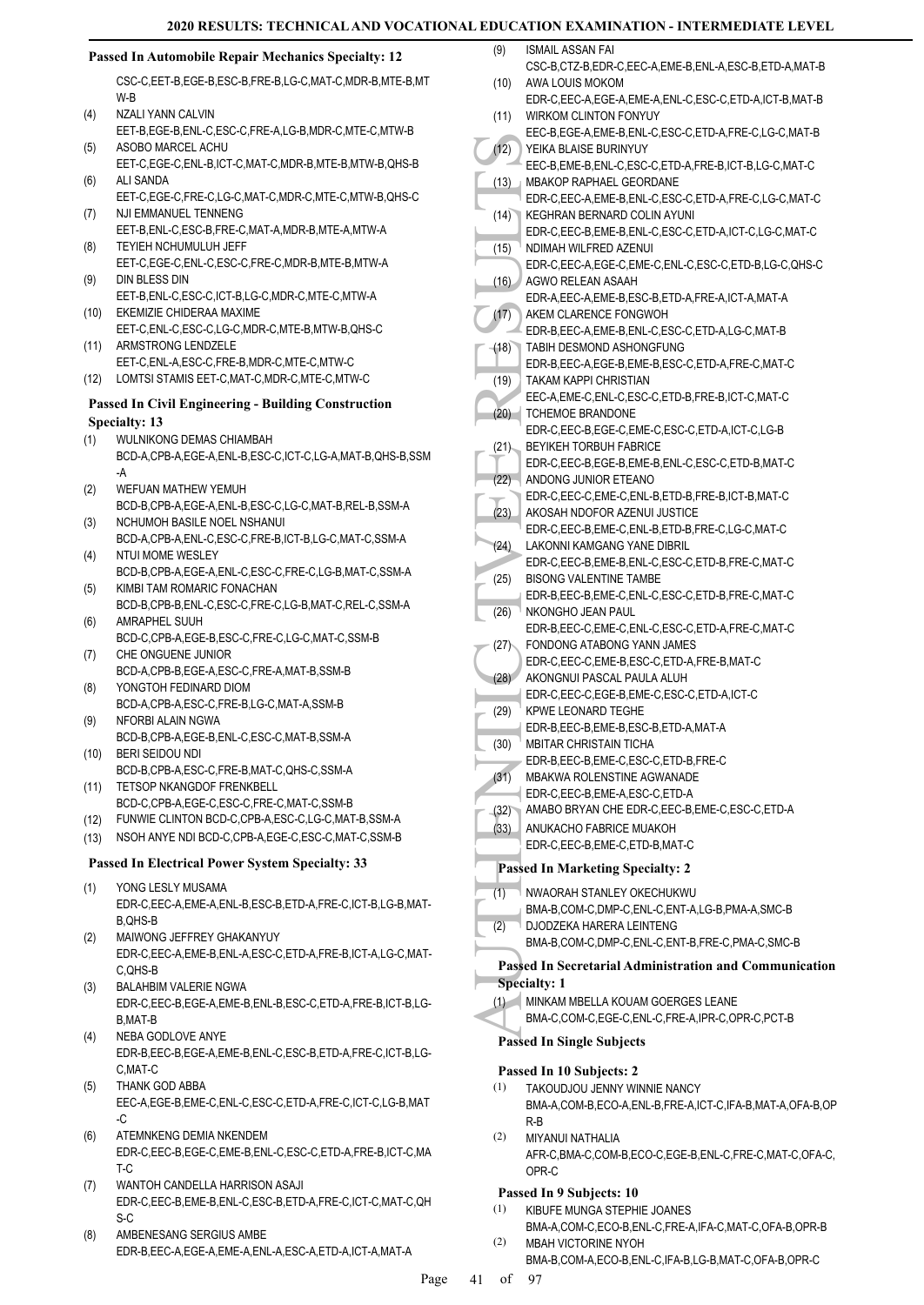KATU INNOCENT YANGSI

### **Passed In Single Subjects**

#### **Passed In 9 Subjects: 10**

- NDAM NGOUTANE DIANE KELLY DOROTHEE BMA-B,COM-B,ECO-A,ENL-C,FRE-A,IFA-C,MAT-C,OFA-B,OPR-C (3)
- NGONO SERGE DINGA (4)
- BMA-A,COM-B,ECO-A,ENL-C,FRE-C,IFA-C,LG-C,OFA-B,OPR-C KHING PRIDINE NAYAH (5)
- AFR-C,BMA-A,COM-B,ECO-B,ENL-B,FRE-C,LG-C,OFA-B,OPR-C AMBE TUMASANG JUNIOR (6)
- EEC-B,EME-B,ENL-C,ESC-C,ETD-A,FRE-C,ICT-C,LG-C,QHS-B NGWA EASI CHE (7)
- CPB-B,EGE-B,ENL-C,ESC-C,FRE-C,ICT-C,LG-B,QHS-B,SSM-B CHINDO TINA ASONGWE (8)
- BMA-C,COM-B,ECO-C,ENL-C,IFA-C,LG-A,MAT-C,OFA-B,OPR-C POUEME POUEME ALICIA CLARA (9)
- BMA-B,COM-C,ECO-C,ENL-C,FRE-B,IFA-B,MAT-C,OFA-C,OPR-C AYEAH MILTON NGAI (10)
- BCD-C,CPB-B,EGE-B,ENL-C,FRE-C,LG-C,MAT-C,REL-C,SSM-B

#### **Passed In 8 Subjects: 9**

- NDI CLOVIS NDI (1)
- CPB-A,EGE-B,ENL-C,ESC-C,LG-B,MAT-C,QHS-C,SSM-A TANG OLIVER KUM (2)
- BCD-C,CPB-A,EGE-B,ENL-C,FRE-C,LG-C,MAT-C,SSM-A AKONGMBOM GEMUH BRANDON (3)
- BCD-C,CPB-A,EGE-C,ENL-C,FRE-C,LG-C,MAT-C,SSM-B YUH CLIFORD MBENG (4)
- AFR-B,BMA-B,COM-C,ECO-B,ENL-C,FRE-C,IFA-C,MAT-C ASHU AGBOR TABOT (5)
- BMA-C,COM-C,ENL-B,FRE-C,LG-B,MAT-C,OFA-C,OPR-C BAS CLAUVIS AFUMBOM (6)
- EDR-C,EEC-C,ENL-C,ETD-B,FRE-C,ICT-C,MAT-C,QHS-C BELING FOMBASON BLAISE (7)
- EDR-C,EEC-C,EGE-C,ENL-C,ESC-C,ETD-B,FRE-C,MAT-C BUINDA CELINE DZEMNWI (8)
- BMA-C,COM-C,ECO-C,ENL-C,FRE-C,LG-C,OFA-B,OPR-C WAI SAMERA-THELMA NONG (9)
- BMA-B,COM-C,ECO-C,ENL-C,FRE-C,IFA-C,MAT-C,OFA-C

# **Passed In 7 Subjects: 12**

- NSA KENNETH BILLA (1)
- BMA-A,COM-A,ECO-B,EGE-A,ENL-C,FRE-C,IFA-C TEGHA EMMANUEL (2)
- BCD-B,CPB-A,EGE-B,ENL-C,ESC-C,LG-B,SSM-B ZONIPOH BRENDA NGWINGMACHI (3)
- AFR-C,BMA-A,COM-C,ECO-B,ENL-C,LG-C,OPR-A CHOUNFACK PRINCE DAREL (4)
- BCD-C,CPB-A,EGE-C,ENL-C,FRE-C,MAT-C,SSM-A NGOPANG BLAISE WOZINE (5)
- BCD-C,CPB-A,EGE-B,ENL-C,FRE-C,ICT-C,SSM-B LEMBI LINCOLN ATANU (6)
- EEC-B,EME-C,ENL-B,ESC-C,ETD-B,FRE-C,QHS-B BENE KEDE BORIS (7)
- AFR-B,BMA-B,COM-C,EGE-C,FRE-B,OFA-B,OPR-C NGWAKONWI JULIUS (8)
- BCD-C,CPB-A,EGE-C,ENL-C,ESC-C,LG-C,SSM-B GREGORY EPIEDU EBEN (9)
- BCD-C,CPB-B,EGE-B,ENL-C,FRE-C,ICT-C,SSM-B CHENDJOU NJOUBOU OSLA FABIOLA (10)
- AFR-C,BMA-B,COM-B,ENL-C,MAT-C,OFA-B,OPR-C NDONG BORIS TOHLA (11)
- EDR-C,EEC-C,ENL-C,ESC-C,ETD-A,FRE-C,LG-C TANG SALIBEL TAN (12)
	- AFR-C,BMA-C,COM-B,ECO-C,FRE-C,OFA-C,OPR-C

# **Passed In 6 Subjects: 33**

- NGWANG EMILIO FANSO (1)
- EET-B,EGE-B,LG-B,MDR-C,MTE-B,MTW-B (2) AWA ALVIN WAKAH EEC-B,ENL-B,ETD-B,ICT-B,LG-B,REL-C
- JAMNGONG JANETTE NJARCHEP BMA-A,COM-B,ECO-C,ENL-C,IFA-C,OFA-A (3)
- NUBOYIN ANNA DOHNJI BMA-A,COM-B,ECO-B,ENL-C,MAT-C,OPR-B (4) (5) TSAM CYPRAIN CHE BCD-C,CPB-A,EGE-C,FRE-C,MAT-C,SSM-A
- (10) BURLOU (10) CPB-B, (10) CPB-B, (10) CPB-B, (10) CPB-B, NGRI R<br>
(10) CPB-B, NGRI R<br>
(11) CPB-B, NGRI R<br>
(12) CPB-B, NGRI R<br>
EET-C, B BUH B(D-B, NGRI R<br>
(13) EET-C, B SADZO EET-C, TANG R<br>
(17) CHENN MANKA TABO E BCD-C, EET-B,ENL-C,FRE-C,MDR-B,MTE-B,MTW-B PINLAP DJUIDJE OCEANE VALDESE BMA-A,COM-C,ENL-C,FRE-B,IFA-B,OFA-C (7) NKWENTI DAVID FOUSSOM KAMENI BCD-C,CPB-A,EGE-C,FRE-B,QHS-C,SSM-B (8) OKLOU KOFFI VINCENT CPB-B,EGE-B,ENL-C,FRE-C,MAT-C,SSM-B (9) MBAH DAMARIS MENEMAH BMA-A,COM-B,ECO-C,EGE-C,ENL-C,IFA-C (10) AGEBOH NDUNYANG IVAN TIERRY BCD-B,CPB-B,EGE-C,ENL-C,FRE-C,SSM-B  $(11)$ NGRI ROOSEVELT MBAKU EET-C,ENL-C,FRE-B,MDR-C,MTE-C,MTW-A  $(12)$ (13) BUH BORIS NTAM BCD-B,CPB-C,EGE-B,ENL-C,LG-C,SSM-B (14) KIEN DOLID COM-B,ECO-C,EGE-B,ENL-C,FRE-B,OPR-C (15) CHENWI NOEL EEC-C,EGE-C,EME-B,ENL-B,ETD-B,LG-C (16) MANKAH BLESSING EDR-C,EEC-C,EGE-C,ENL-C,ESC-C,ETD-A TABO EMMANUEL FON ACHIRI BCD-C, CPB-B, EGE-C, FRE-C, QHS-C, SSM-B (17) SADZO KOUEDEM FRANCK BRAYAN EET-C,ENL-C,FRE-B,MDR-C,MTE-C,MTW-B (18) YEMBE JEANCLAUDE NYUGAP (19) CTZ-C,EEC-B,ENL-C,ESC-C,ETD-B,LG-C TAYACK MOUMBE FRANCK JUNIOR BCD-C,CPB-B,ENL-C,FRE-C,MAT-C,SSM-B (20) AJONGAFAC DOSALINE NKEMGONG BMA-B,COM-C,ECO-C,ENL-C,LG-B,OPR-C (21) (22) TCHUALA NWANANG BRANDON BMA-B,COM-C,FRE-C,MAT-C,OFA-C,OPR-B GEMOH JACQUINO TOMOU (23) BCD-C,CPB-A,EGE-C,FRE-C,MAT-C,SSM-C KUBI ELTON RAWLINGS CHIABI BMA-B,COM-C,ECO-C,ENL-C,FRE-C,OFA-B (24) ZONFACK NKOBONG ALBAN FRIDOLIN EET-C,EGE-B,FRE-C,MDR-C,MTE-C,MTW-B (25) KANG FAVOUR HUSHIA BMA-C,COM-C,ECO-C,FRE-C,OFA-B,OPR-C (26) (27) BIH FAITH ASAFOR BMA-B,COM-C,ECO-C,ENL-C,OFA-C,OPR-C  $(28)$  NDITOH NGEK PROPOSE EDR-C,EEC-C,EGE-C,ENL-C,ETD-B,FRE-C (29) ETOGA MARIE BMA-B,COM-C,FRE-C,IFA-C,OFA-C,OPR-C (30) NKONO ASHLY BINYI EDR-C,EEC-C,EGE-C,ENL-B,ETD-C,FRE-C FONYUY BRAZSON NYUYFANLA EDR-C,EEC-C,EME-C,ENL-C,ETD-B,FRE-C (31) (32) NKUO SYLVILINUS AFR-C,BMA-C,COM-C,ENL-C,MAT-C,OPR-C (33) ABIA MARIE ACHE COM-C,ECO-C,ENL-C,IFA-C,OFA-C,OPR-C **Passed In 5 Subjects: 28** (1) ASHI CLOVIS BCD-B,CPB-A,EGE-C,FRE-C,SSM-B (2) AYENMBOM EVANS BCD-C,CPB-A,EGE-C,FRE-C,SSM-A FOLOH BRANDON PEKWALEKE BCD-C,CPB-A,EGE-C,ENL-C,SSM-B (3) (4) NNOKO CLINTON ELONG BCD-C,CPB-B,EGE-B,ENL-C,SSM-B (5) NGUM NAOMI CHE AFR-B,BMA-B,COM-C,ECO-B,OPR-C MEFROUEKA TSAFACK VADELE EDR-C,EEC-B,ETD-A,FRE-C,MAT-C (6) (7) TIENDJANG EDMOND RAISON EEC-B,EGE-C,ENL-C,ETD-B,FRE-B MAMNO TATHOKAM JOYCE DIDORAH BMA-A,ENL-C,FRE-C,OFA-B,OPR-C (8) (9) MOUAFO EDOUARD EGE-C,ENL-C,ETD-B,FRE-B,QHS-C (10) ABONWI FAVOUR AKUMA EET-C,FRE-B,MDR-C,MTE-C,MTW-B APONG FAITHSON AMBANAKU BCD-C,CPB-B,EGE-C,FRE-C,SSM-B (11) (12) ATUD HARDY PRIDE ACHU EDR-C,EEC-B,ENL-C,ETD-B,QHS-C (13) AUSTIN SHU NGAM BCD-C,CPB-B,ENL-C,FRE-C,SSM-B (14) MOOH JEANNE COM-B,ECO-C,ENL-C,FRE-C,OPR-B MBESSE MESSANGA ANGE FRANCOISE BMA-C,COM-B,EGE-B,FRE-C,IFA-C (15) (16) NGIRNYU NFOR RAHIM BCD-C,CPB-B,ENL-C,FRE-C,SSM-B

(17) TAFOR BORIS FRU BCD-C,CPB-B,EGE-C,FRE-C,SSM-B (18) ANDE ABONGNOH NGWA EDR-C,EME-C,ENL-C,ETD-B,FRE-B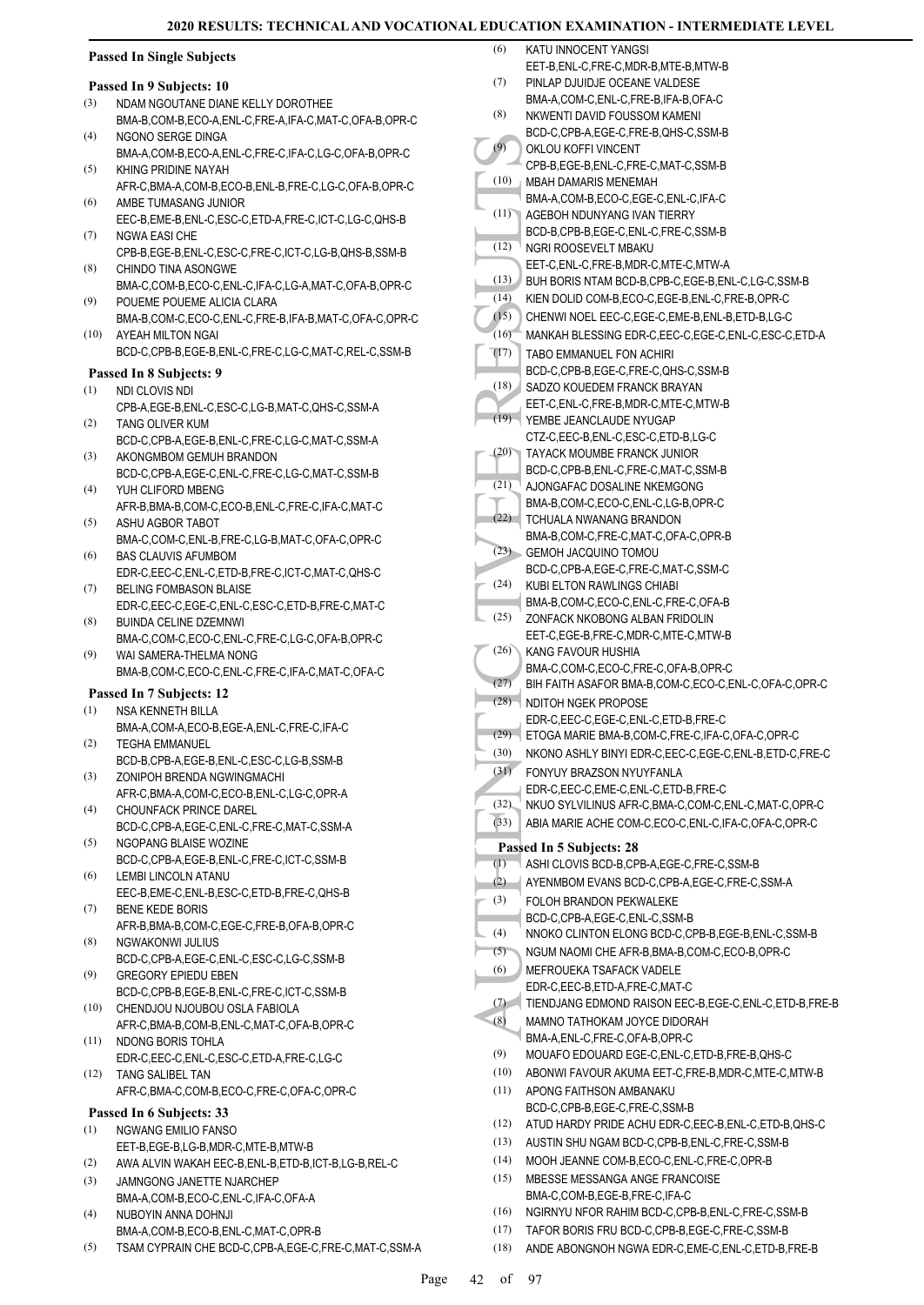NKWELLE GENEVINE YOH

# **Passed In Single Subjects**

#### **Passed In 5 Subjects: 28**

- (19) NJI TATIANA NINSHI AFR-C,BMA-B,COM-C,ECO-B,FRE-C
- NKANGHE TEDDY NYOHE SOWAH EEC-B,ENL-C,ESC-C,ETD-B,LG-C (20)
- (21) MELI LONTSI CABREL EDR-C,EEC-C,EGE-C,ETD-B,FRE-C
- (22) NOUDJEU WELLASSANGOU BOBBY JASON BCD-C,CPB-C,ENL-C,FRE-B,SSM-C
- (23) NJOYA NDE JEEFREY LIGUIN EET-C,FRE-C,MDR-C,MTE-C,MTW-B
- MAVIEL KEMBOH CHUNGWAIN (24) EET-C,EGE-C,MDR-C,MTE-C,MTW-B
- (25) ESSOMO Y ESSONG EDWIN EET-C,FRE-C,MDR-C,MTE-C,MTW-B
- (26) BUMA OCTAVIA NYUSIH COM-C,ENL-C,FRE-C,OFA-C,OPR-C
- MBIYDZENYUY CLINTON SAHWAI (27) EDR-C,EEC-C,EME-C,FRE-C,MAT-C
- (28) NGALA ABDELPHARACH TANSI EET-C,EGE-C,ENL-C,MDR-C,MTW-C

#### **Centre No: 22148 STAR MODERN COLLEGE OF TECHNOLOGY TIKO**

Regist: 170, Sat for 5 or more Subjects: 167, Passed : 89 % Passed : 53.29, Sanctioned : 0

# **Results of Successful Candidates In Order Of Merit**

#### **Passed In Accounting Specialty: 5**

- MONYONGO MARION DITOBO AFR-C,BMA-C,COM-B,ECO-C,ENL-C,FRE-C,IFA-B,LG-C,MAT-C,OF A-C,OPR-B (1)
- ATSEH NOURA SIH AFR-B,BMA-A,COM-C,ECO-A,IFA-C,MAT-C,OFA-B,OPR-B (2)
- NWONOGOSIE NELLY BLACK PIETA AFR-B,COM-C,ECO-C,FRE-C,IFA-C,MAT-C,OFA-C,OPR-B (3)
- VINA MAKIMBO TAMFU AFR-C,BMA-A,COM-C,ENL-C,FRE-C,IFA-C,OFA-C,OPR-C (4)
- OGECHI VERONIQUE IWOUBI AFR-C,BMA-C,COM-C,ECO-C,IFA-C,MAT-C,OFA-C,OPR-A (5)

# **Passed In Automobile Repair Mechanics Specialty: 6**

- TAMBI GEORGE ASSARH (1)
- CTZ-C,EET-B,ESC-C,FRE-C,MAT-C,MDR-B,MTE-B,MTW-A,QHS-B ZAMBOU FOUEKENG IDRISS (2)
- EET-C,ENT-C,MAT-C,MDR-C,MTE-C,MTW-C,QHS-B MEH KUM CELESTIN (3)
- EET-C,ENL-C,ESC-C,FRE-C,MDR-C,MTE-C,MTW-B MAISAH NGUFON AMOS (4)
- EET-C,ENL-C,ESC-C,MAT-C,MTE-C,MTW-B,QHS-C
- (5) NCHON DILAN ACHA EET-C,ESC-C,FRE-C,MDR-B,MTE-C,MTW-B
- MOTOVE PETER IKOLI EET-C,FRE-C,MAT-C,MDR-C,MTE-C,MTW-C (6)

#### **Passed In Electrical Power System Specialty: 4**

- AMBO ZACHAUS ASAH EDR-C,EEC-A,EME-B,ENL-C,ENT-C,ESC-C,ETD-B (1)
- ASHU CARISMA AGBOR EDR-C,EEC-B,EME-B,ENL-C,ENT-C,ETD-B,MAT-C (2)
- CHIA THIERRY JOEL BUH EDR-C,EEC-C,EME-C,ENL-C,ENT-C,ETD-A,MAT-C (3)
- (4) NGOE JAMES OBIE EDR-C,EEC-B,EME-C,ETD-B,MAT-C

#### **Passed In Marketing Specialty: 10**

- KWECHE PELAGIE AWI COM-C,DMP-C,ECO-C,ENL-C,ENT-C,FRE-C,LG-C,MAT-C,PMA-C,S MC-B (1)
- GREATFUL MBONG NDZI BMA-C,COM-C,DMP-C,EGE-C,ENL-C,ENT-B,LG-C,PMA-B,SMC-C (2) NEMI BELTINE KEMA
- COM-B,DMP-C,ENL-B,ENT-B,FRE-B,OPR-B,PMA-C,SMC-C (3) MBU ETTA ARREYNGAN (4)
- COM-B,DMP-C,ENT-A,FRE-C,LG-C,OPR-C,PMA-C,SMC-C MBOTIJI QUEENASHLEY BATE (5)
- COM-C,DMP-C,EGE-C,ENL-C,ENT-B,FRE-C,PMA-C,SMC-C

|                  | BMA-C,COM-B,DMP-C,ENT-C,FRE-C,PMA-C,SMC-C                                                        |
|------------------|--------------------------------------------------------------------------------------------------|
| (7)              | MAYENA NGWENGU FOBIN                                                                             |
| (8)              | COM-C,DMP-C,ENL-C,ENT-C,MAT-C,PMA-C,SMC-C<br>DONGMO FANUELLE                                     |
|                  | COM-C,DMP-C,ENT-C,FRE-C,OPR-C,PMA-C,SMC-C                                                        |
| (9)              | MBONGSA SYLVAN NUSO                                                                              |
| (10)             | COM-C,DMP-C,ENT-C,FRE-C,PMA-C,SMC-C<br>KARI LINN NDZEMNWI                                        |
|                  | COM-C,DMP-C,ENT-C,OPR-C,PMA-C,SMC-C                                                              |
|                  | <b>Passed In Secretarial Administration and Communication</b>                                    |
|                  | <b>Specialty: 1</b>                                                                              |
| (1)              | SHU MANKA'A AFANWI JULLIETTE                                                                     |
|                  | BMA-C,COM-B,ECO-C,EGE-C,ENL-C,IPR-A,MAT-C,OFA-B,OPR-B,P<br>CT-C                                  |
|                  |                                                                                                  |
|                  | <b>Passed In Welding Fabrication Specialty: 4</b>                                                |
| (1)              | MUNDONGENDO NGORAN YAYA JUNIOR<br>CTZ-B, ENL-A, ENT-A, ESC-C, FRE-B, MAT-C, MCD-B, QHS-B, WFW-A, |
|                  | WPM-A                                                                                            |
| (2)              | NDONGMO NGUEFACK BRANDON                                                                         |
| (3)              | ENL-C, ENT-B, ESC-C, FRE-C, MAT-C, MCD-B, QHS-B, WFW-A, WPM-B<br>NDONGO ROBERT TEGHEN            |
|                  | ENL-C, ESC-C, FRE-B, MAT-C, MCD-B, QHS-B, WFW-A, WPM-B                                           |
| (4)              | ANYAH SERGE GRI                                                                                  |
|                  | ENL-C, ENT-B, ESC-C, MAT-C, MCD-B, QHS-B, WFW-A, WPM-B                                           |
|                  | <b>Passed In Single Subjects</b>                                                                 |
|                  | Passed In 9 Subjects: 2                                                                          |
| (1)              | <b>FRU DOMINION KUM</b>                                                                          |
| (2)              | AFR-B, BMA-B, COM-B, ECO-A, ENL-C, LG-B, MAT-C, OFA-B, OPR-B<br>LIZETTE MURING                   |
|                  | COM-C,DMP-C,ECO-C,ENL-B,ENT-C,FRE-C,MAT-C,OPR-C,SMC-C                                            |
|                  | Passed In 8 Subjects: 4                                                                          |
| (1)              | MBOKWOH MARIE-CHANTAL KUOKUO                                                                     |
| (2)              | BMA-C,COM-B,ECO-A,FRE-C,IFA-B,LG-C,MAT-C,OFA-B<br>KEBICHE JUNIOR DJAMATCHE                       |
|                  | ENL-C, ENT-C, ESC-C, MCD-C, QHS-C, REL-C, WFW-A, WPM-B                                           |
| (3)              | LIMEN ARNOLD BOKAB                                                                               |
| $\left(4\right)$ | COM-C,DMP-C,ENL-B,ENT-C,FRE-C,MAT-C,OPR-C,SMC-C<br>DEMGNE FODJO STEVINE                          |
|                  | AFR-C,BMA-C,COM-C,ENL-C,FRE-C,LG-C,MAT-C,OPR-B                                                   |
|                  | Passed In 7 Subjects: 11                                                                         |
| (1)              | <b>TEM EMMANUEL NGONG</b>                                                                        |
| (2)              | BCD-C,CPB-B,CTZ-C,EGE-B,ENL-B,ICT-C,SSM-B<br>TANYI JENNET NGONEVI                                |
|                  | BMA-C.COM-B.ECO-B.ENL-C.MAT-C.OFA-B.OPR-B                                                        |
| (3)              | NUMFOR BETRAND NDONWIE                                                                           |
| (4)              | ENL-C, ENT-B, FRE-C, MCD-C, QHS-C, WFW-A, WPM-B<br>FORNENG BENAMMI AYAFOR                        |
|                  | ENL-C, ENT-C, MAT-C, MCD-C, QHS-C, WFW-A, WPM-B                                                  |
| (5)              | PRECIOUS RINDA MEBUIN                                                                            |
| (6)              | AFR-C, BMA-C, COM-C, ENL-C, IFA-C, MAT-C, OPR-A<br>NGUM EMMANUELLA SIH                           |
|                  | BCD-C,CPB-B,ENT-C,FRE-B,MAT-C,REL-C,SSM-C                                                        |
| (7)              | KUMBUMA COLLINS DOBGIMA                                                                          |
| (8)              | ENL-C.ENT-C.FRE-C.MAT-C.QHS-C.WFW-B.WPM-B<br>NDZI MACDONALD YINKFU                               |
|                  | EET-C, ENL-C, FRE-B, ICT-C, MDR-C, MTE-C, MTW-C                                                  |
| (9)              | <b>BISONG SKIDNA AKO</b>                                                                         |
| (10)             | COM-C,ECO-C,ENL-C,FRE-C,LG-C,MAT-C,OPR-B<br><b>CLINTON MUKWELLE EKWO</b>                         |
|                  | AFR-C,COM-C,ENL-C,FRE-C,IFA-C,LG-C,OPR-C                                                         |
| (11)             | DESMOND TEM NDANG                                                                                |
|                  | BMA-C,COM-C,DMP-C,ECO-C,ENL-C,ENT-C,SMC-C                                                        |
| (1)              | Passed In 6 Subjects: 18<br>NFOR PRINCE-HENRY SAMA                                               |
|                  | ENT-C.FRE-B.MCD-B.QHS-B.WFW-A.WPM-B                                                              |
| (2)              | NCHON DESMOND TACHOT                                                                             |
| (3)              | ESC-C,FRE-B,MCD-B,QHS-C,WFW-A,WPM-B                                                              |
|                  | ASHIRY KEGONG VOH ROLINES                                                                        |

ENL-C,ENT-C,MCD-B,QHS-C,WFW-A,WPM-B

Page 43 of 97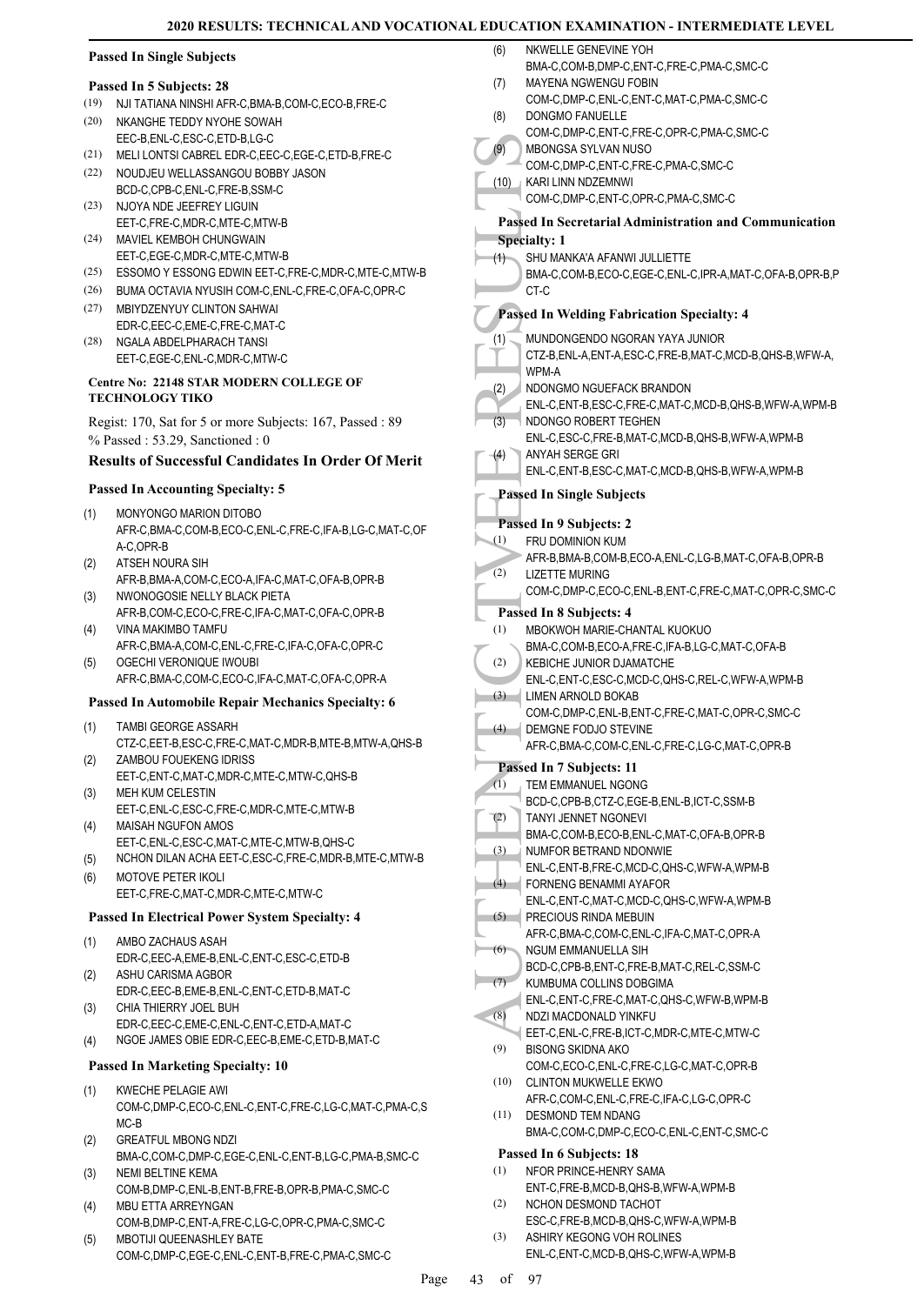|      | <b>Passed In Single Subjects</b>                                  | (3)  | <b>NGU BLANDINE BABAH</b><br>AFR-B, BMA-A, COM-A, ECO-A, ENL-B, FRE-C, ICT-C, IFA-A, MAT-C, OF |
|------|-------------------------------------------------------------------|------|------------------------------------------------------------------------------------------------|
|      | Passed In 6 Subjects: 18                                          |      | A-A,OPR-A                                                                                      |
| (4)  | DOHBIT MARK MUKEFOR                                               | (4)  | YANG WABA LYDIE ZILDA                                                                          |
|      | EDR-C,EEC-C,ENL-C,ENT-B,ETD-B,QHS-B                               |      | AFR-A, BMA-A, COM-B, ECO-A, EGE-B, ENL-B, FRE-B, IFA-B, MAT-C, OF                              |
| (5)  | MADUABUCHI EMMANUEL OJOR                                          |      | A-A,OPR-B                                                                                      |
|      | ENT-C.FRE-C.MAT-C.MCD-C.WFW-A.WPM-B                               | (5)  | KAVIEN NGU RANDOLF                                                                             |
| (6)  | NKWENTE RUTH FEPOH                                                |      | AFR-B, BMA-A, COM-A, ECO-B, ENL-A, FRE-C, ICT-B, IFA-B, MAT-B, OF                              |
|      | AFR-B,COM-C,FRE-C,IFA-B,OFA-C,OPR-B                               |      | A-B, OPR-B                                                                                     |
| (7)  | <b>ENONGENE PETER MUOBE</b>                                       | (6)  | ETCHUNSO BRITNEY EBOB ENOW                                                                     |
|      | ENL-C.ENT-C.MCD-B.QHS-C.WFW-B.WPM-B                               |      | AFR-B, BMA-B, COM-A, ECO-C, ENL-B, FRE-B, IFA-A, LG-B, MAT-C, OFA<br>-B,OPR-B                  |
| (8)  | ANSAH DUDLEY YUH EEC-B, EME-C, ENT-C, ESC-C, ETD-B, QHS-B         | (7)  | PECK AUDREY NELLY                                                                              |
| (9)  | OBIAKO ABEL ROBINSON                                              |      | AFR-C, BMA-B, COM-A, ECO-A, EGE-C, ENL-B, FRE-B, IFA-B, MAT-C, O                               |
| (10) | ENT-C,FRE-C,MCD-C,QHS-C,WFW-A,WPM-B                               |      | FA-B, OPR-B                                                                                    |
| (11) | AZEH ZIDANE ENL-C, ENT-C, MCD-C, QHS-B, WFW-B, WPM-C              | (8)  | <b>HAPA DESIRE JOB</b>                                                                         |
|      | MBUNYA FABRICE ANGANGABU<br>BCD-B,CPB-B,ENT-C,ESC-C,QHS-C,SSM-C   |      | AFR-A, BMA-A, COM-B, ECO-B, ENL-C, FRE-B, IFA-C, LG-C, MAT-B, OFA                              |
| (12) | ASHU RUTH BATE COM-C,ECO-C,ENL-C,IPR-B,LG-C,OPR-C                 |      | -B,OPR-B                                                                                       |
| (13) | NGU CLOVIS TANYI EET-C, FRE-B, MDR-C, MTE-C, MTW-C, QHS-C         | (9)  | ELIZBETH BINELI MATAN MOFOR                                                                    |
| (14) | MEH THIERY CHI BCD-C, CPB-C, ENL-C, ENT-C, ESC-C, SSM-B           |      | AFR-B, BMA-B, COM-B, ECO-C, ENL-B, FRE-A, ICT-C, IFA-C, MAT-C, OF                              |
| (15) | MALDINI AMBE JUA EDR-C, EEC-C, ENT-C, ETD-B, FRE-C, MAT-C         |      | A-B,OPR-A                                                                                      |
| (16) | <b>NGUM GHIESLAIN NJIKOM</b>                                      | (10) | TAWA KELLY NGWANA                                                                              |
|      | BCD-C,CPB-B,ENT-C,FRE-C,ICT-C,SSM-C                               |      | AFR-A, BMA-A, COM-C, ECO-C, ENL-C, FRE-C, ICT-C, IFA-B, MAT-B, OF<br>A-B.OPR-B                 |
| (17) | AYUK EMMANUEL ONYENZE                                             | (11) | NKWAIN ASHLY MBONG                                                                             |
|      | EET-C, ENL-C, ENT-C, ESC-C, MDR-C, MTW-C                          |      | AFR-C, BMA-B, COM-B, ECO-B, EGE-A, ENL-C, FRE-B, IFA-C, MAT-C, O                               |
| (18) | NGANWA MENTANG PHAREL ARNAUD                                      |      | FA-C,OPR-A                                                                                     |
|      | EET-C, ENT-C, FRE-C, MDR-C, MTE-C, MTW-C                          | (12) | <b>MBANGE FAITHFUL EKONDA</b>                                                                  |
|      | Passed In 5 Subjects: 24                                          |      | AFR-C, BMA-A, COM-B, ECO-C, ENL-B, FRE-B, ICT-C, IFA-B, MAT-C, OF                              |
| (1)  | AXELROD RICARDO FORCHI EEC-B, EME-B, ENL-B, ENT-C, ETD-A          |      | A-B,OPR-B                                                                                      |
| (2)  | TABE AMSTRONG TABE ENT-C, MCD-B, QHS-C, WFW-A, WPM-B              | (13) | BOKWE JEANCLOUD METUSELLAH ELANGWE                                                             |
| (3)  | ANDY LANDRY ESSOH BCD-A,CPB-B,ENL-C,MAT-C,SSM-B                   |      | AFR-C, BMA-B, COM-C, ECO-B, EGE-B, ENL-A, FRE-C, IFA-B, MAT-B, O                               |
| (4)  | TAKIE MACBILTON MENGE MAT-C, MCD-C, QHS-B, WFW-A, WPM-B           |      | FA-C, REL-C                                                                                    |
|      | SYLVANUS ODINAKA CHUKWU OPARAH                                    |      | (14) SEVIDZEM ASHLEY GHENGHAN                                                                  |
| (5)  | ENT-C, MCD-C, QHS-B, WFW-A, WPM-B                                 |      | AFR-A, BMA-A, COM-A, ECO-B, ENL-A, FRE-B, IFA-B, MAT-A, OFA-A, OP                              |
| (6)  | YONG ALBERT MIH BCD-C, CPB-B, ENT-C, QHS-B, SSM-B                 |      | $R-A$                                                                                          |
| (7)  | OKIA VILAS EBOT ENT-C, MAT-C, MCD-C, WFW-A, WPM-B                 | (15) | KOKO ANGELIN                                                                                   |
| (8)  | ANDYCOLE YIHMBEH NDUH ENT-C, MCD-C, QHS-B, WFW-B, WPM-B           |      | AFR-A, BMA-A, COM-A, ECO-A, EGE-A, ENL-A, FRE-B, IFA-C, MAT-C, OF                              |
| (9)  | WUNG JUSTIN NDZE ENT-C, MCD-C, QHS-C, WFW-A, WPM-C                |      | A-A<br>(16) NJOCK VANESSA NJOCK                                                                |
| (10) | AWAH BELTOSE CHE ENL-C, ENT-C, MCD-C, WFW-B, WPM-B                |      | AFR-B, BMA-A, COM-B, ECO-B, ENL-C, FRE-C, IFA-A, MAT-C, OFA-A, O                               |
| (11) |                                                                   |      | PR-B                                                                                           |
|      | PATRICK PAUL EGBE EET-C, ENT-C, MDR-B, MTE-C, MTW-B               | (1/) | CHI MICHAEL OWEN                                                                               |
| (12) | LONI LUDWIG NGANJE ENT-C, MAT-C, QHS-C, WFW-B, WPM-B              |      | AFR-B, BMA-A, COM-B, ECO-A, ENL-C, FRE-B, IFA-B, MAT-C, OFA-C, O                               |
| (13) | NKAI WILLIAM GILBERT NKONGHO<br>ENT-C.MCD-C.QHS-C.WFW-B.WPM-B     |      | PR-C                                                                                           |
| (14) | GANA JOSHUA NKEIWOH ENL-C, ENT-C, MCD-C, WFW-B, WPM-B             |      | (18) MBWAMEYINGONG DEBORA                                                                      |
| (15) | FORTABE ELAD CLESKEY-ALEX                                         |      | AFR-B, BMA-B, COM-B, ECO-C, ENL-A, FRE-C, IFA-C, MAT-C, OFA-B, O                               |
|      | COM-C,ECO-B,ENL-C,LG-C,OPR-B                                      |      | PR-A                                                                                           |
| (16) | ETCHI ROY OJONG EEC-C, ENL-C, ENT-C, ETD-B, MAT-C                 | (19) | DJOMO KENGNE KEVIN                                                                             |
| (17) | NFON KELVINE WILSON EET-C, ENT-C, FRE-B, MDR-C, MTW-C             |      | AFR-B, BMA-B, COM-B, ECO-B, ENL-C, FRE-B, ICT-C, IFA-B, MAT-C, OF                              |
| (18) | MARION EBENYE MOTIA ENL-C, ENT-C, MAT-C, MCD-C, WFW-B             |      | A-A                                                                                            |
| (19) | UMAROU SHAIBOU EET-C, MDR-C, MTE-C, MTW-B, QHS-C                  | (20) | BUSI AFUHZEM JENNIFER                                                                          |
| (20) | RAMSON TABOT JOSEPH BMA-C,COM-C,ECO-C,OFA-C,OPR-C                 |      | AFR-C,BMA-C,COM-C,ECO-B,ENL-B,FRE-B,IFA-A,LG-C,OFA-C,OP                                        |
| (21) |                                                                   |      | $R-B$                                                                                          |
|      | ASUE DIVINE SONGUE EET-C, ENL-C, ENT-C, MDR-C, MTW-C              | (21) | NATAYA MAIOMO IQUOR                                                                            |
| (22) | AMADOU CAVEN KAWAIPE EET-C, ENL-C, ENT-C, MTW-C, QHS-C            |      | AFR-B, BMA-B, COM-C, ECO-C, ENL-B, FRE-B, IFA-B, MAT-C, OFA-C, O<br>PR-C                       |
| (23) | MUKONG COLINS DINGHA BCD-C, CPB-C, ENT-C, FRE-C, SSM-C            |      | (22) NGEBI VIERALYNNE NGUFOR                                                                   |
| (24) | <b>QUEENTHAN SABINA CARINE</b>                                    |      | AFR-C, BMA-B, COM-B, ECO-C, ENL-B, FRE-B, ICT-C, IFA-B, OFA-C, OP                              |
|      | COM-C,DMP-C,ENT-C,OPR-C,PMA-C                                     |      | R-C                                                                                            |
|      | <b>Centre No: 22149 COLLEGE DENSEIGNMENT GENERAL ET</b>           | (23) | SHU AKONGWI THEODORE                                                                           |
|      | TECHNIQUE COMMERCIAL BONABERI DOUALA                              |      | AFR-B, BMA-B, COM-B, ECO-A, EGE-A, ENL-B, IFA-C, LG-B, OFA-C                                   |
|      | Regist: 84, Sat for 5 or more Subjects: 83, Passed: 79            | (24) | NKIMI EFFER NTHEKA                                                                             |
|      | % Passed: 95.18, Sanctioned: 0                                    |      | AFR-C, BMA-B, COM-A, ECO-A, EGE-C, ENL-B, IFA-C, OFA-C, OPR-B                                  |
|      | <b>Results of Successful Candidates In Order Of Merit</b>         | (25) | ACHEMBONG BASIL NGONG                                                                          |
|      |                                                                   |      | AFR-B, BMA-C, COM-B, ECO-A, EGE-C, ENL-C, IFA-C, OFA-B, OPR-C                                  |
|      | <b>Passed In Accounting Specialty: 30</b>                         | (26) | CHU SHARMA SIH                                                                                 |
| (1)  | DZEKUI TCHINDA FLORINDA                                           |      | AFR-C, BMA-B, COM-C, ECO-B, ENL-C, IFA-B, MAT-C, OFA-C, OPR-B                                  |
|      | AFR-B, BMA-A, COM-A, ECO-A, ENL-A, FRE-A, ICT-B, IFA-A, MAT-A, OF | (27) | ANGONG BEWEKEH VANESSA                                                                         |
|      | A-A,OPR-A                                                         |      | AFR-C,BMA-C,COM-B,ECO-B,ENL-C,IFA-C,LG-C,OFA-B,OPR-C                                           |
| (2)  | <b>SHALOM YANICK NDIMA</b>                                        | (28) | ACHU BELVANIE AMBEFUH                                                                          |
|      | AFR-A, BMA-A, COM-B, ECO-A, ENL-A, FRE-C, ICT-A, IFA-B, MAT-A, OF |      | AFR-C,COM-C,ECO-A,EGE-B,ENL-C,IFA-B,OFA-B,OPR-B<br>AFOR ISABELLA TAH                           |
|      | A-A,OPR-B                                                         | (29) | AFR-B, BMA-C, COM-C, ECO-C, ENL-C, IFA-B, OFA-B, OPR-C                                         |
|      |                                                                   |      |                                                                                                |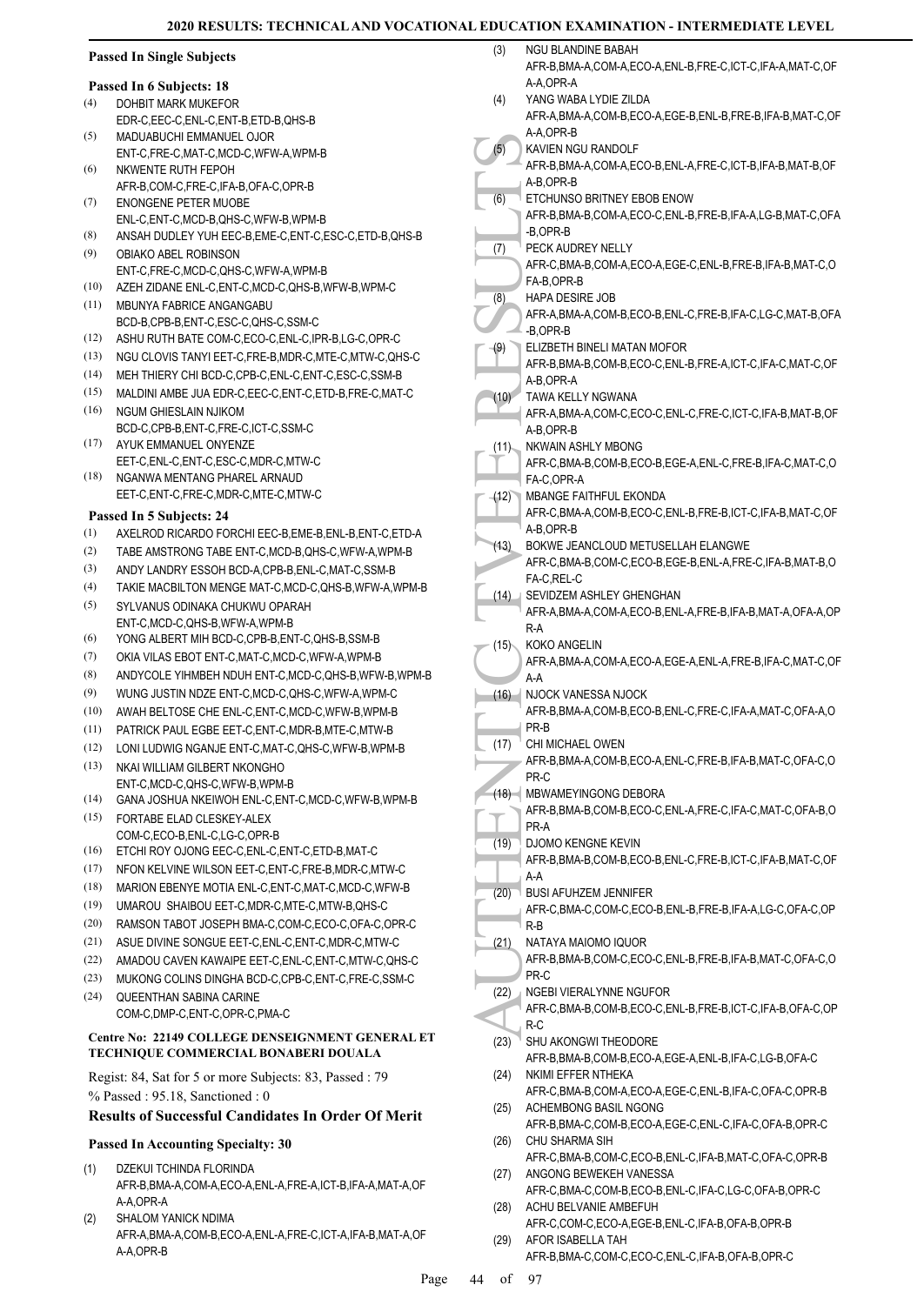# **Passed In Accounting Specialty: 30**

TABIOJONGNDIP MCDICKSON OTTO (30) AFR-C,BMA-C,COM-C,ECO-C,ENL-C,IFA-B,OFA-C,OPR-B

**Passed In Secretarial Administration and Communication Specialty: 24** NCHOPUNKEH LIVINGSTONE NKEZI (1)

BMA-A,COM-A,ECO-B,ENL-A,FRE-B,ICT-C,IPR-A,MAT-A,OFA-B,OP R-B,PCT-A CHI NADIA EKA (2)

BMA-A,COM-A,ECO-A,EGE-A,ENL-B,FRE-A,IPR-A,MAT-C,OFA-B,O PR-C,PCT-A

- SAB WASSAH MUNGO AMANDA BMA-B,COM-C,ECO-C,ENL-B,FRE-B,IPR-C,MAT-C,OFA-B,OPR-A,P CT-B (3)
- (4) NDIP ADE PROSPER OJONG BMA-B,COM-C,ENL-B,FRE-B,IPR-B,MAT-C,OFA-C,OPR-B,PCT-A,R EL-C
- TABE FAVOUR EYEA BMA-A,COM-C,ECO-C,ENL-B,FRE-C,IPR-B,MAT-C,OFA-C,OPR-B,P CT-A (5)
- CHEBE ESTHER NGONDA BMA-B,COM-C,ECO-C,ENL-C,FRE-B,IPR-A,MAT-C,OFA-C,OPR-B,P CT-B (6)
- ANEMBOM SHELLY ANNE BMA-C,COM-C,ECO-C,ENL-B,FRE-C,IPR-B,LG-C,OFA-C,OPR-B,PC T-A (7)
- MAGNE DORIS BMA-B,COM-C,ECO-C,EGE-C,ENL-B,FRE-B,IPR-C,OFA-C,OPR-B,P C<sub>T-B</sub> (8)
- KERE MIRACLE NKEPO BMA-A,COM-B,EGE-A,ENL-B,IPR-A,LG-B,OFA-B,OPR-A,PCT-A (9)
- (10) KOPEWAGHAH PRECIOUS CHEFOR BMA-A,COM-B,ENL-A,FRE-B,IPR-B,MAT-C,OFA-B,OPR-B,PCT-B
- RASHIDATOU SANI TATA (11) BMA-A,COM-B,ECO-A,ENL-C,IPR-B,MAT-C,OFA-C,OPR-C,PCT-B (12) NEBA DILAN NUBIA
- BMA-A,COM-C,ECO-B,FRE-C,IPR-A,MAT-C,OFA-C,OPR-B,PCT-B (13) OJU NGAH-MPOH EKA
- BMA-C,COM-B,ECO-B,EGE-B,ENL-C,FRE-C,IPR-C,OPR-C,PCT-B (14) RIEAPE POFOURA MARCELLE LESLIE CHANTAL
- BMA-C,COM-C,ECO-C,ENL-C,FRE-A,IPR-C,MAT-C,OPR-C,PCT-B NOUTCHA ADA SHERIDAN (15)
- BMA-C,COM-C,EGE-B,ENL-C,FRE-B,IPR-A,OPR-A,PCT-A (16) NDE BLAISE NJI
- COM-C,ENL-B,IPR-A,LG-C,MAT-C,OFA-C,OPR-B,PCT-A (17) AKWA NELRISE AKENJI
- BMA-C,COM-C,EGE-B,ENL-C,IPR-B,OFA-B,OPR-B,PCT-A (18) LEH PRINCESS PRESLEY
- BMA-B,COM-B,ECO-B,EGE-C,ENL-C,IPR-C,OPR-B,PCT-B (19) NGEM ERNESTINE TESIH
- BMA-C,COM-C,ENL-C,FRE-C,IPR-B,OFA-C,OPR-B,PCT-A (20) TCHAYIM TRESSY CHLOE
- BMA-C,COM-C,ECO-C,EGE-B,FRE-B,IPR-B,OPR-C,PCT-C FRU SOCRATE SAMA (21)
- BMA-B,COM-C,ENL-B,FRE-C,IPR-A,OPR-B,PCT-C (22) FRU CLOVERT NJI
- BMA-B,COM-C,ENL-C,IPR-A,MAT-C,OPR-C,PCT-B MANGOA MIEKWE CYNTHIA (23)
- BMA-C,COM-C,ENL-C,FRE-C,IPR-A,OPR-C,PCT-B GANA EMMELBERT LUM BOTAMBUH (24)
- BMA-C,COM-C,ECO-C,FRE-C,IPR-B,OPR-C,PCT-B

# **Passed In Single Subjects**

# **Passed In 10 Subjects: 1**

- FORBANG RANSON SUH (1)
- BMA-B,COM-A,ECO-B,EGE-A,ENL-B,FRE-C,IFA-A,MAT-C,OFA-A,O PR-B

# **Passed In 9 Subjects: 2**

- NGUENAYE ANGE INGRID AFR-B,BMA-B,COM-C,ECO-C,FRE-B,ICT-C,IFA-B,MAT-A,OPR-C (1) (2)
- SUNDAY EDNA MBOLI BMA-B,COM-C,ECO-B,EGE-B,ENL-C,FRE-C,MAT-C,OFA-C,OPR-C

# **Passed In 8 Subjects: 6**

|     | Passed In 8 Subjects: 6                                                 |
|-----|-------------------------------------------------------------------------|
| (1) | MAKIA BLESSED CHU JUNIOR                                                |
|     | BMA-A,COM-B,ECO-C,EGE-A,ENL-B,FRE-B,IFA-B,OPR-B                         |
| (2) | AKO ASHELY NGELAH                                                       |
|     | COM-C,ECO-C,EGE-C,ENL-B,FRE-C,IPR-A,OPR-B,PCT-B                         |
| (3) | AZAH PEACE EDWIGE MAMUZAM                                               |
|     | AFR-C.BMA-B.COM-C.ENL-C.FRE-C.IFA-B.MAT-C.OPR-B                         |
| (4) | NSAH FARIDATOU YENTOH                                                   |
|     | BMA-B,COM-B,ECO-C,ENL-B,FRE-C,IFA-C,MAT-C,OFA-C                         |
| (5) | WARA STEPHANIE NGEMUNYI                                                 |
|     | COM-C,ECO-C,ENL-B,FRE-C,IPR-B,MAT-C,OPR-C,PCT-B                         |
| (6) | PRECIOUS EMEN OKON                                                      |
|     | BMA-B,ECO-C,ENL-C,FRE-C,IFA-C,MAT-C,OFA-C,OPR-B                         |
|     | Passed In 7 Subjects: 6                                                 |
| (1) | ATANGA KELLY MAGAH                                                      |
|     | COM-C,ECO-C,EGE-A,ENL-A,IPR-A,OPR-B,PCT-B                               |
| (2) | ABONGNELAH NICAISE NGWEN                                                |
|     | ECO-C,EGE-C,ENL-C,FRE-C,IPR-A,OPR-C,PCT-B                               |
| (3) | ETA OROCK ABEY DOBGIMA                                                  |
|     | AFR-B, BMA-B, ENL-C, FRE-C, IFA-C, OFA-C, OPR-B                         |
| (4) | <b>WALLASUNG PRIDE MBAYE</b>                                            |
|     |                                                                         |
| (5) | AFR-C,COM-B,ECO-C,EGE-C,ENL-C,FRE-C,OPR-B                               |
|     | <b>NCHE MONIC LEONIE BILLA</b>                                          |
|     | AFR-C.COM-C.EGE-C.ENL-B.IFA-C.OFA-C.OPR-C                               |
| (6) | NGANGMETO DJOMEGOUE ILARIN CEDRIC                                       |
|     | AFR-C,COM-C,ECO-C,EGE-C,FRE-C,MAT-C,OPR-C                               |
|     | Passed In 6 Subjects: 9                                                 |
| (1) | BERRILYN ENGOME IKOME WOLOA                                             |
|     | COM-C, ENL-B, FRE-B, IPR-A, OPR-C, PCT-B                                |
| (2) | NEBA GLORY SIRRI COM-C, ECO-C, ENL-B, IPR-C, OPR-B, PCT-B               |
| (3) | <b>VIBANGSI GENEVIEVE NATSI</b>                                         |
|     | COM-C,ECO-C,ENL-C,IPR-B,OPR-C,PCT-B                                     |
| (4) | NTOKO FRANK ENONGENE                                                    |
|     | AFR-C, BMA-B, COM-C, ENL-C, OFA-C, OPR-B                                |
| (5) | CHE NADEGE NCHEH COM-C, EGE-C, ENL-C, FRE-C, IPR-A, PCT-C               |
| (6) | FONKPU LOVET TALA BERIMYUY                                              |
|     | COM-C,EGE-C,IPR-A,MAT-C,OFA-C,OPR-C                                     |
| (7) | WOMEI DONALD NKWAIN                                                     |
|     | COM-C,ECO-C,IPR-B,LG-C,OPR-C,PCT-C                                      |
| (8) | MEZINKOU NADESH COM-C,ECO-C,ENL-C,FRE-C,IPR-B,OPR-C                     |
| (9) | NDI MARY NKEBAM AFR-C,COM-C,ECO-C,IFA-C,MAT-C,OPR-C                     |
|     |                                                                         |
|     | Passed In 5 Subjects: 1                                                 |
| (1) | CHINUE NELLY CHE BMA-B, COM-C, ENL-C, FRE-C, OPR-C                      |
|     | <b>Centre No: 22151 SURE FOUNDATION COMPREHENSIVE</b>                   |
|     | <b>COLLEGE TIKO</b>                                                     |
|     |                                                                         |
|     | Regist: 64, Sat for 5 or more Subjects: 63, Passed : 49                 |
|     | % Passed: 77.78, Sanctioned: 0                                          |
|     | <b>Results of Successful Candidates In Order Of Merit</b>               |
|     |                                                                         |
|     | <b>Passed In Accounting Specialty: 17</b>                               |
| (1) | TSATCHOUME ELUMBA ALVINO                                                |
|     | AFR-A, BMA-A, COM-A, ECO-B, ENL-A, FRE-A, ICT-B, IFA-B, MAT-C, OF       |
|     | A-B,OPR-A                                                               |
| (2) | EBULLA FRILIAN NSHUNYIA                                                 |
|     | AFR-A, BMA-A, COM-A, ECO-A, ENL-B, FRE-B, ICT-B, IFA-B, MAT-C, OF       |
|     | A-A,OPR-A                                                               |
| (3) | KIMBI CALLIOUS FORGWE                                                   |
|     | AFR-C, BMA-A, COM-A, ECO-B, ENL-C, FRE-C, ICT-C, IFA-C, MAT-C, OF       |
|     | A-C,OPR-C                                                               |
| (4) | LUM BELLMIRAL DOBGIMA                                                   |
|     |                                                                         |
|     |                                                                         |
|     | AFR-B, BMA-A, COM-A, ECO-A, ENL-B, IFA-C, LG-B, MAT-C, OFA-B, OP        |
|     | $R-B$                                                                   |
| (5) | <b>NGES BENERIS ABONG</b>                                               |
|     | AFR-C, BMA-A, COM-A, ECO-A, EGE-A, ENL-C, IFA-B, MAT-C, OFA-B, O        |
|     | PR-C                                                                    |
| (6) | <b>FEUTSING JUDITH</b>                                                  |
|     | AFR-B,BMA-B,COM-A,ECO-B,ENL-B,FRE-C,IFA-B,LG-B,OFA-B,OPR                |
|     | -C                                                                      |
| (7) | <b>BAH DORCAS NYOH</b>                                                  |
|     | AFR-B, BMA-B, COM-A, ECO-A, ENL-C, IFA-C, LG-B, MAT-C, OFA-B, OP<br>R-B |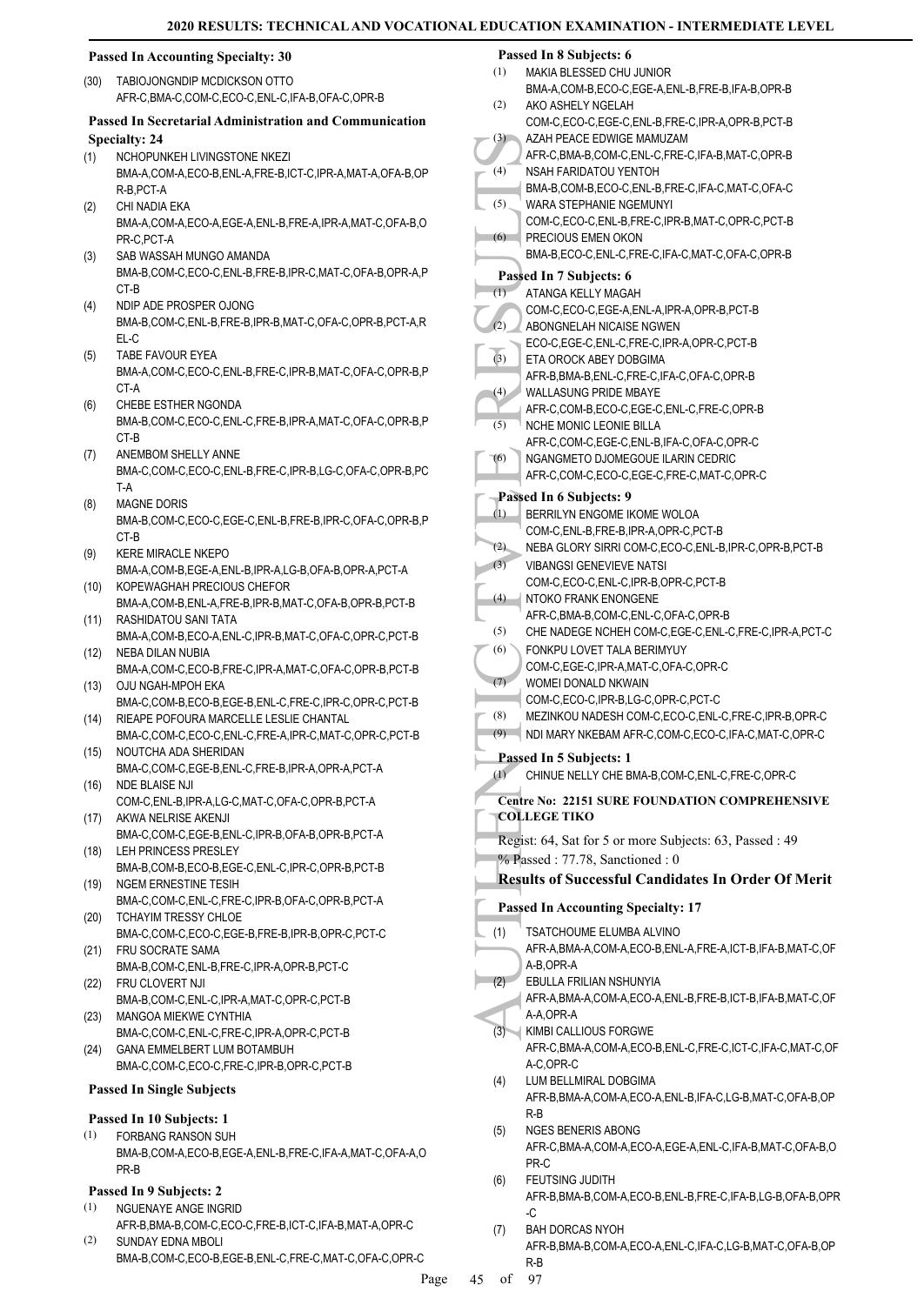(2)

# **Passed In Accounting Specialty: 17**

- BOSUNG NGEFOR TAMUTANA AFR-C,BMA-B,COM-A,ECO-B,ENL-B,IFA-C,LG-B,MAT-C,OFA-C,OP R-B (8)
- YOUPA CLY-LEO NKAMGANG AFR-A,BMA-A,COM-A,ECO-A,EGE-A,ENL-C,IFA-B,MAT-C,OFA-A (9) TANG PRECIOUS NEPIH (10)
- AFR-A,BMA-A,COM-B,ECO-A,ENL-C,IFA-C,MAT-C,OFA-A,OPR-A CHI PERRY NJI (11)
- AFR-B,BMA-A,COM-A,ECO-B,EGE-A,ENL-C,IFA-C,OFA-B,OPR-C (12) TAH ATUK RUTH
- AFR-B,BMA-A,COM-A,ECO-C,ENL-C,IFA-B,MAT-C,OFA-B,OPR-B (13) ASHU FALONE OMBI
- AFR-B,BMA-B,COM-B,ECO-B,ENL-C,IFA-B,LG-C,OFA-B,OPR-C CHRISTELLE MABORO NDIFOR (14)
- AFR-B,BMA-B,COM-B,ECO-C,ENL-C,IFA-C,MAT-C,OFA-C,OPR-C FONJI ASHLY MANYI EFUET (15)
- AFR-C,BMA-B,COM-B,ECO-C,ENL-C,IFA-C,MAT-C,OFA-B,OPR-C TAMBE FAVOURINA EBANGHA (16)
- AFR-C,BMA-C,COM-C,ECO-C,ENL-A,ICT-C,IFA-C,MAT-C,OFA-C MEH HARRETTE NGOE (17)
	- AFR-C,BMA-A,COM-B,ECO-C,EGE-B,IFA-C,OFA-C,OPR-C

### **Passed In Single Subjects**

# **Passed In 9 Subjects: 2**

- ESSEH BLANGE NVEBA BMA-C,COM-B,ECO-C,ENL-B,FRE-C,IFA-C,LG-B,OFA-C,OPR-C (1) ELONGE HOSLER MESEMBE (2)
- AFR-C,BMA-B,COM-C,ECO-C,ENL-C,FRE-C,MAT-C,OFA-B,OPR-C

#### **Passed In 8 Subjects: 5**

- ELVIRA BESSEM-INCHOI ETCHIBISSONG BMA-A,COM-A,ECO-C,EGE-A,ENL-B,IFA-C,OFA-C,OPR-C (1)
- ENONGENE ANGEL-SALOME MUNGE AFR-C,BMA-B,COM-A,ECO-C,ENL-C,LG-C,OFA-B,OPR-B (2)
- NINONGAI RANUEL MBACHU BMA-A,COM-B,ECO-B,IFA-C,LG-C,MAT-C,OFA-B,OPR-C (3) MARKTAN NEBA TANDA (4)
- BMA-B,COM-B,ECO-C,EGE-A,ENL-C,IFA-C,MAT-C,OFA-C YUNGA NJI PROSPER (5)
- AFR-C,BMA-C,COM-C,ECO-C,ENL-C,ICT-C,OFA-B,OPR-B

# **Passed In 7 Subjects: 6**

- SAMME BRENDA EBUDE BMA-A,COM-A,ECO-B,ENL-C,LG-B,MAT-C,OPR-C (1)
- BOBOKWO BRONHILDA NKUMBANG AFR-B,BMA-A,COM-B,ECO-C,LG-C,OFA-C,OPR-B (2)
- UKWA KELMA ANWI AFR-C,BMA-B,COM-B,ECO-B,EGE-A,ENL-C,OFA-C (3)
- MBATOH WONJAH GENEVIEVE ITEL AFR-C,BMA-C,COM-B,ECO-B,ENL-C,OFA-B,OPR-C (4)
- ROSE KLIMBERLYN EPOSI BMA-C,COM-C,ECO-C,ENL-C,LG-C,OFA-C,OPR-C (5)
- GISELLE BOBGA NANYONGA BMA-C,COM-C,ECO-C,ENL-C,LG-C,OFA-C,OPR-C (6)

#### **Passed In 6 Subjects: 9**

- AKUME MAVIS DOOSHIMA BMA-C,COM-B,ECO-C,ENL-B,LG-A,OPR-B (1)
- YAMU KALLON KALACK BUMPSOU (2)
- COM-B,ECO-C,EGE-A,ENL-C,OFA-B,OPR-C MOTUBA RAMUNA ONGIE (3)
- BMA-C,COM-A,ICT-C,IFA-C,OFA-B,OPR-C WASE PRISCILLA ONGUM (4)
- COM-C,ECO-C,ENL-C,LG-C,OFA-B,OPR-B KUNDAP SOPHIE KETCHEM (5)
- BMA-C,COM-B,ENL-B,LG-C,OFA-C,OPR-C (6)
- NGWANG KIMBONVEN BLESTSON BMA-C,COM-B,ENL-C,MAT-C,OFA-C,OPR-C (7)
- CHARITY NFIABO ATEH AFR-C,BMA-C,COM-C,EGE-B,OFA-C,OPR-C
- (8) MAMUA GRACE IKOLI AFR-C,BMA-C,COM-C,ENL-C,LG-C,OFA-C

Page 46

PALVINE LYSUA NDUMBE AFR-C,COM-C,ECO-C,EGE-C,OFA-C,OPR-C (9)

#### **Passed In 5 Subjects: 10**

BALEMBA AGNES BRENDA BELL

(1) CRESHMA EPOGE KANG COM-A,ECO-C,EGE-B,FRE-C,OFA-C

|    |      | COM-A,ECO-C,EGE-C,ENL-C,OPR-C                                                       |
|----|------|-------------------------------------------------------------------------------------|
|    | (3)  | KUMBONG MILTTEN MABESIGHA                                                           |
|    |      | BMA-C,COM-B,EGE-B,ENL-C,OPR-C                                                       |
|    | (4)  | CHE WISDOM-CAECEY BECKY-TABE SIRRI                                                  |
|    |      | AFR-B, BMA-C, COM-C, ENL-C, OFA-C                                                   |
|    | (5)  | TABI EXCEL TABE COM-B, ENL-C, LG-C, OFA-C, OPR-C                                    |
|    | (6)  | MARIECLEAR SHEFE BMA-B,COM-C,EGE-C,ENL-C,OFA-C                                      |
|    | (7)  | <b>TETSATSOP NKENGNIE GRACE-NADINE</b>                                              |
|    |      | COM-C,ECO-C,EGE-C,ENL-C,OFA-C                                                       |
|    | (8)  | NJENG TCHIOUTCHOUA ELIZABETH                                                        |
|    | (9)  | COM-C,ECO-C,ENL-C,LG-C,OPR-C<br>AYUK RAWLINGS TEKE COM-C, ENL-C, LG-C, OFA-C, OPR-C |
|    | (10) | MAH NGOWO MARIEVON DARA                                                             |
|    |      | COM-C,ECO-C,EGE-C,ENL-C,OPR-C                                                       |
|    |      | Centre No: 22152 GOVERNMENT TECHNICAL HIGH                                          |
|    |      | <b>SCHOOL BANGEM</b>                                                                |
|    |      | Regist: 14, Sat for 5 or more Subjects: 12, Passed: 4                               |
|    |      | % Passed: 33.33, Sanctioned: 0                                                      |
|    |      | <b>Results of Successful Candidates In Order Of Merit</b>                           |
|    |      |                                                                                     |
|    |      | <b>Passed In Civil Engineering - Building Construction</b>                          |
|    |      | <b>Specialty: 1</b><br>TALAMBE CHARLES ANUATEZIH                                    |
|    | (1)  | BCD-B,CPB-A,ESC-C,LG-C,MAT-C,SSM-C                                                  |
|    |      | <b>Passed In Electrical Power System Specialty: 1</b>                               |
|    | (1)  | YOUNGYA TOMTCHA ARISTON                                                             |
|    |      | EDR-C,EEC-B,EME-C,ETD-B,MAT-C                                                       |
|    |      |                                                                                     |
|    |      | <b>Passed In Single Subjects</b>                                                    |
|    |      | Passed In 6 Subjects: 1                                                             |
|    | (1)  | EPOLLE PRECIOUS AFR-C,COM-B,ECO-B,EGE-C,ENL-B,IFA-C                                 |
|    | (1)  | Passed In 5 Subjects: 1<br>CHOMBE WISDOM FOHNDOP CPB-B, ENL-C, FRE-C, QHS-B, SSM-C  |
|    |      |                                                                                     |
|    |      | Centre No: 22155 ATLANTA BILINGUAL COMPREHENSIVE                                    |
|    |      | HIGH SCHOOL DOUALA                                                                  |
|    |      |                                                                                     |
|    |      | Regist: 363, Sat for 5 or more Subjects: 360, Passed: 214                           |
|    |      | % Passed: 59.44, Sanctioned: 0                                                      |
|    |      | <b>Results of Successful Candidates In Order Of Merit</b>                           |
|    |      |                                                                                     |
|    |      | <b>Passed In Accounting Specialty: 22</b>                                           |
|    | (1)  | MANKA SHAMA KACY                                                                    |
|    |      | AFR-A, BMA-A, COM-A, ECO-A, EGE-A, ENL-A, FRE-A, IFA-A, MAT-A, OF                   |
|    |      | A-A,OPR-B                                                                           |
|    | (2)  | NDE AKAMA LIONEL-CABREL                                                             |
|    |      | AFR-A, BMA-A, COM-A, ECO-A, ENL-A, FRE-B, ICT-A, IFA-A, LG-B, MAT-                  |
|    |      | A,OFA-A                                                                             |
|    | (3)  | <b>BALKISU TATANG FOHFEHNWI</b>                                                     |
|    |      | AFR-A, BMA-A, COM-A, ECO-B, EGE-A, ENL-C, FRE-B, IFA-A, MAT-A, OF<br>A-A,OPR-A      |
|    | (4)  | KELIBRIGHT LEMNWIE YUH                                                              |
|    |      | AFR-A,BMA-A,COM-A,ECO-A,EGE-A,ENL-B,FRE-C,IFA-A,MAT-B,OF                            |
|    |      | A-A,OPR-A                                                                           |
|    | (5)  | <b>BULDWIN NYOKIEKIFEW</b>                                                          |
|    |      | AFR-A, BMA-A, COM-A, ECO-A, EGE-C, ENL-C, FRE-C, IFA-A, MAT-C, O                    |
|    |      | FA-A,OPR-A                                                                          |
|    | (6)  | TAKEM COLLINS NDIP NDAKAW                                                           |
|    |      | AFR-A, BMA-A, COM-A, ECO-B, EGE-B, ENL-B, FRE-A, IFA-B, MAT-C, OF                   |
|    |      | A-B, OPR-B<br><b>TACHIE WAMO CARLA</b>                                              |
|    | (7)  | AFR-A,BMA-A,COM-C,ECO-B,EGE-B,ENL-C,FRE-A,IFA-B,LG-B,MAT                            |
|    |      | -C,OFA-A                                                                            |
|    | (8)  | LUNGLA ELTON RICHARD JR. FONDZENYUY                                                 |
|    |      | AFR-B, BMA-A, COM-C, ECO-B, ENL-C, FRE-C, ICT-C, IFA-C, MAT-B, OF                   |
|    |      | A-A,OPR-B                                                                           |
|    | (9)  | PAULINE PISAH KAH                                                                   |
|    |      | AFR-A, BMA-B, COM-A, ECO-A, EGE-C, ENL-C, IFA-B, MAT-C, OFA-A, O                    |
| -6 | οf   | 97                                                                                  |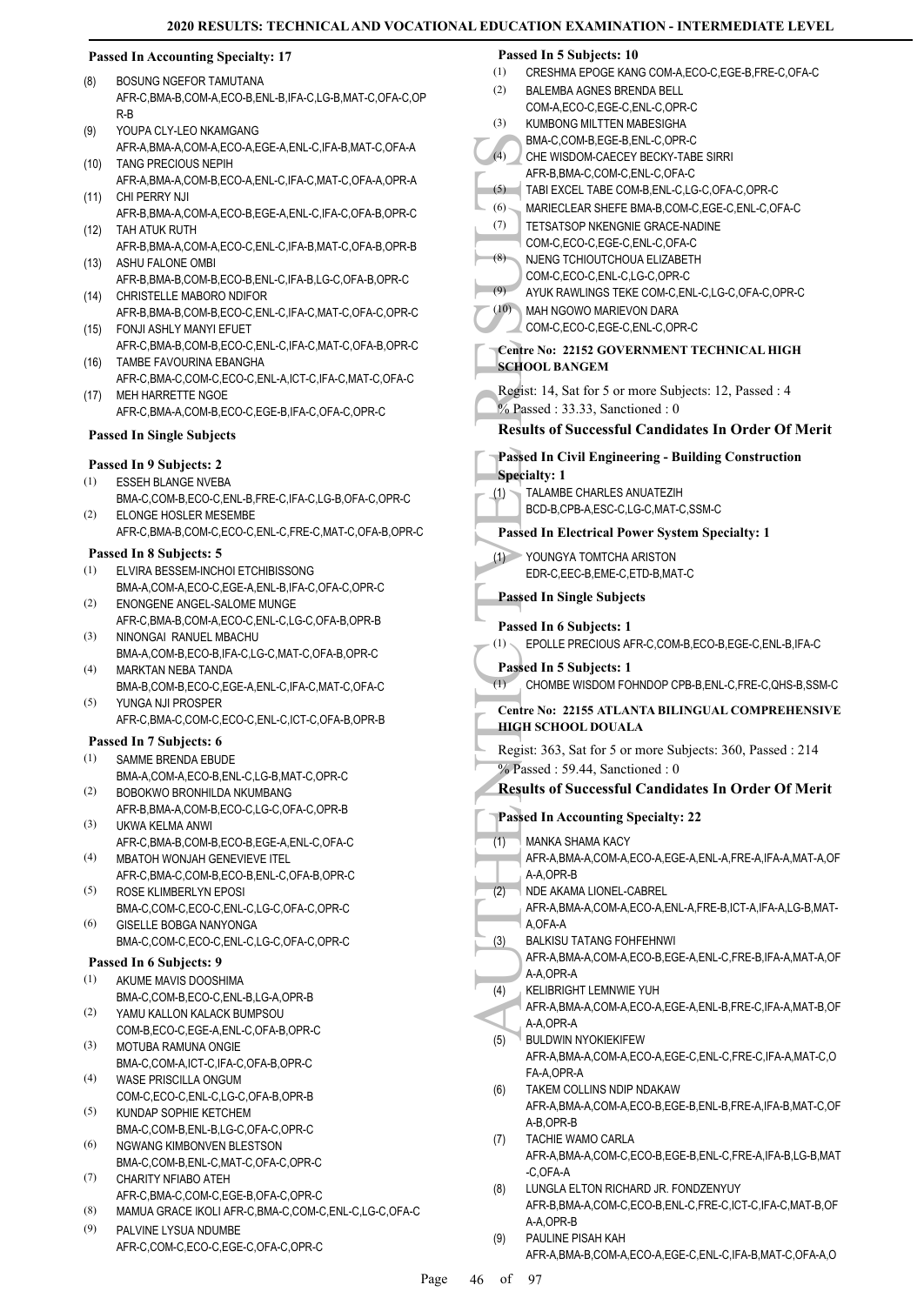|      | <b>Passed In Accounting Specialty: 22</b>                                                                |      | BCD-B,CPB-A,ENT-B,ESC-C,FRE-B,ICT-B,LG-B,MAT-A,QHS-B,SSM<br>-A                                   |
|------|----------------------------------------------------------------------------------------------------------|------|--------------------------------------------------------------------------------------------------|
|      | PR-B                                                                                                     | (2)  | NKWENTI RYNIE DETRICH CHO                                                                        |
| (10) | CHE ROBERT ANYE<br>AFR-B, BMA-A, COM-B, ECO-A, EGE-A, ENL-C, FRE-C, IFA-B, MAT-C, O                      | (3)  | BCD-A,CPB-A,EGE-A,ENL-B,ESC-C,FRE-B,LG-C,MAT-B,SSM-A<br>CHE KASLIE AFIASEN                       |
| (11) | FA-B<br>LUKONG COLBERT ASONI                                                                             | (4)  | BCD-A,CPB-A,EGE-B,ENL-C,ESC-C,FRE-B,ICT-C,MAT-A,SSM-A<br>NTEBEH DONOVAN MBOLOH                   |
|      | AFR-B, BMA-A, COM-A, ECO-B, ENL-C, FRE-C, IFA-C, MAT-C, OFA-B, O<br>PR-B                                 |      | BCD-A,CPB-A,ENL-C,ESC-C,FRE-B,ICT-C,LG-C,MAT-C,SSM-B                                             |
| (12) | NDASHI SHIRIFATU TITA                                                                                    | (5)  | <b>BUH ELIJA ZIH</b><br>BCD-B,CPB-A,EGE-C,ENL-C,ESC-C,FRE-C,ICT-C,MAT-C,SSM-C                    |
|      | AFR-C, BMA-A, COM-C, ECO-C, EGE-C, ENL-C, FRE-C, IFA-B, OFA-C, O<br>PR-C                                 | (6)  | SUIRU JEFFESON NJOWONG<br>BCD-A,CPB-A,EGE-B,ESC-C,ICT-C,LG-A,MAT-C,SSM-B                         |
| (13) | <b>STANISLAS GWASHI</b><br>AFR-A, BMA-A, COM-A, ECO-A, EGE-A, ENL-C, IFA-A, MAT-C, OFA-A                 | (7)  | CHE LANDSON BEJONE<br>BCD-C,CPB-A,EGE-A,ESC-C,ICT-C,LG-C,MAT-B,SSM-C                             |
| (14) | KHAN NGWI SANDRA                                                                                         | (8)  | MIH CLINTON CHUMIH                                                                               |
| (15) | AFR-B, BMA-A, COM-B, ECO-A, ENL-C, IFA-B, MAT-C, OFA-A, OPR-B<br><b>BIDGANGA DESMOND</b>                 | (9)  | BCD-B,CPB-B,ENL-C,ESC-C,LG-C,MAT-C,QHS-B,SSM-B<br>MBUIH ISIAKA NCHIMINYI                         |
| (16) | AFR-B, BMA-A, COM-B, ECO-C, ENL-C, IFA-B, MAT-C, OFA-A, OPR-C<br><b>BIANDA KENESA TANYI</b>              |      | BCD-B,CPB-B,EGE-B,ESC-B,LG-C,MAT-A,SSM-B<br>(10) SHU CHRISTIAN CHE                               |
|      | AFR-C, BMA-B, COM-C, ECO-C, EGE-C, ENL-C, FRE-C, IFA-C, OFA-C                                            |      | BCD-A,CPB-B,EGE-C,ENL-C,ESC-C,MAT-C,SSM-C                                                        |
| (17) | NGUM BREDALINE FON<br>AFR-A, BMA-B, COM-C, ECO-C, IFA-C, MAT-C, OFA-B, OPR-C                             |      | Passed In Electrical Power System Specialty: 43                                                  |
| (18) | NYIAH STEPHAN NGONG<br>AFR-C, BMA-B, COM-B, EGE-C, IFA-C, MAT-C, OFA-B, OPR-C                            | (1)  | SUH JOY CHENWI<br>EDR-C,EEC-A,EGE-A,EME-A,ENL-B,ESC-B,ETD-A,FRE-B,ICT-A,LG-                      |
| (19) | ABONGWA FRANKBELL NFORNGWA<br>AFR-C, BMA-B, COM-C, ECO-C, IFA-C, OFA-B, OPR-B                            | (2)  | C, MAT-A<br>AKWAPESUH EMMANUEL NKEH                                                              |
| (20) | MBOMNYUI CHELLSI NGWABOHMBI                                                                              |      | EDR-B,EEC-A,EME-A,ENL-B,ESC-B,ETD-A,FRE-C,ICT-B,LG-B,MAT-                                        |
| (21) | AFR-C, BMA-C, COM-C, EGE-C, ENL-C, IFA-B, OFA-B<br>NGWINGMONWING CARINE NDIKUM                           | (3)  | A, QHS-B<br>SYNPLIS FORKINYI                                                                     |
| (22) | AFR-B, BMA-C, COM-C, ENL-C, FRE-C, IFA-C, OFA-B<br>ETANG SYDOLINE EDAM AFR-C, BMA-B, COM-C, IFA-C, OFA-C |      | EDR-C, EEC-A, EGE-A, EME-A, ENL-C, ESC-B, ETD-A, ICT-C, LG-B, MAT<br>-B                          |
|      | <b>Passed In Automobile Repair Mechanics Specialty: 17</b>                                               | (4)  | FORCHE TRACY CHESU<br>EDR-C, EEC-B, EGE-B, EME-B, ENL-B, ESC-B, ETD-A, ICT-A, LG-C, MAT          |
| (1)  | LEMBOIGNY SENGOUA NATHAN                                                                                 |      | C                                                                                                |
|      | EET-A, ENL-C, ESC-C, FRE-C, ICT-B, MAT-C, MDR-B, MTE-B, MTW-A, Q<br>$HS-B$                               | (5)  | FONCHAM HANSEN DINGA BEBWO<br>EDR-C,EEC-B,EME-A,ENL-B,ESC-C,ETD-A,FRE-B,ICT-C,LG-C,MAT-          |
| (2)  | <b>NGUM FAITH CHE</b>                                                                                    |      | В                                                                                                |
|      | EET-B, ENL-C, ENT-C, FRE-C, ICT-C, MAT-C, MDR-C, MTE-B, MTW-B, Q<br>$HS-B$                               | (6)  | ADELE NYUYSEH<br>EDR-C, EEC-A, EME-A, ENL-B, ESC-C, ETD-A, FRE-C, ICT-C, LG-C, MAT               |
| (3)  | NGONG DERICK SAM                                                                                         |      | -B                                                                                               |
|      | CTZ-C,EET-B,ENL-C,ESC-C,FRE-C,ICT-C,MDR-C,MTE-B,MTW-B,Q<br>$HS-B$                                        | (7)  | <b>GIMA BRIAN NUVALLA</b><br>EDR-C,EEC-C,EGE-A,EME-C,ENL-C,ESC-C,ETD-A,FRE-C,ICT-C,LG            |
| (4)  | CHENWI DESTINY NUMFOR                                                                                    |      | ' −C                                                                                             |
| (5)  | EET-A, ENL-C, ESC-B, ICT-B, MAT-B, MDR-B, MTE-A, MTW-A, QHS-B<br>NJIKANG PRIDE NGWA                      | (8)  | NGWA BLAISDEL NGWA<br>EDR-C, EEC-B, EGE-C, EME-C, ENL-C, ESC-C, ETD-A, ICT-C, LG-C, MAT          |
|      | EET-B,ESC-C,FRE-C,ICT-B,MAT-C,MDR-B,MTE-A,MTW-A,QHS-B                                                    |      | -C                                                                                               |
| (6)  | ASOPZE HIPPOLYTE<br>EET-B, ENL-C, FRE-C, ICT-C, MAT-C, MDR-A, MTE-B, MTW-B                               | (9)  | NUBIGA VENITUS TATAH<br>EDR-C,EEC-A,EME-B,ENL-A,ESC-B,ETD-A,ICT-A,LG-B,MAT-C                     |
| (7)  | DOBDINGA BRANDON BANJI<br>EET-C.ENL-C.ESC-C.FRE-C.ICT-A.MAT-C.MTE-C.MTW-B                                |      | (10) OTE OTE EMMANUEL<br>EDR-C,EEC-A,EGE-A,EME-A,ENL-C,ESC-B,ETD-A,ICT-C,MAT-A                   |
| (8)  | ASSOYA DAVID JORDAN                                                                                      |      | (11) KIDZERU MARIUS BANBOYE                                                                      |
| (9)  | EET-C,ESC-C,ICT-C,MAT-C,MDR-C,MTE-C,MTW-B,QHS-B<br>SHIMINYI HASSAN YOGHO                                 | (12) | EDR-C, EEC-A, EME-A, ENL-C, ESC-B, ETD-A, ICT-B, LG-B, MAT-B<br><b>DOPGIMA BRIYENT</b>           |
|      | EET-B,ESC-C,FRE-C,ICT-C,MDR-C,MTE-C,MTW-C,QHS-B                                                          |      | EDR-C,EEC-A,EGE-C,EME-A,ENL-C,ESC-B,ETD-A,ICT-A,MAT-C                                            |
| (10) | ASENGWING FOZOH STEPHAN<br>EET-C,FRE-C,ICT-C,MAT-C,MDR-C,MTE-C,MTW-B,QHS-C                               | (13) | <b>NCHE BENARD TSE</b><br>EDR-C,EEC-A,EGE-B,EME-A,ENL-C,ESC-C,ETD-A,ICT-C,MAT-C                  |
| (11) | NGAPE TCHEUFFA OYEL MIGUEL<br>EET-C,ESC-C,FRE-C,MAT-C,MDR-C,MTE-C,MTW-C,QHS-C                            |      | (14) KWATI GRONNET ADU<br>EDR-C,EEC-A,EGE-B,EME-A,ENL-C,ESC-C,ETD-A,LG-C,MAT-C                   |
| (12) | ACHU PRINCELY NDOH<br>EET-B,ESC-C,ICT-C,MAT-C,MDR-B,MTE-B,MTW-B                                          |      | (15) VOUMBI POUGWE JOSUE MANUEL<br>EDR-C, EEC-B, EME-B, ESC-C, ETD-A, FRE-C, ICT-B, MAT-C, QHS-B |
| (13) | ROY RIFEM NGWAN                                                                                          |      | (16) AYUMBI LOUIS MANIOR                                                                         |
| (14) | EET-C, ENL-C, ESC-C, MAT-C, MDR-C, MTE-C, MTW-B<br>SAMA PRINCE NGU                                       |      | EDR-B,EEC-B,EGE-B,EME-B,ENL-C,ESC-C,ETD-A,ICT-C,MAT-C<br>(17) CHI CELESTINE                      |
| (15) | EET-B,ENL-C,ESC-C,FRE-C,MDR-C,MTE-C,MTW-C<br>KUMNCHO BORIS CHENWI                                        | (18) | EEC-B,EGE-A,EME-B,ENL-C,ESC-C,ETD-A,ICT-C,LG-C,MAT-C<br>WOCHIEWOH CLOVET HONGIE                  |
|      | EET-C,ENL-C,ESC-C,FRE-C,MDR-C,MTE-C,MTW-C                                                                |      | EDR-C,EEC-B,EGE-B,EME-B,ESC-C,ETD-A,ICT-C,LG-C,MAT-C                                             |
| (16) | <b>MBANWEI EVANS KOBBI</b><br>EET-B,ICT-C,MAT-C,MDR-B,MTE-C,MTW-C                                        | (19) | AMBE TIMOTHY CHE JR<br>EDR-B,EEC-B,EGE-C,EME-B,ESC-C,ETD-A,FRE-C,ICT-C,MAT-C                     |
| (17) | MBIONYI DANIEL FOSUH<br>EET-C, MAT-C, MDR-B, MTE-B, MTW-C, QHS-C                                         | (20) | TAH KARL TAYONG<br>EDR-C,EEC-B,EGE-C,EME-A,ENL-C,ESC-C,ETD-A,LG-C,MAT-C                          |
|      | <b>Passed In Civil Engineering - Building Construction</b>                                               | (21) | ELIM KANG ABRAHAM                                                                                |
| (1)  | <b>Specialty: 10</b><br>ZECHIA RAMSON MAAFOR                                                             | (22) | EDR-C, EEC-A, EGE-B, EME-A, ENL-C, ESC-C, ETD-A, MAT-C<br>MAHBOSUNG HANSLY KEHBILA               |
|      |                                                                                                          |      | EDR-C,EEC-A,EME-B,ENL-C,ESC-C,ETD-B,ICT-C,MAT-C                                                  |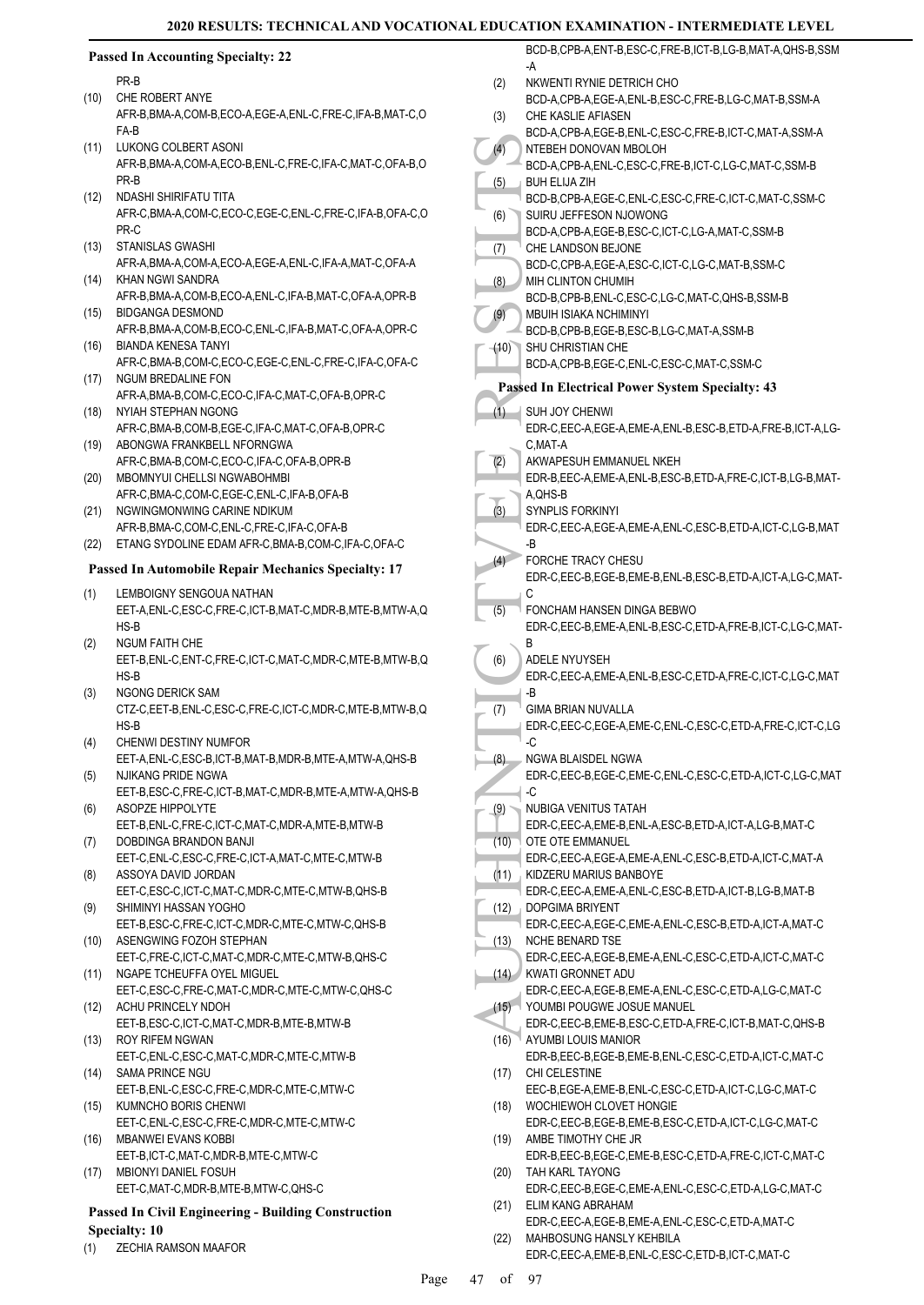# **Passed In Electrical Power System Specialty: 43**

- FONGWA CLENSEY MOFOR EDR-C,EEC-B,EGE-C,EME-B,ENL-C,ETD-A,FRE-C,MAT-C (23)
- REGAN BOCHUKE EDR-C,EEC-B,EGE-C,EME-B,ENL-C,ESC-C,ETD-A,LG-C  $(24)$
- CHI RONIC CHO (25)
- EDR-C,EEC-B,EME-C,ESC-C,ETD-A,FRE-C,ICT-B,MAT-C (26) CHENUI GERALD YUNINUI
- EDR-C,EEC-B,EME-C,ENL-C,ETD-B,FRE-C,ICT-C,MAT-C (27) MUKWE JUNIOR TEKU
- EEC-A,EME-A,ESC-B,ETD-A,FRE-C,ICT-B,MAT-A (28) NJI FOMUCHIM CLAUDIO
- EDR-C,EEC-B,EGE-A,EME-B,ESC-C,ETD-A,LG-C
- MAK GILBERT ARIEL DANNICK (29) EEC-B,EME-B,ESC-C,ETD-A,FRE-A,ICT-C,MAT-C
- (30) CHEFAC KELVIN EDR-C,EEC-B,EGE-A,EME-C,ESC-C,ETD-A,LG-C
- (31) DIPERIS YVESIMBOM EDR-C,EEC-B,EME-B,ENL-B,ETD-B,ICT-C,MAT-C
- SAMUEL ABANDA MASOKJUNIOR EDR-C,EEC-B,EME-B,ENL-C,ESC-C,ETD-A,FRE-C (32)
- TANTOW WUZERU TAMANJONG (33) EEC-B,EGE-C,EME-B,ESC-C,ETD-A,MAT-C (34) SUH ROLAND CHE EDR-C,EEC-B,EME-B,ENL-C,ESC-C,ETD-A
- MACHEFEH BASILE MUNSI (35) EDR-C,EEC-B,EME-B,ESC-C,ETD-A,MAT-C
- (36) AZHIENWI JUNIOR NDI EDR-B,EEC-C,EME-B,ENL-C,ETD-B,MAT-C (37) SAMABIT NGON NGIE ALEX
- EDR-C,EEC-B,EGE-C,EME-B,ESC-C,ETD-B (38) MEFANYEU PONJOU LOICA PRINCESSE
- EDR-C,EEC-B,EME-B,ETD-B,FRE-C,MAT-C (39) TABE ERNEST EYONG EDR-C,EEC-C,EME-B,ENL-C,ESC-C,ETD-B
- (40) ANGIE DALBIN TENWOM EDR-C,EEC-C,EME-C,ESC-C,ETD-A,FRE-C
- FOINTAMA RACHEL FULAI EDR-C,EEC-B,EME-C,ENL-C,ETD-B,MAT-C (41) (42) YOUNYI STEVE KWENYUI EDR-C,EEC-B,EME-B,ETD-A,MAT-C
- (43) NJINGHA BORIS TITA EEC-C,EME-C,ESC-C,ETD-B,MAT-C

# **Passed In Home Economics Specialty: 1**

FONDZEMBAM NANCY SHALANYUY BMA-C,ENL-C,FLE-A,FNH-A,LG-C,NSC-A,RMH-A (1)

# **Passed In Secretarial Administration and Communication Specialty: 5**

- HILLARY TANWANI MOTAH (1)
	- BMA-A,COM-A,ENL-C,ICT-A,IPR-B,LG-C,MAT-C,OFA-B,OPR-A,PCT-A
- NSA FELICITA KINYUY BMA-A,COM-B,ECO-C,ENL-B,IPR-A,LG-B,MAT-C,OFA-B,OPR-B,PC T-A (2)
- NGORAN LAWRENCIA LIMNYUY BMA-B,COM-B,EGE-A,ENL-B,IPR-C,MAT-C,OFA-B,OPR-B,PCT-A (3)
- AKAMANCHO DIAMOND WILLIAMS BMA-C,COM-C,EGE-B,ENL-C,FRE-C,IPR-C,OPR-B,PCT-B (4) FORBANG IRINE ETONG (5)
- BMA-C,COM-C,ECO-C,ENL-C,FRE-C,IPR-B,OPR-C,PCT-B

# **Passed In Single Subjects**

- **Passed In 10 Subjects: 1**
- NGANDO CLAUDIA BMA-A,COM-C,ECO-C,EGE-C,ENL-C,FRE-B,MAT-C,OFA-C,OPR-C, PCT-B (1)

# **Passed In 9 Subjects: 4**

- MUNJANG BRADON CHICK ENL-C,ESC-C,FRE-C,ICT-B,MAT-B,QHS-B,SMD-B,SMW-A,WPM-A (1)
- MABOU LEKEUFACK LUC ENL-C,ESC-C,FRE-B,ICT-C,MAT-C,QHS-B,SMD-B,SMW-B,WPM-B (2)
- NGE PAUL CHUH (3)
- ENL-C,ESC-C,FRE-C,ICT-C,MAT-C,QHS-B,SMD-B,SMW-B,WPM-B VUKIESE ALANDO MAXIM (4)

CTZ-C,ENL-C,FRE-C,ICT-C,MAT-C,QHS-B,SMD-C,SMW-B,WPM-B

# **Passed In 8 Subjects: 8**

|           | <u> NAL EDUCATION EXAMINATION - INTERMEDIATE LEVEL</u>                                            |
|-----------|---------------------------------------------------------------------------------------------------|
| (1)       | TAMFU BACKLEY JEFFERSON FUH                                                                       |
|           | BCD-A,CPB-B,EGE-C,ENL-C,FRE-C,ICT-C,MAT-C,SSM-A                                                   |
| (2)       | NGNOMBOUWO KUE ARTHUR DURAND<br>EDR-C,EME-B,ENL-C,ESC-C,ETD-B,FRE-A,ICT-B,MAT-C                   |
| (3)       | CHAH FAVOUR FORSAH                                                                                |
|           | ENL-C, ESC-C, ICT-C, MAT-A, QHS-C, SMD-B, SMW-B, WPM-B                                            |
| (4)       | NYIBIO SIMPLICE NSANYI                                                                            |
|           | CPB-A,EGE-C,ENL-C,FRE-C,ICT-C,LG-C,MAT-B,SSM-B                                                    |
| (5)       | PEKUM JOEL FIJIAH                                                                                 |
| (6)       | EEC-B,EGE-B,EME-B,ENL-C,ESC-C,ETD-B,FRE-C,LG-C<br>WADINGA DESMOND                                 |
|           | CPB-B,EGE-B,ENL-C,FRE-C,ICT-C,LG-C,MAT-C,SSM-B                                                    |
| (7)       | BOUBA DAOUDA DESIRE CHERIF                                                                        |
|           | BCD-C,CPB-B,EGE-C,ENL-C,FRE-C,LG-C,MAT-C,SSM-B                                                    |
| (8)       | <b>MBOMFOR MATILDA NIMANGUE</b>                                                                   |
|           | AFR-C,BMA-C,COM-C,ECO-C,EGE-C,ENL-C,OFA-C,OPR-C                                                   |
|           | Passed In 7 Subjects: 20                                                                          |
| $(1)^{2}$ | <b>NCHENGHE MARTIN</b>                                                                            |
| (2)       | ESC-C,ICT-C,MAT-A,QHS-C,SMD-B,SMW-B,WPM-A<br><b>NDE HENSLY FOBUSI</b>                             |
|           | EDR-C.EEC-B.EGE-B.EME-A.ENL-C.ETD-A.LG-C                                                          |
| (3)       | LUBI CHARISMA BIMAH                                                                               |
|           | COM-B,ECO-B,EGE-B,ENL-C,OFA-C,OPR-B,PCT-B                                                         |
| (4)       | DIYMBA RONALD YENIKA                                                                              |
| (5)       | BCD-A,CPB-A,ENL-C,ICT-C,LG-B,MAT-C,SSM-C<br>ANYIE STELLA-VIRGIN AKE                               |
|           | ENL-C,FLE-C,FNH-A,LG-C,NSC-A,REL-C,RMH-B                                                          |
| (6)       | NGWA DENIS SUH                                                                                    |
|           | BCD-C,CPB-A,EGE-A,ENL-C,ESC-C,LG-C,SSM-B                                                          |
| (7)       | NGWASI EPHRAIM FUNUE                                                                              |
| (8)       | BCD-B,CPB-A,EGE-B,ENL-B,ICT-C,MAT-C,SSM-C<br><b>GANIEL GODRIENGS YUISIMBOM</b>                    |
|           | ENL-B,ESC-C,FRE-C,QHS-B,SMD-B,SMW-B,WPM-B                                                         |
| (9)       | NDE JUNIOR CHE                                                                                    |
|           | FRE-B,ICT-C,MAT-C,QHS-C,SMD-C,SMW-B,WPM-A                                                         |
| (10)      | TANA BENARD EMENE                                                                                 |
| (11)      | EDR-C,EEC-B,EGE-B,EME-B,ENL-C,ETD-B,FRE-C<br>LENA FAVOUR WABILA                                   |
|           | ENL-C,FRE-C,ICT-C,MAT-C,SMD-B,SMW-B,WPM-A                                                         |
| (12)      | NDOUMBE NDOUMBE CHRISTIAN WILLIAMS                                                                |
|           | EET-B, ENL-C, FRE-C, MDR-C, MTE-B, MTW-B, QHS-B                                                   |
| (13)      | NGWA BENARD NEBA                                                                                  |
| (14)      | BCD-C,CPB-A,EGE-B,ENL-C,LG-C,MAT-C,SSM-B<br>TAR BRIAN NYUYDZE                                     |
|           | BCD-B,CPB-A,EGE-C,ENL-C,FRE-C,MAT-C,SSM-C                                                         |
| (15)      | MAPOUNA GEORGETTE ANNETTE                                                                         |
|           | FRE-C,ICT-C,MAT-C,QHS-C,SMD-B,SMW-B,WPM-B                                                         |
| (16)      | EPOH EYABI BONAS DAUPHIN                                                                          |
| (17)      | FRE-C,ICT-C,MAT-C,QHS-C,SMD-B,SMW-B,WPM-B<br>EPUH SAKEM KENNETH                                   |
|           | FRE-C,ICT-C,MAT-C,QHS-C,SMD-B,SMW-B,WPM-B                                                         |
| (18)      | AGBOR DANIELA MPEY ABEY                                                                           |
|           | BMA-C,COM-C,EGE-B,ENL-C,OFA-C,OPR-B,PCT-C                                                         |
| (19)      | EDIMBIA ROSE NKWAMBO                                                                              |
| (20)      | COM-C,EGE-B,ENL-C,FRE-C,OFA-C,OPR-C,PCT-B                                                         |
|           | <b>CHI PRECIOUS MESSI</b><br>EDR-C,EEC-C,EGE-C,EME-B,ENL-C,ETD-B,FRE-C                            |
|           | Passed In 6 Subjects: 31                                                                          |
| (1)       | WOYU OWEN NYUYKONGE                                                                               |
|           | BCD-C,CPB-A,EGE-A,ICT-C,LG-B,SSM-B                                                                |
| (2)       | BONGAJUM GODLIVE LEIYNYUY                                                                         |
|           | BCD-A,CPB-B,EGE-B,ENL-C,ICT-C,SSM-B                                                               |
| (3)       | CHE NSOH MOSES EDR-B, EEC-B, EGE-C, ESC-C, ETD-A, ICT-B                                           |
| (4)       | EMMANUEL KWAME JUNIOR MBANGO                                                                      |
| (5)       | EEC-A,EME-B,ENL-C,ETD-A,FRE-C,MAT-C<br>CHE NEBA LUCKSLEY EDR-B, EEC-B, EGE-C, EME-B, ENL-C, ETD-A |
|           |                                                                                                   |

- MENJO FAN-NYUY CEDRICK EDR-C,EEC-B,EME-B,ETD-A,ICT-C,LG-C (6)
- NDIFOR BRIYAN ASONGWE BCD-A,CPB-B,EGE-B,FRE-C,ICT-C,SSM-C (7)
- BASINZAK CLOVIS NHANWI EDR-C,EEC-B,EGE-C,EME-B,ENL-C,ETD-A (8) (9) NKFUBAN HADISON KILO EEC-B,EME-B,ESC-C,ETD-A,ICT-C,LG-C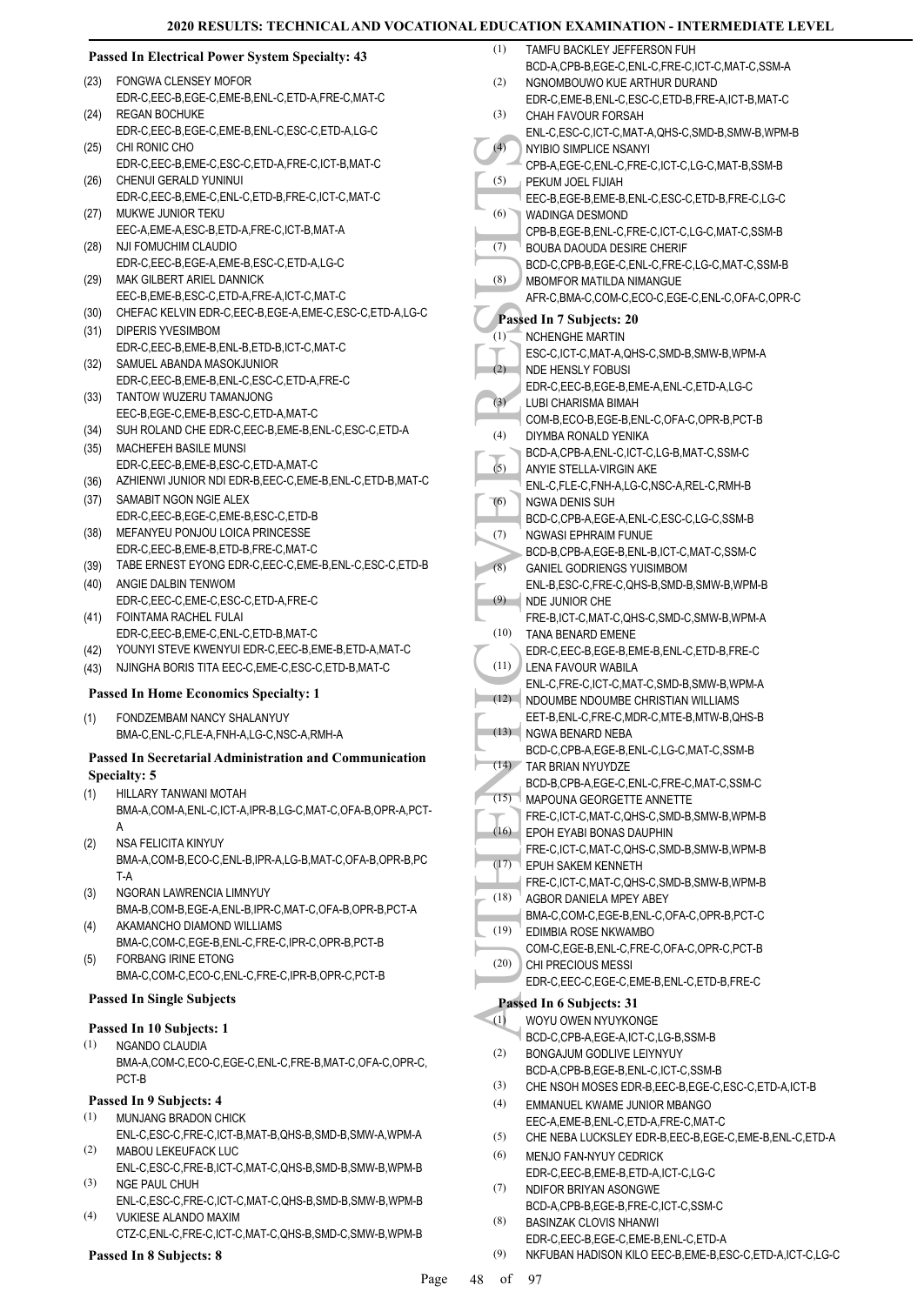|      | 2020 RESULIS: TECHNICAL AND VOCATIONAL EDUCAT                                           |                        |
|------|-----------------------------------------------------------------------------------------|------------------------|
|      | Passed In 6 Subjects: 31                                                                | (26)<br>CI<br>(27)     |
| (10) | TOUNGHA JOEL CHE ENL-C, FRE-B, ICT-C, SMD-B, SMW-B, WPM-B                               | N(                     |
| (11) | FON GERALD NDONUE                                                                       | FF<br>(28)             |
|      | AFR-C, BMA-A, COM-C, ECO-C, MAT-C, OFA-B                                                | (29)<br>G,             |
| (12) | NJI EMMANUEL MUNANG                                                                     | (30)<br>ΤŚ             |
| (13) | CPB-C,EGE-A,ENL-C,FRE-C,ICT-B,SSM-C                                                     | (31)<br>TI             |
|      | ASSOUA SIMOR THEOPHIEL<br>ESC-C, MAT-C, QHS-C, SMD-B, SMW-B, WPM-B                      | E<br>(32)<br>Sŀ        |
| (14) | LONG SHANSLINE SIH ENL-C, FLE-C, FNH-B, NSC-B, REL-C, RMH-B                             | C(                     |
| (15) | MBUO AUSTEN GREEN MONTOH                                                                | (33)<br>FF             |
|      | BCD-C,CPB-B,EGE-B,ENL-C,ICT-C,SSM-B                                                     | Eľ                     |
| (16) | AMBECHEK AKENEK PRINCEWILL                                                              | (34)<br>NI             |
|      | CPB-B,EGE-B,ENL-C,ESC-C,LG-C,SSM-B                                                      | (35)<br>C(             |
| (17) | AKWI CLEMOURINE TENDE                                                                   | (36)<br>Al             |
|      | BMA-C,COM-C,ECO-C,OFA-C,OPR-A,PCT-B                                                     | (37)<br>N.             |
| (18) | ALISALIM ADAMU MOHAMMED                                                                 | (38)<br>T/             |
| (19) | ENL-C, FRE-C, QHS-B, SMD-C, SMW-B, WPM-B                                                | EE                     |
|      | MEYINGEFEH DESMOND GINYUI<br>EEC-C,EGE-C,EME-B,ENL-C,ETD-A,MAT-C                        | (39)<br>CI             |
| (20) | MUENYI N. SERGE IBRAHIM                                                                 | (40)<br>A(             |
|      | BCD-B,CPB-B,ESC-C,ICT-C,QHS-C,SSM-B                                                     | (41)<br>CI             |
| (21) | FON GODWILL TSE BCD-B,CPB-B,ICT-C,LG-C,MAT-C,SSM-C                                      | (42)<br>Vl             |
| (22) | NKEMZI JOICY NKENGAFAC                                                                  | (43)<br>W              |
|      | COM-C,EGE-B,ENL-C,IPR-C,OPR-B,PCT-C                                                     | (44)<br>N <sub>0</sub> |
| (23) | FEH VILLANA FOFUNG EDR-C, EEC-C, EGE-C, ENL-B, ETD-B, LG-C                              | (45)<br>SI             |
| (24) | MOUTAMBOU DORIAN NFOR                                                                   | (46)<br>E)             |
|      | EEC-C,EGE-C,EME-B,ENL-C,ETD-B,ICT-C                                                     | (47)<br>ΤŚ             |
| (25) | ACHU CLINTON CHENUI EEC-C, EGE-C, EME-B, ESC-C, ETD-B, LG-C                             | (48)<br>DI             |
| (26) | <b>MBONGBENYI VICTORY MBIONYI</b>                                                       | E                      |
| (27) | BMA-C,COM-C,ECO-C,ENL-C,OFA-B,OPR-C                                                     | (49)<br>N,             |
|      | FORBEN POCHI DJOSPIN<br>ENL-C,FRE-C,MDR-C,MTE-C,MTW-C,QHS-B                             | (50)<br>CI             |
| (28) | FUT BATIKUM DAVID EET-C, FRE-C, MAT-C, MTE-B, MTW-C, QHS-C                              | (51)<br>A١             |
| (29) | EBAGUE ESSAMBE ADELPHE VIANNY                                                           | (52)<br>Sŀ             |
|      | EET-C, ENL-C, FRE-C, MDR-C, MTE-C, MTW-C                                                | Centre                 |
| (30) | NDASSI SLYVAIN JUNIOR                                                                   | <b>CHAR</b>            |
|      | BMA-C,COM-C,EGE-C,FRE-C,IFA-C,MAT-C                                                     | Regist:                |
| (31) | TIFU RAISER BINDAI BCD-C,CPB-C,EGE-C,ENT-C,ICT-C,SSM-C                                  | % Pass                 |
|      | Passed In 5 Subjects: 52                                                                | Resul                  |
| (1)  | NGANJO MARIE FABIOI A SHESHE                                                            | Passed                 |
|      | ENL-B.FLE-A.FNH-A.NSC-B.RMH-A                                                           |                        |
| (2)  | SUH ADRIEL AZINWIE BCD-A,CPB-B,EGE-A,ESC-C,SSM-C                                        | N<br>(1)               |
| (3)  | CHI ADE GLENN BCD-B,CPB-A,EGE-B,ICT-B,MAT-C                                             | AI                     |
| (4)  | TOUSSOP NDIKUM CARINE ENL-C, FLE-B, FNH-A, NSC-B, RMH-B                                 | А-<br>(2)<br>T/        |
| (5)  | MESHI DAIZY CHO BMA-A,COM-C,ECO-B,ENL-B,OFA-C                                           | AI                     |
| (6)  | AKENDOH INNOCENT VIYOFF<br>FRE-C, QHS-B, SMD-B, SMW-B, WPM-B                            | А-                     |
| (7)  | MUFUYA THEODORE CHEFOR                                                                  | TE<br>(3)              |
|      | FRE-C, QHS-C, SMD-B, SMW-A, WPM-B                                                       | AI                     |
| (8)  | NDANG KENDELY FONBATUT BCD-C, CPB-A, ICT-B, MAT-C, SSM-B                                | M<br>(4)               |
| (9)  | EGBE BRANDON NJANG BCD-B,CPB-B,EGE-A,LG-C,SSM-C                                         | AI                     |
| (10) | NGANGNCHI KARIMU BCD-C,CPB-B,EGE-A,MAT-C,SSM-B                                          | DI<br>(5)              |
| (11) | NGAMBU INOUSA NJEMBOKUE                                                                 | AI<br>AI               |
|      | EEC-B,EGE-C,EME-B,ETD-A,MAT-C                                                           | (6)                    |
| (12) | NGWA BORIS NEBA EEC-B,EGE-C,EME-B,ENL-C,ETD-A                                           | Passed                 |
| (13) | NANJE MESHACK OBASE ESC-C, MAT-C, SMD-B, SMW-A, WPM-B                                   | N,<br>(1)              |
| (14) | <b>FINGIANG BLAISSE WOPNWI</b>                                                          | C.                     |
|      | FRE-B, QHS-C, SMD-B, SMW-B, WPM-B                                                       | H,                     |
| (15) | TANGWAN DIETMAR MUSONG                                                                  | T(<br>(2)              |
| (16) | ICT-B, MAT-C, QHS-B, SMW-B, WPM-B<br>MBAH BLAISE EGOB EEC-B, EME-B, ENL-C, ENT-C, ETD-A | C.                     |
| (17) | NFOR TERRENCE WEE BCD-A,CPB-B,EGE-B,ENL-C,SSM-C                                         | Passed                 |
| (18) | BUINGOH GAYAN EDR-B, EEC-B, ESC-C, ETD-B, MAT-B                                         | Specia                 |
| (19) | AKUMCHO CLINTON ACHO EEC-B, EME-C, ESC-C, ETD-A, FRE-C                                  | (1)<br>А.              |
| (20) | SHIFU NFOR DESMOND BCD-A, CPB-B, ENL-C, FRE-C, SSM-C                                    | B                      |
| (21) | SENYUY BRAYAN YUVEN ENL-C, MAT-C, SMD-B, SMW-B, WPM-B                                   | N <sub>0</sub><br>(2)  |
| (22) | GODLOVE AZISEH FRE-C, QHS-C, SMD-B, SMW-B, WPM-B                                        | B                      |
| (23) | NJI DIVINE FORTI CPB-B,EGE-B,ESC-C,LG-C,SSM-B                                           | Passed                 |
| (24) | LAURIANT NESTA FORPAH EET-B,ICT-C,MDR-C,MTE-B,MTW-B                                     | (1)<br>N,              |
|      |                                                                                         |                        |

(25) SHU TERRY NEBA ESC-B,ICT-C,MAT-C,SMW-B,WPM-B

| (26)         | CHI PIUS NGU ENL-C, ICT-C, SMD-B, SMW-B, WPM-B                                                          |
|--------------|---------------------------------------------------------------------------------------------------------|
| (27)         | NGWA RAIYAN SHU EEC-B,EME-B,ETD-B,FRE-C,QHS-C                                                           |
| (28)         | FRU PRINCELY CHE BCD-A,CPB-B,EGE-C,MAT-C,SSM-C                                                          |
| (29)         | GANA NYABILA ICT-C, QHS-C, SMD-B, SMW-B, WPM-B                                                          |
| (30)         | TSAVO BILLY GUET BCD-A.CPB-B.FRE-C.MAT-C.SSM-C                                                          |
| (31)         | TIOKOU MASSONG RITA DANIELLE                                                                            |
| (32)         | EDR-C,EEC-C,EME-B,ETD-B,FRE-C                                                                           |
|              | SHARYNLIS JOGONE EWOME<br>COM-C,EGE-B,ENL-C,FRE-C,OPR-B                                                 |
| (33)         | FRANK MICHEAL FOMUGWE NCHENU                                                                            |
|              | ENL-C, FRE-C, SMD-C, SMW-B, WPM-B                                                                       |
| (34)         | NKO BORIS NGENGE ENL-C, FRE-C, SMD-C, SMW-B, WPM-B                                                      |
| (35)         | CONRALD NJIE LEFANG FRE-C, QHS-C, SMD-C, SMW-B, WPM-B                                                   |
| (36)         | ABONGUH JEFFERSON EEC-C, EME-B, ESC-C, ETD-B, ICT-C                                                     |
| (37)         | NJINUE HENRY AYAFOR ENL-C, FRE-C, ICT-C, SMW-B, WPM-B                                                   |
| (38)         | TANGIE MOKANYA JOB-PHILIP                                                                               |
| (39)         | EEC-C,EGE-A,ENL-C,ETD-C,FRE-C<br>CHENWI RAYAN SUH ENL-C, FRE-C, MAT-C, SMW-B, WPM-B                     |
| (40)         | ACHIRI ELVIS NGU EDR-C, EME-B, ETD-B, FRE-C, LG-C                                                       |
| (41)         | CHIA PHILIMON FUKAH CTZ-C, ENL-C, FRE-B, SMW-C, WPM-C                                                   |
| (42)         | VUGHOSE SHIALI COM-C,EGE-B,ENL-C,LG-C,OPR-C                                                             |
| (43)         | WINDOH BLAISE DABI EDR-C, EEC-C, EGE-C, ENL-C, ETD-B                                                    |
| (44)         | NOMBOH NATHAN KOKO BCD-C,CPB-B,ICT-C,MAT-C,SSM-C                                                        |
| (45)         | SHIMINYI SAFARATU TITA COM-C,EGE-C,FRE-C,OPR-C,PCT-B                                                    |
| (46)         | EYONG GLORY TAKAW COM-C,ECO-C,ENL-C,IPR-C,PCT-B                                                         |
| (47)         | TSAY KELVIN FON FRE-C, QHS-C, SMD-C, SMW-B, WPM-C                                                       |
| (48)         | DEKOU JISENG RONALDO BRILLANT                                                                           |
|              | EDR-C,EEC-C,EME-C,ENL-C,ETD-B                                                                           |
| (49)         | NYINGCHO JONAS GUMUH BCD-C,CPB-B,EGE-C,MAT-C,SSM-C                                                      |
| (50)         | CHEFOR GRACIOUS EDR-C, EEC-C, ETD-B, FRE-C, ICT-C                                                       |
| (51)<br>(52) | AWA CLOVIS AWA EET-C, MDR-C, MTE-C, MTW-C, QHS-C<br>SHUNGWA ERIC PAUL EET-C, ESC-C, FRE-C, MTE-C, MTW-C |
|              |                                                                                                         |
|              | <b>Centre No: 22156 COLLEGE PRIVE LAIC NGUESSON</b>                                                     |
|              |                                                                                                         |
|              | <b>CHARLES DOUALA</b>                                                                                   |
|              | Regist: 132, Sat for 5 or more Subjects: 131, Passed: 55                                                |
|              | % Passed: 41.98, Sanctioned: 0                                                                          |
|              | <b>Results of Successful Candidates In Order Of Merit</b>                                               |
|              | <b>Passed In Accounting Specialty: 6</b>                                                                |
|              | NGONGANANG PEACE NAHBILA KEREN DOH                                                                      |
| (1)          | AFR-A, BMA-A, COM-B, ECO-A, EGE-A, ENL-A, FRE-B, IFA-B, MAT-B, OF                                       |
|              | A-A                                                                                                     |
| (2)          | TAMAJONG RITA FAITH NTCHANGWIE                                                                          |
|              | AFR-B, BMA-A, COM-A, ECO-A, EGE-C, ENL-B, FRE-A, IFA-A, MAT-B, OF                                       |
|              | A-A<br>TEM YOLAND SEN                                                                                   |
| (3)          | AFR-B, BMA-A, COM-C, ECO-C, ENL-B, FRE-B, IFA-C, MAT-C, OFA-A                                           |
| (4)          | <b>MULUH TRACY MBAH</b>                                                                                 |
|              | AFR-C, BMA-A, COM-B, ECO-C, ENL-B, IFA-B, MAT-C, OFA-B                                                  |
| (5)          | DIFFO MELI YVAN BOREL                                                                                   |
|              | AFR-C, BMA-B, COM-C, ECO-C, FRE-B, IFA-C, OFA-B                                                         |
| (6)          | ABANE JAMES NICHA AFR-C, BMA-A, COM-B, ECO-A, IFA-B, OFA-A                                              |
|              | <b>Passed In Automobile Repair Mechanics Specialty: 2</b>                                               |
| (1)          | NJUH BORIAN KUM                                                                                         |
|              | CSC-C, EET-C, ENL-C, FRE-B, LG-C, MAT-C, MDR-B, MTE-C, MTW-B, Q                                         |
|              | $HS-B$                                                                                                  |
| (2)          | TCHEWOI PHANNEL ESSAWA<br>CSC-C, EET-C, MAT-C, MDR-B, MTE-C, MTW-C, QHS-C                               |
|              |                                                                                                         |
|              | <b>Passed In Civil Engineering - Building Construction</b><br><b>Specialty: 2</b>                       |
| (1)          | AJAH KINGSLY EMPOH                                                                                      |
|              | BCD-C,CPB-A,CSC-B,EGE-A,ESC-B,LG-B,MAT-B,SSM-A                                                          |
| (2)          | <b>NCHIFIE TELMA</b>                                                                                    |
|              | BCD-B,CPB-A,ENL-B,ESC-C,LG-C,MAT-B,QHS-B,SSM-A                                                          |
|              | <b>Passed In Electrical Power System Specialty: 6</b>                                                   |

CSC-C,EEC-A,EGE-A,EME-A,ENL-C,ESC-B,ETD-A,FRE-C,LG-B,MA T-C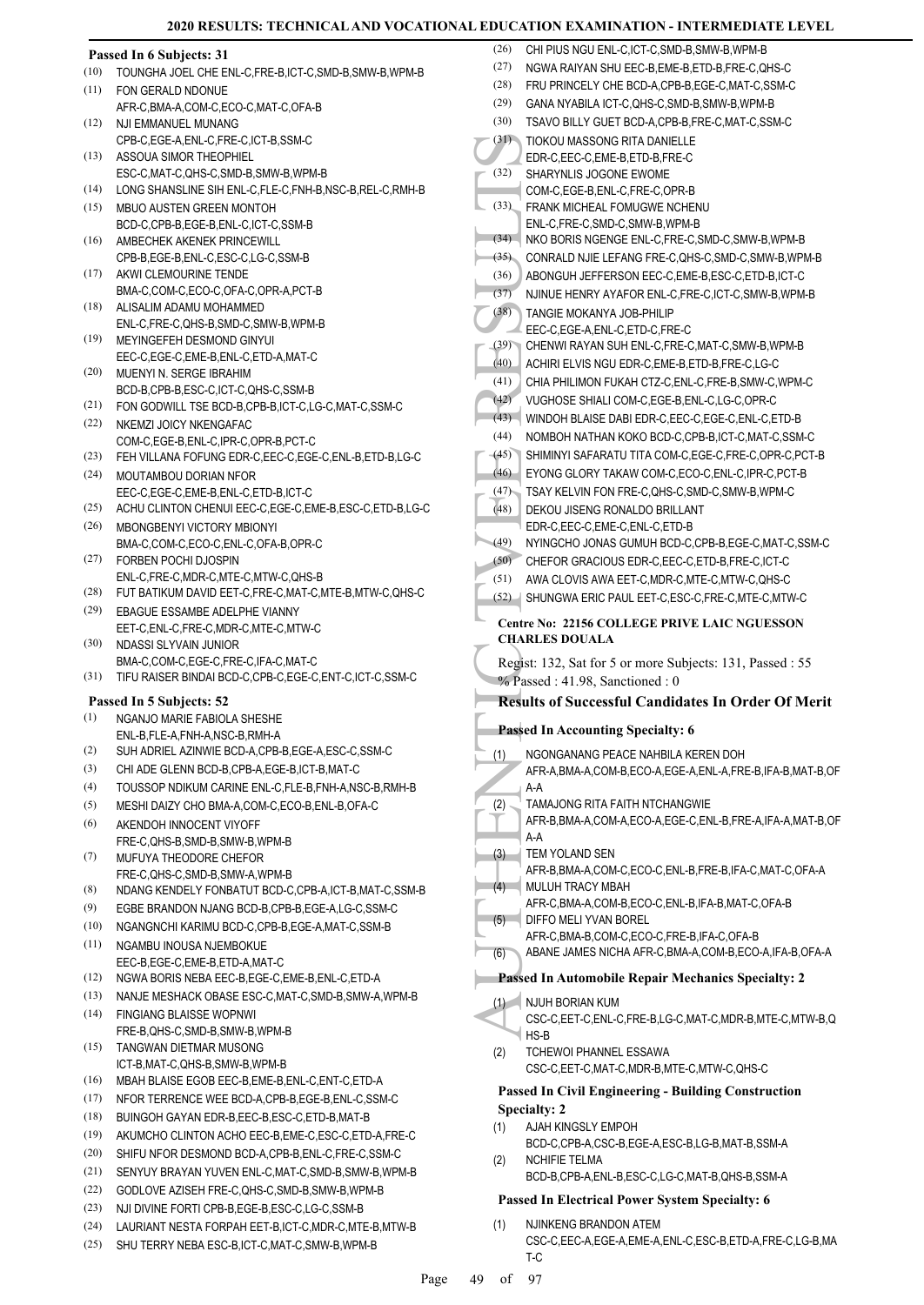(12) HANDSON ANYERE BCD-C,CPB-B,ENL-C,FRE-C,SSM-B

|            | <b>Passed In Electrical Power System Specialty: 6</b>                                           | (12) MAINDOUN AINTERE BUD-U, UPB-B, EINL-U, FRE-U, SOM-B<br>EGBE MALDWIN OJONGANE COM-C,ECO-C,EGE-A,ENL-C,OPR-C<br>(13) |
|------------|-------------------------------------------------------------------------------------------------|-------------------------------------------------------------------------------------------------------------------------|
| (2)        | FRU THRASY PRIDE TANCHU                                                                         | (14)<br>WEBO WILLSMITT AJEPHENSON                                                                                       |
|            | EDR-C,EEC-B,EGE-C,EME-B,ENL-B,ESC-C,ETD-A,LG-C                                                  | CPB-B,ENL-C,FRE-C,MAT-C,SSM-C                                                                                           |
| (3)        | <b>JUSELINE FANG NGUO</b>                                                                       | (15)<br>ELUMPE STEPHANIE EMMAMBU                                                                                        |
|            | EDR-C,EEC-B,EME-A,ETD-B,MAT-C,QHS-C                                                             | COM-C,ECO-C,EGE-C,ENL-B,OFA-C                                                                                           |
| (4)        | <b>TAMBECK FOFACK LEA IGOR</b><br>EEC-B,EME-B,ESC-C,ETD-A,FRE-C,MAT-C                           | (16)<br>EFEMEGIN DORINE ATAMAH AFR-C, BMA-B, COM-C, ECO-C, OFA-C                                                        |
| (5)        | MOUGANG DJOUNGUEP ROMELI STEVE                                                                  | (17)<br>MUSA NSANWE JUNIOR EET-C, FRE-C, MDR-B, MTE-C, MTW-C                                                            |
|            | EDR-C,EEC-B,EME-B,ETD-B,FRE-B,MAT-C                                                             | (18) KUM DARISON ACHA EET-C, FRE-C, MDR-C, MTE-C, MTW-C                                                                 |
| (6)        | AKENJI CHRISTOPHER TABUFOR                                                                      | Centre No: 22157 CENTRAL BILINGUAL COLLEGE                                                                              |
|            | EDR-C.EEC-B.EME-B.ESC-C.ETD-B.FRE-C                                                             | <b>BEPANDA, DOUALA</b>                                                                                                  |
|            | <b>Passed In Marketing Specialty: 1</b>                                                         | Regist: 74, Sat for 5 or more Subjects: 74, Passed : 44                                                                 |
| (1)        | BIH STEPHANIE FUH COM-B, DMP-C, ENL-C, ENT-C, PMA-C, SMC-B                                      | $%$ Passed: 59.46, Sanctioned: 0                                                                                        |
|            | Passed In Plumbing and Installation Systems Specialty: 1                                        | <b>Results of Successful Candidates In Order Of Merit</b>                                                               |
| (1)        | ASOMBANG ASYNCRITUS NDE                                                                         | <b>Passed In Accounting Specialty: 7</b>                                                                                |
|            | ESC-C,ICT-C,MAT-C,PMC-C,PND-C,PTE-C                                                             | MONJU RELINDIS VEBEM<br>(1)                                                                                             |
|            | <b>Passed In Single Subjects</b>                                                                | AFR-B, BMA-A, COM-B, ECO-A, EGE-A, ENL-B, FRE-B, IFA-B, LG-C, MAT<br>-B.OFA-A                                           |
|            | Passed In 9 Subjects: 2                                                                         | NYUYKIKFE LIDWINE YIINYUY<br>(2)                                                                                        |
| (1)        | NJOYA LIVE DIBA KATIA                                                                           | AFR-A, BMA-A, COM-B, ECO-A, EGE-A, ENL-B, FRE-C, IFA-A, LG-C, MAT                                                       |
|            | AFR-C.BMA-A.COM-A.ECO-B.ENL-C.FRE-A.LG-A.MAT-C.OFA-C                                            | -C,OFA-A                                                                                                                |
| (2)        | NZUNGE EKOUME BLANCHE GAELLE                                                                    | <b>BAKARI CLARION MENKE</b><br>(3)                                                                                      |
|            | BMA-B,COM-B,ECO-C,ENL-C,FRE-C,LG-C,MAT-C,OFA-B,OPR-C                                            | AFR-B, BMA-A, COM-A, ECO-A, EGE-A, ENL-C, FRE-B, IFA-B, LG-C, MAT<br>-C,OFA-A                                           |
|            | Passed In 8 Subjects: 3                                                                         | AJEBE PRINCELY EBWELLE<br>(4)                                                                                           |
| (1)        | MEKEM ZONMO ALVARES PAVEL                                                                       | AFR-C, BMA-A, COM-C, ECO-C, EGE-A, ENL-C, FRE-C, IFA-B, LG-C, MA                                                        |
| (2)        | BMA-A,COM-B,ECO-A,EGE-A,FRE-A,IFA-B,MAT-C,OFA-A<br><b>GILDAS SHEPING</b>                        | T-C,OFA-B                                                                                                               |
|            | CSC-C,CTZ-C,ESC-C,FRE-B,MAT-C,SMD-B,SMW-A,WPM-B                                                 | <b>MBONGEH GHISLEN VOMA</b><br>(5)                                                                                      |
| (3)        | <b>KECHE JESLINE PENN</b>                                                                       | AFR-C,BMA-C,COM-C,ECO-B,EGE-B,ENL-C,FRE-C,IFA-C,LG-C,MA<br>T-C,OFA-C                                                    |
|            | BCD-C,CPB-A,EGE-C,ENL-C,LG-C,MAT-C,QHS-C,SSM-A                                                  | MBIYDZENYUY ALBAN DZERAN<br>(6)                                                                                         |
|            | Passed In 7 Subjects: 3                                                                         | AFR-C, BMA-A, COM-C, ECO-B, ENL-C, IFA-C, MAT-C, OFA-A, OPR-C                                                           |
| (1)        | KIVEN MICHAEL LIMNYUY                                                                           | NDICHIA RENDER ANIMBOM<br>(7)                                                                                           |
|            | BCD-C,CPB-A,ENL-C,FRE-C,MAT-C,QHS-C,SSM-A                                                       | AFR-C, BMA-A, COM-C, EGE-C, ENL-C, IFA-C, MAT-C, OFA-B, OPR-C                                                           |
| (2)        | NGWOH EMMANUEL LUH                                                                              | <b>Passed In Marketing Specialty: 13</b>                                                                                |
| (3)        | BCD-C,CPB-B,CSC-C,ENL-B,FRE-C,MAT-C,SSM-A<br>AMEH KINSLY MBANG                                  | (1)<br><b>NGUM TACY</b>                                                                                                 |
|            | CPB-B,CSC-C,EGE-B,ENL-C,LG-C,MAT-C,SSM-B                                                        | BMA-B,COM-C,DMP-B,ECO-B,ENL-B,ENT-B,FRE-C,MAT-C,OPR-C,                                                                  |
|            | Passed In 6 Subjects: 11                                                                        | PMA-C, SMC-A                                                                                                            |
|            | (1) BEA GIFT-BRISK MULANGGO                                                                     | (2)<br>NKONGHO LETICIA FANELLE BAYEN                                                                                    |
|            | BMA-C,COM-B,ENL-B,FRE-C,IFA-B,OFA-A                                                             | COM-C,DMP-B,ECO-C,ENL-C,ENT-B,FRE-B,PMA-B,SMC-B                                                                         |
| (2)        | MVO KAH IBRAHIM BCD-C,CPB-A,ENL-C,MAT-C,QHS-B,SSM-A                                             | (3)<br>EKANE EKANE MAX DALINTON<br>COM-C,DMP-A,EGE-B,ENL-C,ENT-B,FRE-B,PMA-C,SMC-C                                      |
| (3)        | AJAH BRUNU DEMBU BMA-A,COM-B,ECO-B,IFA-C,MAT-C,OFA-B                                            | <b>DJOKO GADE NJOKO</b><br>(4)                                                                                          |
| (4)        | GILBERT MISOM EEC-B,EGE-B,EME-B,ENL-C,ETD-B,LG-C                                                | COM-C,DMP-C,EGE-C,ENT-C,FRE-C,OPR-B,PMA-C,SMC-C                                                                         |
| (5)        | TAH EVANUS AWA CPB-B, ENL-C, FRE-C, MAT-C, QHS-B, SSM-B                                         | (5)<br>TANDONG BIEA QUEENIVA                                                                                            |
| (6)        | CHUNYI JOUSSINE NOKEH<br>EDR-C,EEC-B,EME-B,ETD-B,FRE-C,QHS-C                                    | COM-C,DMP-C,EGE-C,ENT-C,LG-C,MAT-C,PMA-C,SMC-C                                                                          |
| (7)        | POKAM TAGOUTSING BORIS ELSYN                                                                    | (6)<br>TIEGA KIMA ALICIA MARTYSE                                                                                        |
|            | EET-C,EGE-B,ENL-C,FRE-A,MTE-C,MTW-C                                                             | BMA-C,COM-C,DMP-B,ENT-C,FRE-A,PMA-C,SMC-C<br>NJIKAM MAMADOU MORTA<br>(7)                                                |
| (8)        | TCHINDA DYLAND BCD-C,CPB-B,ENL-C,FRE-C,QHS-B,SSM-B                                              | BMA-B,COM-C,DMP-B,ENT-C,FRE-B,PMA-C,SMC-C                                                                               |
| (9)        | ALANG FUH DALTON EGE-B, EME-C, ENL-C, ETD-B, LG-C, REL-C                                        | (8)<br><b>WAINKEM MONICA MAI</b>                                                                                        |
| (10)       | MOFOR BRONHILDA SHIMENYI                                                                        | BMA-C,COM-C,DMP-C,ENT-C,OPR-C,PMA-C,SMC-B                                                                               |
|            | AFR-C, BMA-B, COM-C, ENL-C, FRE-C, OFA-B                                                        | NGUBONG AWAH EMMANULLA<br>(9)                                                                                           |
| (11)       | NGANGNI NGAMENI CAROLE<br>AFR-C, BMA-C, COM-C, EGE-C, ENL-C, FRE-B                              | COM-C,DMP-C,EGE-C,ENL-C,ENT-B,PMA-C,SMC-C<br>(10) NCHANG STINA CHI COM-C, DMP-C, ENL-C, ENT-C, PMA-C, SMC-C             |
|            |                                                                                                 | FUMBUI PHILEMON YONGHA<br>(11)                                                                                          |
|            | Passed In 5 Subjects: 18                                                                        | COM-C,DMP-C,ENT-C,MAT-C,PMA-C,SMC-C                                                                                     |
| (1)        | KOUT MBONI LOIC BCD-B,CPB-A,MAT-C,QHS-C,SSM-A<br>KEN BLAISE ANGOH CPB-B,EGE-C,ENL-B,FRE-C,SSM-A | TASI LARISA TENGUH<br>(12)                                                                                              |
| (2)<br>(3) | SWIRI-NWI FABIOLA NDEFRU BMA-C,COM-B,EGE-A,ENL-C,FRE-C                                          | COM-C,DMP-C,ENT-C,FRE-C,PMA-C,SMC-C                                                                                     |
| (4)        | TANKETI DASSIE DARREN BCD-C,CPB-A,MAT-C,QHS-C,SSM-B                                             | TIMAH CLINTON AGWENJANG<br>(13)                                                                                         |
| (5)        | ATEACHA SWENTIN EDR-C, EEC-B, EME-B, ETD-B, FRE-C                                               | COM-C,DMP-C,ENT-C,FRE-C,PMA-C,SMC-C                                                                                     |
| (6)        | TANTOH JUSFILL BRAIN EET-B,EGE-A,FRE-C,MTE-C,MTW-C                                              | <b>Passed In Single Subjects</b>                                                                                        |
| (7)        | ANGIAH CLAUDIA AMAH BMA-C,COM-C,ECO-B,IFA-C,OFA-B                                               | Passed In 10 Subjects: 1                                                                                                |
| (8)        | NGWESE VALENTINE AWASUME                                                                        | (1)<br><b>BLANDIN MUNYONGA</b>                                                                                          |
|            | EEC-B,EME-C,ENL-C,ETD-B,QHS-C                                                                   | AFR-C, BMA-B, COM-B, ECO-C, EGE-B, ENL-B, FRE-B, LG-C, MAT-C, OF                                                        |
| (9)        | TANGIE MAMBI QUINSLINE BMA-B,COM-B,EGE-C,FRE-C,OFA-C                                            | A-B                                                                                                                     |
| (10)       | DONGFACK EBENEZER DONALD                                                                        | Passed In 9 Subjects: 1                                                                                                 |
|            | FRE-C, QHS-C, SMD-C, SMW-B, WPM-B                                                               |                                                                                                                         |

(11) AJI NELSON KOTOAKI CPB-B,EGE-C,ENL-C,LG-C,SSM-B

SIMO NZUSSOUO BRENDA CHANELLE (1)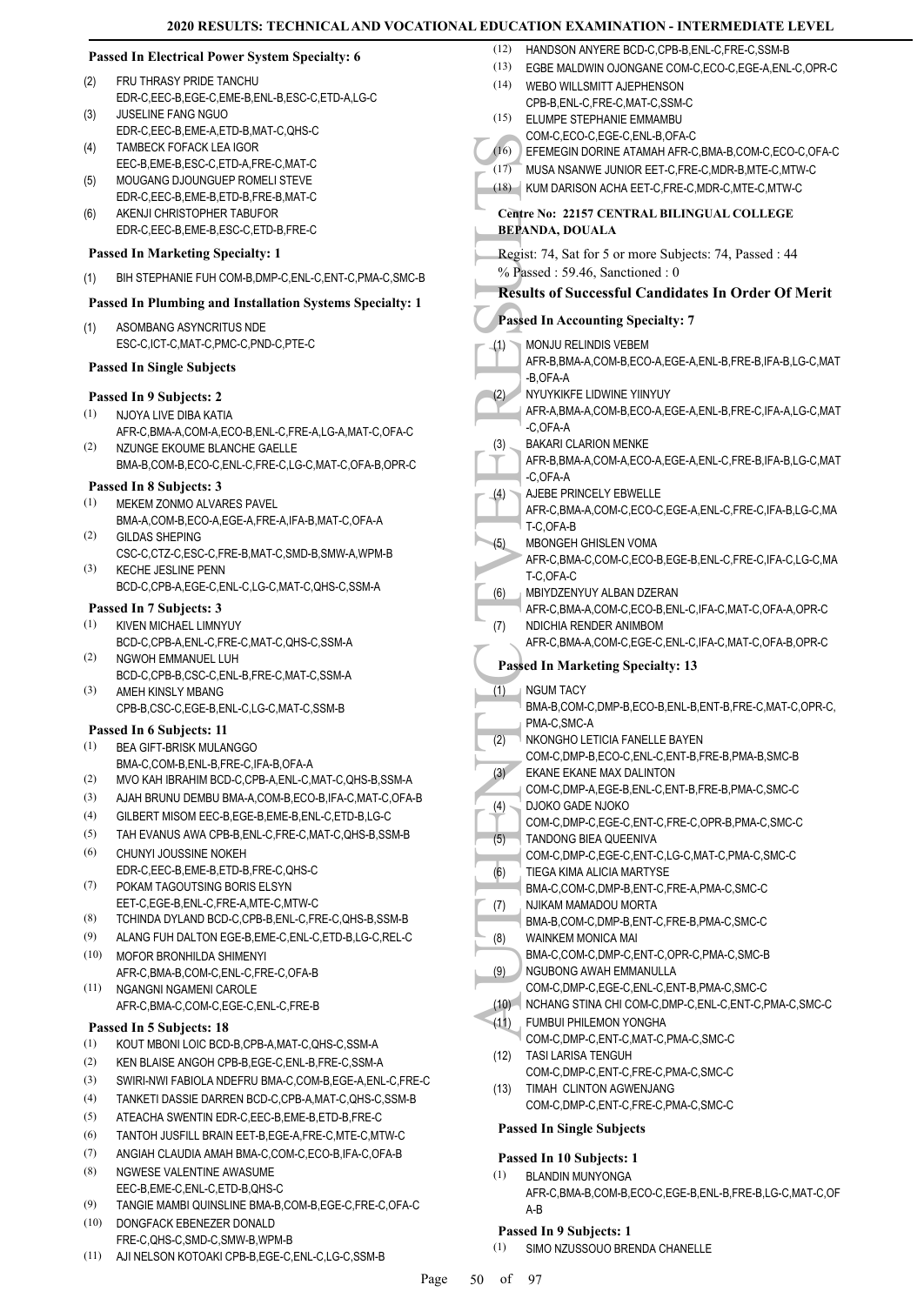# **Passed In Single Subjects**

# **Passed In 9 Subjects: 1**

BMA-C,COM-C,DMP-C,EGE-C,ENL-C,ENT-C,FRE-A,MAT-C,PMA-C

# **Passed In 8 Subjects: 4**

- RUFUS CHUYE (1)
- AFR-C,BMA-A,COM-C,ECO-C,EGE-B,ENL-C,FRE-A,MAT-C WAINTUTEH LARISSA (2)
- BMA-A,COM-B,ECO-C,EGE-B,FRE-C,IFA-C,MAT-C,OFA-B FRIDAY COLLINS NYONG (3)
- BMA-A,COM-C,ECO-C,ENL-C,IFA-C,MAT-B,OFA-B,OPR-B EMMANUELA BANI (4)
- AFR-C,BMA-B,COM-C,ECO-C,ENL-C,FRE-C,MAT-C,OFA-B

# **Passed In 7 Subjects: 4**

- FOLABIT JENNIFER NDIPABONGA AFR-C,BMA-B,COM-B,ECO-C,EGE-C,ENL-C,FRE-A (1)
- NSAH CRAWFORD CHONYI AFR-C,BMA-B,ENL-C,FRE-B,MAT-C,OFA-B,OPR-C (2)
- MELISSA PAULE SO'O SOUHE BMA-B,COM-C,EGE-C,ENL-C,FRE-B,PMA-C,SMC-C (3)
- (4) ELAD DYLAND BMA-C,COM-C,ECO-C,FRE-B,IFA-C,OFA-B,OPR-C

# **Passed In 6 Subjects: 6**

- (1) ALOH JULIE MPEY BMA-B,COM-C,ECO-B,LG-C,OFA-C,OPR-B
- NOUMSI KUATE CHRISTIAN AFR-C,BMA-C,COM-C,EGE-C,FRE-B,OFA-B (2)
- NSEH NYEMELONG AUDREY MAIVA BMA-A,COM-C,ENL-C,IFA-C,MAT-C,OFA-C (3)
- KOME SAMUEL EPULLE AFR-C,BMA-C,COM-C,ECO-B,EGE-C,OFA-C (4)
- EDIAGE GODLOVE NDOBE COM-C,ENL-C,ENT-C,FRE-C,PMA-C,SMC-B (5)
- MELATEHO DJIGOU RODERYCK COM-C,DMP-C,ECO-C,ENT-C,FRE-C,SMC-C (6)

# **Passed In 5 Subjects: 8**

- ALVINA OZODUKWE CHINENYE COM-B,ECO-B,EGE-A,ENL-C,FRE-C (1)
- (2) NSOM BENIZETTE BIH NIH BMA-A,COM-C,ECO-C,MAT-C,OFA-B
- NOUBISSI JUNIOR MANFRED ADRIEN DMP-C,ENT-C,FRE-B,PMA-C,SMC-C (3)
- NKAYOU MOLUH EDITHE MARCELLE BMA-C,DMP-C,FRE-B,PMA-C,SMC-C (4)
- ACHONDOMBOM ARMSTRONG AFR-C,BMA-C,IFA-C,OFA-C,OPR-C (5)
- (6) MENAI UBRIGHT BINENAI COM-C,ENL-C,ENT-C,PMA-C,SMC-C
- BUH THELMA VERONIQUE MUSIH COM-C,ENL-C,FRE-C,IFA-C,OFA-C (7)
- (8) SONGTABI NAOMI NAHBILA COM-C,ENT-C,MAT-C,PMA-C,SMC-C

# **Centre No: 22158 CHRIST THE KING HIGH SCHOOL NKWEN BAMENDA III**

Regist: 11, Sat for 5 or more Subjects: 11, Passed : 10 % Passed : 90.91, Sanctioned : 0

# **Results of Successful Candidates In Order Of Merit**

# **Passed In Accounting Specialty: 8**

- ZOH DEPHELINE ZHIA AFR-C,BMA-B,COM-C,ECO-B,EGE-A,ENL-B,IFA-C,LG-C,MAT-C,OF  $A-C$ (1)
- NFOR GALINA MANKEH AFR-C,BMA-C,COM-B,ECO-A,ENL-B,IFA-C,LG-B,OFA-C,REL-C (2)
- AMUH BEMSIMBOM CHIA AFR-B,BMA-B,COM-C,ECO-B,EGE-B,ENL-C,ICT-C,IFA-B,OFA-C (3)
- NDZEYESIN PRECIOUS SHINYUY AFR-C,BMA-A,COM-C,ECO-C,ENL-B,IFA-B,LG-C,MAT-C,OFA-C (4)
- DANG PATIENCE EKEI (5)
- AFR-C,BMA-C,COM-C,ECO-B,ENL-C,IFA-C,LG-C,OFA-C MOTO BLESSSING NIANDO (6)
- AFR-C,BMA-A,COM-B,ECO-A,ENL-B,IFA-B,OFA-A GEJUNG CACIANA (7)
- AFR-B,BMA-A,COM-C,ECO-C,ENL-C,IFA-B,OFA-A (8) ANYIFUT EDITH ANYANGIM AFR-C,BMA-C,COM-C,IFA-C,OFA-C

# (1) TOSAM<br>
Centre No:<br>
Regist: 230<br>
% Passed :<br>
Results of<br>
Passed In A FONCH<br>
AFR-A, OP<br>
AFR-A, AA, OP<br>
AFR-A, AA, OP<br>
MUTH AFR-B, A, OP<br>
MEH KE A, OP<br>
T-A, OP<br>
MEH KE A, A, OP<br>
MEH KE AFR-B, A, OP<br>
MEH KE AFR-B, T-A, OF<br> **Passed In Single Subjects Passed In 6 Subjects: 1** (1) MAFAIN TECLA TOSI BMA-C,COM-B,ECO-B,ENL-C,IFA-C,LG-C **Passed In 5 Subjects: 1** (1) TOSAM JUDITH FIEN AFR-B,COM-C,ECO-B,ENL-C,OFA-C **Centre No: 22160 BONABERI EXTERNAL**  Regist: 230, Sat for 5 or more Subjects: 227, Passed : 141 % Passed : 62.11, Sanctioned : 0 **Results of Successful Candidates In Order Of Merit Passed In Accounting Specialty: 39** FONCHAM KEHMIA JABOSUNG AFR-A,BMA-A,COM-A,ECO-A,ENL-B,FRE-A,ICT-B,IFA-B,MAT-A,OF A-A,OPR-B (1) NJI THIERRY KUUM AFR-A,BMA-A,COM-A,ECO-A,EGE-A,ENL-B,FRE-C,IFA-A,MAT-C,OF A-A OPR-A (2) RINDA KWASENWI BIMYI AFR-B,BMA-A,COM-A,ECO-A,ENL-B,FRE-B,IFA-A,LG-B,MAT-B,OFA -A,OPR-A (3) NEH KELLY FRU AFR-B,BMA-A,COM-B,ECO-A,EGE-A,ENL-B,FRE-B,ICT-B,IFA-A,MA T-A OFA-A (4) NEH OLIVE NGWA AFR-B,BMA-A,COM-C,ECO-A,EGE-A,ENL-B,FRE-B,IFA-A,LG-C,MAT -C,OFA-A (5) NGWA EPHICENT CHE AFR-B,BMA-A,COM-C,ECO-B,EGE-A,ENL-B,FRE-C,IFA-A,LG-C,MAT -C,OFA-A  $(6)$ CHE NCHOUTPOUEN AFR-C,BMA-A,COM-C,ECO-B,EGE-B,ENL-B,FRE-A,ICT-C,IFA-C,MA T-C,OFA-C  $(7)$ MONJU CLIFFORD GEMUH AFR-A,BMA-A,COM-A,ECO-A,ENL-A,IFA-B,LG-C,MAT-C,OFA-A,OP R-A (8) NCHANG MARIE-SHELSY NDIKUM AFR-A,BMA-A,COM-B,ECO-B,EGE-A,ENL-B,IFA-B,MAT-C,OFA-A,O PR-B (9) MUH FAITH NYIA AFR-B,BMA-A,COM-A,ECO-A,ENL-C,FRE-B,IFA-B,LG-B,MAT-C,OFA -A (10) NKAH MAXWELL CHIA (11)

- AFR-B,BMA-B,COM-B,ECO-A,ENL-C,FRE-B,IFA-A,LG-C,OFA-A,OPR -A NGOH JUNIOR TEBOH (12)
- AFR-C,BMA-A,COM-A,ECO-B,ENL-C,IFA-B,LG-B,MAT-C,OFA-B,OP R-B NJOMEGNI ERICA NGONGANG  $(13)$
- AFR-B,BMA-A,COM-B,ECO-C,ENL-C,FRE-B,IFA-B,MAT-C,OFA-B,O PR-B
- ASHU BRANDON AKO AFR-B,BMA-A,COM-C,ECO-A,ENL-C,ICT-C,IFA-C,MAT-C,OFA-B,OP  $(14)$
- R-C POBILA NUELA NDEJUH (15)
- AFR-C,BMA-B,COM-C,ECO-C,EGE-B,ENL-C,FRE-C,IFA-C,MAT-C,O FA-C
- KELLY NOEL MBUNUI KAMENI AFR-B,BMA-A,COM-B,ECO-A,EGE-A,ENL-B,IFA-B,MAT-B,OFA-A (16)
- TABOT HANNA TABI AFR-C,BMA-A,COM-C,ECO-B,EGE-B,ENL-C,IFA-B,MAT-C,OFA-B (17)
- OKRI BIJOUR MALANAS AFR-C,BMA-C,COM-A,ECO-A,ENL-C,IFA-C,LG-C,OFA-B,REL-B (18)
- TITA VICTORINE MAFOR AFR-C,BMA-A,COM-C,EGE-C,ENL-C,ICT-C,IFA-B,MAT-C,OFA-A (19) TCHOUNDA ASHILY MIGUEL ANZIEH (20)
- AFR-B,BMA-C,COM-C,ENL-C,FRE-B,IFA-B,MAT-C,OFA-B,OPR-B (21) TEBIT HELLEN AZOK
- AFR-C,BMA-B,COM-B,ECO-B,ENL-C,FRE-C,IFA-C,MAT-C,OFA-B MOGUEM KAYIM VIRGINIE (22)
	- AFR-B,BMA-C,COM-C,ECO-C,EGE-C,FRE-C,IFA-C,MAT-C,OFA-B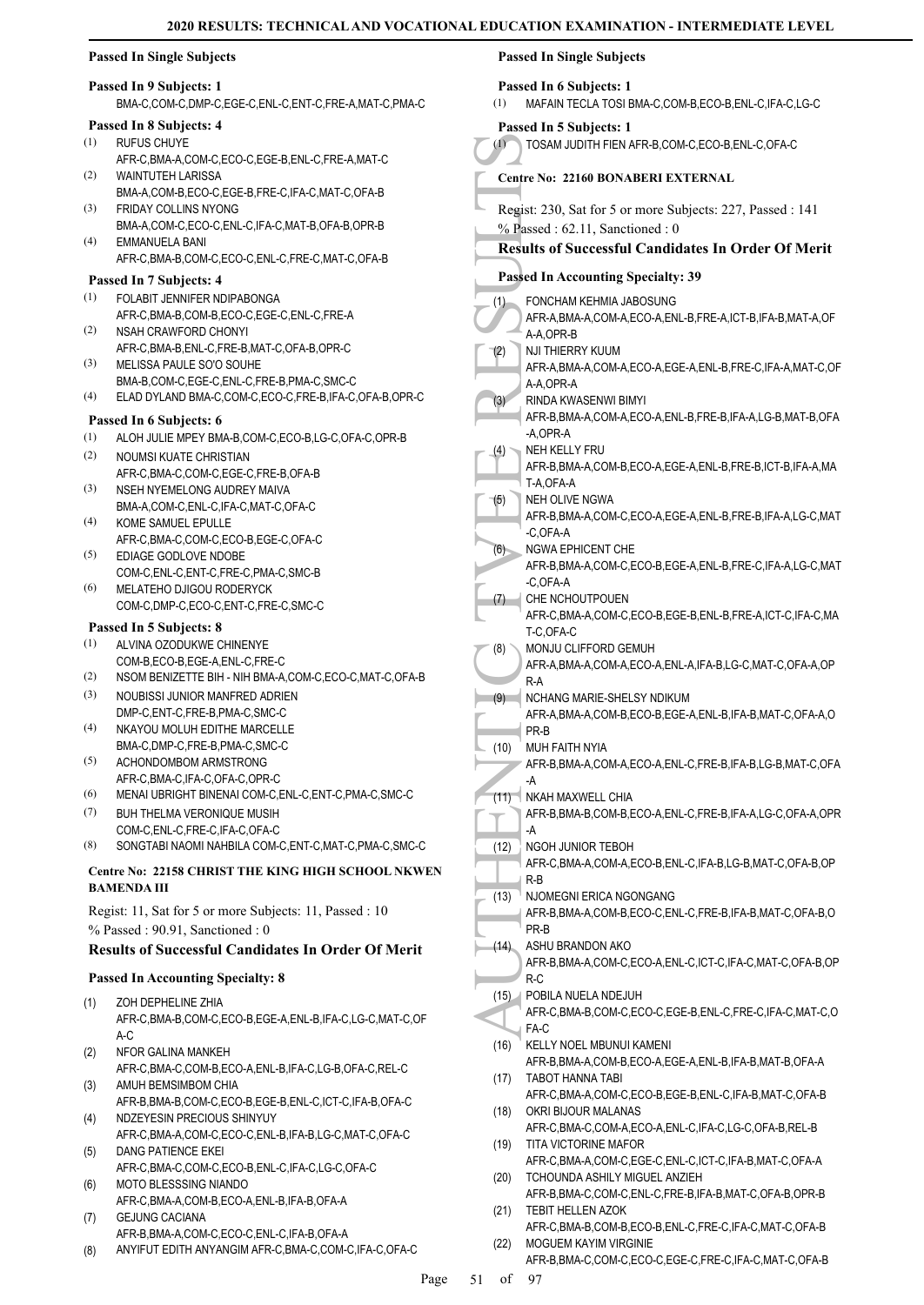(19)

 $(20)$ 

 $(21)$ 

 $(22)$ 

(23)

BMA-C,ENL-C,FRE-B,IPR-B,OFA-C,OPR-C,PCT-B

BMA-C,COM-C,ENL-C,FRE-B,IPR-A,OPR-C,PCT-C

BMA-C,COM-C,ECO-C,ENL-C,IPR-B,OPR-B,PCT-C

COM-C,EGE-C,FRE-C,IPR-C,OFA-C,OPR-C,PCT-B

BMA-C,EGE-C,ENL-C,IPR-C,OFA-C,OPR-C,PCT-C

(24) PRECIOUS NCHIEH COM-C,FRE-C,IPR-C,OFA-B,OPR-C,PCT-B  $(25)$ <sup>1</sup> SIH FLAVINE NJONG BMA-C, ENL-C, IPR-C, OFA-C, OPR-C, PCT-C

CHIMBOH SHARLET YEHTUEINCHUE

FAVOUR NZIEATUR CHEKANOU

**MAFO FOMEKONG AIMEE FLORE** COM-C,FRE-B,IPR-B,OFA-C,OPR-C,PCT-B

SANGUIN NUEOLLA

KUNTEH GERALDINE

# **Passed In Accounting Specialty: 39**

- NJI ETAH MELANIE (23)
- AFR-C,BMA-C,COM-C,ECO-C,ENL-C,FRE-C,IFA-C,OFA-C,OPR-B KIMBI BERTILA AMBONGHA (24)
- AFR-C,BMA-C,COM-C,ECO-C,ENL-C,FRE-C,IFA-C,MAT-C,OFA-C WIRTUM MATERIANA BURENYUY (25)
- AFR-C,BMA-C,COM-C,ECO-C,EGE-C,ENL-C,FRE-C,IFA-C,OFA-C NWULACK KACHUBENSI GODWILL (26)
- AFR-B,BMA-B,COM-C,EGE-C,FRE-C,IFA-B,OFA-B,OPR-A (27) VENIS BERINYUY BONGFEN
- AFR-C,COM-B,ECO-C,ENL-B,IFA-B,LG-C,OFA-B,OPR-B NYAKEM SINEIDA ACHA (28)
- AFR-C,BMA-C,COM-B,CSC-C,ECO-B,IFA-C,MAT-C,OFA-B MENYAM LARISSA TEGHA (29)
- AFR-C,BMA-C,COM-C,ECO-C,FRE-C,IFA-C,OFA-B,OPR-B SUH MARK ROLLINS NFORMUH (30)
- AFR-C,BMA-C,COM-C,ECO-C,IFA-C,MAT-C,OFA-A,OPR-C (31) AGBOR PELLY MAYUK
- AFR-C,COM-C,ECO-C,ENL-C,FRE-C,IFA-C,OFA-B,OPR-B (32) NGAFOSAGUI MEGANNE
- AFR-C,BMA-C,COM-C,EGE-C,ENL-C,IFA-C,OFA-C,OPR-C MBIYDZENYUY BETILLA (33)
- AFR-B,COM-C,ECO-C,ENL-C,IFA-B,OFA-B,OPR-C
- (34) OJONG BESONG MOSES AFR-C,BMA-B,COM-C,EGE-C,IFA-C,OFA-B,OPR-C (35) AFUH GLORY AKWEH
- AFR-C,BMA-B,COM-C,ENL-C,IFA-B,OFA-C,OPR-C AGWE PURITA EJANG (36)
- AFR-C,COM-C,ECO-C,ENL-C,IFA-C,OFA-B,OPR-C (37) TEBUH PROMISE NGWIKIRI
- AFR-C,COM-B,ECO-C,IFA-C,OFA-B,OPR-B
- (38) BIH RUTH FORTI AFR-C,COM-B,ECO-C,IFA-C,OFA-B,OPR-C
- ACHUO BLESSING YOUH AFR-C,COM-C,ECO-C,ENL-C,IFA-B,OFA-C (39)

# **Passed In Secretarial Administration and Communication Specialty: 26**

- NKO FAVOUR NKO (1)
- BMA-C,COM-C,ECO-C,ENL-C,FRE-C,IPR-B,MAT-C,OFA-C,OPR-B,P CT-A
- SEVIDZEM SEBERINE BMA-C,COM-C,EGE-A,ENL-C,IPR-A,MAT-C,OFA-A,OPR-B,PCT-A (2)
- ABAIN BRIAN VIBIFEH BMA-B,COM-C,ECO-C,EGE-B,ENL-B,FRE-C,IPR-A,OPR-B,PCT-A (3)
- ANKINIMBOM NORA NAYAH MENFEN BMA-C,COM-C,ECO-B,EGE-A,ENL-C,IPR-A,OFA-C,OPR-B,PCT-A (4) MAHNGIE VERALGINE
- BMA-B,COM-B,ECO-C,ENL-C,IPR-B,LG-C,OFA-C,OPR-B,PCT-B (5) NGOZI EBERECHI SYNTHIA (6)
- COM-C,ENL-B,FRE-B,ICT-C,IPR-A,MAT-C,OFA-C,OPR-B,PCT-C FOMUKI AKWI FAITH (7)
- BMA-C,COM-C,ECO-C,ENL-C,FRE-C,IPR-B,OFA-C,OPR-C,PCT-B IMMACULATE ZUH EWEH (8)
- BMA-C,COM-C,ECO-C,EGE-C,ENL-C,IPR-C,OFA-C,OPR-C,PCT-B FONYAM MISPA IJANG (9)
- COM-C,EGE-B,ENL-C,FRE-B,IPR-A,OFA-C,OPR-C,PCT-C (10) AYEMELE KEOU NDJAMILLA STEPHANE
- BMA-B,COM-C,ENL-C,FRE-B,IPR-B,MAT-C,OPR-C,PCT-B NGATI SHARIN AKUM (11)
- BMA-C,COM-C,ECO-C,ENL-C,IPR-C,OFA-C,OPR-C,PCT-B NFON PAMELA NKAAH (12)
- BMA-C,COM-C,EGE-B,ENL-C,IPR-C,OFA-C,OPR-C,PCT-C TANLAKA SANDRINE DZESINYUY (13)
- BMA-C,COM-C,FRE-C,IPR-C,MAT-C,OFA-C,OPR-C,PCT-B NKEAWOMO JENNIFER NJUME  $(14)$
- BMA-C,COM-C,FRE-C,IPR-A,OFA-C,OPR-B,PCT-A OGORK JENET NTAKA (15)
- BMA-C,COM-C,ECO-C,IPR-B,OFA-B,OPR-B,PCT-B NGWA LOVELINE LUMNWI (16)
- BMA-C,COM-C,ENL-B,FRE-C,IPR-C,OPR-B,PCT-B NGUM BIH NADIN NDE (17)
- COM-C,ENL-C,FRE-C,IPR-B,OFA-C,OPR-B,PCT-B (18) PENDA NJABEA BRUNO DAVIDSON
- (2) NOW ACCOM-C<br>
(2) COM-C<br>
(2) BMA-C,<br>
(2) MAFO F BMA-C,<br>
(2) SIH FL/<br>
(26) NKENG<br>
Passed In S<br>
(2) NKENG<br>
Passed In S<br>
NGWA BMA-A,<br>
ATEM-B BMA-A,<br>
EMA-A,<br>
FONE BMA-A,<br>
FONE BMA-A,<br>
Passed In S<br>
MOUAS<br>
AFR-A,<br>
COM-B SAMJE (26) NKENGAFAC CELIA BMA-C,IPR-B,OFA-C,OPR-B,PCT-B **Passed In Single Subjects Passed In 9 Subjects: 3** NGWA ELISHA BMA-A,COM-C,ECO-C,EGE-A,ENL-C,FRE-B,IFA-B,MAT-B,OFA-B  $(1)$ ATEM RAYAN NDIP BMA-B,COM-B,ECO-B,ENL-B,FRE-B,ICT-C,IFA-C,MAT-C,OFA-B  $(2)$ TONFACK JUNIS BMA-A,COM-C,ECO-C,EGE-B,FRE-C,ICT-C,IFA-B,MAT-C,OFA-B (3) **Passed In 8 Subjects: 11** MOUASSO TITA SANDRINE VICTOIRE AFR-A,BMA-B,COM-C,ECO-C,EGE-B,ENL-C,FRE-A,OFA-B (1) AKONJI TREASURE AJAH COM-B,ECO-B,EGE-A,ENL-B,IFA-C,MAT-C,OFA-C,OPR-A (2) SAMJELLA HARRIS FOMBUTU BMA-C,COM-B,ECO-C,EGE-A,ENL-C,IFA-B,LG-C,OFA-A (3) DJOUJI ALEXA TRACY BMA-C,COM-C,ENL-C,FRE-A,IFA-B,MAT-C,OFA-B,OPR-C  $(4)$ SIRRI NOELA NEBA AFR-C,BMA-B,COM-C,ECO-B,EGE-C,ENL-C,OFA-B,OPR-C (5) NJUAKOM LAURA ANDIENSA AFR-C,BMA-B,COM-C,EGE-C,ENL-C,FRE-C,MAT-C,OFA-B (6) NGUM MISPA NSOH COM-C,ECO-C,EGE-C,ENL-C,FRE-C,IPR-B,OPR-C,PCT-B (7) SAH MOFFO BADIANE BMA-B,COM-C,ECO-C,ENL-C,FRE-C,MAT-C,OFA-C,OPR-B (8) MBELLA FOH YANN JASON AFR-C,BMA-C,COM-C,CSC-C,ECO-C,FRE-A,OFA-C,OPR-C (9) PHIL GAVINSON FORMIN BMA-C,COM-C,ECO-C,ENL-B,ENT-C,LG-C,PMA-C,SMC-C (10) FUEN FLORENCE MBANGMBANG (11) BMA-C,COM-C,ECO-C,ENL-C,LG-C,MAT-C,OFA-C,OPR-C **Passed In 7 Subjects: 16** AKUM OTANG AYAMBA CLARITA AYUK COM-C,ECO-C,ENL-C,IPR-A,LG-C,OPR-B,PCT-A (1) AKOH MAVIS TAKWI COM-B,ECO-B,ENL-C,FRE-C,IPR-A,OPR-C,PCT-B (2) DJUTSU TIENOU SADRACK GILDAS AFR-B,BMA-A,COM-B,ECO-B,FRE-C,MAT-C,OFA-C (3) MBAH BIG BERTY BERI AFR-B,BMA-A,COM-C,ECO-C,ENL-C,FRE-C,OFA-B (4) ASSICK LINDI JOEL EBOT BMA-C,COM-B,ECO-C,EGE-B,ENL-B,IFA-C,OPR-B  $(5)$ FORTUNE AGBOR BALEMBA BMA-B,COM-C,ECO-C,ENL-B,FRE-A,ICT-C,OPR-C (6) MUNOH MEPHIBORSHETH TIFANG AFR-B,BMA-C,COM-B,ECO-C,EGE-C,ENL-C,OFA-B (7) NGWA GIFT NGUM AFR-B,BMA-C,COM-C,ENL-C,FRE-C,OFA-B,OPR-B (8) NSUNGUDIT EDET CHANTAL BMA-B,COM-B,ECO-C,EGE-C,IFA-C,OFA-C,OPR-B (9) KUM EMMANUEL ONGUM (10)
	- COM-B,ECO-C,EGE-C,ENL-C,IPR-C,OPR-C,PCT-B BAREBE GABIRELLA KAH (11)
	- BMA-C,COM-C,ECO-C,EGE-B,ENL-C,OFA-C,OPR-B KEBEH TECLA SIH (12)
	- COM-C,ECO-C,ENL-B,FRE-C,OFA-C,OPR-B,PCT-C DONGMO DOUNTIO JORDAN CIRIS (13)
		- AFR-B,BMA-C,COM-C,ENL-C,FRE-C,MAT-C,OFA-B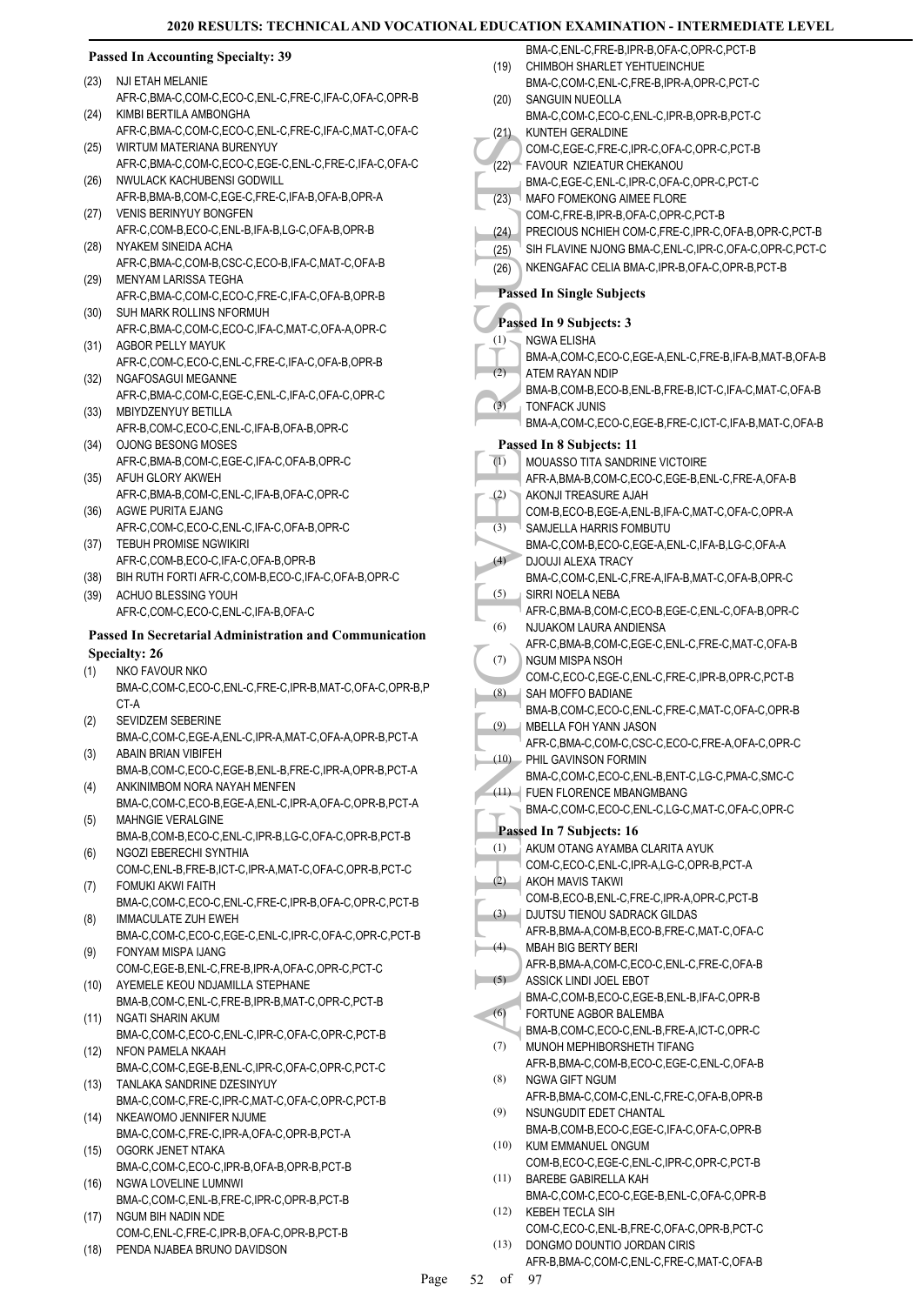|      | <b>Passed In Single Subjects</b>                                                         | (19)         | NGEH DIANE NDUM AFR-B, BMA-C, ENL-C, IFA-C, OPR-C                                                     |
|------|------------------------------------------------------------------------------------------|--------------|-------------------------------------------------------------------------------------------------------|
|      |                                                                                          | (20)<br>(21) | KETUMAFON RAISA NKENG AFR-C,COM-C,EGE-C,OFA-B,OPR-C                                                   |
| (14) | Passed In 7 Subjects: 16<br><b>GEH CORLLINS KEDZE</b>                                    | (22)         | NJEKE WENDY SOBILA COM-C,ECO-B,FRE-C,OFA-C,OPR-C<br>LUEONG ADELLE COM-C, EGE-C, FRE-C, IPR-C, PCT-C   |
|      | BMA-B,COM-C,ENL-C,FRE-C,ICT-C,IFA-C,OPR-C                                                | (23)         | JOSEPHINE ABI ECHONDY COM-C,EGE-C,IPR-C,OPR-C,PCT-C                                                   |
| (15) | SIMO DJONKOU LORIANE VANELLE                                                             |              | (24) LONTSI TCHOUPOU SONITA FLORE                                                                     |
|      | COM-C,ECO-C,EGE-C,ENL-C,IPR-B,OFA-C,PCT-C                                                |              | COM-C,FRE-C,IPR-C,OPR-C,PCT-C                                                                         |
| (16) | ELELA DJESLIE COM-C,ECO-C,ENL-C,FRE-C,IPR-C,OPR-C,PCT-C                                  | (25)         | FOUETA NDONKOU BRENDA CHANEL                                                                          |
|      | Passed In 6 Subjects: 21                                                                 |              | ECO-C,EGE-C,ENL-C,FRE-C,IPR-C                                                                         |
| (1)  | NGONG CASANDRA EKEI                                                                      |              | Centre No: 22161 INSTITUTE POLYVALENT MARTIN                                                          |
|      | COM-C,ECO-C,ENL-C,IPR-A,OPR-C,PCT-A                                                      |              | <b>LUTHER, DOUALA</b>                                                                                 |
| (2)  | <b>ESAMBE DOCAKISS EWANE</b><br>COM-C,EGE-C,ENL-C,IPR-A,OPR-C,PCT-B                      |              | Regist: 31, Sat for 5 or more Subjects: 30, Passed : 12                                               |
| (3)  | BABILA BLESSING LEBSONGA                                                                 |              | % Passed: 40.00, Sanctioned: 2                                                                        |
|      | BMA-B,COM-C,ECO-B,ENL-C,IFA-C,OPR-B                                                      |              | <b>Results of Successful Candidates In Order Of Merit</b>                                             |
| (4)  | <b>BANKUI BORIS NYUYFONI</b>                                                             |              | <b>Passed In Accounting Specialty: 2</b>                                                              |
| (5)  | AFR-C, BMA-B, COM-C, ECO-A, IFA-C, OPR-C                                                 |              |                                                                                                       |
|      | NKWENTI KELLY NGORN<br>BMA-B,COM-C,FRE-C,IFA-C,OFA-B,OPR-B                               | (1)          | COMBANI PETER SHU CHRISTAVOL CHE<br>AFR-B, BMA-C, COM-C, ECO-C, ENL-C, ICT-C, IFA-A, MAT-C, OFA-B, OP |
| (6)  | ANYAAKOH LOVELINE COM-C,EGE-B,ENL-C,IPR-A,OPR-C,PCT-C                                    |              | $R-C$                                                                                                 |
| (7)  | KOLOKO JOSEPH COM-B,ECO-C,ENL-C,FRE-B,IFA-C,OFA-B                                        | (2)          | <b>EKOMBO CYNTHIA EWEH</b>                                                                            |
| (8)  | TENENG MIRANDA MENGWI                                                                    |              | AFR-B,COM-C,ECO-C,ENL-C,IFA-C,OFA-C                                                                   |
|      | COM-C,ECO-C,IPR-A,LG-C,OPR-C,PCT-C                                                       |              | <b>Passed In Electrical Power System Specialty: 2</b>                                                 |
| (9)  | TALLEH FAVOUR YOUNYUI                                                                    | (1)          | ABACHEK BENUAL ENDUM                                                                                  |
| (10) | BMA-C,ECO-C,EGE-C,ENL-C,OPR-C,PCT-B<br>KOUMETIO EMMANUEL JORDAN                          |              | CTZ-C,EDR-C,EEC-B,EME-C,ETD-A,LG-C,MAT-C,REL-C                                                        |
|      | COM-B, ENL-C, FRE-C, OFA-C, OPR-C, PCT-C                                                 | (2)          | FOKOUCK MBOGNOU QUESNEL                                                                               |
| (11) | <b>GANA BAMFON ARISTIDE</b>                                                              |              | EDR-B,EEC-B,EME-C,ESC-C,ETD-A,FRE-C,MAT-C                                                             |
|      | COM-C,EGE-C,FRE-C,IPR-B,OPR-C,PCT-C                                                      |              | <b>Passed In Single Subjects</b>                                                                      |
|      | (12) AGEH COURAGE ABORA                                                                  |              |                                                                                                       |
| (13) | BMA-C,COM-C,ENL-C,ICT-C,IFA-C,OPR-B<br>NANJE MIRANDA NDANDO                              | (1)          | Passed In 7 Subjects: 2<br><b>SUH FABRICE NGWA</b>                                                    |
|      | AFR-B,COM-C,EGE-C,ENL-C,FRE-C,OPR-C                                                      |              | CSC-C,ENL-C,LG-C,MAT-C,MCD-C,WFW-B,WPM-B                                                              |
|      | (14) ATUD KELSON NGU BMA-C,COM-C,ECO-B,ENL-C,FRE-C,OFA-C                                 | (2)          | NGWOH VANISIA CHANG                                                                                   |
| (15) | CHRISTELLE KOLEM NTANEN                                                                  |              | AFR-B, BMA-C, COM-C, ECO-C, EGE-B, ENL-C, IFA-C                                                       |
|      | AFR-C, BMA-C, COM-C, ENL-C, FRE-C, OFA-B                                                 |              | Passed In 6 Subjects: 2                                                                               |
|      | (16) ZUI-NGEH DENISE KUM<br>COM-C,ECO-B,ENL-C,IFA-C,OFA-C,OPR-C                          | (1)          | NOSOH MARLYSE BMA-B,COM-C,FRE-C,IFA-C,OFA-B,OPR-B                                                     |
|      | (17) NYAGOUM FORMEKONG ZIDANE                                                            | (2)          | SAH MBOUNO ZIDANE CSC-C, EDR-C, EEC-C, EME-C, ENT-C, ETD-A                                            |
|      | BMA-C,COM-C,EGE-C,FRE-C,OFA-C,OPR-C                                                      |              | Passed In 5 Subjects: 4                                                                               |
| (18) | <b>BRANDY VANESSA CHE</b>                                                                |              | (1) ASONGANYI SIMON EDR-C, EEC-B, EME-C, ENL-C, ETD-A                                                 |
| (19) | BMA-C,COM-C,ENL-C,FRE-C,OFA-C,OPR-C                                                      | (2)          | AYUK-ASHU NICHOLAS BCD-C,CPB-A,ICT-C,MAT-C,SSM-B                                                      |
|      | KINGUE MAKONGO CLAUDE JUNIOR<br>COM-C,ECO-C,FRE-C,IPR-C,OFA-C,PCT-C                      | (3)          | NGEMUNYI DIANE TANWIE EDR-C, EEC-C, EME-B, ENL-C, ETD-A                                               |
| (20) | <b>BOBIA LOVERT BOKWE</b>                                                                | (4)          | N. NJABUI MARIE CLAIRE AFR-C,COM-C,EGE-C,ENL-C,OPR-C                                                  |
|      | AFR-C, BMA-C, COM-C, ECO-C, FRE-C, OFA-C                                                 |              | Centre No: 22162 KING DAVID COMPREHENSIVE COLLEGE                                                     |
|      | (21) SUNJO NYUYSONE SIDONIE                                                              |              | <b>DOUALA</b>                                                                                         |
|      | BMA-C,COM-C,ECO-C,ENL-C,OFA-C,OPR-C                                                      |              | Regist: 57, Sat for 5 or more Subjects: 56, Passed: 43                                                |
|      | Passed In 5 Subjects: 25                                                                 |              | $%$ Passed: 76.79, Sanctioned: 0                                                                      |
| (1)  | BIH SANDRINE FRU COM-C, ENL-C, IPR-A, OPR-B, PCT-B                                       |              | <b>Results of Successful Candidates In Order Of Merit</b>                                             |
| (2)  | AKINDELE ENANGUE TECLAIRE SOPHIE<br>COM-C,FRE-C,IPR-A,OFA-C,PCT-B                        |              | <b>Passed In Accounting Specialty: 19</b>                                                             |
| (3)  | BANGU OLIVER BMA-B,COM-C, IPR-A, MAT-C, OFA-C                                            | (1)          | KENGNE DJIAKOU ANGE FORTUNE                                                                           |
| (4)  | CLAUDIA ULE PEMBE BMA-B,COM-C, IPR-A, OFA-C, OPR-C                                       |              | AFR-A, BMA-A, COM-B, ECO-C, ENL-C, FRE-A, ICT-B, IFA-A, MAT-B, OF                                     |
| (5)  | KINGUE EPAPE ALAIN ONIX AFR-C, BMA-B, COM-C, FRE-B, OFA-C                                |              | A-A,OPR-B                                                                                             |
| (6)  | AYUK RUTH AGBOR BMA-C, COM-C, EGE-C, IPR-A, OPR-C                                        | (2)          | NYABEU NGUITCHEU KIRSTY SANDY                                                                         |
| (7)  | ATEUSTA ALPHADINE COM-C,FRE-C,IPR-A,OPR-C,PCT-C                                          |              | AFR-B, BMA-A, COM-C, ECO-A, ENL-B, FRE-A, ICT-B, IFA-A, MAT-C, OF                                     |
| (8)  | NDIYUNG ABIGAIL NYOH BMA-C, FRE-B, IPR-B, OFA-C, OPR-C                                   | (3)          | A-A,OPR-B<br>NONKENG ZIDOLF                                                                           |
| (9)  | TSAFACK LUM BRUNELLE GYNA                                                                |              | AFR-B, BMA-A, COM-B, ECO-A, ENL-B, FRE-B, IFA-B, LG-A, MAT-C, OFA                                     |
| (10) | COM-C,FRE-C,IPR-A,OPR-C,PCT-C<br>FONGE NGUNZO VALORINE COM-C, ENL-C, IFA-C, OFA-B, OPR-C |              | -A,OPR-C                                                                                              |
| (11) | FRU AMSTRONG BETRAND BMA-C, DMP-C, EGE-B, ENT-C, SMC-C                                   | (4)          | <b>MBIMENYUY BORIS</b>                                                                                |
| (12) | NGAMENI MOLEUR MEVINE FRE-C, IPR-C, OFA-C, OPR-C, PCT-B                                  |              | AFR-B, BMA-A, COM-B, ECO-A, ENL-B, FRE-B, IFA-A, LG-C, MAT-C, OFA                                     |
| (13) | DJAMENI TAMATCHEU JUNIOR RONALDO                                                         | (5)          | -A,OPR-B<br><b>BATE POPINA AYUK</b>                                                                   |
|      | BMA-C,COM-C,ENL-C,FRE-B,OPR-C                                                            |              | AFR-C, BMA-A, COM-C, ECO-C, ENL-C, FRE-B, IFA-B, LG-C, MAT-C, OF                                      |
| (14) | ACHO BRENDA COM-C,ECO-C,ENL-B,FRE-C,REL-C                                                |              | A-B,OPR-A                                                                                             |
| (15) | NGASBE TCHOUKE TCHOTCHOU PATRICIA MYLENA                                                 | (6)          | TCHOUAFFE DIVANE SHAMMAH                                                                              |
| (16) | BMA-C,EGE-C,FRE-B,IFA-C,OFA-C<br>TAMBE TAMBE MPEH COM-C,EGE-C,IPR-B,OPR-C,PCT-C          |              | AFR-C, BMA-A, COM-B, ECO-A, FRE-A, IFA-C, LG-C, MAT-C, OFA-A, OP                                      |
| (17) | BANGUME NOELA FEMBE ENL-C, FRE-C, IPR-B, OPR-C, PCT-C                                    | (7)          | $R-B$<br><b>IN-SILOE ISRAEL</b>                                                                       |
| (18) | FON FALOW UKWA COM-C,EGE-C,ENL-C,OPR-C,PCT-B                                             |              | AFR-B, BMA-A, COM-C, ENL-C, FRE-A, ICT-B, IFA-B, MAT-C, OFA-B, OP                                     |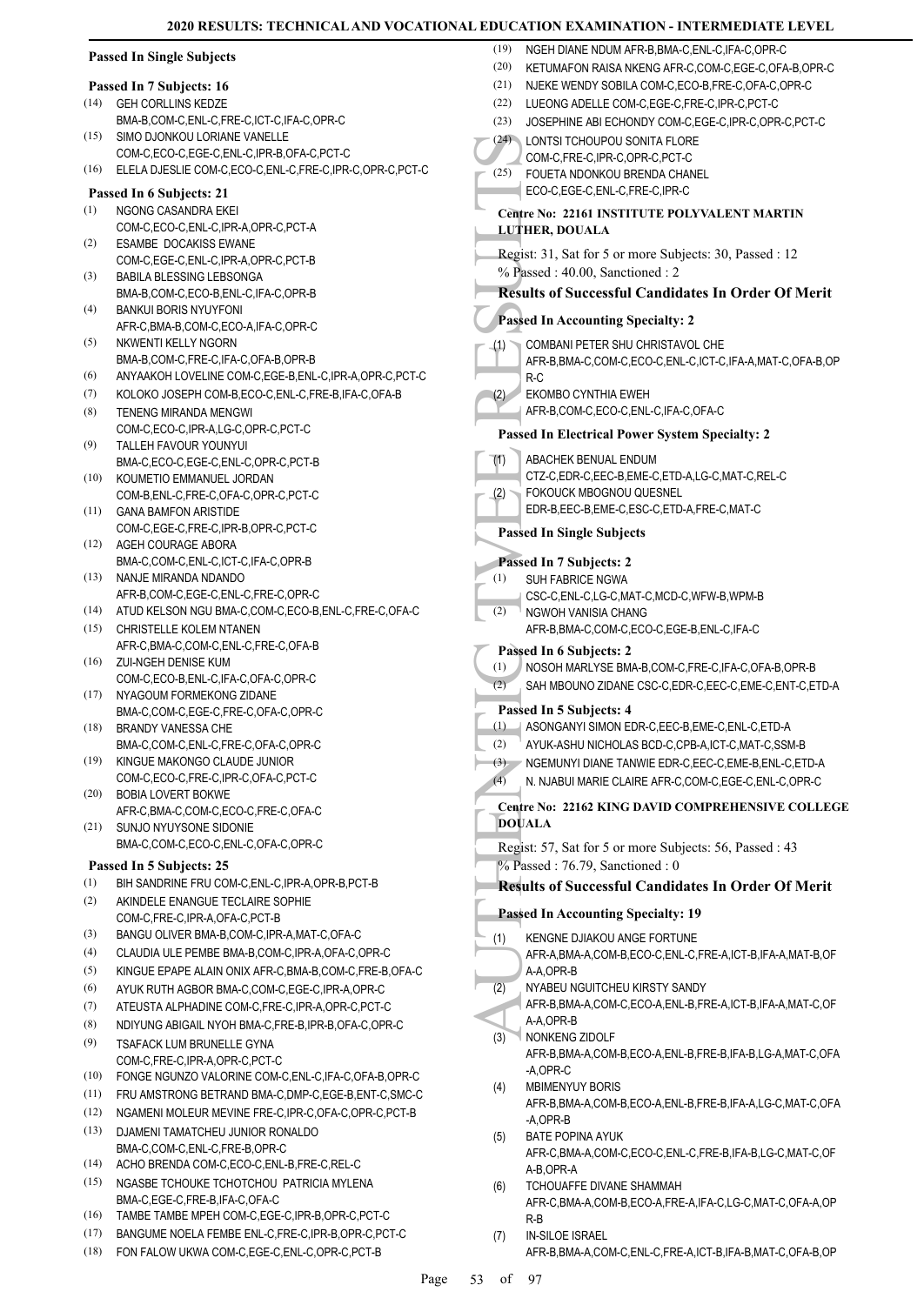#### **Passed In Accounting Specialty: 19** R-B TEBO SHAMBELINE AMECK AFR-C,BMA-A,COM-C,ECO-A,ENL-B,FRE-C,IFA-C,MAT-C,OFA-A,O PR-B (8) GANGUIA ZOTCHEE SANDRA PAULETTE AFR-B,BMA-A,COM-C,ENL-C,FRE-A,ICT-C,IFA-B,MAT-C,OFA-B,OP R-B (9) MOCHE FOTIE SAMIRAH NAOMIE (10) AFR-C,BMA-A,COM-C,ECO-C,FRE-C,ICT-C,IFA-B,MAT-C,OFA-A,OP R-B FEUNOU MBIEDA LETISSIA MARLINE AFR-C,BMA-A,COM-C,ECO-C,ENL-C,FRE-B,IFA-A,MAT-C,OFA-B,O PR-C (11) WANDJI KAKANOU IVANORV AFR-C,BMA-A,COM-C,ECO-C,ENL-C,FRE-A,IFA-C,MAT-C,OFA-A,O PR-C (12) (13) KAMENI CARLYSE LEONELLA AFR-C,BMA-A,COM-C,ENL-C,FRE-A,IFA-C,MAT-C,OFA-B,OPR-B (14) NYONGBELLA WISE NDIBNU BAYA AFR-C,BMA-B,COM-C,ECO-C,ENL-C,ICT-C,IFA-B,OFA-B,OPR-C (15) AYEAH TREASURE CHEAH AFR-C,BMA-A,COM-C,ECO-C,ENL-C,IFA-C,OFA-B,OPR-B

- FICHIE ROZITA VANELLE (16) AFR-C,BMA-B,COM-C,FRE-B,ICT-C,IFA-C,OFA-B,OPR-C
- (17) MEKAMWO TCHOAULEU ELVIRA PETULA
- AFR-C,BMA-A,ECO-C,ICT-C,IFA-C,MAT-C,OFA-C,OPR-C (18) MAKAM NGUIFO FORTUNE MARINA DIANE
- AFR-C,BMA-B,COM-C,ICT-C,IFA-C,MAT-C,OFA-C,OPR-C FINYA ABIGAL NKFUNJE (19)
- AFR-C,BMA-B,COM-C,ENL-C,IFA-C,OFA-B,OPR-C

# **Passed In Single Subjects**

# **Passed In 10 Subjects: 2**

- SIME CHARLOTTE AICHA BMA-A,COM-C,ECO-B,ENL-C,FRE-B,IFA-C,LG-C,MAT-C,OFA-B,OP R-B (1)
- AMBENG BIBIANA TEGHEN BMA-A,COM-C,ECO-C,EGE-B,ENL-B,FRE-C,IFA-C,MAT-C,OFA-C,O PR-A (2)

# **Passed In 9 Subjects: 2**

- NOUBISSI TCHOUGNOU WILLIAM JUNIOR AFR-C,BMA-A,COM-C,ECO-C,ENL-C,FRE-B,MAT-C,OFA-B,OPR-B (1)
- NWAHA ATONGUEYA JUSTICE ARMEL AFR-C,BMA-B,COM-C,ECO-C,ENL-C,FRE-C,MAT-C,OFA-C,OPR-C (2)

# **Passed In 8 Subjects: 5**

- KENGNE EMILIE CHANELLE AFR-B,BMA-A,COM-C,ENL-C,FRE-B,MAT-C,OFA-C,OPR-C (1)
- DIEUNKEP SIBAFEU TCHOUANGOUP BOAZ JOEL AFR-C,BMA-B,EGE-C,ENL-C,FRE-B,MAT-C,OFA-B,OPR-B (2)
- NKAIMBI KELVIN KENDEKEWENE AFR-C,BMA-A,COM-C,EGE-C,ENL-C,MAT-C,OFA-B,OPR-C (3) NHANYI WILFRED KABONGO (4)
- AFR-C,BMA-A,COM-C,ENL-C,FRE-C,MAT-C,OFA-B,OPR-C AFABU BLAISE ANGYEI (5)
- BMA-B,COM-C,FRE-C,IFA-C,LG-C,MAT-C,OFA-C,OPR-C

# **Passed In 7 Subjects: 4**

- NGONO ADRIANA CHLOE BMA-A,ENL-C,FRE-B,IFA-C,MAT-C,OFA-B,OPR-C (1)
- KUM MIGUEL TEGHA AFR-C,BMA-A,ENL-C,LG-C,MAT-C,OFA-B,OPR-C (2)
- (3) ISSA SALLAOU AFR-C,BMA-C,FRE-B,IFA-C,MAT-C,OFA-B,OPR-B
- KENGNE KUETCHE IVAN MIGUEL AFR-C,BMA-A,COM-C,FRE-C,MAT-C,OFA-C,OPR-C (4)

# **Passed In 6 Subjects: 7**

- (1) NGUENA YOBOL II BMA-A,COM-C,ECO-C,FRE-C,MAT-C,OFA-B
- NONG VIRGILIAN MAZI BMA-A,COM-C,FRE-C,MAT-C,OFA-B,OPR-C (2)
- (3) AMY VERONICA SOKI BMA-B,COM-C,FRE-B,IFA-C,MAT-C,OPR-C
- (4) DAYA DIKOUNGOUE AFR-C,BMA-B,FRE-B,MAT-C,OFA-C,OPR-C
- ASANA CHRISTINA TCHWENKO (5)
- BMA-A,EGE-C,FRE-C,MAT-C,OFA-C,OPR-C ZANGUIM GAPAYA YANICK (6)
- BMA-B,ENL-C,FRE-C,MAT-C,OFA-B,OPR-C
- (7) YONDOU CHRISTIAN BMA-C,ECO-C,FRE-B,MAT-C,OFA-C,OPR-C
- (1) YOUMC<br>
BMA-A,<br>
(2) TANYI DJEUM<br>
HENNA-A,<br>
Centre No:<br>
COLLEGE<br>
Regist: 13,<br>
% Passed In A<br>
(1) NAHJEI<br>
AFR-A,<br>
Passed In ACHAN<br>
AFR-C,<br>
Passed In ACHAN<br>
AFR-C,<br>
DAMAI BAFR-C,<br>
DAMAI AFR-C,<br>
DAMAI AFR-C,<br>
DAMAI AFR-C,<br> **Passed In 5 Subjects: 4** YOUMO TANKEU BRAYANE STEVE BMA-A,FRE-C,MAT-C,OFA-B,OPR-C (1) (2) TANYI ASHU ADOLF BMA-A,COM-C,ECO-C,FRE-B,MAT-C (3) DJEUMEN LEUNDJEU ERITHE BMA-C,ENL-C,FRE-B,OFA-B,OPR-C NFONKEU YOWOU NOEL DEASON BMA-A,COM-C,FRE-C,MAT-C,OPR-C (4) **Centre No: 22168 OXFORD BILINGUAL COMPREHENSIVE COLLEGE MUTENGENE**  Regist: 13, Sat for 5 or more Subjects: 13, Passed : 10 % Passed : 76.92, Sanctioned : 0 **Results of Successful Candidates In Order Of Merit Passed In Accounting Specialty: 1** NAHJELA FAVOUR LUM AFR-A,BMA-A,COM-C,ECO-C,ENL-C,IFA-C,LG-C,OFA-B,OPR-C (1) **Passed In Single Subjects Passed In 8 Subjects: 2** ACHANKENG ROSELINE NDEMANU AFR-C,BMA-C,COM-C,ECO-C,ENL-B,ICT-C,OFA-A,OPR-C (1) DAMA DAMARIS NDI AFR-C,BMA-B,COM-C,ENL-C,LG-C,MAT-C,OFA-B,OPR-C (2) **Passed In 6 Subjects: 5** NDONWI JOSEMILE BIHNWI (1) AFR-C,COM-C,ENL-C,IFA-B,LG-C,OFA-B ANYINKENG NESLA ALEMAZONG COM-C,ENL-C,IFA-C,LG-C,OFA-B,OPR-B (2) EDNA SEYMAHMIA WANKAH AFR-B,BMA-C,COM-C,ENL-C,OFA-B,OPR-C (3) ENOW SCHOLASTICA TAMBE AFR-B,COM-C,ENL-C,IFA-C,OFA-C,OPR-C (4) CHUNGKE VERONICA NAUYEA BMA-C,COM-C,ECO-C,ENL-C,OFA-C,OPR-C (5) **Passed In 5 Subjects: 2** (1) NAHGWA FAITH BIH COM-C,ECO-C,ENL-C,LG-C,OFA-B (2) NGOULEFACK LUCY-BLANCHE AFR-C,COM-C,ENL-C,FRE-C,IFA-C **Centre No: 22169 REGINA COELI COMPREHENSIVE HIGH SCHOOL TOMBEL**  Regist: 5, Sat for 5 or more Subjects: 5, Passed : 5 % Passed : 100.00, Sanctioned : 0 **Results of Successful Candidates In Order Of Merit Passed In Accounting Specialty: 2** NJONG GLEN GEORGE KUTUAH (1) AFR-C,COM-B,ECO-A,ENL-C,ICT-C,IFA-B,OFA-C,OPR-B EBOH NZANG KACY-WHITE AFR-C,COM-B,ECO-C,ENL-C,ICT-C,IFA-C,OFA-C,OPR-C (2) **Passed In Single Subjects Passed In 8 Subjects: 1** NANGE MARRICH NGEFAC AFR-C,BMA-A,COM-B,ECO-A,ENL-B,ICT-C,OFA-B,OPR-B (1) **Passed In 7 Subjects: 1** NKEM NKUMBE YVANNA KIENG AFR-C,BMA-C,COM-A,ECO-A,ENL-A,ICT-C,OPR-C (1) **Passed In 5 Subjects: 1** (1) LEONG YOLAND HONGWE COM-C,ECO-C,ENL-B,ICT-C,OPR-B

# **Centre No: 22170 GOVERNMENT TECHNICAL HIGH SCHOOL TOMBEL**

Regist: 19, Sat for 5 or more Subjects: 19, Passed : 6 % Passed : 31.58, Sanctioned : 0

# **Results of Successful Candidates In Order Of Merit**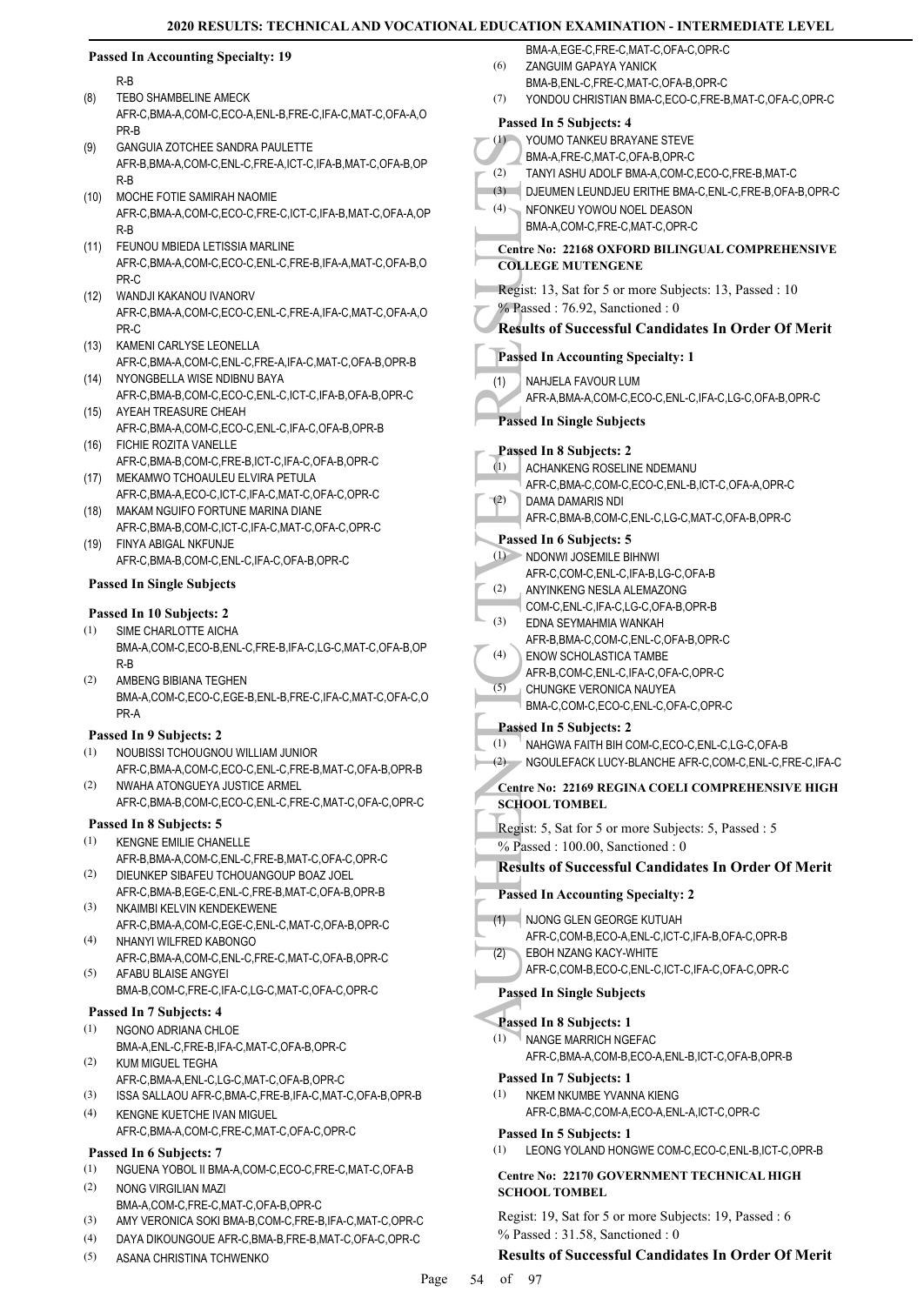# **Passed In Accounting Specialty: 1**

NKAAH DENZEL KACZYNSKI AFR-B,BMA-A,COM-A,ECO-A,ENL-B,FRE-C,IFA-A,LG-B,MAT-C,OFA -A,OPR-A (1)

#### **Passed In Electrical Power System Specialty: 2**

- (1) KENDU LUTHER EDR-C,EEC-B,EME-B,ENL-C,ESC-C,ETD-A,MAT-C
- (2) NZONG GODWILL NGUPOME EDR-C,EEC-B,EME-C,ESC-C,ETD-B

### **Passed In Single Subjects**

### **Passed In 5 Subjects: 3**

- (1) NZELLE ELIZABETH EKULLE COM-B,ECO-C,ENL-B,LG-C,OPR-C
- (2) MOHAMADOU MOUKTAROU CPB-B,EGE-C,ENL-C,MAT-C,SSM-C
- (3) MALIKE MARGIFTY BMA-C,COM-C,ENL-C,OFA-C,OPR-C

# **Centre No: 22174 BAPTIST COMPREHENSIVE COLLEGE NKWEN**

Regist: 31, Sat for 5 or more Subjects: 31, Passed : 21 % Passed : 67.74, Sanctioned : 0

# **Results of Successful Candidates In Order Of Merit**

#### **Passed In Accounting Specialty: 9**

- SOPPO MARION FUEI (1)
	- AFR-A,BMA-A,COM-A,CSC-C,ECO-A,ENL-B,IFA-A,MAT-A,OFA-A,RE L-B
- MUGUOH NISSI NDISI AFR-B,BMA-A,COM-A,CSC-B,ECO-A,ENL-A,IFA-A,MAT-B,OFA-A,RE L-B (2)
- ICHOMNWI ABUG NJOH AFR-B,BMA-A,COM-B,CSC-C,ECO-A,ENL-B,IFA-A,LG-B,MAT-B,OFA -B (3)
- ABAH ROGER NGAM (4)
- AFR-A,BMA-A,COM-A,CSC-B,ECO-A,ENL-A,IFA-A,MAT-B,OFA-A YUH CASIAN YUNJI (5)
- AFR-A,BMA-A,COM-B,CSC-C,ECO-A,ENL-B,IFA-A,MAT-B,OFA-B WAINDUM GLORY ANKINIMBOM (6)
- AFR-B,BMA-A,COM-C,ECO-B,ENL-C,IFA-B,MAT-C,OFA-A,REL-C FAVOUR MBONG TANUE (7)
- AFR-B,BMA-A,COM-C,ECO-C,ENL-B,IFA-B,MAT-C,OFA-B,REL-C KIEN ASHLEY NDI (8)
- AFR-C,BMA-A,COM-C,ECO-C,ENL-B,IFA-B,LG-C,OFA-C AKWA ESTELLE FRU (9)
- AFR-B,BMA-A,COM-C,ENL-A,IFA-B,MAT-C,OFA-C

# **Passed In Single Subjects**

# **Passed In 10 Subjects: 1**

MBIMENANG YARSHIKE PRACIOUS (1) AFR-C,BMA-A,COM-C,CSC-C,ECO-C,ENL-A,FRE-B,IFA-B,MAT-B,R EL-C

# **Passed In 9 Subjects: 2**

- NGWINIFORM GLORYBEL NTINAFOR (1)
- BMA-B,COM-B,ECO-B,ENL-B,FRE-C,IFA-C,LG-C,MAT-C,OFA-B KINDZEKA MARIE-NOEL NYUYSEVER (2)
- BMA-A,COM-C,CSC-C,ECO-C,ENL-B,FRE-C,IFA-C,MAT-C,OFA-B **Passed In 8 Subjects: 2**

#### NDAM PRECIOUS NGWI (1)

- BMA-B,COM-C,CSC-C,ECO-C,ENL-C,IFA-C,MAT-C,REL-B MBUNWE SIADE SYLVAIN (2)
- AFR-C,BMA-C,COM-C,ECO-C,FRE-C,IFA-C,LG-C,OPR-B

# **Passed In 7 Subjects: 1**

GONEH DILAN MFORCHU BMA-A,COM-C,ECO-C,ENL-B,IFA-C,LG-C,MAT-C (1)

# **Passed In 6 Subjects: 4**

- (1) MBUNWE CALEB NFOR BMA-A,COM-C,ECO-C,ENL-B,LG-C,MAT-B
- FUMBUNIWI MAKIS NCHAM (2)
- AFR-B,BMA-C,COM-C,ENL-B,IFA-B,LG-C MANKAH JENIPHA TANUI (3)
- BMA-B,COM-C,ECO-C,ENL-B,IFA-C,OPR-C  $(4)$
- ANYE DESMOND SOMANJI AFR-C,BMA-C,COM-C,ENL-C,IFA-C,MAT-C

#### **Passed In 5 Subjects: 2**

- (1) VEGEMTEH FAITH YUFANYI BMA-C,COM-C,ECO-C,ENL-C,IFA-B
- WONDOH SERGIUS MADIYOMBOM BMA-C,COM-C,ENL-C,LG-C,OFA-C (2)

#### **Centre No: 22179 GOVERNMENT TECHNICAL HIGH SCHOOL BAMENDANKWE**

- Regist: 27, Sat for 5 or more Subjects: 27, Passed : 13
- % Passed : 48.15, Sanctioned : 0

# **Results of Successful Candidates In Order Of Merit**

# **Passed In Accounting Specialty: 5**

| KENGNE TAKOU LEONELLA AIMEE                                       |
|-------------------------------------------------------------------|
| AFR-A, BMA-A, COM-B, CTZ-B, ECO-B, ENL-B, FRE-A, IFA-C, LG-A, MAT |
| -C.OFA-A                                                          |
| SOMMEGNE WAMBO RAPHAEL                                            |
|                                                                   |

AFR-B,BMA-B,COM-C,ECO-C,ENL-C,FRE-C,IFA-C,MAT-C,OFA-C,Q HS-C

#### SILVIA NGUM (3)

- AFR-B,BMA-A,COM-C,ECO-C,ENL-B,FRE-C,IFA-C,MAT-C,OFA-C
- ABONGWA VANESSA SHINDOH (4)
- AFR-A,BMA-B,COM-C,ENL-C,IFA-C,OFA-B
- (5) GWE HILDA GEFEH AFR-C,COM-C,ECO-C,FRE-C,IFA-C,OFA-B

# **Passed In Civil Engineering - Building Construction**

SCHOOL B<br>
Regist: 27,<br>
% Passed In KENGN<br>
(1) KENGN<br>
AFR-A, (2) SUVIA<br>
AFR-A, (2) SUVIA<br>
AFR-B, SUVIA<br>
AFR-B, SUVIA<br>
AFR-B, BS-C<br>
(3) SUVIA<br>
AFR-A, GWE H<br>
Specialty: (1) FORBA<br>
BCD-A, YOMBA<br>
BCD-A, YOMBA<br>
BCD-C, Passed In **Specialty: 2** FORBANG HANS SOH BCD-A,CPB-A,CSC-B,ENL-C,ESC-C,LG-C,MAT-A,QHS-B,SSM-A (1) YOMBANG VALDEX FONKENG BCD-C,CPB-B,ENL-C,ESC-C,LG-B,MAT-B,SSM-B (2) **Passed In Single Subjects**

# **Passed In 8 Subjects: 1**

- CHUBAN MICHEAL FORSUH  $(1)$ 
	- BCD-C,CPB-A,CTZ-C,ENL-C,FRE-C,LG-B,MAT-C,SSM-A

# **Passed In 7 Subjects: 1**

- DOM EMMACULATE YEAFON (1)
- CTZ-C,EGE-B,ENL-C,FLE-B,FNH-A,NSC-C,RMH-A

# **Passed In 6 Subjects: 4**

| (1) | MBIH MAFOR NADIA EGE-C, ENL-B, FLE-B, FNH-B, NSC-B, RMH-C |
|-----|-----------------------------------------------------------|
|     | TAKOU TAKOUKAM MIRIAM                                     |
|     | BCD-C CPB-B ENL-C FRE-B LG-C SSM-B                        |
| (3) | MBIH NELLY LEMNUEL AFR-B.COM-C.ECO-C.EGE-B.ENL-C.IFA-C    |
|     | (2)                                                       |

#### NWANBIT EMMANUEL NWANTUT BCD-C,CPB-B,CTZ-C,EGE-C,LG-C,SSM-B  $(4)$

**Centre No: 22183 GOVERNMENT TECHNICAL HIGH** 

# **SCHOOL LIMBE**

Regist: 399, Sat for 5 or more Subjects: 396, Passed : 121 % Passed : 30.56, Sanctioned : 12

# **Results of Successful Candidates In Order Of Merit**

- **Passed In Accounting Specialty: 24**
- BIH JOAN (1)
	- AFR-A,BMA-A,COM-A,ECO-A,ENL-A,ENT-A,FRE-C,IFA-A,MAT-B,OF A-A,OPR-A
- EBUA MOSES ASHU AFR-A,BMA-A,COM-B,ECO-A,ENL-C,IFA-A,LG-C,MAT-B,OFA-A,OP R-A (2)
- TIMBONG ANOSIA NGWE AFR-C,BMA-A,COM-A,ECO-B,ENL-A,ENT-B,IFA-B,MAT-C,OFA-A,OP R-A (3)
- TOH GOODNESS CHA AFR-B,BMA-A,COM-B,CSC-B,ECO-B,ENL-B,IFA-A,MAT-C,OFA-B,O PR-A (4)
- ATOH KAH EMMA AFR-A,BMA-A,COM-B,ECO-A,ENL-C,IFA-B,LG-C,MAT-C,OFA-A,OP R-B (5)
- VAYANA ENANGA NANGA NGWAFOR AFR-B,BMA-A,COM-B,ECO-B,ENL-C,IFA-B,LG-B,MAT-C,OFA-A,OP R-B (6)
- (7) ANOH ENI BENEZET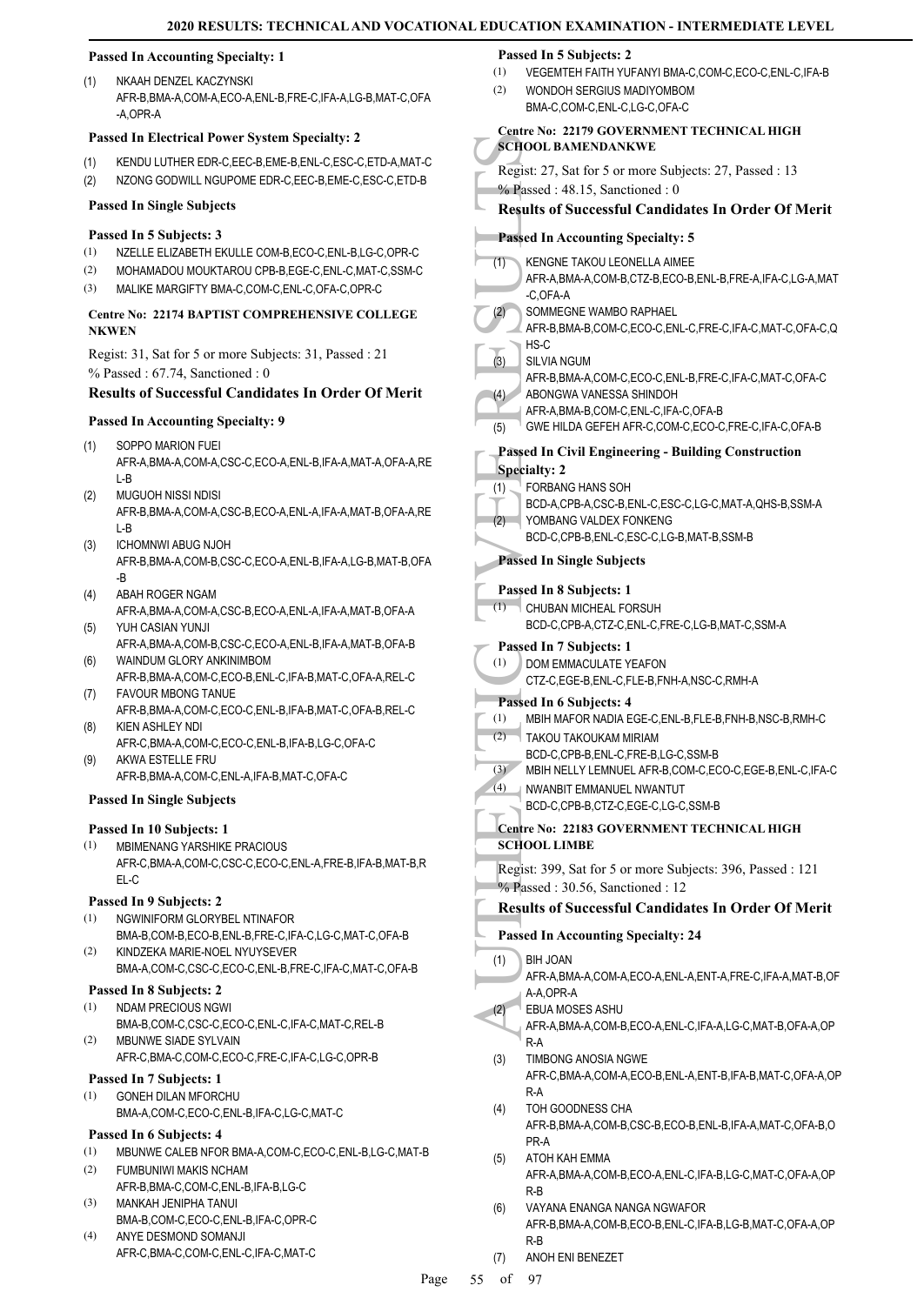# **2020 REDIATE LEVEL**

|      |                                                                                                           |      | 2020 RESULTS: TECHNICAL AND VOCATIONAL EDUCATION EXAMINATION - INTERMEDIATE LEVEL       |
|------|-----------------------------------------------------------------------------------------------------------|------|-----------------------------------------------------------------------------------------|
|      | <b>Passed In Accounting Specialty: 24</b>                                                                 | (15) | RINGA NOEL ASENKAIN<br>EDR-C, EEC-B, EME-A, ENL-C, ETD-A, MAT-C, QHS-C                  |
|      | AFR-C, BMA-A, COM-C, ECO-A, ENL-B, IFA-B, LG-B, MAT-C, OFA-A, OP                                          | (16) | NGAM CALEB NGAM                                                                         |
|      | R-C                                                                                                       |      | EEC-A,EME-B,ENL-C,ESC-C,ETD-B,MAT-C,QHS-B                                               |
| (8)  | NDANGDU DATHNY AZISEH<br>AFR-A, BMA-B, COM-B, ECO-C, EGE-B, ENL-C, IFA-C, MAT-C, OFA-B, O                 | (17) | ATECHONG EMMANUEL                                                                       |
|      | PR-B                                                                                                      | (18) | EDR-C,EEC-B,EME-A,ENL-C,ETD-B,MAT-C,QHS-C<br>TABE PRECIOUS AYUK EBAI                    |
| (9)  | SONKING DUPLEXE DEGOLD                                                                                    |      | EDR-C,EEC-C,EME-C,ENL-B,ESC-C,ETD-A,QHS-B                                               |
|      | AFR-C,BMA-A,COM-C,ECO-C,ENL-C,FRE-C,IFA-C,LG-C,OFA-B,OP                                                   |      | (19) SHALOM ENGEMISE NGWA                                                               |
|      | $R-C$                                                                                                     |      | EDR-C,EEC-B,EME-C,ENL-C,ETD-B,MAT-C,QHS-B                                               |
| (10) | <b>BOKWE JOHN SOWA</b><br>AFR-B, BMA-A, COM-B, ECO-C, ENL-B, IFA-B, LG-C, OFA-A, OPR-C                    | (20) | NGONG ABEL NDIFON EEC-B, EME-B, ENL-C, ESC-C, ETD-A, MAT-C                              |
| (11) | ALICE OBEN AGBOR                                                                                          | (21) | ACHENDU LEONARD BAH<br>EDR-C,EEC-B,EME-B,ENL-C,ETD-B,MAT-C                              |
|      | AFR-B, BMA-A, COM-C, ECO-C, ENL-C, IFA-B, MAT-C, OFA-A, OPR-A                                             | (22) | EBUA KILIAN CHUO EDR-C, EEC-B, EME-B, ETD-A, MAT-C                                      |
| (12) | UKAH BRANDONE NONG                                                                                        |      | (23) MBOUA BENOIT YANICK EDR-C, EEC-B, EME-B, ESC-C, ETD-A                              |
| (13) | AFR-B, BMA-A, COM-C, ECO-C, ENL-C, IFA-B, LG-B, OFA-A, OPR-B<br><b>BOGWEH CEDRICK NKENUI</b>              |      | Passed In Secretarial Administration and Communication                                  |
|      | AFR-B, BMA-A, COM-B, ECO-C, ENL-C, IFA-B, MAT-C, OFA-A, OPR-C                                             |      | <b>Specialty: 16</b>                                                                    |
| (14) | KOCHIEFUH NCHIENYI DIANNA                                                                                 | (1)  | NGABNA MBAYAM ALI                                                                       |
|      | AFR-B, BMA-B, COM-C, ECO-C, ENL-B, IFA-B, LG-C, OFA-B, OPR-B                                              |      | BMA-A,COM-B,ECO-A,ENL-C,FRE-C,IPR-A,LG-B,MAT-C,OFA-B,OP                                 |
| (15) | <b>FINLAK SHARNEL FANWI</b>                                                                               |      | R-A, PCT-A                                                                              |
| (16) | AFR-B, BMA-B, COM-C, ECO-C, ENL-C, IFA-B, MAT-C, OFA-B, OPR-B<br>FON MERCY INDAH                          | (2)  | NGNITEDEM SONFACK MARAINE<br>BMA-A,COM-B,ECO-A,ENL-A,FRE-B,IPR-A,MAT-B,OFA-A,OPR-A,P    |
|      | AFR-B, BMA-B, COM-B, CSC-C, ECO-C, ENL-C, IFA-C, OFA-B, OPR-C                                             |      | CT-A                                                                                    |
| (17) | MBOHTAKANG JACKLINE TAKOR                                                                                 | (3)  | DIKONGE FRIDA DIALE                                                                     |
|      | AFR-C,COM-B,ECO-B,ENL-B,IFA-C,LG-B,OFA-B,OPR-B                                                            |      | BMA-C,COM-B,ECO-B,ENL-B,IPR-A,LG-C,OFA-B,OPR-A,PCT-A                                    |
| (18) | LAUNGANG CLAUDETTE KINYUY<br>AFR-B, BMA-B, COM-C, ECO-C, ENL-A, IFA-C, OFA-B, OPR-B                       | (4)  | <b>TEKOCK BENISCA ENGONWEI</b><br>BMA-C,COM-B,ECO-B,ENL-C,ICT-B,IPR-A,OFA-C,OPR-A,PCT-B |
| (19) | <b>SHU MICHAEL TANGYI</b>                                                                                 | (5)  | <b>CHARLOTTE HONGWE</b>                                                                 |
|      | AFR-A, BMA-A, COM-C, ENL-C, IFA-C, MAT-C, OFA-A, OPR-C                                                    |      | BMA-C,COM-A,ENL-B,IPR-A,LG-C,OFA-B,OPR-B,PCT-B                                          |
| (20) | WIRKOM GILIAN NYUYTATINI                                                                                  | (6)  | DOURYANG DELPHINE                                                                       |
| (21) | AFR-C,BMA-B,COM-C,ECO-C,ENL-C,IFA-B,OFA-C,OPR-C<br><b>MBENGWI AMINA KWENYI</b>                            | (7)  | COM-B,ECO-C,ENL-C,FRE-C,IPR-A,OFA-B,OPR-B,PCT-A<br><b>CHEMUNWI JOHN</b>                 |
|      | AFR-C, BMA-C, COM-C, ECO-C, IFA-C, OFA-B, OPR-B                                                           |      | BMA-C,COM-C,ENL-C,IPR-A,LG-C,OFA-C,OPR-A,PCT-A                                          |
| (22) | NDAH GELISE AFR-C, BMA-B, COM-C, ENL-C, IFA-C, OFA-C, OPR-C                                               | (8)  | ASHU JENNET ESSAYU                                                                      |
| (23) | SIRI PRINCESS CHE                                                                                         |      | BMA-C,COM-B,ECO-C,ENL-C,IPR-A,OPR-B,PCT-A                                               |
| (24) | AFR-C, BMA-C, ECO-C, ENL-C, FRE-C, IFA-C, OFA-B<br>MENGE THERESE BESSEM AFR-C, BMA-B, COM-C, IFA-B, OFA-B | (9)  | <b>ENAH CHRISTING ENANGA</b><br>BMA-C,COM-C,ENL-C,IPR-A,OFA-B,OPR-B,PCT-B               |
|      |                                                                                                           | (10) | MATIEKEPEN EMANNE HABIBA                                                                |
|      | Passed In Air Conditioning and Ventilation Specialty: 1                                                   |      | BMA-C,COM-C,ECO-C,ENL-C,IPR-A,OPR-C,PCT-B                                               |
| (1)  | ALAIN CHIATAH TCHE EDR-C, ERE-C, ESC-C, FRA-C, RRE-C                                                      | (11) | <sup>1</sup> NZAH-BAH MARTHE<br>BMA-C,COM-C,ENL-C,IPR-A,OFA-C,OPR-C,PCT-C               |
|      | Passed In Electrical Power System Specialty: 23                                                           | (12) | <b>FORBANG EMILIA NANA</b>                                                              |
| (1)  | NKWELLE LEVIS NJUMBE NTOKO                                                                                |      | COM-C, ENL-C, IPR-A, OFA-B, OPR-C, PCT-B                                                |
|      | CTZ-C,EDR-C,EEC-A,EGE-B,EME-A,ENL-A,ESC-B,ETD-A,FRE-B,LG                                                  | (13) | FRANCIS MOTALE MABIYA<br>COM-C, ENL-C, IPR-C, OFA-C, OPR-C, PCT-C                       |
| (2)  | -B,MAT-B<br>AMINKENG SAMUEL NKENGAFAC                                                                     | (14) | SAMUEL EKO NAMBILE COM-C, IPR-A, OFA-C, OPR-C, PCT-C                                    |
|      | CSC-B,CTZ-B,EDR-C,EEC-A,EGE-B,EME-A,ENL-B,ESC-B,ETD-A,M                                                   | (15) | SHARLIN ENANGA NDUMBE COM-C, IPR-C, OFA-B, OPR-C, PCT-C                                 |
|      | AT-C                                                                                                      | (16) | ITOE VIRGINIA ULE BMA-C, IPR-C, OFA-C, OPR-C, PCT-C                                     |
| (3)  | EWAS NYEMEG RICHARD DIMITRI<br>CSC-C,EDR-C,EEC-B,EME-C,ENL-C,ESC-C,ETD-B,FRE-A,MAT-C,Q                    |      | <b>Passed In Welding Fabrication Specialty: 4</b>                                       |
|      | HS-B                                                                                                      | (1)  | NJOYA VALDO NGALA                                                                       |
| (4)  | NGOLE BRIAN EBAGGEPIE                                                                                     |      | CTZ-C, ENL-C, ESC-C, MAT-A, MCD-B, WFW-A, WPM-A                                         |
|      | CTZ-C,EDR-C,EEC-A,EME-B,ENL-B,ESC-B,ETD-A,MAT-A,QHS-B                                                     | (2)  | FOUTSOP CLINTON TEBOH                                                                   |
| (5)  | KUM BEKEDJOUNG TEGHE<br>CTZ-C,EEC-A,EGE-B,EME-A,ENL-C,ESC-C,ETD-A,LG-C,MAT-C                              | (3)  | ENL-C,ESC-C,MAT-C,MCD-B,WFW-B,WPM-B<br>NDINYAH CALISTUS NTIACHUA                        |
| (6)  | <b>GASUH EDMOND TITATAH</b>                                                                               |      | ESC-C, MAT-C, MCD-B, QHS-C, WFW-B, WPM-B                                                |
|      | CTZ-C,EDR-C,EEC-B,EME-A,ENL-C,ESC-C,ETD-A,MAT-C,QHS-B                                                     | (4)  | TAH SAMUEL TIBAH ESC-C, MAT-C, MCD-B, WFW-B, WPM-B                                      |
| (7)  | ARREY CLIKSON TAKU                                                                                        |      | <b>Passed In Single Subjects</b>                                                        |
| (8)  | CTZ-C,EDR-B,EEC-B,EME-A,ENL-B,ESC-C,ETD-B,LG-C,MAT-C<br>LEKOMO KENFACK SOYIM EULALIE                      |      |                                                                                         |
|      | CSC-C,EEC-B,EME-B,ENL-C,ENT-C,ESC-C,ETD-A,FRE-C,MAT-C                                                     | (1)  | Passed In 10 Subjects: 1<br>TITA CLOVIS TOH                                             |
| (9)  | MBOZA BOWEN FONTOH                                                                                        |      | BMA-A,COM-C,ECO-C,EGE-C,ENL-C,FRE-C,IFA-B,MAT-C,OFA-B,O                                 |
|      | CTZ-C,EDR-C,EEC-A,EME-A,ESC-B,ETD-A,LG-C,MAT-B                                                            |      | PR-C                                                                                    |
| (10) | NJONG WALTERS ANSHOMA<br>CTZ-B,EEC-A,EME-A,ENL-C,ESC-C,ETD-A,MAT-C,QHS-B                                  |      | Passed In 9 Subjects: 3                                                                 |
| (11) | ELUNDU DIVINE FLORANT                                                                                     | (1)  | FEUDJEU TSAFACK DARIO                                                                   |
|      | EDR-C,EEC-B,EME-A,ENL-C,ESC-C,ETD-A,MAT-C,QHS-C                                                           |      | AFR-B, BMA-A, COM-B, ECO-B, FRE-C, LG-C, MAT-C, OFA-A, OPR-B                            |
| (12) | SOHANFOH GOUFFO ALAN CRUZ                                                                                 | (2)  | STEPHANNY EMBI                                                                          |
| (13) | EDR-C,EEC-B,EME-C,ENL-C,ESC-C,ETD-A,FRE-C,MAT-C<br>NGANG RANSOME TSE                                      | (3)  | AFR-C,BMA-B,COM-C,ECO-C,ENL-C,FRE-C,LG-C,OFA-B,OPR-C<br>DJEGUELA ORNELLA                |
|      | EDR-C,EEC-A,EME-B,ENL-C,ETD-A,MAT-C,QHS-B                                                                 |      | AFR-C, BMA-B, COM-C, ECO-C, ENL-C, FRE-C, MAT-C, OFA-C, OPR-C                           |
| (14) | NCHAM ARMSTRONG NINYING                                                                                   |      | Passed In 8 Subjects: 3                                                                 |
|      | EDR-B,EEC-B,EGE-B,EME-B,ENL-C,ETD-A,MAT-C                                                                 |      | $(1)$ OTEH PRECIOUS YELLIH                                                              |

(1) OTEH PRECIOUS YEJUH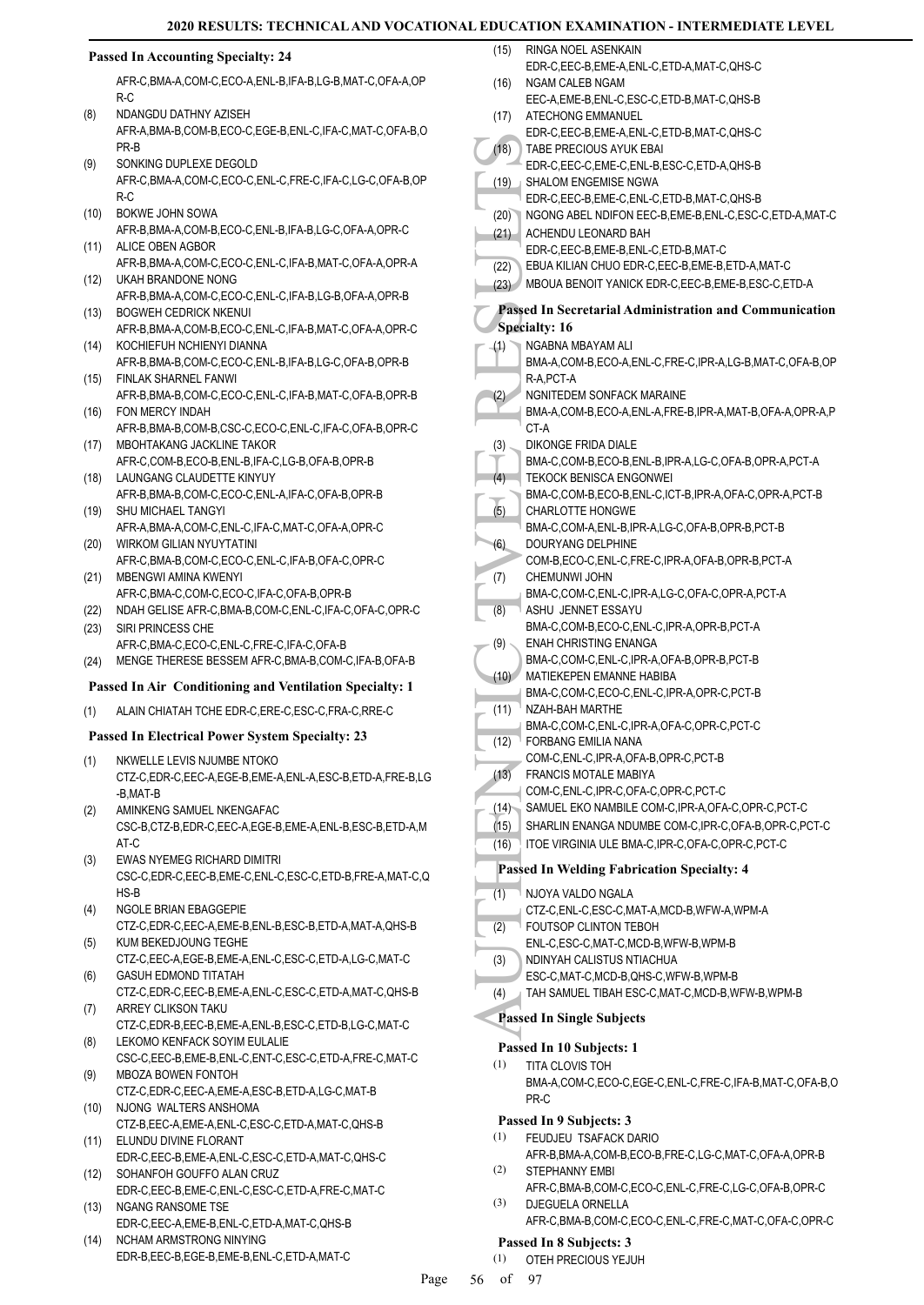# **Passed In Single Subjects**

#### **Passed In 8 Subjects: 3**

- AFR-C,BMA-A,COM-C,ECO-B,ENL-C,ENT-B,OFA-B,OPR-C AGBOR MARINETTE OBEN-OYANK (2)
- AFR-C,BMA-A,COM-C,ECO-C,ENL-C,MAT-C,OFA-B,OPR-B TABENYANG LEONEL SHEY CTZ-C,EEC-B,EME-B,ENL-C,ENT-C,ESC-C,ETD-B,LG-C (3)

# **Passed In 7 Subjects: 8**

- AWENDOH STANDLEY VETSUUH AFR-B,BMA-A,COM-C,ECO-B,LG-C,OFA-A,OPR-C (1)
- MUKI BORIS MUNOH EEC-B,EME-B,ENL-C,ENT-C,ETD-A,LG-C,MAT-C (2)
- VUMOMSE NAOMI MOKENYU AFR-C,BMA-A,COM-C,ENL-C,ENT-C,OFA-B,OPR-C (3)
- AZUH SCHOLASTICA MAGGI AFR-C,COM-B,ENL-C,IFA-C,LG-B,OFA-B,OPR-C (4)
- (5) BIH AGNES AFR-C,BMA-B,COM-C,ENL-B,LG-C,OFA-B,OPR-C
- NADINE ELIZABETH BESSEM AFR-C,BMA-C,COM-C,ECO-C,ENL-B,OFA-B,OPR-B (6)
- NGALAM EVARISTUS TENWI AFR-C,BMA-B,COM-C,ECO-C,ENL-C,OFA-B,OPR-C (7) (8)
- ATOH GIRESE NGU BMA-B,COM-C,ECO-C,EGE-C,ENL-C,MAT-C,OPR-C

# **Passed In 6 Subjects: 12**

- ERIC KOEALA GADINGA EEC-B,EME-C,ENL-C,ETD-A,MAT-C,QHS-B (1)
- NGWOH SOLANGE INDAH MBONG BMA-B,COM-C,ENL-B,IFA-C,OFA-B,OPR-C (2)
- (3) RAPHAEL NTELEH EDR-C,EEC-B,EME-B,ENL-C,ENT-C,ETD-B
- NJUH KWALA KALIBRIDE TAMBE CTZ-C,EEC-C,EME-C,ENL-C,ETD-A,QHS-B (4)
- ZE MBOE DANIEL FRANK CTZ-C,ENL-C,FRE-A,MCD-C,WFW-C,WPM-B (5)
- BILI NADIA ASANGBENG AFR-C,BMA-B,COM-C,ENL-B,FRE-C,OFA-B (6) BALEMBA LUCY NGONDE (7)
- AFR-B,BMA-C,COM-C,ENL-C,OFA-B,OPR-C
- (8) KUM LAWRETTA IKA COM-C,ENL-C,FRE-C,IPR-B,OPR-C,PCT-B YONEPUH MUYIH DIMITRIC (9)
- EEC-C,EME-B,ENL-C,ETD-B,FRE-C,MAT-C
- (10) AWOH NDOH OSWIN CTZ-C,EDR-C,EEC-B,EME-C,ENL-C,ETD-C
- (11) AMBIAGHEN JINOR CTZ-C,EDR-C,EEC-C,EME-C,ENL-C,ETD-B ELIVE EWENGE ELIVE NEE AYUK (12)
	- BMA-C,COM-C,ECO-C,ENL-C,OFA-C,OPR-B

# **Passed In 5 Subjects: 26**

- KATCHE BEZING ARNOLD BERTIN EEC-B,EME-B,ENL-C,ETD-A,QHS-B (1)
- (2) DEYEPGA IDRIS DOHGIMA EDR-C,EEC-B,EME-A,ENL-C,ETD-A
- (3) TEMPRANCE NJINDA BINDA BMA-B,COM-C,LG-C,OFA-B,OPR-A
- (4) AGYINGI PERKINS ANGWABU CTZ-C,EEC-B,EME-B,ENT-C,ETD-B
- (5) ILLIASU YUNUSA MOUSSA CTZ-C,EEC-B,EME-B,ETD-B,MAT-C
- (6) NGUM BERNIE NDANSACK EDR-C,EME-B,ENL-C,ENT-C,ETD-A
- (7) MODO NGUEME MARC BRICE EDR-C,EEC-B,EME-B,ETD-B,FRE-C
- (8) NJUKANG WILLIS NDOMEGANG ENL-C,ERE-C,FRA-A,LG-C,RRE-B
- (9) BRIAN TINGA SAKWE NGOE EEC-B,EGE-C,EME-B,ENL-C,ETD-B
- (10) NJIE BRANDON EKO ENL-B,FRE-C,MCD-B,WFW-B,WPM-C
- (11) TAMNJONG FANNSI NURUDIN ENL-C,ERE-B,FRA-B,FRE-C,RRE-B
- (12) TITA DINGA JORDAN BMA-C,ENL-C,IFA-B,OFA-B,OPR-C
- (13) ELAD EKUKU NABIL AFR-B,BMA-C,COM-C,OFA-B,OPR-C
- (14) ADAMOU MUSA CSC-C,CTZ-C,ENL-C,WFW-B,WPM-B
- ATANGO PRINCEWILL ASHU ENL-C,MCD-C,QHS-C,WFW-B,WPM-B (15)
- (16) AMBE SIRRI HANNAH BMA-B,ENL-C,MAT-C,OFA-B,OPR-C
- (17) ANOCK SABI EDR-C,EEC-B,EME-B,ENL-C,ETD-C
- (18) FONBOH HUMFRED OJEI EDR-C,ENL-B,ERE-C,FRA-B,RRE-C
- (19) SHEI OWEN KARGONG EDR-C,ENL-C,ERE-C,FRA-B,RRE-B
- (20) BUH ABDULAIYE NEMBO BMA-C,COM-B,ENL-C,OFA-C,OPR-C (21) SAKWE FLORENCE MANDE AFR-B,COM-C,ECO-C,OFA-C,OPR-C
- (22) NKUM BRANDON NONG EEC-C,EME-C,ENL-C,ETD-B,FRE-C
	-
- (23) GUINTINDEU MARSIM DUVAL EEC-B,EME-C,ETD-C,MAT-C,QHS-C
- (24) BELOMO ONANA MARTHE COM-C,ENL-C,FRE-B,OFA-C,OPR-C
- (25) OKPA OLIVIA MBU COM-C,ECO-C,ENL-C,OFA-B,OPR-C
- KOMETA ROMARIC NCHULIAH ENL-C,ESC-C,MCD-C,WFW-C,WPM-B (26)

# **Centre No: 22184 LIKOMBA EXTERNAL**

- For Contraction (1)<br>
AUTHENTIC (1)<br>
Contraction (1)<br>
Contraction (1)<br>
Contraction (1)<br>
Contraction (1)<br>
Contraction (1)<br>
Contraction (1)<br>
AFR-B,<br>
Contraction (4)<br>
AFR-B,<br>
Contraction (5)<br>
Contraction (1)<br>
AFR-B,<br>
Contracti Regist: 212, Sat for 5 or more Subjects: 206, Passed : 96 % Passed : 46.60, Sanctioned : 11 **Results of Successful Candidates In Order Of Merit Passed In Accounting Specialty: 37** LAURA KENG ABI AFR-A,BMA-A,COM-B,ECO-A,ENL-C,FRE-C,IFA-B,LG-B,MAT-A,OFA -A,OPR-B (1) NZEBAH WANJI MARIO AFR-B,BMA-B,COM-A,ECO-C,ENL-C,FRE-B,IFA-A,LG-C,MAT-C,OFA -C,OPR-B  $(2)$ BUO MILDRED MEI AFR-B,BMA-A,COM-C,ECO-C,EGE-C,ENL-C,FRE-C,IFA-B,LG-C,MA T-C,OFA-C (3) NYAM YANNICK CHEI AFR-B,BMA-C,COM-B,ECO-B,ENL-C,FRE-C,IFA-C,LG-C,MAT-C,OF A-C,OPR-C (4) ENOW REGINA EYONG AFR-A,BMA-B,COM-A,ECO-B,EGE-A,ENL-A,IFA-B,MAT-B,OFA-B,OP R-C (5) NKEH MARIA GENDE AFR-B,BMA-C,COM-A,ECO-B,EGE-A,ENL-C,FRE-C,IFA-C,LG-B,OFA -B (6) NZAOKWOH MARY KEMOSLINE NAPOUCHU AFR-B,BMA-C,COM-B,ECO-C,ENL-C,FRE-B,IFA-B,MAT-C,OFA-B,O PR-C (7) NUVAGA ARMSTRONG FONGOH AFR-B,BMA-C,COM-B,ECO-C,FRE-C,IFA-B,LG-C,MAT-C,OFA-B,OP R-C (8) NUGA ESOMBA SONIA AFR-B,BMA-C,COM-C,ECO-C,EGE-C,ENL-C,FRE-C,IFA-A,OFA-C,O PR-C (9) ELAD RAMSON ELAD AFR-B,BMA-B,COM-B,ECO-A,ENL-C,IFA-B,LG-C,MAT-C,OFA-C (10) SANDRIN NGWANLUNG EDIAWOH AFR-C,BMA-A,COM-B,ECO-C,EGE-B,FRE-C,IFA-C,MAT-C,OFA-C (11) MOFA MCKAROL MOFAH NAMATA AFR-C,BMA-B,COM-B,ECO-C,EGE-B,FRE-C,IFA-B,MAT-C,OFA-C  $(12)$ DIANGU OLGA ELAKIE AFR-B,BMA-C,ECO-C,EGE-B,ENL-C,IFA-B,LG-C,MAT-C,OFA-C  $(13)$ UBONG GRACE FOTABONG AFR-C,BMA-C,COM-A,ECO-C,EGE-B,ENL-C,IFA-C,OFA-C,OPR-C  $(14)$ DIBONGO JINCLAIRE MBONGI AFR-C,COM-C,ECO-B,EGE-B,ENL-C,IFA-C,LG-C,MAT-C,OFA-C  $(15)$ LINUS WALIMBOH AFR-B,BMA-A,COM-A,ECO-A,ENL-A,IFA-B,MAT-A,OFA-B  $(16)$ NGUM EJANG BLANCHE AFR-B,BMA-C,COM-B,EGE-C,FRE-B,IFA-B,LG-C,OFA-C (17) NGWOLOUNG ASSOUA MINETH AFR-B,BMA-C,COM-B,ECO-C,EGE-C,FRE-C,IFA-B,OFA-C (18) TABE MAGDALENE TANYI AFR-C,BMA-A,COM-C,EGE-C,IFA-C,MAT-C,OFA-C,REL-C (19) PATIENCE MBI AGBOR AFR-C,BMA-B,COM-C,ECO-C,EGE-C,IFA-C,MAT-C,OFA-C (20) MIH EDMUND ABAH (21)
	- AFR-C,COM-C,ECO-C,ENL-C,FRE-C,IFA-B,OFA-C,OPR-C DINGA FEDERICE GUKAH (22)
	- AFR-C,COM-C,ECO-C,EGE-C,IFA-C,LG-C,MAT-C,OFA-C NTAM DERICK BENG (23)
	- AFR-C,COM-C,ECO-C,EGE-C,FRE-C,IFA-C,MAT-C,OFA-C NGWA LUMNWI KELLY (24)
	- AFR-B,BMA-A,COM-B,EGE-C,FRE-C,IFA-A,OFA-C TEDONTSA CARELLE SYNTHA (25)
	- AFR-C,COM-A,ECO-B,ENL-C,IFA-B,OFA-B,OPR-B (26) NYAMBOT RANSON TENJOH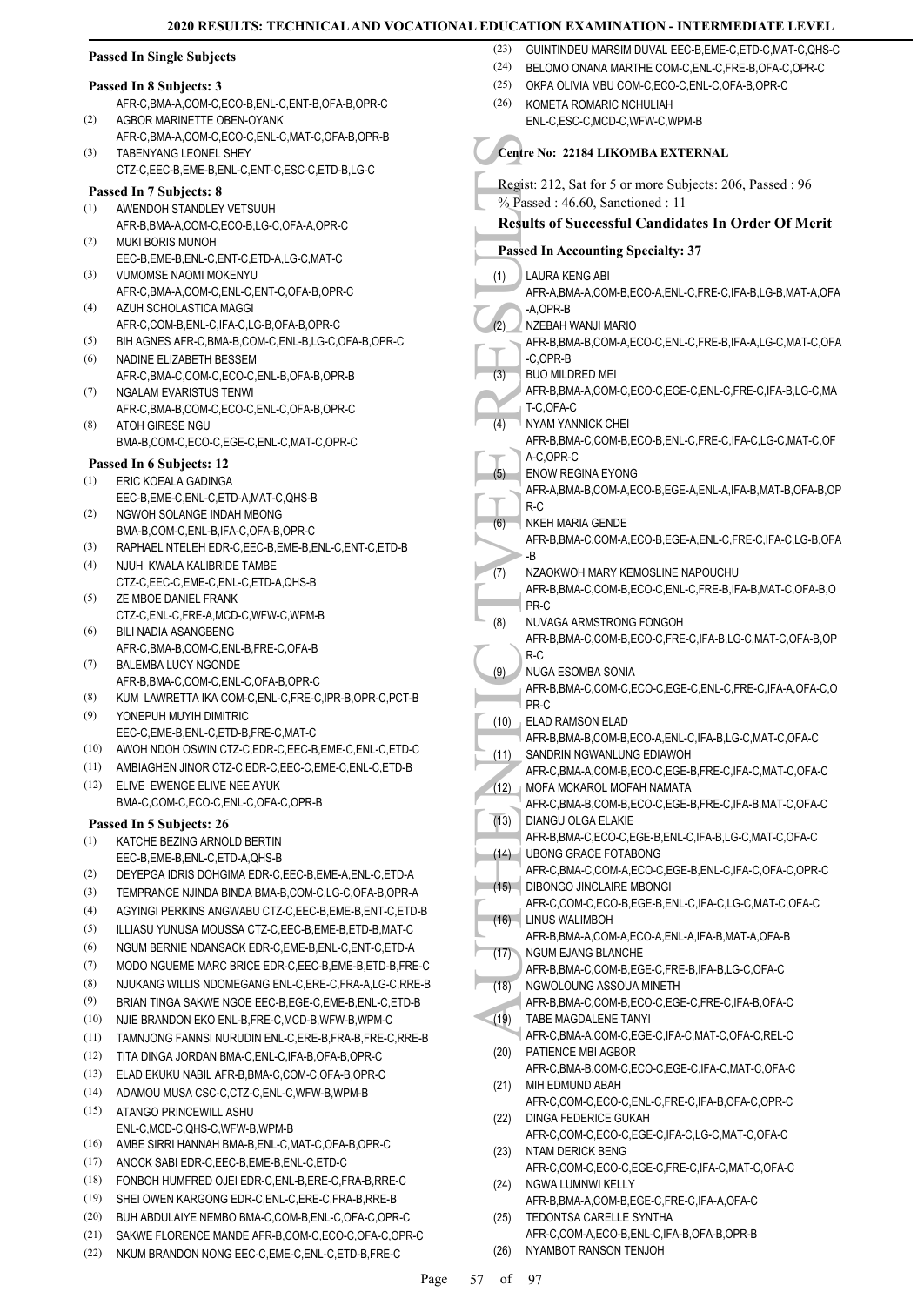# **Passed In Accounting Specialty: 37**

AFR-B,BMA-A,COM-A,ECO-C,FRE-C,IFA-B,OFA-C (27) SUNDE LYDIANOR NGUM

- AFR-C,BMA-A,COM-B,IFA-B,MAT-C,OFA-B,OPR-C NJAITEGEN PUH JOYCE ROSE (28)
- AFR-B,COM-B,ECO-C,EGE-C,ENL-C,IFA-B,OFA-C (29) NICMBA LARISSA EFON
- AFR-B,BMA-C,COM-B,ECO-B,FRE-C,IFA-C,OFA-C EKEH THERESIA LIZACK (30)
- AFR-B,COM-B,ECO-C,ENL-C,IFA-B,LG-C,OFA-C (31) TCHANI LEUKAM NORA MARY
- AFR-C,BMA-C,COM-B,ENL-C,IFA-C,MAT-C,OFA-C (32) OBI PATIENCE MANDA
- AFR-C,BMA-C,COM-C,EGE-C,IFA-C,MAT-C,OFA-C (33) SHUABON GUILLAUME NKESE
- AFR-C,BMA-C,COM-C,IFA-C,MAT-C,OFA-C,OPR-C (34) NYONNGOH GESELLE OSHI
- AFR-B,BMA-B,COM-C,FRE-C,IFA-B,OFA-C
- (35) VANESSA ARAH AGBOR AFR-C,BMA-A,COM-C,IFA-B,OFA-C
- (36) VERANSO BERINICE SIMO AFR-C,BMA-A,COM-C,IFA-B,OFA-C
- (37) THOMAS HAPPY NGASSA AFR-C,BMA-C,COM-B,IFA-B,OFA-C

#### **Passed In Electrical Power System Specialty: 1**

CHU MEH MARKFRED EDR-C,EEC-B,EME-B,ENL-C,ENT-B,ESC-C,ETD-A,MAT-C,QHS-B (1)

# **Passed In Secretarial Administration and Communication Specialty: 2**

- TAPEA BLESSIN MORIA BMA-C,COM-B,ENL-C,IPR-B,MAT-C,OFA-C,OPR-C,PCT-C (1)
- STELLA WASE NDIBA COM-B,ECO-A,IPR-A,MAT-C,OFA-C,OPR-B,PCT-C (2)

# **Passed In Welding Fabrication Specialty: 1**

TAKEH SAMUEL AJECK CTZ-C,ENL-C,ENT-B,ESC-C,ICT-B,MAT-B,MCD-C,QHS-B,WFW-A,W PM-B (1)

#### **Passed In Single Subjects**

#### **Passed In 9 Subjects: 2**

- TCHOUMBOU NGALLAMON FRANK DANIEL BMA-C,COM-A,ECO-C,ENL-B,IFA-B,LG-C,MAT-C,OFA-C,OPR-B (1)
- MOSE MESUE MBOKE MOKIO AFR-C,COM-C,ECO-C,EGE-C,ENL-C,FRE-C,ICT-C,MAT-C,OFA-C (2)

#### **Passed In 8 Subjects: 4**

- BUKUM NTAH VIVIAN (1) AFR-B,BMA-B,COM-B,ECO-C,ENL-C,IFA-B,LG-C,MAT-C
- PETISONG FRUMAMDEH HILMA AFR-C,BMA-C,COM-B,ECO-C,EGE-B,ENL-C,FRE-C,MAT-C (2)
- MFONTE NSANGOU ADELE AFR-C,COM-B,ECO-C,EGE-C,ENL-C,FRE-B,IFA-C,MAT-C (3)
- TAMOH KAZIAH ANGUM BMA-C,COM-C,ECO-C,ENL-C,IFA-C,MAT-C,OFA-B,OPR-C (4)

#### **Passed In 7 Subjects: 8**

- (1) NDACHI WINIFRED ETHOH
- COM-B,ECO-C,ENL-B,FRE-A,ICT-B,IPR-A,OPR-B DANDI CHRISTIAN WAFI (2)
- EDR-C,EEC-C,EME-B,ENT-B,ETD-B,FRE-C,QHS-B FINDOH PAULINE DEFIH (3)
- BMA-C,COM-A,ECO-A,EGE-C,IFA-C,LG-C,OFA-C  $(4)$
- NTANI CYNTHIA THONGEH AFR-B,COM-C,ENL-C,FRE-C,IFA-A,OFA-C,OPR-C
- NBUN MARIE CLAIRE FRI AFR-C,COM-B,ECO-C,ENL-C,FRE-C,IFA-B,MAT-C (5)
- LONJE VINAC MENONE (6) COM-B,ECO-C,EGE-B,ENL-C,FRE-C,LG-C,MAT-C
- VALUMA BRITNEY-HELDY TAFONGOH (7)
- AFR-C,BMA-C,COM-B,EGE-C,ENL-B,IFA-C,REL-C BLESSING ENGOME NDUMBE (8)
- AFR-C,ECO-C,EGE-C,ENL-C,IFA-C,LG-C,MAT-C

#### **Passed In 6 Subjects: 21**

(1) NGEGETI CHANTAL EBONGUE

| (2)        | AFR-A,COM-B,FRE-C,IFA-A,LG-C,OFA-C                                                                  |
|------------|-----------------------------------------------------------------------------------------------------|
|            | FONKENG BRENDA LEMAH<br>COM-B.ECO-A.EGE-B.ENL-C.IFA-C.LG-B                                          |
| (3)        | NDOLO BERNADETTE NGALE                                                                              |
|            | AFR-B,BMA-A,COM-C,ENL-C,FRE-B,IFA-B                                                                 |
| (4)        | TABE GEORGE NGANJE                                                                                  |
|            | AFR-C, BMA-A, COM-B, EGE-C, IFA-B, MAT-C                                                            |
| (5)        | KIMBERLY AGBOR BESSEM KAMAYOU                                                                       |
|            | COM-C,ECO-B,EGE-B,ENL-B,LG-C,MAT-C                                                                  |
| (6)        | TANYIGWO PIUS EET-B, ENT-C, MDR-C, MTE-B, MTW-B, QHS-C                                              |
| (7)        | VINCENT NCHWINANG KABA                                                                              |
| (8)        | BMA-C,COM-B,ENL-C,IPR-B,LG-C,OPR-C<br>NDANG MIRIAM AGBOR                                            |
|            | AFR-C,COM-B,ECO-C,EGE-C,FRE-B,IFA-C                                                                 |
| (9)        | ENANGA RUTH MANGA COM-C,ENL-C,IPR-A,LG-C,MAT-C,OPR-C                                                |
| (10)       | DUHBORRIS YAI BMA-C,COM-C,ECO-C,ENL-B,LG-B,MAT-C                                                    |
| (11)       | ETOF VELMA NGOINSEH                                                                                 |
|            | COM-C, ENL-C, IPR-C, MAT-C, OFA-C, OPR-B                                                            |
| (12)       | FORMBU GOODNESS AWAH                                                                                |
|            | COM-B,ECO-C,ENL-C,IPR-C,OFA-C,OPR-C                                                                 |
| (13)       | MBONGLA'AH MAKONGHO EMMA                                                                            |
|            | BMA-C,COM-C,ENL-C,MAT-C,OFA-B,OPR-C                                                                 |
| (14)       | MARGARET MENGEN OFON<br>COM-C,ECO-C,EGE-C,ENL-B,FRE-C,MAT-C                                         |
| (15)       | <b>BANMI MIRIAM NYETGHAH</b>                                                                        |
|            | AFR-C, BMA-B, COM-C, EGE-C, ENL-C, LG-C                                                             |
| (16)       | KUM VERGINIA NDUM COM-C,ECO-C,EGE-B,ENL-C,LG-C,MAT-C                                                |
| (17)       | <b>MULUH LONGLA FAVOUR</b>                                                                          |
|            | AFR-B.COM-C.ENL-C.FRE-C.IFA-C.OPR-C                                                                 |
| (18)       | MBUNYA ANKONG TATIANA                                                                               |
|            | COM-C,EGE-C,ENL-C,FRE-C,LG-C,MAT-C                                                                  |
|            |                                                                                                     |
| (19)       | MBANWI BECKY M. ANGWA                                                                               |
|            | AFR-C.COM-C.ENL-C.FRE-C.LG-C.MAT-C                                                                  |
| (20)       | BLAISE EYOH MUNJEH COM-C,ECO-C,EGE-C,ENL-C,FRE-C,IFA-C                                              |
| (21)       | EBAMU JULIET ESEMU AFR-C, BMA-C, COM-C, LG-C, MAT-C, OPR-C                                          |
|            | Passed In 5 Subjects: 20                                                                            |
| (1)        | MOTIA MATHLIAN EPOSI COM-C,ECO-C,EGE-B,ENL-A,IFA-B                                                  |
| (2)        | NDOH MBOH LUCY BIH COM-C.ENL-C.FRE-B.IPR-B.OPR-C                                                    |
| (3)        | NANA MARIE-CLAIRE NZAKO AFR-B.COM-B.ENL-C.FRE-C.IFA-C                                               |
| (4)        | MUSAMIA MODEST NGWE AFR-B.COM-C.FRE-B.IFA-C.LG-C                                                    |
| (5)        | GABA KLUIVERT BOH COM-C,ECO-C,EGE-A,ENL-C,OFA-C                                                     |
| (6)        | NDUBI DELORIS TAMFU AFR-B,COM-C,FRE-B,IFA-C,OPR-C<br>KEH BREN WENGIEH BCD-C.CPB-B.ENT-C.QHS-C.SSM-C |
| (7)        |                                                                                                     |
| (8)<br>(9) | VANECIA NALOVA MWAMBO BMA-C,COM-C,ENL-C,IPR-B,OPR-C                                                 |
| (10)       | CHI LARISSA NNAM AFR-B,COM-C, IFA-C, LG-C, MAT-C<br>AYUK RAWLINGS SABOH OJONG                       |
|            | AFR-C.BMA-B.COM-C.ENL-C.FRE-C                                                                       |
| (11)       | SANGO LIZETTE NCHEBA COM-C, ENL-C, FRE-C, IPR-C, OPR-C                                              |
| (12)       | NUGANGWO CLARISE ANDIN COM-C, ENL-C, FRE-C, IPR-C, OPR-C                                            |
| (13)       | DZENDUCK HERRITE JETAT COM-C,EGE-C,ENL-C,IPR-C,OPR-C                                                |
| (14)       | KOMBAN SYANDRA EJAH AFR-C, BMA-C, EGE-C, ENL-C, OPR-C                                               |
| (15)       | MUALLE FABRIS NGANG EET-C, FRE-C, MDR-C, MTE-C, MTW-C                                               |
| (16)       | MEPIL ANGELA AFR-C,COM-C,EGE-C,FRE-C,IFA-C                                                          |
| (17)       | MANJAH BEFUI PERICK CPB-C, ENL-C, FRE-C, MAT-C, SSM-C                                               |
| (18)       | LABAH DERICK NGEW COM-C,ECO-C,FRE-C,IFA-C,MAT-C                                                     |
| (19)       | ESEME TENNYSON TITIMBE COM-C,EGE-C,ENT-C,PMA-C,SMC-C                                                |
| (20)       | ADAMA KAHIBA COM-C,ECO-C,EGE-C,ENL-C,REL-C                                                          |
|            | <b>Centre No: 22185 EMERGENCE BILINGUAL COLLEGE</b>                                                 |
|            | <b>MIAFFO SOLANGE BONABERI</b><br>Regist: 25, Sat for 5 or more Subjects: 25, Passed : 14           |

**Results of Successful Candidates In Order Of Merit**

# **Passed In Accounting Specialty: 5**

- TABOT LAURATINE AFR-C,BMA-A,COM-B,ECO-A,EGE-A,ENL-C,FRE-C,ICT-C,IFA-B,OF A-A (1)
- GISENGHE GISELE AFR-C,BMA-B,COM-B,ECO-C,EGE-A,ENL-C,FRE-B,IFA-C,OFA-B,O PR-B (2)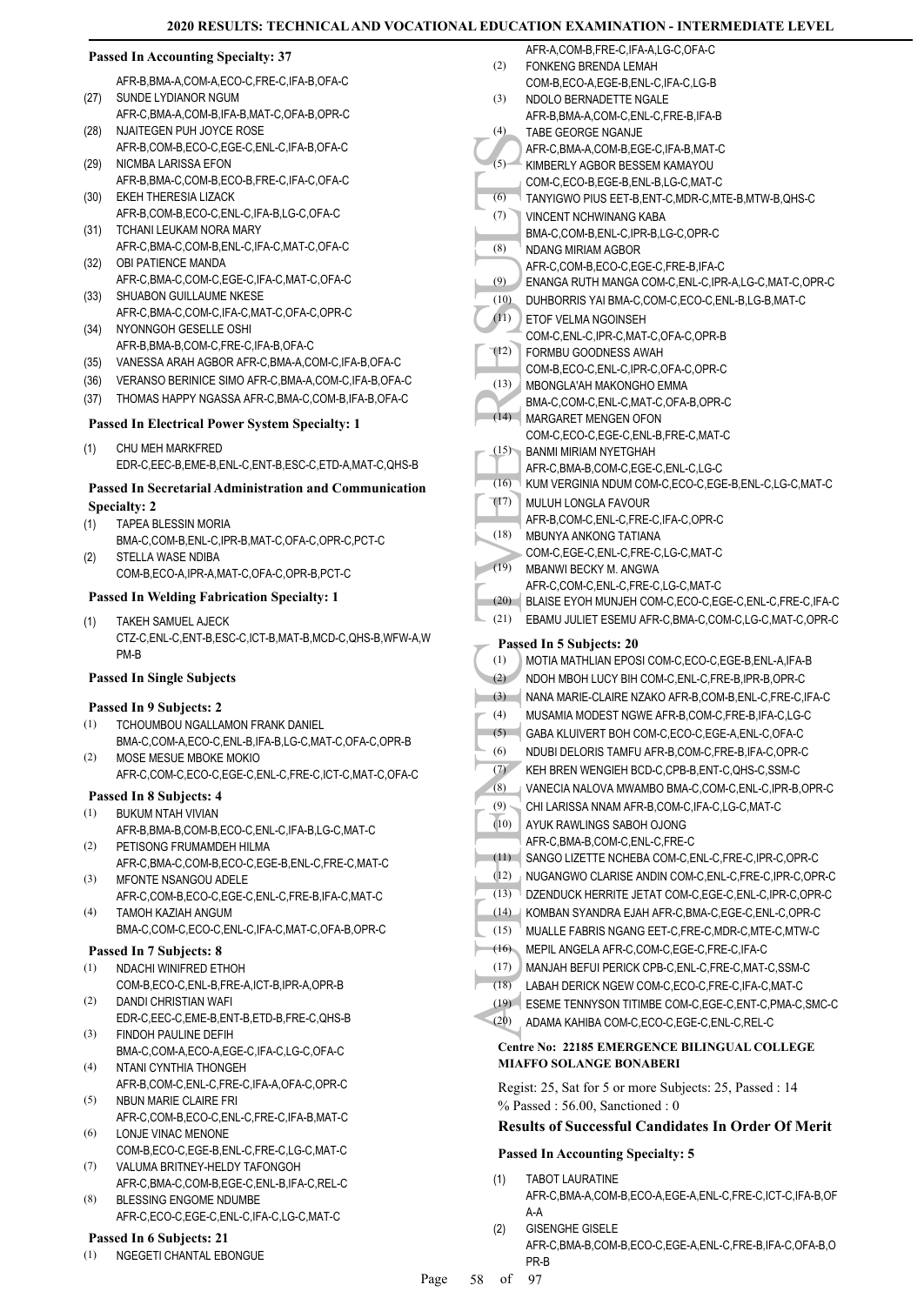# **2020 RESULTS: INTERMEDIATE LEVEL**

|      | <b>2020 RESULTS: TECHNICAL AND VOCATIONAL EDUCATION EXAM</b>                            |          |                                          |
|------|-----------------------------------------------------------------------------------------|----------|------------------------------------------|
|      | <b>Passed In Accounting Specialty: 5</b>                                                |          | AFR-C, BMA-C, CC                         |
| (3)  | MEPOUOKAM A BIDIAS HELENE FLORA                                                         | (13)     | NDZENCHOGNTE<br>AFR-C, BMA-A, CC         |
|      | AFR-C, BMA-A, COM-C, ECO-C, FRE-B, ICT-C, IFA-C, MAT-C, OFA-B, OP                       | (14)     | <b>BIH NORAH AYOI</b>                    |
|      | $R-C$                                                                                   |          | AFR-C,BMA-B,CC                           |
| (4)  | NGONG GERALD ALUMA                                                                      | (15)     | <b>FORLIN YVETTE</b>                     |
|      | AFR-C, BMA-A, COM-A, ECO-B, EGE-B, IFA-C, MAT-C, OFA-B, OPR-C                           |          | AFR-B, BMA-B, CO                         |
| (5)  | TICHA JUNIOR NDOH                                                                       | (16)     | NGWEH FLORA                              |
|      | AFR-C, BMA-B, COM-B, ECO-B, EGE-A, ICT-C, IFA-B, OFA-A                                  |          | AFR-C, BMA-B, CC                         |
|      | <b>Passed In Single Subjects</b>                                                        | (17)     | <b>KUM SERAPHINE</b>                     |
|      | Passed In 9 Subjects: 1                                                                 | (18)     | AFR-B, BMA-B, CO<br><b>NAHJELA ERNES</b> |
| (1)  | ABONGNWI NEH LUMBI CHE                                                                  |          | AFR-C, BMA-B, CC                         |
|      | BMA-B,COM-C,ECO-C,EGE-A,ENL-C,FRE-C,IFA-C,MAT-C,OFA-B                                   | (19)     | TAMU BERNADE                             |
|      | Passed In 8 Subjects: 1                                                                 |          | AFR-B, BMA-C, CC                         |
| (1)  | ASOH FAVOR NGWA                                                                         | (20)     | <b>WIRNKAR MARIN</b>                     |
|      | BMA-C,COM-C,ECO-B,EGE-B,ENL-C,FRE-A,IFA-C,OFA-C                                         |          | AFR-C,COM-C,EC                           |
|      | Passed In 7 Subjects: 5                                                                 |          | <b>Passed In Marketii</b>                |
| (1)  | NZOGGE BERTRAND EBAKO                                                                   | (1)      | <b>BIH SHERON</b>                        |
|      | BMA-A,COM-A,ECO-A,ENL-C,IFA-C,OFA-B,OPR-B                                               |          | BMA-A,COM-A,DN                           |
| (2)  | DJOUMESSI GUIMFACK BLONDELLE                                                            |          | $C-B$                                    |
|      | BMA-B,COM-C,ENL-C,FRE-A,ICT-C,OFA-B,OPR-B                                               | (2)      | <b>TOSAM FABRICE</b>                     |
| (3)  | DONGNANG LEKEFACK AURIOLE SANDRA                                                        |          | BMA-B,COM-B,DN                           |
|      | BMA-B,COM-C,ECO-C,FRE-A,ICT-C,IFA-C,OFA-C                                               |          | $MC-B$                                   |
| (4)  | NGOUHOUO NJIKIFON MOUNIROU                                                              | (3)      | NKEMJI BORIS - I                         |
|      | BMA-C,EGE-C,ENL-C,FRE-C,IFA-C,OFA-B,OPR-C                                               |          | BMA-B,COM-C,DI                           |
| (5)  | <b>ENOH VERA TONGE</b>                                                                  | $^{(4)}$ | NDONG VICTORI<br>BMA-C,COM-C,DI          |
|      | BMA-C,COM-C,ECO-C,EGE-C,ENL-C,FRE-C,OPR-C                                               | (5)      | <b>NDIKUM TAMASA</b>                     |
|      | Passed In 5 Subjects: 2                                                                 |          | BMA-B,COM-C,DI                           |
| (1)  | TANE KOUANKEKANG EZEKIEL                                                                | (6)      | <b>CHE LAURITA BE</b>                    |
| (2)  | BMA-B,COM-C,FRE-C,OFA-B,OPR-C<br>LICWOH LAURETHA NDAMBOMBI                              |          | COM-C, DMP-C, EI                         |
|      | BMA-B,COM-C,ENL-C,ICT-C,OFA-C                                                           | (7)      | CHE KELCY LUM                            |
|      |                                                                                         |          | COM-C, DMP-C, EI                         |
|      | Centre No: 22186 BEPANDA EXTERNAL                                                       |          | <b>Passed In Secretar</b>                |
|      | Regist: 135, Sat for 5 or more Subjects: 132, Passed: 61                                |          | <b>Specialty: 1</b>                      |
|      | $%$ Passed: 46.21, Sanctioned: 0                                                        | (1)      | AYONGWA GLOF                             |
|      | <b>Results of Successful Candidates In Order Of Merit</b>                               |          | BMA-A,COM-A,EN                           |
|      |                                                                                         |          | Passed In Single Su                      |
|      | <b>Passed In Accounting Specialty: 20</b>                                               |          | Passed In 9 Subjec                       |
| (1)  | PONANO JUSLIEN                                                                          | (1)      | MAKONOL MAKO                             |
|      | AFR-C.BMA-A.COM-C.ECO-A.EGE-A.ENL-C.FRE-C.IFA-C.MAT-C.O                                 |          | BMA-A,COM-C,EO                           |
|      | FA-B, OPR-B<br>FOUMI MIRABEL AFOUBOM                                                    | (2)      | NAYA NADINE LA                           |
| (2)  | AFR-C, BMA-A, COM-B, CSC-C, ECO-C, ENL-C, FRE-B, IFA-C, MAT-C, O                        |          | BMA-B,COM-C,EO                           |
|      | FA-B, OPR-B                                                                             |          | Passed In 8 Subjec                       |
| (3)  | NANGE BONJUO LUARA                                                                      | (1)      | <b>MIEMENAK JAPH</b>                     |
|      | AFR-C, BMA-A, COM-B, ECO-A, ENL-B, FRE-C, ICT-C, IFA-B, MAT-B, OF                       |          | AFR-C, BMA-A, EN                         |
|      |                                                                                         |          |                                          |
| (4)  | A-A                                                                                     | (2)      | <b>TANG DESMOND</b>                      |
|      | FEGHA EXPERIENCE DUYENLA                                                                |          | AFR-C, BMA-B, CC                         |
|      | AFR-C,BMA-A,COM-B,ECO-B,EGE-A,ENL-C,FRE-C,IFA-A,OFA-B,O                                 | (3)      | DANIEL NYINYUH                           |
|      | PR-C                                                                                    |          | BMA-B,COM-C,EO                           |
| (5)  | ANGEE YOUSHE MALLO                                                                      |          | Passed In 7 Subjec                       |
|      | AFR-C, BMA-B, COM-B, ECO-A, EGE-B, ENL-B, FRE-A, IFA-B, MAT-C, OF                       | (1)      | <b>BONGHAKE SYLV</b>                     |
|      | A-C                                                                                     | (2)      | BMA-B,COM-A,EC                           |
| (6)  | NJINGTI BELANGE YADJE                                                                   |          | MUNGWALUEH F<br>AFR-C, BMA-A, CC         |
|      | AFR-B, BMA-B, COM-B, ECO-A, EGE-B, ENL-C, FRE-C, IFA-C, LG-C, OFA<br>-В                 | (3)      | <b>BONDA MELOUR</b>                      |
| (7)  | NGUM CATHERINE KUH                                                                      |          | BMA-B,COM-B,EC                           |
|      | AFR-B, BMA-A, COM-B, CSC-C, ECO-B, ENL-B, FRE-C, IFA-C, MAT-C, O                        | (4)      | MAMBO JOSY GL                            |
|      | FA-B                                                                                    |          | COM-C,ECO-C,EO                           |
| (8)  | MUFOR THELMA CHRISTINA                                                                  | (5)      | <b>IGBANI WISDOM</b>                     |
|      | AFR-C,BMA-C,COM-C,ECO-B,EGE-B,ENL-C,FRE-C,IFA-C,LG-C,OF                                 |          | BMA-A,COM-C,EO                           |
|      | A-C                                                                                     | (6)      | <b>FRANCISCA YEE</b>                     |
| (9)  | NDIYU JENIFA TAHTIYORK                                                                  | (7)      | AFR-C,BMA-B,CC                           |
|      | AFR-C, BMA-A, COM-B, ECO-A, EGE-A, ENL-C, IFA-C, OFA-A, OPR-B                           |          | AMINDONG MAR<br>BMA-B,COM-B,EC           |
| (10) | NDON CEVIRNASH ENGOCHAN<br>AFR-B, BMA-A, COM-C, ECO-C, ENL-C, IFA-C, LG-B, MAT-C, OFA-B | (8)      | PASCAL KENAH I                           |

AFR-C,BMA-C,COM-C,ECO-C,ENL-B,FRE-A,IFA-C,MAT-C,OFA-C (12) EMEH AMARACHI BLESSING

|      | AFR-C,BMA-C,COM-C,ECO-C,EGE-C,ENL-C,IFA-C,OFA-B,OPR-C         |
|------|---------------------------------------------------------------|
| (13) | NDZENCHOGNTEH FERDINAND FEMSHIANG                             |
|      | AFR-C,BMA-A,COM-B,ECO-A,ENL-C,IFA-C,OFA-A,OPR-C               |
| (14) | BIH NORAH AYONGWA                                             |
|      | AFR-C, BMA-B, COM-B, ECO-B, ENL-B, IFA-B, OFA-B, OPR-B        |
|      | FORLIN YVETTE MBONGIOH                                        |
| (15) |                                                               |
|      | AFR-B, BMA-B, COM-B, ENL-C, IFA-C, MAT-C, OFA-A, OPR-B        |
| (16) | NGWEH FLORA                                                   |
|      | AFR-C, BMA-B, COM-C, ECO-B, ENL-C, FRE-C, IFA-B, OFA-B        |
| (17) | KUM SERAPHINE NJIE                                            |
|      | AFR-B.BMA-B.COM-C.ECO-C.EGE-C.ENL-C.IFA-C.OFA-B               |
| (18) | <b>NAHJELA ERNESTINE</b>                                      |
|      | AFR-C, BMA-B, COM-C, ECO-C, FRE-C, IFA-C, OFA-B               |
| (19) | TAMU BERNADETTE YAMYOH                                        |
|      | AFR-B, BMA-C, COM-C, ECO-C, IFA-C, MAT-C, OFA-B               |
|      |                                                               |
| (20) | <b>WIRNKAR MARINETTE KEMJEEY</b>                              |
|      | AFR-C,COM-C,ECO-C,ENL-C,FRE-C,IFA-C,OFA-C                     |
|      | <b>Passed In Marketing Specialty: 7</b>                       |
|      |                                                               |
| (1)  | <b>BIH SHERON</b>                                             |
|      | BMA-A,COM-A,DMP-B,ENL-A,ENT-A,FRE-C,LG-C,MAT-C,PMA-B,SM       |
|      | C-B                                                           |
| (2)  | TOSAM FABRICE YUH                                             |
|      | BMA-B,COM-B,DMP-B,ECO-C,ENL-C,ENT-B,LG-C,MAT-C,PMA-C,S        |
|      | $MC-B$                                                        |
| (3)  | NKEMJI BORIS - NOEL                                           |
|      | BMA-B,COM-C,DMP-C,EGE-A,ENL-C,ENT-C,FRE-B,PMA-C,SMC-B         |
|      |                                                               |
| (4)  | NDONG VICTORINE MAI                                           |
|      | BMA-C,COM-C,DMP-C,ENL-C,ENT-C,FRE-C,LG-C,PMA-C,SMC-C          |
| (5)  | NDIKUM TAMASANG PERCY                                         |
|      | BMA-B,COM-C,DMP-C,ENL-C,ENT-B,FRE-C,PMA-C,SMC-C               |
| (6)  | <b>CHE LAURITA BESEM</b>                                      |
|      | COM-C,DMP-C,ENL-B,ENT-C,FRE-C,PMA-C,SMC-C                     |
| (7)  | CHE KELCY LUMNWI                                              |
|      | COM-C,DMP-C,ENL-C,ENT-C,FRE-C,PMA-C,SMC-C                     |
|      |                                                               |
|      | <b>Passed In Secretarial Administration and Communication</b> |
|      |                                                               |
|      | <b>Specialty: 1</b>                                           |
| (1)  | AYONGWA GLORY NCHANGNWI                                       |
|      | BMA-A,COM-A,ENL-B,IPR-A,MAT-C,OFA-B,OPR-C,PCT-B               |
|      |                                                               |
|      | <b>Passed In Single Subjects</b>                              |
|      |                                                               |
|      | Passed In 9 Subjects: 2                                       |
| (1)  | MAKONOL MAKONOL SAMUEL FILS                                   |
|      | BMA-A,COM-C,ECO-C,EGE-C,ENL-B,FRE-B,IFA-C,MAT-B,OFA-C         |
| (2)  | NAYA NADINE LAKE                                              |
|      | BMA-B,COM-C,ECO-A,EGE-C,ENL-C,FRE-C,IFA-C,MAT-C,OFA-B         |
|      |                                                               |
|      | Passed In 8 Subjects: 3                                       |
| (1)  | MIEMENAK JAPHET                                               |
|      | AFR-C, BMA-A, ENL-C, FRE-A, IFA-C, MAT-C, OFA-B, OPR-B        |
| (2)  | TANG DESMOND ZEH                                              |
|      | AFR-C, BMA-B, COM-B, ECO-A, FRE-C, IFA-C, LG-C, MAT-C         |
| (3)  | DANIEL NYINYUH                                                |
|      | BMA-B,COM-C,ECO-C,EGE-B,ENL-C,FRE-C,IFA-C,OFA-C               |
|      |                                                               |
|      | Passed In 7 Subjects: 9                                       |
| (1)  | <b>BONGHAKE SYLVIA</b>                                        |
|      | BMA-B,COM-A,ECO-A,EGE-A,ENL-A,IFA-C,OPR-B                     |
| (2)  | MUNGWALUEH FESTUS PEGHAI                                      |
|      | AFR-C, BMA-A, COM-C, ECO-B, EGE-B, ENL-C, OPR-C               |
| (3)  | BONDA MELOUR MARCELINE LUDVINE                                |
|      | BMA-B,COM-B,ECO-C,ENL-C,FRE-A,LG-C,OFA-C                      |
| (4)  | MAMBO JOSY GUILAINE                                           |
|      | COM-C,ECO-C,EGE-B,ENL-C,FRE-B,OFA-C,OPR-B                     |
| (5)  | <b>IGBANI WISDOM DABIPI</b>                                   |
|      | BMA-A,COM-C,ECO-C,EGE-C,ENL-B,MAT-C,OFA-C                     |
|      |                                                               |
| (6)  | <b>FRANCISCA YEEHLAH</b>                                      |
|      | AFR-C, BMA-B, COM-C, EGE-B, ENL-C, OFA-C, OPR-C               |
| (7)  | AMINDONG MARGARET ZINKENG                                     |
|      | BMA-B,COM-B,ECO-C,EGE-C,IFA-C,OFA-C,OPR-C                     |
| (8)  | PASCAL KENAH NKUM                                             |
|      | BMA-C,COM-C,ECO-C,ENL-C,FRE-C,ICT-C,MAT-C                     |
| (9)  | AWAH GRACE CHOM<br>BMA-C,COM-C,ENL-C,FRE-C,MAT-C,OFA-C,OPR-C  |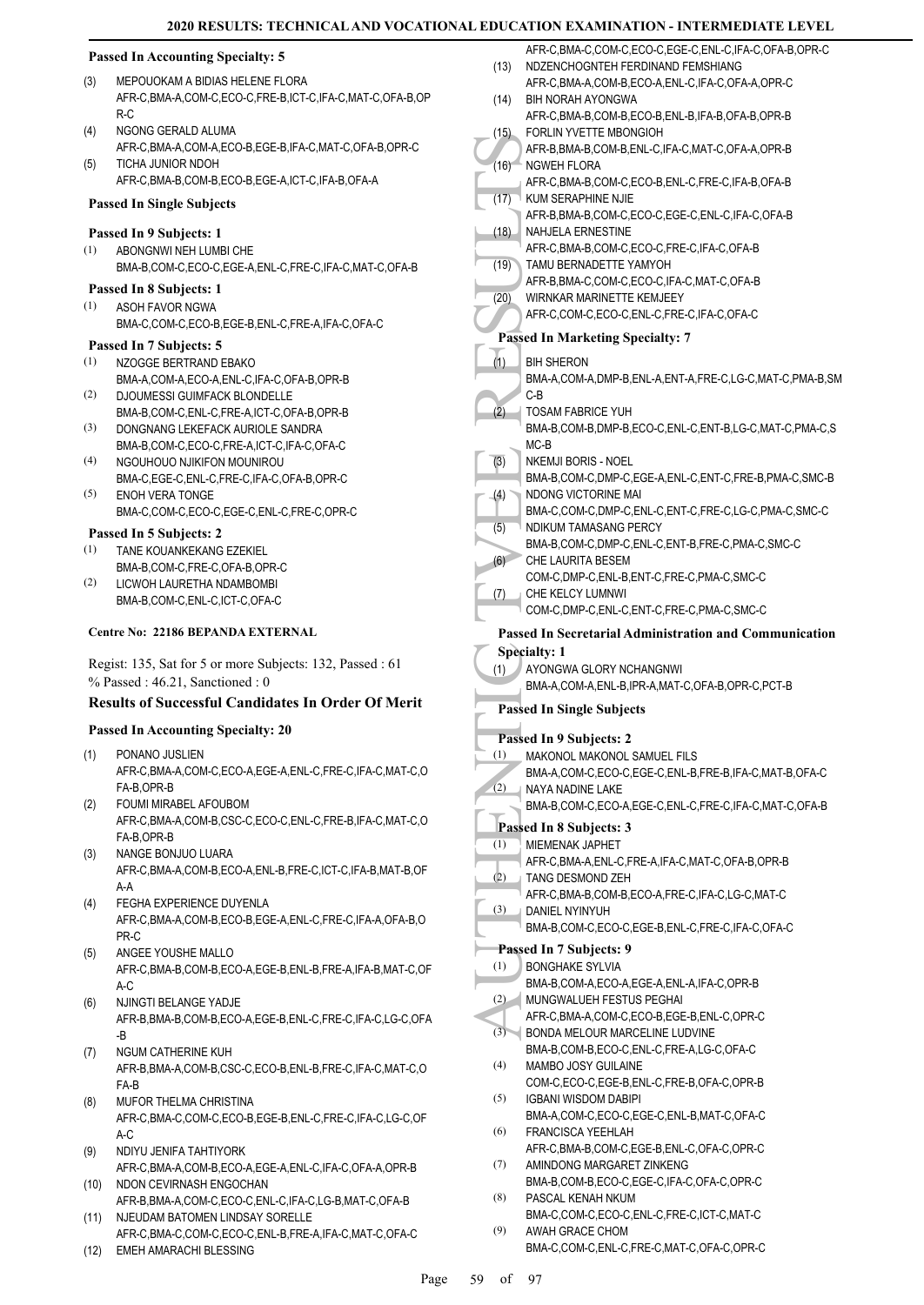| <b>Passed In Single Subjects</b>                                                             | SAMBA CARLIS YOH COM-C, DMP-C, ENL-C, OPR-C, SMC-C<br>(3)                                   |  |  |
|----------------------------------------------------------------------------------------------|---------------------------------------------------------------------------------------------|--|--|
| Passed In 6 Subjects: 7                                                                      | Centre No: 22197 NABESK COMPREHENSIVE COLLEGE                                               |  |  |
| (1)<br><b>MBAMI ABIGAIL PENIEL</b>                                                           | <b>BUEA</b>                                                                                 |  |  |
| BMA-C,COM-B,ECO-B,FRE-A,MAT-C,OFA-B                                                          | Regist: 28, Sat for 5 or more Subjects: 28, Passed : 11                                     |  |  |
| (2)<br>EBAI FAVOUR EMMANUEL                                                                  | $%$ Passed: 39.29, Sanctioned: 0                                                            |  |  |
| BMA-B,COM-C,ECO-C,ENL-C,IFA-C,OFA-B                                                          | <b>Results of Successful Candidates In Order Of Merit</b>                                   |  |  |
| (3)<br>KEZIA EMBANGHA NDACHI                                                                 |                                                                                             |  |  |
| BMA-B, ENL-C, FRE-B, MAT-C, OFA-C, OPR-C                                                     | <b>Passed In Accounting Specialty: 5</b>                                                    |  |  |
| (4)<br>WAM FRANCISCA FIENAIN                                                                 | ALICE IMA CHRISTOPHER<br>(1)                                                                |  |  |
| BMA-C,COM-B,ECO-C,EGE-C,FRE-C,OPR-B                                                          | AFR-A, BMA-A, COM-A, ECO-A, ENL-C, IFA-B, LG-A, MAT-B, OFA-A, OPR                           |  |  |
| SULE AROUNA DINKAH BMA-B,COM-C,ECO-C,EGE-C,FRE-C,LG-C<br>(5)                                 | -A                                                                                          |  |  |
| (6)<br>IBRAHIM PATU ZARA BMA-C,COM-C,ECO-C,EGE-C,ENL-C,FRE-C                                 | (2)<br>NIKOBO NIDALINE MANGOH                                                               |  |  |
| (7)<br>RIAPEH MACBROYANT CHI                                                                 | AFR-A, BMA-A, COM-A, ECO-B, ENL-B, IFA-B, LG-B, MAT-C, OFA-A, OPR                           |  |  |
| BMA-C,COM-C,ENL-C,FRE-C,OFA-C,OPR-C                                                          | -A                                                                                          |  |  |
| Passed In 5 Subjects: 12                                                                     | NGOLE SENGE- MARGRAT-ASHLEY<br>(3)                                                          |  |  |
| (1)<br>MENJO GLORY MBAMBO COM-C,ECO-C,ENL-C,FRE-B,OPR-B                                      | AFR-A, BMA-A, COM-A, ECO-C, ENL-A, IFA-B, LG-C, MAT-C, OFA-B, OP                            |  |  |
| (2)<br>SALIMA MYLENA BMA-B,COM-C,ENL-C,FRE-B,MAT-C                                           | R-A                                                                                         |  |  |
| (3)<br>BETINE JEANNE LOUNA BMA-B,COM-C,ENL-C,MAT-C,OFA-B                                     | $\overline{(4)}$<br>TATA ASHLEY AMBANG                                                      |  |  |
| (4)<br>JAM PROSPER NAYOH BMA-C,COM-C,ECO-C,ENL-B,OFA-C                                       | AFR-B, BMA-B, COM-A, ECO-B, ENL-B, IFA-C, LG-B, OFA-A, OPR-A                                |  |  |
| (5)<br>TENENG CYNTHIA LUM BMA-B,COM-C,FRE-C,OFA-C,OPR-C                                      | ABI HANIBERG AKIAMBA<br>(5)                                                                 |  |  |
| (6)<br>AKENJO SILVETTE NJWENG BMA-C,COM-C,ENL-C,IFA-C,OPR-B                                  | AFR-C, BMA-B, COM-A, ECO-B, EGE-A, IFA-C, OFA-B, OPR-C                                      |  |  |
| (7)<br>SAHA - FUECJI BRANDON BMA-B,COM-C,ECO-C,FRE-C,OFA-C                                   | <b>Passed In Single Subjects</b>                                                            |  |  |
| (8)<br>MAH GREAT MARY A BMA-C,COM-C,ECO-C,ENL-C,FRE-B                                        |                                                                                             |  |  |
| (9)                                                                                          | Passed In 8 Subjects: 2                                                                     |  |  |
| MUKONG SANDRA AHGEMBOM                                                                       | ETONONG CLAUDIA AFORYI<br>(1)                                                               |  |  |
| BMA-C,COM-C,ECO-C,ENL-C,FRE-C<br>MUAZUH FATRICE ZUHNDUM COM-C,ECO-C,ENL-C,LG-C,OPR-C<br>(10) | AFR-C,BMA-C,COM-B,ECO-B,EGE-B,ENL-C,OFA-B,OPR-C<br>(2)<br>ATEAFAC THERESIA NKAFU            |  |  |
|                                                                                              |                                                                                             |  |  |
| (11)<br>BEKEKEH SERGIO MUTEH AFR-C,COM-C,EGE-C,IFA-C,OFA-C                                   | AFR-C, BMA-C, COM-B, ECO-C, EGE-B, ENL-C, IFA-C, OPR-C                                      |  |  |
| (12)<br>NGEH NADIA NGUM BMA-C,COM-C,ECO-C,ENL-C,OPR-C                                        | Passed In 6 Subjects: 1                                                                     |  |  |
| Centre No: 22195 GOVERNMENT TECHNICAL HIGH                                                   | (1)<br>AYEAH GODLOVE KUBUOH                                                                 |  |  |
| <b>SCHOOL EKONDO-TITI</b>                                                                    | AFR-C, BMA-B, COM-C, EGE-C, MAT-C, OFA-C                                                    |  |  |
| Regist: 9, Sat for 5 or more Subjects: 9, Passed : 2                                         | Passed In 5 Subjects: 3                                                                     |  |  |
| % Passed: 22.22, Sanctioned: 0                                                               | (1)<br>ABOH VICRAN TANDU AFR-C, BMA-C, COM-B, EGE-B, ENL-C                                  |  |  |
| <b>Results of Successful Candidates In Order Of Merit</b>                                    | BOJA HANNAH AFR-C, BMA-C, COM-B, ECO-C, ENL-C<br>(2)                                        |  |  |
|                                                                                              | (3)<br>OMAH NIKES IFAN AFR-C,COM-C,ENL-C,LG-C,OPR-C                                         |  |  |
| Passed In Electrical Power System Specialty: 2                                               |                                                                                             |  |  |
| <b>JEAN PIERRE TENGEP</b><br>(1)                                                             | <b>Centre No: 22198 GOLDEN INSTITUTE YAOUNDE</b>                                            |  |  |
| EDR-C,EEC-B,EME-A,ENL-C,ESC-C,ETD-A,MAT-B                                                    |                                                                                             |  |  |
| KUFION MATHEW SUH EEC-B, EME-B, ESC-C, ETD-B, MAT-C<br>(2)                                   | Regist: 48, Sat for 5 or more Subjects: 48, Passed : 25                                     |  |  |
|                                                                                              | $\%$ Passed: 52.08, Sanctioned: 0                                                           |  |  |
| Centre No: 22196 SABIBI COMPREHENSIVE COLLEGE TIKO                                           | <b>Results of Successful Candidates In Order Of Merit</b>                                   |  |  |
| Regist: 19, Sat for 5 or more Subjects: 17, Passed : 10                                      | <b>Passed In Accounting Specialty: 8</b>                                                    |  |  |
| % Passed: 58.82, Sanctioned: 0                                                               | <b>TAKANG JERY AKARO</b><br>(1)                                                             |  |  |
|                                                                                              | AFR-C, BMA-B, COM-A, ECO-A, EGE-A, ENL-C, FRE-C, IFA-C, MAT-C, O                            |  |  |
| <b>Results of Successful Candidates In Order Of Merit</b>                                    | FA-B, OPR-B                                                                                 |  |  |
| <b>Passed In Marketing Specialty: 5</b>                                                      | KHAN MILDRATE MESHI<br>(2)                                                                  |  |  |
|                                                                                              | AFR-C, BMA-A, COM-B, ECO-A, EGE-B, FRE-C, IFA-C, LG-B, MAT-C, OF                            |  |  |
| MALVIS UBEUJUM EBENWEI<br>(1)                                                                | A-B                                                                                         |  |  |
| BMA-B,COM-C,DMP-C,ECO-B,ENL-B,ENT-C,OPR-A,PMA-B,SMC-B<br><b>GANA QUINTA GAMNIUKIWA</b>       | DOMFANG LEM LEATICIA MERVIELLE<br>(3)                                                       |  |  |
| (2)<br>BMA-C,COM-C,DMP-C,ECO-A,ENL-C,ENT-B,OPR-C,PMA-B,SMC-C                                 | AFR-C, BMA-A, COM-C, ECO-C, ENL-C, FRE-A, IFA-C, LG-B, MAT-C, OF                            |  |  |
| NIBA CHE PRINCEWILL<br>(3)                                                                   | A-A                                                                                         |  |  |
| BMA-B,COM-C,DMP-C,ECO-C,ENT-C,MAT-C,OPR-C,PMA-C,SMC-C                                        | MOHAMMADU NURUDINE<br>(4)                                                                   |  |  |
| ODILIA BARKOREN NJUMA<br>(4)                                                                 | AFR-B, BMA-A, COM-B, ECO-A, ENL-C, IFA-C, LG-A, MAT-C, OFA-B                                |  |  |
| BMA-C,COM-C,DMP-C,ECO-C,ENT-C,OPR-C,PMA-C,SMC-C                                              | (5)<br>ANTEH RUTH ANONG                                                                     |  |  |
| SANDRINE NANYONGO EFEMA<br>(5)                                                               | AFR-C, BMA-A, COM-A, ECO-A, ENL-C, IFA-C, LG-A, MAT-C, OFA-B                                |  |  |
| BMA-C,COM-C,DMP-C,ENL-C,ENT-B,PMA-C,SMC-C                                                    | (6)<br>AYONTA LONTSI KERANNE                                                                |  |  |
| Passed In Secretarial Administration and Communication                                       | AFR-C,BMA-A,COM-B,ECO-C,FRE-C,IFA-C,LG-B,MAT-C,OFA-A<br>EFOUBA NDAH AUDREY PRISCILIA<br>(7) |  |  |
|                                                                                              | AFR-B, BMA-B, COM-C, ECO-B, FRE-B, IFA-B, LG-C, MAT-C, OFA-B                                |  |  |
| <b>Specialty: 1</b>                                                                          | NGONGEH BELMOND TAMELAH<br>(8)                                                              |  |  |
| <b>GRACE ENYOE LIKINE</b><br>(1)<br>BMA-C,COM-C,ECO-C,ENL-C,IPR-C,OPR-C,PCT-A                | AFR-C, BMA-B, COM-C, ENL-C, FRE-C, IFA-C, LG-B, OFA-B                                       |  |  |
|                                                                                              |                                                                                             |  |  |
| <b>Passed In Single Subjects</b>                                                             | <b>Passed In Single Subjects</b>                                                            |  |  |
| Passed In 8 Subjects: 1                                                                      | Passed In 9 Subjects: 3                                                                     |  |  |
| (1)<br>ATEM ARASHEDIS NGECHAP                                                                | (1)<br>ANJEI PRECIOUS OSAHYUNINUI                                                           |  |  |
| BMA-A,COM-C,ECO-B,ENL-C,IFA-C,LG-C,OFA-C,OPR-C                                               | AFR-B, BMA-A, COM-B, ECO-C, ENL-B, FRE-C, MAT-C, OFA-A, OPR-B                               |  |  |

**Passed In 5 Subjects: 3** (1) EMMACULATE MBAYI TAKEH EGE-C,ENL-C,IPR-C,OPR-C,PCT-A

- 
- (2) MBI ETEM LARISSA NAOMI BMA-C,COM-C,FRE-C,IFA-C,OPR-B

ETTA EMMANUEL AYUK (2)

(3) NGUEUDA FOFOU VANESSA

AFR-B,BMA-A,COM-B,ECO-B,ENL-C,FRE-C,MAT-C,OFA-A,OPR-C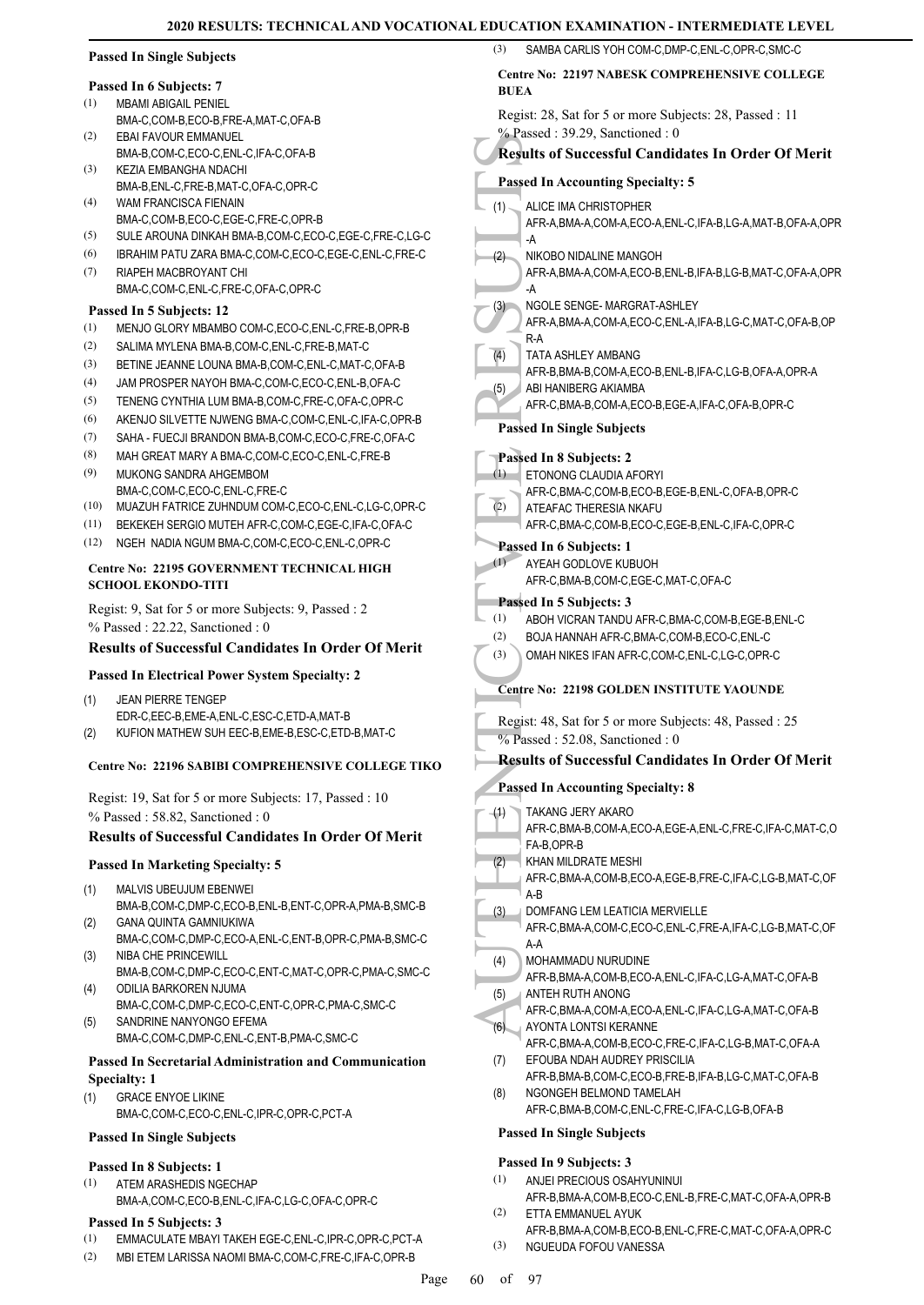# **Passed In Single Subjects**

#### **Passed In 9 Subjects: 3**

AFR-C,BMA-B,COM-A,ECO-C,EGE-C,ENL-C,FRE-C,OFA-C,OPR-C

# **Passed In 8 Subjects: 1**

MADJOUKOUO TESSOH INGRID HORNELLE AFR-C,BMA-A,COM-B,ECO-C,ENL-C,FRE-B,OFA-B,OPR-C (1)

# **Passed In 7 Subjects: 7**

- PRINCE KEDI MANUEL BRAYAN AFR-C,BMA-A,ENL-C,FRE-B,IFA-C,LG-C,OFA-C (1)
- LUM TATIANA CHO BMA-C,COM-B,ECO-B,EGE-B,ENL-C,FRE-C,LG-C (2) EMANGA RUTH BANME (3)
- AFR-B,BMA-B,COM-C,ECO-C,ENL-C,FRE-C,OPR-C MESSING MAXIME MARTIALE TAMA  $(4)$
- AFR-C,BMA-C,COM-B,ECO-C,ENL-C,FRE-B,OPR-C NGIAH KELLY OGEN (5)
- AFR-C,BMA-C,COM-C,ECO-C,EGE-B,FRE-C,LG-C ONANA MVOGO JEAN MARIE (6)
- BMA-C,COM-C,ECO-C,ENL-B,FRE-C,OFA-C,OPR-C (7)
- GOUNOU DEFO BELINGA ASHLEY AFR-C,BMA-C,COM-C,ECO-C,ENL-C,FRE-C,OPR-C

# **Passed In 6 Subjects: 2**

- TIEMANA AMARDINE NTEYIH AFR-B,BMA-C,COM-C,ECO-B,ENL-C,OFA-C (1)
- ASSE II AUGUSTINE DARLINE AFR-C,BMA-C,COM-B,ECO-C,ENL-C,FRE-B (2)

#### **Passed In 5 Subjects: 4**

- (1) ENOW BENEDICT EBEN BMA-C,COM-B,ECO-B,FRE-C,OFA-C
- (2) SIMEU NOE DELVA AFR-C,BMA-A,ENL-C,FRE-C,MAT-C
- ANIYECHERE EMEKA FREEDY KINGSLY BMA-C,COM-C,ENL-C,FRE-B,OPR-C (3)
- (4) WUUYIKA BORIS BURINYUY BMA-C,COM-C,ENL-C,FRE-C,OPR-B

# **Centre No: 22199 INTEG BILINGUAL COLLEGE DOUALA**

Regist: 14, Sat for 5 or more Subjects: 14, Passed : 11 % Passed : 78.57, Sanctioned : 0

# **Results of Successful Candidates In Order Of Merit**

# **Passed In Accounting Specialty: 5**

- LEKEFAC NGUNI BLAISE AFR-A,BMA-A,COM-B,ECO-A,ENL-C,FRE-B,IFA-B,LG-B,MAT-A,OFA -A,OPR-B (1)
- KEMO FOPA IVANA AFR-C,BMA-A,COM-C,ECO-C,ENL-C,FRE-B,IFA-C,LG-C,MAT-C,OF A-B,OPR-B (2)
- ONYEMA ONYINYE MARYJOY AFR-A,BMA-A,COM-C,ECO-B,ENL-C,IFA-B,LG-C,MAT-B,OFA-A,OP R-A (3)
- OKWUJIAKU SOPURUCHI MAGDALENE AFR-B,BMA-A,COM-A,ECO-A,FRE-C,IFA-C,LG-B,MAT-C,OFA-B,OP R-C (4)
- YENIKA AMINATOU BATINYUY AFR-C,BMA-C,COM-C,ECO-B,ENL-C,FRE-C,IFA-C,MAT-C,OFA-C,O PR-C (5)

#### **Passed In Single Subjects**

#### **Passed In 10 Subjects: 1**

SAMSIATOU MAGHOW NGUYE AFR-C,BMA-A,COM-B,ECO-A,ENL-C,FRE-C,LG-C,MAT-C,OFA-B,OP R-C (1)

#### **Passed In 6 Subjects: 2**

- BINLA BONDZEM MARCELIE AFR-C,BMA-B,FRE-A,MAT-C,OFA-C,OPR-C (1)
- VEPOUYOUM ABOUBAKAR SIDIK (2)
- AFR-C,BMA-A,COM-C,FRE-B,MAT-C,OPR-C **Passed In 5 Subjects: 3**
- (1) MESEMBE RUTH UTAH BMA-B,FRE-C,IFA-C,OFA-B,OPR-B
- (2) BAIYE ANTONIA HENRIETTE BMA-C,ENL-C,FRE-C,OFA-C,OPR-B

NGALOUMO NGAMLIYA MEGNA CHAIDA VANNELLE BMA-C,COM-C,FRE-B,MAT-C,OPR-C  $(3)$ 

#### **Centre No: 22200 MUGHEB NKWEN EXTERNAL**

Ve Passed In ALOMB<br>
(1) JUDITH<br>
(2) SUNDA<br>
AFR-B, SUNDA<br>
AFR-B, SUNDA<br>
AFR-B, SUNDA<br>
AFR-B, Passed In 1<br>
(1) ALOMB<br>
COM-A<br>
Passed In 1<br>
BIH VIC BIH VIC BOM-A<br>
Passed In 1<br>
(1) TEDOM-C<br>
(2) NALAI MA-B, MALAI BIMA-C, MALAI B Regist: 23, Sat for 5 or more Subjects: 21, Passed : 11 % Passed : 52.38, Sanctioned : 0 **Results of Successful Candidates In Order Of Merit Passed In Accounting Specialty: 2** JUDITH NAHBILA AFR-B,BMA-B,COM-C,ECO-B,EGE-C,ENL-C,IFA-B,MAT-C,OFA-B (1) SUNDAY MATILDA BOKA AFR-B,BMA-B,COM-A,ECO-A,ENL-C,IFA-C,OFA-A (2) **Passed In Marketing Specialty: 1** ALOMBAH DANIEL ATENGONG COM-A,DMP-C,ECO-B,ENT-C,LG-C,PMA-C,SMC-C (1) **Passed In Single Subjects Passed In 7 Subjects: 2** BIH VICTORINE NGWA BMA-B,COM-C,ECO-C,IFA-C,LG-C,MAT-C,OFA-B (1) MALAI ODILIA NCHIEH BMA-C,COM-C,EGE-C,ENL-C,IPR-C,OFA-C,PCT-C (2) **Passed In 6 Subjects: 5** TEDOMZONG NGNINTEDEM RAISSA OLIVINE COM-C,ENT-C,IPR-C,LG-C,OPR-B,PCT-A (1) (2) NFOR LARISA BERI AFR-C,BMA-C,COM-C,ECO-B,ENL-C,IFA-C (3) YONG MARIE NANGIE AFR-C,COM-C,ECO-B,ENL-C,LG-C,OFA-C NCHO ERNESTINE FOMBAH BMA-C,COM-C,ECO-C,ENL-C,IPR-C,OFA-C  $(4)$ (5) NYINGMAH EDWIN BMA-C,COM-C,ECO-C,ENL-C,FRE-C,MAT-C **Passed In 5 Subjects: 1** (1) FAI CYNTHIA NJITAH AFR-C,BMA-C,COM-C,ECO-C,OFA-B **Centre No: 22202 TIKO EXTERNAL**  Regist: 32, Sat for 5 or more Subjects: 31, Passed : 8 % Passed : 25.81, Sanctioned : 0 **Results of Successful Candidates In Order Of Merit Passed In Accounting Specialty: 1**  $\overline{\phantom{a}}$  opeh eni niaba jr AFR-C,BMA-A,COM-B,ECO-B,ENL-B,IFA-B,MAT-C,OFA-B,OPR-B,R EL-C (1) **Passed In Single Subjects Passed In 9 Subjects: 1** PRAISE-ASHLEY MOJOKO BMA-C,COM-C,ECO-C,ENL-C,FRE-B,IFA-C,MAT-C,OPR-B,REL-C (1) **Passed In 6 Subjects: 4** ETAMBA JEMIMA MBOLE BMA-C,COM-C,ECO-B,ENL-C,OFA-B,REL-C (1) ETAH NOELA-SOPHIA ENOW AFR-C,BMA-B,COM-C,ECO-C,ENL-C,MAT-C  $(2)$ SOGMACK SOGMACK FRANCOIS VICTOR AFR-C, BMA-C, COM-C, ECO-C, ENL-C, ERE-B (3) NCHANWIE NADEGE AWAMBENG COM-C,DMP-C,ENL-C,ENT-C,REL-C,SMC-C (4) **Passed In 5 Subjects: 2** NWANCHAM MBIARIKAI PRINCELY MBANWIE BMA-B,ENL-C,OFA-C,OPR-B,REL-C (1) (2) MENGING ELEONOR MUSING COM-C,ECO-C,ENL-C,OPR-C,REL-C **Centre No: 22205 ST. MICHAELS ACADEMY OF SCIENCE AND ARTS NKWEN, BAMENDA**  Regist: 54, Sat for 5 or more Subjects: 54, Passed : 40

% Passed : 74.07, Sanctioned : 0

# **Results of Successful Candidates In Order Of Merit**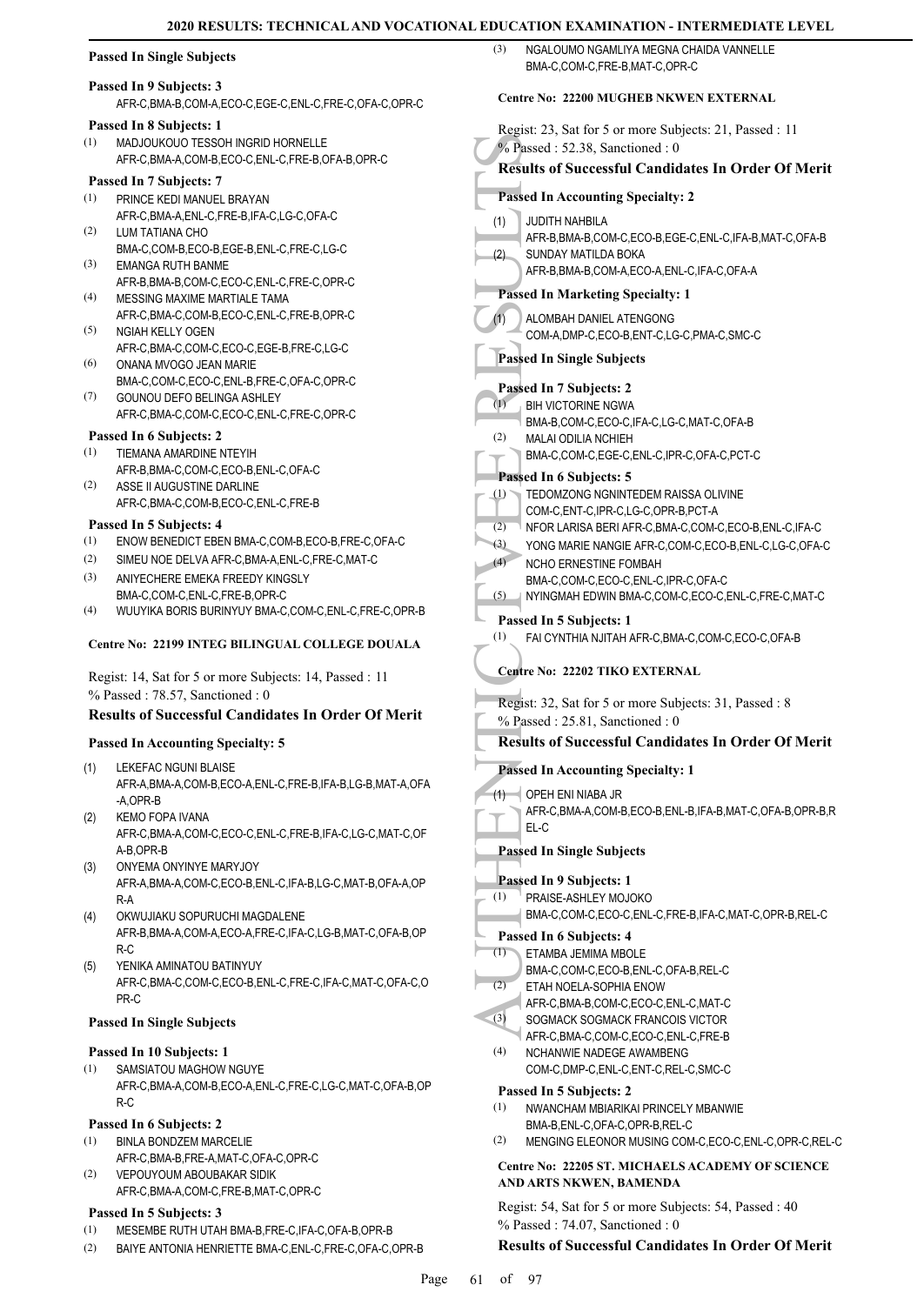# **Passed In Accounting Specialty: 18**

- GHAWEL CLIFORT FONMBI AFR-A,BMA-A,COM-A,ECO-A,EGE-A,ENL-A,FRE-B,IFA-A,LG-A,MAT -A OFA-A (1)
- LUKONG LEINYUY ETIANE AFR-A,BMA-A,COM-A,ECO-A,EGE-A,ENL-A,FRE-C,ICT-A,IFA-A,MA T-A OFA-A  $(2)$
- NYOH ALVIN NYUYFOGHAN AFR-A,BMA-A,COM-A,ECO-A,ENL-A,FRE-C,ICT-A,IFA-A,MAT-A,OF A-A,REL-B (3)
- BONYI NDI BENITA EVY AFR-B,BMA-A,COM-A,ECO-A,ENL-A,FRE-A,ICT-B,IFA-A,MAT-B,OF A-A RFL-B (4)
- TEH HENDRINE MA-AH AFR-B,BMA-A,COM-A,ECO-A,ENL-A,FRE-C,ICT-B,IFA-A,LG-A,MAT-B,OFA-A (5)
- EMMANUEL NGALIM NGWA AFR-B,BMA-A,COM-A,ECO-B,ENL-A,FRE-C,ICT-C,IFA-C,MAT-C,OF A-B,REL-C (6)
- NGALA MARIE-LUCIEN MFAH AFR-A,BMA-A,COM-A,ECO-A,ENL-B,ICT-C,IFA-A,LG-B,MAT-C,OFA-A (7)
- ASOBO FONKAM PRINCE-WILL AFR-A,BMA-A,COM-A,ECO-B,ENL-A,FRE-C,ICT-B,IFA-A,MAT-C,OF A-A (8)
- PEYIN FABRICE GASSI AFR-B,BMA-A,COM-B,ECO-A,EGE-A,ENL-C,ICT-B,IFA-B,MAT-C,OF A-A (9)
- BESIGAH JENNIFER KOLEH AFR-C,BMA-B,COM-B,ECO-B,EGE-C,ENL-C,IFA-C,MAT-C,OFA-B,R EL-C  $(10)$
- YONG JOYCELINE BELEH (11) AFR-C,BMA-A,COM-C,ECO-C,ENL-B,IFA-B,LG-C,MAT-C,OFA-A
- FONDZENYUY ANGELINE AFR-C,BMA-A,COM-B,ECO-B,EGE-C,ENL-C,IFA-B,OFA-B,REL-C (12)
- LESLEY CHEBUIH AFR-A,BMA-A,COM-B,ECO-A,ENL-C,IFA-A,MAT-C,OFA-A (13)
- (14) ALI GLORY MUSA
- AFR-A,BMA-A,COM-B,ECO-B,ENL-C,IFA-C,MAT-C,OFA-B NFI CLAREUN GHANI AFR-C,BMA-B,COM-C,ECO-C,ENL-B,IFA-B,LG-C,OFA-B (15)
- KWALAR NARCIRIS TUMI (16)
- AFR-C,BMA-B,COM-B,ECO-C,EGE-C,ENL-C,IFA-C,OFA-C (17) SHITMANDA MARIE-LOWCE TENEFERM
- AFR-C,BMA-A,COM-C,ECO-B,ENL-C,IFA-C,OFA-A (18) HOLINES FUEN AFR-C,BMA-B,COM-C,ECO-C,ENL-B,IFA-C,OFA-C

# **Passed In Marketing Specialty: 6**

- TUBUO BERINICE FUNKUIN BMA-A,COM-B,DMP-B,ECO-A,ENL-C,ENT-A,MAT-B,PMA-A,REL-C,S MC-B (1)
- NTENTIE PASMA BMA-B,COM-C,DMP-C,ECO-C,ENL-B,ENT-B,FRE-C,PMA-A,SMC-B (2) NGAM CALESTER (3)
- COM-B,DMP-C,ECO-C,ENL-C,ENT-B,PMA-C,SMC-B NGEH NADISH MURING (4)
- COM-C,DMP-C,ENL-C,ENT-C,PMA-C,SMC-C LAFE KEZIAH NJEBAH (5)
- COM-C,DMP-C,ENL-C,ENT-C,PMA-C,SMC-C
- NDICHIA ANTHONETTE KECHU COM-C,DMP-C,ENL-C,ENT-C,PMA-C,SMC-C (6)

# **Passed In Single Subjects**

# **Passed In 10 Subjects: 1**

ALEM RAISA SIMAAH AFR-C,BMA-B,COM-B,ECO-B,EGE-B,ENL-B,FRE-C,ICT-C,MAT-C,O FA-B (1)

# **Passed In 9 Subjects: 2**

- ABONGZUNG JOEL CHEFEH AFR-C,BMA-A,COM-B,ECO-C,EGE-B,ENL-C,LG-B,MAT-C,OFA-B (1)
- ABAIN CALVIN CARL BMA-A,COM-B,ECO-B,ENL-B,ICT-C,IFA-C,LG-C,MAT-C,OFA-B (2)

#### **Passed In 8 Subjects: 1** (1)

- DJOUDA URICH JOEL BMA-B,COM-B,ECO-C,ENL-C,ENT-C,MAT-C,PMA-B,SMC-B
- MA-C,<br>
(1) LUM TH<br>
(2) LUM TH<br>
TUFOIN-C<br>
(3) COM-C<br>
(3) COM-C<br>
(3) AMABC<br>
(2) AMABC<br>
(4) AMABC<br>
(4) AMABC<br>
(4) BMA-C,<br>
G) BELUT<br>
BMA-C,<br>
G) BELUT<br>
BMA-C,<br>
G) RESULT<br>
BMA-C,<br>
CHOCA<br>
MUH SAFR-C,<br>
NUH SAFR-C,<br>
NUH SAFR-C,<br>
NU **Passed In 7 Subjects: 1** FRANCINE LILY FORTZEN BMA-C,COM-B,ECO-B,EGE-C,ENL-A,LG-C,OFA-B (1) **Passed In 6 Subjects: 3** (1) LUM THELMA AFR-C,BMA-B,COM-B,ECO-B,MAT-C,OFA-B TUFOIN LARISSA ITANGHI COM-C,DMP-C,ENL-C,ENT-B,FRE-C,SMC-B (2) VERBUNRIKA MARK DZELIMTAR BMA-C,COM-C,ECO-C,EGE-B,ENL-C,OFA-C (3) **Passed In 5 Subjects: 8** (1) AMABOH WAMBA DANIELLA BMA-A,COM-C,ECO-C,EGE-C,OFA-C MILDRATE KEMOH CHUBWEN BMA-C,COM-C,ENL-B,ENT-C,SMC-B (2) (3) GHOGAH BRENDA AFR-C,BMA-C,COM-C,ENL-C,OFA-B (4) NGUM CYNTHIA NEBA AFR-C,BMA-B,COM-C,ENL-C,IFA-C BELUTTI EMMANUELA NDIFOR BMA-C,COM-C,EGE-C,ENT-C,SMC-C (5) NCHANGNUI MARIE-CLAIRE NGWA AFR-C,BMA-C,COM-C,ECO-C,ENL-C (6) (7) NUH SANDRINE NABUIN COM-C, DMP-C, ENL-C, ENT-C, SMC-C (8) LAIMO STELA KEFIYIN COM-C,ENL-C,ENT-C,PMA-C,SMC-C **Centre No: 22207 CHRIST WINNERS ACADEMY YAOUNDE**  Regist: 22, Sat for 5 or more Subjects: 22, Passed : 14 % Passed : 63.64, Sanctioned : 0 **Results of Successful Candidates In Order Of Merit Passed In Accounting Specialty: 2** BUH MELVIS SEN AFR-B,BMA-A,COM-A,ECO-A,ENL-B,FRE-C,IFA-A,MAT-C,OFA-A,OP R-B (1) YANICK RAMADAN SAMA AFR-B,BMA-A,COM-B,ECO-B,IFA-B,LG-C,OFA-B,OPR-B (2) **Passed In Civil Engineering - Building Construction Specialty: 1** STEVE GENEVE KERNYUY BCD-B,CPB-A,EGE-B,ESC-C,MAT-C,QHS-C,SSM-B (1) **Passed In Electrical Power System Specialty: 3** NANGA NTOUDA CHRISTIAN MAMAIRE EDR-C,EEC-B,EGE-C,EME-C,ENL-C,ESC-C,ETD-A,FRE-A,MAT-C (1) NDI FLEVIOUS LEPNGONG EEC-B,EGE-C,EME-B,ESC-C,ETD-A,FRE-C,MAT-C (2) NOUSSI WOWO STEVE CABREL EDR-C,EEC-B,EME-B,ESC-C,ETD-B,FRE-C,QHS-C (3) **Passed In Single Subjects Passed In 9 Subjects: 1** NFORMI CAREY - JONES AGHEN BERI AFR-C,COM-C,ECO-B,EGE-C,ENL-B,FRE-B,IFA-C,MAT-C,OPR-A (1) **Passed In 7 Subjects: 3** JIOKENG TONFACK CAROLE VEDETTE EGE-B,ENL-C,FLE-B,FNH-A,FRE-A,NSC-B,QHS-C  $\lt(1)$ MERSCH NTOUDA MARCEL YVAN EGE-C,ENL-C,FFD-B,FRE-B,PMG-B,QHS-C,TTE-A (2) DONGO NANFACK MARIE LOUIDE EGE-C,FLE-B,FNH-B,FRE-B,NSC-B,QHS-C,RMH-B (3) **Passed In 6 Subjects: 2** KONGNINGOGHO NUREDEEN NCHUSHIEKE BCD-C,CPB-A,EGE-B,MAT-C,QHS-C,SSM-B (1) (2) AKWA AGHANWI AZIAH ENL-C,FLE-B,FNH-B,NSC-B,QHS-C,RMH-B **Passed In 5 Subjects: 2** (1) NCHIFEH PRESLY MBONOH BCD-C,CPB-B,FRE-B,QHS-C,SSM-B WOPEMWO SAHA INESS STACY (2)
	- BMA-C,COM-C,ENL-C,FRE-B,OPR-C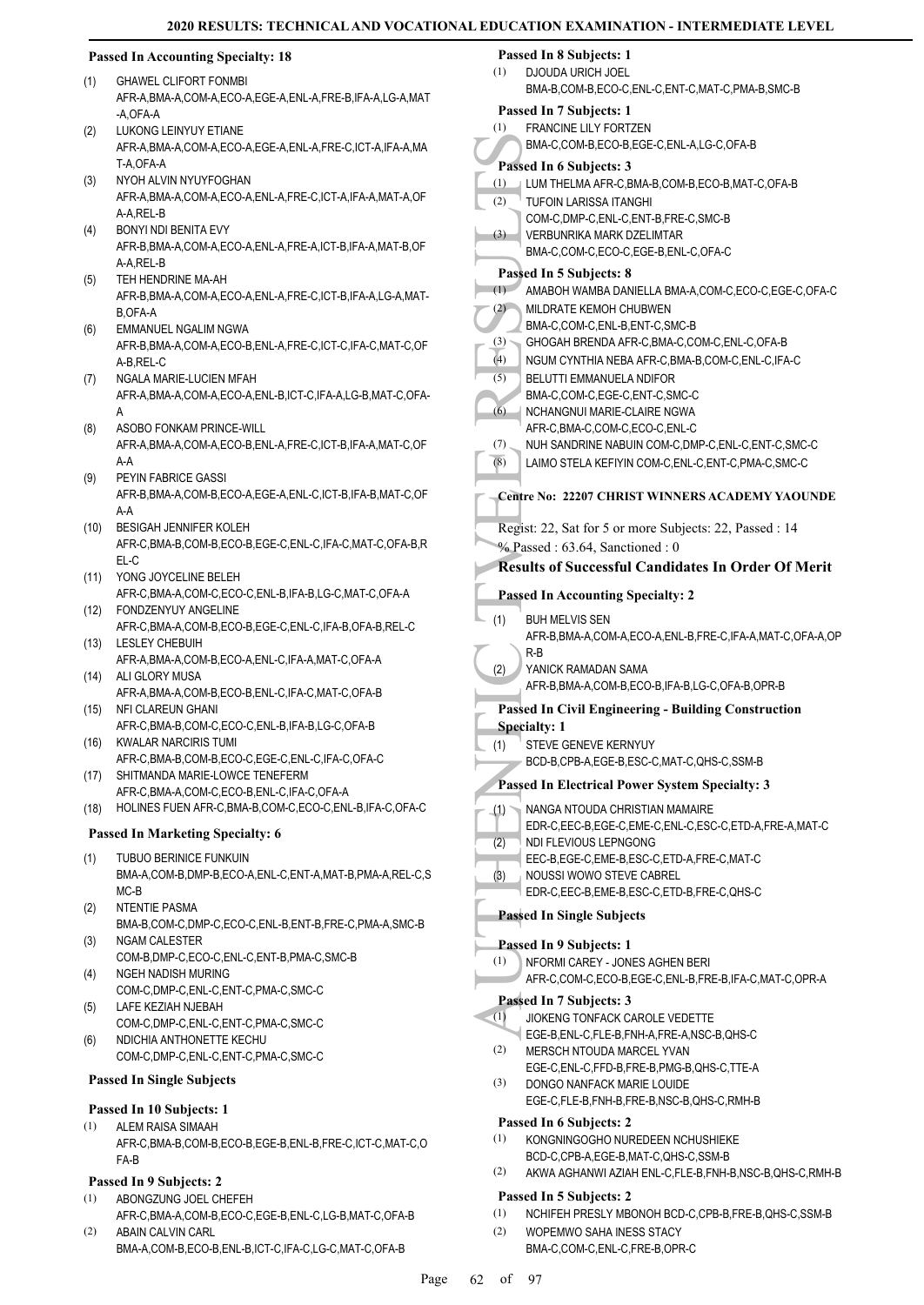|            | Centre No: 22209 GOPAL BILINGUAL TECHNICAL COLLEGE<br><b>YAOUNDE</b>                                                                                                               | <b>Centre No: 22214 WOKOKO EXTERNAL</b>                                                                                                                        |
|------------|------------------------------------------------------------------------------------------------------------------------------------------------------------------------------------|----------------------------------------------------------------------------------------------------------------------------------------------------------------|
|            | Regist: 78, Sat for 5 or more Subjects: 67, Passed: 28<br>$%$ Passed: 41.79, Sanctioned: 0                                                                                         | Regist: 41, Sat for 5 or more Subjects: 39, Passed : 13<br>% Passed: 33.33, Sanctioned: 1                                                                      |
|            | <b>Results of Successful Candidates In Order Of Merit</b>                                                                                                                          | <b>Results of Successful Candidates In Order Of Merit</b>                                                                                                      |
|            | <b>Passed In Accounting Specialty: 2</b>                                                                                                                                           | <b>Passed In Accounting Specialty: 2</b>                                                                                                                       |
| (1)        | PIAPEZI SONITA SHIRE                                                                                                                                                               | MAKO NADIA VIRDEL<br>(1)                                                                                                                                       |
| (2)        | AFR-C,BMA-A,COM-B,ECO-B,EGE-C,ENL-C,IFA-B,LG-C,OFA-B<br>AYIM VICTORY NSUH<br>AFR-C, BMA-A, COM-B, ECO-B, ENL-C, IFA-B, OFA-A                                                       | AFR-B, BMA-A, COM-C, ECO-C, ENL-C, FRE-B, IFA-C, OFA-B, OPR-B<br><b>VERNYUY CHRYSANTHUS NYUYFONI</b><br>(2)<br>AFR-B, BMA-A, COM-C, ECO-C, ENL-C, IFA-C, OFA-C |
|            | <b>Passed In Automobile Repair Mechanics Specialty: 1</b>                                                                                                                          | Passed In Electrical Power System Specialty: 1                                                                                                                 |
| (1)        | ANU GODLOVE NKEMETA<br>EET-B, ENL-C, ESC-C, FRE-B, MDR-C, MTE-C, MTW-C                                                                                                             | NKUM JONAS CHU EDR-C, EEC-C, EGE-C, EME-C, ETD-B, MAT-C<br>(1)<br>Passed In Secretarial Administration and Communication                                       |
| (1)        | <b>Passed In Civil Engineering - Building Construction</b><br><b>Specialty: 2</b><br>FONJANG CLINTON FOMUJANG<br>BCD-C,CPB-A,CTZ-C,EGE-A,ENL-C,ESC-C,FRE-C,ICT-C,MAT-C,SS<br>$M-B$ | <b>Specialty: 1</b><br>SABINA ETONDE IKOLI<br>(1)<br>BMA-C,COM-C,ENL-C,FRE-B,ICT-A,IPR-B,LG-B,OPR-A,PCT-A<br><b>Passed In Single Subjects</b>                  |
| (2)        | FON CLACKSON CHE<br>BCD-A,CPB-A,CTZ-C,EGE-C,ENL-C,ESC-C,ICT-B,MAT-C,SSM-A                                                                                                          | Passed In 9 Subjects: 2<br>FORBANG ROBINSON YOUNYI<br>(1)                                                                                                      |
|            | <b>Passed In Electrical Power System Specialty: 4</b>                                                                                                                              | BCD-C,CPB-B,EGE-B,ENL-B,FRE-C,ICT-A,LG-C,MAT-C,SSM-A                                                                                                           |
| (1)        | AWA LOUIS ACHU<br>EDR-C,EEC-A,EME-B,ESC-C,ETD-B,FRE-C,ICT-B,MAT-C                                                                                                                  | (2)<br>KINGUE NOUBISSIE NATHANAEL<br>EEC-B,EGE-B,EME-B,ENL-C,ETD-B,FRE-C,ICT-C,LG-C,MAT-C                                                                      |
| (2)        | ASEH AUGUATINE GWEJI<br>EDR-C,EEC-B,EGE-C,EME-B,ENL-C,ESC-C,ETD-B,FRE-C                                                                                                            | Passed In 8 Subjects: 1<br>(1)<br>AZENUI QUEENCY ALVINA                                                                                                        |
| (3)        | HUBERT NGU NKWENTI                                                                                                                                                                 | BMA-A,COM-B,ECO-B,ENL-C,LG-C,OFA-B,OPR-C,PCT-B                                                                                                                 |
| (4)        | EDR-B,EEC-B,EME-C,ENL-C,ESC-C,ETD-C,MAT-C<br>VOUNDI BISSA ALEX JUNIOR                                                                                                              | Passed In 6 Subjects: 2<br>(1)<br>CHI EZEKIE ASONGWE                                                                                                           |
|            | EEC-B,EME-C,ENL-C,ESC-C,ETD-C,FRE-C,MAT-C                                                                                                                                          | BMA-B,COM-A,ECO-B,LG-B,OFA-C,OPR-A                                                                                                                             |
|            | <b>Passed In Single Subjects</b>                                                                                                                                                   | (2)<br>NKWENTY IDHISE ASANGA<br>BCD-C,CPB-B,EGE-C,ENL-C,MAT-C,SSM-B                                                                                            |
| (1)        | Passed In 9 Subjects: 1<br><b>IBRAHIM NAZIROU MAIKUDI</b><br>BCD-B,CPB-B,CTZ-C,EGE-A,ENL-C,ICT-C,MAT-C,REL-C,SSM-B                                                                 | Passed In 5 Subjects: 4<br>KING SOLOMON KEFANG BMA-C,COM-B,ECO-B,OFA-C,OPR-C<br>(1)<br>(2)<br>ANNOH BRIANT MUNDI COM-C, ENL-C, LG-C, OPR-C, PCT-B              |
| (1)        | Passed In 8 Subjects: 2<br>ALOUFUNG BLAISE                                                                                                                                         | (3)<br>CHALI LABOUR NEMBU CAR-B,CJD-C,JOI-C,MAT-C,QHS-C                                                                                                        |
|            | BCD-B,CPB-B,CTZ-C,EGE-B,ENL-C,ESC-C,ICT-C,SSM-A                                                                                                                                    | (4)<br>MUH MAUREEN NDOH EGE-C,FLE-C,FNH-C,NSC-C,RMH-B                                                                                                          |
| (2)        | NGU NELSON TANDAHNKWA<br>EDR-C,EEC-B,EGE-B,ENL-B,ESC-C,ETD-B,FRE-C,MAT-C                                                                                                           | Centre No: 22215 GOVERNMENT TECHNICAL HIGH<br><b>SCHOOL MISAJE</b>                                                                                             |
|            | Passed In 7 Subjects: 4<br>FON JUBEL FON                                                                                                                                           | Regist: 2, Sat for 5 or more Subjects: 2, Passed: 2<br>%-Passed: 100.00, Sanctioned: 0                                                                         |
| (1)        | BMA-A,COM-C,ECO-B,EGE-A,FRE-C,MAT-B,OFA-C                                                                                                                                          | <b>Results of Successful Candidates In Order Of Merit</b>                                                                                                      |
| (2)        | YENIKA PRUDENCE WIYKIYNYUY                                                                                                                                                         | <b>Passed In Single Subjects</b>                                                                                                                               |
| (3)        | BMA-C,COM-C,ECO-C,EGE-C,ENL-B,IFA-C,OFA-B<br>CHITA TANUI DUKE                                                                                                                      | Passed In 7 Subjects: 1                                                                                                                                        |
| (4)        | BCD-B,CPB-B,EGE-C,ENL-C,ESC-C,FRE-C,SSM-C<br>MADJO DIHOU GERMIMA DANIELLE                                                                                                          | ISA ENUSA EET-C, EGE-C, ENL-C, MDR-C, MTE-C, MTW-C, REL-C<br>(1)                                                                                               |
|            | AFR-C,BMA-C,COM-C,ECO-B,EGE-C,ENL-C,LG-C                                                                                                                                           | Passed In 5 Subjects: 1<br>NDOH CORNEILLE ATEH EGE-C, ENL-C, FLE-C, FNH-C, RMH-C<br>(1)                                                                        |
| (1)        | Passed In 6 Subjects: 6<br>BUJUNG DIVINE BCD-C,CPB-B,CTZ-C,EGE-C,ESC-C,SSM-A                                                                                                       |                                                                                                                                                                |
| (2)        | CHENWI LEVIS BCD-C,CPB-B,EGE-B,ESC-C,ICT-C,SSM-B                                                                                                                                   | Centre No: 22219 ISOKOLO EXTERNAL                                                                                                                              |
| (3)        | NGOLE ROY NGOEH EDR-C, EEC-B, EME-B, ENL-C, ETD-C, FRE-C                                                                                                                           | Regist: 277, Sat for 5 or more Subjects: 272, Passed: 81                                                                                                       |
| (4)        | MBAH BLAISE TEBOH BCD-C,CPB-C,ENL-C,ESC-C,ICT-C,SSM-B                                                                                                                              | % Passed: 29.78, Sanctioned: 3                                                                                                                                 |
| (5)<br>(6) | NGASSAM BERTRAND EET-C, ENL-C, FRE-C, MDR-C, MTE-C, MTW-C<br><b>NWACHAN MUSONG PRECIOUS</b>                                                                                        | <b>Results of Successful Candidates In Order Of Merit</b>                                                                                                      |
|            | COM-C,ECO-C,EGE-C,ENL-C,FRE-C,OFA-C                                                                                                                                                | <b>Passed In Accounting Specialty: 22</b>                                                                                                                      |
|            | Passed In 5 Subjects: 6                                                                                                                                                            | LISHI SHIFU ESTHER<br>(1)                                                                                                                                      |
| (1)<br>(2) | NDEH FOKA YVES CABREL EET-A, FRE-C, MDR-C, MTE-A, MTW-C<br>KENMOGNE ALEX PENIEL BCD-B,CPB-B,FRE-C,MAT-C,SSM-B                                                                      | AFR-A, BMA-A, COM-C, CSC-C, ECO-B, ENL-C, IFA-C, MAT-B, OFA-A, O                                                                                               |
| (3)        | DENXEL MBEWHAYUI EDR-C, EEC-B, EGE-C, EME-C, ETD-B                                                                                                                                 | PR-A<br>NEM MARGRATE BECHEM                                                                                                                                    |
| (4)        | TAFOM SABANKENG JORDAN ANICET                                                                                                                                                      | (2)<br>AFR-B, BMA-A, COM-C, ECO-A, ENL-C, FRE-C, IFA-C, MAT-C, OFA-A, O                                                                                        |
|            | BMA-B,ECO-C,EGE-C,FRE-C,OFA-B                                                                                                                                                      | PR-A                                                                                                                                                           |
| (5)        | AKOMOFOR CLINTON AWEYIM                                                                                                                                                            | TEBI VEGENIE NGUM<br>(3)                                                                                                                                       |
| (6)        | BCD-C,CPB-C,EGE-C,FRE-C,SSM-B<br>MBAH ROBERT KELLY CTZ-C, EEC-C, EGE-C, ENL-C, ETD-C                                                                                               | AFR-B, BMA-A, COM-A, ECO-A, EGE-A, ENL-B, IFA-A, OFA-A, OPR-B<br>TOABE OSWALD KIH<br>(4)                                                                       |

AFR-B,BMA-A,COM-B,ECO-A,ENL-C,IFA-B,LG-B,OFA-B,OPR-C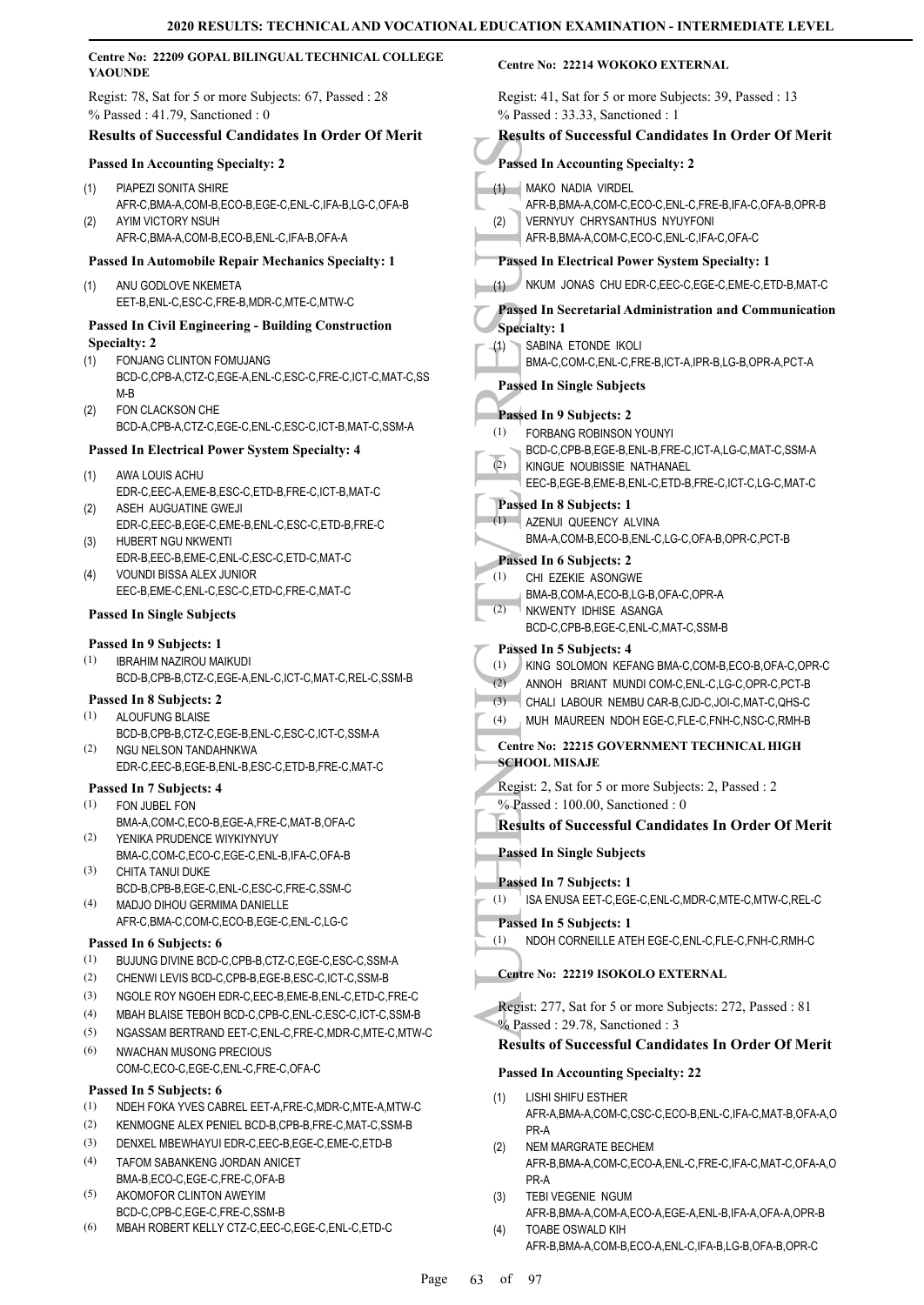#### **Passed In Accounting Specialty: 22**

- NGWA LUM JANNET (5)
- AFR-B,BMA-A,COM-B,ECO-B,ENL-C,IFA-A,LG-C,OFA-A,OPR-C FUH MARY VERONICA SIRRI (6)
- AFR-A,BMA-A,COM-B,ECO-C,IFA-B,LG-C,MAT-C,OFA-B,OPR-B FORSI DESSY MAFOA (7)
- AFR-B,BMA-C,COM-C,ECO-B,EGE-B,ENL-C,IFA-B,OFA-A,OPR-C CHE VANESA SEI (8)
- AFR-C,BMA-C,COM-B,ECO-A,EGE-C,ENL-C,IFA-B,OFA-B,OPR-B BOBGA JOHNBEST BABET (9)
- AFR-B,BMA-A,COM-B,EGE-C,ENL-C,FRE-C,IFA-C,LG-C,OFA-B PELAGY VUGHUSE (10)
- AFR-C,BMA-B,COM-C,ECO-C,EGE-C,IFA-A,MAT-C,OFA-B,OPR-C KUM LARISA YIBRI (11)
- AFR-C,BMA-C,COM-B,ECO-A,ENL-B,FRE-C,IFA-C,OFA-C,OPR-C NENG RACHEAL ZHIA (12)
- AFR-C,BMA-C,COM-B,ECO-C,ENL-C,IFA-C,LG-C,OFA-C,OPR-C FEUNKE MILDREN FENNWI (13)
- AFR-B,BMA-C,COM-C,ECO-C,EGE-C,ENL-C,IFA-C,OFA-B (14) ABIA PRECIOUS NKADI
- AFR-C,BMA-C,COM-C,ECO-C,ENL-C,IFA-B,OFA-C,OPR-C NOANGO ANGELA MOSONGO (15)
- AFR-C,COM-C,ECO-C,ENL-C,IFA-B,LG-C,OFA-C,OPR-C SANDAG JOLUVET TEWANG (16)
- AFR-B,BMA-B,COM-C,ECO-C,EGE-C,IFA-B,OFA-B NGONG MBO EMILIENNE (17)
- AFR-B,BMA-A,COM-C,ECO-C,IFA-C,OFA-B,OPR-C FERDINAND MBEGUH (18)
- AFR-C,BMA-C,COM-C,ENL-C,IFA-B,OFA-B,OPR-B EBUA YVONNE CHANG (19)
- AFR-C,BMA-B,COM-C,ECO-C,ENL-C,IFA-C,OFA-C DOH MIRANDA FEH (20)
- AFR-C,COM-C,ECO-C,IFA-C,LG-C,OFA-C,OPR-C
- (21) TOHNAIN NOELLA MUSI AFR-C,BMA-C,ECO-C,EGE-B,IFA-B,OFA-B
- MBONDE NADIA NGOMBA AFR-C,BMA-B,COM-C,ENL-C,IFA-C,OFA-B (22)

#### **Passed In Civil Engineering - Building Construction Specialty: 1**

- EBI COLLINS USAW (1)
- BCD-B,CPB-B,EGE-B,ENL-C,ESC-C,ICT-C,LG-C,MAT-C,SSM-C

# **Passed In Electrical Power System Specialty: 2**

- TIENTCHEU CELESTIN EDR-C,EEC-B,EGE-C,EME-B,ESC-C,ETD-A,FRE-C,MAT-C (1)
- (2) EUGENE SAAM NDZO EDR-C,EEC-B,EME-C,ESC-C,ETD-A,LG-C

#### **Passed In Secretarial Administration and Communication Specialty: 6**

- MANKAA STEPHANIE MAKAWA (1)
- BMA-B,COM-B,EGE-B,ENL-C,FRE-C,IPR-A,LG-C,OFA-B,OPR-A,PC T-A
- SHINARINE YOUBONG (2)
- BMA-C,COM-B,ECO-B,EGE-A,ENL-C,IPR-B,OFA-C,OPR-C,PCT-B ETOU PATIENCE (3)
- COM-C,EGE-A,ENL-C,IPR-A,LG-B,OFA-C,OPR-B,PCT-A CATHERINE NGONDE BOKAKO (4)
- COM-B,EGE-C,ENL-C,IPR-B,LG-C,OFA-C,OPR-C,PCT-B LIZADELE MEGINE MENDONG (5)
- COM-C,ECO-C,EGE-B,ENL-C,IPR-C,OFA-B,OPR-C,PCT-C
- (6) NTUMSIH ROY JING COM-C,ECO-C,IPR-A,OFA-C,OPR-C,PCT-C

# **Passed In Single Subjects**

# **Passed In 8 Subjects: 5**

- DEFFO CHIA ALBAN LEWIS (1)
- COM-B,ECO-C,EGE-B,ENL-C,FRE-C,IPR-A,OPR-B,PCT-B NWIZINE BLAIS DIKNWI (2)
- CPB-A,EGE-A,ENL-C,ESC-C,LG-C,MAT-C,REL-C,SSM-B NGORAN PROMISE (3)
- AFR-B,BMA-B,COM-C,ECO-C,EGE-B,ENL-C,OFA-B,OPR-B FUNCHIE MIRABEL CARNDINE (4)
- AFR-C,BMA-C,COM-C,ECO-C,ENL-C,LG-C,OFA-B,OPR-B SHARON MOJOWA NDOUMBE (5)
- MACHENTIC (3)<br>
(4) BMACHENTIC SIRRIS BMACHENTIC SIRRIS BMACHENTIC SIRRIS BMACHENTIC SIRRIS BMACHENTIC SIRRIS BMACHENTIC MBANT<br>
(5) AFFR-C, TAMBER MERICI SIRRIS AFFR-C, TAMBER (3) AFFR-C, TAMBER (3) AFFR-C, TAMBER (3) AFFR-BMA-C,COM-C,ECO-C,EGE-C,ENL-C,IFA-C,OFA-A,OPR-C **Passed In 7 Subjects: 6** TUA NAURA NDUMBE BMA-C,COM-C,ECO-C,EGE-B,IFA-B,OFA-B,OPR-C (1) EBONGUE NAOMI BESUMBU BMA-C,COM-C,ECO-C,ENL-C,IFA-B,OFA-B,OPR-B (2) ITOE MARTHA MOSUME COM-C,ECO-C,ENL-C,LG-C,OFA-B,OPR-C,PCT-B  $(3)$ SIRRI SOLANGE NGOUAH BMA-C,COM-C,ENL-C,FRE-C,IPR-B,OFA-B,OPR-C  $(4)$ NGWA GISELE AFANWI AFR-C,COM-C,EGE-C,ENL-C,FRE-B,OFA-C,OPR-C (5) MBANTEH ASHLEY ZEWA ULE AFR-C,COM-C,ECO-C,EGE-C,ENL-C,OFA-C,OPR-C (6) **Passed In 6 Subjects: 13** SIR-CHARLES EDIBE NEBOLA EGE-C,ENL-C,FRE-C,QHS-C,WFW-B,WPM-B (1) TAMBE EBOT KINGSLEY BMA-B,EGE-C,FRE-C,IFA-C,OFA-B,OPR-C (2) (3) KELLY BRIGHT NYEH BMA-B,COM-C,ECO-B,IFA-C,OFA-C,OPR-C (4) AMBE JEDIDIAH FULEM EDR-C,EEC-B,EGE-C,ENL-C,ETD-B,ICT-C NERICIA WASA NGOMBA BMA-B,ECO-C,ENL-C,IPR-B,OPR-C,PCT-C (5) TECLAIRE NOUELLNEOR AFR-C,BMA-B,COM-C,MAT-C,OFA-B,OPR-C (6) (7) CESSO ACHILLE BCD-C,CPB-B,EGE-C,ENL-C,FRE-C,QHS-C NGEGHA BLESSING TEMEJUNG BMA-C,COM-C,EGE-C,IFA-C,OFA-C,OPR-B (8) (9) SHUKRAU KIWUN COM-C,ECO-C,ENL-C,OFA-C,OPR-C,PCT-B (10) ATUD GASTON MBAH EDR-C,EEC-C,EGE-C,EME-B,ETD-C,ICT-C (11) BAH ADALBERT TAH BCD-C,CPB-B,EGE-C,ENL-C,ICT-C,SSM-C ATEM BETRAND NDUMBE EDR-C,EGE-C,EME-C,ENL-C,ESC-C,ETD-B (12) ESONGKENG PETER NKWIFUET COM-C,ECO-C,EGE-B,ENL-C,LG-C,OFA-C (13) **Passed In 5 Subjects: 26** (1) PRISELY BRAND CHE BCD-B,CPB-A,EGE-A,ENL-B,SSM-A (2) TCHIY WUNG AKAH EDMUND AFR-B,BMA-A,ENL-C,IFA-B,OFA-A (3) NCHINDA NGWENI ULRIELLE BMA-A,COM-C,EGE-C,IPR-B,OPR-B (4) ANDONG DESMOND ATAJI AFR-C,BMA-A,IFA-C,OFA-B,OPR-C (5) ESOPI JOSEPH NGWOSN COM-B,EGE-B,OFA-C,OPR-C,PCT-B (6) AFUH FIDEL TINGWED EEC-B,EGE-C,EME-B,ENL-C,ETD-B (7) TAMBE DELAND NCHA CTZ-C,EEC-B,ETD-B,FRE-C,QHS-C NDUNGAKU BENARD ANANGAFACK AFR-C,BMA-B,COM-C,OFA-B,OPR-C (8) (9) NJORH BLAISE ABANE EGE-B,ENL-C,ETD-B,FRE-C,MAT-C (10) NUBONMA CYNTHIA FONGOH BMA-C,ECO-C,IPR-B,OFA-B,OPR-C (11) ACHA BETRAND NJECK BMA-C,COM-B,ECO-B,EGE-C,OPR-C (12) YEBA RODRIGUE BABILA EEC-B,ENL-C,ETD-B,FRE-C,ICT-C (13) NGWOH AKOWAICHI VALMY ENL-C, IPR-A, OFA-C, OPR-C, PCT-C (14) MBUA KLAUVERT CTZ-C,ENL-B,LG-C,QHS-C,WFW-B (15) ELISHA ATEM AYAMBA BCD-C,CPB-B,EGE-C,ENL-C,SSM-C (16) NKWAIN BEKY FIEN COM-C,ECO-C,MAT-C,OFA-B,OPR-C (17) AGETEMBOM JOSPIN BCD-C,CPB-B,EGE-C,ENL-C,SSM-C (18) MOKON FRITZ-GERALD FON COM-C,EGE-C,ENL-C,IPR-B,OPR-C MIRIAM KYENG ANGWE NYAMUKA EEC-C,EGE-C,EME-C,ENL-C,ETD-B (19) (20) NGUM KELLY-NADIA NAAH COM-C,ENL-C,IPR-C,OFA-C,PCT-C (21) CHEFOR BLESSING SIH COM-C,ECO-C,OFA-C,OPR-C,PCT-C (22) MBEH LYDIA MBONG ECO-C,ENL-C,OFA-C,OPR-C,PCT-C (23) GEH FAVOUR KAH COM-C,ENL-C,OFA-C,OPR-C,PCT-C (24) MUNDO RAAZ NGWA COM-C,EGE-C,OFA-C,OPR-C,PCT-C (25) SANDRA BIH KUM COM-C,ENL-C,IPR-C,OFA-C,OPR-C (26) MVENYI BLESSING BEHZE AFR-C,COM-C,ECO-C,OFA-C,OPR-C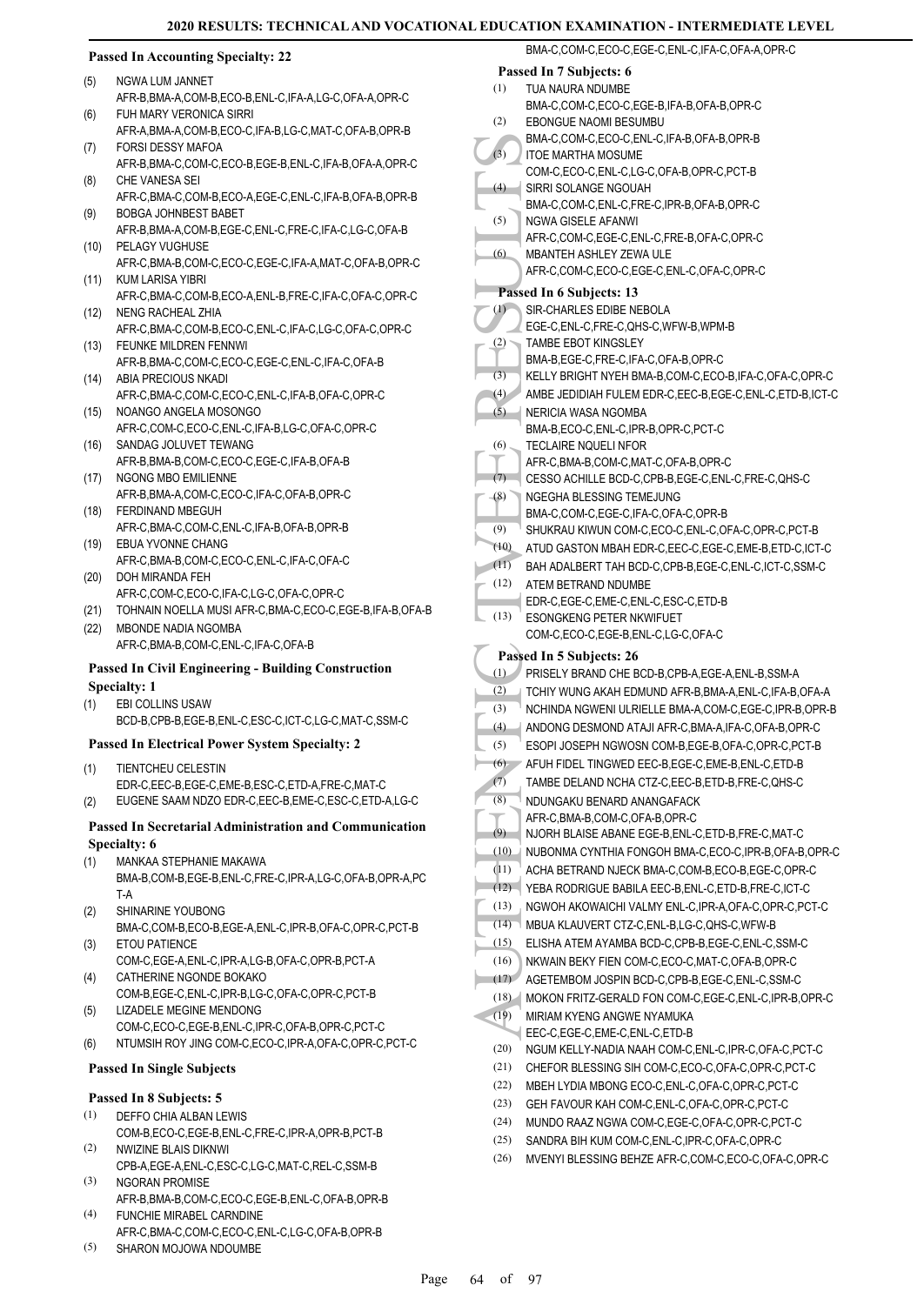|      | Centre No: 22221 CHARLES DE GAULLE COLLEGE LOGPOM                                         | BMA-C,COM-C,ECO-C,ENL-C,FRE-C,OPR-C,PCT-C                                                                     |
|------|-------------------------------------------------------------------------------------------|---------------------------------------------------------------------------------------------------------------|
|      | <b>DOUALA</b>                                                                             | Passed In 6 Subjects: 2                                                                                       |
|      | Regist: 31, Sat for 5 or more Subjects: 30, Passed : 29                                   | (1)<br>TIATI NGO DOP SEN AGNES STELLA                                                                         |
|      | % Passed: 96.67, Sanctioned: 0                                                            | BMA-B,COM-C,ECO-C,FRE-A,OFA-B,OPR-B<br>(2)<br>GUEKENG MALDINI BMA-C,COM-C,ECO-C,FRE-B,IPR-B,OPR-C             |
|      | <b>Results of Successful Candidates In Order Of Merit</b>                                 |                                                                                                               |
|      | <b>Passed In Accounting Specialty: 13</b>                                                 | Passed In 5 Subjects: 3<br>(1) BIYO SEN SANDA BMA-C, COM-C, FRE-A, OFA-B, OPR-C                               |
|      |                                                                                           | NGIFOR FOTANG BETTY AFR-C, BMA-C, COM-C, FRE-A, OPR-C<br>(2)                                                  |
| (1)  | TANGIE ALOYS FORSUH<br>AFR-B, BMA-C, COM-B, ECO-B, EGE-B, ENL-C, FRE-C, IFA-B, LG-C, MA   | (3)<br>NGUM JOYCE COM-B,ECO-C,FRE-C,OFA-C,OPR-C                                                               |
|      | T-C,OFA-B                                                                                 | Centre No: 22223 COLLEGE OF HOPES, ARTS AND SCIENCES                                                          |
| (2)  | <b>NJI FRANCINE IJANG</b>                                                                 | <b>BEPANDA DOUALA</b>                                                                                         |
|      | AFR-B, BMA-A, COM-A, ECO-A, ENL-A, FRE-A, IFA-B, MAT-B, OFA-C, OP                         | Regist: 87, Sat for 5 or more Subjects: 87, Passed : 32                                                       |
| (3)  | R-A<br><b>BABILA LOVELINE MAGEH</b>                                                       | % Passed: 36.78, Sanctioned: 0                                                                                |
|      | AFR-A, BMA-A, COM-B, ECO-A, ENL-C, FRE-A, ICT-C, IFA-A, OFA-A, OP                         | <b>Results of Successful Candidates In Order Of Merit</b>                                                     |
|      | $R-C$                                                                                     | <b>Passed In Accounting Specialty: 15</b>                                                                     |
| (4)  | KONG CECILLIA WA-MOSONGO                                                                  |                                                                                                               |
|      | AFR-B, BMA-A, COM-A, ECO-A, ENL-B, FRE-C, IFA-A, MAT-B, OFA-B, OP<br>$R-B$                | $\overline{(1)}$<br><b>BETAKEH FREDDY</b><br>AFR-B, BMA-A, COM-B, ECO-A, ENL-C, FRE-C, IFA-C, MAT-C, OFA-A, O |
| (5)  | NKENNE TCHIO DEBORA                                                                       | PR-C                                                                                                          |
|      | AFR-B, BMA-B, COM-A, ECO-A, ENL-B, FRE-A, IFA-B, LG-B, OFA-B, OPR                         | (2)<br><b>DINGHA CHRISTABEL MBOTIJI</b>                                                                       |
|      | -B                                                                                        | AFR-A, BMA-A, COM-B, ECO-A, ENL-B, IFA-B, MAT-A, OFA-A, OPR-B                                                 |
| (6)  | TANWIE SOLANGE BIH<br>AFR-B, BMA-A, COM-B, ECO-A, ENL-B, FRE-B, IFA-B, MAT-C, OFA-A, OP   | ATEAWUNG FAITH DEFANG<br>(3)                                                                                  |
|      | $R-B$                                                                                     | AFR-B, BMA-A, COM-C, ECO-B, ENL-C, IFA-B, MAT-B, OFA-A, OPR-C<br>SONA CONELIA MASOMA<br>(4)                   |
| (7)  | NYUYDZE IMRAAN                                                                            | AFR-B, BMA-B, COM-A, ECO-A, ENL-C, FRE-C, IFA-C, OFA-B, OPR-C                                                 |
|      | AFR-B, BMA-A, COM-A, ECO-A, ENL-C, FRE-A, IFA-B, MAT-C, OFA-B, OP                         | $\overline{(5)}$<br>FOMIN KENGNI THERESE VERA                                                                 |
| (8)  | $R-B$<br>NGONG BERIL SANG                                                                 | AFR-C,BMA-C,COM-C,ECO-C,ENL-C,FRE-B,IFA-B,OFA-A,OPR-B                                                         |
|      | AFR-C, BMA-B, COM-B, ECO-A, ENL-C, FRE-B, IFA-B, LG-C, MAT-C, OFA                         | (6)<br>TEGUM DANUELLA MONGOH MANOUCHEKA G<br>AFR-C, BMA-B, COM-C, ECO-C, FRE-B, IFA-C, MAT-C, OFA-B, OPR-B    |
|      | -B                                                                                        | (7)<br><b>ESSOMBA ARREY LITICIA</b>                                                                           |
| (9)  | JAMILA YAYA TIENTCHEU                                                                     | AFR-C, BMA-A, COM-C, ECO-B, ENL-C, IFA-C, MAT-C, OFA-B, OPR-C                                                 |
| (10) | AFR-C, BMA-A, COM-B, ECO-B, ENL-C, FRE-A, IFA-B, OFA-C, OPR-B<br>BLANDINE KWENIWEH ANGONG | DZE IBRAHIM EWI<br>(8)                                                                                        |
|      | AFR-B, BMA-C, COM-B, ECO-B, EGE-B, FRE-B, IFA-C, OFA-C, OPR-B                             | AFR-C,BMA-C,COM-C,ECO-C,ENL-C,FRE-C,IFA-C,OFA-C,REL-C<br>MFORGOH ISRAEL FUHNWI<br>(9)                         |
| (11) | TAKU PROSPER AKWA                                                                         | AFR-A, BMA-A, COM-C, ECO-A, ENL-B, IFA-B, MAT-C, OFA-A                                                        |
|      | AFR-B, BMA-C, COM-C, ECO-B, ENL-C, FRE-C, IFA-C, OFA-B, OPR-B                             | (10) NDE GILDAS FRU                                                                                           |
| (12) | <b>ENOH BORIS AKUM</b><br>AFR-B, BMA-B, COM-B, ECO-C, EGE-B, FRE-B, IFA-B, OFA-B          | AFR-B, BMA-A, COM-C, ENL-B, IFA-B, MAT-C, OFA-C, OPR-B<br>(11)<br>AMBE FONGWA SOLANGE                         |
| (13) | AKUNDO RIYANDA MBIFI                                                                      | AFR-B, BMA-A, COM-C, ECO-C, ENL-C, IFA-C, MAT-C, OFA-B                                                        |
|      | AFR-C, BMA-B, COM-C, ECO-C, FRE-B, IFA-B, OFA-B, OPR-C                                    | (12) NKEDE LEO NJUMBE                                                                                         |
|      | <b>Passed In Secretarial Administration and Communication</b>                             | AFR-B, BMA-A, COM-B, ECO-A, ENL-C, IFA-B, OFA-A                                                               |
|      | <b>Specialty: 5</b>                                                                       | (13)<br>CHE SYNTHIA AWAH<br>AFR-C,COM-C,ECO-C,ENL-C,IFA-C,OFA-C,OPR-C                                         |
| (1)  | VERLA BAYE LUCY CHELSIE KILA                                                              | MONGWE LETICIA MBANDA AFR-C,COM-C,ECO-C,IFA-C,OFA-B<br>(14)                                                   |
|      | BMA-A,COM-B,ENL-A,FRE-B,IPR-A,LG-C,MAT-C,OFA-B,OPR-A,PCT<br>-A                            | AKUGETIE SONIA UFEIBA AFR-C,COM-C,ECO-C,IFA-C,OFA-C<br>(15)                                                   |
| (2)  | RINWI DUNCAN ALBERT AKUM                                                                  | <b>Passed In Single Subjects</b>                                                                              |
|      | BMA-C,COM-C,ECO-C,ENL-C,FRE-B,ICT-C,IPR-C,OFA-B,OPR-B,PC                                  |                                                                                                               |
|      | $T-B$                                                                                     | Passed In 10 Subjects: 1                                                                                      |
| (3)  | <b>BOTMAM GERTRUDE CARINE</b><br>BMA-C,COM-C,ECO-C,ENL-C,FRE-A,IPR-C,OPR-B,PCT-C          | (1)<br>SHU FELIX - RANDOFF AWAMBENG<br>BMA-A,COM-C,ECO-B,ENL-B,FRE-C,IFA-B,MAT-C,OFA-B,OPR-A,R                |
| (4)  | KIMBO CLERKSON CHUMBOIN                                                                   | EL-C                                                                                                          |
|      | COM-C, ENL-C, FRE-C, IPR-B, LG-C, OFA-C, OPR-C, PCT-C                                     | Passed In 7 Subjects: 3                                                                                       |
| (5)  | NGOWE ESIMO BAKE PLACIDE                                                                  | MANKA ISABELLA MBUH<br>(1)                                                                                    |
|      | BMA-C,COM-C,ENL-C,FRE-C,IPR-B,OFA-C,OPR-C,PCT-C                                           | BMA-B,COM-B,ECO-C,IFA-C,MAT-C,OFA-B,OPR-C                                                                     |
|      | <b>Passed In Single Subjects</b>                                                          | (2)<br>ASEH PRECIOUS<br>AFR-C,BMA-C,COM-B,ECO-B,ENL-C,OFA-C,OPR-B                                             |
|      | Passed In 9 Subjects: 1                                                                   | (3) DJUFFO KAFACK INGRIDE MICRANCE                                                                            |
| (1)  | NJAH TIVIAN ANDIN                                                                         | AFR-C,BMA-C,COM-C,ENL-C,FRE-B,OFA-C,OPR-C                                                                     |
|      | AFR-C, BMA-B, COM-B, ECO-C, EGE-A, ENL-B, FRE-C, OFA-B, OPR-C                             | Passed In 6 Subjects: 6                                                                                       |
|      | Passed In 8 Subjects: 3                                                                   | (1)<br>TONJI TONY ALPHAEL BMA-B, COM-C, ECO-C, FRE-A, MAT-C, OFA-B                                            |
| (1)  | NCHOTU DIANE LEILA<br>BMA-C,COM-C,ECO-C,EGE-A,ENL-C,FRE-C,IFA-C,OPR-B                     | (2)<br>GLORY NYONGPUA AFR-B, BMA-B, COM-B, ECO-C, FRE-C, OFA-B                                                |
| (2)  | AMA EDITH ENDAH                                                                           | (3)<br>NWIZU KALYNE FAITH NEBA<br>AFR-C,COM-C,ECO-C,ENL-C,OFA-B,OPR-B                                         |
|      | AFR-C, BMA-B, COM-C, ECO-C, ENL-C, FRE-B, OFA-B, OPR-C                                    | (4)<br>EPIE CHARLINE EPOTE AFR-C, BMA-C, ENL-C, IFA-C, MAT-C, OFA-B                                           |
| (3)  | MBEKENYUI VEDIAN BEBANGDIA                                                                | (5)<br>DZEKEM CLAUDETTE DZEGHAN                                                                               |
|      | AFR-B,BMA-C,COM-C,ECO-C,ENL-C,FRE-C,LG-C,OPR-C                                            | BMA-C,COM-C,ECO-C,ENL-C,FRE-B,OFA-C                                                                           |
| (1)  | Passed In 7 Subjects: 2<br>AFOR QUEENNETTE LEFANG                                         | (6)<br>TCHARI MAKO CELINE MARLEINE                                                                            |
|      | AFR-C,BMA-C,COM-C,ECO-C,FRE-B,OFA-B,OPR-C                                                 | COM-C,ECO-C,ENL-C,FRE-C,OFA-C,OPR-C                                                                           |
| (2)  | <b>MISSCILLIA NGWIN</b>                                                                   | Passed In 5 Subjects: 7                                                                                       |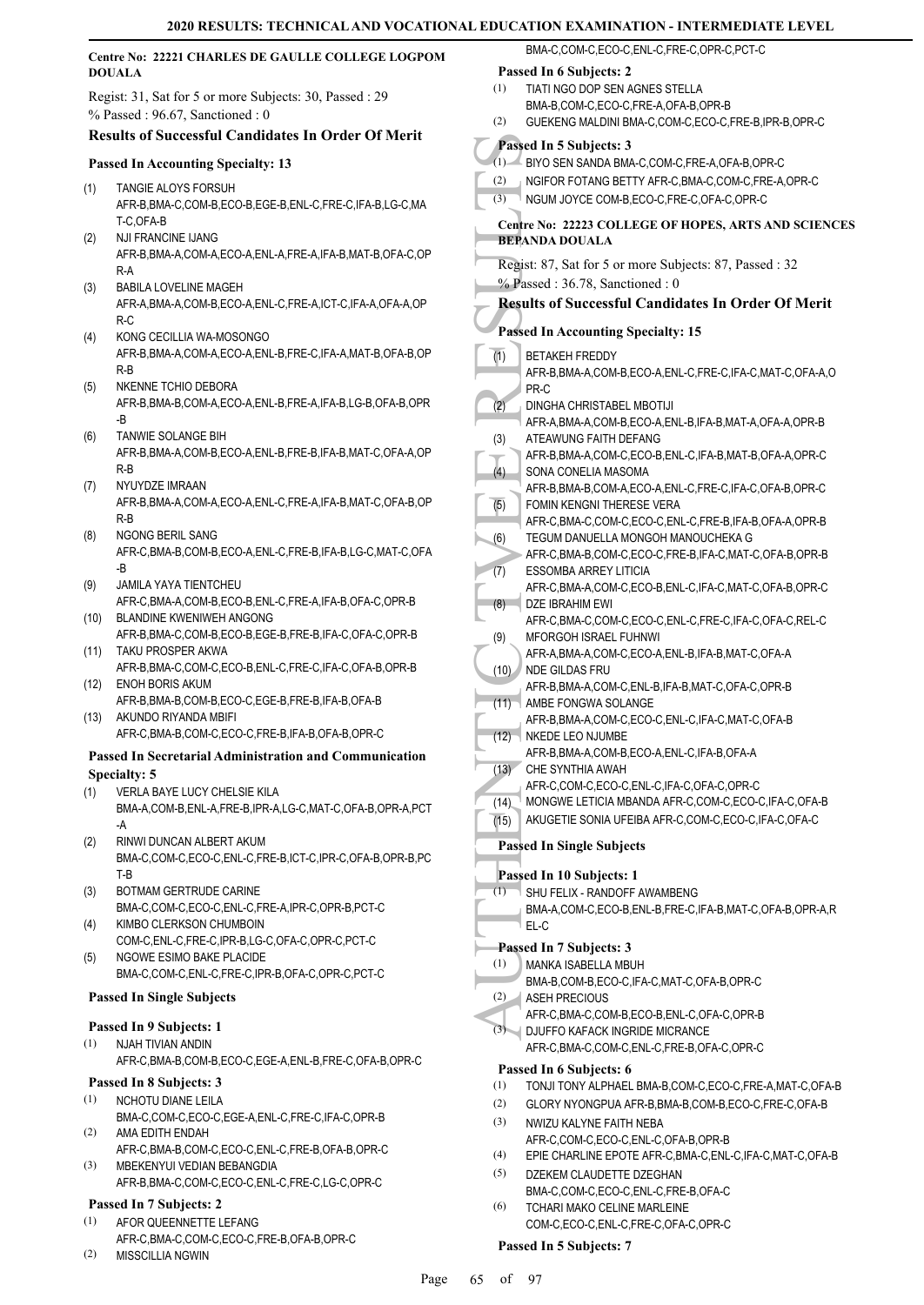# **Passed In Single Subjects**

#### **Passed In 5 Subjects: 7**

- (1) MUNTI EDWAN LOIC AFR-C,BMA-B,ENL-C,FRE-B,OFA-C
- SEFOR CHRISTELLE KARISSA NANA COM-C,ECO-C,ENL-C,FRE-A,REL-C (2)
- (3) GAH NSOM ELLENO SAH BMA-C,COM-C,ECO-B,FRE-C,OFA-B
- AZAFACK SOUNTSA NADIA VALDO AFR-B,BMA-B,IFA-C,OFA-C,OPR-C (4)
- (5) KUM AUREL SAMBA MEH BMA-B,COM-C,ECO-C,FRE-C,OFA-C
- (6) NDAH MISPA NAFOIN COM-C,ECO-C,ENL-C,IFA-C,OFA-B
- MBAMI YABANG ERIKA MURIEL AFR-C,COM-C,FRE-B,IFA-C,OFA-C (7)

# **Centre No: 22224 DU VAAL BILINGUAL COMPREHENSIVE COLLEGE BEEDI -DOUALA**

Regist: 40, Sat for 5 or more Subjects: 40, Passed : 33 % Passed : 82.50, Sanctioned : 0

# **Results of Successful Candidates In Order Of Merit**

# **Passed In Accounting Specialty: 18**

- AZANGUIM FEUDJIO BRIYAND WALTER AFR-A,BMA-A,COM-A,ECO-A,EGE-A,ENL-C,FRE-A,ICT-B,IFA-A,MA T-B,OFA-A (1)
- NGUENTCHENG TIOUGNENG ALEX IVARY ANDY AFR-B,BMA-A,COM-A,ECO-A,ENL-B,FRE-A,IFA-A,LG-B,MAT-C,OFA -A,OPR-B (2)
- DONTSOP NAOUSSY LOIQUE WINNIE AFR-A,BMA-A,COM-A,ECO-A,ENL-B,FRE-A,ICT-B,IFA-B,LG-B,MAT-C,OFA-A (3)
- GANA GWANKOBE BORIS ENZO AFR-B,BMA-A,COM-B,ECO-A,ENL-C,FRE-A,ICT-B,IFA-A,MAT-C,OF A-A,OPR-C (4)
- ESTHER AIMEE MALOBE AFR-B,BMA-A,COM-B,ECO-C,ENL-C,FRE-A,ICT-B,IFA-C,MAT-B,OF A-A RFL-C (5)
- NKAPIYA MYRIAM ANGE DANIELLE AFR-B,BMA-A,COM-C,ECO-A,ENL-C,FRE-A,ICT-B,IFA-B,LG-C,MAT-C,OFA-B (6)
- TOFEU NJEUNGA KRYS KELLIAN AFR-B,BMA-A,COM-C,ECO-C,EGE-B,ENL-C,FRE-A,ICT-B,IFA-C,MA T-C,OFA-B (7)
- JADELL MOISE SONG NKOUTA AFR-A,BMA-A,COM-B,ECO-A,ENL-B,FRE-A,ICT-B,IFA-B,MAT-C,OF A-B (8)
- DAYE TAGUE-FOE JERRY PHAREL AFR-A,BMA-A,COM-B,ECO-B,ENL-C,FRE-C,IFA-B,LG-B,MAT-C,OFA -A (9)
- EMTCHEU NGAGOUE LYNE CHRYSTELLE AFR-C,BMA-A,COM-C,ECO-B,ENL-B,FRE-A,ICT-B,IFA-C,MAT-C,OF A-B (10)
- MBA LONGTSIE IX SHESLY (11) AFR-B,BMA-A,COM-C,ECO-B,ENL-B,FRE-A,ICT-C,IFA-C,MAT-C,OF A-B
- MINYONO MEKE FRANCK CLEMENT AFR-B,BMA-A,COM-C,ECO-C,ENL-C,FRE-C,IFA-B,MAT-C,OFA-B,O PR-B (12)
- FIAKO THIERRY LOIC AFR-C,BMA-B,COM-C,ECO-C,ENL-C,FRE-B,IFA-C,MAT-C,OFA-B,O PR-C (13)
- (14) NDJENOK CHRISTINA AFR-B,BMA-A,COM-B,ECO-C,ENL-B,FRE-A,IFA-B,MAT-C,OFA-B (15) NDONDJINA KIRINGA CAMEL ASTRID MIRIAM
- AFR-B,BMA-B,COM-B,ECO-B,ENL-C,FRE-A,IFA-C,OFA-B,OPR-C KAMGA NKAMSO LEILA MAEVA (16)
- AFR-B,BMA-B,COM-C,ENL-C,FRE-A,ICT-C,IFA-B,OFA-B (17) NJUTAPMVOUI ABDEL RAHAMAN
- AFR-C,BMA-A,COM-C,ENL-C,FRE-B,IFA-C,MAT-B,OFA-C AICHA IMAN ABOUBAKAR (18)
	- AFR-C,BMA-C,COM-C,FRE-C,ICT-C,IFA-C,MAT-C,OFA-C

# **Passed In Single Subjects**

# **Passed In 10 Subjects: 2**

| (1) | NGAKAM REANE                                            |
|-----|---------------------------------------------------------|
|     | AFR-C.BMA-A.COM-B.ECO-A.ENL-C.FRE-A.LG-C.MAT-C.OFA-B.RE |
|     | L-C                                                     |

NDJOCK MARIE EDENE MOICHA AFR-C,BMA-A,COM-C,ECO-B,ENL-B,FRE-A,ICT-C,LG-C,MAT-C,OF A-B (2)

#### **Passed In 9 Subjects: 3** (1)

- ESOLE YANNICK NGOLE
- BMA-C,COM-C,ECO-B,ENL-B,FRE-C,ICT-A,IFA-C,LG-B,OFA-B TIENTCHEU FABRICE PANGOUP (2)
	- AFR-B,BMA-B,COM-C,ECO-C,ENL-C,FRE-A,ICT-B,MAT-C,OFA-B
- NDE JOSEPH FLORENT BMA-C,COM-B,ECO-C,EGE-C,ENL-C,FRE-C,IFA-C,LG-C,OFA-B (3)

# **Passed In 8 Subjects: 1**

- IPANGA EBOUKI MARIE ANGE JESSY  $(1)$
- AFR-B,BMA-A,COM-C,ECO-C,ENL-B,FRE-A,MAT-C,OFA-C
- **Passed In 7 Subjects: 6** TEGEL NDJEBES GYNHA VENUS RHONDA  $\leftrightarrow$
- AFR-C,BMA-B,COM-C,ENL-C,FRE-A,MAT-C,OFA-B
- WANGA MARTINE ANGE (2)
	- AFR-C,BMA-B,ENL-C,FRE-B,IFA-C,OFA-B,REL-C
- TAMBE EBOT DYLAN MOUMBAGNA (3) AFR-B, BMA-B, COM-C, EGE-C, ENL-C, FRE-B, OFA-C
- DJEDO ALLINDA GRACIELLA RAISSA (4)
- BMA-B,COM-C,ECO-C,ENL-B,FRE-B,MAT-C,OFA-C TONYE LYDIE MARIE JOELLE  $(5)$
- AFR-C,BMA-C,COM-C,ECO-C,ENL-C,FRE-B,OFA-B DJOSSECK WANDJI WILFRIED (6)
- BMA-C,COM-C,ENL-C,FRE-B,ICT-C,IFA-C,OFA-C
- **Passed In 6 Subjects: 2** EBEH EYENGA VIRGINIA MARLYSE  $(1)$
- BMA-C,COM-B,ECO-C,ENL-C,FRE-A,LG-C
- (2) NJIMOU EBOUELE YVANNA INGRID
- BMA-C,COM-B,ECO-C,ENL-C,FRE-A,LG-C

# **Passed In 5 Subjects: 1**

- NDOUMBE LOBE MOUCHILI SERGE ARISTIDE COM-C,EGE-B,ENL-C,FRE-A,OFA-B (1)
- 
- **Centre No: 22225 DOUALA ACADEMY OF ARTS AND SCIENCE, BONABERI**
- Regist: 37, Sat for 5 or more Subjects: 37, Passed : 34
- % Passed : 91.89, Sanctioned : 0

# **Results of Successful Candidates In Order Of Merit**

- **Passed In 19 ESOLE BMA-C,**<br>
(2) BMA-C,<br>
(3) BMA-C,<br>
TIENTC AFR-B,<br>
(3) AFR-B,<br>
(1) BMA-C,<br>
Passed In 1<br>
PANG/<br>
PASsed In 1<br>
TEGEL<br>
(2) AFR-C,<br>
(3) TAMBE<br>
AFR-C,<br>
(3) TAMBE<br>
AFR-C,<br>
(3) TAMBE<br>
AFR-C,<br>
(3) DUD BMA-B,<br>
TAMBE **Passed In Accounting Specialty: 13** SWIRRI LYDIEN NIBA AFR-B,BMA-A,COM-A,ECO-A,EGE-A,ENL-B,FRE-C,IFA-B,LG-B,MAT -C,OFA-A (1) EKWIN VERA NKANDE (2)
	- AFR-B,BMA-A,COM-B,ECO-B,ENL-B,FRE-B,ICT-B,IFA-A,LG-B,MAT-C,OFA-A
	- NONKI LAJOIE KESHIE BENITA AFR-B,BMA-B,COM-B,ECO-A,ENL-B,FRE-B,ICT-B,IFA-C,MAT-C,OF A-A,REL-C (3)
- ACHA CORRIE ETAGHA AFR-C,BMA-A,COM-A,ECO-A,ENL-C,FRE-C,ICT-B,IFA-B,LG-B,MAT-C,OFA-B  $(4)$ 
	- SIRI LARISSA AFR-C,BMA-A,COM-B,ECO-A,ENL-C,FRE-B,ICT-C,IFA-C,LG-B,MAT-C,OFA-A (5)
- EHO ELIZABETH OYANGE AFR-C,BMA-A,COM-B,ECO-A,ENL-B,FRE-C,ICT-B,IFA-B,OFA-A,REL -B (6)
- NDIBOTI LITICIA MURKWI AFR-B,BMA-A,COM-A,ECO-A,ENL-C,ICT-C,IFA-B,LG-B,MAT-C,OFA-A (7)
- NGASSA ULRICH JOYCE AFR-C,BMA-A,COM-B,ECO-A,ENL-C,FRE-B,ICT-C,IFA-B,LG-A,OFA-C (8)
- ETCHU AGBOR NDOME PIERRETTE AFR-C,BMA-A,COM-B,ECO-C,ENL-B,FRE-B,ICT-B,IFA-C,LG-B,OFA-B (9)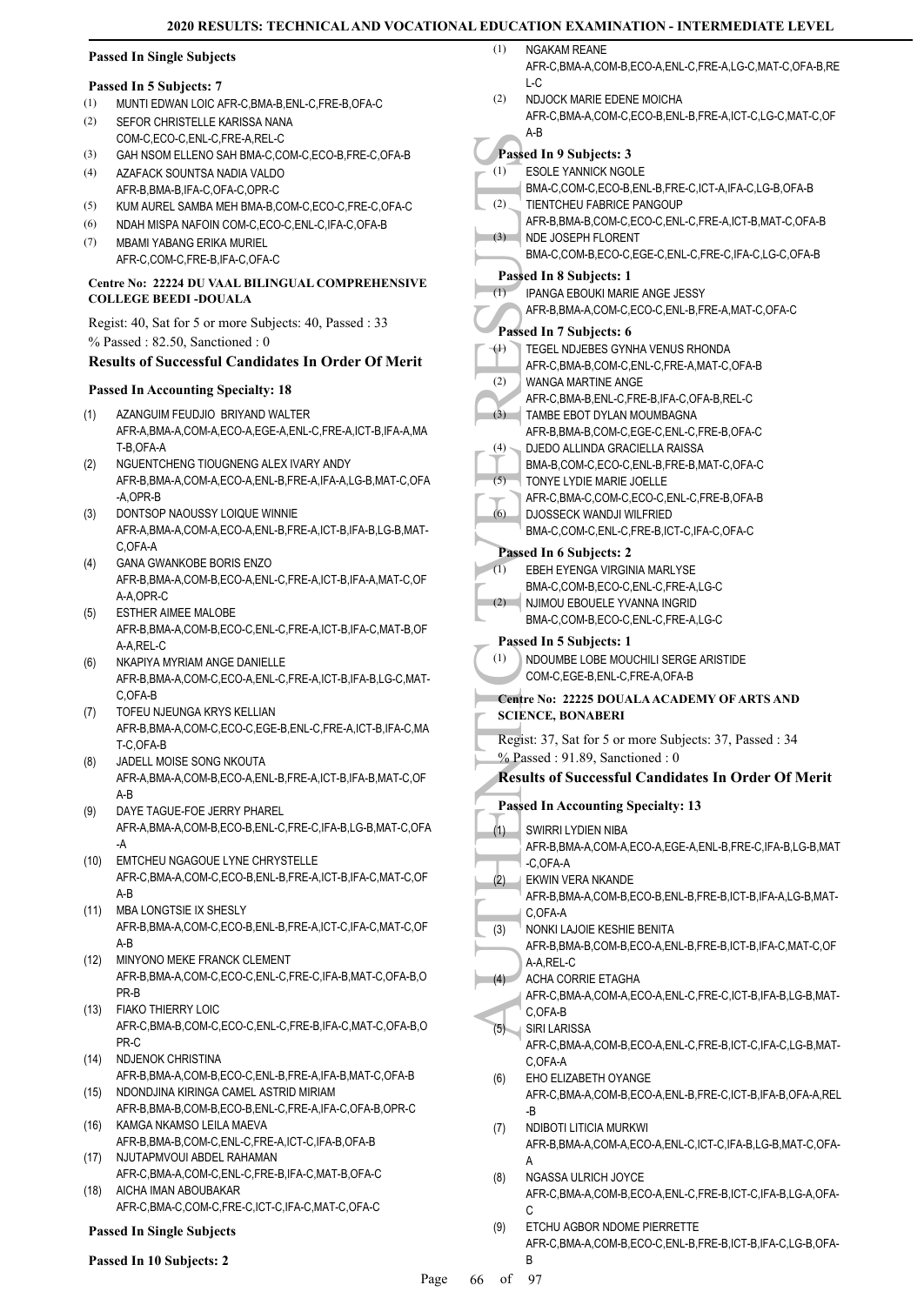# **2020 RESULTS: TECHNICAL AND VOCATIONAL E**

# **Passed In Accounting Specialty: 13**

- NGWO NLOUNG NSALE ELOMBA MORIA AFR-C,BMA-A,COM-B,ECO-B,ENL-A,FRE-A,ICT-C,IFA-C,OFA-C,RE  $L-C$ (10)
- DOUNTSOP FOUOKOU DIEUGRACE AFR-C,BMA-B,COM-C,ECO-C,ENL-B,FRE-A,IFA-C,OFA-B  $(11)$
- NANGWA BRYAN EGHA AFR-B,BMA-A,COM-C,ECO-C,FRE-C,ICT-C,IFA-C,OFA-B (12)
- (13) NGUM RODA AFONGCHWI AFR-C, BMA-A, COM-C, ECO-A, IFA-C, OFA-B

#### **Passed In Secretarial Administration and Communication Specialty: 3**

- GEH JUDITH MBONG BMA-B,COM-B,ECO-A,ENL-A,FRE-C,IPR-B,OFA-C,OPR-B,PCT-B (1)
- FAINWA KAINDEM ISABELLE BMA-C,COM-C,ECO-C,EGE-C,ENL-C,FRE-C,IPR-C,OPR-C,PCT-C (2) MOUKAM CHASTIL CORNELIA (3)
- BMA-C,COM-C,FRE-C,IPR-C,OPR-C,PCT-C

#### **Passed In Single Subjects**

# **Passed In 9 Subjects: 1**

SHINA BAHTINYUY BMA-B,COM-C,ECO-B,ENL-C,FRE-C,ICT-C,IFA-C,LG-B,OFA-B (1)

#### **Passed In 8 Subjects: 2**

- DONGMO NGUIMFACK KELLY SOLEIDA (1)
- AFR-C,BMA-B,COM-C,ECO-C,ENL-B,FRE-C,MAT-C,OFA-C NGEDLE NGEM BLESSING (2)
- BMA-B,COM-C,ECO-C,ENL-C,FRE-C,ICT-C,LG-C,OFA-C **Passed In 7 Subjects: 2**

#### KADJI TIENTCHEU GRACE VIANNY (1)

- BMA-A,COM-C,ENL-B,FRE-A,ICT-B,MAT-C,OFA-B GAKILA JENIFER JUMIA (2)
- BMA-A,COM-C,ECO-C,EGE-C,IFA-C,OFA-B,OPR-C

# **Passed In 6 Subjects: 7**

- TIMBONG PHILOMENE KUOH BMA-B,COM-B,ECO-C,ENL-B,FRE-C,REL-C (1)
- TCHINDA ALINE SILVERE BMA-B,COM-C,ENL-C,FRE-B,ICT-C,IFA-C (2)
- (3) ZECHIAN ELIAS GAETAN AFR-C,BMA-B,FRE-C,ICT-C,IFA-B,OFA-C
- (4) YOTIMABE SANDRINE BMA-C,COM-C,ECO-C,ENL-C,FRE-C,OFA-C
- LUKONG AMIRATOU YENLANYUY BMA-C,COM-C,ECO-C,ENL-C,FRE-C,OFA-C (5)
- ALEMNKENG MARY-PAULA ACHA (6)
- BMA-C,COM-C,ENL-C,FRE-C,ICT-C,MAT-C (7) ANITA UFEY FORKWA BMA-C,COM-C,ECO-C,ENL-C,ICT-C,OFA-C

- **Passed In 5 Subjects: 6**
- SIEWE MONKAM ARYANNE LIZA BMA-B,ENL-C,FRE-B,ICT-C,OFA-B (1)
- (2) CHI BIH CHANCELINE COM-B,ECO-B,ENL-C,FRE-C,IPR-C
- (3) NKAM MBUH GRACE BMA-C,COM-C,ENL-C,IFA-C,OFA-B
- (4) ABIA PROMISE AMBAN COM-B,EGE-C,ENL-C,LG-C,OFA-C
- NJEMEA KOUM ANNE LYDIENNE BMA-C,COM-C,ECO-C,ENL-C,FRE-B (5)
- DAZOUE KWAMENI LAURENDA FRANCIANE BMA-C,COM-C,ECO-C,FRE-C,OFA-C (6)

# **Centre No: 22226 RAPHA BILINGUAL SCHOOL COMPLEX DOUALA**

Regist: 41, Sat for 5 or more Subjects: 41, Passed : 40 % Passed : 97.56, Sanctioned : 0

#### **Results of Successful Candidates In Order Of Merit**

#### **Passed In Accounting Specialty: 20**

- FOYAN NAHNYAMA LENNA FORSEH AFR-A,BMA-A,COM-A,ECO-A,EGE-A,ENL-A,FRE-B,IFA-B,MAT-A,OF A-A,OPR-B (1)
- TEYONG SANDRA MBAYUT AFR-A,BMA-A,COM-A,ECO-A,EGE-A,ENL-C,FRE-B,IFA-A,MAT-A,OF A-A,OPR-B (2)
- (3) NGOMSI NOUBISSIE PAULINE SHIRLEY

|      | . EDUCATION EXAMINATION - INTERMEDIATE LEVEL                      |
|------|-------------------------------------------------------------------|
|      | AFR-A, BMA-A, COM-B, ECO-A, EGE-A, ENL-C, FRE-A, IFA-A, MAT-A, OF |
|      | A-B,OPR-B                                                         |
| (4)  | ASOBO CEDRIC                                                      |
|      | AFR-A,BMA-A,COM-A,ECO-A,EGE-A,ENL-C,FRE-C,IFA-A,MAT-B,OF          |
|      | A-A,OPR-A                                                         |
| (5)  | YUFENYUY BORIS DINNYUY                                            |
|      | AFR-A, BMA-A, COM-B, ECO-A, EGE-A, ENL-B, FRE-C, IFA-A, MAT-B, OF |
|      | A-A,OPR-B                                                         |
| (6)  | YUNYUY FAVOUR KONGNYUY                                            |
|      | AFR-B, BMA-A, COM-B, ECO-A, EGE-A, ENL-B, FRE-A, IFA-C, MAT-C, OF |
|      | A-B,OPR-A                                                         |
| (7)  | WOMSI ANTHERISIS BRINDA                                           |
|      | AFR-A, BMA-A, COM-B, ECO-B, ENL-C, FRE-B, ICT-C, IFA-B, MAT-A, OF |
|      | A-A,OPR-B                                                         |
| (8)  | KAH MANUELLA                                                      |
|      | AFR-C, BMA-A, COM-C, ECO-B, EGE-A, ENL-A, FRE-A, IFA-C, MAT-B, O  |
|      | FA-B,OPR-B                                                        |
| (9)  | MAWUN NELLY AMSTRONG                                              |
|      | AFR-B, BMA-A, COM-C, ECO-A, EGE-A, ENL-B, FRE-C, IFA-B, MAT-C, O  |
|      | FA-B, OPR-B                                                       |
| (10) | TONYE BILONG HELENA                                               |
|      | AFR-B, BMA-A, COM-C, ECO-C, ENL-B, FRE-A, ICT-C, IFA-B, MAT-A, OF |
|      | A-A,OPR-C                                                         |
| (11) | <b>FAI SIMON NYONUNFON</b>                                        |
|      | AFR-A, BMA-A, COM-C, ECO-C, ENL-C, FRE-C, ICT-C, IFA-B, MAT-B, OF |
|      | A-B.OPR-A                                                         |
| (12) | DIBAKTO NGUEMFO URIELLE                                           |
|      | AFR-B, BMA-A, COM-C, ECO-B, ENL-C, FRE-C, ICT-C, IFA-B, MAT-B, OF |
|      | A-A,OPR-C                                                         |
| (13) | TANA TANA DANIELLE                                                |
|      | AFR-B, BMA-A, COM-C, ECO-B, EGE-B, ENL-C, FRE-C, IFA-B, MAT-C, O  |
|      | FA-B,OPR-C                                                        |
| (14) | ATEH ALEXA JUNIORA CHE                                            |
|      | AFR-C,BMA-A,COM-C,ECO-C,EGE-B,ENL-B,FRE-C,IFA-B,MAT-C,O           |
|      | FA-C,OPR-B                                                        |
| (15) | MUABECHO FATIMATU NKAYI                                           |
|      | AFR-C, BMA-A, COM-B, ECO-A, ENL-B, ICT-C, IFA-B, MAT-C, OFA-B, OP |
|      | $R-A$                                                             |
| (16) | <b>NSAIBAN BERENICE BURINYUY</b>                                  |
|      | AFR-B, BMA-A, COM-C, ECO-B, EGE-A, ENL-C, FRE-C, IFA-B, OFA-A, O  |
|      | PR-C                                                              |
| (17) | NCHANG JOVITA WOUM-NYONGHA                                        |
|      | AFR-C,BMA-A,COM-C,ECO-C,EGE-B,ENL-B,FRE-B,IFA-C,OFA-C,O           |
|      | PR-A                                                              |
| (18) | MAMBINGO MOUYEMA JESSICA LESLIE AGNES                             |
|      | AFR-B.BMA-A.COM-C.ECO-C.FRE-A.IFA-B.LG-C.MAT-C.OFA-C.OP           |
|      | $R-C$                                                             |
| (19) | <b>JANICIA NDIKUM NDONE</b>                                       |
|      | AFR-C, BMA-A, COM-C, ECO-C, EGE-B, ENL-B, IFA-C, MAT-C, OFA-C, O  |
|      | PR-C                                                              |
| (20) | CHICK EMILIA ENJOH                                                |
|      | AFR-B, BMA-C, COM-C, ECO-C, EGE-C, ENL-C, FRE-C, IFA-C, OFA-C, O  |
|      | PR-C                                                              |
|      | <b>Passed In Electrical Power System Specialty: 5</b>             |
| (1)  | NGANINI TAKENDO CELESTIN VANEL                                    |
|      | EDR-B.EEC-A.EME-A.ENL-C.ESC-B.ETD-A.FRE-A.ICT-C.MAT-A.QH          |
|      | S-C                                                               |
| (2)  | ACHANKENG IBEL FRANCISCO                                          |
|      | EDR-C,EEC-B,EME-B,ENL-C,ESC-C,ETD-A,FRE-C,ICT-C,MAT-B,QH          |
|      | $C$ D                                                             |

- JANICIA NDIKUM NDONE (19)
- AFR-C,BMA-A,COM-C,ECO-C,EGE-B,ENL-B,IFA-C,MAT-C,OFA-C,O PR-C
- CHICK EMILIA ENJOH (20)
- AFR-B,BMA-C,COM-C,ECO-C,EGE-C,ENL-C,FRE-C,IFA-C,OFA-C,O PR-C

# **Passed In Electrical Power System Specialty: 5**

- EDR-B,EEC-A,EME-A,ENL-C,ESC-B,ETD-A,FRE-A,ICT-C,MAT-A,QH S-C
- ACHANKENG IBEL FRANCISCO (2)
- EDR-C,EEC-B,EME-B,ENL-C,ESC-C,ETD-A,FRE-C,ICT-C,MAT-B,QH S-B
- KOUAM KOUAM HARRY CABREL EDR-B,EEC-B,EME-B,ENL-C,ESC-C,ETD-B,FRE-B,ICT-C,MAT-C,QH S-B (3)
- TATCHI FOUEL FEACK DENNY WILSON (4)
- EDR-C,EEC-B,EME-B,ESC-C,ETD-B,FRE-B,LG-B,MAT-C,QHS-B AKOR FRU KETTIS (5)
	- EDR-C,EEC-B,EME-B,ENL-C,ESC-C,ETD-A,FRE-C,QHS-B

# **Passed In Single Subjects**

#### **Passed In 10 Subjects: 2**

MANGOUH TSATETO NGUEPI MICHEL ANGE AFR-B,BMA-A,COM-C,ECO-C,EGE-C,ENL-C,FRE-B,IFA-C,MAT-C,O PR-B (1)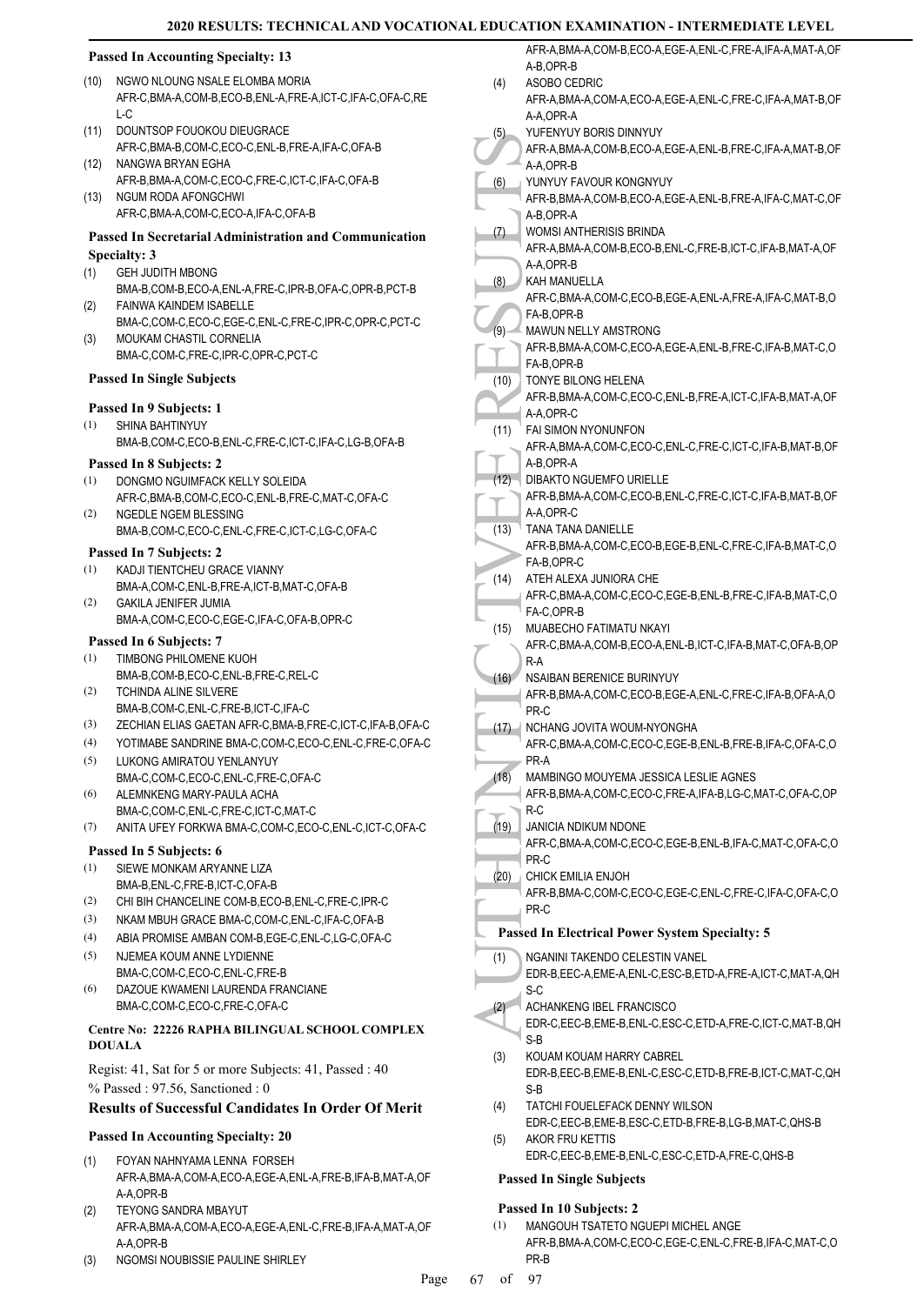|     | <b>Passed In Single Subjects</b>                                                                  | (1)  | SIAZINE TASSIA EUNICE LORE<br>AFR-C, BMA-A, COM-C, ENL-C, FRE-A, ICT-C, MAT-C                      |
|-----|---------------------------------------------------------------------------------------------------|------|----------------------------------------------------------------------------------------------------|
|     | Passed In 10 Subjects: 2                                                                          | (2)  | SUH AKONGNWI KERRY                                                                                 |
| (2) | BRITTNEY-KATE IKALA EKONDE<br>AFR-C, BMA-B, COM-C, ECO-C, EGE-C, ENL-C, FRE-C, IFA-B, MAT-C, O    | (3)  | BMA-A,COM-C,ENL-C,FRE-C,ICT-C,LG-C,OFA-B<br>BAMI BRANDON BMA-C,COM-C,ECO-C,EGE-A,ENL-C,FRE-C,ICT-C |
|     | PR-B                                                                                              |      | Passed In 6 Subjects: 4                                                                            |
|     | Passed In 9 Subjects: 2                                                                           | (1)  | MISSE NKWANE DIANA MARLENE                                                                         |
| (1) | AZIEH BRYAN ANYN                                                                                  |      | BMA-C,COM-C,ENL-C,FRE-A,ICT-B,OFA-B                                                                |
|     | ENL-B,ESC-C,FRE-A,LG-B,MAT-C,QHS-B,SMD-B,SMW-B,WPM-B                                              | (2)  | <b>BIWOLE WILFRIED SEIGNEUR</b><br>BMA-B.COM-C.EGE-B.ICT-C.MAT-C.OFA-C                             |
| (2) | TCHANGOUE TCHEUKAM VALERIA MEGHANE<br>BMA-A,COM-C,ECO-C,EGE-C,ENL-C,FRE-A,IFA-C,OFA-B,OPR-C       | (3)  | TABAN ASHLEY ASHERINYUY                                                                            |
|     |                                                                                                   |      | COM-C, ENL-C, FRE-C, ICT-C, LG-C, OFA-B                                                            |
| (1) | Passed In 8 Subjects: 3<br>EBOT CHELSEA PHILOMEN                                                  | (4)  | DEUTCHO AURELLE DJEHE CORNELLE                                                                     |
|     | AFR-C, BMA-B, ECO-C, EGE-C, ENL-B, FRE-A, IFA-B, OPR-C                                            |      | AFR-C, BMA-C, COM-C, ENL-C, ICT-C, OFA-B                                                           |
| (2) | DATET FARES BRAYANN                                                                               |      | <b>Centre No: 22228 COLLEGE PRIVE LAIC POLYVALENT</b>                                              |
|     | ENL-C, FRE-C, ICT-C, LG-B, QHS-B, SMD-B, SMW-C, WPM-B                                             |      | <b>BILINGUE LES FERMIONS BAFOUSSAM</b>                                                             |
| (3) | NDEH COLLINS ACHA                                                                                 |      | Regist: 241, Sat for 5 or more Subjects: 241, Passed: 148                                          |
|     | EEC-B,EGE-C,EME-C,ENL-C,ESC-C,ETD-B,ICT-C,LG-C                                                    |      | $%$ Passed: 61.41, Sanctioned: 0                                                                   |
|     | Passed In 7 Subjects: 2                                                                           |      | <b>Results of Successful Candidates In Order Of Merit</b>                                          |
| (1) | FODJOU KANOUO STEVE ROMEO<br>EEC-B,EME-B,ENL-C,ETD-B,FRE-B,LG-C,QHS-B                             |      | <b>Passed In Accounting Specialty: 28</b>                                                          |
| (2) | MBOCK MBOCK DARRYL EDWIN                                                                          |      |                                                                                                    |
|     | ENL-C,ESC-C,FRE-C,QHS-B,SMD-B,SMW-B,WPM-B                                                         | (1)  | KHAN CHOH CHRISDEL<br>AFR-A, BMA-A, COM-A, CSC-B, ECO-A, EGE-A, ENL-C, FRE-C, IFA-B, M             |
|     | Passed In 6 Subjects: 3                                                                           |      | AT-A, OFA-A                                                                                        |
| (1) | ACHA ATEH RAYAN EEC-B, EME-C, ENL-C, ETD-B, FRE-C, QHS-B                                          | (2)  | LUM SONITA NDOH                                                                                    |
| (2) | MBUYA DIVINE-FAVOUR MBUYA                                                                         |      | AFR-C, BMA-A, COM-A, CSC-C, ECO-A, ENL-A, FRE-B, IFA-B, LG-C, MAT                                  |
|     | BMA-C,COM-C,EGE-B,ENL-C,OFA-C,OPR-B                                                               |      | -A,OFA-A                                                                                           |
| (3) | CHO SHURI SANDRA BMA-C,COM-C,ECO-C,EGE-C,ENL-B,FRE-C                                              | (3)  | NGWA FIDELITY NCHANG<br>AFR-B, BMA-A, COM-B, ECO-A, EGE-A, ENL-B, FRE-C, IFA-C, LG-B, MAT          |
|     | Passed In 5 Subjects: 3                                                                           |      | -C,OFA-B                                                                                           |
| (1) | NGASSI MOUKOUE ELVIS ORLY                                                                         | (4)  | YUNGONG HUMPHREY NGUM                                                                              |
| (2) | AFR-A, BMA-C, FRE-A, MAT-B, OFA-A<br>MAGNE VICTORINE MIDEL EEC-C, EME-B, ENL-C, ETD-B, FRE-C      |      | AFR-A, BMA-A, COM-B, ECO-A, EGE-A, ENL-C, IFA-B, LG-B, MAT-A, OFA                                  |
| (3) | <b>BAMASSALA NANGA YANN ETIEL</b>                                                                 |      | -A                                                                                                 |
|     | EGE-C,FRE-C,QHS-C,SMW-C,WPM-B                                                                     | (5)  | <b>BELLO KAROL MONYUY</b><br>AFR-A, BMA-A, COM-A, ECO-A, EGE-A, ENL-C, IFA-C, LG-A, MAT-C, OF      |
|     | Centre No: 22227 COLLEGE CATHOLIQUE BILINGUE                                                      |      | A-A                                                                                                |
|     | NOTRE DAME DES NATION, DOUALA                                                                     | (6)  | <b>CALVIN KEGHAM</b>                                                                               |
|     | Regist: 18, Sat for 5 or more Subjects: 18, Passed : 16                                           |      | AFR-B, BMA-A, COM-A, CSC-A, ECO-A, ENL-B, IFA-B, LG-C, MAT-C, OFA                                  |
|     | % Passed: 88.89, Sanctioned: 2                                                                    | (7)  | -A<br><b>CHANISE NAIGA FOMBACHOP</b>                                                               |
|     | Results of Successful Candidates In Order Of Merit                                                |      | AFR-A, BMA-A, COM-A, ECO-B, EGE-C, ENL-C, IFA-C, LG-B, MAT-B, OF                                   |
|     | <b>Passed In Accounting Specialty: 3</b>                                                          |      | A-A                                                                                                |
|     |                                                                                                   | (8)  | DORETTE WIYSAHNYUY                                                                                 |
| (1) | AMARACHUKWU ESIMONE MIRACLE<br>AFR-C, BMA-A, COM-B, ECO-A, ENL-A, FRE-A, ICT-C, IFA-B, LG-C, MAT- |      | AFR-A,BMA-A,COM-A,ECO-A,ENL-B,FRE-C,IFA-C,LG-C,MAT-C,OFA<br>-A                                     |
|     | A, OFA-A                                                                                          | (9)  | NTEUGNI MASSOH BRENDA BESTHELLE                                                                    |
| (2) | <b>MABATTO SIMON PIERRE</b>                                                                       |      | AFR-A, BMA-A, COM-C, CSC-C, ECO-A, ENL-C, FRE-B, IFA-B, MAT-C, O                                   |
|     | AFR-C, BMA-A, COM-B, ECO-A, EGE-A, ENL-C, FRE-A, ICT-C, IFA-B, MA                                 |      | FA-A                                                                                               |
|     | T-C,OFA-B<br>KHADIDJA KOUBRA MOHAMADOU                                                            | (10) | MBIYDZENYUY EMELINDA SEKA                                                                          |
| (3) | AFR-C,BMA-C,COM-C,ECO-B,ENL-C,FRE-B,ICT-C,IFA-C,LG-C,OFA-                                         |      | AFR-A, BMA-A, COM-C, CSC-C, ECO-B, EGE-B, ENL-B, IFA-B, MAT-C, O<br>FA-B                           |
|     | B                                                                                                 | (11) | AKENDUNG AMADY                                                                                     |
|     | <b>Passed In Single Subjects</b>                                                                  |      | AFR-C, BMA-B, COM-B, ECO-C, EGE-C, ENL-C, FRE-C, IFA-C, MAT-C, O                                   |
|     |                                                                                                   |      | FA-C                                                                                               |
|     | Passed In 10 Subjects: 1                                                                          |      | (12) EGBE VANESSA NGOH<br>AFR-A, BMA-A, COM-A, ECO-A, ENL-B, FRE-B, IFA-B, MAT-C, OFA-A            |
| (1) | DJIMENE ASAAGUE NATHAN                                                                            |      | (13) MENGNJO MUCLISATU SHALANYUY                                                                   |
|     | AFR-B, BMA-A, COM-C, ECO-B, EGE-A, ENL-C, FRE-C, ICT-C, MAT-C, O<br>FA-A                          |      | AFR-A, BMA-A, COM-A, CSC-B, ECO-A, ENL-B, IFA-B, MAT-C, OFA-A                                      |
|     | Passed In 9 Subjects: 2                                                                           | (14) | KOMBAN SOLANGE KILA                                                                                |
| (1) | NDI PRINCETINE ADECK ACHO                                                                         |      | AFR-B, BMA-A, COM-A, ECO-A, EGE-C, ENL-B, IFA-B, MAT-C, OFA-A                                      |
|     | BMA-B,COM-B,ECO-A,EGE-B,ENL-B,FRE-A,ICT-C,MAT-C,OFA-C                                             | (15) | PAUL JUNIOR FOMONYUY<br>AFR-A, BMA-A, COM-C, CSC-C, ECO-A, ENL-C, IFA-B, MAT-C, OFA-A              |
| (2) | NDIP DEBORAH ARREY                                                                                | (16) | KOCHI SONIA YENGO                                                                                  |
|     | BMA-A,COM-B,ECO-B,ENL-B,FRE-C,ICT-C,IFA-C,LG-C,OFA-C                                              |      | AFR-B, BMA-A, COM-B, ECO-B, EGE-C, ENL-C, IFA-B, MAT-C, OFA-A                                      |
|     | Passed In 8 Subjects: 3                                                                           | (17) | NGANGE YVONNE RINGNYU                                                                              |
| (1) | ARREY SOLANGE BUAMMAN                                                                             |      | AFR-C,BMA-C,COM-A,CSC-C,ECO-B,ENL-B,IFA-C,MAT-C,OFA-B                                              |
| (2) | BMA-A,COM-C,ENL-C,FRE-C,ICT-C,LG-B,MAT-C,OFA-B<br>NDAM TEGUM ALAIN                                | (18) | NKWENTI PAULETTE NANGA<br>AFR-C, BMA-A, COM-B, ECO-B, ENL-C, FRE-C, IFA-B, OFA-A                   |
|     | AFR-C, BMA-C, COM-C, ECO-C, EGE-A, ENL-C, FRE-C, OFA-B                                            | (19) | LAILATOU JAVNYUY                                                                                   |
| (3) | <b>ENONGENE SINDI EPOLE</b>                                                                       |      | AFR-C, BMA-A, COM-B, ECO-B, ENL-C, IFA-C, MAT-C, OFA-B                                             |
|     | BMA-C,COM-B,ECO-C,ENL-C,FRE-C,IFA-C,OFA-B,REL-C                                                   | (20) | ASAH KILY WOTLO                                                                                    |
|     | Passed In 7 Subjects: 3                                                                           |      | AFR-B, BMA-C, COM-B, ECO-C, ENL-C, IFA-C, LG-C, OFA-B                                              |
|     |                                                                                                   |      |                                                                                                    |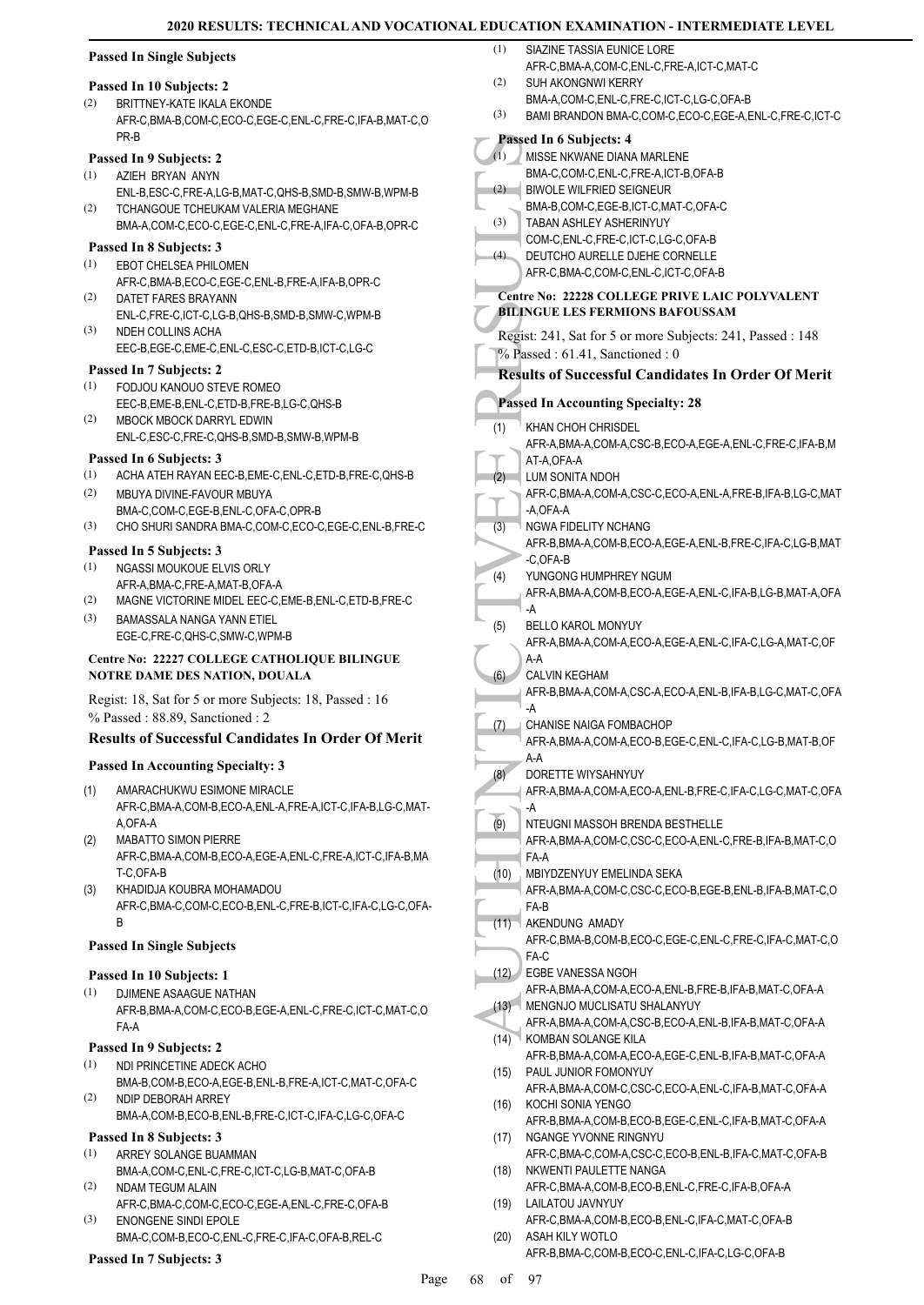NDITANGIA AWELO YINGHONG

#### **Passed In Accounting Specialty: 28**

- (21) DOUANLA BECKLEY LESLEY AFR-C,BMA-A,COM-C,EGE-C,ENL-B,IFA-C,MAT-C,OFA-C
- NGOUEMAZON GEORGETTE AFR-C,BMA-B,COM-C,CSC-C,ECO-C,ENL-C,IFA-C,OFA-B (22) (23) NUWOR NDIFORBOH JOSUE
- AFR-B,BMA-B,COM-C,CSC-C,ENL-C,FRE-C,IFA-C,OFA-C WIRDIN BERTILLA BONJE (24)
- AFR-C, BMA-A, COM-C, EGE-C, ENL-B, JEA-B, OFA-A FORGHAB SYFORA ALZOLESNIE (25)
- AFR-B,BMA-B,COM-C,CSC-C,ECO-C,IFA-C,OFA-A LANGWA SHARIFATU KINYUY (26)
- AFR-C,BMA-C,COM-C,ECO-C,ENL-C,IFA-C,OFA-B
- KIMBI MACRINA NYANGHA AFR-C,COM-B,ECO-A,EGE-B,IFA-C,OFA-C (27)
- (28) AJABNWOH CLETUS AFR-C,BMA-B,COM-B,ENL-C,IFA-C,OFA-B

#### **Passed In Automobile Repair Mechanics Specialty: 4**

- DJOUSSE MANFOUO MICHAEL DEGRACE (1)
- EET-B,EGE-A,ENL-C,ESC-C,FRE-A,LG-C,MAT-C,MDR-C,MTE-B,MT W-C
- BRANDON ANGEAH NDITA CSC-B,EET-B,EGE-C,ENL-C,ESC-C,FRE-C,LG-B,MDR-C,MTE-B,MT W-B (2)
- NGWA BORIS TIZEM EET-B,EGE-C,ENL-C,ESC-C,LG-C,MAT-C,MDR-C,MTE-A,MTW-C,R EL-C (3)
- GODFRED MBUNDAH KENG CSC-C,EET-B,EGE-A,ENL-C,ESC-C,LG-B,MAT-C,MTE-C,MTW-C (4)

### **Passed In Civil Engineering - Building Construction Specialty: 6**

- YIOSIMBOM RODRIQUE KENKOH (1)
- BCD-B,CPB-A,CSC-B,EGE-A,ENL-C,ESC-C,FRE-C,LG-B,MAT-A,REL -C,SSM-B
- DARLINGTON KELECHI BCD-B,CPB-C,CSC-C,EGE-C,ENL-B,ESC-C,LG-C,MAT-B,SSM-C (2)
- FOMUKONG DOUANLA JOEL CLIFF BCD-B,CPB-B,CSC-C,ENL-C,ESC-C,LG-C,MAT-B,SSM-C (3)
- SOP TALLA GUEDALIAH BCD-B,CPB-A,CSC-C,EGE-C,ESC-C,FRE-C,MAT-C,SSM-C (4)
- (5) CALINS MIMBA BCD-B,CPB-B,CSC-C,EGE-C,ESC-C,MAT-C,SSM-C
- (6) TEKU CALEB CHECK BCD-C,CPB-B,EGE-C,ESC-C,MAT-C,SSM-B

# **Passed In Electrical Power System Specialty: 23**

- TATAH ONEILL NYUYKIGHAN (1)
- CSC-A,EDR-C,EEC-A,EGE-A,EME-A,ENL-B,ESC-A,ETD-A,FRE-C,L G-C,MAT-B
- NJEMELE BORIS KETU CSC-C,EDR-B,EEC-A,EGE-B,EME-A,ENL-B,ESC-C,ETD-A,FRE-B,L G-C,MAT-A (2)
- FOMBETANDA FONJU ROBERT CSC-C,EEC-A,EGE-B,EME-A,ENL-B,ESC-B,ETD-A,LG-B,MAT-C (3) TIBAB ROMARIC MENKEM
- CSC-C,EDR-C,EEC-A,EGE-C,EME-B,ENL-C,ESC-C,ETD-A,MAT-B (4) LIMFENYUY LEINYUY SIGIME (5)
- CSC-C,EDR-B,EEC-A,EGE-C,EME-B,ENL-C,ESC-C,ETD-A,MAT-C SOKOUDJOU TALLA LARRY (6)
- CSC-C,EDR-C,EEC-B,EME-B,ENL-C,ESC-C,ETD-A,FRE-C,MAT-C AWANCHERE STANLEY MUYA (7)
- CSC-C,EDR-C,EEC-B,EGE-C,EME-C,ENL-C,ESC-C,ETD-A,MAT-C MBUH HOPE ASOBO (8)
- CSC-C,EDR-C,EEC-A,EME-A,ENL-C,ESC-C,ETD-A,MAT-B HARIS SALE (9)
- EDR-C,EEC-B,EGE-A,EME-B,ENL-C,ETD-A,LG-B,MAT-C BUINDA KELVIN BOCHU (10)
- EEC-A,EGE-C,EME-A,ENL-C,ESC-C,ETD-A,LG-C,MAT-C NCHUIKIE STANLEY KWAMBE (11)
- CSC-C,EDR-C,EEC-A,EME-A,ENL-C,ESC-C,ETD-A,MAT-C TENDONGAFAC YANICK AZAPZEH (12)
- EDR-C,EEC-B,EGE-B,EME-B,ESC-C,ETD-A,FRE-C,MAT-C PEKWANKO LANDRINE (13)
- CSC-C,EDR-C,EEC-B,EME-B,ENL-C,ESC-C,ETD-A,MAT-C
- (17)<br>
(17) MBUNC<br>
EDR-C,<br>
(18) BBNAHI<br>
EDR-C,<br>
(20) DILLY NEC-B,<br>
SEGNII<br>
EDR-C,<br>
(21) EEC-B,<br>
SEGNII<br>
EDR-C,<br>
(21) SEGNII<br>
EDR-C,<br>
(22) NDUNC<br>
EDR-C,<br>
NDUNC<br>
EDR-C,<br>
NDUNC<br>
EDR-C,<br>
NDUNC<br>
EDR-C,<br>
NDUNC<br>
EDR-C,<br>
NDUNC<br>
EDR EDR-C,EEC-B,EGE-B,EME-A,ESC-B,ETD-A,MAT-B NGEUNKENG FRANK EMMAN FORMELAH EDR-C,EEC-A,EGE-B,EME-A,ETD-A,LG-C,MAT-C (15) JAFE EMMA-CYRIL CHIFU EDR-C,EEC-A,EGE-C,EME-A,ESC-C,ETD-A,MAT-C (16) MBUNGIEN VITALIS FONDANUI EDR-C,EEC-B,EGE-B,EME-B,ENL-C,ESC-C,ETD-A  $(17)$ IBRAHIM SHERIF FONYUY EDR-C,EEC-B,EGE-B,EME-B,ENL-C,ESC-C,ETD-A (18) YUVEN RODRICK KERNYUY CSC-C,EEC-B,EME-B,ESC-C,ETD-A,LG-C,MAT-B  $(19)$ DILLY NDANGAH FAGU EEC-B,EGE-C,EME-B,ESC-C,ETD-A,FRE-B,MAT-C (20) SEGNING FOUODJI DEXTEL EDR-C,EEC-A,EME-B,ETD-A,FRE-C,MAT-C (21) NDUNGAFACK JUNIOR CLOVIS EDR-C,EEC-A,EME-B,ESC-C,ETD-A,MAT-C  $(22)$ (23) NUIKWANWA DESMOND EDR-C,EEC-B,EME-B,ETD-A,MAT-C **Passed In Single Subjects Passed In 9 Subjects: 4** CHIAKEM DIRANE KUMBO AFR-B,BMA-B,COM-A,CSC-C,ECO-A,ENL-C,LG-B,MAT-C,OFA-B  $(1)$ FRANCK VALLES DJOUMESSI NGUEMO AFR-B,BMA-A,COM-B,CSC-C,ECO-B,ENL-C,FRE-C,MAT-C,OFA-B (2) TAZANU CELESTINE AFR-B,BMA-A,COM-B,ECO-C,EGE-C,ENL-C,FRE-C,MAT-C,OFA-B (3) NGANG BRYAN NDAMUKONG AFR-C,BMA-C,COM-C,CSC-C,ECO-C,EGE-A,ENL-B,FRE-C,OFA-C  $(4)$ **Passed In 8 Subjects: 3** NONOH HILARY NJUALOH CSC-C,EDR-C,EEC-B,EGE-C,EME-B,ENL-C,ETD-A,REL-C (1) WENCELOUS NYAPINYIO AFR-B,BMA-C,COM-C,ECO-B,ENL-C,LG-C,MAT-C,OFA-B (2) MAGAMTOUO MEKONTSO PELAGIE BMA-B,COM-C,ECO-C,EGE-C,ENL-C,LG-C,MAT-C,OFA-B (3) **Passed In 7 Subjects: 17** NGORAN FULGENTIUS FONYUY BCD-B,CPB-A,CSC-C,EGE-B,ENL-C,MAT-C,SSM-B  $(1)$ BONGKFE RONALD MONYUY BCD-A,CPB-A,CSC-C,EGE-C,ENL-C,MAT-C,SSM-B (2) CHIA HARIS NGUMA BCD-B,CPB-A,EGE-B,ENL-C,LG-C,MAT-C,SSM-B (3) WIHBEDIMBOM NAOMI AFR-B,BMA-A,COM-C,ECO-C,EGE-C,ENL-B,OFA-B  $(4)$ (5) AYEH FUAMNZEH BMA-C,COM-B,ECO-A,ENL-C,IFA-C,LG-C,OFA-B BANG DYLAND KENGONG BMA-A,COM-B,CSC-C,ECO-B,ENL-C,LG-C,MAT-C (6) FONGANG FONJU BONIFACE CAR-B,CJD-B,EGE-C,ENL-C,JOI-A,LG-C,MAT-C (7) YAKONG SIMTRA TSEMUNWI BCD-C,CPB-B,CSC-C,ENL-C,FRE-B,MAT-B,SSM-B (8) EBKWOSIKE NADAGE NWISEN AFR-B,BMA-C,COM-C,ECO-C,EGE-C,ENL-A,OFA-C (9) ANSELME SIHKEM DULE (10) BCD-B,CPB-B,CSC-C,EGE-C,FRE-C,MAT-C,SSM-B LEKEANYI KERRING ATABONGAWUNG AFR-C,BMA-B,COM-B,CSC-C,ECO-B,MAT-C,OFA-C (11) VONFACK MABELLE ASONG AFR-B,BMA-B,ECO-C,EGE-C,ENL-C,MAT-C,OFA-C (12) WIRNKAR ROSEMARY LEINYUY AFR-B,BMA-C,COM-C,ECO-C,EGE-C,ENL-B,IFA-C (13) CLAUDE NUBIA FONJAH LOMAH (14) BCD-B,CPB-B,EGE-C,ENL-C,LG-C,MAT-C,SSM-C (15) LANGMI KELVIN LOBGA BCD-C,CPB-B,EGE-B,ENL-C,LG-C,MAT-C,SSM-C AWIRA CLARA NYUYFONI (16) AFR-C,BMA-B,COM-C,ECO-C,ENL-C,FRE-C,MAT-C NGI NGIKEM SHERON SHAMA AFR-C,BMA-C,COM-C,ECO-C,EGE-C,ENL-C,OFA-C (17) **Passed In 6 Subjects: 26**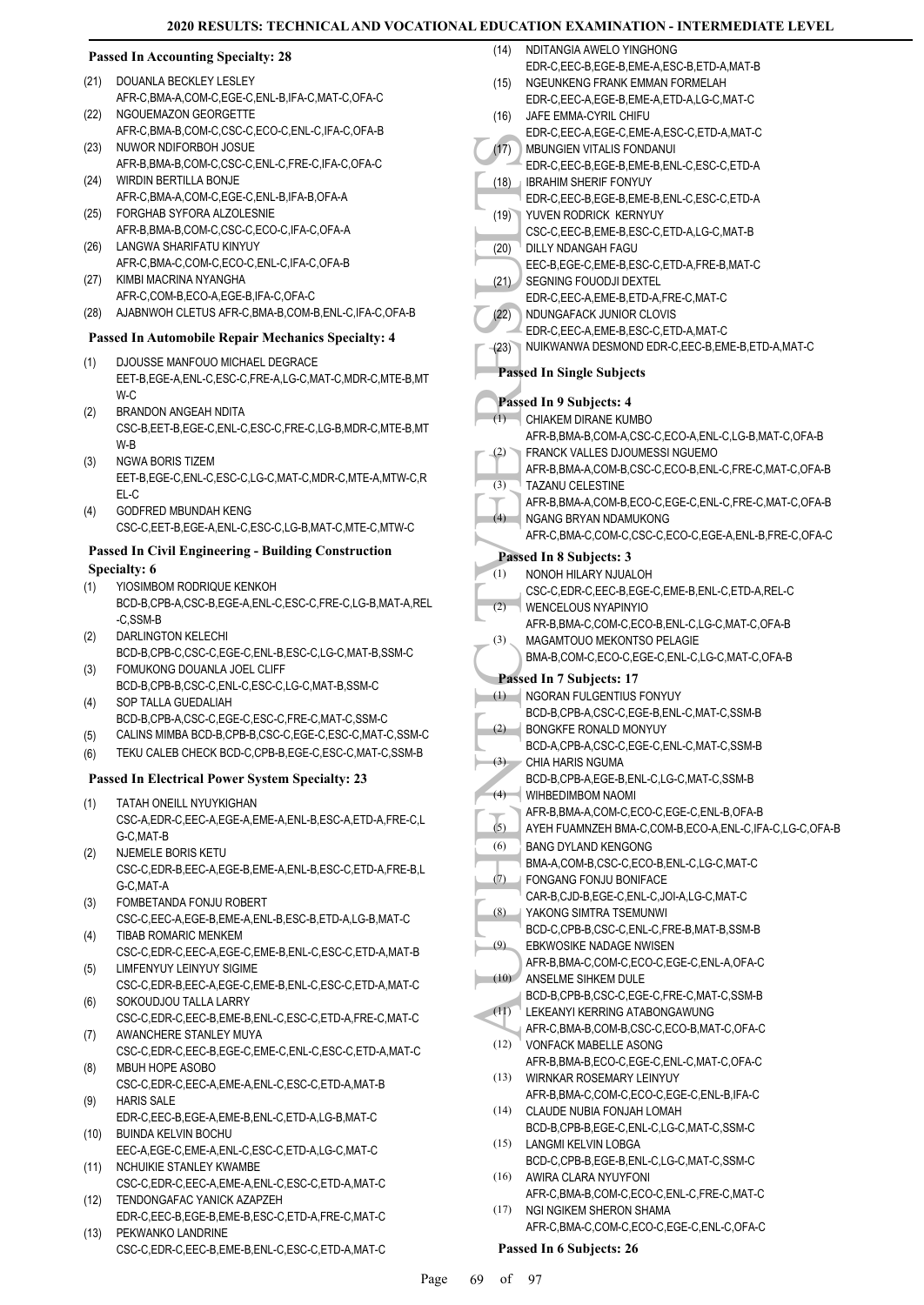# **Passed In Single Subjects**

# **Passed In 6 Subjects: 26**

- (1) FRU BRANDON NJI AFR-B,BMA-C,COM-B,ECO-B,EGE-A,OFA-B
- (2) HALIMA NJIDA EGE-B,ENL-C,FLE-B,FNH-B,NSC-B,RMH-B
- (3) FOFACK ARNOL VINCENT CAR-B,CJD-B,EGE-A,JOI-B,LG-C,MAT-C FUNWI LUMNWI RODERIGO (4)
- BMA-C,COM-A,ECO-B,EGE-B,ENL-C,OFA-C (5)
- WUSHUAB MAXIMINUS TANKA BCD-B,CPB-A,EGE-C,ENL-C,MAT-C,SSM-B
- (6) DOUO EMMERICH EEC-B,EME-B,ENL-C,ETD-A,FRE-C,MAT-C
- MBU'U BLESSING AWUM EDR-C,EEC-B,EME-B,ENL-C,ETD-A,FRE-C (7)
- KAMMOE MARIUS DONALD EDR-C,EEC-B,EGE-C,EME-B,ETD-A,FRE-C (8)
- PASIAH ROOLY PARTEM EEC-B,EGE-C,EME-B,ESC-C,ETD-A,FRE-C (9)
- (10) PAH GODLOVE ZHIE BCD-B,CPB-A,ENL-C,LG-C,MAT-C,SSM-C
- CHAZE TEMEKEW ISIDORE (11) EDR-C,EEC-B,EME-C,ENL-C,ETD-A,LG-C
- BONGADZEM PROSPER BCD-B,CPB-B, EGE-C, ENL-C, MAT-C, SSM-B (12)
- CHU MAMBINPING BASIL BCD-B,CPB-B,EGE-C,ENL-C,MAT-C,SSM-B (13)
- (14) ZIZEM SELDRICK CAR-B,CJD-B,EGE-C,JOI-B,LG-C,MAT-C ANIMBOM LEONEL LANGMI (15)
- BCD-B,CPB-B,CSC-C,EGE-C,ENL-C,SSM-C (16) NYUNWU MICAH KETUNG
- EDR-C,EME-B,ENL-C,ETD-B,LG-C,MAT-C (17) NZENGUE EVALDINE AFR-B,BMA-C,COM-C,EGE-C,ENL-C,OFA-B
- (18) TOHMUKUM MAC FANG BCD-C,CPB-A,ENL-C,FRE-C,MAT-C,SSM-C
- EMMANUELLA AFEMBOMBI (19) AFR-B,BMA-B,COM-C,ECO-C,EGE-C,ENL-C
- TANUE BLASIUS KOUTI BCD-C,CPB-B,CSC-C,EGE-B,ENL-C,SSM-C (20)
- SONJONG MEBOH MUNJONG ANOLD CSC-C,EGE-C,FLE-C,FNH-B,NSC-C,RMH-B (21)
- BANG MAJOLINE MBONFOH BMA-C,COM-C,ECO-C,ENL-C,LG-B,OFA-C (22)
- (23) EGBE CHARLES TAKIE BCD-C,CPB-B,EGE-C,LG-C,MAT-C,SSM-C
- WIRNGO JUNIOR SIKEM (24) CSC-C,EET-C,EGE-C,ENL-B,MTE-C,MTW-C FORZENKENG JULIUS NZOAYIM (25)
- BCD-C,CPB-B,CSC-C,LG-C,MAT-C,SSM-C TOHNGUH HILDA MBUH (26)
- AFR-C,BMA-C,COM-C,ECO-C,EGE-C,ENL-C

# **Passed In 5 Subjects: 37**

- (1) YAHM LESLIE NDUKONG BMA-C, COM-C, ECO-A, EGE-A, ENL-B
- (2) AKOM BRESLY ETUA BCD-B,CPB-A,EGE-C,MAT-B,SSM-B
- (3) LANJO YUFENYUY GLEN EEC-B,EME-B,ENL-C,ETD-A,FRE-B
- CHARIS JAMIE NYONBUIONH ALIMA BCD-A,CPB-A,CSC-C,MAT-C,SSM-B (4)
- EBOLE LENANDEM BARBASUSU EGE-B,ENL-C,FFD-B,PMG-B,TTE-A (5)
- (6) SOLANGE MBANG FLE-B,FNH-B,NSC-C,QHS-B,RMH-A
- (7) NGUM MARRY ANYE EGE-C,ENL-C,FFD-B,PMG-B,TTE-A
- (8) NGALA WILMA TUMI BMA-A,COM-C,ENL-C,MAT-B,OFA-B
- (9) FOLA ELIZABETH LUM EGE-C,ENL-B,FNH-B,NSC-B,RMH-B
- EFFUETLACHA MORINOS NKEMDEM (10) EEC-B,EGE-C,EME-B,ENL-C,ETD-A
- (11) NKENJI IVO NKEMASONG ENL-C,FLE-B,FNH-B,NSC-C,RMH-A
- (12) STEPHANIE SENGOU AFR-B,BMA-B,ECO-C,FRE-C,OFA-A FOTABONG YANICK FOLEGWE (13)
- EDR-C,EEC-B,EME-B,ETD-A,FRE-C
- (14) NGEFAC PIETROL BCD-B,CPB-B,EGE-C,ENL-C,SSM-B
- (15) CHANGEH DESTAIN BCD-A,CPB-B,EGE-C,ENL-C,SSM-C (16) TSOKENG NGOUMENE PRINCELY
- EDR-C,EEC-B,EME-B,ENL-C,ETD-B
- (17) AGHEN MARCELLOUS TAYAM BCD-B,CPB-B,ENL-C,MAT-C,SSM-B
- (18) SINGSE MANCINI NOEL CSC-C,EEC-B,EME-B,ETD-B,FRE-C

| (20) | ABDOULAYE NCHADZE EEC-B, EME-B, ENL-C, ETD-B, FRE-C                                                |
|------|----------------------------------------------------------------------------------------------------|
| (21) | TSANG JORDAN FUL BCD-C, CPB-B, EGE-C, MAT-C, SSM-B                                                 |
| (22) | NGONGA JEAN-GUY NKWECHU                                                                            |
|      | EDR-C,EEC-B,EGE-C,EME-C,ETD-B                                                                      |
| (23) | FONYUA ZAIYA TOMNYUY AFR-B, BMA-C, COM-C, ECO-C, OFA-B                                             |
| (24) | GHAAH LESLY NYAMEH EET-B,EGE-C,MDR-C,MTE-B,MTW-C                                                   |
| (25) | AKUM PIERRETTE NCHENDA BMA-C,COM-C,ECO-C,ENL-C,OFA-A                                               |
| (26) | NOMBO KENMOGNE ANNE DAINA                                                                          |
|      | FLE-B,FNH-C,FRE-B,NSC-C,RMH-C                                                                      |
| (27) | TABOT GEORGE NJEM CAR-B,CJD-C,EGE-C,ENL-C,JOI-B                                                    |
| (28) | AMINKENG RUDOLF NGULEFAC                                                                           |
|      | BCD-B,CPB-B,ENL-C,MAT-C,SSM-C                                                                      |
| (29) | ACHA ZIDANE AJIM BCD-C, CPB-B, ENL-C, MAT-C, SSM-B                                                 |
| (30) | CHEFOR ISAIAH BCD-B,CPB-B,ENL-C,FRE-C,SSM-C                                                        |
| (31) | TAMBE JOEL TAMBE CAR-B,CJD-C,EGE-C,JOI-B,MAT-C                                                     |
| (32) | AWUMBOM CLARIS LOH CTZ-C, ENL-C, FLE-C, FNH-B, RMH-B                                               |
| (33) | PRINCELY NGWEN BCD-B,CPB-B,CSC-C,MAT-C,SSM-C                                                       |
| (34) | CHO GODWIN TITA BCD-C, CPB-B, ENL-C, MAT-C, SSM-C                                                  |
| (35) | DORRETTE PEPYE LONGLACK AFR-C,COM-C,ECO-C,LG-C,OFA-B                                               |
| (36) | TENDONGOE CHIAFIE NIKEN BCD-C,CPB-B,CSC-C,ENL-C,SSM-C                                              |
| (37) | FOBASSO BERLINNE AFR-B, BMA-C, COM-C, LG-C, OFA-C                                                  |
|      |                                                                                                    |
|      | Centre No: 22229 GRACE COMPREHENSIVE HIGH SCHOOL                                                   |
|      | NGAOUNDERE                                                                                         |
|      | Regist: 26, Sat for 5 or more Subjects: 26, Passed : 21                                            |
|      | % Passed: 80.77, Sanctioned: 0                                                                     |
|      | <b>Results of Successful Candidates In Order Of Merit</b>                                          |
|      | <b>Passed In Accounting Specialty: 5</b>                                                           |
|      |                                                                                                    |
| (1)  | DJAMILA MOHAMADOU                                                                                  |
|      | AFR-B, BMA-A, COM-B, ECO-B, ENL-C, FRE-B, ICT-B, IFA-B, LG-C, MAT-                                 |
|      | B,OFA-A                                                                                            |
| (2)  | DJAMILATOU ABOUBAKAR                                                                               |
|      | AFR-C, BMA-A, COM-C, ECO-C, ENL-C, FRE-A, ICT-C, IFA-B, MAT-C, OF<br>A-B                           |
| (3)  | MARYAM ALHADJI SOUDI                                                                               |
|      | AFR-C, BMA-A, COM-B, ECO-C, ENL-C, FRE-A, ICT-B, IFA-B, OFA-B                                      |
| (4)  | NDAM BELFRANK TETUH                                                                                |
|      | AFR-C, BMA-B, COM-A, ECO-C, ENL-C, ICT-B, IFA-C, LG-C, OFA-C                                       |
| (5)  | AISSATOU MOHAMADOU                                                                                 |
|      | AFR-C, BMA-A, COM-C, ECO-C, ENL-C, ICT-C, IFA-C, MAT-C, OFA-B                                      |
|      | <b>Passed In Marketing Specialty: 3</b>                                                            |
|      |                                                                                                    |
| (1)  | ABDALLAH AHMADOU                                                                                   |
|      | COM-C,DMP-C,ECO-C,ENT-C,FRE-C,PMA-C,SMC-C<br>MARYAM HABIR COM-C, DMP-C, ENT-C, FRE-C, PMA-C, SMC-B |
| (2)  |                                                                                                    |
| (3)  | ABDOULAYE MBARI COM-C, DMP-C, ENT-C, FRE-C, PMA-C, SMC-C                                           |
|      | <b>Passed In Single Subjects</b>                                                                   |
|      | Passed In 8 Subjects: 3                                                                            |
| (1)  | TANGUE GRACIOUS KAGON                                                                              |
|      | BMA-A,COM-A,ECO-B,ENL-B,IFA-B,LG-B,MAT-C,OFA-A                                                     |
| (2)  | DADIHOUMMA LAMIN                                                                                   |
|      | BMA-B,COM-C,ECO-C,FRE-C,ICT-C,IFA-C,MAT-C,OFA-B                                                    |
| (3)  | FRU PRAISE WENDY NGUM                                                                              |
|      | AFR-C,BMA-C,COM-C,ECO-C,ENL-C,FRE-C,ICT-C,OFA-C                                                    |
|      | Passed In 7 Subjects: 2                                                                            |
|      |                                                                                                    |
| (1)  | <b>IBRAHIMA HAMIDOU BABBA</b>                                                                      |
|      | BMA-C,COM-B,ENL-C,FRE-B,ICT-A,LG-C,OFA-B                                                           |
| (2)  | EPWENE ROSE MOBELE                                                                                 |
|      | BMA-C,COM-C,ECO-C,ENL-C,FRE-C,LG-C,OFA-C                                                           |

(19) NDZEWIYI SAADATU KINYUY AFR-C,BMA-B,COM-B,ENL-B,FRE-C

- MOHAMADOU BASSIROU (1) AFR-C,BMA-A,COM-C,ECO-C,ICT-C,OFA-A
- (2) MAH BLESSING BMA-B,COM-C,ENL-C,IFA-C,LG-C,OFA-B
- (3) BILKISSOU BAKARI DMP-C,ECO-C,ENT-C,FRE-C,PMA-C,SMC-B
- ABDOURRAHMAN SOUDEIS BMA-B,ENL-C,ENT-C,FRE-C,PMA-C,SMC-C (4)

# **Passed In 5 Subjects: 4**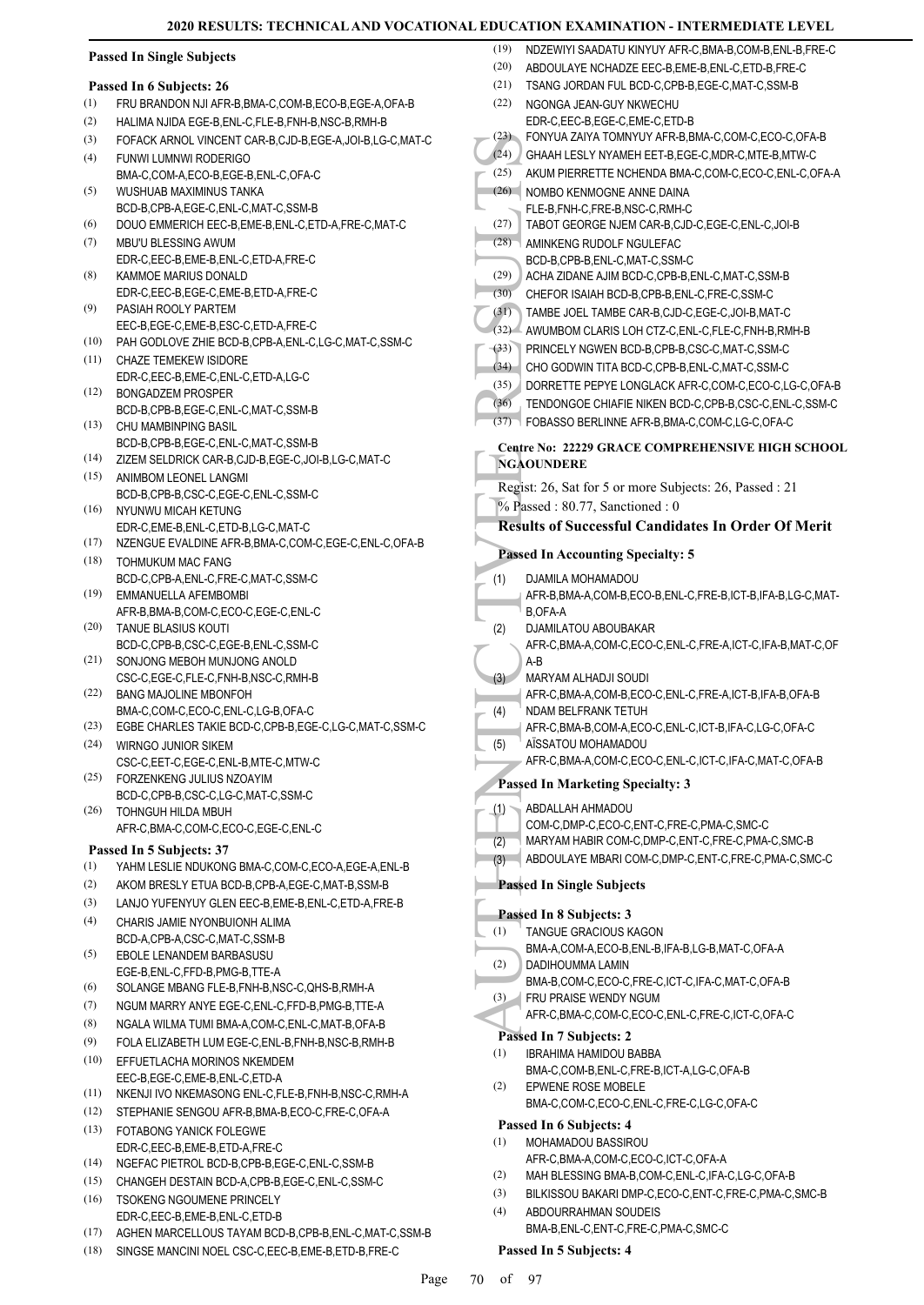(1)

(2)

(1)

(1)

 $(2)$ 

(1)

 $(2)$ 

# **Passed In Single Subjects**

#### **Passed In 5 Subjects: 4**

- (1) AHMAD ZOUL QUARNIAN BMA-B,COM-C,ENT-C,PMA-C,SMC-C
- (2) ZOUBEYR SAID COM-C,DMP-C,ENT-C,FRE-B,SMC-C
- (3) ABOUBAKAR DEWA DMP-C,ENT-C,FRE-C,PMA-C,SMC-C
- (4) ALHADJI YAHYA MANA DMP-C,ENT-C,FRE-C,PMA-C,SMC-C

#### **Centre No: 22230 KINGS BILINGUAL COMMUNITY COMPREHENSIVE COLLEGE BONADIKOMO, LIMBE**

Regist: 21, Sat for 5 or more Subjects: 21, Passed : 11 % Passed : 52.38, Sanctioned : 0

# **Results of Successful Candidates In Order Of Merit**

#### **Passed In Accounting Specialty: 3**

- DESMOND BABILA JOMIA AFR-C,BMA-C,COM-B,ECO-A,EGE-B,ENL-C,IFA-C,MAT-C,OFA-B (1)
- ANGOH SANDRA AMBANG AFR-C,BMA-C,COM-C,ENL-C,IFA-C,OFA-C,REL-C (2)
- NYANG CADI KELLY AFR-C,BMA-C,COM-C,ECO-C,ENL-C,IFA-C,OFA-C (3)

#### **Passed In Single Subjects**

# **Passed In 7 Subjects: 3**

- NDANGO BRANDON BMA-B,COM-C,ECO-C,EGE-B,ENL-C,IFA-B,OFA-A (1) (2)
- BONGNARI KELISANDRER JUMKWA AFR-C,BMA-A,COM-B,ECO-C,LG-C,MAT-C,OFA-B DJUIDJA ORIANE TAYLOR (3)
- AFR-C,BMA-C,COM-C,ECO-C,EGE-C,ENL-C,OFA-C

#### **Passed In 6 Subjects: 2**

- EWOKOLO VERA NJABI MBAH (1)
- BMA-A,COM-C,ECO-B,ENL-B,OFA-B,REL-C ANGELA EKANG JOAH (2)
- AFR-C,BMA-C,COM-C,ECO-C,ENL-C,OFA-C

### **Passed In 5 Subjects: 3**

- (1) CARLSON NUVAGA BABILA BMA-B,COM-C,EGE-C,ICT-C,OFA-B
- (2) ASEH NESTOLINE AGWECK AFR-B,COM-C,EGE-C,ENL-C,OFA-B
- (3) KAMU NDIFOR BRIDE COM-C,ECO-C,EGE-C,ENL-C,FRE-C

#### **Centre No: 22232 OXFORD ACADEMIC COMPLEX TOMBEL**

Regist: 64, Sat for 5 or more Subjects: 64, Passed : 44 % Passed : 68.75, Sanctioned : 0

# **Results of Successful Candidates In Order Of Merit**

#### **Passed In Accounting Specialty: 10**

- TIFUH SALVATION TEBOH AFR-A,BMA-A,COM-A,ECO-A,EGE-A,ENL-B,FRE-C,IFA-A,LG-A,MAT -C,OFA-B (1)
- BRICA NGHOMBUOCHE AFR-A,BMA-B,COM-A,ECO-A,EGE-A,ENL-C,IFA-B,LG-B,MAT-C,OFA -B (2)
- MELLE ELVIS EWANG AFR-C,BMA-A,COM-A,ECO-A,EGE-A,ENL-C,IFA-B,LG-C,MAT-C,OF A-C (3)
- ENOW EVADINE ENENGWI AFR-C,BMA-A,COM-B,ECO-B,EGE-A,ENL-C,IFA-C,LG-C,MAT-C,OF A-C (4)
- AJIM CATHERINE NAYOIN AFR-B,BMA-A,COM-A,ECO-B,EGE-A,ENL-C,IFA-A,LG-B,OFA-A (5)
- AJANG KELLY ESUNGE AFR-C,BMA-A,COM-A,ECO-A,EGE-A,ENL-C,FRE-C,IFA-B,OFA-A (6) CHECK BRENDA (7)
- AFR-C,BMA-B,COM-A,ECO-A,EGE-A,ENL-C,IFA-B,LG-B,OFA-B NKUO CHRISTAIN (8)
- AFR-C,BMA-B,COM-B,ECO-B,EGE-A,ENL-C,IFA-C,LG-C,OFA-B HONGIE VIOLET (9)
- AFR-C,COM-B,ECO-A,EGE-A,ENL-C,IFA-C,LG-C,OFA-C ENOW SHARLLOTE NGOH (10)
- AFR-B,BMA-C,COM-C,ECO-B,EGE-C,IFA-C,OFA-C

#### **Passed In Secretarial Administration and Communication Specialty: 2**

- COM-B<br>
Passed In States In States In States In THATTIEUH<br>
THEUH<br>
BMA-A, T-A<br>
Passed In States In States In States In States In States In States In States In States In States In States In States In States In States In State GAMSI EURICE TUBUO BMA-B,COM-B,ECO-A,EGE-A,ENL-C,IPR-C,MAT-C,OPR-A,PCT-C ALOBWEDE KOME EBONG COM-B,ECO-C,EGE-A,IPR-C,OFA-C,OPR-B,PCT-B **Passed In Single Subjects Passed In 10 Subjects: 1** TIMTI BENIZETTE BIHNENG BMA-A,COM-A,ECO-A,ENL-B,FRE-C,LG-B,MAT-C,OFA-C,OPR-B,PC T-A **Passed In 9 Subjects: 2** TIFUH BLANCH AKOMBI BMA-C,COM-A,ECO-C,ENL-B,FRE-C,LG-B,OFA-B,OPR-B,PCT-B POKAM SOH BRAINA BMA-B,COM-A,ECO-B,EGE-A,ENL-C,IFA-C,LG-C,MAT-C,OFA-C **Passed In 8 Subjects: 5** NTSEH BETRAND FRU AFR-C,BMA-B,COM-A,ECO-B,EGE-A,ENL-C,LG-C,OFA-C WANNE PELAGIE MUNDANG BMA-C,COM-B,ECO-C,EGE-A,ENL-C,OFA-C,OPR-B,PCT-B ACHETK ELLA NGOZI
	- AFR-C,BMA-C,COM-A,ECO-C,EGE-A,ENL-C,FRE-C,IFA-C (3) QUEENSBIRTH OWEH BMA-C,COM-A,ECO-C,EGE-B,ENL-C,OFA-C,OPR-C,PCT-C (4)
	- NGOUMKWE BILLY JORDAN (5)
	- COM-C,ECO-C,ENL-C,FRE-C,IPR-C,LG-C,OPR-B,PCT-B

# **Passed In 7 Subjects: 6**

| (1) | <b>EKOME CHANTOLINE</b>                   |
|-----|-------------------------------------------|
|     | AFR-C,COM-B,ECO-C,EGE-A,ENL-C,IFA-B,LG-C  |
| (2) | TABIT FSPINA FGBF                         |
|     | BMA-B,COM-B,ECO-C,EGE-B,OFA-C,OPR-C,PCT-C |
| (3) | KANG VIVIANE FRUDE                        |
|     | BMA-C,COM-C,ECO-B,LG-C,OFA-B,OPR-C,PCT-C  |
| (4) | TANCHIA KELLY EWOH                        |
|     | AFR-C.BMA-C.COM-C.ECO-C.EGE-B.ENL-B.IFA-C |
| (5) | AJIM GISELE FUMIH                         |
|     |                                           |

- 
- BMA-C,COM-C,ECO-C,EGE-B,ENL-C,OFA-C,OPR-C PAH JOICY MPONGE (6)
- COM-B,ECO-C,ENL-C,LG-C,OFA-C,OPR-C,PCT-C

# **Passed In 6 Subjects: 8**

- NKUMBE DESMOND ACHALLE (1)
- COM-B,ECO-C,EGE-A,ENL-C,OPR-C,PCT-C (2)
- NGEW SYLVESTER NKESEN AFR-B,BMA-C,COM-C,ECO-C,EGE-B,OFA-C
- MEDUKE ANNA SENGEBOTE (3)
- COM-C,ECO-C,ENL-C,OFA-C,OPR-B,PCT-B
- KETANG VERA SANGHA  $(4)$
- AFR-C,BMA-B,COM-C,EGE-C,MAT-C,OFA-C
- (5) NANGE PATRICIA NOH COM-C,ECO-C,ENL-C,LG-C,OPR-C,PCT-C
- LEATHICIA DJOFANG NKANANG (6)
- COM-C,ECO-C,ENL-C,IPR-C,OPR-C,PCT-C
- (7) NCHINDA CONCIENCE COM-C,ENL-C,FRE-C,IPR-C,OPR-C,PCT-C
- (8) KOLLE BELTUS AKWI COM-C,ECO-C,EGE-C,ENL-C,OPR-C,PCT-C

# **Passed In 5 Subjects: 10**

- ANKIAMBOM REDEEM NIDUM BMA-C,COM-B,ECO-B,EGE-A,OPR-C (1) (2) TABIT KELLY NGOH BMA-C,COM-A,EGE-B,ENL-C,IFA-C (3) EBUDE CHANTAL NSIOGE COM-B,ENL-B,FRE-C,OPR-C,PCT-B
- (4) NGOLLE JUNIOR ENONGENE COM-A,ECO-C,LG-C,OPR-B,PCT-C
- ELOH-EWANG RANDY ENEONGENE AFR-C,COM-C,ECO-C,EGE-A,FRE-C (5)
- (6) NKUALAKA CORNILIUS COM-C,ECO-C,EGE-C,OPR-B,PCT-C
- (7) MBOBE NERIS MEJANE COM-C,ECO-C,ENL-C,OPR-C,PCT-B
- (8) FUSEH ISAAC TOHNYI COM-C,ECO-C,EGE-B,OPR-C,PCT-C
- WENJERI BLESSING ANGUM COM-C,ECO-C,EGE-C,OPR-C,PCT-C (9)
- (10) NGULEFAC PILLAGIE COM-C,ECO-C,IPR-C,OPR-C,PCT-C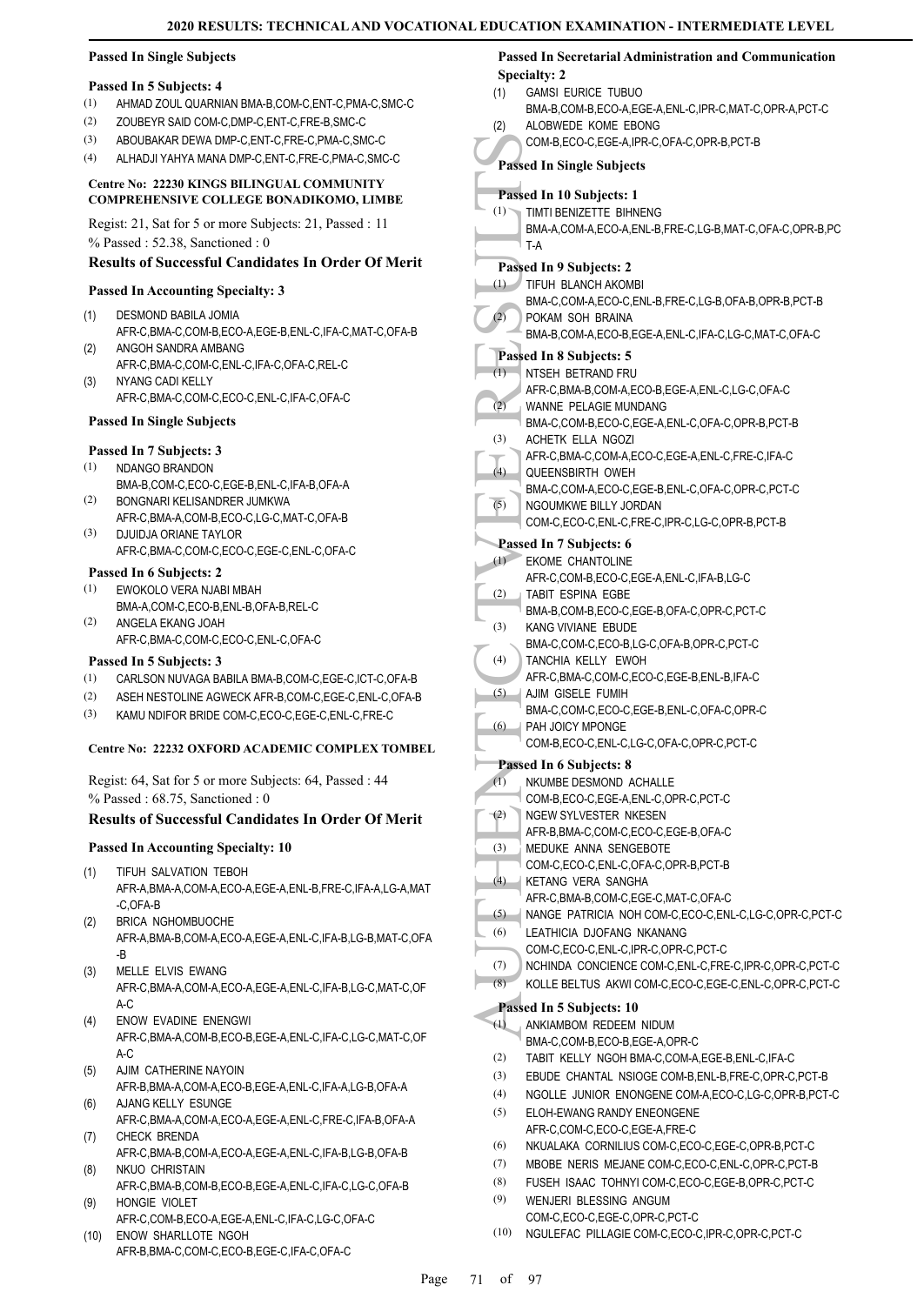| CSC-C.E<br>Centre No: 22233 AMASIA BILINGUAL SECONDARY SCHOOL<br><b>TASHIT I</b><br>(5)<br><b>EKOUNOU YAOUNDE</b>                |                                                                                        |              |                                 |
|----------------------------------------------------------------------------------------------------------------------------------|----------------------------------------------------------------------------------------|--------------|---------------------------------|
| <b>NDONGM</b><br>(6)<br>Regist: 145, Sat for 5 or more Subjects: 138, Passed: 96<br>EEC-B,EI<br>$%$ Passed: 69.57, Sanctioned: 0 |                                                                                        |              |                                 |
|                                                                                                                                  | <b>Results of Successful Candidates In Order Of Merit</b>                              | (7)          | <b>WENGIE</b><br>EEC-B,EI       |
|                                                                                                                                  |                                                                                        | Passed In So |                                 |
|                                                                                                                                  | <b>Passed In Accounting Specialty: 6</b>                                               |              | Specialty: 5                    |
| (1)                                                                                                                              | KIMBERLY MANKA OYEBOG                                                                  | (1)          | <b>TEPONG</b>                   |
|                                                                                                                                  | AFR-B, BMA-A, COM-A, ECO-A, EGE-A, ENL-B, FRE-C, IFA-C, MAT-C, O<br>FA-B, REL-C        |              | BMA-A,C                         |
| (2)                                                                                                                              | KENGNE FONE STEVE KAREL                                                                | (2)          | $T-B$<br>MOFOR I                |
|                                                                                                                                  | AFR-A, BMA-A, COM-B, ECO-A, ENL-C, FRE-B, ICT-C, IFA-B, MAT-A, OF                      |              | BMA-A,C                         |
|                                                                                                                                  | $A-A$                                                                                  |              | EL-C                            |
| (3)                                                                                                                              | NDZEKONGANG FONCHAM DANIEL                                                             | (3)          | <b>RANDOL</b>                   |
| (4)                                                                                                                              | AFR-A, BMA-B, COM-B, ECO-B, ENL-B, FRE-C, IFA-C, OFA-B, REL-C<br>SIRRI SHERABEL NDE    |              | BMA-B,C                         |
|                                                                                                                                  | AFR-A, BMA-A, COM-B, ECO-A, ENL-C, IFA-A, MAT-A, OFA-A                                 | (4)          | <b>MALEY F</b><br>BMA-C,C       |
| (5)                                                                                                                              | <b>TAYOB MUDAH JUDITH</b>                                                              | (5)          | SIRRI AB                        |
|                                                                                                                                  | AFR-C, BMA-A, COM-B, ECO-A, ENL-B, IFA-C, OFA-B                                        |              | BMA-C,C                         |
| (6)                                                                                                                              | <b>FONGANG KUITCHE STIVES VAREL</b><br>AFR-B, BMA-A, COM-C, ICT-C, IFA-C, MAT-C, OFA-B |              | <b>Passed In Si</b>             |
|                                                                                                                                  | <b>Passed In Automobile Repair Mechanics Specialty: 4</b>                              |              |                                 |
|                                                                                                                                  |                                                                                        | (1)          | Passed In 10<br><b>NGOMSE</b>   |
| (1)                                                                                                                              | <b>ITOE BENJAMIN NGANYA</b>                                                            |              | BMA-A,C                         |
|                                                                                                                                  | CSC-B, EET-B, ENL-C, ENT-C, ESC-C, FRE-C, MAT-B, MDR-C, MTE-B, M<br>TW-C               |              | EL-C                            |
| (2)                                                                                                                              | TAMBI MAFIAMBA EYONG-ETTA                                                              | Passed In 9  |                                 |
|                                                                                                                                  | CSC-C,EET-B,ENL-C,ESC-C,FRE-B,MAT-B,MDR-C,MTE-B,MTW-C                                  | (1)          | <b>KOMETA</b>                   |
| (3)                                                                                                                              | TATIN NOEL ZIDAN                                                                       |              | BCD-A,C                         |
| (4)                                                                                                                              | EET-C, ENL-C, FRE-C, ICT-C, MAT-C, MDR-C, MTE-B, MTW-C<br>FRU JUSCAR NGU               | (2)          | <b>BORIS A</b><br>CSC-B,E       |
|                                                                                                                                  | CSC-C, EET-C, ESC-C, MAT-C, MDR-C, MTE-C, MTW-C                                        |              |                                 |
|                                                                                                                                  | <b>Passed In Carpentry and Joinery Specialty: 2</b>                                    | (1)          | Passed In 8<br><b>OKAH FF</b>   |
|                                                                                                                                  |                                                                                        |              | BMA-A,C                         |
| (1)                                                                                                                              | NJI GRECIOUS DYLAND CHE<br>CAR-B,CJD-B,ENL-B,ESC-C,FRE-A,JOI-B,LG-C,MAT-C              | (2)          | ZONG G                          |
| (2)                                                                                                                              | NCHORI LESLIE TABAH                                                                    |              | ENL-C,FL                        |
|                                                                                                                                  | CAR-B,CJD-B,CSC-C,ENL-C,ESC-C,JOI-A,LG-C,MAT-B                                         | (3)          | <b>EWEN K</b><br>AFR-C,BI       |
|                                                                                                                                  | <b>Passed In Civil Engineering - Building Construction</b>                             | (4)          | NANJE J                         |
|                                                                                                                                  | <b>Specialty: 11</b>                                                                   |              | BMA-B,C                         |
|                                                                                                                                  | (1) ANKINIMBOM COLLINS TUBUOH                                                          | (5)          | ZOA - ZE                        |
| (2)                                                                                                                              | BCD-B,CPB-A,ENL-A,ESC-B,FRE-C,LG-A,MAT-B,QHS-B,SSM-A<br>ZIBI NGOMBA MARIO TADDY        | (6)          | EEC-B.E<br><b>MBONGL</b>        |
|                                                                                                                                  | BCD-C,CPB-A,CSC-C,ENL-C,ESC-C,FRE-A,LG-C,MAT-B,SSM-A                                   |              | BMA-B,C                         |
| (3)                                                                                                                              | AJAI FULBERT LUFUNG                                                                    | (7)          | <b>MANETS</b>                   |
|                                                                                                                                  | BCD-B,CPB-A,ENL-C,ESC-C,FRE-C,LG-C,MAT-C,QHS-B,SSM-A                                   |              | BMA-B,C                         |
| (4)                                                                                                                              | NSANDA MASOUDOU ZAMBUH<br>BCD-B,CPB-A,EGE-B,ESC-B,FRE-C,LG-B,MAT-A,SSM-A               | (8)          | KITI ELG<br>AFR-C,BI            |
| (5)                                                                                                                              | KFVUSI KENDRICK WAMBENG KENEH                                                          |              | Passed In 7                     |
|                                                                                                                                  | BCD-A,CPB-A,ESC-C,FRE-C,MAT-C,QHS-C,SSM-A                                              | (1)          | <b>TENGWE</b>                   |
| (6)                                                                                                                              | WAKOM RAYMOND NFOR NNANE                                                               |              | BMA-B,C                         |
|                                                                                                                                  | BCD-B,CPB-A,ENL-C,ESC-B,FRE-B,MAT-C,SSM-B<br><b>MOOR MARCEL MKONG</b>                  | (2)          | <b>TCHAKO</b>                   |
| (7)                                                                                                                              | BCD-A,CPB-B,ENL-C,ESC-C,LG-C,MAT-C,SSM-A                                               |              | CAR-B,C                         |
| (8)                                                                                                                              | FOINKEJEM NSOM PETER                                                                   | (3)          | TINO SO<br>AFR-B, BI            |
|                                                                                                                                  | BCD-B,CPB-A,ENL-C,ESC-C,MAT-C,QHS-C,SSM-A                                              | (4)          | <b>MBENG</b>                    |
| (9)                                                                                                                              | FORCHE RAPHAEL TIH                                                                     |              | AFR-C,BI                        |
| (10)                                                                                                                             | BCD-B,CPB-A,CSC-C,ESC-C,LG-C,MAT-C,SSM-A<br>TEGUM PRIESTLY TEGUM                       | (5)          | <b>KONFOR</b>                   |
|                                                                                                                                  | BCD-A,CPB-A,ENL-B,ESC-C,MAT-C,SSM-A                                                    | (6)          | BMA-A,C<br>AFAH AL              |
| (11)                                                                                                                             | TASHIT RAHAMAN TANDA                                                                   |              | CAR-B,C                         |
|                                                                                                                                  | BCD-B,CPB-A,EGE-C,ESC-C,MAT-C,SSM-B                                                    | (7)          | <b>OUAWO</b>                    |
|                                                                                                                                  | <b>Passed In Electrical Power System Specialty: 7</b>                                  |              | BMA-B,C                         |
| (1)                                                                                                                              | MEYABEME ENGOULOU MARIE ROBIN                                                          | (8)          | <b>AGHA BE</b>                  |
|                                                                                                                                  | CSC-C,EDR-C,EEC-A,EME-A,ENL-C,ESC-B,ETD-A,FRE-C,MAT-C,Q                                | (9)          | CAR-B,C<br><b>MESUME</b>        |
|                                                                                                                                  | HS-C                                                                                   |              | CAR-B,C                         |
| (2)                                                                                                                              | NKONGHOBOAY SULEMAMU<br>CSC-C,EDR-C,EEC-C,EME-C,ESC-C,ETD-B,FRE-C,MAT-C                | (10)         | <b>BACHEF</b>                   |
| (3)                                                                                                                              | MANKOH EMMANUEL NDANSAK                                                                | (11)         | BCD-B,C                         |
|                                                                                                                                  | EDR-B,EEC-A,EME-A,ENL-C,ETD-A,LG-C,MAT-C                                               |              | CHI BRA<br>$\sim$ $\sim$ $\sim$ |

(4) FRU JUNIOR NJIE

- CSC-C,EDR-C,EEC-B,EME-B,ESC-C,ETD-A,MAT-C ISSA NDETHE EDR-B,EEC-A,EME-A,ETD-A,LG-C,MAT-A
- MU LITIZE FERDINAND
	- ME-B,ESC-C,ETD-B,FRE-B,MAT-C
- H MITTERAN NCHENCHE
- ME-B,ESC-C,ETD-B,FRE-C,MAT-C **Passed In Secretarial Administration and Communication**

|      |    |                  | Specialty: 5                                             |
|------|----|------------------|----------------------------------------------------------|
| 0,   |    | (1)              | TEPONG JEVASON NJONG                                     |
|      |    |                  | BMA-A,COM-B,ENL-B,FRE-A,ICT-C,IPR-A,MAT-A,OFA-A,OPR-A,PC |
|      |    |                  | T-B                                                      |
| )F   |    | (2)              | <b>MOFOR EMMANUELLA NGUFOR</b>                           |
|      |    |                  | BMA-A,COM-B,ECO-A,ENL-B,IPR-A,MAT-B,OFA-B,OPR-A,PCT-B,R  |
|      |    |                  | EL-C                                                     |
|      |    | (3)              | RANDOLF WIYSUNYUY                                        |
|      |    |                  | BMA-B,COM-B,ENL-B,IPR-A,LG-B,OFA-B,OPR-B,PCT-A           |
|      |    | (4)              | <b>MALEY RANSON MBALE</b>                                |
|      |    |                  | BMA-C,COM-B,ECO-B,FRE-C,IPR-A,OFA-C,OPR-C,PCT-C          |
|      |    | (5)              | SIRRI ABIGAIL NDIFOR                                     |
|      |    |                  | BMA-C,COM-C,ECO-B,IPR-A,MAT-C,OFA-C,OPR-C,PCT-C          |
|      |    |                  |                                                          |
|      |    |                  | <b>Passed In Single Subjects</b>                         |
|      |    |                  | Passed In 10 Subjects: 1                                 |
|      |    | (1)              | NGOMSEU TEDJOUNG ARNAULD JONAS                           |
|      |    |                  | BMA-A,COM-C,ECO-C,EGE-B,ENL-C,FRE-A,IFA-B,MAT-C,OFA-B,R  |
| ١,M  |    |                  |                                                          |
|      |    |                  | EL-C                                                     |
|      |    |                  | Passed In 9 Subjects: 2                                  |
| C    |    | $\left(1\right)$ | KOMETA ROMARIC TIBAKAR                                   |
|      |    |                  | BCD-A,CPB-A,CSC-C,ENL-C,FRE-A,LG-B,MAT-C,QHS-B,SSM-A     |
|      |    | (2)              | <b>BORIS AGBOR MUAMBO</b>                                |
|      |    |                  | CSC-B,EDR-C,EEC-B,ENL-C,ESC-C,ETD-A,FRE-B,LG-C,MAT-C     |
|      |    |                  | <b>Passed In 8 Subjects: 8</b>                           |
|      |    |                  |                                                          |
|      |    | (1)              | OKAH FRIXS MENDI                                         |
|      |    |                  | BMA-A,COM-A,ECO-A,ENL-B,FRE-B,IFA-C,MAT-C,OFA-B          |
|      |    | (2)              | ZONG GODRICA SAH                                         |
|      |    |                  | ENL-C,FLE-B,FNH-B,FRE-B,ICT-C,LG-B,NSC-A,RMH-B           |
|      |    | (3)              | <b>EWEN KAH FIDELIS</b>                                  |
|      |    |                  | AFR-C, BMA-A, COM-A, ECO-A, ENL-C, FRE-C, MAT-C, OFA-C   |
|      |    | (4)              | NANJE JOHN WYCLIFFE                                      |
|      |    |                  | BMA-B,COM-C,ECO-B,ENL-C,FRE-B,ICT-B,IFA-C,OFA-B          |
|      |    | (5)              | ZOA - ZEH- AIME- JONATHAN                                |
|      |    |                  | EEC-B,EGE-C,EME-B,ENL-C,ESC-C,ETD-B,FRE-A,LG-C           |
|      |    | (6)              | MBONGLOU'OU ABOMO IVAN GASTON                            |
|      |    |                  | BMA-B,COM-C,ECO-C,EGE-B,ENL-C,FRE-A,MAT-C,REL-C          |
|      |    | (7)              | MANETSI MANFOUO ANGE FLORE                               |
|      |    |                  | BMA-B,COM-C,EGE-C,ENL-C,FRE-A,IFA-C,MAT-C,OFA-C          |
|      |    | (8)              | KITI ELGA MOMOH                                          |
|      |    |                  | AFR-C,BMA-A,COM-C,ECO-C,ENL-B,FRE-C,MAT-C,OFA-C          |
|      |    |                  |                                                          |
|      |    |                  | Passed In 7 Subjects: 18                                 |
|      |    | (1)              | TENGWE AWISETTE ABEU                                     |
|      |    |                  | BMA-B,COM-B,ECO-A,EGE-A,ENL-C,IFA-C,OFA-B                |
|      |    | (2)              | TCHAKO WARREN WRIGHT                                     |
|      |    |                  | CAR-B,CJD-B,CSC-C,FRE-A,JOI-B,LG-C,MAT-B                 |
|      |    | (3)              | TINO SONIA UNJAU                                         |
|      |    |                  | AFR-B,BMA-C,COM-B,ECO-A,ENL-C,LG-C,OFA-A                 |
|      |    | (4)              | MBENG BETTI-CYNTHIA AYUK                                 |
|      |    |                  | AFR-C, BMA-A, COM-C, ECO-B, ENL-B, FRE-A, MAT-C          |
|      |    | (5)              | KONFOR CALEB BRIGHT                                      |
|      |    |                  | BMA-A,COM-C,ECO-B,ENL-B,FRE-C,MAT-C,OFA-B                |
|      |    | (6)              | AFAH AUGUSTIN AHYOJUGU MOFOR                             |
|      |    |                  | CAR-B,CJD-B,CSC-C,EGE-C,ENL-C,JOI-B,LG-B                 |
|      |    | (7)              | <b>OUAWO NKENGUE ALBERT</b>                              |
|      |    |                  | BMA-B,COM-C,EGE-B,ENL-C,FRE-A,MAT-C,OFA-C                |
|      |    | (8)              | AGHA BETRAND ANYI                                        |
|      |    |                  | CAR-B,CJD-B,CSC-C,EGE-C,ENL-C,JOI-B,LG-C                 |
| ۰,Q  |    | (9)              | MESUMBE KOME NOAH                                        |
|      |    |                  | CAR-B,CJD-B,CSC-C,ENL-C,FRE-C,JOI-B,MAT-C                |
|      |    | (10)             | <b>BACHE PHILIP ONGUM</b>                                |
|      |    |                  | BCD-B,CPB-A,EGE-C,ENL-C,FRE-C,MAT-C,SSM-C                |
|      |    | (11)             | CHI BRANDON FRU                                          |
|      |    |                  | CAR-B,CJD-B,CSC-C,EGE-C,ENL-C,FRE-C,JOI-B                |
|      |    | (12)             | <b>ILODIBE MEDOU TONY DANIEL</b>                         |
|      |    |                  |                                                          |
| Page | 72 | of               | 97                                                       |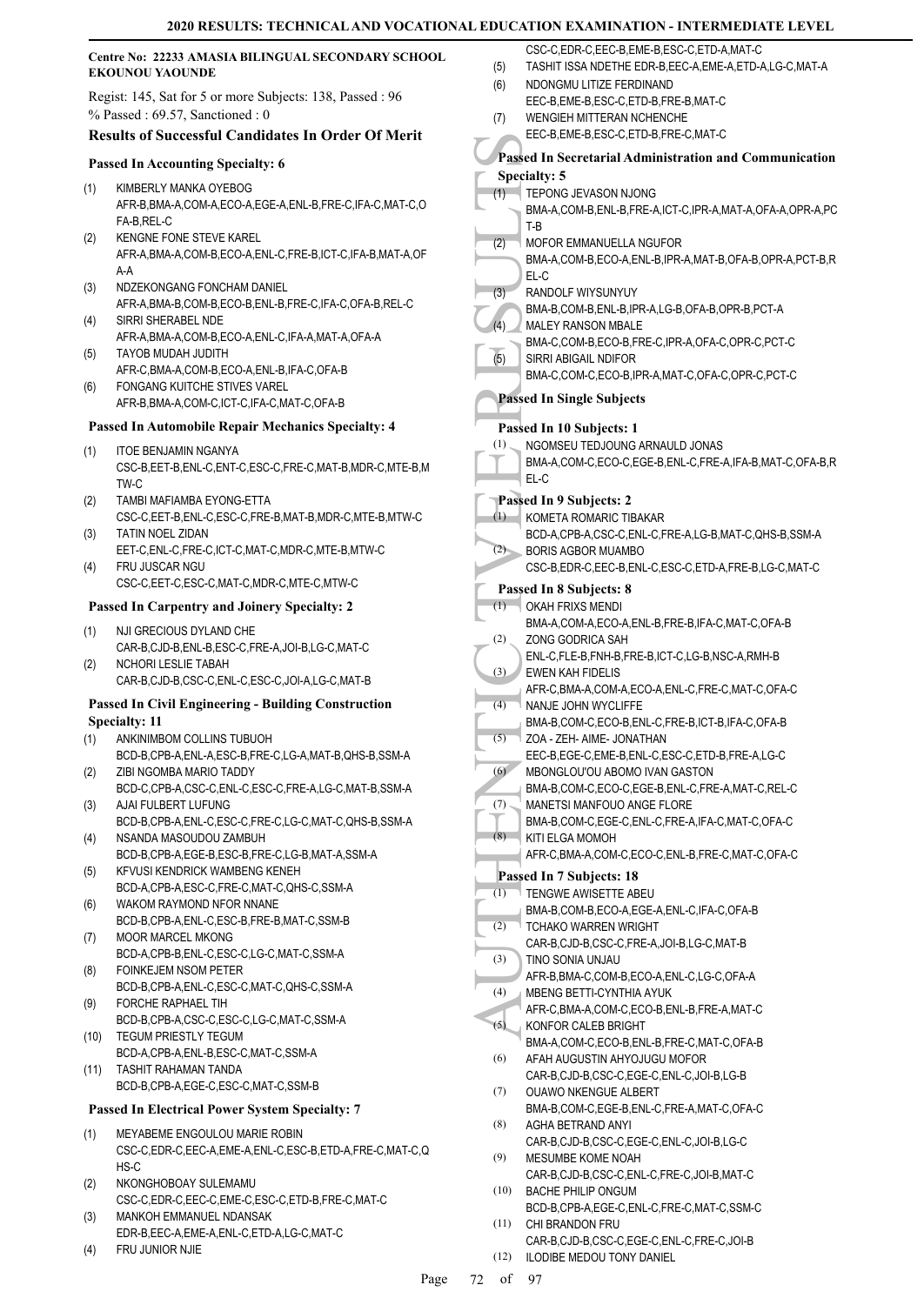#### **Passed In Single Subjects**

# **Passed In 7 Subjects: 18**

- EET-C,ENL-C,FRE-B,MDR-C,MTE-B,MTW-C,QHS-C NJILAH DIVINE MUSA (13)
- CSC-C,EEC-B,EME-C,ENL-C,ETD-B,FRE-C,MAT-C WIHBUEMBOM DESMOND VUTANSI  $(14)$
- BCD-B,CPB-B,ENL-C,ENT-C,FRE-C,LG-C,SSM-C (15) NFOR RUTH MANKAH
- COM-C,ENL-C,FRE-C,IPR-A,LG-C,OPR-C,PCT-C WIRSIY BLAISE DINNYUY (16)
- EDR-C,EEC-B,EME-C,ENL-C,ETD-B,FRE-C,LG-C NJEKE VANESSA YOMBI (17)
- COM-C,ECO-C,FRE-C,ICT-C,IPR-B,OFA-C,OPR-C TOUGANG FRANK YVAN (18)
- CSC-C,EET-C,ENL-C,FRE-C,MDR-C,MTE-C,MTW-C

#### **Passed In 6 Subjects: 17**

- (1) DJOUKA FOSSI LUCRES
- ENT-C,FFD-A,FRE-A,MAT-C,PMG-B,TTE-A (2) NGWA DIAROT FON BCD-B,CPB-B,ENL-C,ESC-C,FRE-B,SSM-A
- NYEMEG NGWEM YVES CHRISTIAN (3)
- EEC-B,EME-B,ENL-C,ESC-C,ETD-B,FRE-A (4) NDUKONG PETRA NDE CSC-C,ENL-B,FFD-B,FRE-C,PMG-B,TTE-A
- MBENTI NKANEMBANG SUZANNE GLAWDYS ENL-C,FLE-B,FNH-B,FRE-B,NSC-B,RMH-B (5)
- NGAIDZEWAI CLARISE SEMIRNYUY BMA-C, COM-B, ECO-A, ENL-B, ERE-C, OFA-B (6)
- CHI FI AVIUS PHANUFL AWAH (7)
- EEC-B,EME-B,ENT-C,ESC-C,ETD-A,FRE-C TAGOUONYEM TIOMEZA BCD-B,CPB-A,ENL-C,FRE-C,MAT-C,SSM-B (8)
- NGONGO VALENTINE PRUDENCE ENL-C,FLE-C,FNH-B,FRE-B,NSC-B,RMH-B (9)
- MOTCHEHEE JEANNE CHANNEL KELLY ENL-C,FLE-C,FNH-B,FRE-B,NSC-B,RMH-C (10)

#### MESUMBE JONH EWEHTAH BMA-A,COM-C,ECO-C,ENL-C,IFA-C,OFA-B  $(11)$

- (12) LEONARD MBIKILA AFR-C,BMA-B,COM-C,ENL-C,FRE-C,OFA-B
- (13) UGUM ALAIN TACHO EDR-C,EEC-B,ENL-C,ESC-C,ETD-B,MAT-C
- (14) CHI DILAND CHE EDR-C,EEC-B,ENL-C,ESC-C,ETD-B,FRE-C
- NGAMDZELE NADESH SHAMNYUY BMA-C,COM-C,ECO-C,FRE-C,IFA-C,OFA-B (15)
- KOUANKEKANG PEDJUIE CARLOS BRILLANT EET-C,ENL-C,ESC-C,FRE-C,MDR-C,MTE-C (16)
- BIJIENGSI ASHTON BIJINGSI (17) BCD-C,CPB-C,ENL-C,FRE-C,QHS-C,SSM-C

#### **Passed In 5 Subjects: 15**

- ONANA BLONDEL MARTINIEN BCD-A,CPB-A,FRE-B,MAT-C,SSM-B (1)
- NGA NGONO MARGUERITE GRACE ENL-C,FFD-A,FRE-B,PMG-A,TTE-B (2)
- (3) TENENG FABRICE AWA BCD-B,CPB-A,ICT-C,MAT-B,SSM-B
- (4) CHE CHIATEH RODRICK BCD-B,CPB-B,ENL-C,FRE-B,SSM-A
- INGWAT SONGUE KILLIAN FRANKLIN ANDY CSC-C,EEC-B,EME-C,ETD-B,FRE-A (5)
- (6) FOKAM CEDRIC WILFRIED EET-B,FRE-C,MDR-B,MTE-B,MTW-C
- MIKWA SEBASTIAN NCHOFONG EEC-B,EME-C,ENL-C,ETD-B,MAT-C (7)
- ONGUENE ESSONO ALBERT VANEL BMA-C,COM-C,EGE-C,ENL-C,FRE-A (8)
- (9) CHE NGONG LEWIS NUH BCD-C,CPB-B,ENL-C,QHS-C,SSM-B
- (10) ANUMU MARIANE ATEMKENG ENL-C,FFD-C,FRE-C,PMG-C,TTE-B
- (11) MAYA HELEN COM-C,ENL-C,ENT-C,FRE-B,REL-C
- (12) BAH KELVIN NBUNWE COM-B,ECO-C,ENL-C,FRE-C,OFA-C
- (13) NGWANO HERVE RAOUL MUBAH COM-C,ECO-C,ENL-C,ENT-C,FRE-B
- (14) KAFFA AZAZZE KANJOH BMA-C,COM-C,ECO-C,ENL-C,OFA-C
- MBARGA BELINGA CHRISTIAN FRANKY (15) AFR-C,BMA-C,COM-C,FRE-C,IFA-C

#### **Centre No: 22234 AKWA DOUALA EXTERNAL**

Regist: 95, Sat for 5 or more Subjects: 92, Passed : 42

|      | $\epsilon$ , $\epsilon$ , $\epsilon$ , $\epsilon$ , $\epsilon$ , $\epsilon$ , $\epsilon$ , $\epsilon$ , $\epsilon$ , $\epsilon$ , $\epsilon$ , $\epsilon$ , $\epsilon$ , $\epsilon$ , $\epsilon$ , $\epsilon$ , $\epsilon$ , $\epsilon$ , $\epsilon$ , $\epsilon$ , $\epsilon$ , $\epsilon$ , $\epsilon$ , $\epsilon$ , $\epsilon$ , $\epsilon$ , $\epsilon$ , $\epsilon$ , $\epsilon$ , $\epsilon$ , $\epsilon$ , $\epsilon$ , $\epsilon$ , $\epsilon$ , $\epsilon$ , $\epsilon$ , $\epsilon$ |
|------|------------------------------------------------------------------------------------------------------------------------------------------------------------------------------------------------------------------------------------------------------------------------------------------------------------------------------------------------------------------------------------------------------------------------------------------------------------------------------------------------|
|      | $%$ Passed: 45.65, Sanctioned: 0                                                                                                                                                                                                                                                                                                                                                                                                                                                               |
|      | <b>Results of Successful Candidates In Order Of Merit</b>                                                                                                                                                                                                                                                                                                                                                                                                                                      |
|      | <b>Passed In Accounting Specialty: 11</b>                                                                                                                                                                                                                                                                                                                                                                                                                                                      |
| (1)  | DJAMBOU AL JERRY DJAMENY                                                                                                                                                                                                                                                                                                                                                                                                                                                                       |
|      | AFR-B, BMA-A, COM-A, ECO-B, EGE-A, ENL-B, FRE-A, IFA-B, MAT-A, OF                                                                                                                                                                                                                                                                                                                                                                                                                              |
|      | A-A,OPR-B                                                                                                                                                                                                                                                                                                                                                                                                                                                                                      |
| (2)  | <b>MBANWEI CLEOPHAS ATUH</b>                                                                                                                                                                                                                                                                                                                                                                                                                                                                   |
|      | AFR-C, BMA-A, COM-B, ECO-A, ENL-B, FRE-C, IFA-B, LG-B, MAT-C, OFA                                                                                                                                                                                                                                                                                                                                                                                                                              |
|      | -B,OPR-A                                                                                                                                                                                                                                                                                                                                                                                                                                                                                       |
| (3)  | NJI LEONEL PENN                                                                                                                                                                                                                                                                                                                                                                                                                                                                                |
|      | AFR-C, BMA-A, COM-B, ECO-A, ENL-C, FRE-A, ICT-A, IFA-C, LG-C, MAT-                                                                                                                                                                                                                                                                                                                                                                                                                             |
|      | C,OFA-C                                                                                                                                                                                                                                                                                                                                                                                                                                                                                        |
| (4)  | KAPCHE VALENCIA<br>AFR-C,BMA-A,COM-B,ECO-B,ENL-C,FRE-B,IFA-C,LG-C,MAT-C,OF                                                                                                                                                                                                                                                                                                                                                                                                                     |
|      | A-A,OPR-B                                                                                                                                                                                                                                                                                                                                                                                                                                                                                      |
| (5)  | <b>EYONG GRACE NFOR</b>                                                                                                                                                                                                                                                                                                                                                                                                                                                                        |
|      | AFR-C,BMA-C,COM-A,CSC-C,ECO-A,ENL-B,FRE-B,IFA-A,OFA-C,O                                                                                                                                                                                                                                                                                                                                                                                                                                        |
|      | PR-B                                                                                                                                                                                                                                                                                                                                                                                                                                                                                           |
| (6)  | DJAMBOU AL HARRY TCHAMENY                                                                                                                                                                                                                                                                                                                                                                                                                                                                      |
|      | AFR-B, BMA-A, COM-C, ECO-C, ENL-C, FRE-A, IFA-C, MAT-A, OFA-C, O                                                                                                                                                                                                                                                                                                                                                                                                                               |
|      | PR-C                                                                                                                                                                                                                                                                                                                                                                                                                                                                                           |
| (7)  | <b>ENOW NOELA ETCHI</b><br>AFR-C, BMA-B, COM-C, ECO-C, ENL-C, IFA-C, OFA-C, OPR-A                                                                                                                                                                                                                                                                                                                                                                                                              |
| (8)  | NGOMBO ESSOH JAN-SENNE                                                                                                                                                                                                                                                                                                                                                                                                                                                                         |
|      | AFR-C, BMA-C, COM-C, EGE-C, FRE-A, IFA-C, OFA-C, OPR-C                                                                                                                                                                                                                                                                                                                                                                                                                                         |
| (9)  | SHEPEH RAHIMATOU AJIYUI                                                                                                                                                                                                                                                                                                                                                                                                                                                                        |
|      | AFR-C, BMA-B, COM-C, FRE-C, IFA-C, MAT-C, OFA-B                                                                                                                                                                                                                                                                                                                                                                                                                                                |
| (10) | MBALLA AMBANGUI JEANETTE BRENDA                                                                                                                                                                                                                                                                                                                                                                                                                                                                |
|      | AFR-C,COM-C,ECO-C,ENL-C,FRE-B,IFA-C,OFA-C                                                                                                                                                                                                                                                                                                                                                                                                                                                      |
| (11) | VANISA GHUFEH AFR-C, BMA-C, COM-C, IFA-C, OFA-C, OPR-C                                                                                                                                                                                                                                                                                                                                                                                                                                         |
|      | <b>Passed In Marketing Specialty: 2</b>                                                                                                                                                                                                                                                                                                                                                                                                                                                        |
| (1)  | PENN CLINTON MBUH                                                                                                                                                                                                                                                                                                                                                                                                                                                                              |
|      | COM-C,DMP-C,EGE-B,ENL-C,ENT-C,LG-B,PMA-C,SMC-B                                                                                                                                                                                                                                                                                                                                                                                                                                                 |
| (2)  | ACHA LOUIS EZIERENDO                                                                                                                                                                                                                                                                                                                                                                                                                                                                           |
|      | BMA-C,COM-C,DMP-C,EGE-C,ENT-B,PMA-C,SMC-B                                                                                                                                                                                                                                                                                                                                                                                                                                                      |
|      | <b>Passed In Secretarial Administration and Communication</b>                                                                                                                                                                                                                                                                                                                                                                                                                                  |
|      | <b>Specialty: 4</b>                                                                                                                                                                                                                                                                                                                                                                                                                                                                            |
| (1)  | MAMABOU EUGENE SUNDAY                                                                                                                                                                                                                                                                                                                                                                                                                                                                          |
|      | BMA-B,COM-C,ECO-B,ENL-C,FRE-C,IPR-C,LG-A,OFA-C,OPR-C,PC                                                                                                                                                                                                                                                                                                                                                                                                                                        |
| (2)  | T-B                                                                                                                                                                                                                                                                                                                                                                                                                                                                                            |
|      | LIMONGA ZIPPORAH<br>BMA-A,COM-C,ENL-C,FRE-B,IPR-C,LG-C,MAT-C,OFA-B,OPR-C,PC                                                                                                                                                                                                                                                                                                                                                                                                                    |
|      | T-C                                                                                                                                                                                                                                                                                                                                                                                                                                                                                            |
| (3)  | <b>FAITH NGWI KHAN</b>                                                                                                                                                                                                                                                                                                                                                                                                                                                                         |
|      | BMA-C,COM-C,ENL-C,FRE-C,IPR-A,LG-C,OFA-B,OPR-B,PCT-C                                                                                                                                                                                                                                                                                                                                                                                                                                           |
| (4)  | LANJO CLAUDETTE BERINYUY                                                                                                                                                                                                                                                                                                                                                                                                                                                                       |
|      | BMA-A,COM-C,ENL-C,IPR-A,OFA-B,OPR-B,PCT-C                                                                                                                                                                                                                                                                                                                                                                                                                                                      |
|      | <b>Passed In Single Subjects</b>                                                                                                                                                                                                                                                                                                                                                                                                                                                               |
|      | Passed In 10 Subjects: 3                                                                                                                                                                                                                                                                                                                                                                                                                                                                       |
| (1)  | NKOH ASSENGUE CYRILL                                                                                                                                                                                                                                                                                                                                                                                                                                                                           |
|      | BMA-A,COM-B,CSC-C,ECO-B,ENL-C,FRE-A,IFA-C,MAT-C,OFA-B,O                                                                                                                                                                                                                                                                                                                                                                                                                                        |
|      | PR-C                                                                                                                                                                                                                                                                                                                                                                                                                                                                                           |
| (2)  | MBEMAP ABDEL MOUMINE                                                                                                                                                                                                                                                                                                                                                                                                                                                                           |
|      | BMA-A,COM-C,ECO-C,EGE-B,ENL-C,FRE-B,IFA-C,MAT-C,OFA-C,O                                                                                                                                                                                                                                                                                                                                                                                                                                        |
|      | PR-B                                                                                                                                                                                                                                                                                                                                                                                                                                                                                           |
| (3)  | SIEKOUANOU DJEUMANI KOTCHAP FRANK ATHUR                                                                                                                                                                                                                                                                                                                                                                                                                                                        |
|      | AFR-C, BMA-A, COM-C, ECO-C, EGE-C, ENL-C, FRE-C, MAT-B, OFA-C,<br>OPR-C                                                                                                                                                                                                                                                                                                                                                                                                                        |
|      |                                                                                                                                                                                                                                                                                                                                                                                                                                                                                                |
| (1)  | Passed In 9 Subjects: 2<br><b>FOUKUI SHARON</b>                                                                                                                                                                                                                                                                                                                                                                                                                                                |
|      | BMA-A,COM-A,CSC-C,ECO-A,ENL-C,IFA-A,MAT-C,OFA-B,OPR-B                                                                                                                                                                                                                                                                                                                                                                                                                                          |
| (2)  | FOKUMLAH CIDONI WADYEH                                                                                                                                                                                                                                                                                                                                                                                                                                                                         |
|      | BMA-C,COM-B,ECO-B,EGE-A,ENL-C,FRE-C,MAT-C,OFA-C,OPR-B                                                                                                                                                                                                                                                                                                                                                                                                                                          |

#### Page 73 of 97

**Passed In 8 Subjects: 3**

PAKOU SENNOU PRUCHNELLE LUTRESSE (1)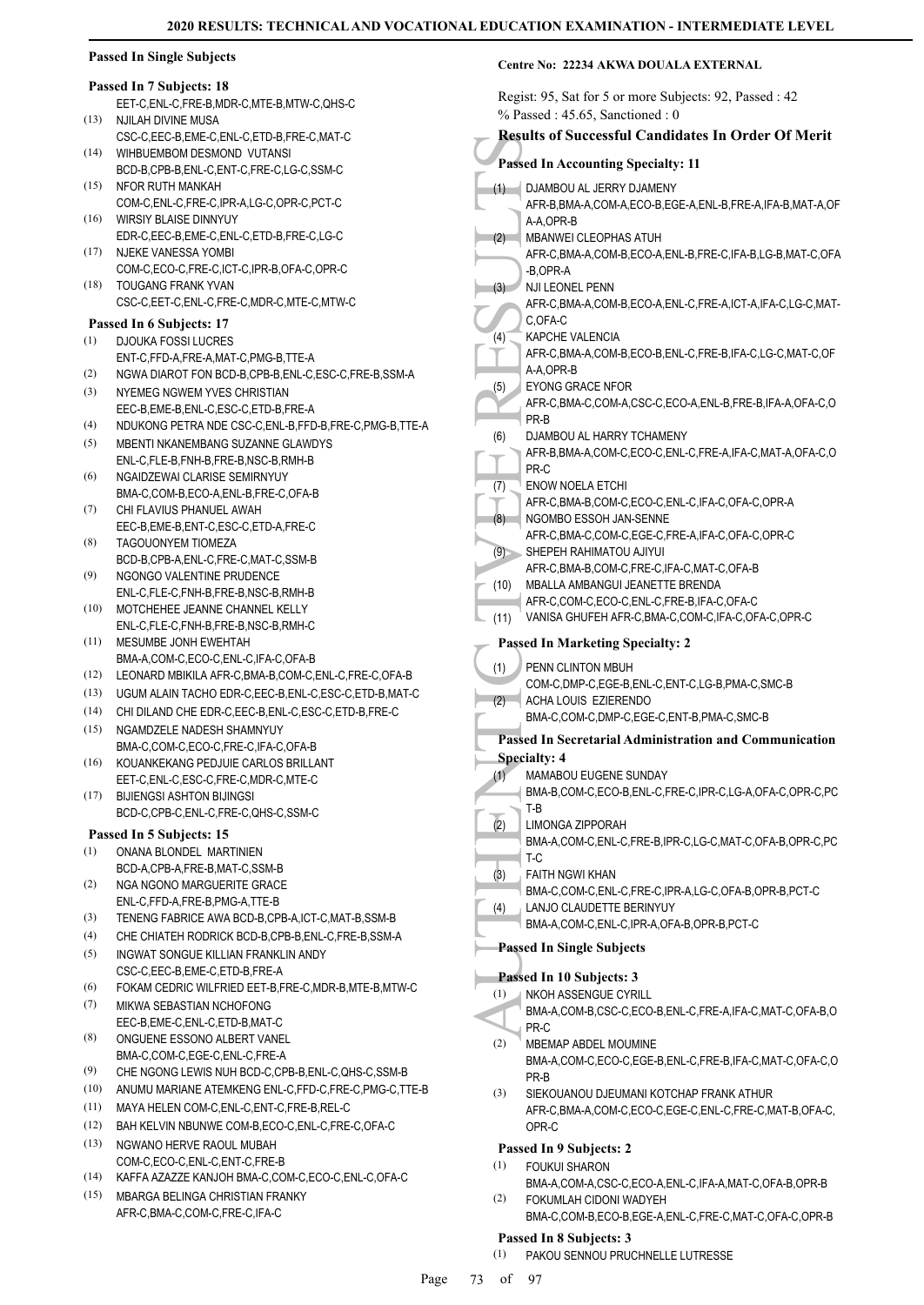# **Passed In Single Subjects**

#### **Passed In 8 Subjects: 3**

- AFR-C,BMA-A,COM-C,ECO-C,ENL-C,FRE-A,OFA-A,OPR-B SONE MESSEME CHRISTELLE (2)
- BMA-B,COM-B,ECO-A,ENL-B,FRE-C,LG-B,OFA-B,OPR-C MANTAP KAREN NKEMTA (3)
- AFR-C,COM-C,ECO-C,ENL-C,FRE-C,LG-B,OFA-C,OPR-C

# **Passed In 6 Subjects: 7**

- (1) LOVELINE AZANUI COM-B,ECO-B,ENL-C,LG-B,OFA-C,OPR-C
- (2) NDEMOFFO YANNICK BMA-B,COM-C,ECO-C,OFA-C,OPR-B,PCT-C
- LOUDJOM TALOM DAINA CINDY BMA-B,COM-C,ENL-C,FRE-B,OFA-C,OPR-C (3)
- EKOBI LOBE NDOME JUSTINA AFR-C,BMA-B,ENL-C,FRE-C,IFA-C,OPR-B (4)
- MUNKI NORA CHECHE BMA-B,COM-C,EGE-C,ENL-C,FRE-C,OPR-C (5) KAZEEM ISLAMIAT ADUKE (6)
- BMA-C,COM-C,IFA-C,MAT-C,OFA-C,OPR-B (7) NENG DIVINA BEI BMA-C,COM-C,ECO-C,ENL-C,LG-C,OPR-C

#### **Passed In 5 Subjects: 10**

- (1) SEH ANGE FABIOLA BMA-B,COM-C,ENL-B,FRE-B,IFA-C
- (2) ATUD ROLAND FON COM-C,ECO-C,ENL-C,FRE-B,OPR-B
- VUYEN EVANGELISE VUMENGSI COM-B,CSC-C,ECO-B,ENL-C,OPR-C (3)
- TALLA KOUTSING IGOR WILFRED BMA-B,COM-C,ICT-C,MAT-C,OFA-C (4)
- (5) NKONUH MIRABEL COM-C,ECO-C,FRE-B,OPR-C,PCT-C
- (6) BANLANJO SILAS SONI BMA-C,COM-C,CSC-C,ECO-B,OPR-C
- (7) BIH MONICA ALOH BMA-C,COM-C,ECO-C,ENL-B,OFA-C
- (8) MBENG STEPHANY MBUH COM-C,ECO-C,ENL-C,IFA-C,OPR-C
- MESHI MARIE SOLANGE PENN BMA-C,COM-C,FRE-C,OFA-C,OPR-C (9)
- (10) VEDZENGSI ROSEN BMA-C,COM-C,ECO-C,ENL-C,OPR-C

#### **Centre No: 22235 PROVIDENCE BILINGUAL COMPREHENSIVE HIGH SCHOOL MBANGA**

Regist: 124, Sat for 5 or more Subjects: 124, Passed : 65 % Passed : 52.42, Sanctioned : 0

#### **Results of Successful Candidates In Order Of Merit**

#### **Passed In Accounting Specialty: 11**

- KINKU LETICIA NANGE AFR-A,BMA-A,COM-B,ECO-A,EGE-A,ENL-B,FRE-C,IFA-A,MAT-C,OF A-A,OPR-B (1)
- TIAGUE BLESSING DONFACK AFR-C,BMA-A,COM-C,ECO-A,ENL-C,FRE-C,IFA-B,LG-C,MAT-C,OF A-B (2)
- KOMBE RODRICK CHE (3)
- AFR-B,BMA-A,COM-B,ECO-A,EGE-A,ENL-C,IFA-A,MAT-C,OFA-A TEMBENG CHARITY ETAH (4)
- AFR-C,BMA-C,COM-B,ECO-A,EGE-B,FRE-C,IFA-B,MAT-C,OFA-B NANGUE NYANGWA BELLEVAME (5)
- AFR-C,BMA-B,COM-C,ECO-C,ENL-C,IFA-C,LG-C,OFA-C,OPR-C NGIDE EWANE NGIDE RYAN (6)
- AFR-A,BMA-A,COM-B,ECO-A,EGE-A,IFA-A,MAT-C,OFA-A NDOKUOH EMMANUELA MBU (7)
- AFR-C,BMA-A,COM-C,ECO-A,ENL-C,IFA-A,LG-C,OFA-B NGUNDA CYNTHIA NGWANGIA (8)
- AFR-B,BMA-B,COM-C,ECO-C,IFA-C,LG-C,MAT-C,OFA-B AYAH JUDE ACHA (9)
- AFR-B,BMA-C,COM-C,ECO-C,EGE-B,ENL-C,IFA-C,OFA-C KHAN LOVITA NGWI (10)
- AFR-B,BMA-A,COM-C,ECO-B,ENL-C,IFA-A,OFA-A MENDAH FAITH FELAI (11)
- AFR-B,BMA-A,COM-B,ECO-B,IFA-C,OFA-B,OPR-B

#### **Passed In Automobile Repair Mechanics Specialty: 3**

- NAGWANJA BORIS KAKEBE EET-C,ENL-C,ESC-C,MDR-C,MTE-C,MTW-C (1)
- (2) TANYI BRIYAN ATEH EET-C,ESC-C,MDR-B,MTE-C,MTW-C

#### AUTHENTIC (3)<br>
(3) BCD-A, MABU (BCD-A, ABWE I<br>
BCD-A, ABWE I<br>
BCD-C, ABWE I<br>
BCD-C, ABAND<br>
BCD-C, NDOYC<br>
BCD-C, NYAH I<br>
PASSED II I<br>
AMABC EDR-C, C<br>
(3) EDR-C, C<br>
FUER-C, C<br>
FUER-C, C<br>
FUER-C, EPAND<br>
EDR-C, TAMA I<br>
EDR-C, NKEMCHA YANNICK TECHOUNKWI EET-C,ESC-C,MDR-C,MTE-C,MTW-C (3) **Passed In Civil Engineering - Building Construction Specialty: 6** LOVEBERTH OJONG OBELENDIP BCD-A,CPB-A,ENL-C,ESC-C,ICT-B,LG-C,MAT-B,QHS-B,SSM-B (1) MABU CLOVIS ADI BCD-A,CPB-A,ENL-C,ESC-C,FRE-C,LG-C,MAT-C,QHS-B,SSM-B  $(2)$ ABWE NAVERT NJUME BCD-C,CPB-A,EGE-C,ESC-C,LG-C,MAT-C,SSM-A  $(3)$ ABANDA MARTIN NGOCK BCD-C,CPB-A,ESC-C,ICT-C,MAT-C,QHS-B,SSM-C (4) NDOYOU NANA GLADSTONE PERRIN BCD-C,CPB-B,ESC-C,LG-C,MAT-C,QHS-B,SSM-C (5) (6) NYAH DESMOND BCD-C,CPB-B,ESC-C,MAT-C,SSM-B **Passed In Electrical Power System Specialty: 7** AMABO SHU ALENWI EDR-C,EEC-A,EGE-B,EME-A,ENL-C,ESC-C,ETD-A,ICT-C,LG-C,MAT -C (1) FUH NGWA RONALD EDR-C,EEC-A,EME-A,ENL-C,ESC-B,ETD-A,ICT-C,LG-B,MAT-B (2) EPANDA NTOUBA ZACHARIE EDR-C,EEC-A,EME-A,ESC-C,ETD-A,FRE-C,MAT-C (3) ETONGWE JUNIOR MICHAEL .E. EDR-C,EEC-A,EME-B,ESC-B,ETD-A,ICT-C,LG-C (4) TAMFU HAMLET TANKO EDR-C,EEC-B,EME-B,ENL-C,ESC-C,ETD-A,FRE-C (5) FONGE MARIUS EFENZE EDR-C,EEC-B,EME-B,ESC-C,ETD-A,MAT-C (6) NJENWI SAMUEL EKIRINGOH EDR-C,EEC-C,EME-B,ESC-C,ETD-A,LG-C  $(7)$ **Passed In Marketing Specialty: 13** YAMA RITA BI BMA-B,COM-A,DMP-C,ECO-A,EGE-A,ENL-B,ENT-B,PMA-A,SMC-B (1) TACHOD BORIS NIMBU BMA-C,COM-B,DMP-B,ECO-B,ENL-C,ENT-B,OPR-C,PMA-B,SMC-C (2) FOINSUNGNI VENESSA NTEIN BMA-B,COM-B,DMP-C,ECO-C,ENL-C,ENT-C,OPR-C,PMA-B,SMC-B (3) KAIN CAROLE AWOH COM-C,DMP-C,ECO-C,EGE-C,ENL-C,ENT-C,FRE-C,PMA-B,SMC-B (4) KELLY AKUBOM ABONGHU BMA-B,COM-C,DMP-C,ECO-B,ENL-C,ENT-C,PMA-B,SMC-B (5) ENJECK LEVIAN FON COM-C,DMP-C,ECO-C,EGE-C,ENL-C,ENT-C,PMA-C,SMC-C (6) TANGWE FAITH ONDEH COM-A,DMP-C,ECO-B,ENL-C,ENT-C,PMA-C,SMC-B (7) MBINYU EMELDA MBAH COM-B,DMP-C,ECO-B,ENL-C,ENT-C,PMA-B,SMC-B (8) EMESONG SANDRINE NGOSONG BMA-B,COM-B,DMP-C,ECO-C,ENT-C,PMA-B,SMC-C (9) ASUMBENG BLANDINE ABIREPAH (10) COM-B,DMP-C,ECO-C,EGE-C,ENT-C,PMA-C,SMC-C NJUANKENG FRANCINE ALIENCE COM-C,DMP-C,ENT-C,OPR-C,PMA-C,SMC-C (11) (12) NJASSI LAVE NWOTEH COM-C,DMP-C,ENT-C,PMA-C,SMC-C (13) NAMME KALISTER FAVOUR COM-C,DMP-C,ENT-C,PMA-C,SMC-C **Passed In Single Subjects Passed In 9 Subjects: 1** TIMNGUM REDEEM NJANG ENL-C,FLE-A,FNH-B,ICT-C,LG-C,MAT-C,NSC-A,QHS-B,RMH-A (1) **Passed In 8 Subjects: 1** NEMBO SANDRA NGONG AFR-C,BMA-B,COM-C,ECO-C,ENL-B,LG-C,OFA-B,OPR-B (1) **Passed In 7 Subjects: 4** KIMBI BORIS CHIAGHA (1)

- BCD-A,CPB-B,EGE-C,ENL-C,ESC-C,ICT-C,SSM-B
- (2) NJIKA NOELA BMA-C,COM-B,ECO-C,ENL-C,LG-C,OFA-C,OPR-B
- BABANEMA ABENEGO FORTEH BCD-C,CPB-B,ENL-C,LG-C,MAT-C,QHS-C,SSM-C (3)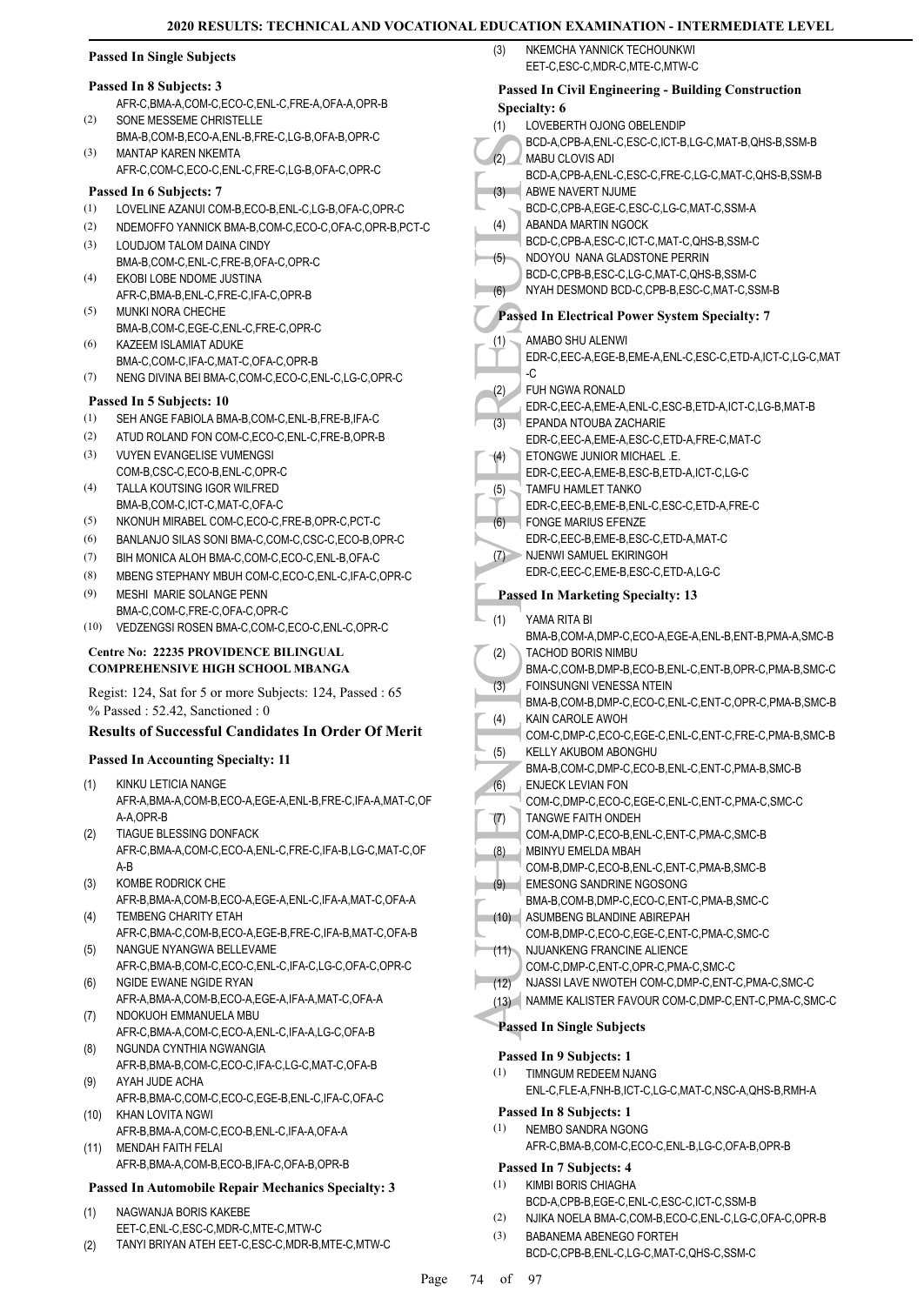|  |  |  | <b>Passed In Single Subjects</b> |  |
|--|--|--|----------------------------------|--|
|--|--|--|----------------------------------|--|

#### **Passed In 7 Subjects: 4**

ASONGLEFAC ANASTASIA FORTIANGU COM-C,DMP-C,ECO-C,ENL-C,OPR-C,PMA-C,SMC-C (4)

#### **Passed In 6 Subjects: 7**

- YOUGANG WILFRED DONALD BCD-B,CPB-A,EGE-B,ESC-C,FRE-C,SSM-C (1)
- (2) CLINTON KHAN EET-C,EGE-C,FRE-B,MDR-B,MTE-C,MTW-C
- CHUACHUE PAVINE NTCHOMOWE BMA-C,COM-C,ECO-B,EGE-B,ENL-C,OFA-C (3)
- (4) AKIAN BRILIAN MBO FLE-C,FNH-B,LG-C,NSC-B,QHS-C,RMH-C NTANYA BLESSING DAWAH (5)
- AFR-B,BMA-B,COM-C,ECO-C,EGE-C,OFA-C SUH HENSLA MANKA'A (6)
- BMA-B,COM-C,ECO-C,ENL-C,MAT-C,OFA-C CHAH BERNADINE BANGHA (7)
- COM-C,CSC-C,ECO-C,IFA-C,LG-C,OFA-C

#### **Passed In 5 Subjects: 12**

- (1) TEMBEI SAINT CLAIR EEC-A,EGE-C,EME-B,ESC-C,ETD-A
- (2) FUH NGWA ALENWI PROSPER BCD-B,CPB-A,ENL-B,ICT-C,SSM-C
- (3) YORRONU ANNETTE KUDI ESC-C,FFD-C,FRE-C,PMG-B,TTE-A
- (4) ZHIA EDITH FRU ENL-C,FLE-B,FNH-C,NSC-B,RMH-B
- ASHU REGINA ATONG-ARREY AFR-B,BMA-A,COM-C,ECO-C,OFA-C (5)
- (6) TEH CLAUDE NKWAIN BMA-C,COM-B,ECO-C,FRE-C,OFA-B
- (7) NYAH ANSELM KELUH BCD-C,CPB-B,ENL-C,MAT-C,SSM-B
- (8) RUDRING GHA ACHI BCD-C,CPB-B,EGE-C,ESC-C,SSM-B
- (9) ELEH SAM MAKIA EET-C,EGE-C,MDR-B,MTE-C,MTW-C
- (10) MUH ROSELINE NAKOMA DMP-C,ECO-C,OPR-B,PMA-C,SMC-C
- (11) LANGMIA NWANNA NEARI EET-C,ENL-C,MDR-C,MTE-C,MTW-C
- (12) JOEL TAYO ASHU EET-C,ENL-C,MDR-C,MTE-C,MTW-C

#### **Centre No: 22238 INSTITUTE PRIVE LAIC D'ETUDES TECHNIQUES BONABERI, DOUALA**

Regist: 61, Sat for 5 or more Subjects: 60, Passed : 55 % Passed : 91.67, Sanctioned : 0

#### **Results of Successful Candidates In Order Of Merit**

#### **Passed In Accounting Specialty: 21**

- AFANWI DELAND NFORCHANG AFR-A,BMA-A,COM-B,ECO-A,EGE-A,ENL-A,FRE-B,IFA-A,LG-A,MAT -A OFA-A (1)
- NAHBILA CHRISTABEL TITA SAMA (2) AFR-A,BMA-A,COM-A,ECO-A,EGE-B,ENL-B,FRE-C,IFA-A,LG-C,MAT -B,OFA-A
- BIH JENNIFER RONSTARD FRU (3) AFR-A,BMA-A,COM-A,ECO-A,EGE-A,ENL-B,FRE-B,IFA-A,LG-C,MAT -C,OFA-B
- CHANGBUIN CLEBRIGHT KACOH NJUMA AFR-B,BMA-A,COM-B,ECO-A,EGE-A,ENL-C,FRE-C,IFA-A,LG-C,MAT -B,OFA-A (4)
- NEH PRISCA TANTEH AFR-A,BMA-A,COM-B,ECO-C,EGE-B,ENL-C,FRE-C,IFA-C,LG-C,MA T-C,OFA-A (5)
- ASOH ASHELY AKUMANGA AFR-A,BMA-A,COM-B,ECO-B,EGE-A,ENL-C,FRE-B,IFA-A,MAT-B,OF A-A (6)
- FON BEKWOKE ROMANUS CHO AFR-A,BMA-A,COM-B,ECO-A,EGE-A,ENL-C,IFA-A,LG-C,MAT-B,OFA -A (7)
- TAKAM GLORY MENYI AFR-A,BMA-A,COM-C,ECO-A,EGE-A,ENL-B,FRE-C,IFA-A,MAT-C,O FA-A (8)
- AKWA BRONHILDAR GASHU AFR-A,BMA-A,COM-C,ECO-A,EGE-B,ENL-C,FRE-C,IFA-A,MAT-B,O FA-A (9)
- (10) AYONISEH KELLY BRAIN AFR-A,BMA-B,COM-B,ECO-A,ENL-C,FRE-B,IFA-B,LG-C,MAT-B,OFA -A
- (11) LAIKA ORNELLA VENYUGIKA

|                           | AFR-B, BMA-A, COM-B, ECO-B, EGE-C, ENL-C, FRE-C, IFA-C, MAT-C, O                       |
|---------------------------|----------------------------------------------------------------------------------------|
|                           | FA-A                                                                                   |
| (12)                      | SIRRI ASHLY NCHE                                                                       |
| (13)                      | AFR-A, BMA-A, COM-B, ECO-A, EGE-B, ENL-B, IFA-A, MAT-C, OFA-A<br>NSAME CLAUDETTE NKINI |
|                           | AFR-A, BMA-A, COM-C, ECO-B, EGE-C, ENL-C, IFA-B, MAT-B, OFA-A                          |
| (14)                      | <b>NFOR VERMAH NKOCHI</b>                                                              |
|                           | AFR-A, BMA-A, COM-C, EGE-C, ENL-C, FRE-B, IFA-C, MAT-C, OFA-B                          |
| (15)                      | HELEN EDAMISAN OKUNTADE                                                                |
|                           | AFR-C, BMA-B, COM-B, ECO-B, EGE-C, ENL-C, IFA-A, MAT-C, OFA-B                          |
| (16)                      | AYUNI URATU VERNUY                                                                     |
| (17)                      | AFR-B.BMA-A.COM-B.ECO-C.EGE-B.IFA-B.MAT-C.OFA-A<br>LUM PRISCADEL NCHEAWAH              |
|                           | AFR-B, BMA-A, COM-C, ECO-B, EGE-C, IFA-B, MAT-C, OFA-A                                 |
| (18)                      | <b>NGIEH VHEDIRAS</b>                                                                  |
|                           | AFR-A, BMA-B, COM-C, EGE-B, ENL-C, IFA-C, MAT-C, OFA-B                                 |
| (19)                      | UTTIA CALISIA MEMEH                                                                    |
|                           | AFR-A,COM-C,ECO-C,EGE-C,ENL-C,FRE-C,IFA-C,OFA-B                                        |
| (20)                      | NFORMI REMI AFANY                                                                      |
|                           | AFR-B, BMA-B, COM-C, FRE-C, IFA-B, MAT-C, OFA-C                                        |
| (21)                      | MAJIYUNDO CORETTA AFR-C, COM-C, ECO-C, IFA-C, OFA-B                                    |
|                           | <b>Passed In Secretarial Administration and Communication</b>                          |
|                           | <b>Specialty: 3</b>                                                                    |
| (1)                       | SEHFOR BERINICE AKONGWEH                                                               |
|                           | BMA-B,COM-C,ECO-B,ENL-C,FRE-C,IPR-C,MAT-C,OFA-A,OPR-C,P                                |
|                           | CT-B<br>ANYAWU HELANDRINE FORLEM                                                       |
| (2)                       | COM-C,ECO-C,ENL-C,FRE-B,IPR-C,MAT-C,OFA-A,OPR-C,PCT-C                                  |
| (3)                       | FUEN ROXANNE ZOH                                                                       |
|                           | BMA-C,COM-C,EGE-C,ENL-C,IPR-C,OPR-C,PCT-C                                              |
|                           | <b>Passed In Single Subjects</b>                                                       |
|                           |                                                                                        |
|                           | Passed In 10 Subjects: 2                                                               |
| $\overline{(\mathbf{1})}$ | ADAMOU APOUAPU RACHIDETOU                                                              |
|                           | BMA-B,COM-B,ECO-C,ENL-C,FRE-A,LG-C,MAT-B,OFA-A,OPR-C,PC                                |
| (2)                       | T-C<br>TOH NELLY SIH                                                                   |
|                           | BMA-C,COM-C,ECO-A,EGE-B,ENL-C,FRE-C,MAT-C,OFA-B,OPR-C,                                 |
|                           | PCT-B                                                                                  |
|                           | Passed In 9 Subjects: 2                                                                |
| (1)                       | <b>BIH RONNELLE NGWA</b>                                                               |
|                           | AFR-B, BMA-C, COM-B, ECO-C, EGE-B, ENL-C, FRE-C, MAT-C, OFA-B                          |
| (2)                       | ATSIMBOM KARINE MBUH                                                                   |
|                           | BMA-B,COM-C,ECO-C,ENL-C,FRE-C,MAT-C,OFA-C,OPR-C,PCT-C                                  |
|                           | Passed In 8 Subjects: 7                                                                |
| $\overline{(1)}$          | SAMA COURAGE ATUD                                                                      |
|                           | BMA-B,COM-C,ECO-C,ENL-C,IPR-A,MAT-C,OFA-A,OPR-C                                        |
| (2)                       | NAGUE HEHBIH LEATICIA BRENDA<br>COM-B,ECO-C,ENL-C,FRE-C,MAT-B,OFA-A,OPR-C,PCT-C        |
| (3)                       | NGEFAC VENDORANDA                                                                      |
|                           | AFR-C,BMA-C,COM-C,ECO-B,EGE-B,ENL-B,FRE-C,OFA-B                                        |
| (4)                       | FOFIE YIMNAI JESSIE                                                                    |
|                           | BMA-B,COM-C,ECO-B,EGE-B,ENL-C,IFA-C,MAT-C,OFA-B                                        |
| (5)                       | AKO ELOMBA SARAH CHRISTABEL                                                            |
| (6)                       | COM-C, ENL-C, FRE-B, LG-C, MAT-C, OFA-A, OPR-C, PCT-C                                  |
|                           | EFFANGE GLENDA NGOWO<br>AFR-B, BMA-C, COM-C, EGE-B, ENL-C, FRE-B, MAT-C, OFA-C         |
| (7)                       | BANKOUE TCHEUMALEU CYRILLE DARINNE                                                     |
|                           | COM-C,ECO-C,ENL-C,FRE-A,MAT-C,OFA-B,OPR-C,PCT-C                                        |
|                           | Passed In 7 Subjects: 6                                                                |
| (1)                       | LESIGHA LETISIA DINGHA                                                                 |
|                           | BMA-A,COM-C,ECO-C,EGE-B,IFA-C,MAT-C,OFA-A                                              |
| (2)                       | KUNCHU BLESSING MANYI                                                                  |
|                           | BMA-B,COM-C,ECO-C,ENL-C,OFA-A,OPR-C,PCT-B                                              |
| (3)                       | FOGWE SUSAN NING                                                                       |
| (4)                       | BMA-B,COM-C,EGE-C,ENL-C,IFA-C,MAT-C,OFA-A                                              |
|                           | RICALDO NASESI FOMUSO NOWANGO<br>AFR-C.BMA-C.COM-C.ECO-C.ENL-C.MAT-C.OFA-A             |
|                           |                                                                                        |

- MBIWAN VERO DELMA BEHOH BMA-C,COM-C,ECO-C,EGE-C,MAT-C,OFA-B,OPR-C (5) CINDY SHESHE FRU (6)
	- AFR-C,COM-C,EGE-B,FRE-C,IFA-C,MAT-C,OFA-C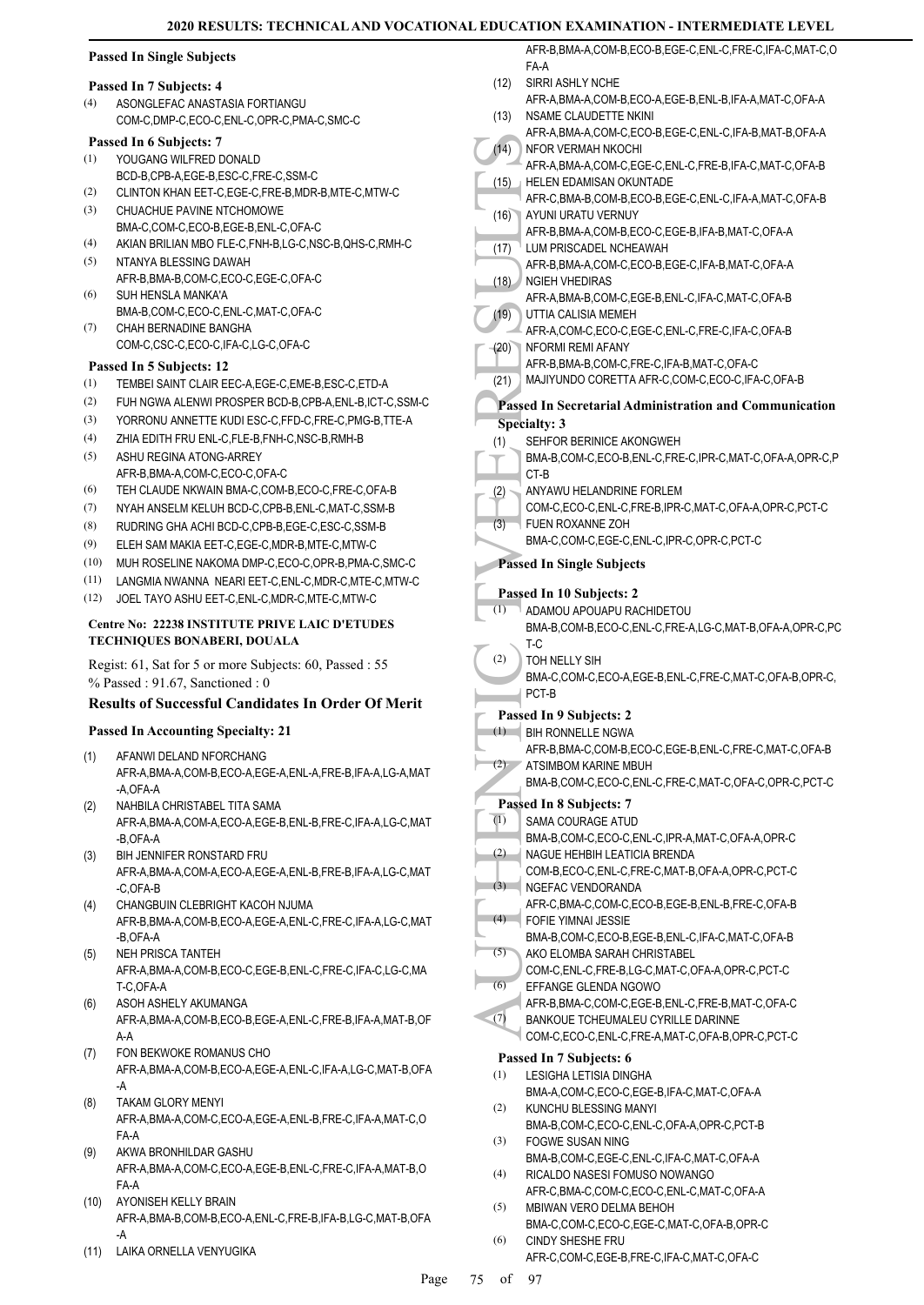|     | <b>Passed In Single Subjects</b>                                                                 | (1)<br>EGBE JOHN CSC-C, EEC-B, EME-B, ENL-C, ETD-A, FRE-C, MAT-C                                          |
|-----|--------------------------------------------------------------------------------------------------|-----------------------------------------------------------------------------------------------------------|
|     |                                                                                                  | (2)<br>LEKE MEBEAUNDEM DELPHINE<br>AFR-C.BMA-C.COM-C.ECO-C.EGE-A.FRE-C.OFA-C                              |
| (1) | Passed In 6 Subjects: 8                                                                          |                                                                                                           |
|     | AKONGMBOM THEOPHELUS<br>AFR-B, BMA-C, COM-C, FRE-C, MAT-B, OFA-A                                 | Passed In 6 Subjects: 3                                                                                   |
| (2) | MUMA ASHLIE AFR-B,COM-C,EGE-C,ENL-C,MAT-C,OFA-A                                                  | MARTIN NJABORIEBIE MBELLE<br>(1)<br>CSC-C,CTZ-C,EDR-C,EEC-B,EME-B,ETD-A                                   |
| (3) | EKOLE NELLY NADILIA AFR-C,COM-C,EGE-A,ENL-C,FRE-C,OFA-C                                          | (2)<br>MULUH HARIETE SIRRI BMA-B,COM-C,ENL-C,FRE-C,IFA-C,OFA-B                                            |
| (4) | DJOUMESSI TSAFACK DJIBRIL STYVE                                                                  | SWIRRI JENEFRANCIS FRU<br>(3)                                                                             |
|     | COM-C,FRE-B,MAT-C,OFA-C,OPR-C,PCT-C                                                              | BMA-B,COM-C,EGE-C,ENL-C,IFA-C,MAT-C                                                                       |
| (5) | TOUKAP ERMOND COM-C,ENL-C,FRE-C,OFA-B,OPR-C,PCT-C                                                | Passed In 5 Subjects: 5                                                                                   |
| (6) | NGOLEFAC FIDESS ANUMBOWEH                                                                        | (1)<br>MUH YANICK EEC-B, EME-B, ENL-C, ESC-C, ETD-B                                                       |
|     | AFR-B,COM-C,ECO-C,EGE-C,FRE-C,OFA-C                                                              | (2)<br>NGWA DESMOND CHI CSC-C, EEC-C, EME-B, ETD-A, MAT-C                                                 |
| (7) | BIH BRENDA NDE COM-C,EGE-C,FRE-C,MAT-C,OFA-C,OPR-C                                               | EDINGWO EPONLE KIRANO CSC-C, EEC-C, EME-B, ESC-C, ETD-B<br>(3)                                            |
| (8) | <b>KESEH CHANCELINE VITIN</b>                                                                    | (4)<br>STADFANY FANYI NFORMI BMA-B, ENL-C, FRE-C, MAT-C, OPR-C                                            |
|     | BMA-C,COM-C,FRE-C,OFA-C,OPR-C,PCT-C                                                              | NGWEPEKEM CYNTHIA AKEWOH<br>(5)                                                                           |
|     | Passed In 5 Subjects: 6                                                                          | AFR-C, BMA-B, COM-C, ECO-C, IFA-C                                                                         |
| (1) | CHEMSI KEVIN BMA-A,COM-C, IFA-C, MAT-A, OFA-B                                                    | Centre No: 22240 NATIONAL BILINGUAL COLLEGE                                                               |
| (2) | NCHANG PRICILIA AYAFOR COM-C, EGE-C, ENL-C, FRE-C, OFA-A                                         | <b>BONABERI DOUALA</b>                                                                                    |
| (3) | BATA DIBATTO CHRISTEL STEPHANI                                                                   | Regist: 13, Sat for 5 or more Subjects: 13, Passed : 12                                                   |
| (4) | AFR-B, ENL-C, FRE-C, MAT-C, OFA-B<br>CHEKAI KELLY FUTHAI BMA-C, EGE-B, FRE-B, MAT-C, OFA-C       | % Passed: 92.31, Sanctioned: 0                                                                            |
| (5) | ADANGAWA SYNDY CLAIRE COM-C, FRE-C, MAT-C, OFA-B, OPR-C                                          | <b>Results of Successful Candidates In Order Of Merit</b>                                                 |
| (6) | NGONDA LELE CYRILLE COM-C, FRE-B, OFA-C, OPR-C, PCT-C                                            |                                                                                                           |
|     |                                                                                                  | <b>Passed In Accounting Specialty: 7</b>                                                                  |
|     | Centre No: 22239 HIGH TECH BILINGUAL HIGH SCHOOL,                                                | (1)<br>KIFEM JENIFER NKU                                                                                  |
|     | <b>DOUALA</b>                                                                                    | AFR-B, BMA-A, COM-A, ECO-A, EGE-A, ENL-C, FRE-B, IFA-B, LG-A, MAT                                         |
|     | Regist: 33, Sat for 5 or more Subjects: 33, Passed: 25                                           | -B,OFA-A                                                                                                  |
|     | $%$ Passed: 75.76, Sanctioned: 0                                                                 | NGNOMPOTSIO KUE YVA FORTUNE<br>(2)                                                                        |
|     | <b>Results of Successful Candidates In Order Of Merit</b>                                        | AFR-A, BMA-A, COM-B, ECO-B, EGE-B, ENL-C, FRE-A, ICT-B, IFA-A, MA                                         |
|     | <b>Passed In Accounting Specialty: 8</b>                                                         | T-B, OFA-A                                                                                                |
|     |                                                                                                  | PENN ANZONG CLARISSE VANELLE<br>(3)<br>AFR-B, BMA-A, COM-C, ECO-A, ENL-B, FRE-A, ICT-C, IFA-B, LG-B, MAT- |
| (1) | PELOTE PRECIOUS AYAFOR                                                                           | <b>B, OFA-B</b>                                                                                           |
|     | AFR-B, BMA-A, COM-B, ECO-A, ENL-C, FRE-C, ICT-B, IFA-B, MAT-B, OF<br>A-A, REL-B                  | BERRY NOELA TATA<br>(4)                                                                                   |
| (2) | AKIRIBAH HERMAN MAXWELL                                                                          | AFR-B, BMA-A, COM-A, ECO-A, EGE-A, ENL-C, IFA-B, LG-B, MAT-C, OFA                                         |
|     | AFR-B, BMA-A, COM-B, ECO-B, EGE-A, ENL-B, FRE-C, IFA-C, MAT-C, O                                 | -A                                                                                                        |
|     | FA-B                                                                                             | <b>CEILMA ABELA</b><br>(5)                                                                                |
| (3) | NKWAIN LESLY ALAISAHMBOM                                                                         | AFR-B, BMA-A, COM-C, ECO-A, EGE-A, ENL-C, IFA-C, LG-B, MAT-C, OF                                          |
|     | AFR-C, BMA-A, COM-B, ECO-B, EGE-A, ENL-C, FRE-B, IFA-B, MAT-C, O                                 | $A-A$<br>(6)<br>BIH JOY NJI                                                                               |
|     | FA-C<br>AZIWUNG TILLY AFANGNTOH FORTUCHANG                                                       | AFR-C, BMA-B, COM-B, ECO-B, EGE-C, ENL-C, IFA-B, LG-C, MAT-C, OF                                          |
| (4) | AFR-B, BMA-A, COM-B, ECO-B, ENL-C, FRE-C, ICT-C, IFA-C, MAT-C, OF                                | A-B                                                                                                       |
|     | A-C                                                                                              | <b>BIH LEONARDA</b><br>(7)                                                                                |
| (5) | ENONGENE PRINCEWILL MBULLE                                                                       | AFR-C,BMA-B,COM-C,ECO-B,EGE-B,ENL-C,IFA-C,LG-C,OFA-B                                                      |
|     | AFR-B, BMA-A, COM-B, ECO-C, EGE-B, ENL-C, IFA-C, MAT-C, OFA-C                                    | Passed In Secretarial Administration and Communication                                                    |
| (6) | KENTIA ONGBAYOUACK LEILATOU SANDRINE                                                             | <b>Specialty: 1</b>                                                                                       |
|     | AFR-C, BMA-C, COM-B, ECO-B, EGE-B, ENL-C, FRE-B, IFA-C, OFA-C                                    | NOUBA POPINA<br>(1)                                                                                       |
| (7) | THERESE BONGBERI<br>AFR-C, BMA-B, COM-C, ECO-C, EGE-C, FRE-C, IFA-C, MAT-C, OFA-C                | COM-B,ECO-B,ENL-B,FRE-B,ICT-B,IPR-B,OFA-C,OPR-B,PCT-A                                                     |
| (8) | <b>MAH CHANTAL</b>                                                                               | <b>Passed In Single Subjects</b>                                                                          |
|     | AFR-C, BMA-B, COM-C, ECO-C, ENL-C, ICT-B, IFA-B, OFA-B                                           |                                                                                                           |
|     | Passed In Electrical Power System Specialty: 6                                                   | Passed In 7 Subjects: 3                                                                                   |
|     |                                                                                                  | (1)<br>BESONG FALON ASHUAKANG<br>BMA-A,COM-C,ECO-C,IFA-B,LG-C,MAT-B,OFA-A                                 |
| (1) | NGWA KENETTE NUMFOR                                                                              | (2)<br>FORPESHI GOODNESS BIH                                                                              |
|     | CSC-C,EDR-C,EEC-B,EME-B,ENL-C,ESC-B,ETD-A,FRE-B,MAT-C,R<br>EL-B                                  | COM-B,ECO-B,ENL-C,FRE-B,LG-C,OPR-A,PCT-C                                                                  |
| (2) | <b>TINGO ROMARICK NFOR</b>                                                                       | <b>ITOE SOPHIA BIE</b><br>(3)                                                                             |
|     | EDR-B,EEC-B,EGE-C,EME-A,ENL-C,ESC-C,ETD-A,FRE-C,MAT-B                                            | COM-C,ECO-B,EGE-C,ENL-C,FRE-C,LG-C,OFA-B                                                                  |
| (3) | TABE NDIP SCOTT RANDY                                                                            | Passed In 6 Subjects: 1                                                                                   |
|     | EDR-B,EEC-A,EME-B,ENL-C,ENT-C,ESC-C,ETD-A,FRE-B,MAT-C                                            | ITOE SHANTAL URE BMA-C,COM-C,ECO-C,ENL-C,LG-C,OFA-C<br>(1)                                                |
| (4) | AMEH SEDRICK NGONG                                                                               | Centre No: 22242 HONOUR BILINGUAL HIGH SCHOOL                                                             |
|     | CSC-C,EDR-C,EEC-B,EME-A,ENL-C,ESC-C,ETD-A,FRE-C,MAT-C                                            | <b>YAOUNDE</b>                                                                                            |
| (5) | MAI PRINCELY NGANGUO                                                                             |                                                                                                           |
| (6) | EDR-C,EEC-B,EME-B,ESC-C,ETD-A,MAT-C<br>PANG RANDY KIMBI EDR-C, EEC-B, EGE-C, EME-B, ESC-C, ETD-B | Regist: 43, Sat for 5 or more Subjects: 42, Passed: 31                                                    |
|     |                                                                                                  | $%$ Passed: 73.81, Sanctioned: 0                                                                          |
|     | <b>Passed In Single Subjects</b>                                                                 | <b>Results of Successful Candidates In Order Of Merit</b>                                                 |
|     | Passed In 9 Subjects: 1                                                                          | <b>Passed In Accounting Specialty: 1</b>                                                                  |
| (1) | EWANE ABO GUY MARCEL                                                                             | <b>LUM LENORA</b><br>(1)                                                                                  |
|     | AFR-B, BMA-A, COM-B, ECO-B, EGE-A, ENL-C, FRE-C, IFA-C, LG-C                                     | AFR-C, BMA-A, COM-A, ECO-A, EGE-A, ENL-B, FRE-C, IFA-B, MAT-C, O                                          |
|     | Passed In 7 Subjects: 2                                                                          | FA-B, OPR-B                                                                                               |

#### Page 76 of 97

**Passed In 7 Subjects: 2**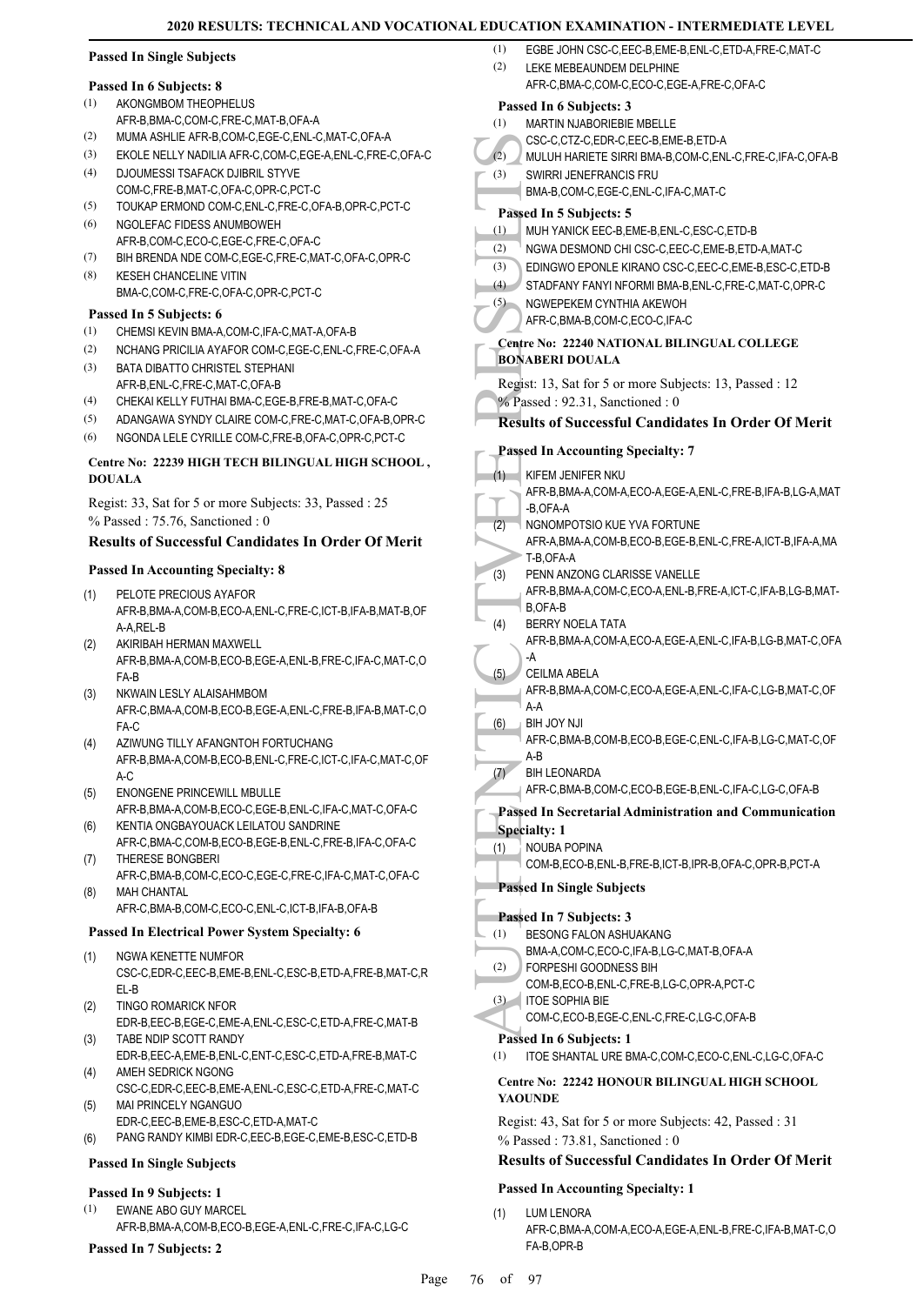#### (3) NGATH<br>
(4) AFR-A, A-B<br>
(4) AFR-A, A-B<br>
KONG AFR-B, C<br>
(5) SUH AM AFR-B, C<br>
(6) AFR-B, MBONC AFR-C, SUH AM AFR-C, NGUM AFR-C, NGUM AFR-C, NGUM AFR-C, NGUM AFR-C, NGUM AFR-C, NGUM AFR-C, NGUM AFR-C, NGUM AFR-B, Passed In **Passed In Automobile Repair Mechanics Specialty: 2** AKONGNWI MOSES SHU EET-B,ENL-B,FRE-C,ICT-C,MAT-C,MDR-C,MTE-B,MTW-A (1) AYUK PROMISE TABE CTZ-C,EET-B,ENL-C,MAT-C,MDR-C,MTE-B,MTW-B  $(2)$ **Passed In Civil Engineering - Building Construction Specialty: 2** LUMIRE TIKUM FONCHO BCD-A,CPB-A,CTZ-B,ENL-B,ESC-C,FRE-A,ICT-C,MAT-A,SSM-A (1) FEUGHUWIN OBED NJI BCD-A,CPB-A,CTZ-B,ENL-C,ESC-C,FRE-C,ICT-C,MAT-A,SSM-A (2) **Passed In Electrical Power System Specialty: 6** NFOR NOEL BANTAR EDR-C,EEC-B,EME-C,ENL-B,ESC-C,ETD-A,FRE-A,ICT-C,MAT-C (1) CHENUI BILL CLINTON AYANGWI EDR-C,EEC-A,EME-B,ENL-C,ESC-C,ETD-B,ICT-C,MAT-C (2) KENDU THADDIEUS KETUM EDR-B,EEC-B,EME-C,ENL-C,ESC-C,ETD-B,FRE-C,MAT-C (3) TARSHEY CEDRICK LEINYUY EDR-C,EEC-B,EME-C,ENL-C,ESC-C,ETD-A,FRE-C (4) KETU NAAH GAEL GAETAN EDR-C,EEC-B,EME-B,ESC-C,ETD-B,FRE-C,MAT-C (5) AFEGNUI ZANJAM RIYE EDR-B,EEC-C,EME-B,ESC-C,ETD-A,FRE-C (6) **Passed In Single Subjects Passed In 9 Subjects: 1** KELLY ABEL LANG BMA-A,COM-A,ECO-A,EGE-B,ENL-C,FRE-A,IFA-B,OFA-B,OPR-C (1) **Passed In 7 Subjects: 3** KWEMI NSONKOUA JEREMIE LANDRY EET-B,ENL-C,FRE-A,ICT-C,MDR-C,MTE-C,MTW-C (1) SHU GODWILL NGWA EDR-C,EEC-B,ENL-C,ESC-C,ETD-A,FRE-C,MAT-C (2) KASASE KAJILA REUSSITE EET-C,ENL-C,FRE-A,ICT-C,MDR-C,MTE-C,MTW-C (3) **Passed In 6 Subjects: 5** NDASEH NELSON PECHUKEH BCD-A,CPB-A,CTZ-C,ENL-C,MAT-C,SSM-B (1) CHEFOR DENIS ALLOMBAH EET-C,ENL-C,ICT-C,MDR-C,MTE-B,MTW-B (2) ALONZA MENUH JEFFERSON EEC-B,EME-C,ENL-C,ETD-B,FRE-C,LG-C (3) MBIYDZENYUY EVANS FOMDUWIR EET-C,ENL-C,FRE-C,MDR-C,MTE-C,MTW-B (4) (5) MODOU FALL EET-C,ENL-C,FRE-B,MDR-C,MTE-C,MTW-C **Passed In 5 Subjects: 11** EYENGA ADJESSA JEAN - BAPTISTE BCD-B,CPB-A,ENL-C,FRE-B,SSM-B (1) (2) VISE CHRISTIAN CHIMBOM EEC-A,ENL-C,ETD-A,FRE-C,ICT-C (3) CHENWI RANDY CHE BCD-A,CPB-B,ENL-C,FRE-C,SSM-B (4) FOZOH BLAISE PEKELEKE EDR-C,EEC-B,ESC-C,ETD-B,FRE-C (5) NGWA CAJEN SUH EDR-B,EEC-C,EME-C,ENL-C,ETD-B NYONGBELA BRANDOM MARTIN BCD-C,CPB-B,ENL-C,ICT-C,SSM-B (6) (7) AKOH SUCCESS TEKUM BMA-C,COM-B,EGE-B,ENL-C,OPR-C (8) AKUM EMMANUEL CHENWIE BCD-C,CPB-B,ENL-C,FRE-C,SSM-B SOUGNOU WANDJI ISRAEL JIREH EDR-C,EEC-B,EME-C,ENL-C,ETD-B (9) (10) NGWA EMILE EDR-C,EEC-C,ETD-B,FRE-C,ICT-C (11) GANGUENOU FLORIAN EET-C,FRE-C,MDR-C,MTE-C,MTW-C **Centre No: 22243 COLLEGE POLYVALENT BILINGUE PRIVE LAIC TAMA BAFOUSSAM**  HASSAN RENE EGBAH AFR-B,BMA-A,COM-A,ECO-C,EGE-B,ENL-B,FRE-A,IFA-C,LG-C,MAT -C,OFA-A (1) LESLY PENN AFR-A,BMA-A,COM-A,ECO-B,EGE-B,FRE-C,IFA-A,LG-C,MAT-C,OF A-A  $(2)$ NGATI OSWALD NYANG AFR-A,BMA-A,COM-B,ECO-B,EGE-B,ENL-C,IFA-C,LG-C,MAT-C,OF A-B  $(3)$ KONGNSO STELLA KINYUY AFR-B,BMA-B,COM-A,ECO-B,EGE-B,ENL-C,FRE-B,IFA-C,LG-C,OFA -C (4) SUH AMBE JOSHUA AFR-B,BMA-A,COM-B,ECO-A,EGE-B,IFA-B,LG-A,MAT-C,OFA-A (5) MBONGEH FALONE NYONGBELLA AFR-C,BMA-A,COM-A,ECO-C,ENL-C,FRE-C,IFA-C,MAT-C,OFA-B (6) NGUM MISPA MOMOK AFR-C,BMA-C,COM-B,ECO-C,ENL-C,IFA-C,LG-C,OFA-C (7) NKONJI ZERAH MBACHU AFR-C,BMA-B,COM-C,ENL-C,ICT-C,IFA-C,OFA-C (8) MBUNU QUEENEVELLE BIH AFR-B,COM-C,ECO-C,IFA-C,LG-C,OFA-C (9) **Passed In Civil Engineering - Building Construction Specialty: 1** BIBIDLA PRINCELY NYONGBELLA BCD-A,CPB-A,ESC-C,LG-B,MAT-B,QHS-C,SSM-A (1) **Passed In Electrical Power System Specialty: 8** AJONG NDEGUE EXPANSI MICHEL EDR-B,EEC-A,EME-B,ENL-B,ESC-C,ETD-A,FRE-B,ICT-B,MAT-C,QH S-B  $(1)$ AKONGNUI FONGOH LESLIE EDR-C,EEC-A,EME-A,ENL-C,ESC-C,ETD-A,ICT-B,MAT-C,QHS-B (2) DEGUE WANG BORIS CEDRICK EEC-A,EME-B,ENL-C,ESC-C,ETD-A,FRE-B,ICT-B,MAT-C,QHS-C (3) MBUATOH JERDRIC AFOH CSC-C,EEC-A,EME-B,ESC-C,ETD-A,FRE-C,LG-C,MAT-C,QHS-B (4) AKO HOSEA OFIH EDR-C,EEC-B,EGE-B,EME-B,ESC-C,ETD-A,MAT-C,QHS-C (5) **NIBA MILLENUS NEBA** EDR-C,EEC-B,EME-C,ENL-C,ESC-C,ETD-A,ICT-B,LG-C (6) ATEMNKENG FIDELIS EDR-C,EEC-A,EME-A,ESC-C,ETD-A,MAT-C,QHS-C (7) LEKA AKEMAMA CLINTON EDR-C,EEC-A,EME-B,ENL-C,ESC-C,ETD-A,ICT-C  $(8)$ **Passed In Home Economics Specialty: 1** NGENUI FONGOH LILY BMA-A,ENL-C,FLE-B,FNH-A,MAT-C,NSC-B,QHS-B,RMH-B (1) **Passed In Secretarial Administration and Communication Specialty: 8** AJONG DANKOBA JULIETTE BMA-B,COM-A,ECO-B,ENL-B,FRE-C,IPR-B,LG-B,OFA-B,OPR-B,PCT -B (1) PEPOWEH ROSALYN BMA-B,COM-C,EGE-A,ENL-C,IPR-B,LG-C,OFA-B,OPR-B,PCT-B (2) KONEH BENISBARTH NGWAIN COM-B,EGE-B,ENL-C,FRE-C,IPR-A,LG-C,OFA-C,OPR-B,PCT-A (3) KOUGOUM FONKOU MERVEILLE COM-A,ECO-C,ENL-C,FRE-B,IPR-C,LG-C,OFA-C,OPR-A,PCT-B (4) SHU HEZEKIAH NGWA BMA-A,COM-C,ECO-C,EGE-B,ENL-C,IPR-B,OFA-C,OPR-B,PCT-B (5) NGWA BRANDON NEBAKONGNWI BMA-C,COM-B,ECO-C,EGE-C,IPR-C,OFA-C,OPR-A,PCT-B (6) NGANSE JOICELINE NKANGMIMEH COM-B,EGE-C,ENL-C,FRE-C,IPR-C,OFA-B,OPR-C,PCT-B (7)

YEMENE MBOUKEU ELODIE COM-C,EGE-C,IPR-C,OFA-C,OPR-B,PCT-B (8)

#### **Passed In Single Subjects**

#### **Passed In 9 Subjects: 3**

- ENOW CARLMAX ARREY (1)
	- BCD-C,CPB-B,EGE-A,ENL-A,FRE-A,ICT-B,LG-C,QHS-B,SSM-A

Regist: 100, Sat for 5 or more Subjects: 100, Passed : 68

**Results of Successful Candidates In Order Of Merit**

% Passed : 68.00, Sanctioned : 0

**Passed In Accounting Specialty: 9**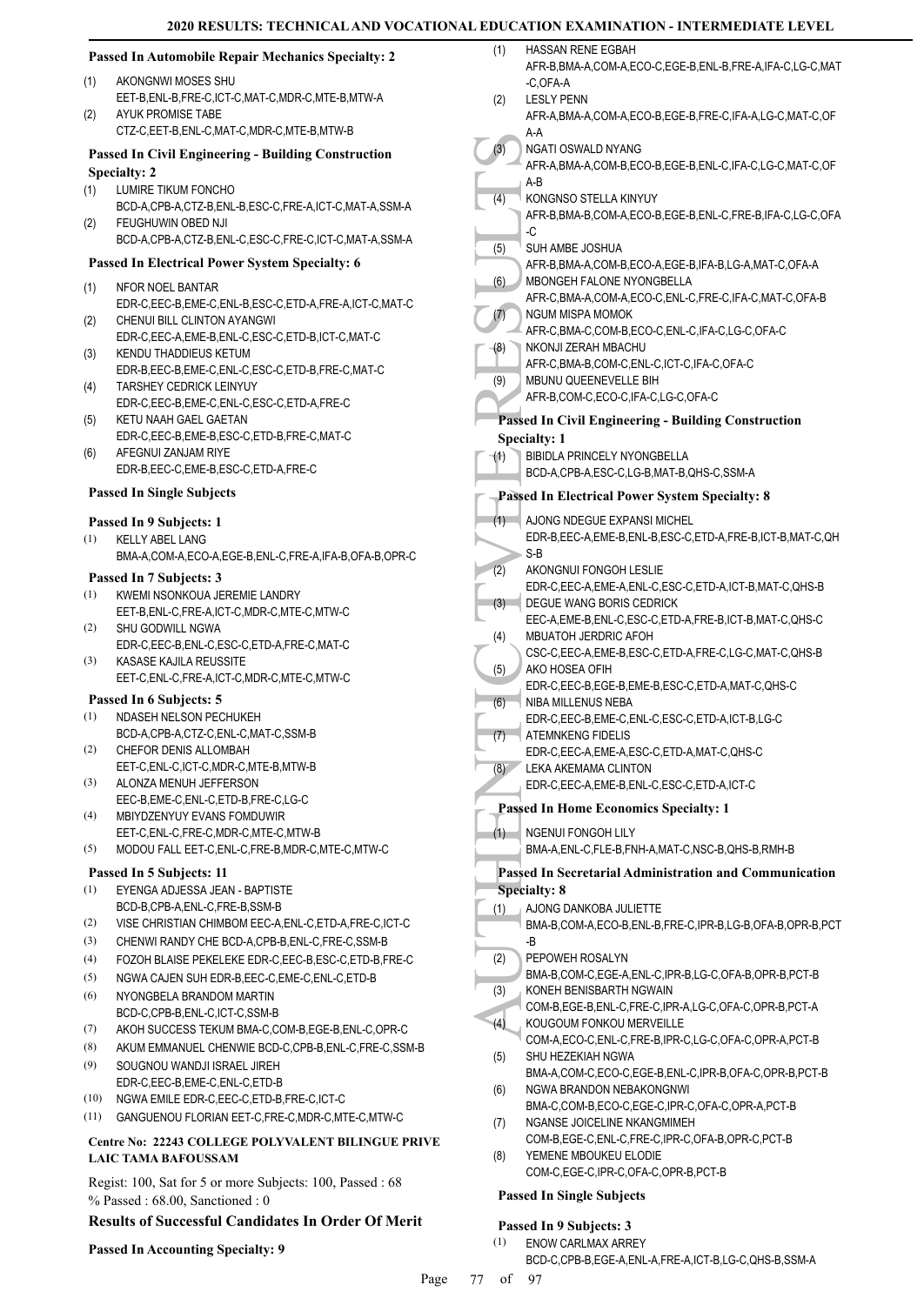#### **Passed In Single Subjects**

#### **Passed In 9 Subjects: 3**

- MBEGHE COSMOS TALIENG (2)
- BCD-B,CPB-A,EGE-A,ENL-C,ICT-B,LG-B,MAT-C,QHS-B,SSM-A KUIDJEU TCHUISSA JOLINE REEL (3)
- BMA-A,COM-C,ECO-C,EGE-C,FRE-C,IFA-C,LG-C,MAT-C,OFA-B

#### **Passed In 8 Subjects: 9** BAFON CLOVIS NDIFON (1)

- AFR-C,BMA-B,COM-A,ECO-B,EGE-A,ENL-C,LG-B,OFA-A CHE ZIDANE (2)
- BCD-C,CPB-A,EGE-B,ENL-C,LG-C,MAT-B,QHS-B,SSM-A WABILA CLOVIS GWANGWA'A (3)
- BCD-B,CPB-B,CTZ-C,EGE-A,ENL-C,LG-C,MAT-B,SSM-A WIFAH BLESSED NJEKE (4)
- BCD-A,CPB-B,EGE-C,ESC-C,FRE-C,LG-C,QHS-C,SSM-A TAZOH EUNICE NAKE (5)
- AFR-C,BMA-C,COM-B,ECO-C,ENL-C,FRE-C,LG-B,OFA-A LETICIA ALUA NKEMTEBA (6)
- AFR-C,BMA-C,COM-B,ECO-C,ENL-C,FRE-C,LG-C,OFA-A CLAUDINE LIMNYUY (7)
- BMA-C,COM-B,ECO-C,ENL-B,FRE-C,LG-C,MAT-C,OFA-B NENGHABI ALAIN NSOM (8)
- EDR-C,EEC-B,EME-B,ENL-C,ETD-B,FRE-C,ICT-C,QHS-C NIBGHA DEUS GAM-MUH (9)
- AFR-C,BMA-C,COM-B,ECO-C,EGE-C,LG-C,MAT-C,OFA-B

#### **Passed In 7 Subjects: 9**

- TATA SEDRICK AKUMCHA BCD-B,CPB-B,CTZ-C,LG-C,MAT-C,QHS-B,SSM-A (1)
- BLAISE NGWANYA WOCHANWI EDR-C,EEC-B,EME-A,ENL-C,ETD-A,FRE-C,QHS-C (2)
- ACHU SONITA MESHI BMA-C,COM-B,ECO-B,EGE-A,ENL-C,LG-C,OFA-B (3)
- SONJONG MERCY BEFIKA BMA-B,COM-C,EGE-C,LG-C,OFA-C,OPR-A,PCT-A (4)
- TIEMMAGNI DELSMOND LEONNEL EEC-B,EME-B,ENL-C,ESC-C,ETD-A,FRE-C,QHS-C (5)
- NYANCHI BERTRAND MNGO BCD-C,CPB-B,EGE-C,LG-B,MAT-C,QHS-B,SSM-B (6)
- BRIDOM NGUWIN BCD-B,CPB-B,EGE-C,ENL-C,MAT-C,QHS-C,SSM-B (7)
- CHI BRANDON KHAN COM-C,ECO-C,EGE-C,ENL-C,FRE-B,OPR-C,PCT-B (8)
- MAGHO FORMBOM NJAKOI BCD-C,CPB-B,EGE-C,FRE-C,LG-C,QHS-C,SSM-C (9)

#### **Passed In 6 Subjects: 10**

- AWEH LORDDEN AWEH (1)
- BMA-A,COM-B,ECO-B,IFA-C,MAT-C,OFA-A (2) FOHOM FRASER BMA-B,ENL-C,FRE-A,IPR-B,OPR-C,PCT-C
- FON BRANDON AWUSA (3)
- BCD-B,CPB-B,EGE-C,FRE-B,MAT-C,SSM-B AWASOM STEPHEN ANYE (4)
- BCD-C,CPB-B,EGE-C,ENL-C,LG-C,SSM-A
- (5) FUH LEWIS CHE EEC-B,EME-B,ENL-C,ETD-B,FRE-C,QHS-C
- (6) TAH LOVELINE IJANG AFR-C,BMA-A,COM-C,ECO-C,MAT-C,OFA-B
- NGAMPOU JEANNETTE DANIELLA COM-C,ENL-C,FRE-B,OFA-C,OPR-B,PCT-C (7) (8)
- TEMBU BELLA MANGWI BMA-C,COM-C,ECO-C,EGE-C,ENL-C,OFA-B TIOMENE VALDES TCHOFO (9)
- EET-B,FRE-C,MDR-C,MTE-C,MTW-C,QHS-C MEYANUI DESIRE TENENG (10)
- EET-C,ICT-C,MAT-C,MDR-C,MTW-C,QHS-C

### **Passed In 5 Subjects: 10**

- (1) BIH KELLY-PRIDE BMA-C,COM-C,ENL-A,OPR-B,PCT-B
- (2) NDI SONITA NGWI BMA-C,COM-B,EGE-C,OPR-B,PCT-B
- (3) CHEAH MABAH REBECCA ENL-C,FLE-B,FNH-B,NSC-C,RMH-B
- (4) YOUNGIAM FOMBO MIRIAM BMA-B,COM-C,ECO-C,EGE-B,OFA-C
- (5) DOH ABUBAKAR LEIFE BCD-C,CPB-B,FRE-C,QHS-C,SSM-B
- (6) ANDI GADINGA SIGALA BCD-B,CPB-C,EGE-C,ESC-C,SSM-B
- NWUMBA OLIVIENNE NGUAFACK (7)

AFR-C, BMA-C, COM-C, ECO-C, OFA-B

- (8) MBAH RAWLING MUKHEN COM-C,EGE-C,ENL-B,OPR-C,PCT-C
- (9) EMOS NDEH FRU BCD-C,CPB-C,ENL-C,QHS-C,SSM-B
- (10) ENIH ROSELINE EKOI BMA-B,COM-C,IFA-C,MAT-C,OFA-C

#### France No:<br>
Regist: 69,<br>
We Passed In Autor (1)<br>
Passed In 8<br>
Passed In 8<br>
Passed In 8<br>
Passed In 8<br>
Passed In 8<br>
Dassed In 8<br>
EVENY<br>
BMA-C,<br>
Passed In 6<br>
EVENY<br>
BMA-C,<br>
Passed In 6<br>
EVENY<br>
BMA-C,<br>
Passed In 1<br>
COM-C,<br>
AYA **Centre No: 22244 HALF MILE LIMBE EXTERNAL**  Regist: 69, Sat for 5 or more Subjects: 68, Passed : 17 % Passed : 25.00, Sanctioned : 0 **Results of Successful Candidates In Order Of Merit Passed In Accounting Specialty: 2** ENANGA LYDIA JIKI AFR-C,BMA-B,COM-C,ECO-C,IFA-C,OFA-C,OPR-B,REL-C (1) MBENDA OWENJUANA ANNIE GISELE AFR-C,BMA-A,COM-B,ECO-B,ENL-B,IFA-C,OFA-B  $(2)$ **Passed In Single Subjects Passed In 8 Subjects: 2** LUKONG SHALINE DZESINYUY AFR-C,BMA-B,COM-B,ECO-B,ENL-C,IFA-C,LG-C,OPR-B (1) EVENYE ANNY LYDIA NGALE BMA-C,COM-C,ECO-C,EGE-B,ENL-A,IFA-C,OFA-C,OPR-C  $(2)$ **Passed In 7 Subjects: 6** GWEDJI CLODATE BERI BMA-A,COM-B,ECO-C,ENL-C,MAT-C,OFA-C,OPR-B (1) NGWA ELVIS AKUMA BMA-C,COM-A,ECO-C,EGE-C,ENL-C,OFA-B,OPR-C (2) AYAMBA SUNNITA OBEN COM-C,DMP-C,ECO-C,ENL-C,ENT-C,OPR-C,SMC-C (3) MARIANA LIMUNGA MBWANGENJIE COM-C,DMP-C,ECO-C,ENL-C,ENT-C,OPR-C,SMC-C  $(4)$ BALENG IYASSA KARL YVAN AFR-C,COM-C,ICT-C,IFA-C,MAT-C,OFA-C,OPR-C (5) RAMSEY MOKA MOLI BMA-C,COM-C,ECO-C,EGE-C,ENL-C,OFA-C,OPR-C (6) **Passed In 6 Subjects: 4** NYAMANDERE TIERRE KIBOT BMA-B,COM-C,ENL-C,ICT-C,OFA-C,OPR-C  $\overline{1}$ SEIKEH PRINCEWILL NDIFINE COM-C,ECO-B,ENL-C,IFA-C,LG-C,OFA-C (2) MAMBING PING ZIMTOLUFH FAVOUR BMA-C,COM-C,ECO-C,EGE-C,ENL-C,IFA-C (3) (4) RUTH SUNDAY UDOH BMA-C,COM-C,ECO-C,EGE-C,ENL-C,OPR-C **Passed In 5 Subjects: 3** (1) GOLAH NADINE NAYOH BMA-B,COM-B,ECO-B,ENL-B,OPR-B (2) BAH SHERONE IJANG AFR-C,COM-C,ECO-C,ENL-C,OPR-C (3) MUTAKA DONOVAN BOSEME BMA-C,COM-C,ENL-C,IFA-C,OFA-C **Centre No: 22246 TOMBUKA MBANGA EXTERNAL**  Regist: 52, Sat for 5 or more Subjects: 52, Passed : 24 % Passed: 46.15, Sanctioned: 0 **Results of Successful Candidates In Order Of Merit Passed In Accounting Specialty: 9** MAINIMO ANSELM SUNJO AFR-C,BMA-B,COM-B,ECO-A,ENL-C,IFA-B,LG-C,MAT-C,OFA-A,OP R-A (1) LUCIA MALAH GAMNGONG YUNIGHO AFR-B,BMA-A,COM-B,ECO-A,ENL-B,FRE-C,IFA-C,LG-B,MAT-C,OFA -B (2) FON XAVIER ATAKWA AFR-B,BMA-A,COM-B,ECO-B,ENL-C,FRE-C,IFA-B,LG-C,MAT-C,OFA -A (3) AMBEJONG JOY ABILINIA AFR-C,BMA-C,COM-C,ECO-B,ENL-C,IFA-C,LG-B,MAT-C,OFA-C,RE L-C (4) AKO COMFORT EYANG AFR-C,BMA-C,COM-B,ECO-A,IFA-C,LG-B,MAT-C,OFA-B,OPR-C (5)

(6) ANGUH MARIO LO-OH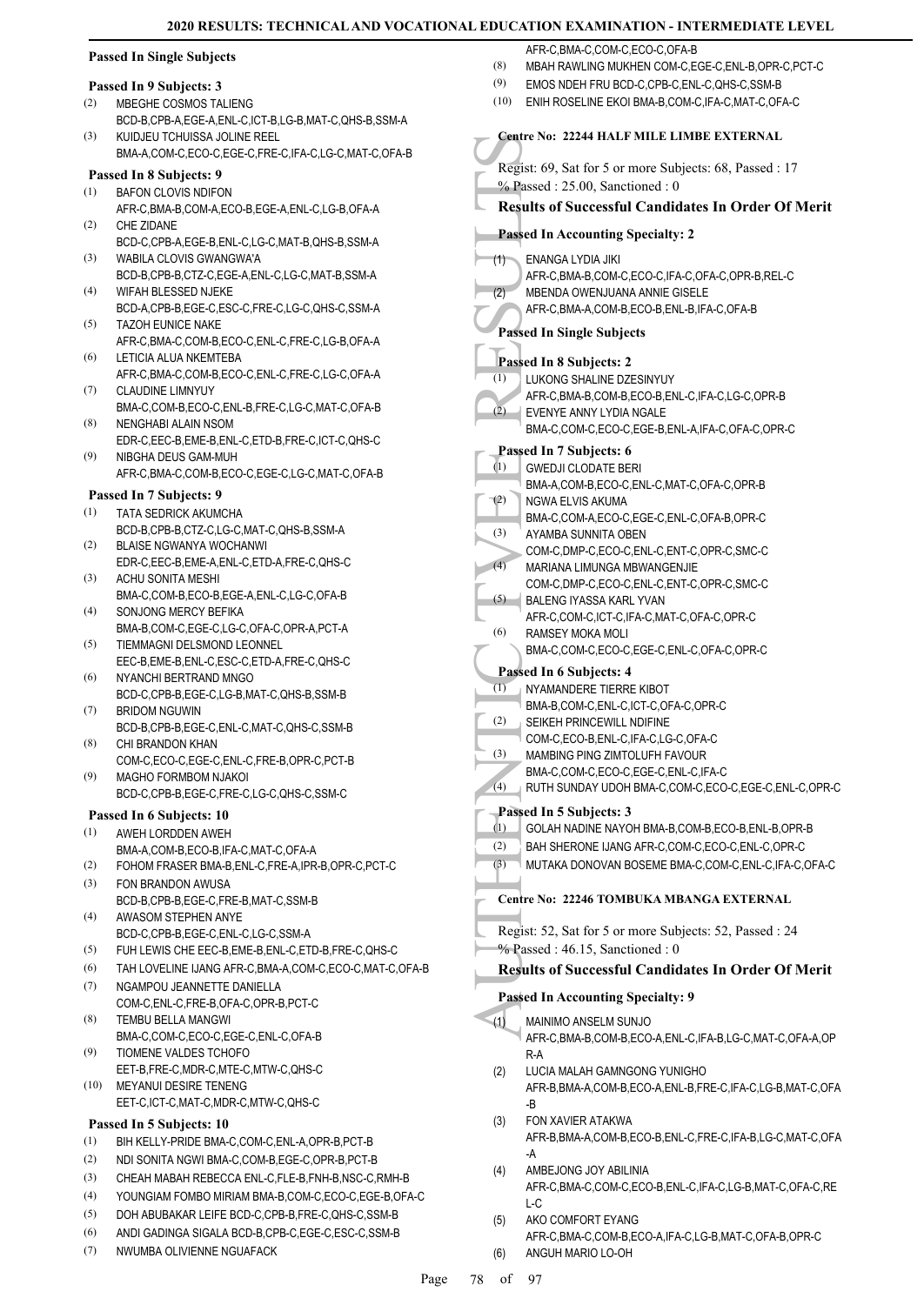## **Passed In Accounting Specialty: 9**

AFR-C,BMA-A,COM-B,ECO-C,IFA-B,LG-C,MAT-C,OFA-C,OPR-C AWUM COLLETTE AGWA

- AFR-B,BMA-C,COM-C,ECO-C,EGE-C,IFA-C,LG-C,MAT-C,OFA-B ENONGENE ELIZABETH BREEN (8)
- AFR-C,COM-C,ECO-B,ENL-C,IFA-C,LG-C,OFA-B AWOH DESMOND WAINKEM (9)
- AFR-C,COM-C,ECO-C,FRE-C,IFA-C,OFA-C,OPR-C

#### **Passed In Marketing Specialty: 3**

MBANGHINU SANDRA NTEIN (1)

(7)

- COM-B,DMP-C,ENL-C,ENT-C,FRE-C,LG-C,PMA-B,SMC-C TAWAN RANDY ONDOH (2)
- COM-C,DMP-C,EGE-C,ENT-C,PMA-C,SMC-C NZUNGE NDJOGUE ORNELLA COM-C,DMP-C,ENL-C,ENT-C,PMA-C,SMC-C (3)

# **Passed In Single Subjects**

#### **Passed In 8 Subjects: 1**

AZENUI BELVIS AFANUI AFR-B,BMA-C,COM-C,ECO-B,EGE-C,ENL-C,LG-C,OFA-C (1)

#### **Passed In 7 Subjects: 2**

- ENAM MARIETTE NGEH BMA-C,COM-B,ECO-C,ENL-C,IFA-B,LG-C,OFA-B (1)
- MAJORY YOUNGA AFR-C,COM-B,ECO-C,ENL-C,LG-C,OFA-C,OPR-C (2)

#### **Passed In 6 Subjects: 6**

- TEFUH BLENDA KEMING (1)
- BMA-B,COM-B,ECO-A,IFA-C,OFA-B,OPR-C
- (2) ANDY COMFORT BMA-A,COM-B,ECO-C,EGE-C,ENL-C,OFA-B
- ANGEM EUGENE OMGBO EDR-C,EEC-C,EME-B,ETD-B,LG-C,QHS-C (3) VUZEN MELVIS TSIAMBOM (4)
- BMA-C,COM-C,ECO-B,ENL-C,LG-C,OPR-C
- (5) NDIPOWA BLAISE AWA BMA-B,COM-C,ECO-C,IFA-C,LG-C,OPR-C
- (6) BAH BETRAND NGOH AFR-C,BMA-C,COM-C,LG-C,MAT-C,OFA-C

#### **Passed In 5 Subjects: 3**

- (1) KUDI SIMPLIS OKEM EEC-B,ENL-C,ESC-C,ETD-A,QHS-C
- (2) NJENWEI JOSHUA APIAPUH BMA-C,COM-B,ECO-C,EGE-C,LG-C
- (3) NDIFOR MARVEL NGWE COM-C,ECO-C,ENL-C,LG-C,OPR-C

#### **Centre No: 22247 BAMENDZI BAFOUSSAM EXTERNAL**

Regist: 27, Sat for 5 or more Subjects: 27, Passed : 14 % Passed : 51.85, Sanctioned : 0

#### **Results of Successful Candidates In Order Of Merit**

#### **Passed In Accounting Specialty: 1**

EFUETNCHA BLESSING FONKENG AFR-B,BMA-C,COM-C,ECO-C,EGE-C,ENL-C,FRE-C,IFA-C,OFA-C (1)

#### **Passed In Electrical Power System Specialty: 1**

TANI MBIGHOU PROSPER EEC-A,EGE-A,EME-B,ENL-C,ESC-C,ETD-A,ICT-B,LG-B,MAT-C (1)

#### **Passed In Marketing Specialty: 1**

MUENDOH DIANNE BMA-B,COM-B,DMP-C,ENL-B,ENT-B,FRE-C,MAT-C,PMA-A,SMC-B (1)

#### **Passed In Single Subjects**

#### **Passed In 9 Subjects: 1**

ADUH EDNA YAJE AFR-C,BMA-A,COM-B,CSC-C,ECO-C,EGE-C,ENL-C,MAT-C,OFA-B (1)

# **Passed In 8 Subjects: 2**

- PUDINGHA RAYIM BCD-C,CPB-B,EGE-A,ENL-C,FRE-C,ICT-B,LG-B,SSM-B (1)
- MELVIS TANGME GATI AFR-C,BMA-A,COM-B,ECO-C,FRE-C,ICT-C,MAT-C,OFA-B (2)

#### **Passed In 7 Subjects: 3**

(1) NGATOP WILLIAM LUBUIN

- BCD-B,CPB-A,EGE-B,ENL-C,ICT-C,MAT-C,SSM-C TATITSOP FRANCIS CARTIN EGE-C,EME-C,ESC-C,ETD-A,FRE-C,ICT-C,MAT-C (2)
- WIMTCHOU BERTRAND BCD-C,CPB-B,EGE-C,ENL-C,FRE-C,MAT-C,SSM-C (3)

#### **Passed In 6 Subjects: 3**

Passed In NEWAN<br>
BCD-C,<br>
(1) NFWAN<br>
BCD-C,<br>
(3) ADIO E<br>
NTIH KI<br>
Passed In SECONDAI<br>
Regist: 30,<br>
(2) LINETT<br>
Centre No:<br>
SECONDAI<br>
Regist: 30,<br>
Passed In MUNGI AFR-C,<br>
PASSED IN AFR-C,<br>
PR-C, RGU GI<br>
AFR-C,<br>
PR-C, RGU GI<br> NFWANJONG CRAKTIN NEMLIN BCD-C,CPB-A,EGE-A,LG-C,MAT-C,SSM-A  $(1)$ (2) ADIO ELEUTHERIUS BCD-C,CPB-A,ENL-C,LG-C,MAT-C,SSM-A (3) NTIH KESTINE BMA-C,COM-C,ECO-B,ENL-C,LG-C,OFA-B **Passed In 5 Subjects: 2** (1) FONKONG VERO NANTO AFR-B,COM-B,ECO-C,LG-B,OFA-C (2) LINETTE KWASINWI NGATOP EGE-C,ENL-C,FFD-C,PMG-B,TTE-B **Centre No: 22248 CHRISTIAN COMPREHENSIVE SECONDARY SCHOOL NKOLMBONG, YAOUNDE**  Regist: 30, Sat for 5 or more Subjects: 30, Passed : 23 % Passed : 76.67, Sanctioned : 0 **Results of Successful Candidates In Order Of Merit Passed In Accounting Specialty: 4** NJINGUM NGWEGUNG NIHAD AFR-C,BMA-A,COM-A,ECO-B,ENL-C,FRE-B,IFA-C,MAT-C,OFA-A,O PR-C,REL-C (1) NGU GUILLIAN NAJERI AFR-C,BMA-B,COM-A,ECO-B,EGE-B,ENL-C,FRE-C,IFA-B,MAT-C,O FA-B,OPR-C (2) BLESS SUNGUYO AFR-B,BMA-A,COM-A,ECO-A,EGE-A,ENL-B,IFA-A,MAT-C,OFA-A,O PR-C (3) TUME THELMA KINYUY AFR-C,BMA-B,COM-C,ECO-C,EGE-C,FRE-C,IFA-B,MAT-C,OFA-B,O PR-B (4) **Passed In Single Subjects Passed In 10 Subjects: 2** TCHUENKAM DAMA RYAND (1) AFR-C,BMA-A,COM-B,ECO-B,ENL-C,FRE-A,MAT-C,OFA-B,OPR-C,R EL-C BUKWARE BRAINE FRU AFR-B,BMA-B,COM-B,ECO-C,EGE-B,ENL-B,FRE-B,MAT-C,OFA-C,O PR-C (2) **Passed In 8 Subjects: 3** AKIAWUNG DELIGHTED TARNJU COM-A,CSC-B,ECO-A,ENL-B,FRE-B,IFA-C,OFA-B,OPR-C (1) NDONGO MAEVA MARIE HUBERT GRACE BMA-A,COM-C,ECO-C,ENL-B,FRE-A,MAT-C,OPR-C,REL-C (2) TATIANE NANYONGO JOKE BMA-A,COM-B,ECO-C,FRE-B,IFA-C,MAT-C,OFA-C,OPR-C (3) **Passed In 7 Subjects: 4** BIH STEPHANIE ANYE (1) BMA-A,COM-B,ECO-A,ENL-C,OFA-B,OPR-C,REL-B SALLA JACQUES BAN CALEB BMA-A,COM-B,ECO-C,FRE-B,IFA-C,MAT-C,OFA-B  $(2)$ CHU WUNG CALISTUS AFR-B,BMA-C,COM-A,ECO-B,EGE-C,ENL-B,IFA-C  $(3)$ AKUH JENIALE AYEZA BMA-B,COM-C,ECO-C,ENL-C,MAT-C,OFA-C,OPR-C  $(4)$ **Passed In 6 Subjects: 6** ESSOMBA TINDO YANN LOIC BMA-B,ENL-C,FRE-B,LG-C,OFA-C,OPR-B (1) NTENKA BRIGHT PUWAKE BMA-C,COM-B,ECO-B,ENL-C,FRE-C,OPR-C (2) KUDI BOJA LYSONGE MENDI BMA-B,COM-C,ECO-C,EGE-C,ENL-B,FRE-C (3) CHANG PRINCESS ETIH BMA-B,COM-C,ENL-C,FRE-B,MAT-C,OPR-C (4) (5) KEDZONG COLETTE BMA-B,ECO-C,ENL-C,FRE-C,IFA-C,OFA-C (6) TAFI PRINCESS KIEN BMA-C,COM-C,ECO-C,ENL-C,FRE-C,OPR-C **Passed In 5 Subjects: 4**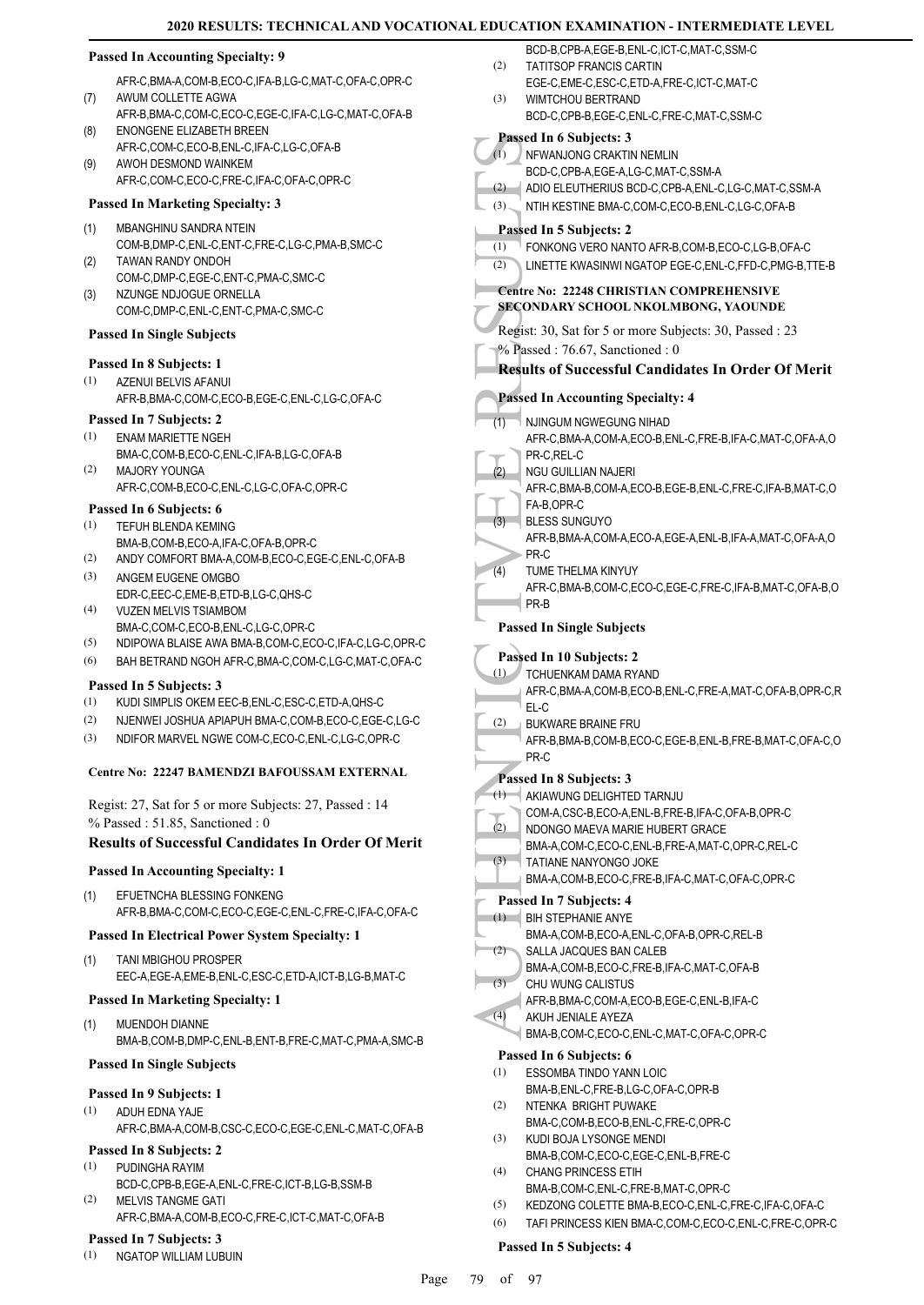| <b>Passed In Single Subjects</b> |  |  |
|----------------------------------|--|--|
|                                  |  |  |

#### **Passed In 5 Subjects: 4**

- AKONGNWI KUCHENWI NGYAH TENGEN AFR-C,BMA-A,COM-B,ECO-B,ENL-C (1)
- (2) AKABIKE CHIDUBEM PAUL AFR-C,BMA-A,ENL-C,FRE-C,OFA-B
- (3) ENOH TIKU ENOMBI COM-C,ECO-B,ENL-B,FRE-C,REL-C
- ENE ONIANE STEEVIE MICHELLE BMA-C,COM-C,ENL-C,FRE-C,OPR-C (4)

#### **Centre No: 22249 COMPLEXE SCOLAIRE BILINGUE SAINT GABRIEL RITA, DOUALA**

Regist: 43, Sat for 5 or more Subjects: 43, Passed : 30 % Passed : 69.77, Sanctioned : 0

# **Results of Successful Candidates In Order Of Merit**

#### **Passed In Accounting Specialty: 3**

- NIH NISBELINE MAH AFR-A,BMA-A,COM-B,ECO-A,EGE-A,ENL-B,FRE-C,ICT-C,IFA-A,MA T-A,OFA-A (1)
- NONG DORIS WAI (2)
- AFR-B,BMA-A,COM-B,ECO-B,EGE-A,ENL-C,IFA-C,LG-C,OFA-A CHE GHISLAIN (3)
- AFR-C,BMA-A,COM-C,ECO-B,EGE-B,ENL-C,FRE-C,IFA-C,OFA-C

#### **Passed In Automobile Repair Mechanics Specialty: 4**

- FORTANG NGETLEH NSEKWENE CSC-C,EET-C,ENL-C,ENT-C,ESC-C,FRE-C,MAT-C,MDR-B,MTE-C,M TW-B (1)
- TEGUIA NDEH FRANCK BENEDICT EET-B,ENL-C,ENT-C,ESC-C,FRE-C,MAT-C,MDR-A,MTE-C,MTW-B (2) SIMO KOUGOUM YVAN GERALDIN (3)
- EET-B,ENL-C,ESC-C,FRE-B,MAT-A,MDR-A,MTE-B,MTW-B ABOOH GEORGES OBAT (4)
- EET-B,ENL-C,ENT-C,FRE-C,MAT-C,MDR-B,MTE-C,MTW-C

#### **Passed In Civil Engineering - Building Construction Specialty: 2**

- AKEMENI NGAPEBOUA GABIN PAFAIT BCD-C,CPB-A,EGE-C,ENL-C,ENT-C,ESC-C,FRE-C,MAT-C,SSM-B (1)
- YASAH GHISLAIN MBAH BCD-B,CPB-B,ENL-C,ENT-C,ESC-C,FRE-C,MAT-C,SSM-A (2)

#### **Passed In Electrical Power System Specialty: 4**

- DJOUMO KOUAMEZO VOLBERT CSC-C,EDR-C,EEC-A,EME-A,ENL-C,ESC-C,ETD-A,FRE-A,MAT-C (1) EPAH EPAH JUNIOR LANDRY
- EDR-C,EEC-A,EME-A,ENL-C,ESC-C,ETD-A,FRE-A,MAT-B (2) TAMAJUENG EVRARD NDOSHAH (3)
- EEC-A,EME-B,ENL-C,ESC-C,ETD-A,FRE-B,MAT-C NJEI FRANKLIN NJANG (4)
- EEC-A,EME-B,ENL-C,ESC-C,ETD-A,FRE-C,MAT-C

#### **Passed In Single Subjects**

#### **Passed In 9 Subjects: 2**

- NOUNGANG YAMEDJEU ULRICH VIDAL CPB-A,EGE-C,ENL-C,ENT-C,ESC-C,FRE-C,LG-C,MAT-A,SSM-A (1)
- TEBOH BRUNO AZOH EGE-C,ENL-C,ENT-C,ESC-B,LG-C,MAT-B,SMD-B,SMW-B,WPM-B (2)

#### **Passed In 8 Subjects: 1**

TASONG PRINCELY MBANYICK BCD-C,CPB-A,EGE-C,ENL-C,ENT-C,ESC-C,FRE-C,SSM-A (1)

#### **Passed In 7 Subjects: 1**

BAMA PADYMIC BENG EGE-C,ENL-C,ENT-C,FRE-C,SMD-C,SMW-B,WPM-B (1)

# **Passed In 6 Subjects: 6**

- MANJU BLAISE BORNUH (1)
- BCD-A,CPB-A,EGE-C,FRE-C,MAT-C,SSM-A FONGANG WILFRED JORDAN (2)
- EEC-B,EME-B,ENL-C,ETD-A,FRE-B,MAT-C FORTENDONG CARLOSE AJAMAH (3)
- BCD-A,CPB-A,EGE-C,ENT-C,MAT-C,SSM-B

#### AYISSI OWONO PATRICE  $(4)$

- ENT-C,FRE-B,MAT-C,SMD-B,SMW-B,WPM-B WACHAM USCHEALIUS TANONG (5)
- EEC-B,EME-B,ENL-C,ENT-C,ETD-B,FRE-C
- FAI ROOSEVELDT FONYUY (6)
	- BCD-C,CPB-A,EGE-C,ENL-C,MAT-B,SSM-C

#### **Passed In 5 Subjects: 7** FORKALA GODLOVE FORKALA (1)

- BCD-B,CPB-A,EGE-B,ENT-C,SSM-B
- BOGMIS NGON BOGMIS PRINCE (2)
	- EEC-B,EME-C,ENL-C,ETD-B,FRE-A

#### (3) MBIANGA LOIC JUNIOR ENL-C,FRE-C,SMD-C,SMW-B,WPM-B

- KAMENI MIACHOUA PRINCE ARNAUD EEC-B,EME-C,ETD-B,FRE-C,MAT-C (4)
- (5) FOPPA LELE STEPHY REINE EEC-B,EME-B,ENT-C,ETD-C,FRE-C
- (6) NGAMBO ABDOUL WAKIL EET-C,FRE-C,MDR-B,MTE-C,MTW-C
	- (7) ENOW OBI PETER ENOW BMA-C,COM-C,ECO-C,ENL-C,FRE-C

#### **Centre No: 22250 COLLEGE POLYVALENT BILINGUE DES CHAMPION MAKENENE**

- Regist: 45, Sat for 5 or more Subjects: 44, Passed : 34
- % Passed : 77.27, Sanctioned : 0

## **Results of Successful Candidates In Order Of Merit**

## **Passed In Accounting Specialty: 8**

Passed In (1)<br>
(1) FORKA<br>
(2) BOGMI:<br>
EEC-B,<br>
BOGMI:<br>
EEC-B,<br>
BOGMI:<br>
EEC-B,<br>
ROBIAN KAMEN<br>
EEC-B,<br>
FOPPA<br>
KAMEN<br>
EEC-B,<br>
FOPPA<br>
NGAME ENOW<br>
ENOW<br>
Centre No:<br>
CHAMPIO:<br>
Regist: 45,<br>
Passed In *AYEAH*<br>
AFR-B,<br>
T-C,OF.<br>
ACHI AYEAH REUBEN NSOM AFR-B,BMA-A,COM-B,ECO-B,EGE-A,ENL-C,FRE-C,IFA-C,LG-C,MA T-C,OFA-C (1) ACHIH PRAISES FIEN AFR-C,BMA-B,COM-C,ECO-B,ENL-C,FRE-C,IFA-B,LG-B,OFA-B,QH S-B (2) NGWAIN DELPHINE ABULA AFR-B,BMA-A,COM-C,ECO-A,ENL-C,IFA-B,MAT-C,OFA-B (3) NAH FREDY WEHTINYI AFR-B,BMA-B,COM-C,ECO-B,IFA-B,LG-B,MAT-C,OFA-C (4) NANGKWO GODSABI AFR-C,BMA-B,COM-B,ECO-C,IFA-C,LG-B,MAT-C,OFA-B (5) ABANG EMMA NAKOMA AFR-B,BMA-B,COM-C,ECO-C,ENL-C,IFA-C,OFA-C,QHS-C  $(6)$ NKONGANYI EMMANUEL ORORO AFR-C,BMA-B,COM-C,ECO-C,FRE-C,IFA-C,LG-C,OFA-C (7) NSOH SHARON CHE AFR-C,BMA-C,COM-C,ENL-C,IFA-C,MAT-C,OFA-C (8) **Passed In Civil Engineering - Building Construction Specialty: 2** HOISTIS NGAM BCD-A,CPB-A,ENL-C,ESC-C,FRE-C,ICT-C,LG-B,MAT-C,QHS-B,SSM -A (1) NDICHIA PROMISE GOPTI BCD-B,CPB-A,ENL-C,ESC-C,FRE-C,ICT-C,LG-B,MAT-C,QHS-C,SSM -B (2) **Passed In Electrical Power System Specialty: 1** NGONG VALERIE WULNIGHIWIMBOM EDR-C,EEC-A,EME-C,ENL-B,ESC-B,ETD-A,FRE-C,ICT-A,LG-A,MAT-C,QHS-B (1) **Passed In Marketing Specialty: 5**

#### NKUOH SILAS NSOM  $(1)$

- BMA-A,COM-A,DMP-C,ENL-C,ENT-B,FRE-C,MAT-C,PMA-B,REL-B,S MC-B
- CHAH MEEKNESS KELANG BMA-C,COM-C,DMP-C,ECO-C,ENL-C,ENT-C,FRE-B,LG-C,PMA-B,S MC-B (2)
- TUBOUH HARMLET MBAH BMA-C,COM-A,DMP-C,ECO-C,ENT-C,FRE-B,LG-C,PMA-C,SMC-B (3) LINGMUH SYLVIE NDISE (4)
- BMA-A,COM-C,DMP-C,ENL-C,ENT-C,FRE-C,LG-C,PMA-B,SMC-C MUNTEH NOELA KEH (5)
- BMA-B,COM-C,DMP-C,ECO-C,ENT-B,ICT-C,PMA-B,SMC-B

#### **Passed In Single Subjects**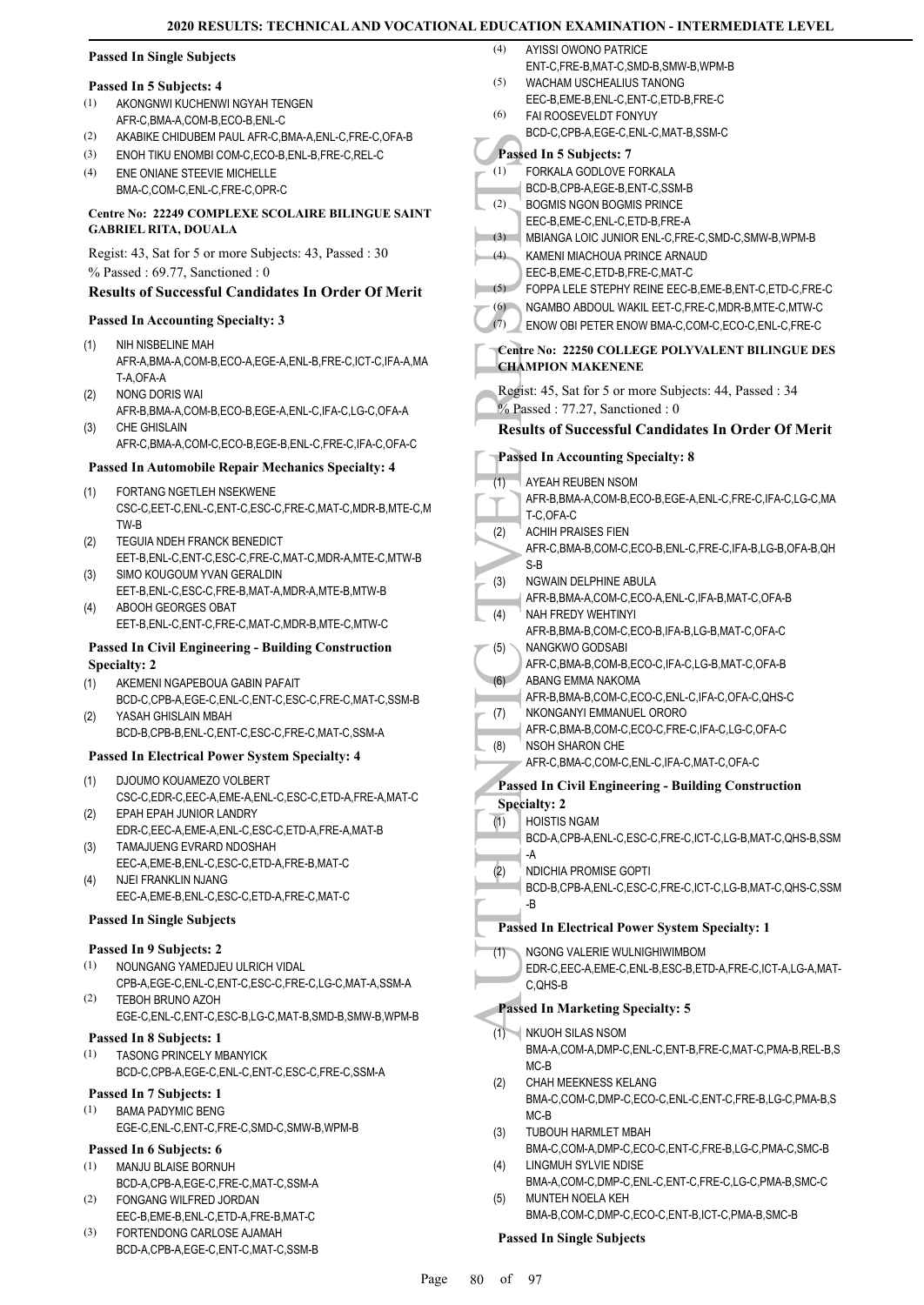|            | <b>Passed In Single Subjects</b>                                                                                | (1)        | MALAH LARISSA AWOSANG<br>AFR-B, BMA-B, COM-C, ECO-C, EGE-C, ENL-B, FRE-B, IFA-C, MAT-C, O                                               |
|------------|-----------------------------------------------------------------------------------------------------------------|------------|-----------------------------------------------------------------------------------------------------------------------------------------|
| (1)        | Passed In 10 Subjects: 2<br>KAH CHRISTAIN DIANG                                                                 | (2)        | FA-A,REL-C<br><b>BINUE REINE TANUE</b>                                                                                                  |
|            | CAR-A,CJD-B,EGE-A,ENL-B,FRE-C,ICT-B,JOI-B,LG-B,MAT-C,QHS-<br>B                                                  | (3)        | AFR-A, BMA-A, COM-C, ECO-B, ENL-B, IFA-A, MAT-C, OFA-A, REL-C<br>YAMA SANDRA TATA                                                       |
| (2)        | <b>MBAH LESLIE NJUAKOM</b><br>EDR-C, ENL-C, ESC-C, ESY-C, FRE-C, ICT-C, LG-B, MAT-C, PVS-B, QHS                 |            | AFR-B, BMA-B, COM-B, ECO-B, EGE-C, ENL-C, IFA-C, OFA-B, REL-C<br><b>Passed In Single Subjects</b>                                       |
|            | -B                                                                                                              |            | Passed In 6 Subjects: 1                                                                                                                 |
| (1)        | Passed In 9 Subjects: 1<br>FORCHANG MOVIS NGO-OH<br>EET-B,ENL-C,ESC-C,FRE-B,ICT-C,LG-B,MTE-C,MTW-C,QHS-B        | (1)        | KUCHA BRAYAN ONANA MVEFONG<br>AFR-C, BMA-C, COM-C, EGE-C, ENL-C, OFA-C                                                                  |
| (1)        | Passed In 8 Subjects: 1<br>NGEK BRIAN NCHINDA<br>BCD-A,CPB-B,EGE-C,ENL-C,ESC-C,ICT-C,LG-C,SSM-B                 | (1)<br>(2) | Passed In 5 Subjects: 2<br>BERINYUY QUINCY LAREIN AFR-B, BMA-B, ECO-C, EGE-C, OFA-C<br>NGEBI EMILIA TANUE BMA-B,COM-C,ECO-C,ENL-C,OFA-B |
| (1)        | Passed In 7 Subjects: 6<br>MEKEMAJI TIMOTHY LEKU                                                                |            | Centre No: 22253 INTEGRITY COMPREHENSIVE HIGH<br><b>SCHOOL EBONJI-TOMBEL</b>                                                            |
| (2)        | EDR-C, EEC-B, EME-C, ENL-C, ETD-A, LG-C, QHS-B<br>NGWAINBI CORNELIUS CHIA                                       |            | Regist: 25, Sat for 5 or more Subjects: 25, Passed: 8<br>$%$ Passed: 32.00, Sanctioned: 0                                               |
| (3)        | BCD-B,CPB-A,EGE-C,ESC-C,ICT-C,LG-C,SSM-B<br>YISA FRANKLINE NGEH                                                 |            | <b>Results of Successful Candidates In Order Of Merit</b>                                                                               |
|            | BCD-B,CPB-B,EGE-C,ENL-C,ICT-C,LG-C,SSM-B                                                                        |            | <b>Passed In Accounting Specialty: 1</b>                                                                                                |
| (4)<br>(5) | CHIA ANETTE NABAIN<br>COM-C,ECO-C,EGE-B,ENL-C,FRE-C,IFA-C,OFA-C<br>MBIANKEU NDOP RONAN CREPIN                   | (1)        | NUGANGA BLAISE KOBNDENG<br>AFR-C, BMA-B, COM-B, ECO-C, EGE-C, IFA-B, MAT-C, OFA-B                                                       |
|            | BCD-C,CPB-C,ENL-C,FRE-B,LG-C,QHS-C,SSM-C                                                                        |            | Passed In Electrical Power System Specialty: 1                                                                                          |
| (6)        | NERI KITCHA BMA-B,COM-C,ECO-C,ENL-C,ICT-C,LG-C,OFA-C<br>Passed In 6 Subjects: 5                                 | (1)        | CHIMSE RAYMOND NKWA<br>EEC-B,EGE-B,EME-B,ENL-C,ESC-C,ETD-A,FRE-B,MAT-C                                                                  |
| (1)        | CHIA DAVID YUH BCD-B,CPB-A,EGE-C,ENL-C,LG-C,SSM-C                                                               |            | Passed In Secretarial Administration and Communication                                                                                  |
| (2)<br>(3) | NYAH JUDE TIMA BCD-B,CPB-B,ESC-C,ICT-C,LG-C,SSM-B<br>ASSEN ANGE OSVANE AFR-C, BMA-B, COM-C, ECO-C, FRE-C, IFA-B |            | <b>Specialty: 1</b>                                                                                                                     |
| (4)        | NDANZE CONGRATES MOFORKENG                                                                                      | (1)        | <b>TASAH FON SHELLY</b>                                                                                                                 |
|            | BCD-B,CPB-B,EGE-C,ENL-C,LG-C,SSM-C                                                                              |            | COM-C, ENL-C, IPR-B, LG-C, OFA-B, OPR-B, PCT-B                                                                                          |
| (5)        | NADAGE ANGO AFR-C, BMA-B, ENL-C, IFA-B, LG-C, OFA-C                                                             |            | <b>Passed In Single Subjects</b>                                                                                                        |
| (1)        | Passed In 5 Subjects: 3<br>CHONGSI RANDY NSOM BCD-C, CPB-B, ENL-C, QHS-C, SSM-B                                 |            | Passed In 8 Subjects: 1                                                                                                                 |
| (2)        | MBORI SIMPLICE NYOIRN BCD-C,CPB-B,FRE-C,LG-C,SSM-C                                                              | (1)        | <b>GREATNESS FUTELA</b><br>AFR-C,BMA-C,COM-C,ECO-C,EGE-C,ENL-C,FRE-B,REL-C                                                              |
| (3)        | MALAI GLADNESS NENG AFR-C,COM-C,ENL-C,IFA-C,OFA-C                                                               |            | Passed In 7 Subjects: 3                                                                                                                 |
|            | <b>Centre No: 22251 MAKENENE EXTERNAL</b>                                                                       |            | (1) NGOE PIERRA BOKOMBE<br>AFR-B,COM-A,ECO-A,EGE-A,FRE-B,LG-C,OFA-C                                                                     |
|            | Regist: 9, Sat for 5 or more Subjects: 9, Passed : 6                                                            | (2)        | NGONG PULA ZEPHARINE<br>EEC-A,EGE-C,EME-B,ENL-C,ETD-A,FRE-C,MAT-C                                                                       |
|            | $%$ Passed: 66.67, Sanctioned: 0                                                                                | (3)        | NKEDE MAKONGUE YIANNICK                                                                                                                 |
|            | <b>Results of Successful Candidates In Order Of Merit</b>                                                       |            | BCD-C,CPB-B,EGE-C,ENL-B,ENT-C,FRE-C,SSM-B                                                                                               |
|            | <b>Passed In Accounting Specialty: 1</b>                                                                        | (1)        | Passed In 6 Subjects: 1<br>NGONG LOUISA WOWUL                                                                                           |
| (1)        | VANISA TANG AFR-C, BMA-B, COM-B, ECO-B, IFA-B, LG-B, OFA-C                                                      |            | AFR-C,COM-B,ECO-B,ENL-C,OPR-B,REL-B                                                                                                     |
|            | <b>Passed In Marketing Specialty: 2</b>                                                                         |            | <b>Centre No: 22254 SMART COLLEGE OF TECHNOLOGY</b>                                                                                     |
| (1)        | KOMFOR CHANTAL NWIYOH                                                                                           |            | <b>DOUALA</b>                                                                                                                           |
| (2)        | BMA-C,COM-C,DMP-C,ECO-C,ENL-C,ENT-B,FRE-C,PMA-B,SMC-B<br>TOH FELDRICK COM-C, DMP-C, ENT-C, LG-C, PMA-C, SMC-B   |            | Regist: 149, Sat for 5 or more Subjects: 147, Passed: 120<br>$%$ Passed: 81.63, Sanctioned: 0                                           |
|            | <b>Passed In Single Subjects</b>                                                                                |            | <b>Results of Successful Candidates In Order Of Merit</b>                                                                               |
|            | Passed In 8 Subjects: 1                                                                                         |            | <b>Passed In Accounting Specialty: 14</b>                                                                                               |
| (1)        | <b>MBEIN DERICK ANGWI</b><br>BCD-B,CPB-A,EGE-C,ENL-C,FRE-C,LG-C,MAT-C,SSM-C                                     | (1)        | NEMTIMFOR YUEYAM PRECIOUS<br>AFR-B, BMA-A, COM-A, ECO-A, EGE-B, ENL-B, FRE-C, ICT-C, IFA-B, MA                                          |
|            | Passed In 7 Subjects: 1                                                                                         |            | T-A, OFA-A                                                                                                                              |
| (1)        | YONG ELVIS DIOM CAR-B, EGE-C, ESC-C, ICT-C, JOI-C, LG-B, QHS-C                                                  | (2)        | <b>BRANDON VECHUSEH</b><br>AFR-B, BMA-A, COM-A, ECO-A, EGE-A, ENL-C, FRE-C, ICT-B, IFA-B, MA                                            |
|            | Passed In 6 Subjects: 1                                                                                         |            | T-C,OFA-A                                                                                                                               |
| (1)        | BAIJONG SILAS NDIFON BCD-A,CPB-A,ENL-C,LG-B,MAT-C,SSM-B                                                         | (3)        | SHALOM YETTI KEBILA                                                                                                                     |
|            | Centre No: 22252 HOLY ROSARY INTEGRATED<br><b>COMPREHENSIVE COLLEGE BAMENDANKWE</b>                             | (4)        | AFR-C,BMA-A,COM-A,ECO-A,ENL-B,FRE-B,IFA-C,LG-B,MAT-C,OFA<br>-A,OPR-C<br>NDEH MIKE BRINE NJI                                             |
|            | Regist: 6, Sat for 5 or more Subjects: 6, Passed : 6                                                            |            | AFR-C, BMA-A, COM-A, ECO-A, EGE-A, ENL-C, FRE-C, ICT-C, IFA-C, MA                                                                       |
|            | % Passed: 100.00, Sanctioned: 0<br><b>Results of Successful Candidates In Order Of Merit</b>                    |            | T-C,OFA-A                                                                                                                               |
|            |                                                                                                                 | (5)        | MUNGWIA CLARA NCHIFI<br>AFR-B, BMA-A, COM-A, ECO-A, EGE-A, ENL-C, IFA-B, LG-B, MAT-C, OFA                                               |
|            | <b>Passed In Accounting Specialty: 3</b>                                                                        |            | <b>R</b>                                                                                                                                |

Page 81 of 97

-B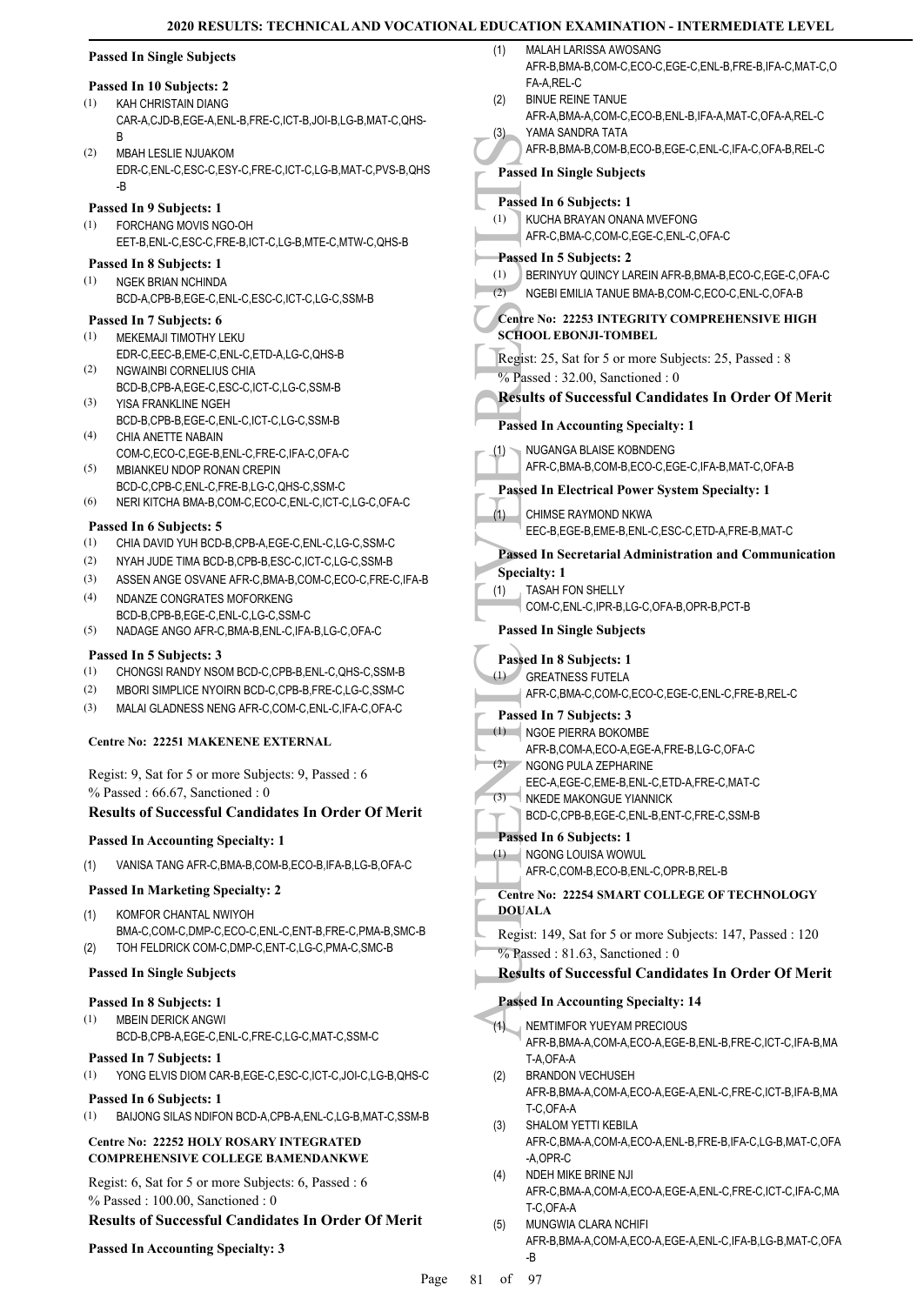## **Passed In Accounting Specialty: 14**

- NDIBABONGA STEPHANIE LANGMIA AFR-B,BMA-A,COM-B,ECO-B,ENL-C,ICT-A,IFA-C,MAT-C,OFA-A,OP R-B (6)
- MUNGUH SHINYDA BLESSING SIRRI AFR-B,BMA-A,COM-A,ECO-A,ENL-B,FRE-C,IFA-C,LG-C,MAT-C,OFA -B (7)
- ASOBO FAITHFUL NGWA AFR-B,BMA-B,COM-A,ECO-B,ENL-C,IFA-B,LG-C,MAT-C,OFA-B,OP R-B (8)
- ABINGWA WILLYSPRIDE NGWA AFR-C,BMA-B,COM-A,ECO-B,ENL-C,IFA-C,LG-C,MAT-B,OFA-B,OP R-B (9)
- YABONG CELESCA NTAR AFR-B,BMA-B,COM-C,ECO-B,ENL-B,FRE-C,ICT-C,IFA-C,OFA-B,RE L-C (10)
- RIFOR EMERIANCE KWASINWI AFR-C,BMA-B,COM-C,ECO-C,EGE-C,ENL-C,FRE-C,IFA-C,OFA-C (11)
- TIM BLANCHE (12) AFR-C,BMA-B,COM-C,ECO-C,ENL-C,ICT-C,IFA-C,OFA-C,OPR-C
- (13) NJONG RAISA MBONG AFR-C,BMA-A,COM-C,ECO-C,ENL-C,IFA-B,MAT-C,OFA-A
- WEAH LUSHANG SOPHIE ASHLEY (14) AFR-C,BMA-C,ECO-C,EGE-C,FRE-C,IFA-C,OFA-C,OPR-B

#### **Passed In Automobile Repair Mechanics Specialty: 3**

- NJI GLEN NDIKUM (1)
- EET-B,ENL-B,ESC-C,FRE-C,LG-C,MAT-C,MDR-B,MTE-B,MTW-C SEVIDZEM NYUYKIGHAN BRANDON (2)
- EET-C,ENL-C,FRE-B,ICT-B,MAT-C,MDR-C,MTE-C,MTW-C BIMI TATA HARRY PLACID (3)
	- EET-C,ENL-B,FRE-C,MAT-C,MDR-B,MTE-B,MTW-C

#### **Passed In Carpentry and Joinery Specialty: 1**

AWEMO AIDAN ACHEGENUI CAR-C,CJD-B,ESC-C,JOI-B,MAT-C,QHS-C (1)

#### **Passed In Civil Engineering - Building Construction Specialty: 5**

- CHI RONALDO FUNWI (1)
- BCD-A,CPB-A,ENL-A,ENT-C,ESC-B,FRE-C,ICT-C,LG-C,MAT-C,QHS -B,SSM-A NGWA ARMSONG (2)
	- BCD-B,CPB-A,ENL-A,ENT-B,ESC-C,ICT-C,LG-B,MAT-B,QHS-B,SSM -A
- ACHEGENUI ROGER CHENUI (3)
	- BCD-A,CPB-A,ENL-B,ENT-C,ESC-B,FRE-C,ICT-B,MAT-B,QHS-C,SS M-A
- CHEO GASTON NGWA BCD-B,CPB-A,ENL-C,ENT-C,ESC-C,FRE-C,ICT-B,MAT-C,QHS-C,SS M-B (4)
- NGWANUI DELVIS BCD-A,CPB-A,ENL-C,ESC-C,ICT-B,MAT-B,SSM-A (5)

### **Passed In Electrical Power System Specialty: 13**

- MULUH EMILE AWAH EDR-C,EEC-A,EME-A,ENL-C,ENT-B,ESC-C,ETD-A,FRE-C,ICT-A,MA T-C (1)
- PRIDE MBINYUI MUNGA EDR-B,EEC-A,EME-B,ENL-C,ENT-C,ETD-A,FRE-C,ICT-C,LG-C,MAT-C (2)
- FOMBIA LEONARD AMBE EDR-C,EEC-B,EME-B,ENL-C,ESC-C,ETD-A,FRE-C,ICT-A,LG-C,MAT -C (3)
- AGBOR BISSONG JUNIOR FREDDY EDR-C,EEC-B,EME-A,ENL-C,ESC-C,ETD-A,FRE-C,ICT-C,LG-C,QHS -C (4)
- NTEHTOI DERICK FOMONYUY EDR-C,EEC-A,EME-A,ENL-B,ESC-C,ETD-A,FRE-C,ICT-A,MAT-B (5) PANG VERA LEH (6)
- EDR-C,EEC-A,EME-A,ENL-C,ESC-C,ETD-A,FRE-C,ICT-C,LG-B TABI JAMES EBAN TABE (7)
- EDR-C,EEC-A,EME-B,ENL-C,ESC-C,ETD-A,FRE-C,ICT-C,MAT-C (8) CHEFOR BRINSTON AWEMO
- (12) BDR-C,<br>
(12) BDR-C,<br>
BDR-C,<br>
BDR-C,<br>
BUNDC<br>
EDR-C,<br>
BUNDC<br>
EDR-C,<br>
BUNDC<br>
EDR-C,<br>
BUNDC<br>
EDR-C,<br>
BUNA-B,<br>
BUNA-B,<br>
Passed In 1<br>
CHO PI<br>
BCD-A,<br>
A NCHE (2) EDR-A,<br>
A NCHE (2) NTANY,<br>
COM-C,<br>
A NCHE ENL-C,<br>
NTANY,<br>
COM-ERNEST ABONGEH EDR-C,EEC-B,EME-C,ENL-C,ETD-B,FRE-C,ICT-C,MAT-C,QHS-C (9) ROSE-KELLY YUFENYUY KONGLIM EDR-C,EEC-A,EME-B,ENL-B,ESC-C,ETD-A,FRE-C,ICT-A (10) CHERYL AARON'S ANJEH MAMUZAH ATANGA EDR-C,EEC-B,EME-B,ENL-B,ESC-C,ETD-A,ICT-C,MAT-C  $(11)$ (12) NDE SANAGOU PATRICK BRAYAN EDR-C,EEC-B,EME-C,ESC-C,ETD-B,FRE-B,ICT-C,MAT-C BUNDOH JERRY NSEH EDR-C,EEC-B,EME-C,ESC-C,ETD-B,FRE-C,ICT-C  $(13)$ **Passed In Secretarial Administration and Communication Specialty: 1** KAREN VICTORY FANWI BAMUH BMA-B,COM-B,ENL-C,ICT-B,IPR-A,MAT-C,OPR-B,PCT-B (1) **Passed In Single Subjects Passed In 10 Subjects: 1** CHO PETER CHE BCD-A,CPB-A,ENL-C,ENT-C,FRE-C,ICT-B,LG-C,MAT-C,QHS-C,SSM -A (1) **Passed In 9 Subjects: 7** ERICK KONYUI FORSANG BMA-A,COM-A,ENL-C,FRE-B,IPR-A,MAT-A,OFA-C,OPR-A,REL-C (1) NCHE GODWILL CHE ENL-C,ESC-C,FRE-A,ICT-C,LG-C,QHS-B,SMD-B,SMW-B,WPM-B  $(2)$ NTANYA ELLIANNAURA CHEBE BMA-A,COM-B,ECO-B,EGE-C,ENL-C,FRE-C,LG-C,MAT-C,OFA-B (3) MASSY KAMTA ANDREANA STEWART COM-C,ENL-C,FLE-C,FNH-B,FRE-A,ICT-C,MAT-C,NSC-C,RMH-A (4) ABINGFONG KELBY AFOA NJEM BMA-B,COM-C,ECO-C,ENL-B,FRE-C,ICT-C,MAT-B,OFA-B,OPR-C (5) CHIA BASIL KUMA EDR-C,EEC-B,ENL-C,ESC-C,ETD-A,FRE-C,ICT-C,MAT-C,QHS-C (6) AKAM GODLOVE TABIT BMA-A,COM-C,ENL-C,FRE-C,ICT-C,IFA-C,LG-C,MAT-C,OFA-C (7) **Passed In 8 Subjects: 8** SERGE BETEH BCD-B,CPB-A,ENL-C,FRE-C,ICT-B,LG-B,MAT-B,SSM-A (1) OYEBOG HELDIS AKWI AFR-C,BMA-B,COM-B,ECO-C,ICT-B,MAT-C,OFA-A,REL-B (2) CHIA CLINTON KIDIO ENL-C,FRE-B,ICT-B,MAT-C,QHS-C,SMD-B,SMW-B,WPM-B (3) NKWATI UNION AFA-ASEH CHI AFR-C,BMA-B,COM-B,ECO-B,ENL-C,ICT-C,OFA-B,OPR-C (4) ANYE YORICK NDEH EET-C,ENL-B,FRE-C,ICT-B,MDR-B,MTE-C,MTW-B,QHS-C (5) NSOM PRINCELY LONGKU ENL-C,ENT-C,FRE-C,ICT-C,QHS-B,SMD-C,SMW-B,WPM-B (6) NCHANG BRENDA AWASUM COM-C,ENL-C,FLE-C,FNH-B,FRE-C,ICT-C,MAT-C,RMH-B  $(7)$ NEBA CYNTHIA NCHANG AFR-C,COM-B,ECO-C,ENL-C,FRE-C,LG-C,OFA-C,OPR-B (8) **Passed In 7 Subjects: 19** TITIAHONJO RANDY LEONG EDR-C,EEC-A,EME-B,ENL-C,ETD-A,FRE-C,ICT-B (1) CHE BRAYAN MAXINEL NJI CPB-B,ENL-B,ESC-C,FRE-B,MAT-C,QHS-B,SSM-B (2) BONGMBA RAPHAEL BCD-A,CPB-A,ENL-C,LG-C,MAT-C,QHS-C,SSM-B (3) NEBA - AKONGNWI JUDE BCD-B,CPB-A,ENT-C,FRE-C,ICT-C,LG-C,SSM-A (4) SHU ESTELLA NGUM EEC-A,EME-C,ENL-C,ETD-B,FRE-C,ICT-C,QHS-B (5) NIMKRIT FANWI EDITH BMA-A,COM-A,ECO-C,ENL-C,ICT-C,OFA-C,REL-C (6) ETTA OTANG CLIUVERT FRE-C,ICT-C,MAT-C,QHS-B,SMD-B,SMW-B,WPM-B (7) TITIAHONJO RANDY CLAIRE HONGWE EDR-C,EEC-A,EME-C,ENL-C,ETD-B,FRE-C,ICT-B (8) NWUFOR MAVELLOUS NJINGANG BCD-B,CPB-B,ENL-C,FRE-C,ICT-B,LG-C,SSM-B (9)

EDR-C,EEC-B,EME-B,ENL-C,ESC-C,ETD-A,FRE-C,ICT-B,QHS-C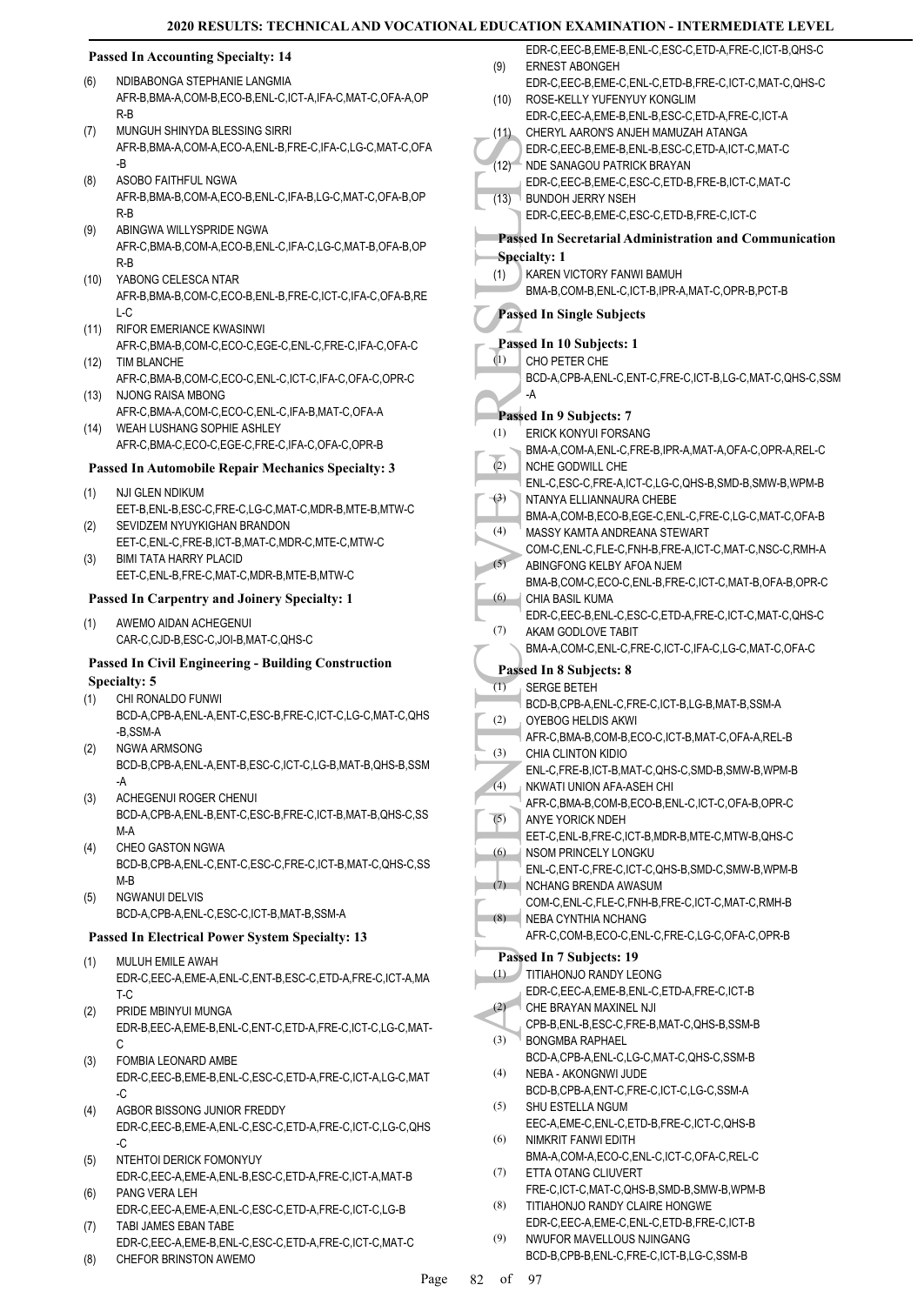|      |                                                                       | (6)<br>NYAMBI ISHMAEL ANEH                             |
|------|-----------------------------------------------------------------------|--------------------------------------------------------|
| (10) | Passed In 7 Subjects: 19<br>NTEWAH KELIAN YANNICK KETUNZE             | (7)<br>ACHUO JENNY NSOH C                              |
|      | ENL-C, FRE-B, ICT-C, QHS-B, SMD-C, SMW-B, WPM-B                       | (8)<br><b>GORIM SHELLA KWASIN</b>                      |
| (11) | <b>MBAH BRAIN BRILLIANT BAYONG</b>                                    | (9)<br>NEMBU INNOCENT NDE                              |
|      | ENL-C,FRE-B,ICT-C,MAT-C,SMD-C,SMW-B,WPM-B                             | (10)<br>SILIENOU YOUPA CATH                            |
| (12) | CHAH GABRIELLA FOIN                                                   | COM-C, ENL-C, FRE-B, MA                                |
|      | FLE-B,FNH-B,FRE-C,LG-C,NSC-C,REL-C,RMH-B                              | (11)<br>SAM THIERRY GHESEN                             |
| (13) | KILAKA GLEANESE TUMI                                                  | (12)<br>LUM EBAMBE PARIS CH                            |
|      | BMA-B,COM-C,ECO-B,EGE-B,ENL-C,OFA-C,OPR-C                             | (13) KANJO PRECIOUS NGA                                |
| (14) | CHEBI BRIAN NGONGHO                                                   | (14) MUKOM UNITY YANG C                                |
|      | EET-C, ENL-C, FRE-B, MDR-B, MTE-C, MTW-C, QHS-C                       | (15)<br>TIOMELA DOUNMENE A                             |
| (15) | <b>NCHANG KIRSTEN CHE</b>                                             | (16)<br>ANGONG ARNOLD AZAI                             |
| (16) | BMA-C,COM-C,ENL-C,OFA-B,OPR-B,PCT-C,REL-C                             | (17)<br><b>MONKAM TCHOUMI VIR</b>                      |
|      | NANA LOWE DJIBRIL CABREL<br>BMA-C,COM-C,ENL-B,FRE-C,ICT-B,MAT-C,OFA-C | (18)<br>NJI BRANDON AWASUM                             |
| (17) | <b>TANGUE PATIENCE</b>                                                | (19)<br>TAMBE YANNICK TAMBI                            |
|      | BMA-C,COM-C,ECO-C,FRE-C,IFA-C,OFA-B,OPR-C                             | (20)<br>NDIKUM BRANDON CHE                             |
| (18) | MOTOMBI ANNE CELESTINE NDE                                            | (21)<br>MBAH GEOGIAN ABIT A                            |
|      | BMA-C,COM-C,ECO-C,ENL-C,ICT-C,IFA-C,OPR-C                             |                                                        |
| (19) | MOMEH CELIAN LANG                                                     | Centre No: 22255 COMPF                                 |
|      | BMA-C,COM-C,ENL-C,FRE-C,MAT-C,OFA-C,OPR-C                             | <b>SECONDARY SCHOOL D</b>                              |
|      | Passed In 6 Subjects: 27                                              | Regist: 49, Sat for 5 or mo                            |
| (1)  | ZENEXOU ORACLE AZOH-MBI                                               | % Passed: 28.26, Sanctio                               |
|      | EDR-C, EEC-A, EME-B, ETD-B, FRE-A, ICT-A                              | <b>Results of Successful O</b>                         |
| (2)  | FONANE HABERT MUKOM                                                   |                                                        |
|      | EDR-C, EEC-A, EME-B, ENL-C, ETD-A, ICT-B                              | <b>Passed In Accounting Sp</b>                         |
| (3)  | OBI STEPHEN OBI ENT-B, FRE-C, ICT-B, QHS-B, SMW-B, WPM-B              | TAKU ROSE MARY END<br>(1)                              |
| (4)  | FOMBUWING FRANKLINE AKONDI                                            | AFR-B, BMA-A, COM-B, EO                                |
|      | BCD-A,CPB-A,FRE-C,ICT-C,MAT-C,SSM-B                                   | <b>Passed In Electrical Pow</b>                        |
| (5)  | JOHN PAUL TANYI FOMINYAM                                              |                                                        |
|      | EDR-B, EEC-B, EME-B, ETD-A, FRE-C, ICT-C                              | (1)<br>NGU HARRISON TAMAN                              |
| (6)  | ASIME JOYCELINE ENIH ABENG                                            | EDR-B, EEC-B, EME-B, ES                                |
| (7)  | BMA-A, COM-B, ECO-B, ENL-B, MAT-C, OFA-C                              | <b>Passed In Single Subject</b>                        |
|      | NFUA RAWOH FON AFR-B, BMA-B, COM-A, ECO-B, EGE-C, FRE-C               |                                                        |
| (8)  | NDOCHE BRESHNEV MBISEH<br>BMA-C,COM-B,ECO-B,EGE-C,FRE-C,OFA-A         | Passed In 8 Subjects: 2                                |
| (9)  | NGANQWE BRONDON PIPMENYI                                              | MOUSSIMA EKEKE VICT<br>(1)                             |
|      | ENL-C, FRE-B, ICT-C, SMD-B, SMW-B, WPM-B                              | AFR-C, BMA-A, COM-B, EO<br>(2)<br><b>ENDEM VERGINY</b> |
| (10) | MBAH ALEXANDER BCD-C,CPB-A,FRE-C,MAT-C,QHS-C,SSM-B                    | AFR-C, BMA-C, COM-C, E                                 |
| (11) | <b>EBOT EDWARD TAKOR</b>                                              |                                                        |
|      | FRE-C,ICT-C,MAT-C,SMD-B,SMW-B,WPM-B                                   | Passed In 7 Subjects: 2                                |
| (12) | BUFUGDI EDWIN BCD-A,CPB-C,ENT-C,MAT-C,QHS-C,SSM-B                     | (1) KIMBI ETELLE NJITANG<br>BMA-B,COM-C,ECO-B,FI       |
| (13) | OBEN RICHARD AGBOR                                                    | (2)<br>MKONG BENADINE KEJ                              |
|      | ENL-C,FRE-C,ICT-B,SMD-C,SMW-C,WPM-B                                   | BMA-C,COM-C,ECO-A,E                                    |
| (14) | MEUGHIFOR COLLETE FORCHESIRI                                          |                                                        |
|      | ENL-C,FLE-C,FNH-B,ICT-C,MAT-C,RMH-B                                   | Passed In 6 Subjects: 3                                |
| (15) | NDOH CLINTON ACHU BCD-C, CPB-A, ENT-C, FRE-C, ICT-C, SSM-C            | (1)<br>FRU LUM TATIANA AFR-<br>(2)                     |
| (16) | NDIFOR PRIDE FORCHE CAR-B,CJD-C,FRE-C,ICT-C,JOI-B,QHS-C               | <b>ASENGE TERENCE YINI</b>                             |
| (17) | SHEY CLINTIN WIRNYU BMA-B,COM-C,FRE-B,ICT-C,OFA-C,REL-C               | CPB-B,EGE-C,ESC-C,QH<br>(3)<br>SUH JUNIOR CPB-B,EGI    |
| (18) | SHU CINDY KEY TEH BMA-B, COM-C, ICT-C, MAT-C, OFA-B, REL-C            |                                                        |
| (19) | TENENG GOODNESS FONGWI                                                | Passed In 5 Subjects: 4                                |
|      | COM-B,ECO-B,EGE-C,FRE-C,MAT-C,OFA-C                                   | (1)<br>KUDI PAMELA OWU BM                              |
| (20) | NEH JUDITH NEBA BMA-B,COM-C,FRE-C,IFA-C,LG-C,OFA-B                    | (2)<br>MBONG SIMON EBOULE                              |
| (21) | CHEY DONALD FRU EET-C, ENL-C, FRE-C, MDR-B, MTE-C, MTW-C              | AJONGAKOA ZINKENG<br>(3)                               |
| (22) | DINGA ESSEMU BRANDON                                                  | COM-C,CSC-C,ENL-C,FF                                   |
|      | COM-C,EGE-C,FRE-C,IPR-B,MAT-C,OPR-C                                   | (4)<br>SHEY SIDUAN NYOFI EQ                            |
| (23) | NCHANGAYI BEJUKA KEDIMOR                                              | Centre No: 22256 COLLE                                 |
|      | COM-C,EGE-C,ENL-C,FRE-C,OPR-C,PCT-B                                   | - NKONGSAMBA                                           |
| (24) | TAH BRADELY AKARA FRE-C, ICT-C, MAT-C, QHS-C, SMW-B, WPM-C            | Regist: 38, Sat for 5 or mo                            |
| (25) | MOHMA LISSOCK ISAAC                                                   | % Passed: 65.79, Sanctio                               |
| (26) | BMA-C,COM-C,ENL-C,FRE-B,MAT-C,OPR-C<br>KEHBUMA JESYNTA MBONGEH        | <b>Results of Successful O</b>                         |
|      | BMA-B,COM-C,ENL-C,MAT-C,OPR-C,PCT-C                                   |                                                        |
| (27) | AYARA PRECIOUS PRAISE ATIY                                            | <b>Passed In Electrical Pow</b>                        |
|      | BMA-B,COM-C,FRE-C,LG-C,OFA-C,REL-C                                    | SUMBA BLESS SUMBA                                      |
|      |                                                                       | (1)<br>CTZ-B,EDR-C,EEC-B,EM                            |
|      | Passed In 5 Subjects: 21                                              | <b>NGWA CLINTON FUHSI</b><br>(2)                       |
| (1)  | YUNINUI HEBERT NFINUI BCD-A,CPB-A,FRE-C,ICT-C,SSM-A                   | CTZ-C,EDR-B,EEC-B,EM                                   |
| (2)  | NIH CYNTHIA NEMEIN BMA-A,COM-C,ECO-A,IFA-C,OFA-B                      | MPAKO NJUME JACOB<br>(3)                               |
| (3)  | JIBUIN EMMANUEL BOBUIN FRE-C,ICT-C,SMD-B,SMW-B,WPM-B                  | EDR-B,EEC-B,EGE-A,EM                                   |
| (4)  | NGWANG SERGIO CHUFOR ICT-C, MAT-C, SMD-B, SMW-B, WPM-B                | (4)<br>NUMFOR RODNEY SHU                               |

(5) DZEMNWI CAROLE BUINDA BMA-B,COM-B,FRE-C,MAT-C,OPR-C

(6) NYAMBI ISLAMBI ISLAMD-C, SMW-B, WPM-B, ISLAM ENL-C, ICT-C, SMD-C, SMW-B, WPM-B, (7) ACHUO JENNY NSOH COM-C,ENL-C,FLE-C,FNH-B,RMH-B (8) GORIM SHELLA KWASINWI BMA-C,COM-C,ECO-C,FRE-C,OPR-B NT NDEH ENL-C,FRE-B,ICT-C,QHS-C,WPM-C A CATHERINE RE-B,MAT-C,OPR-C HESENDA FRE-C,ICT-C,QHS-C,SMW-B,WPM-C (12) ARIS CHELSY COM-C,ECO-C,FRE-B,LG-C,MAT-C JS NGALA EDR-C,EEC-C,EME-C,ETD-B,ICT-C ANG COM-C,ECO-C,ENL-C,FRE-B,OPR-C (15) MENE ANAIS AFR-C,COM-C,FRE-C,OFA-B,OPR-C (16) ANGONG ARNOLD AZANUI BMA-C,COM-B,ECO-C,EGE-C,LG-C UMI VIRGINIE AFR-C,BMA-C,COM-C,FRE-C,OFA-C WASUM EDR-C,EEC-C,ETD-C,FRE-C,ICT-C (19) TAMBE YANNICK TAMBE CAR-C,FRE-C,JOI-C,MAT-C,QHS-C ON CHEO FRE-C,QHS-C,SMD-C,SMW-C,WPM-C ABIT AFR-C,COM-C,ECO-C,ENL-C,FRE-C **COMPREHENSIVE BILINGUAL SOCONDARIUSTOWN SOUZA** 5 or more Subjects: 46, Passed : 13 Sanctioned : 0 **Result Candidates In Order Of Merit Parage Specialty: 1** RY FNDAH  $DM-B, ECO-A, FRE-C, IFA-B, MAT-C,OFA-A,OPR-B$ **Passed In Electrical Power System Specialty: 1** TAMAN.II  $AE-B, ESC-C,ETD-A, FRE-C, MAT-C, REL-C$ **Passed In Single Subjects**  $-$ **ts**: 2 KE VICTOR CEDRIC  $DM-B, ECO-B, FRE-A, MAT-C, OFA-B,OPR-B$ ENDEM VERGINY OM-C,ECO-C,ENL-C,OFA-C,OPR-C,REL-C  $\text{tr} : 2$ JITANG CO-B,FRE-C,OFA-C,OPR-A,PCT-B NF KEJEEM CO-A,ENL-C,FRE-C,OPR-B,PCT-A **Press**:  $3$ (1) AFR-B,BMA-B,ECO-C,ENL-C,FRE-B,OFA-B CE YINDENG KIMO CPB-B,EGE-C,ESC-C,QHS-C,REL-C,SSM-C B-B,EGE-C,ESC-C,LG-C,MAT-C,SSM-C **Prime 1** WU BMA-B,ENL-C,FRE-C,OPR-B,PCT-C EBOULE CPB-B,EGE-C,ENL-C,ENT-C,SSM-C **IKENG SAMUEL** NL-C,FRE-C,OPR-C YOFI ECO-C,ENL-C,FRE-C,MAT-C,OPR-C **COLLEGE DE L'EXPERIENCE DU MOUNGO** 5 or more Subjects: 38, Passed : 25 Sanctioned : 0 **Result Candidates In Order Of Merit al Power System Specialty: 7 SUMBA** C-B,EME-B,ENL-C,ESC-C,ETD-A,LG-C,MAT-C **FUHSI** C-B,EME-A,ENL-B,ESC-B,ETD-A,MAT-C

- JACOB EDR-B,EEC-B,EGE-A,EME-B,ENL-C,ESC-C,ETD-A,LG-C
	- CTZ-C,EDR-B,EEC-B,EGE-A,EME-B,ESC-C,ETD-A,MAT-C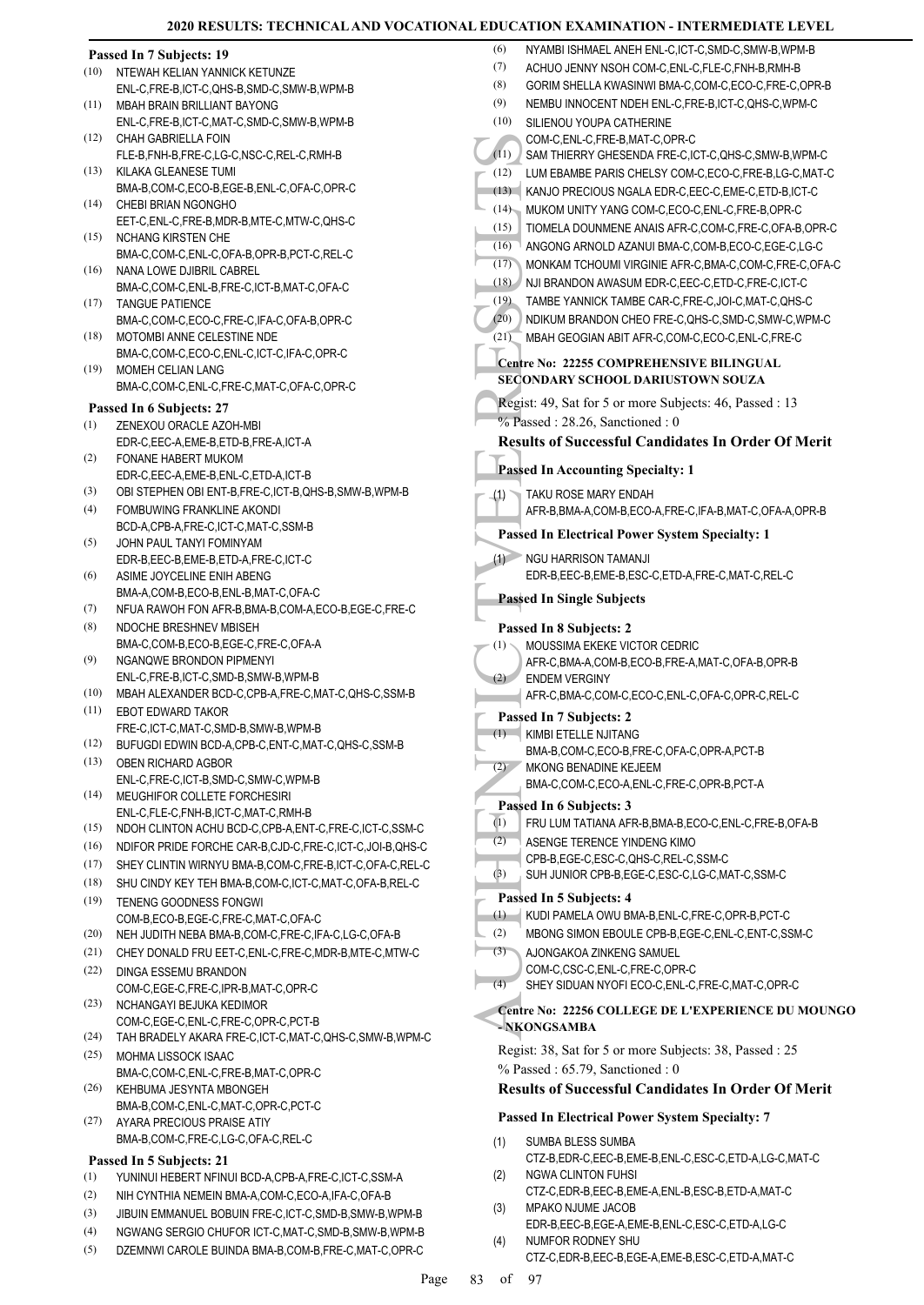#### **Passed In Electrical Power System Specialty: 7**

#### NGOLE MESSEH ROMEO (5)

- EDR-B,EEC-B,EME-B,ESC-C,ETD-B,MAT-C TCHOUADJI FRANCK DUPLEX  $(6)$
- EDR-C,EEC-B,EME-B,ESC-C,ETD-B,MAT-C TCHETGNIA KWATCHOU BREL ARNAULD EDR-C,EEC-C,EME-C,ESC-C,ETD-B (7)

#### **Passed In Single Subjects**

#### **Passed In 9 Subjects: 1**

KOUT KANTCHOUET LAFAYET BROWNDON BCD-B,CPB-A,CTZ-C,EGE-A,ENL-C,ESC-C,FRE-C,LG-C,SSM-A (1)

#### **Passed In 8 Subjects: 2**

- MBONG CLINTON CHIAMENG BCD-A,CPB-A,CTZ-B,EGE-A,ENL-C,FRE-C,LG-B,SSM-A (1)
- ENONGENE BRAIN ELIME NGONDE BCD-C,CPB-B,ENL-C,ENT-C,ESC-C,FRE-B,LG-C,SSM-B (2)

#### **Passed In 7 Subjects: 5**

- TITA ZEINIMBOM DAVID (1)
- BCD-B,CPB-A,CTZ-C,FRE-C,LG-C,MAT-B,SSM-B METEKONG LAUREL (2)
- BCD-B,CPB-B,EGE-B,ESC-C,FRE-C,LG-C,SSM-B NNANE DARLINTON NGANDE (3)
- BCD-B,CPB-B,EGE-B,ENL-C,ESC-C,FRE-C,SSM-B YANICK NYAH NYAH (4)
- BCD-C,CPB-B,ESC-C,FRE-C,LG-C,REL-C,SSM-B KUMA JACQUES KOMALO (5)
- BCD-C,CPB-B,ENT-C,ESC-C,FRE-C,LG-C,SSM-B

#### **Passed In 6 Subjects: 4**

- TATAH NATHAN FEGHANG (1) BCD-A,CPB-A,FRE-C,LG-C,MAT-C,SSM-B
- NJILIN GODSLOVE NUMVI AFR-B,BMA-C,COM-C,ECO-B,EGE-A,OFA-C (2)
- TOGEH JEAN-CLODE MANWA CPB-B,ENL-C,ENT-C,ESC-C,MAT-C,SSM-B (3)
- TEMBE TEMBE FRANKLIN EDR-C,EEC-C,EME-C,ENL-C,ETD-B,FRE-C (4)

#### **Passed In 5 Subjects: 6**

- (1) MAH TAHGWA SHADRACK BCD-C,CPB-C,EGE-B,ESC-C,SSM-B
- (2) TCHOUNGA DIBATO STEPHAN BCD-B,CPB-C,FRE-C,LG-C,SSM-B
- (3) MBAH FABRICE TEPI BCD-C,CPB-B,ENT-C,ESC-C,SSM-B
- (4) TAMENON KIMENG BCD-B,CPB-C,FRE-C,MAT-C,SSM-C
- (5) TENDONG FRITZ TENDONG BCD-C,CPB-B,ENT-C,LG-C,SSM-C
- (6) NTAM GODWIN BCD-C,CPB-C,ENT-C,ESC-C,SSM-C

#### **Centre No: 22257 ZION BILINGUAL INTERNATIONAL COMPREHENSIVE COLLEGE KRIBI**

Regist: 10, Sat for 5 or more Subjects: 10, Passed : 5 % Passed : 50.00, Sanctioned : 0

#### **Results of Successful Candidates In Order Of Merit**

#### **Passed In Single Subjects**

#### **Passed In 7 Subjects: 2**

- KAIN CHE MACNELVIS (1)
- BCD-A,CPB-A,EGE-C,ENL-C,LG-C,MAT-C,SSM-B NELLY BRAUND NJILA (2)
- BMA-C,COM-C,ECO-B,ENL-C,FRE-B,LG-C,OFA-B

#### **Passed In 6 Subjects: 2**

- NFORMI BISMARK NGALA (1)
- BMA-A,COM-C,ECO-C,ENL-C,MAT-C,OFA-C
- (2) GODLOVE ZAMCHO BMA-C,COM-B,ECO-C,ENL-C,LG-C,OFA-C

### **Passed In 5 Subjects: 1**

(1) DILLAN DINGA NDUMU BCD-C,CPB-A,ENL-C,MAT-C,SSM-B

# **Centre No: 22258 CHRIST THE KING ANGLO-SAXON BOARDING COLLEGE NKOLFOULOU I , SOA**

Regist: 39, Sat for 5 or more Subjects: 39, Passed : 33

| $%$ Passed: 84.62, Sanctioned: 0                                                                                                                 |
|--------------------------------------------------------------------------------------------------------------------------------------------------|
| <b>Results of Successful Candidates In Order Of Merit</b>                                                                                        |
| <b>Passed In Accounting Specialty: 6</b>                                                                                                         |
| KIMBONEN TREASURE NKIE<br>(1)<br>AFR-A, BMA-A, COM-A, ECO-A, ENL-A, FRE-B, ICT-B, IFA-A, MAT-A, OF<br>A-A,OPR-A                                  |
| (2)<br>TENGUH FOZO NGUEMITA LLOYD<br>AFR-B, BMA-A, COM-A, ECO-A, EGE-B, ENL-C, FRE-A, IFA-C, MAT-A, OF<br>A-A,OPR-A                              |
| (3)<br>CHEFOR CYRIL NGUJIH<br>AFR-A, BMA-A, COM-B, ECO-B, EGE-A, ENL-C, FRE-C, IFA-A, MAT-B, OF<br>A-B,OPR-B                                     |
| (4)<br><b>GHEAH MARION ATEH</b><br>AFR-C, BMA-A, COM-A, ECO-B, ENL-C, FRE-B, ICT-C, IFA-B, MAT-C, OF                                             |
| A-B,OPR-C<br>(5)<br><b>BORINYUY BLANDINE</b><br>AFR-C, BMA-A, COM-B, ECO-C, ENL-C, FRE-B, ICT-C, IFA-A, MAT-B, OF<br>A-B,OPR-C                   |
| (6)<br>SUKA-NDE EWOKOLO MARY<br>AFR-C, BMA-B, COM-B, ECO-C, FRE-C, IFA-A, OFA-C, OPR-B                                                           |
| <b>Passed In Automobile Repair Mechanics Specialty: 3</b>                                                                                        |
| (1)<br>TALLE MBULAHOUO OLIVIER DILANE                                                                                                            |
| EET-B, ENL-C, ENT-B, ESC-C, FRE-A, ICT-B, MAT-A, MDR-B, MTE-C, MT<br>W-A                                                                         |
| <b>TUFOIN CARLSON CHIA</b><br>(2)<br>EET-B, ENL-C, ENT-B, ESC-B, ICT-B, LG-C, MAT-C, MDR-C, MTE-B, MT<br>W-B                                     |
| CHICK PRAISE TANJONG<br>(3)<br>EET-B, ENL-B, ESC-B, FRE-C, ICT-B, LG-B, MDR-B, MTE-C, MTW-B                                                      |
| <b>Passed In Civil Engineering - Building Construction</b>                                                                                       |
| <b>Specialty: 3</b><br>FOMUSO DINGANA KARL LAWRENCE<br>(1)                                                                                       |
| BCD-A,CPB-A,EGE-A,ENL-B,ENT-B,ESC-B,FRE-C,ICT-B,LG-B,MAT-<br>C,SSM-A                                                                             |
| DIMI MONEFONG SAMY ROSIN<br>(2)<br>BCD-A,CPB-A,ENL-C,ENT-C,ESC-B,FRE-B,ICT-B,LG-C,MAT-C,QHS-<br>C.SSM-A                                          |
| (3)<br>TUBUOH JONAS TUBUOH<br>BCD-C,CPB-B,EGE-B,ESC-C,FRE-C,MAT-C,SSM-B                                                                          |
| <b>Passed In Electrical Power System Specialty: 4</b>                                                                                            |
| (1)<br>NANJI EILEEN PRECIOUS OMANONG<br>EDR-B.EEC-B.EME-C.ENL-B.ESC-B.ETD-A.FRE-C.LG-B.MAT-C<br>NGWA NEBA AUGUSTINE<br>(2)                       |
| EDR-B,EEC-B,EGE-B,EME-B,ESC-C,ETD-B,FRE-C,MAT-C<br><b>GHISLAIN EGBE ARREY</b><br>(3)                                                             |
| EDR-B,EEC-C,EME-C,ENL-C,ESC-C,ETD-A,FRE-B,ICT-C<br>NANJI EMY-LARISSE OGWE<br>(4)<br>EDR-B,EEC-B,EME-C,ENL-C,ESC-B,ETD-B,FRE-C,LG-C               |
| <b>Passed In Single Subjects</b>                                                                                                                 |
| Passed In 10 Subjects: 1                                                                                                                         |
| $\left(1\right)$<br>NDZEFON ANNETTE LEINYUY<br>BMA-C,COM-B,ECO-A,ENL-C,FRE-C,ICT-C,IFA-C,MAT-C,OFA-C,OP<br>R-B                                   |
| Passed In 9 Subjects: 3                                                                                                                          |
| (1)<br>HAWA SIALE MEVOUNGOU<br>AFR-C, BMA-B, COM-B, ECO-C, EGE-B, ENL-C, FRE-A, OFA-B, OPR-C<br>(2)<br>BACHE MANKA NATHALIE ZORA                 |
| BMA-B,COM-C,ECO-C,ENL-C,FRE-B,ICT-C,IFA-C,OFA-B,OPR-C<br>(3)<br>TSIMI WOKAM YVAN<br>EET-C, ENL-C, ENT-C, ESC-C, FRE-B, ICT-C, LG-C, MDR-C, MTW-B |

#### **Passed In 8 Subjects: 2** (1)

IRENE OJANG TANYI BMA-A,COM-A,ECO-C,ENL-C,FRE-C,IFA-C,OFA-B,OPR-C ELOUNDOU BAYANG EMILIE GRACE (2)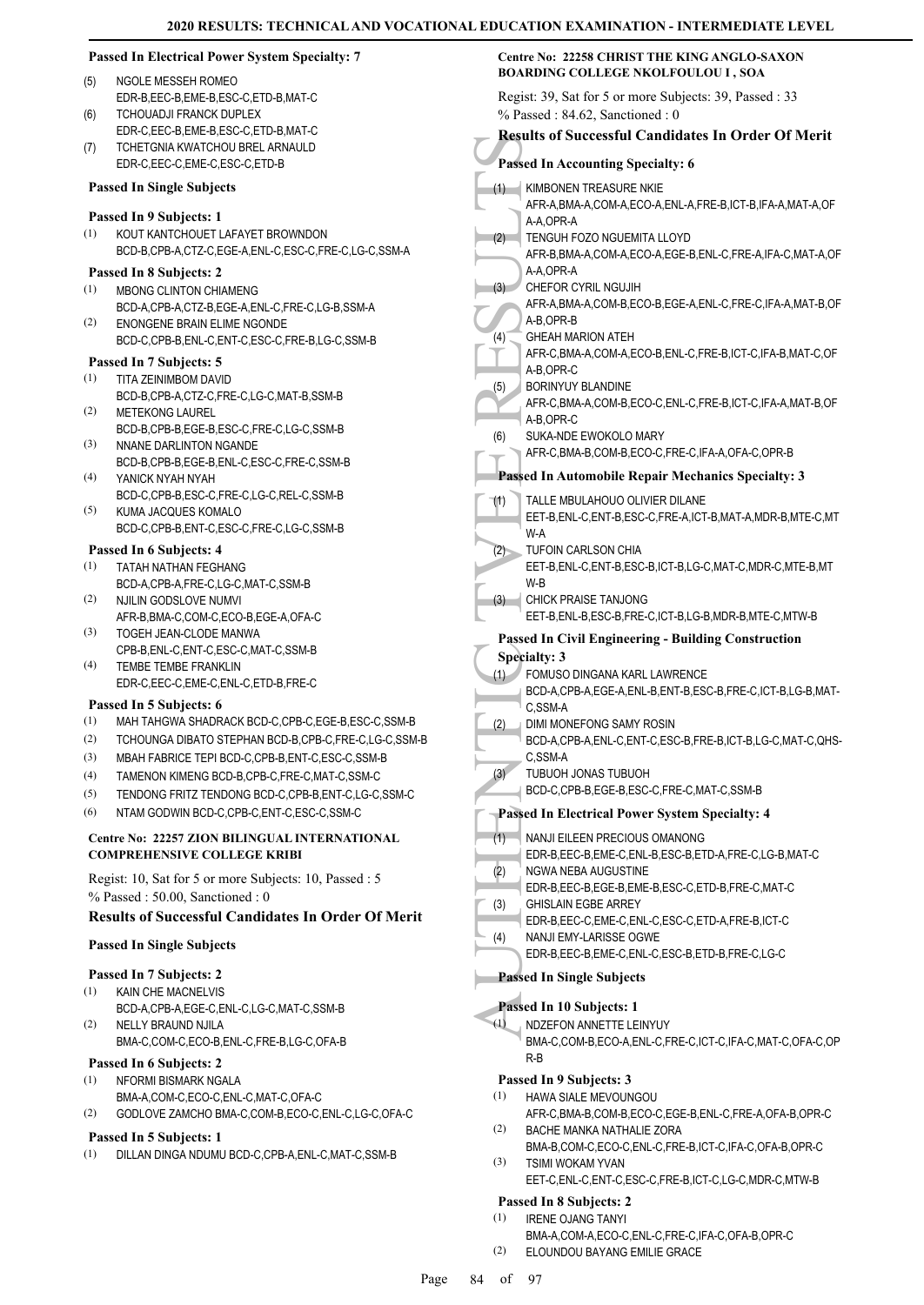#### **Passed In Single Subjects**

#### **Passed In 8 Subjects: 2**

BMA-B,COM-C,ECO-C,EGE-B,FRE-B,IFA-B,OFA-B,OPR-C

#### **Passed In 7 Subjects: 4**

- EKUNDIME ELIAS TABONG BMA-C,COM-A,ECO-C,FRE-B,IFA-C,OFA-B,OPR-C (1)
- NDIKUM KYLE NDIKUM EDR-B,EEC-C,ENL-C,ESC-B,ETD-B,FRE-C,ICT-C (2)
- NGEH GOODNESS FUTELA COM-B,ECO-C,ENL-C,FRE-C,ICT-C,OFA-B,OPR-C (3)
- (4) SIRRI SYBILINE AFR-C,COM-C,ECO-C,ENL-C,FRE-C,OFA-B,OPR-B
- **Passed In 6 Subjects: 3** (1)
- NGWA AKWANWI KEZIAH BERINYUY COM-B,ECO-C,ENL-A,FRE-C,ICT-C,OPR-B (2)
- NGOH JALINET AGECK AFR-C,BMA-A,COM-B,ENL-C,FRE-C,OFA-C NKWENTI MERCY NGUM (3)
- BMA-B,COM-C,ECO-C,FRE-C,OFA-C,OPR-C

#### **Passed In 5 Subjects: 4**

- (1) MFE YANNICK CPB-C,ESC-C,FRE-C,LG-A,SSM-B
- (2) NDIM NOEL BCD-C,CPB-B,EGE-C,LG-C,SSM-B
- SYLVESTER TAHLA NDZENYUY CPB-B,EGE-C,ESC-C,FRE-C,SSM-B (3)
- (4) MELIGUI WILLY JAMES BMA-C,COM-B,ECO-C,ENL-C,FRE-B

#### **Centre No: 22259 LE BON BERGER BILINGUAL TECHNICAL AND GENERAL SECONDARY SCHOOL YAOUNDE**

Regist: 33, Sat for 5 or more Subjects: 32, Passed : 16 % Passed : 50.00, Sanctioned : 0

#### **Results of Successful Candidates In Order Of Merit**

#### **Passed In Accounting Specialty: 7**

- NSAKEMEY BLESSING NEYAH AFR-A,BMA-A,COM-A,CTZ-B,ECO-A,ENL-B,FRE-A,IFA-A,LG-B,MAT-A,OFA-A (1)
- MINETTE VAISSOUM LESLIE AURELLE AFR-A,BMA-A,COM-C,ECO-B,ENL-C,FRE-A,IFA-C,LG-C,MAT-C,OF A-A,QHS-C (2)
- SAHLA GLEN TARDZENYUY AFR-A,BMA-A,COM-A,ECO-A,ENL-B,FRE-B,IFA-A,LG-B,MAT-B,OFA -A (3)
- NGOH FABIOLA AFR-A,BMA-A,COM-C,ECO-C,ENL-C,FRE-C,IFA-C,LG-C,MAT-C,OF A-B (4)
- TCHAZOU BRAYAN LANDRY (5)
- AFR-B,BMA-A,COM-B,ECO-A,ENL-C,FRE-A,IFA-A,MAT-C,OFA-A BINDI BENINI BINDI (6)
- AFR-B,BMA-C,COM-C,ECO-C,ENL-B,IFA-B,OFA-B ETCHU TABI ASHLEY (7)
- AFR-C,BMA-C,COM-C,ECO-C,FRE-B,IFA-C,OFA-B

## **Passed In Single Subjects**

#### **Passed In 7 Subjects: 1**

BETANGA ALBERTO NKENGAFAC BCD-C,CPB-B,EGE-B,ENL-C,ESC-C,LG-C,SSM-B (1)

#### **Passed In 6 Subjects: 8**

- KAMENI NGALIM MELLISSA GABRIELLA AFR-B,BMA-A,COM-C,FRE-A,MAT-C,OFA-B (1)
- SHIFU GODKNOWS AFANYU BCD-A,CPB-A,EGE-C,LG-C,MAT-C,SSM-B (2)
- ELISVERDENS EBAKO FESE (3)
- AFR-B,BMA-B,COM-B,ECO-C,ENL-C,OFA-B (4) CHAH CASSIAN DIANG BCD-B,CPB-A,CSC-C,EGE-C,FRE-C,SSM-B
- MESAKI EBENEZER AHINYI BCD-C,CPB-B,EGE-C,LG-C,MAT-B,SSM-B (5)
- POUSSI EMMA DANIELLE BMA-C,COM-B,ECO-C,ENL-C,FRE-A,OFA-C (6) SOHSEH EMMANUEL AZEH (7)
- BMA-A,COM-C,ECO-B,ENL-C,FRE-C,OFA-C
- OWONA NGONO MAYA CYNTHIA (8)

| COM-C.ECO-C.ENL-C.FRE-B.IFA-C.OFA-C                       |
|-----------------------------------------------------------|
| <b>Centre No: 22260 GENIUS TRILINGUAL COLLEGE YAOUNDE</b> |
| Regist: 31, Sat for 5 or more Subjects: 31, Passed: 19    |

AUTHREE (2)<br>
AFR-B<br>
(1)<br>
BEKON<br>
AFR-B<br>
(1)<br>
AFR-B<br>
(2)<br>
AFR-C,<br>
(3)<br>
AFR-C,<br>
(3)<br>
Passed In S<br>
Specialty:<br>
(1)<br>
Passed In Specialty:<br>
TATA H<br>
MA-A,<br>
TCHAT,<br>
BMA-A,<br>
TCHAT,<br>
BMA-A,<br>
TCHAT,<br>
BMA-A,<br>
TCHAT,<br>
BMA-A,<br>
TCHAT,<br>
B % Passed : 61.29, Sanctioned : 0 **Results of Successful Candidates In Order Of Merit Passed In Accounting Specialty: 3** BEKONO COME HERVE AFR-B,BMA-A,COM-C,ECO-A,EGE-B,ENL-C,FRE-A,IFA-B,MAT-C,O FA-B (1) ONANA ALIGUINA BENJAMIN AFR-C,BMA-A,COM-C,EGE-C,ENL-C,FRE-A,IFA-C,OFA-B (2) KAIN PETRA NDIM AFR-C,BMA-C,COM-C,ECO-C,IFA-C,OFA-B **Passed In Secretarial Administration and Communication Specialty: 1** (1) GWA TRACY ACHE BMA-A,FRE-C,IPR-B,OFA-B,OPR-C,PCT-A **Passed In Single Subjects Passed In 9 Subjects: 2** NGO NJEE MARIE MONIQUE BMA-A,COM-C,ECO-A,EGE-A,ENL-C,FRE-A,IFA-B,MAT-C,OFA-B  $(1)$ TCHATAT TCHOUTA ARTHUR NAEL BMA-A,COM-C,ECO-C,EGE-C,ENL-C,FRE-A,IFA-C,MAT-C,OFA-C (2) **Passed In 8 Subjects: 3** TATA HANNELORE NJASI BMA-B,COM-A,ENL-B,FRE-C,LG-B,OFA-C,OPR-A,PCT-A  $(1)$ OBIKEE CHIDIEBERE JAPHETH BMA-A,COM-C,EGE-C,ENL-C,FRE-A,OFA-C,OPR-C,PCT-A (2) AWAH CLUIVERT NGWA BMA-A,COM-C,EGE-B,ENL-C,MAT-C,OFA-B,OPR-C,PCT-B (3) **Passed In 7 Subjects: 6** ATAGWE RODY NDI COM-C,ECO-B,EGE-B,ENL-B,FRE-B,OPR-B,PCT-A (1) NGOUEKO KONO SYDNEY BMA-C,COM-C,ECO-C,EGE-A,ENL-B,FRE-A,OFA-B (2) OUMBE WILFRIED PARFAIT BMA-B,COM-C,EGE-C,ENL-C,FRE-B,OPR-C,PCT-A  $(3)$ NGOUMOU AVINA BIBIANE FORTUNE BMA-B,COM-C,ECO-C,EGE-C,ENL-C,FRE-A,OFA-B  $(4)$ NKANGA NYINKEU ZACHARIE BRAYAN DEVES AFR-C,BMA-B,COM-C,ECO-C,EGE-C,FRE-A,MAT-C  $(5)$ BIYEH NELLY GEINYO AFR-C,BMA-B,COM-C,ECO-C,ENL-C,FRE-C,OFA-C  $(6)$ **Passed In 6 Subjects: 2** (1) NKOT LEVY BRIYAN BMA-A,COM-C,EGE-C,FRE-A,OPR-B,PCT-A (2) NAIN MARIENETTE BMA-B,COM-C,ECO-C,IFA-C,LG-C,OFA-C **Passed In 5 Subjects: 2** NGOH ESSENGUE PIERRE VIANNEY BMA-B,FRE-B,OFA-C,OPR-C,PCT-A (1) (2) MBAH KELSIA ENJECK BMA-C,COM-C,ECO-C,LG-C,OFA-C **Centre No: 22262 MARTIN LUTHER KING BILINGUAL COLLEGE BAFOUSSAM**  Regist: 51, Sat for 5 or more Subjects: 51, Passed : 39 % Passed : 76.47, Sanctioned : 0 **Results of Successful Candidates In Order Of Merit Passed In Accounting Specialty: 6** AMBABEI FABRICE FON AFR-B,BMA-A,COM-A,CSC-B,ECO-A,ENL-C,FRE-C,IFA-B,MAT-C,O FA-A,OPR-A (1) EKA MIRRIELLE WAKWAH AFR-C,BMA-A,COM-B,CSC-C,ECO-A,ENL-C,FRE-C,IFA-C,MAT-C,O FA-B,OPR-C (2)

- TEKE BULDWIN SONJONG AFR-A,BMA-A,COM-B,CSC-A,ECO-A,ENL-C,IFA-A,MAT-B,OFA-A,O PR-C (3)
- (4) AKUH BRYAN ANYI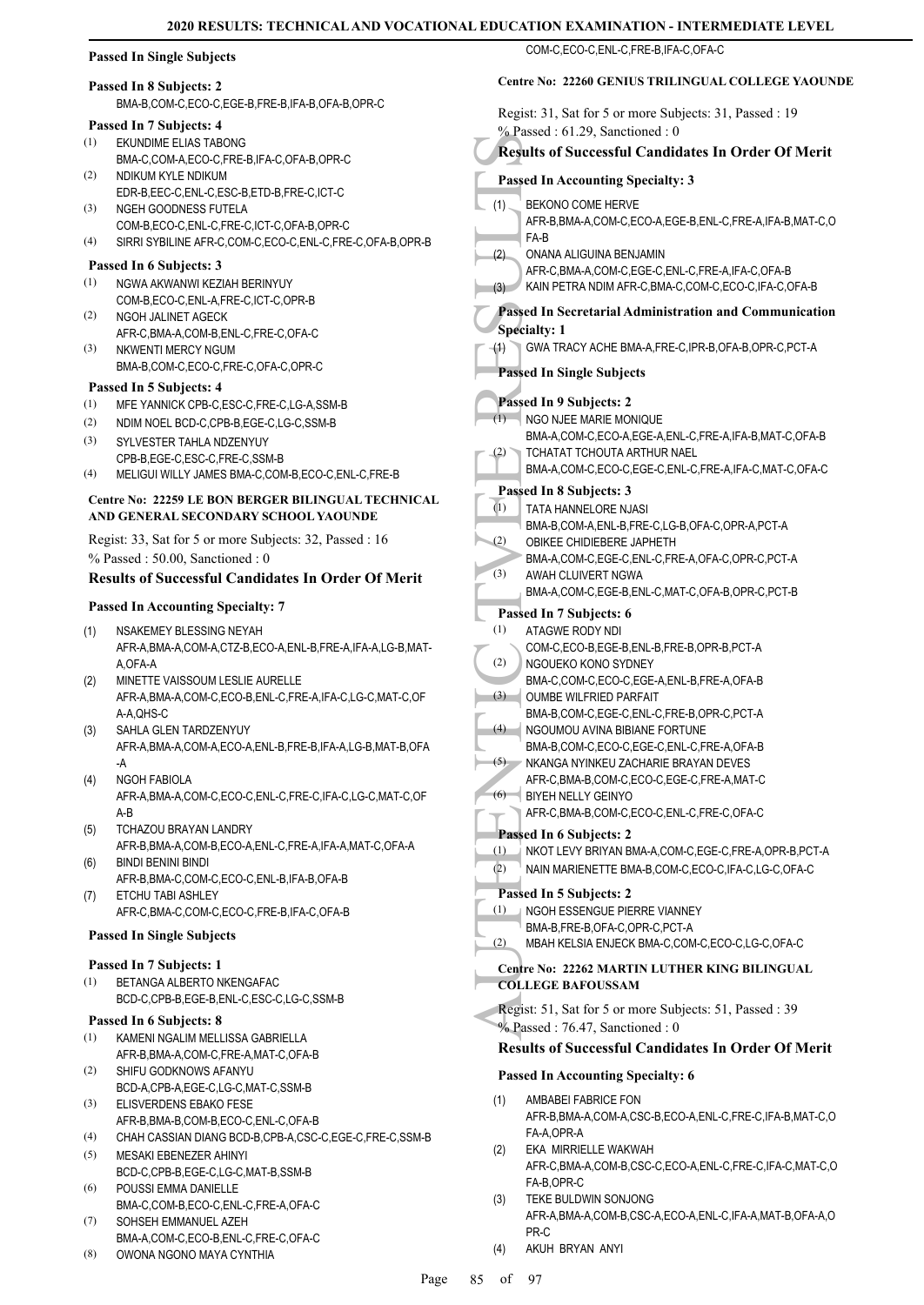|            |                                                                                                                  |         | UN EAAMINATION - INTERMEDIAI                                                           |
|------------|------------------------------------------------------------------------------------------------------------------|---------|----------------------------------------------------------------------------------------|
|            | <b>Passed In Accounting Specialty: 6</b>                                                                         | (5)     | BINLA ISABELLA BMA-C,COM-C,ECO-C,ENL-C,OFA-B,OPR-C                                     |
|            | AFR-B, BMA-A, COM-B, ECO-B, EGE-B, ENL-C, IFA-B, MAT-C, OFA-A, O                                                 |         | Passed In 5 Subjects: 5                                                                |
|            | PR-B                                                                                                             | (1)     | TCHMAYEM EMMANUEL NGUEUTSA                                                             |
| (5)        | ASANJI VANAIL MBAH                                                                                               |         | BCD-B,CPB-A,CSC-C,ENL-B,SSM-B                                                          |
|            | AFR-A, BMA-A, COM-B, CSC-B, ECO-B, IFA-B, MAT-B, OFA-A, OPR-C                                                    | (2)     | FEH CHRISTOPHER MOYIWO<br>BCD-C,CPB-A,EGE-B,MAT-C,SSM-C                                |
| (6)        | BIH JOY NCHE                                                                                                     | (3)     | JOMI BUMA SEMJO SALLA EET-C, ENL-B, MDR-C, MTE-C, MTW-C                                |
|            | AFR-C,BMA-A,COM-C,ECO-C,ENL-C,IFA-C,OFA-A,OPR-C                                                                  | (4)     | PAUL JUNIOR BAME NJECHU                                                                |
|            | <b>Passed In Civil Engineering - Building Construction</b>                                                       |         | EET-C,ENL-C,ESC-C,MTE-C,MTW-C                                                          |
|            | Specialty: 6                                                                                                     | $(5)$ – | NGOIN EMMACULATE NKWAIN                                                                |
| (1)        | NDANJOH NELKEN GAMUA                                                                                             |         | COM-C,ECO-C,ENL-C,OFA-C,OPR-C                                                          |
|            | BCD-A,CPB-A,CSC-B,EGE-A,ENL-B,ESC-C,FRE-C,LG-C,MAT-C,SS                                                          |         |                                                                                        |
|            | $M-B$                                                                                                            |         | Centre No: 22269 CETI BILINGUE NGUEUGA BONABERI                                        |
| (2)        | NOUAZI FONI CLAUDE LOIC<br>BCD-A,CPB-A,CSC-B,ENL-A,ESC-C,FRE-C,LG-C,MAT-A,SSM-A                                  |         | Regist: 84, Sat for 5 or more Subjects: 83, Passed : 71                                |
| (3)        | FUL KEVIN LANDEM                                                                                                 |         | % Passed: 85.54, Sanctioned: 2                                                         |
|            | BCD-A,CPB-A,EGE-A,ENL-B,ESC-C,FRE-C,LG-C,MAT-C,SSM-B                                                             |         | <b>Results of Successful Candidates In Order Of Merit</b>                              |
| (4)        | NZOKEM DESMOND                                                                                                   |         |                                                                                        |
|            | BCD-B,CPB-A,EGE-C,ENL-C,ESC-C,FRE-C,LG-C,MAT-C,SSM-B                                                             |         | Passed In Automobile Repair Mechanics Specialty: 17                                    |
| (5)        | NGU PRINCEWILL CHO                                                                                               | (1)     | <b>FULI RIGLEY</b>                                                                     |
|            | BCD-A,CPB-A,EGE-C,ENL-C,ESC-C,MAT-C,SSM-A                                                                        |         | CSC-C,CTZ-C,EET-B,ENL-B,ENT-C,ESC-B,FRE-B,MAT-C,MDR-B,M                                |
| (6)        | <b>TCHINDA CLAIRVOY</b><br>BCD-A,CPB-A,EGE-C,ENL-C,ESC-C,MAT-C,SSM-C                                             |         | TE-B, MTW-B                                                                            |
|            |                                                                                                                  | (2)     | YUH FRITZ                                                                              |
|            | <b>Passed In Electrical Power System Specialty: 8</b>                                                            |         | CSC-B,CTZ-C,EET-B,ENL-B,ENT-B,ESC-C,FRE-C,MDR-A,MTE-C,M                                |
| (1)        | <b>BUA CEDRIC FOY</b>                                                                                            | (3)     | TW-B<br>TCHINDA MEKONTSO CARLOS JOEL                                                   |
|            | CSC-B,EDR-C,EEC-A,EGE-B,EME-A,ENL-B,ESC-B,ETD-A,LG-B,MA                                                          |         | CTZ-C, EET-B, ENL-C, ENT-C, ESC-C, FRE-B, MAT-C, MDR-B, MTE-C, M                       |
|            | T-B                                                                                                              |         | TW-B                                                                                   |
| (2)        | KINDZEKA DARIUS MBINENYUY                                                                                        | (4)     | MBAH MISTEL ESSEKOU                                                                    |
|            | EDR-B,EEC-A,EGE-B,EME-A,ENL-C,ESC-C,ETD-A,FRE-C,LG-C,MA<br>T-C                                                   |         | CSC-C, EET-C, ENL-C, ESC-C, FRE-C, MAT-C, MDR-B, MTE-B, MTW-C,                         |
| (3)        | KOLLEKANG BRANDON EPIE                                                                                           |         | QHS-C                                                                                  |
|            | EDR-C,EEC-A,EGE-C,EME-A,ENL-A,ESC-C,ETD-B,LG-C,MAT-C                                                             | (5)     | NDOH EMMANUEL NCHE                                                                     |
| (4)        | ANGU SIWEROUS                                                                                                    |         | CSC-B,CTZ-C,EET-B,ENL-C,ESC-B,MAT-B,MDR-B,MTE-B,MTW-B                                  |
|            | CSC-B,EDR-C,EEC-A,EME-A,ESC-C,ETD-A,MAT-C                                                                        | (6)     | NDZELAPHEN ABDEL RAUL<br>EET-C, ENL-B, ESC-C, FRE-C, MAT-C, MDR-B, MTE-C, MTW-B, QHS-B |
| (5)        | KAFAIN GORDON ANKINIMBOM                                                                                         | (7)     | OFON BRANDON OFON                                                                      |
|            | EDR-C,EEC-B,EME-A,ENL-C,ESC-C,ETD-A,MAT-C                                                                        |         | EET-C, ENL-C, ESC-B, FRE-C, MAT-C, MDR-C, MTE-C, MTW-B, QHS-B                          |
| (6)        | FOSSOH ARNOL EEC-A, EME-B, ENL-C, ESC-C, ETD-A, MAT-C<br>FRU JESSE NJUE EDR-C, EEC-A, EME-B, ESC-C, ETD-A, MAT-C | (8)     | NGWANA LORDSON NDIKUM                                                                  |
| (7)<br>(8) | CHE EMMANUEL SUH EDR-C, EEC-B, EME-C, ETD-B, MAT-C                                                               |         | EET-B, ENL-C, ESC-C, FRE-C, MAT-B, MDR-A, MTE-B, MTW-C                                 |
|            |                                                                                                                  | (9)     | NANDA NANDA ASHLEY CHANDLE                                                             |
|            | <b>Passed In Single Subjects</b>                                                                                 | (10)    | CTZ-C, EET-B, ESC-C, FRE-B, MAT-C, MDR-B, MTE-C, MTW-B<br>AGBOR EKEP OBASI AYUK JOSHUA |
|            | Passed In 9 Subjects: 1                                                                                          |         | EET-C, ENT-C, ESC-C, MAT-C, MDR-B, MTE-B, MTW-B, QHS-B                                 |
| (1)        | FRU BIHNWIE GLADYS                                                                                               | (11)    | NDONG POUKA ANSLEM                                                                     |
|            | BCD-B,CPB-A,CSC-B,EGE-B,ENL-A,FRE-B,LG-B,MAT-C,SSM-A                                                             |         | EET-B,ENL-C,ESC-B,FRE-C,MAT-C,MDR-B,MTE-C,MTW-B                                        |
|            | Passed In 8 Subjects: 2                                                                                          |         | (12) SALE USANI                                                                        |
| (1)        | KWONKWEI LAMBRIS WEMBOJI                                                                                         |         | EET-C, ENL-C, ESC-C, MAT-C, MDR-B, MTE-C, MTW-C, QHS-B                                 |
|            | BCD-C,CPB-A,CTZ-C,EGE-A,ENL-C,FRE-C,MAT-C,SSM-B                                                                  | (13)    | NGANGKEPEH MAPRINCELEY                                                                 |
| (2)        | NDEH RUTH MAH                                                                                                    | (14)    | EET-C, ENL-C, ENT-C, ESC-C, FRE-C, MDR-B, MTE-C, MTW-C<br><b>MOTEME FRU WILSON</b>     |
|            | AFR-C,BMA-B,COM-C,CSC-C,ECO-C,ENL-C,OFA-B,OPR-C                                                                  |         | EET-B,ESC-C,FRE-C,MAT-C,MDR-B,MTE-C,MTW-C                                              |
|            | Passed In 7 Subjects: 6                                                                                          | (15)    | UFUOKA ATOABA CHRISANTUS                                                               |
| (1)        | LONGCHI MERYLINE JABOSUNG                                                                                        |         | EET-C, ENT-C, ESC-C, MDR-B, MTE-C, MTW-C                                               |
|            | AFR-C,BMA-A,COM-C,CSC-C,ECO-C,OFA-A,OPR-C                                                                        | (16)    | PROPHET NUIKABISWEE EET-B,ESC-C,MDR-B,MTE-C,MTW-C                                      |
| (2)        | KENG BRITNEY FIDE-EH<br>AFR-C, BMA-B, COM-C, ECO-B, ENL-C, OFA-B, OPR-C                                          | (17)    | CHE JEFF MOFOR EET-C, ESC-C, MDR-C, MTE-C, MTW-C                                       |
| (3)        | TAKA DIRAN GWAN                                                                                                  |         | <b>Passed In Electrical Power System Specialty: 20</b>                                 |
|            | BCD-C,CPB-A,CSC-C,EGE-C,ENL-C,MAT-C,SSM-B                                                                        | (1)     | FONDZENYUY CHRISTOPHER                                                                 |
| (4)        | TENDONG NADINE MEYAH                                                                                             |         | CSC-B,CTZ-C,EDR-B,EEC-A,EME-A,ENL-A,ESC-A,ETD-A,FRE-C,M                                |
|            | BMA-C,COM-C,ECO-C,ENL-C,IFA-B,OFA-A,OPR-C                                                                        |         | AT-A, QHS-B                                                                            |
| (5)        | NKWAIN CLINTIN                                                                                                   | (2)     | FIDELIS ENOW NGAH                                                                      |
|            | BMA-B,COM-C,CSC-C,ECO-C,ENL-C,IFA-C,OFA-B                                                                        |         | CTZ-B,EDR-A,EEC-A,EME-A,ENL-A,ENT-B,ESC-A,ETD-A,FRE-C,IC                               |
| (6)        | NEH BERNICE CHE<br>BMA-C,COM-C,CSC-C,ECO-C,ENL-C,OFA-A,OPR-C                                                     |         | T-C,MAT-B                                                                              |
|            |                                                                                                                  | (3)     | FRU GHISLAIN CHO                                                                       |
|            | Passed In 6 Subjects: 5                                                                                          |         | CSC-A,CTZ-C,EDR-B,EEC-A,EME-A,ENL-C,ESC-B,ETD-A,FRE-C,M                                |
| (1)        | TANGIRI BLESSING NEY<br>BMA-B,COM-B,ECO-B,ENL-C,OFA-A,OPR-C                                                      | (4)     | AT-B, QHS-B<br>NJOUPOUANDOM NFONKA MOHAMED JEMIL DILAN                                 |
| (2)        | NGOEKOME BRENDA MESODE                                                                                           |         | CSC-B,CTZ-C,EDR-B,EEC-A,EME-A,ENL-C,ESC-B,ETD-A,FRE-A,M                                |
|            | BMA-B,COM-C,ECO-B,IFA-C,OFA-B,OPR-C                                                                              |         | AT-C                                                                                   |
| (3)        | ANJUH BASIL ABATAH                                                                                               | (5)     | ELLA THIERRY JUNIOR                                                                    |
|            | AFR-C.BMA-C.COM-C.CSC-C.OFA-B.OPR-B                                                                              |         | CTZ-C,EDR-C,EEC-A,EME-A,ENL-C,ENT-C,ESC-B,ETD-A,FRE-A,M                                |
| (4)        | NGALA BLANDINE KIKWI                                                                                             |         | AT-B                                                                                   |
|            | BMA-C,COM-C,ECO-C,IFA-C,OFA-A,OPR-C                                                                              | (6)     | MUNA CHE FABRICE                                                                       |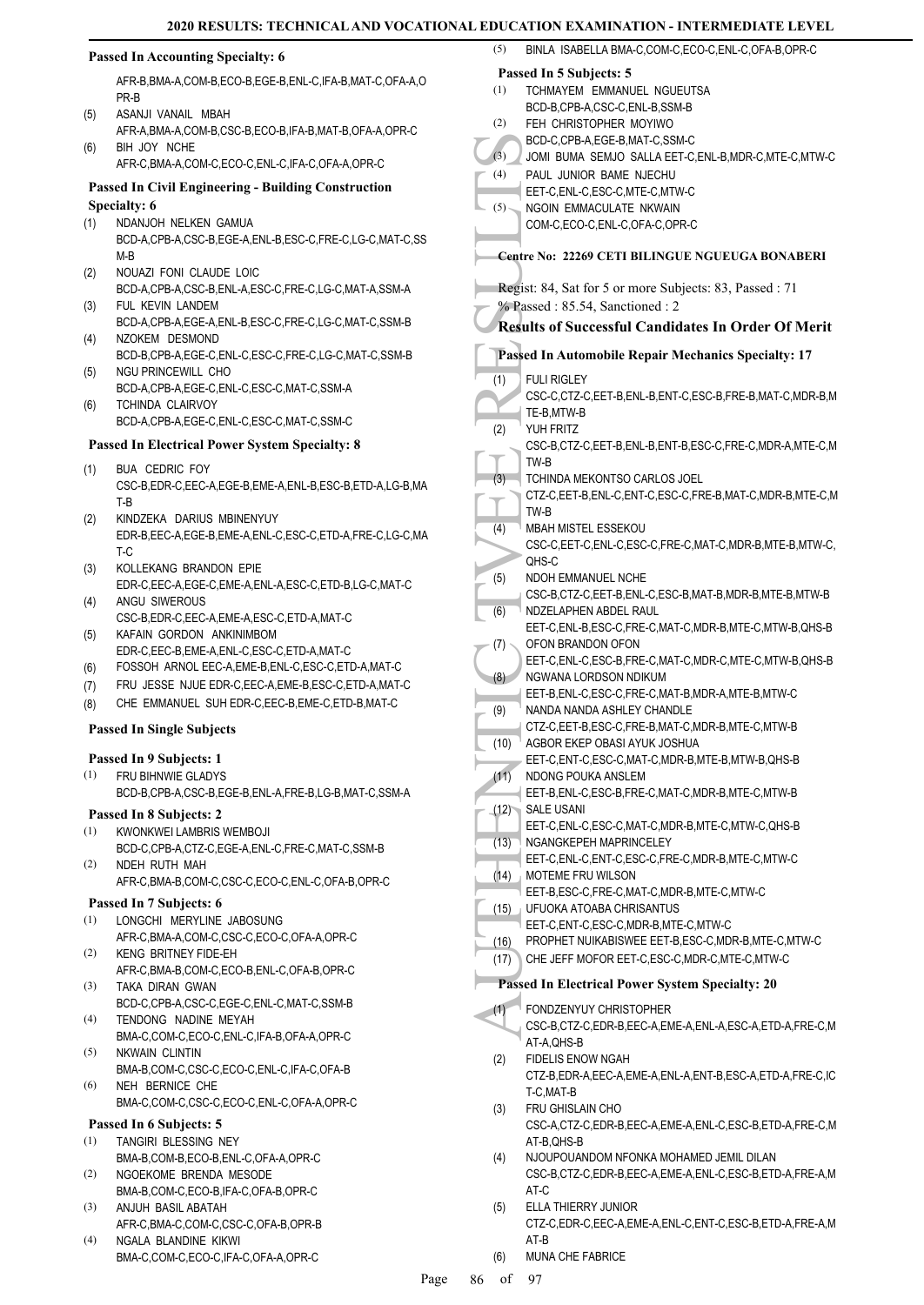#### **Passed In Electrical Power System Specialty: 20**

EDR-C,EEC-B,EME-B,ENL-C,ESC-C,ETD-A,FRE-B,MAT-C,QHS-B ATABONG WHYSON TAMOHYIM (7)

- CSC-C,EDR-A,EEC-A,EME-A,ESC-B,ETD-A,MAT-A,QHS-C ATEH SERGIO TEBIT (8)
- EDR-B,EEC-A,EME-A,ENT-C,ESC-B,ETD-A,FRE-C,MAT-B NJAKOI CHRISTOPHER KEKOH (9)
- EDR-A,EEC-A,EME-A,ESC-C,ETD-A,FRE-C,LG-C,MAT-C LONMENE TADAH GIRES DELANO (10)
- EDR-B,EEC-B,EME-A,ENL-C,ESC-C,ETD-A,FRE-B,MAT-C AKO SAMUEL NGAH (11)
- EDR-B,EEC-B,EME-A,ENL-C,ENT-C,ESC-C,ETD-A,MAT-C DOBGIMA DELAND LOVALA (12)
- EDR-C,EEC-A,EME-A,ESC-C,ETD-A,MAT-C,QHS-B ADAMU SEIDOU SINJO (13)
- EEC-A,EME-A,ENL-C,ENT-C,ESC-B,ETD-A,MAT-C NUBIDGHA PREACIOUS BUMLANGMIA  $(14)$
- EDR-C,EEC-B,EME-A,ENT-C,ESC-B,ETD-B,MAT-C ABETNIGO BOBEN (15)
- EDR-C,EEC-C,EME-B,ESC-C,ETD-A,MAT-C,QHS-B JUSTICE FUSANG AKUM (16)
- EDR-C,EEC-B,EME-B,ESC-C,ETD-B,FRE-C,MAT-C
- (17) SULEMANU QUEMENYI EDR-C,EEC-A,EME-A,ESC-B,ETD-A,MAT-C
- (18) TARH BISMARK MBUTABOT EDR-B,EEC-B,EME-A,ESC-C,ETD-A
- (19) SEBE MBOTE LANDRY EDR-C,EEC-C,EME-B,ESC-C,ETD-A
- (20) PENNKHAN RAULICE PENN EDR-C,EEC-C,EME-A,ESC-C,ETD-B

#### **Passed In 9 Subjects: 3**

- GAFFI JACQUES ROMEO CTZ-C,ENT-C,ESC-B,FRE-A,MAT-C,QHS-B,SMD-A,SMW-A,WPM-B (1)
- BEKA NOEL GIULIANO ADRIEN CTZ-C,ENL-C,ESC-C,FRE-C,MAT-B,QHS-B,SMD-A,SMW-A,WPM-B (2) DOHYENI IBRAHIMA YILAKIN (3)
- ENL-C,ENT-C,ESC-C,FRE-C,MAT-C,QHS-B,SMD-A,SMW-A,WPM-B

#### **Passed In 8 Subjects: 8**

- FOTSING TALLA THURAN MIGUEL CSC-C,ESC-B,FRE-B,MAT-A,QHS-B,SMD-A,SMW-A,WPM-A (1)
- TALUH NOEL ENL-C,ESC-C,FRE-C,MAT-C,QHS-B,SMD-A,SMW-A,WPM-B (2)
- MOFOR CHELSEA AZAH ENL-C,ENT-C,ESC-C,FRE-C,MAT-C,SMD-A,SMW-A,WPM-A (3)
- NGWAA ADRIAN BAILACK ENL-C,ESC-C,FRE-C,MAT-C,QHS-B,SMD-A,SMW-A,WPM-B (4)
- MBI OJONG MAC-CHRIS OROCK ENL-C,ESC-C,FRE-C,MAT-C,QHS-B,SMD-B,SMW-B,WPM-B (5)
- KABA MASWILL JUNIOR ENL-C,ESC-C,FRE-C,MAT-C,QHS-B,SMD-B,SMW-B,WPM-B (6)
- NFON BORIS FRANK NYANYOH EDR-C,EME-A,ENL-C,ENT-C,ESC-C,ETD-A,FRE-C,MAT-C (7)
- LEINYUY NEVILLE NGAH (8)
- ENL-C,ESC-C,FRE-C,MAT-C,QHS-C,SMD-B,SMW-B,WPM-C

#### **Passed In 7 Subjects: 9** SELAMO IRISH NYOINKONG (1)

- ESC-C,FRE-C,MAT-A,QHS-B,SMD-A,SMW-A,WPM-A SHIWOH PROMISE ROBWOH (2)
- CSC-C,ESC-C,FRE-C,QHS-B,SMD-A,SMW-A,WPM-B YOWAN KOMFO ENRIQUE JEPHTE (3)
- ESC-C,FRE-B,MAT-C,QHS-B,SMD-B,SMW-A,WPM-B MUTA BRYAN-BRENJUNIOR TACHAM (4)
- EDR-C,EME-A,ESC-C,ETD-B,FRE-A,MAT-C,QHS-B
- WETE NANA MIGUEL ALAN ESC-C,FRE-C,MAT-C,QHS-B,SMD-B,SMW-A,WPM-B (5)
- PENANGNJO HOPE LALONG ENL-C,ESC-C,MAT-C,QHS-B,SMD-B,SMW-A,WPM-B (6)
- DONCHI AKONO CHRIST AUREL ESC-C,FRE-B,MAT-C,QHS-C,SMD-B,SMW-B,WPM-B (7)
- NJAMUKONG CARL TEKOH (8)
- ENL-C,ESC-C,FRE-C,MAT-C,SMD-A,SMW-B,WPM-B BENG FUH BRUNLIN (9)
	- ENL-C,ESC-C,MAT-C,QHS-B,SMD-B,SMW-B,WPM-C

#### **Passed In 6 Subjects: 7**

(1) KONGNYUI KELVIN KUMSUM

- ESC-C,MAT-C,QHS-C,SMD-A,SMW-A,WPM-A
- (2) CHO FRU FABRICE ENT-C,ESC-C,QHS-C,SMD-A,SMW-A,WPM-B
- KAYESSE BEKOMBO TIMOTHE MARIUS DEVALOIS ENL-C,FRE-B,MAT-C,SMD-B,SMW-B,WPM-B (3)
- NDONWIE ELNADEST LAGMANGO EDR-B,EME-A,ENL-C,ESC-C,ETD-B,MAT-C (4)
- KUATE TCHEUKAM ANDRY (5)
- ESC-C,MAT-C,QHS-C,SMD-B,SMW-A,WPM-B TADIESSE NOUPEN ANGE PAGNIOL (6)
	- ESC-C,FRE-C,QHS-C,SMD-A,SMW-B,WPM-C
	- FOTSO KEMEGNE CHRISTOPHE DUMONT (7)
	- ESC-C,FRE-C,QHS-C,SMD-B,SMW-B,WPM-C

#### **Passed In 5 Subjects: 7**

- TONAIN RONALDO NGANGMENY BOH (1)
- ENL-C,QHS-B,SMD-B,SMW-A,WPM-B
- (2) DONFACK TEMI BRICE ESC-C,QHS-B,SMD-B,SMW-A,WPM-B
- (3) TEMATIO PETOU RAOUL FRE-C,QHS-B,SMD-B,SMW-A,WPM-B
- (4) CHI DIVINE ESC-C,QHS-C,SMD-C,SMW-A,WPM-B
- (5) NJOWA CLIFORD RENIUE ESC-C,MAT-C,SMD-A,SMW-B,WPM-C
- MBOUWE YAMGUE JULUIS NEVAL (6)
- EDR-C,EEC-C,EME-B,ETD-B,QHS-B
- (7) NTAH ELOHIM AFANWI-ANYI EDR-C,EME-B,ENL-C,ETD-B,QHS-C

### **Centre No: 22271 NGWELE 3 BONABERI EXTERNAL**

Regist: 180, Sat for 5 or more Subjects: 177, Passed : 62 % Passed : 35.03, Sanctioned : 1

### **Results of Successful Candidates In Order Of Merit**

### **Passed In Accounting Specialty: 14**

- LONGLA NABIL NYANJO  $(1)$
- AFR-A,BMA-A,COM-B,ECO-A,EGE-A,ENL-C,ENT-B,IFA-A,MAT-B,OF A-A
- HERBERT SEVIDZEM (2)
	- AFR-A,BMA-A,COM-A,ECO-A,ENL-C,FRE-C,ICT-A,IFA-B,MAT-A,OF A-B
- BANLA HELEN CLARION TEEH (3)
- AFR-B,BMA-B,COM-A,ECO-A,ENL-C,IFA-B,LG-C,MAT-C,OFA-B,OP R-B
- NGUM ROSINE LABEM (4)
- AFR-B,BMA-A,COM-C,ECO-B,ENL-B,IFA-B,LG-C,MAT-C,OFA-C,OP R-C
- (6) EDR-B,<br>
(6) EDR-B,<br>
(6) ESC-C,<br>
TADIES<br>
ESC-C,<br>
Passed In 1<br>
TONAIN ENL-C,<br>
(7) ENR-C,<br>
DONFA<br>
TEMAT CHI DIN<br>
(6) DONFA<br>
TEMAT CHI DIN<br>
(6) MIGOUV<br>
(6) MIGOUV<br>
EDR-C,<br>
NIGN MERC,<br>
(7) MIGOUV<br>
EDR-C,<br>
NIGN MERC,<br>
AFR-A, TAFON SYNTYCHE ATUH ELAIMAN AFR-C,BMA-B,COM-A,ECO-C,EGE-C,ENL-C,IFA-C,LG-C,MAT-C,OF  $(5)$
- $A-C$
- PIVAGHA BLAISE TANGHAM AFR-A,BMA-B,COM-C,ECO-B,EGE-B,ENL-C,IFA-C,LG-C,OFA-B (6)
- LUM FAITH FRU (7)
- AFR-B,BMA-B,COM-C,ECO-C,ENL-C,IFA-C,LG-C,OFA-B,OPR-C FRU GIFTY AKUSZANG (8)
- AFR-C,BMA-A,COM-C,ENL-C,FRE-C,ICT-C,IFA-C,OFA-C,REL-C KWA EDITH BIH (9)
- AFR-C,BMA-C,COM-C,ECO-C,ENL-C,IFA-C,LG-C,OFA-C,OPR-C MOEWA BESTY NAHBILA  $(10)$
- AFR-B,BMA-B,COM-B,ECO-A,ENL-C,IFA-B,LG-A,OFA-C ENOW PRECIOUS ASHU  $(11)$
- AFR-C,BMA-B,COM-C,ECO-C,ICT-C,IFA-C,MAT-C,OFA-B
- NJAMSHIE COLLETE YAH  $(12)$
- AFR-C,BMA-B,COM-C,ECO-C,ENL-C,IFA-C,OFA-B TAMANJI CHANCELINE NCHANG (13)
- AFR-C,BMA-C,COM-C,ECO-C,ENL-C,IFA-C,OFA-C (14) ZOMA CHRISTABEL NEPAIN AFR-C,BMA-C,COM-C,IFA-C,OFA-C

#### **Passed In Automobile Repair Mechanics Specialty: 1**

FEDJIO BORIS YEMELE EET-C,ESC-C,FRE-C,MAT-C,MTE-B,MTW-C (1)

#### **Passed In Electrical Power System Specialty: 2**

- AFOR BRAUNDON MBULIH EDR-C,EEC-B,EME-B,ENL-C,ENT-C,ESC-C,ETD-A,FRE-B,MAT-C (1) VEBUMEH DILAN VIGHOTIH (2)
- EDR-C,EEC-B,EME-B,ENT-C,ETD-A,MAT-C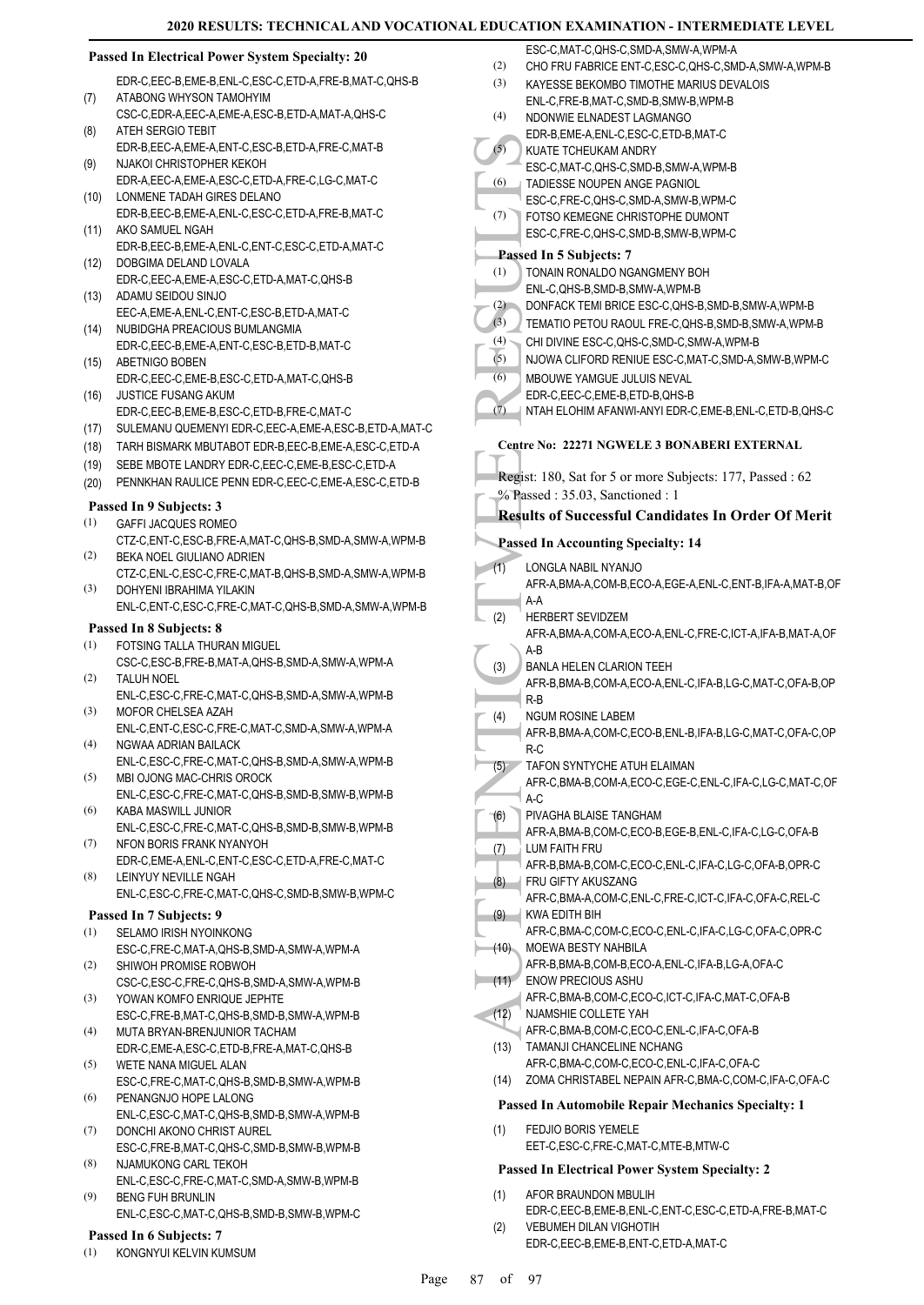|      | <b>Passed In Secretarial Administration and Communication</b>             |                    | Passed In 5 Subjects: 11                                                                     |
|------|---------------------------------------------------------------------------|--------------------|----------------------------------------------------------------------------------------------|
|      | Specialty: 3                                                              | (1)                | WARA BLAISE TEBOH EEC-C, EME-C, ENT-C, ETD-A, QHS-B                                          |
| (1)  | MUTIA BELLARICE ANDIN                                                     | (2)                | DEMGNE TEGUIA MERVEILLE JESSICA                                                              |
|      | BMA-C,COM-C,ECO-C,ENL-B,FRE-C,IPR-C,OFA-C,OPR-C,PCT-B                     |                    | BMA-B,COM-C,ENL-C,FRE-B,OFA-C                                                                |
| (2)  | BOUKELA NELLY NDIEDZE                                                     | (3)                | NDAH EVANS KHAN BCD-C,CPB-B,ENT-C,LG-C,SSM-B                                                 |
| (3)  | BMA-B,COM-C,ENL-C,ICT-C,IPR-B,OFA-B,OPR-A,PCT-B<br><b>EWEH RUTH BABAH</b> | (4)                | NJI JULIUS ASABA MUNGU ENL-C, ENT-C, QHS-B, SMW-B, WPM-C                                     |
|      | COM-C,ECO-C,EGE-C,ENL-C,IPR-C,OFA-C,OPR-C,PCT-C                           | (5)                | NCHANGNWI MERCY ECO-C,ENL-C,FRE-C,IFA-C,OFA-B                                                |
|      |                                                                           | (6)                | NJINGUM LOVELYN NDIBABONGA<br>BMA-B,COM-C,ECO-C,ENL-C,FRE-C                                  |
|      | <b>Passed In Single Subjects</b>                                          | $(7)$ <sup>-</sup> | NKEZEH GINALILIAN DZEM BMA-B,COM-C,ECO-C,ENL-C,OFA-C                                         |
|      | Passed In 10 Subjects: 1                                                  | (8)                | TABID PEACE IJANG NGWENG                                                                     |
| (1)  | NDAKWI BRANDON NDOH                                                       |                    | COM-C,ECO-C,ENL-C,FRE-C,ICT-C                                                                |
|      | BCD-C,CPB-A,CTZ-C,ENL-C,ENT-C,FRE-C,LG-B,MAT-C,QHS-B,SS                   | (9)                | AMBE FLORENCE BIH BMA-C,COM-C,ECO-C,ENL-C,OPR-C                                              |
|      | M-B                                                                       | (10)               | KWOYILA PRYDE BEDINGA BMA-C,COM-C,ECO-C,ENL-C,OFA-C                                          |
|      | Passed In 8 Subjects: 6                                                   | (11)               | LENORE BISONA TITA BASI ECO-C, ENL-C, FRE-C, IPR-C, OPR-C                                    |
| (1)  | <b>NGUM EMMACULATE</b>                                                    |                    |                                                                                              |
|      | BMA-A,COM-B,ECO-B,ENL-C,LG-C,OFA-C,OPR-A,PCT-B                            |                    | Centre No: 22272 NKOMESSENG YAOUNDE EXTERNAL                                                 |
| (2)  | <b>KEWIR FABRICE SIMO</b>                                                 |                    | Regist: 7, Sat for 5 or more Subjects: 7, Passed: 4                                          |
| (3)  | BCD-B,CPB-A,EGE-A,ENL-C,ENT-C,FRE-C,LG-B,SSM-B                            |                    | % Passed: 57.14, Sanctioned: 0                                                               |
|      | TEM BERNICE MBONG<br>BMA-A,COM-B,ENL-C,FRE-C,MAT-C,OFA-A,OPR-B,PCT-C      |                    |                                                                                              |
| (4)  | <b>NGALAME ARIEL EDIBE</b>                                                |                    | <b>Results of Successful Candidates In Order Of Merit</b>                                    |
|      | AFR-C,BMA-C,COM-C,ECO-A,ENL-C,FRE-C,OFA-B,OPR-C                           |                    | <b>Passed In Single Subjects</b>                                                             |
| (5)  | <b>TEBIT PRINCEWILL CHEK</b>                                              |                    |                                                                                              |
|      | BMA-C,COM-C,ECO-C,EGE-B,ENL-C,ICT-C,IFA-C,OFA-C                           |                    | Passed In 7 Subjects: 1                                                                      |
| (6)  | DJUKUI DJOU SHINIDA                                                       | (1)                | MBUNGU ELVIS TIMAH                                                                           |
|      | AFR-C,BMA-C,COM-C,EGE-C,ENL-C,FRE-C,ICT-C,MAT-C                           |                    | CSC-C,EET-C,ENL-C,MDR-C,MTE-B,MTW-B,QHS-C                                                    |
|      | Passed In 7 Subjects: 10                                                  |                    | Passed In 6 Subjects: 3                                                                      |
| (1)  | CHE DESMOND FUHNWI                                                        | (1)                | MUMA ALOYSIUS AMAMBI                                                                         |
|      | BCD-A,CPB-A,EGE-B,ENL-B,LG-C,MAT-C,SSM-C                                  |                    | BCD-C,CPB-B,EGE-B,ENL-C,QHS-C,SSM-B                                                          |
| (2)  | AGBOR TABE ABETINE VANETE                                                 | (2)                | ISSA FEH BCD-C,CPB-B,EGE-B,FRE-C,LG-C,SSM-B                                                  |
|      | BMA-A,COM-C,ECO-C,ENL-C,FRE-C,MAT-C,OPR-B                                 | (3)                | SHUTANG CARLMARCK TASHA                                                                      |
| (3)  | TEKUM DJAMUNA IJANG FON                                                   |                    | EET-C,ENL-C,FRE-C,MTE-C,MTW-C,QHS-C                                                          |
|      | EDR-C,EEC-C,EME-B,ENL-C,ENT-C,ETD-A,ICT-C                                 |                    | Centre No: 22273 YAOUNDE IV EXTERNAL                                                         |
| (4)  | NCHINDA INGRID BEDIA<br>BMA-B,COM-C,ECO-B,FRE-C,IFA-B,MAT-C,OPR-C         |                    |                                                                                              |
| (5)  | <b>BESSONG SYNCLARE ETECK</b>                                             |                    | Regist: 140, Sat for 5 or more Subjects: 134, Passed: 59                                     |
|      | BCD-C,CPB-B,EGE-B,ENT-C,LG-C,MAT-C,SSM-B                                  |                    | $%$ Passed: 44.03, Sanctioned: 0                                                             |
| (6)  | TEKUH SONITA AKAH                                                         |                    | <b>Results of Successful Candidates In Order Of Merit</b>                                    |
|      | BMA-C,COM-B,ECO-C,FRE-C,IFA-C,LG-C,OFA-B                                  |                    |                                                                                              |
| (7)  | DJOMO LEUMALE MERVEILLE                                                   |                    | <b>Passed In Accounting Specialty: 10</b>                                                    |
|      | AFR-C, BMA-C, COM-C, ECO-B, ENL-C, FRE-B, OFA-C                           | (1)                | AMBE BONGNWI NFORBI                                                                          |
| (8)  | LYSONGO DAVID NJOKE                                                       |                    | AFR-A, BMA-B, COM-C, CTZ-C, ECO-B, ENL-C, FRE-C, IFA-B, LG-C, MAT                            |
| (9)  | AFR-C, BMA-C, EGE-C, ENL-C, FRE-C, ICT-C, OFA-B<br>NOUBISSIE ANGE REGINE  |                    | -C,OFA-B                                                                                     |
|      | AFR-C,BMA-C,COM-C,ECO-C,FRE-C,ICT-C,OFA-C                                 | (2)                | AGWAH ANNE-VIRGO                                                                             |
| (10) | FANWI SINTIA NJOHRIM                                                      |                    | AFR-C, BMA-A, COM-B, ECO-B, ENL-A, FRE-B, ICT-B, IFA-C, MAT-C, OF<br>A-B                     |
|      | AFR-C,COM-C,EGE-C,ENL-C,FRE-C,ICT-C,OFA-C                                 | (3)                | CYNTHIA MABEL BETCHWISI                                                                      |
|      | Passed In 6 Subjects: 14                                                  |                    | AFR-B, BMA-A, COM-B, ECO-B, EGE-A, ENL-C, FRE-C, IFA-B, LG-C, OFA                            |
| (1)  | MBAH JOYCE API AFR-B, BMA-C, COM-B, ECO-A, ENL-C, OFA-B                   |                    | -B                                                                                           |
| (2)  | NELLY OPHILIA EROMBA NDOH                                                 | (4)                | EKEU KAMGA JOREL ANGE                                                                        |
|      | FLE-B,FNH-B,FRE-C,LG-C,QHS-B,RMH-A                                        |                    | AFR-B, BMA-A, COM-B, ECO-B, ENL-C, FRE-C, IFA-B, MAT-C, OFA-A                                |
| (3)  | ANNA NEHFON AFR-C, BMA-B, COM-C, ECO-B, ENL-B, OFA-C                      | (5)                | <b>BACHE ALVINE OYIRI</b>                                                                    |
| (4)  | <b>MBOH ROMANRIE MENANG</b>                                               |                    | AFR-B, BMA-B, COM-B, ECO-B, ENL-A, FRE-C, IFA-B, MAT-C, OFA-C                                |
|      | CAR-B,CJD-B,ENL-C,FRE-C,JOI-B,QHS-C                                       | (6)                | AKU DAVID JUNIOR                                                                             |
| (5)  | <b>CHENWI MEREIAN SIRRI</b>                                               |                    | AFR-B, BMA-B, COM-B, CSC-B, ECO-C, ENL-C, IFA-C, LG-C, OFA-B<br>GATSING NZOKOU PATRICK DUVAL |
|      | BMA-B, COM-C, FRE-C, IPR-B, OFA-C, OPR-B                                  | (7)                | AFR-C,BMA-C,COM-C,ECO-C,ENL-C,FRE-C,IFA-C,MAT-C,OFA-B                                        |
| (6)  | ACHI LOUIS EDR-C, EEC-B, EME-B, ENL-C, ETD-B, ICT-C                       | (8)                | AYUK JOHN AGBOR ARREY JUNIOR                                                                 |
| (7)  | ACHU DESMOND NDOH BCD-C, CPB-B, EGE-C, ENT-C, LG-C, SSM-B                 |                    | AFR-B, BMA-A, COM-B, ECO-B, EGE-B, IFA-B, MAT-C, OFA-B                                       |
| (8)  | CHI WANKI WILSON BMA-B,COM-C,ECO-C,ENL-C,OFA-B,OPR-C                      | (9)                | LEINYUY ANNETTE SOLIIWIR                                                                     |
| (9)  | MOEWO BRANDY BOSUNGMEH                                                    |                    | AFR-C,BMA-A,COM-A,CSC-C,ECO-A,ENL-B,IFA-C,OFA-C                                              |
|      | BMA-C,COM-C,EGE-C,ENL-C,OPR-B,PCT-C                                       | (10)               | NGOH JEFFERSON SENTIEH                                                                       |
| (10) | NCHANG GHISLAIN TAH                                                       |                    | AFR-C, BMA-B, COM-B, ECO-A, EGE-C, IFA-C, OFA-B                                              |
| (11) | BMA-C,COM-C,ECO-C,EGE-C,ENL-C,ICT-B<br>EBAI EYONG - MANYO REGINELLA       |                    | Passed In Automobile Repair Mechanics Specialty: 2                                           |
|      | AFR-B,COM-C,ECO-C,ENL-C,ICT-C,IFA-C                                       |                    |                                                                                              |
| (12) | AZEU CONFIDENCE NJI                                                       | (1)                | AKEAMBUM JUNIOR SAMUEL AFEIBE<br>EET-B, ENL-C, FRE-C, MAT-C, MDR-C, MTE-B, MTW-C             |
|      | AFR-C, BMA-B, COM-C, EGE-C, ENL-C, OFA-C                                  | (2)                | <b>COLLINS MARTIN GERG</b>                                                                   |
| (13) | QUEEN ELISABETH EMABOT ATABONG                                            |                    | EET-C, ENL-C, ESC-C, FRE-C, MAT-C, MTE-C, MTW-C                                              |
|      | COM-C,ECO-C,ENL-C,FRE-C,ICT-C,OFA-C                                       |                    |                                                                                              |

**Passed In Civil Engineering - Building Construction Specialty: 3**

(14) AMANA NADIA AKOH AFR-C,BMA-C,COM-C,EGE-C,ENL-C,IFA-C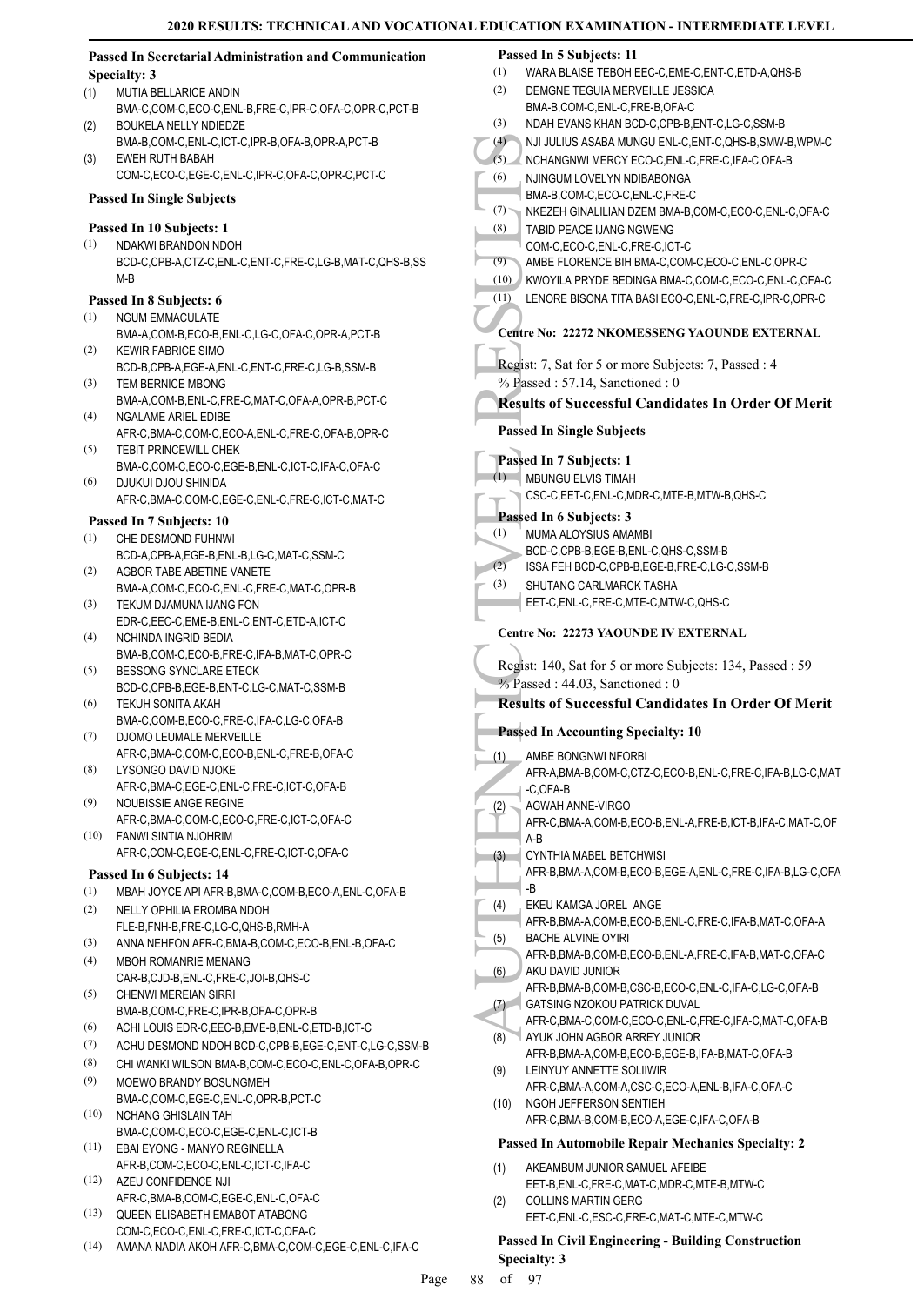#### **Passed In Civil Engineering - Building Construction Specialty: 3**

- TANUE CALISTUS NKAMBI (1)
- BCD-A,CPB-A,ENL-C,ENT-B,ESC-C,FRE-C,ICT-C,MAT-B,SSM-A NING JOSEPH EJUH (2)
- BCD-C,CPB-A,CSC-C,EGE-B,ENL-C,ESC-C,MAT-C,SSM-A NGAH ABDUL FARASH DZESINYUY (3)
	- BCD-A,CPB-B,ENL-C,ESC-C,MAT-C,QHS-C,SSM-A

# **Passed In Electrical Power System Specialty: 3**

- AMAMBI CYPRAIN (1)
- CSC-B,EDR-C,EEC-A,EME-B,ENL-B,ESC-B,ETD-A,FRE-A,MAT-C ZAM EINSTEIN MEH (2)
- CSC-B,EDR-C,EEC-A,EGE-C,EME-B,ENL-C,ESC-C,ETD-A,MAT-C YONJAH RAYAN YANKWO (3)

CSC-C,EDR-B,EEC-B,EGE-C,EME-B,ESC-C,ETD-B,FRE-B,QHS-B

#### **Passed In Secretarial Administration and Communication Specialty: 1**

- NDAM IMMACULATE FRI (1)
	- COM-C,ENL-C,FRE-C,IPR-B,OFA-C,OPR-C,PCT-C

#### **Passed In Single Subjects**

#### **Passed In 10 Subjects: 2**

- TENGWEI CLINTON TEKUM BMA-B,COM-B,CSC-C,ECO-A,EGE-C,ENL-C,FRE-C,IFA-C,MAT-C,O FA-A (1)
- NKUH GLORY NGIDE BMA-B,COM-A,CSC-C,ECO-B,ENL-C,FRE-C,IFA-C,LG-B,MAT-C,OF A-C (2)

#### **Passed In 9 Subjects: 1**

BRADLEY - EKONDE LITIE LIFANJE BCD-C,CPB-B,CSC-C,EGE-C,ENL-B,FRE-C,MAT-C,QHS-C,SSM-B (1)

#### **Passed In 8 Subjects: 6**

- (1) NEBA STANLY CHE CSC-C,EEC-B,EME-B,ENL-C,ESC-C,ETD-C,FRE-B,QHS-B
- TAWAH SANDRINE MULUH AFR-C,BMA-B,COM-B,ECO-A,EGE-C,ENL-C,IFA-C,MAT-C (2)
- TABREY PRINCELY TEWUH CAR-B,CJD-B,ENT-C,FRE-C,ICT-C,JOI-B,MAT-C,QHS-B (3) (4) NDICHO PROVERBS NJI
- BMA-A,COM-C,EGE-C,ENL-C,IPR-B,OFA-B,OPR-C,REL-C AYEAH CANDIDA MBUNAIN (5)
- COM-C,ECO-C,EGE-C,ENL-B,FRE-C,IPR-B,OPR-B,PCT-C JITZI PAUL NJILAH (6)
- EET-C,EGE-C,ENL-C,FRE-C,MDR-C,MTE-C,MTW-C,QHS-C

### **Passed In 7 Subjects: 8**

- CHI DAVID FORKONG BCD-B,CPB-B,CSC-C,EGE-B,MAT-C,QHS-B,SSM-A (1)
- VUYUNG NKESE JOHNSON BCD-C,CPB-A,CSC-C,ENL-C,ESC-C,QHS-C,SSM-A (2)
- (3) NZEMTEJUH SYLVANUS CSC-C,EEC-B,EGE-B,EME-B,ESC-C,ETD-B,QHS-C KISEH EZEKIEL ASUMBANG (4)
- BCD-B,CPB-B,CTZ-C,EGE-C,ENL-C,ESC-C,SSM-B
- (5) HIPPOH FRITZ BCD-C,CPB-B,CSC-C,EGE-C,ENL-C,MAT-C,SSM-A DJIMO BIH SUINGHAGU (6)
- AFR-B,BMA-B,COM-C,ECO-C,ENL-C,FRE-C,OFA-C (7)
- ADE PRECIOUS NJI EET-B,EGE-C,ENL-C,ICT-C,MAT-C,MTE-C,MTW-C AGWE SANDRA MUNDI (8)
- COM-C,ECO-B,ENL-C,ICT-C,IPR-C,OPR-C,PCT-C

### **Passed In 6 Subjects: 8**

- (1) AWA MULUH ALAIN BCD-B,CPB-A,ENL-C,ICT-C,MAT-C,SSM-B
- AQUANTONG ERIC AWUNG CSC-C,CTZ-C,EEC-B,EGE-B,ENL-C,ETD-B (2)
- AMBE JEAN CLAUD NEBA CPB-A,CSC-C,EGE-C,ENL-C,MAT-C,SSM-B (3)

CSC-C,EET-C,FRE-C,MTE-C,MTW-C,QHS-B

- (4) NGALA VAROLINE NYE BCD-B,CPB-B,EGE-C,ENL-C,REL-C,SSM-B
- (5) CHE KINGSLEY AMBE BCD-C,CPB-B,EGE-C,FRE-C,QHS-C,SSM-B NDONG DOULIBAI SEVERINE (6)
- LONTAP YANNICK KEDZE  $(7)$ 
	- EET-C,ENL-C,FRE-B,MAT-C,MTE-C,MTW-C
- MOUKO YEHOUDAH HONORINE AFR-C,BMA-C,COM-C,CSC-C,FRE-C,IFA-C (8)

|                  | Passed In 5 Subjects: 15                                                |
|------------------|-------------------------------------------------------------------------|
| (1)              | ABONGBI JASKA TANUE BCD-B,CPB-B,ICT-C,MAT-C,SSM-A                       |
| (2)              | YONG TERENCE WULTOF CAR-C, ENL-C, FRE-A, JOI-B, QHS-B                   |
| (3)              | NGEME JUNIOR NJIKANG BCD-B,CPB-B,ENL-C,FRE-C,SSM-B                      |
| (4)              | ABDOUL AZIZ EDR-C, EEC-B, ETD-B, FRE-B, MAT-C                           |
| (5)              | NGU YANN STUARC ANGA CSC-C, EDR-C, EEC-B, ETD-B, FRE-B                  |
| (6)              | ELTON FONTEM NKWEATE BCD-C,CPB-B,FRE-C,MAT-C,SSM-A                      |
| (7)              | KUBE CLEMENT BCD-C,CPB-B,EGE-C,FRE-C,SSM-B                              |
| (8)              | DONOVAN NKEBUIN YETO EET-B, FRE-C, MAT-C, MDR-C, MTE-B                  |
| (9)              | NGES RONICA COM-C,EGE-C,IPR-B,OPR-B,PCT-C                               |
| (10)             | NDIFOR PRINCE NIBAH EDR-C, ENL-C, ETD-B, FRE-C, MAT-C                   |
| (11)             | BANGSI OWEN MBANG CAR-C,CJD-C,ENL-C,FRE-C,JOI-B                         |
| (12)             | VOFACK BETONA BRICE ENL-C, ESC-C, FRE-C, MTE-C, MTW-C                   |
|                  |                                                                         |
| (13)             | NGANYU BORIS ADE COM-C,CSC-C,ECO-C,FRE-C,OFA-C                          |
| (14)             | TEKE QUEENALINE ANJOH ECO-C, ENL-C, IPR-C, OFA-C, OPR-C                 |
| (15)             | TATA MOKI TONY FALEN EET-C, ENL-C, FRE-C, MTE-C, MTW-C                  |
|                  | Centre No: 22274 BEEDI DOUALA EXTERNAL                                  |
|                  | Regist: 7, Sat for 5 or more Subjects: 7, Passed: 3                     |
|                  | $%$ Passed: 42.86, Sanctioned: 0                                        |
|                  |                                                                         |
|                  | <b>Results of Successful Candidates In Order Of Merit</b>               |
|                  | <b>Passed In Single Subjects</b>                                        |
|                  |                                                                         |
|                  | Passed In 7 Subjects: 2                                                 |
| (1)              | FITONE MICHAEL JORDAN LOUIS                                             |
|                  | AFR-B, BMA-C, ENL-C, FRE-A, ICT-B, MAT-C, OFA-A                         |
| (2)              | NZOUA-TOUM CHRISTIAN                                                    |
|                  | AFR-C, BMA-C, COM-C, ECO-C, ENL-C, FRE-A, OFA-C                         |
|                  | Passed In 6 Subjects: 1                                                 |
| $\left(1\right)$ | AMOUGOU BIEM RHODES VERA STELLA                                         |
|                  | BMA-B,COM-C,ECO-C,ENL-C,FRE-A,ICT-C                                     |
|                  | Centre No: 22275 BAFOUSSAM I EXTERNAL                                   |
|                  |                                                                         |
|                  | Regist: 43, Sat for 5 or more Subjects: 41, Passed : 26                 |
|                  | $%$ Passed: 63.41, Sanctioned: 0                                        |
|                  | <b>Results of Successful Candidates In Order Of Merit</b>               |
|                  | <b>Passed In Accounting Specialty: 1</b>                                |
|                  |                                                                         |
| (1)              | NJINGHE BERNARD MBUHNUH                                                 |
|                  | AFR-C, BMA-A, COM-A, ECO-B, EGE-C, ENL-C, IFA-C, LG-C, MAT-C, OF<br>A-B |
|                  |                                                                         |
|                  | <b>Passed In Civil Engineering - Building Construction</b>              |
|                  | <b>Specialty: 1</b>                                                     |
| (1)              | NSAH CLIFORD FONWONG                                                    |
|                  | BCD-A,CPB-A,CTZ-C,ESC-C,LG-C,MAT-A,SSM-A                                |
|                  | <b>Passed In Electrical Power System Specialty: 8</b>                   |
| (1)              | NJI KEVIN NEBA                                                          |
|                  | EDR-C,EEC-B,EME-C,ENL-B,ESC-C,ETD-A,FRE-C,LG-C,MAT-C,QH                 |
|                  | S-B                                                                     |
| (2)              | TOKOH CHRISPUS NUMBONGHO                                                |
|                  | CSC-C,EDR-C,EEC-A,EME-A,ENL-C,ESC-C,ETD-A,FRE-C,MAT-C                   |
| (3)              | WAKEU WOKAM GAEL RAOUL                                                  |
|                  | EDR-B, EEC-A, EME-A, ENL-C, ESC-B, ETD-A, FRE-B, MAT-B                  |
| (4)              | FONTAMA THEOPHILIUS YUH                                                 |
|                  | CSC-C,EEC-A,EME-A,ESC-C,ETD-A,FRE-C,MAT-C,QHS-B                         |
| (5)              | NDABONBI BONFF-COLLINS NKWEDIA                                          |
|                  | EEC-A,EGE-C,EME-B,ESC-C,ETD-A,LG-C,MAT-C,QHS-C                          |
| (6)              | NDIFON BETRAND BAKATI                                                   |
|                  | CSC-C,EDR-C,EEC-A,EME-A,ESC-C,ETD-A,MAT-C                               |
| (7)              | TAKAM JEAN DUCLAIR NGONGHO                                              |
|                  | EDR-C, EEC-A, EME-C, ESC-C, ETD-A, FRE-B                                |
| (8)              | <b>MBAMASA FABRICE TETSA</b>                                            |
|                  | EDR-C,EEC-A,EME-B,ENL-C,ESC-C,ETD-A                                     |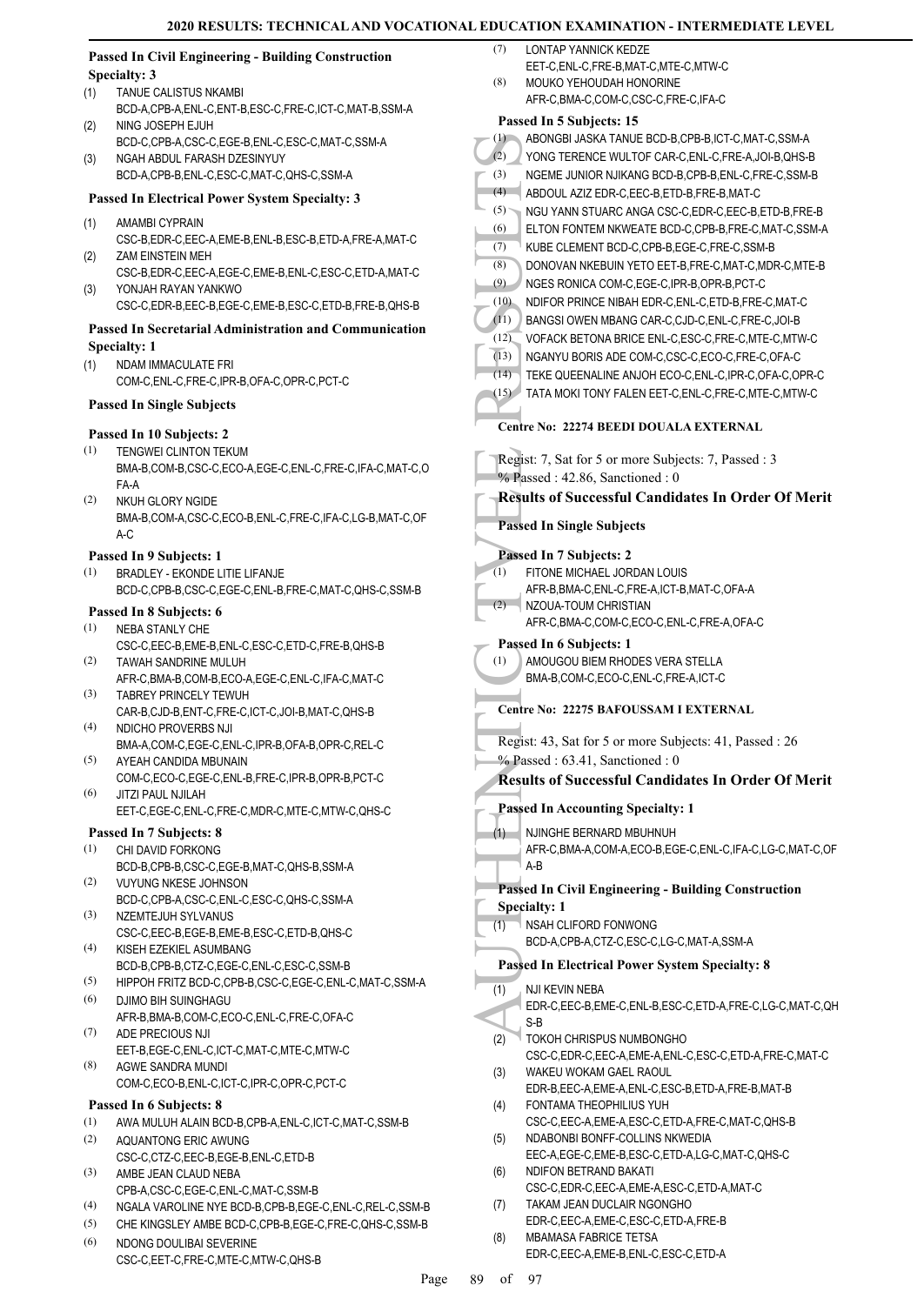NGUM COURAGE CHEONWI

#### **Passed In Secretarial Administration and Communication Specialty: 2**

- BELTUS ASAAH BMA-B,COM-B,ECO-B,ENL-C,IPR-B,LG-C,MAT-C,OFA-B,OPR-B,PC T-A (1)
- NODEM KENNE DIRAN BMA-B,COM-C,ENL-B,IPR-A,OFA-C,OPR-A,PCT-B (2)

#### **Passed In Single Subjects**

#### **Passed In 8 Subjects: 2**

- KIKISHIY CECILIA BONGLA AFR-C,BMA-B,COM-B,ECO-C,ENL-C,FRE-C,MAT-C,OFA-A (1) GHAWEL NGWATUWO EMMANUEL (2)
- BCD-C,CPB-B,CSC-B,ENL-C,FRE-C,LG-C,MAT-C,SSM-B

#### **Passed In 7 Subjects: 1**

ANYE SERGENT SUSAH BCD-B,CPB-A,EGE-A,ENL-C,MAT-C,QHS-C,SSM-A (1)

#### **Passed In 6 Subjects: 4**

- (1) SAMSU BRANDON EDR-C,EEC-B,EGE-C,EME-B,ETD-A,LG-B
- (2) GANA GILDAS BANMI EEC-A,EGE-C,EME-C,ENL-C,ESC-C,ETD-A
- (3) MARIANO AZEH EDR-C,EEC-B,EME-C,ENL-B,ETD-B,QHS-C MAGHO BELLEH KEMING  $(4)$
- ENL-C,FLE-C,FNH-C,FRE-C,QHS-C,RMH-C

#### **Passed In 5 Subjects: 7**

- (1) CHAFFOR ALDERSON EEC-A,EME-A,ENL-C,ETD-A,MAT-C
- (2) KIHKISHIY PROSPER BCD-A CPB-A EGE-C MAT-C SSM-B
- (3) CHENWI LEONARD NGU EEC-B,EME-B,ESC-C,ETD-B,QHS-B
- TANTEH COLLINS FWEPENDAP BCD-C,CPB-C,EGE-C,QHS-C,SSM-B (4)
- (5) BAFON EVANS KENEI BCD-C,CPB-C,EGE-C,LG-C,SSM-B
- (6) SAKWE MESEMBE ROTET BCD-C,CPB-C,ENL-C,ICT-C,SSM-C NKEMNKENG ZEUNCHA MARIUS (7)
- BCD-C,CPB-C,EGE-C,ENL-C,SSM-C

#### **Centre No: 22276 INSTITUT MODERNE POLYVALENT**

Regist: 17, Sat for 5 or more Subjects: 17, Passed : 7 % Passed : 41.18, Sanctioned : 0

#### **Results of Successful Candidates In Order Of Merit**

#### **Passed In Accounting Specialty: 2**

- MVO DERICK ACHUO AFR-B,BMA-B,COM-A,ECO-B,ENL-C,FRE-B,IFA-B,LG-A,OFA-B,REL- $\mathcal{C}$ (1)
- TAMBA LUNADINE ANKANG AFR-C,BMA-B,COM-B,ECO-B,ENL-B,IFA-C,OFA-B,OPR-C,REL-C (2)

#### **Passed In Single Subjects**

#### **Passed In 8 Subjects: 2**

- KLIVERT BADU DANIEL (1)
- AFR-C,COM-C,ECO-B,EGE-A,ENL-C,FRE-B,LG-B,MAT-C ANJUFUET JERRY NOJANG (2)
- BMA-C,COM-B,ECO-C,ENL-C,FRE-C,LG-C,MAT-C,OPR-C

# **Passed In 7 Subjects: 2**

- MBONGE MILDERATE BMA-B,COM-C,ECO-C,EGE-A,FRE-C,MAT-C,OPR-C (1) NAMONDO EVNA SOPHIE LOTONGE (2)
- BMA-C,COM-C,ECO-C,EGE-C,ENL-C,LG-C,OFA-C

# **Passed In 6 Subjects: 1**

FRU AZESHI JENNIFFER BMA-C,COM-C,EGE-C,ENL-C,FRE-C,OPR-C (1)

#### **Centre No: 22277 ANGLOSAXON GENERAL AND TECHNICAL GROUP OF SCHOOLS**

Regist: 137, Sat for 5 or more Subjects: 137, Passed : 117 % Passed : 85.40, Sanctioned : 0

#### **Results of Successful Candidates In Order Of Merit**

#### **Passed In Accounting Specialty: 12**

|      | AFR-B, BMA-A, COM-C, ECO-A, ENL-A, FRE-C, ICT-B, IFA-C, LG-C, MAT-                              |  |  |
|------|-------------------------------------------------------------------------------------------------|--|--|
|      | C,OFA-B                                                                                         |  |  |
| (2)  | <b>BIH ROSEMARY CHI</b>                                                                         |  |  |
|      | AFR-B, BMA-A, COM-A, ECO-B, ENL-C, FRE-C, ICT-C, IFA-C, MAT-A, OF<br>A-A                        |  |  |
| (3)  | APASO CHIARA NKEMAFOR                                                                           |  |  |
|      | AFR-B, BMA-A, COM-C, ECO-C, FRE-C, ICT-C, IFA-B, MAT-C, OFA-C, OP                               |  |  |
|      | R-C                                                                                             |  |  |
| (4)  | KAH SIRRI CARINE NDIFOR                                                                         |  |  |
|      | AFR-A, BMA-A, COM-A, ECO-A, ENL-B, IFA-A, MAT-B, OFA-A, OPR-C                                   |  |  |
| (5)  | KEPAT ASOBO JOY<br>AFR-A, BMA-A, COM-A, ECO-B, ENL-C, IFA-B, MAT-C, OFA-A, OPR-B                |  |  |
| (6)  | MIRANDA MBEH                                                                                    |  |  |
|      | AFR-A, BMA-A, COM-C, ECO-B, ENL-B, IFA-B, MAT-C, OFA-A, OPR-C                                   |  |  |
| (7)  | CHE LAURENE SUH ALENWI                                                                          |  |  |
|      | AFR-B, BMA-A, COM-B, ECO-B, ENL-C, ICT-B, IFA-C, MAT-C, OFA-C                                   |  |  |
| (8)  | AZINWI EMMANUELA NEHBI                                                                          |  |  |
|      | AFR-B, BMA-A, COM-C, ECO-A, ENL-C, IFA-C, MAT-C, OFA-B, OPR-C<br><b>MBUNDA JENNIFER TSENGHE</b> |  |  |
| (9)  | AFR-B, BMA-A, COM-C, ECO-C, ENL-C, IFA-B, LG-C, MAT-C, OFA-B                                    |  |  |
| (10) | <b>TATA GIFTY NGUM</b>                                                                          |  |  |
|      | AFR-C, BMA-A, COM-C, ECO-C, ENL-C, FRE-C, IFA-C, MAT-C, OFA-B                                   |  |  |
| (11) | ABEH DESMOND TENGWAN                                                                            |  |  |
|      | AFR-A, BMA-A, COM-C, ECO-B, ICT-C, IFA-C, MAT-C, OFA-A                                          |  |  |
| (12) | CHE AFANWI AMBE                                                                                 |  |  |
|      | AFR-C, BMA-C, COM-C, ECO-C, IFA-C, MAT-C, OFA-B, OPR-C                                          |  |  |
|      | <b>Passed In Automobile Repair Mechanics Specialty: 14</b>                                      |  |  |
| (1)  | MOKOM EDNAN ASONYU KOR                                                                          |  |  |
|      | EET-A, ENL-B, ESC-B, FRE-B, ICT-A, LG-B, MAT-B, MDR-B, MTE-B, MTW                               |  |  |
|      | -A                                                                                              |  |  |
| (2)  | NUNJO FRITZ JUNIOR NCHAM                                                                        |  |  |
|      | EET-A, ENL-C, ESC-B, FRE-C, ICT-B, LG-C, MAT-B, MDR-A, MTE-A, MT                                |  |  |
|      | W-A<br>TSAGUE TCHOUPOU IVAN BRIAN                                                               |  |  |
| (3)  | EET-A, ENL-C, ESC-C, FRE-C, ICT-A, LG-B, MAT-B, MDR-B, MTE-B, MT                                |  |  |
|      | W-A                                                                                             |  |  |
| (4)  | <b>KHAN FAVOUR</b>                                                                              |  |  |
|      | EET-B, ENL-C, ESC-C, FRE-C, ICT-C, LG-C, MAT-C, MDR-B, MTE-B, MT                                |  |  |
|      | W-A                                                                                             |  |  |
| (5)  | FONKEH AMUNGWA WILLINGTON                                                                       |  |  |
|      | EET-C, ENL-C, ESC-C, FRE-C, ICT-C, LG-C, MAT-B, MDR-B, MTE-B, MT<br>W-B                         |  |  |
| (6)  | AWA PROMISE AFAH                                                                                |  |  |
|      | EET-A, ENL-C, ESC-C, ICT-B, LG-A, MAT-B, MDR-B, MTE-B, MTW-A                                    |  |  |
| (7)  | TINMGUM ALEXANDER CHIAYAFFI                                                                     |  |  |
|      | EET-B,ESC-C,FRE-C,ICT-B,LG-C,MAT-C,MDR-B,MTE-B,MTW-A                                            |  |  |
| (8)  | CHENYUENDE FABRICE AKWAFEI                                                                      |  |  |
|      | EET-C, ENL-C, ESC-C, ICT-B, LG-C, MAT-C, MDR-B, MTE-B, MTW-A                                    |  |  |
| (9)  | <b>BRISLEY MAGYIELIMBOM</b><br>EET-B, ENL-C, ESC-C, ICT-C, LG-C, MDR-C, MTE-C, MTW-B, REL-C     |  |  |
| (10) | <b>NDONG NORIS</b>                                                                              |  |  |
|      | EET-B.ESC-C.ICT-C.LG-C.MAT-C.MDR-B.MTE-A.MTW-B                                                  |  |  |
| (11) | KHAN ELMOS EET-C, ESC-C, ICT-B, LG-C, MDR-C, MTE-B, MTW-B                                       |  |  |
| (12) | IDRISOU YAYA EET-C, ENL-C, ICT-C, MAT-C, MDR-C, MTE-C, MTW-B                                    |  |  |
| (13) | TASI STEPHEN AKO EET-C, ESC-C, ICT-B, MDR-B, MTE-C, MTW-B                                       |  |  |
| (14) | FEH ODRAN TIKUM EET-C, ESC-C, MDR-C, MTE-B, MTW-C                                               |  |  |
|      | <b>Passed In Bespoke Tailoring Specialty: 1</b>                                                 |  |  |
|      |                                                                                                 |  |  |
| (1)  | NFORTOH NELLY BROWN BIHNWI<br>ENL-B, ESC-B, FFD-A, FRE-C, ICT-A, LG-A, MAT-A, PMG-B, TTE-A      |  |  |
|      |                                                                                                 |  |  |
|      | <b>Passed In Carpentry and Joinery Specialty: 2</b>                                             |  |  |
| (1)  | <b>BANGSI EDWIN CHIA</b>                                                                        |  |  |
|      | CAR-A,CJD-A,ENL-C,ESC-C,ICT-A,JOI-A,LG-A,MAT-B                                                  |  |  |
| (2)  | TATINYUY STEPHEN LUKONG                                                                         |  |  |

CAR-B,CJD-B,ENL-C,ESC-C,JOI-A,LG-C,MAT-B

# **Passed In Civil Engineering - Building Construction**

- **Specialty: 13** BAH TECHE LEVESK (1)
- BCD-A,CPB-A,EGE-B,ENL-C,ESC-C,ICT-B,LG-C,MAT-A,SSM-A (2) NGUM CHRISPINE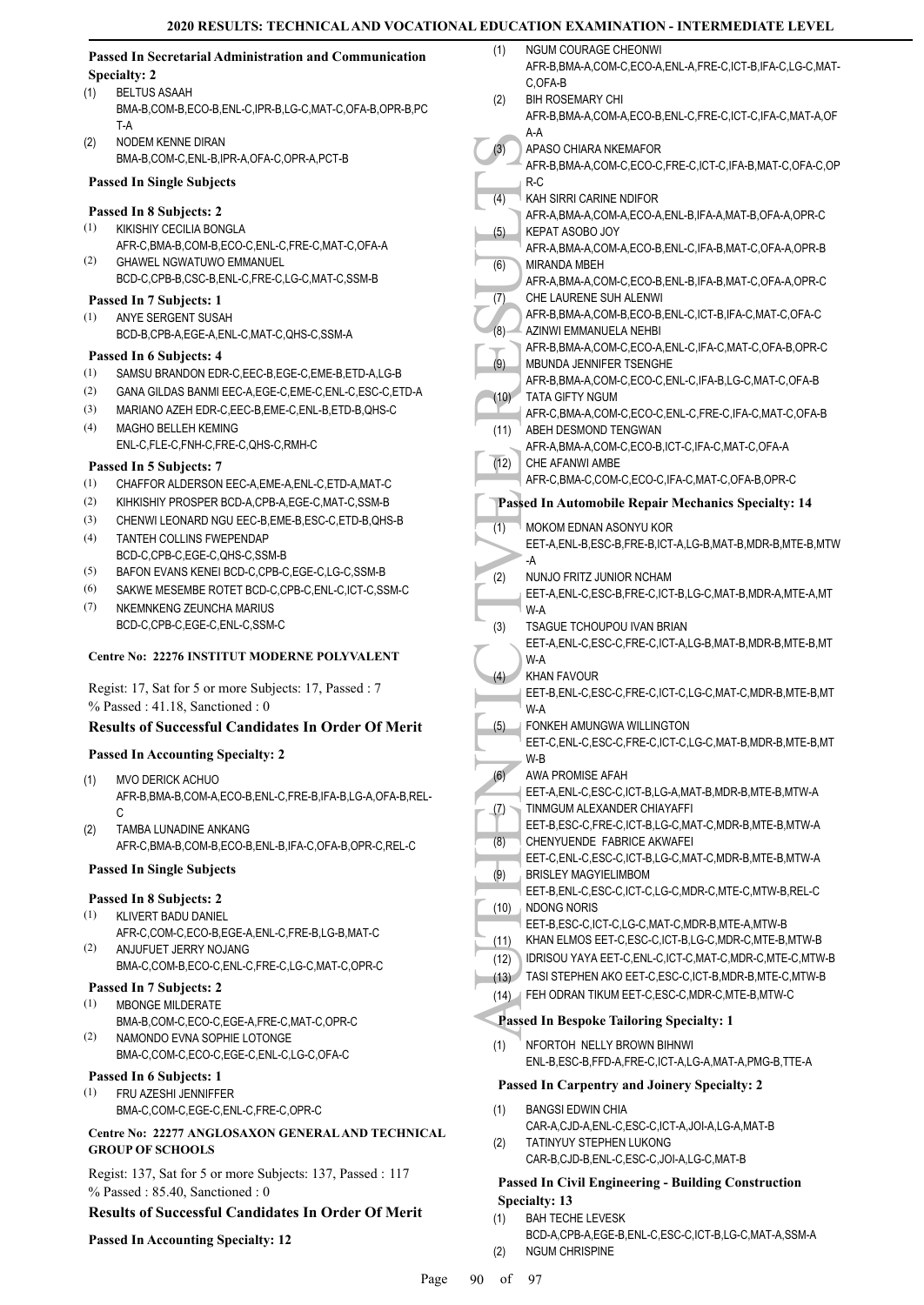#### **Passed In Civil Engineering - Building Construction Specialty: 13**

- BCD-A,CPB-A,ENL-C,ESC-B,ICT-C,LG-B,MAT-B,REL-C,SSM-A AYUKAFANGHA JAMES OBEN (3)
- BCD-A,CPB-A,EGE-B,ENL-C,ESC-C,ICT-C,LG-B,MAT-B,SSM-A KWITEKETSI BORIS SAMUEL LOHBAN (4)
- BCD-A,CPB-A,EGE-C,ENL-C,ESC-C,ICT-B,LG-C,MAT-C,SSM-A MANJOH CLINTON ACHE (5)
- BCD-B,CPB-A,ENL-C,ESC-C,ICT-C,LG-C,MAT-B,REL-C,SSM-A KUM VITALIS MEH (6)
- BCD-A,CPB-B,ESC-C,FRE-C,ICT-C,LG-C,MAT-B,REL-C,SSM-A AZINUE EMMANUEL TANUE (7)
- BCD-B,CPB-A,ENL-C,ESC-C,ICT-C,LG-C,MAT-C,REL-C,SSM-A TAMBA GODLOVE ASONGAFAC (8)
- BCD-A,CPB-A,EGE-C,ESC-C,ICT-C,LG-A,MAT-C,SSM-A TCHAPNDAH NJENJI RICHARD (9)
- BCD-A,CPB-A,EGE-C,ENL-C,ESC-C,ICT-B,MAT-B,SSM-A GANA TERENCE BUMA (10)
- BCD-B,CPB-A,CTZ-C,EGE-B,ESC-C,LG-C,MAT-B,SSM-B SOMO REAN GIGGIS KINYUY (11)
- BCD-A,CPB-A,ENL-C,ESC-C,ICT-C,MAT-A,SSM-B ALOMBAH CHRISTAINE (12)
- BCD-B,CPB-A,EGE-B,ESC-C,FRE-C,MAT-C,SSM-B
- (13) BERNARD FONYUY BCD-A,CPB-A,EGE-C,ESC-C,MAT-B,SSM-A

#### **Passed In Electrical Power System Specialty: 22**

- TANDA PRASCEDES SIRRI EDR-B,EEC-A,EGE-A,EME-A,ENL-B,ESC-B,ETD-A,FRE-C,ICT-A,LG-A,MAT-A (1)
- BONGKIYUNG JERMAINE DUFE EDR-C,EEC-A,EME-A,ENL-B,ESC-B,ETD-A,FRE-C,ICT-A,LG-B,MAT-A,REL-B (2)
- ACHE COLLINS EDANG EDR-B,EEC-A,EGE-C,EME-A,ENL-B,ESC-A,ETD-A,FRE-C,ICT-B,MA T-A (3)
- NKEMAYIM CHAFACK PROMISE EDR-C,EEC-A,EME-B,ENL-B,ESC-B,ETD-A,FRE-C,ICT-A,LG-B,MAT-B (4)
- FORBAH CLIFORD TANUE EDR-C,EEC-A,EME-A,ENL-C,ESC-B,ETD-A,FRE-B,ICT-C,LG-C,MAT-A (5)
- AMANCHO RANDY NDIFORCHE EDR-C,EEC-A,EGE-B,EME-B,ENL-B,ESC-B,ETD-A,ICT-B,LG-C,MAT-C (6)
- AKO LEVIS NTSEH EDR-C,EEC-A,EME-B,ENL-C,ESC-B,ETD-A,FRE-C,ICT-B,LG-C,MAT-**B** (7)
- YEMBE AFAHNYUY LORDSWILL (8)
- EDR-C,EEC-A,EGE-C,EME-B,ESC-C,ETD-A,FRE-B,ICT-A,MAT-C ANGAFOR LARRY METOH (9)
- EDR-C,EEC-A,EME-B,ESC-B,ETD-A,FRE-C,ICT-B,LG-C,MAT-B (10) NKUME MC JOSEPH BEGEAKE
- EDR-C,EEC-A,EME-A,ENL-B,ESC-C,ETD-A,ICT-B,LG-C,MAT-C (11) AZA'A GASTON AJOTIME
- EDR-C,EEC-A,EME-A,ENL-C,ESC-C,ETD-A,ICT-C,LG-C,MAT-B MOTULU MOLONGA PRINCE NJIE (12)
- EDR-C,EEC-B,EME-C,ENL-C,ESC-C,ETD-A,FRE-C,ICT-C,MAT-C (13) NCHANG FOMBANYU TERENCE
- EDR-C,EEC-A,EME-A,ENL-B,ESC-B,ETD-A,ICT-B,MAT-A YUNGSI NELSON MBUNDA (14)
- EDR-C,EEC-A,EME-A,ESC-B,ETD-A,ICT-B,LG-C,MAT-B TABE ROLLINS TABE (15)
- EDR-B,EEC-A,EME-B,ESC-C,ETD-A,ICT-C,LG-B,MAT-C TAMBA DIEUDONNE ATEHAFEH (16)
- EDR-B,EEC-A,EME-B,ESC-C,ETD-A,ICT-B,LG-C,MAT-C TUMLA ABDU RAZAK (17)
- EDR-C,EEC-B,EME-C,ENL-C,ESC-C,ETD-A,FRE-C,MAT-C NFORTOH KELLY HANCE CHENWI (18)
- EDR-C,EEC-A,EME-C,ESC-C,ETD-A,ICT-B,MAT-C ATEAFAC DESMOND AKEFAC (19)
- EDR-C,EEC-A,EME-B,ESC-C,ETD-A,ICT-C,MAT-C
- FORMU BRANDON AMABO EDR-C,EEC-B,EGE-B,EME-C,ESC-C,ETD-B,MAT-C (20)
- DIMA MARCHAND GABRIEL CLEOPHAS EDR-C,EEC-A,EME-B,ESC-C,ETD-B,MAT-C (21)
- NJAMNSI SERGE NGAFANSI EDR-C,EEC-B,EME-C,ETD-B,ICT-B,MAT-C (22)

#### **Passed In Home Economics Specialty: 2**

|          | Passed in Home Economics Specialty: 2                                                                 |  |  |  |  |  |
|----------|-------------------------------------------------------------------------------------------------------|--|--|--|--|--|
| (1)      | CHENGWA MILDRED NUMFOR<br>BMA-C,EGE-A,ENL-B,FLE-B,FNH-A,FRE-C,ICT-A,LG-B,MAT-C,NSC-                   |  |  |  |  |  |
| (2)      | A,RMH-A<br>MABAP ONELA KOGANG                                                                         |  |  |  |  |  |
|          | BMA-C.EGE-B.ENL-B.FLE-B.FNH-A.FRE-C.ICT-B.LG-B.MAT-C.NSC-<br>A,RMH-B                                  |  |  |  |  |  |
|          | Passed In Plumbing and Installation Systems Specialty: 1                                              |  |  |  |  |  |
| (1)      | <b>FUNUE NELSON</b><br>EGE-A, ENL-B, ESC-C, FRE-C, ICT-B, LG-B, MAT-B, PMC-B, PND-C, PTE-<br>B, REL-B |  |  |  |  |  |
|          | Passed In Secretarial Administration and Communication                                                |  |  |  |  |  |
|          | <b>Specialty: 1</b>                                                                                   |  |  |  |  |  |
| (1)      | <b>NCHANGNWI MELANIE</b><br>COM-C,ENL-C,FRE-C,IPR-C,MAT-C,OFA-C,OPR-C,PCT-C                           |  |  |  |  |  |
|          | <b>Passed In Single Subjects</b>                                                                      |  |  |  |  |  |
|          | Passed In 9 Subjects: 5                                                                               |  |  |  |  |  |
| $\oplus$ | NGEH LAWRENCE NDONGKAIN                                                                               |  |  |  |  |  |
|          | AFR-B, BMA-A, COM-B, CTZ-C, ECO-A, ENL-B, ICT-B, MAT-C, OFA-C                                         |  |  |  |  |  |
| (2)      | <b>FOKABO DESMOND TEKE</b>                                                                            |  |  |  |  |  |
|          | BCD-A,CPB-A,CTZ-C,EGE-C,ENL-C,ICT-C,LG-C,MAT-B,SSM-A                                                  |  |  |  |  |  |
| (3)      | MBACHECK RODRICK ATUD                                                                                 |  |  |  |  |  |
|          |                                                                                                       |  |  |  |  |  |
| (4)      | EGE-C,FRE-B,ICT-B,LG-C,MAT-C,QHS-B,SMD-B,SMW-B,WPM-B<br>TITA SAMJELLA NGADINGA BRISTLEY               |  |  |  |  |  |
|          | EGE-C, ENL-C, FRE-A, ICT-C, MAT-C, QHS-B, SMD-B, SMW-B, WPM-B                                         |  |  |  |  |  |
| (5)      | ATSAHMO JUSTICE AZEMAFAC                                                                              |  |  |  |  |  |
|          |                                                                                                       |  |  |  |  |  |
|          | EGE-C, ENL-C, ICT-C, LG-C, MAT-C, QHS-B, SMD-B, SMW-B, WPM-B                                          |  |  |  |  |  |
|          | Passed In 8 Subjects: 9                                                                               |  |  |  |  |  |
| (1)      | NDIKAM MARK JONAS FONYUY                                                                              |  |  |  |  |  |
|          | BCD-A,CPB-B,EGE-A,ENL-A,ICT-C,LG-B,MAT-B,SSM-B                                                        |  |  |  |  |  |
| (2)      | <b>MBAH CASANDRA TEKERE</b>                                                                           |  |  |  |  |  |
|          | CTZ-C, ENL-B, FRE-B, ICT-C, MAT-C, SMD-B, SMW-B, WPM-B                                                |  |  |  |  |  |
| (3)      | ANUMBOSEH SPINGLER NANA                                                                               |  |  |  |  |  |
|          | BCD-B,CPB-A,EGE-B,ENL-C,ICT-C,LG-C,MAT-C,SSM-B                                                        |  |  |  |  |  |
| (4)      | <b>MBAH RODRICK</b>                                                                                   |  |  |  |  |  |
|          | ENL-C, ESC-C, FRE-C, ICT-B, LG-C, SMD-B, SMW-B, WPM-B                                                 |  |  |  |  |  |
| (5)      | MBUH HUBERT NEBA                                                                                      |  |  |  |  |  |
|          | ENL-C, FRE-C, ICT-B, LG-C, MAT-C, SMD-B, SMW-B, WPM-B                                                 |  |  |  |  |  |
| (6)      | KIYIUH HELAREON COUDWNEYI                                                                             |  |  |  |  |  |
|          | BCD-C,CPB-A,EGE-C,ENL-C,ICT-C,LG-C,MAT-C,SSM-A                                                        |  |  |  |  |  |
| (7)      | KAMGA NZOHMUNEH FAVOUR                                                                                |  |  |  |  |  |
|          | EDR-C,EEC-B,ENL-C,ESC-C,ETD-A,FRE-C,ICT-C,REL-C                                                       |  |  |  |  |  |
| (8)      | ACHAP SHALLON ANOMBOSE                                                                                |  |  |  |  |  |
|          | EGE-C, ENL-C, ESC-C, FRE-C, MAT-C, SMD-B, SMW-B, WPM-B                                                |  |  |  |  |  |
| (9)      | THERESCLARE BERINYUY                                                                                  |  |  |  |  |  |
|          | AFR-C,BMA-C,COM-C,ECO-C,ENL-C,LG-C,OFA-C,OPR-C                                                        |  |  |  |  |  |
|          |                                                                                                       |  |  |  |  |  |
|          | Passed In 7 Subjects: 13                                                                              |  |  |  |  |  |
| (1)      | FORMBUWING CLARENCE NGWA                                                                              |  |  |  |  |  |
|          | BCD-A,CPB-B,EGE-B,FRE-C,LG-C,MAT-C,SSM-A                                                              |  |  |  |  |  |
| (2)      | <b>FUNWI PASCAL HALLE</b>                                                                             |  |  |  |  |  |
|          | BCD-C,CPB-A,EGE-B,ICT-C,LG-B,MAT-C,SSM-A                                                              |  |  |  |  |  |
| (3)      | FUH AFANWI NGUM                                                                                       |  |  |  |  |  |
|          | BCD-C,CPB-A,EGE-C,ENL-C,ICT-C,MAT-C,SSM-A                                                             |  |  |  |  |  |
| (4)      | NGWA BERINE MANKA'A                                                                                   |  |  |  |  |  |
|          | EGE-C, ENL-C, FLE-B, FNH-B, ICT-C, MAT-C, NSC-A                                                       |  |  |  |  |  |
| (5)      | ANGYIE DONARD OFE                                                                                     |  |  |  |  |  |
|          | EGE-B, ENL-C, ICT-C, MAT-C, SMD-B, SMW-B, WPM-B                                                       |  |  |  |  |  |
| (6)      | TOUA ABENGUE ANASTASE                                                                                 |  |  |  |  |  |
|          | ENL-C, FRE-B, MAT-C, REL-C, SMD-B, SMW-B, WPM-B                                                       |  |  |  |  |  |
| (7)      | BILLE TANDI DANIEL CARLYLE                                                                            |  |  |  |  |  |
|          | BMA-C,COM-C,ECO-C,FRE-A,MAT-C,OFA-C,OPR-B                                                             |  |  |  |  |  |
| (8)      | NIMPA FOKOU HERMANM                                                                                   |  |  |  |  |  |
|          | FRE-C,ICT-C,MAT-C,QHS-C,SMD-B,SMW-B,WPM-C                                                             |  |  |  |  |  |
| (9)      | ACHU BRAIN AFR-C, BMA-B, COM-C, ECO-C, MAT-C, OFA-B, OPR-C                                            |  |  |  |  |  |
|          |                                                                                                       |  |  |  |  |  |
| (10)     | <b>BIH MARILINE FRU</b>                                                                               |  |  |  |  |  |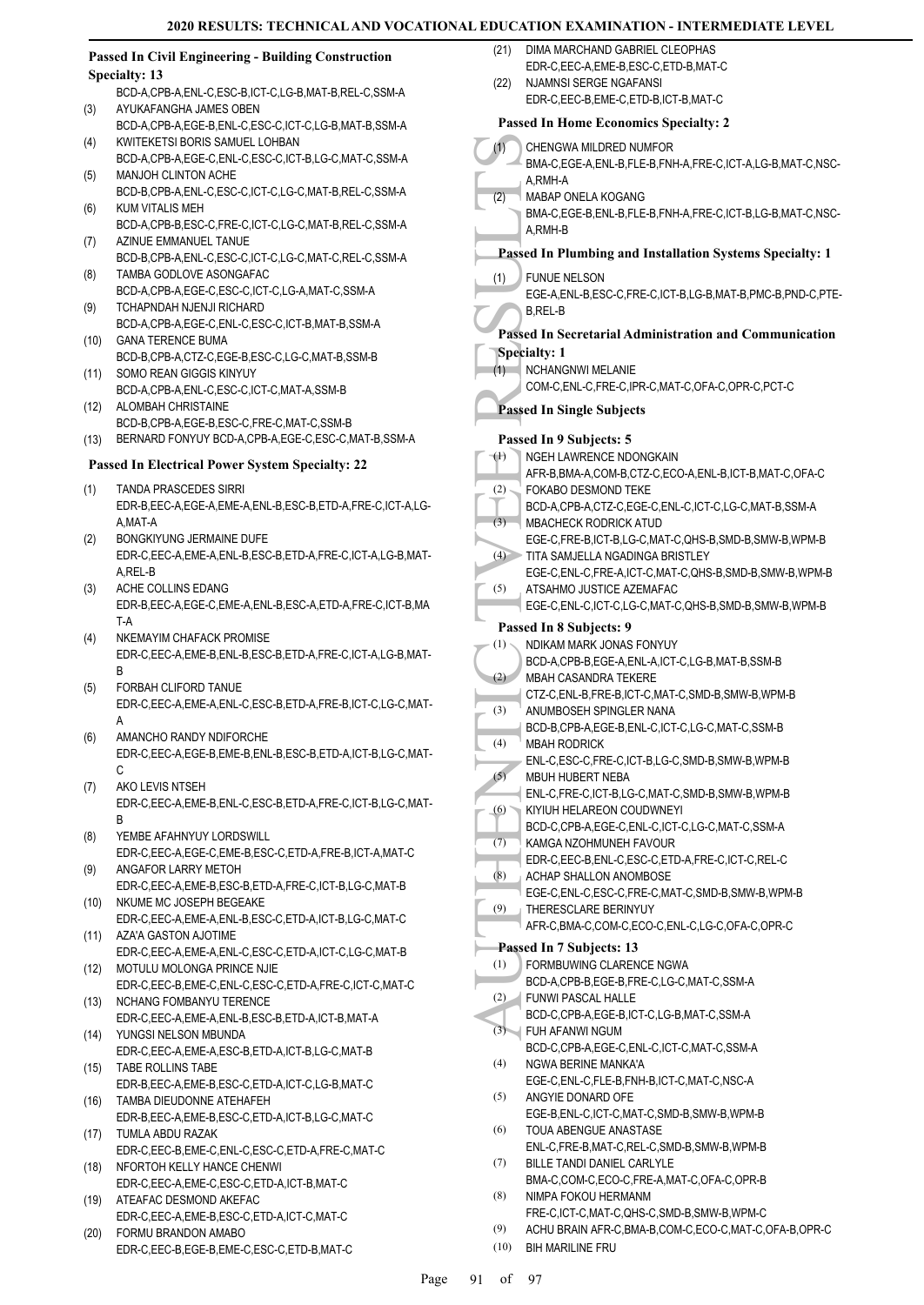|                          | <b>Passed In Single Subjects</b>                                                           | (3)  | <b>GUIMIH BRANUS SAMA</b><br>BCD-B,CPB-A,CSC-B,ENL-B,ENT-C,ESC-C,FRE-C,MAT-C,QHS-C,R  |
|--------------------------|--------------------------------------------------------------------------------------------|------|---------------------------------------------------------------------------------------|
| Passed In 7 Subjects: 13 |                                                                                            |      | EL-C,SSM-A                                                                            |
|                          | AFR-B, BMA-B, COM-C, ECO-C, ENL-C, IFA-C, OPR-C                                            | (4)  | MIH NOEL WAINTOH                                                                      |
| (11)                     | CHE AICHA SIRRI                                                                            |      | BCD-A,CPB-A,CSC-C,CTZ-C,EGE-C,ENL-C,ESC-C,FRE-C,MAT-C,Q                               |
|                          | AFR-C, BMA-A, COM-C, ECO-C, MAT-C, OFA-C, OPR-C                                            | (5)  | HS-C,SSM-A<br>MBANWEI KELLY-BRIDE AZONGHU                                             |
| (12)                     | NONGANG FRANK JUNIOR                                                                       |      | BCD-A,CPB-A,CSC-A,CTZ-C,ENT-C,ESC-B,FRE-B,MAT-A,QHS-B,S                               |
| (13)                     | EDR-C,EEC-B,ENL-C,ESC-C,ETD-B,ICT-C,MAT-C<br>WAIYE THARIQ AZIZ                             |      | SM-A                                                                                  |
|                          | BCD-C,CPB-B,EGE-C,ENL-C,LG-C,MAT-C,SSM-C                                                   | (6)  | MBUNDA GLENN MBUNDA                                                                   |
|                          | Passed In 6 Subjects: 15                                                                   |      | BCD-A,CPB-A,CSC-B,EGE-B,ENL-C,ENT-C,ESC-B,LG-B,MAT-A,SS                               |
| (1)                      | TEMPE AGABI GASTON CAR-B,CJD-C,ICT-B,JOI-A,LG-B,MAT-B                                      |      | M-A                                                                                   |
| (2)                      | NGALA PAREZ TIMGUM                                                                         | (7)  | <b>MA-APOH VALANTINE TENGWING</b>                                                     |
|                          | BCD-A,CPB-A,EGE-C,ENL-C,MAT-C,SSM-B                                                        |      | BCD-B,CPB-B,CSC-B,EGE-A,ENL-C,ESC-B,FRE-C,MAT-A,QHS-C,S<br>SM-A                       |
| (3)                      | NIKA BETRAND MBANGA                                                                        | (8)  | CHEFOR GODLOVE ZIMBI                                                                  |
|                          | BCD-B,CPB-A,ENL-C,ICT-C,MAT-C,SSM-A                                                        |      | BCD-A,CPB-C,EGE-B,ENL-C,ENT-C,ESC-C,FRE-C,MAT-C,QHS-B,S                               |
| (4)                      | CHEFUO DERICK EDR-C, EEC-B, EGE-C, EME-B, ETD-A, ICT-C                                     |      | SM-A                                                                                  |
| (5)                      | NJUABE SERGE FEKAH                                                                         | (9)  | <b>ENONGENE EKOTI</b>                                                                 |
| (6)                      | FRE-C,ICT-C,QHS-B,SMD-B,SMW-B,WPM-B<br>MAHBUGHO KINGSLY BCD-B,CPB-B,ENL-C,ESC-C,LG-B,SSM-C |      | BCD-A,CPB-C,CSC-C,ENL-B,ENT-C,ESC-C,FRE-C,MAT-C,QHS-C,S                               |
| (7)                      | DJIEUDJIOU TAGAFFO ADRIEN                                                                  | (10) | SM-A<br>NDALLA MUSTAPHA NJOCKMENTA                                                    |
|                          | EGE-C.ENL-C.MAT-C.SMD-B.SMW-B.WPM-B                                                        |      | BCD-A,CPB-A,CTZ-C,ENL-C,ESC-C,LG-C,MAT-B,QHS-B,SSM-B                                  |
| (8)                      | FOGWE THIERRY EGE-C, ENL-C, ICT-C, SMD-B, SMW-B, WPM-B                                     | (11) | FEKA BLESS NEBA                                                                       |
| (9)                      | TUFOIN EDWIN NDOH BCD-C,CPB-B,ENL-C,ICT-C,LG-C,SSM-A                                       |      | BCD-A,CPB-A,CSC-C,EGE-A,ENL-C,ENT-C,ESC-C,MAT-C,SSM-B                                 |
| (10)                     | NDE FRU JUNIOR EGE-C, FRE-C, MAT-C, SMD-B, SMW-B, WPM-B                                    | (12) | LAHWIR VINVENT SHALANYUY                                                              |
| (11)                     | AYUMBI LOUIS BCD-C,CPB-B,EGE-C,ENL-C,LG-C,SSM-B                                            |      | BCD-A,CPB-C,ENL-C,ENT-C,ESC-C,FRE-C,MAT-C,QHS-C,SSM-A                                 |
| (12)                     | TATEH BLAISE NIBA BCD-B,CPB-B,EGE-C,ICT-C,LG-C,SSM-C                                       | (13) | NYEANCHI MBUH GODWILLY                                                                |
| (13)                     | FORLONG PRIDE AJAPNGU                                                                      | (14) | BCD-A,CPB-A,CTZ-A,ENT-C,ESC-C,LG-B,MAT-B,SSM-B<br>TJOMB JEAN PIERRE SENIOR            |
|                          | BMA-B,COM-C,ECO-C,ENL-C,OFA-B,OPR-C                                                        |      | BCD-B,CPB-A,EGE-B,ENL-B,ESC-C,FRE-A,MAT-C,SSM-B                                       |
| (14)                     | FUNUE PROSPER NEBA                                                                         | (15) | KANA SOUNDONG ZUKER VALDES                                                            |
| (15)                     | BCD-C,CPB-C,EGE-C,ENL-C,MAT-C,SSM-B                                                        |      | BCD-B,CPB-A,EGE-B,ENL-C,ESC-C,FRE-B,MAT-C,SSM-A                                       |
|                          | FORBAH CLINTON SUH BCD-B,CPB-C,EGE-C,LG-C,MAT-C,SSM-C                                      |      | (16) WUDUIYI ANTONIO NCHEMENYI                                                        |
|                          | Passed In 5 Subjects: 7                                                                    |      | BCD-B,CPB-A,ESC-C,LG-C,MAT-C,SSM-B                                                    |
| (1)                      | CHI DEODONNE NGEABON BCD-A,CPB-A,FRE-C,MAT-C,SSM-B                                         |      | <b>Passed In Electrical Power System Specialty: 12</b>                                |
| (2)                      | MUSA RODRICK KWAH BCD-B,CPB-A,ICT-B,LG-C,SSM-C                                             | (1)  | YOMI YINGA HURICH                                                                     |
| (3)                      | SHINYUY KINYUY JERRY EDR-B,EEC-B,ESC-C,ETD-B,MAT-C                                         |      | CSC-C,EDR-C,EEC-A,EGE-B,EME-A,ENL-B,ESC-C,ETD-A,FRE-B,L                               |
| (4)                      | NEBA NELSON CHE BCD-C,CPB-B,EGE-B,MAT-C,SSM-B                                              |      | G-B, MAT-B                                                                            |
| (5)                      | BECHOBUO GODLOVE ABEAWEH<br>EEC-A, EME-C, ETD-B, ICT-C, MAT-C                              | (2)  | YENJIKA NYUYKI GODHEART                                                               |
| (6)                      | MBOLE RANSOME NESNOW BCD-C.CPB-B.ENL-C.MAT-C.SSM-B                                         |      | CSC-B,CTZ-C,EDR-C,EEC-A,EME-A,ENL-C,ESC-B,ETD-A,FRE-C,LG                              |
| (7)                      | WOCHESE JUNIOR NGOCHI BCD-C,CPB-C,ENL-C,MAT-C,SSM-C                                        |      | -C, MAT-B                                                                             |
|                          |                                                                                            | (3)  | KUM NELVIS AKWA                                                                       |
|                          | Centre No: 22278 GOVERNMENT TECHNICAL COLLEGE<br><b>AKWA BAKASSI</b>                       |      | CSC-B,CTZ-C,EDR-B,EEC-B,EME-A,ENL-C,ESC-C,ETD-A,FRE-C,LG<br>-B,MAT-B                  |
|                          |                                                                                            | (4)  | NGANGSOLE KASIMON                                                                     |
|                          | Regist: 11, Sat for 5 or more Subjects: 10, Passed: 2                                      |      | CSC-B,EDR-C,EEC-B,EGE-A,EME-B,ENL-C,ESC-B,ETD-A,FRE-C,L                               |
|                          | $%$ Passed: 20.00, Sanctioned: 0                                                           |      | G-C, MAT-C                                                                            |
|                          | <b>Results of Successful Candidates In Order Of Merit</b>                                  | (5)  | FORBA NJI MAYER                                                                       |
|                          | <b>Passed In Automobile Repair Mechanics Specialty: 1</b>                                  |      | CTZ-C,EDR-C,EEC-B,EGE-B,EME-B,ENL-C,ESC-C,ETD-A,FRE-C,L                               |
|                          |                                                                                            |      | G-C, MAT-C                                                                            |
| (1)                      | AWEH THEOPHILUS NJIE<br>EET-B, ENT-C, FRE-C, MAT-C, MDR-B, MTE-B, MTW-B                    | (6)  | CHUMFOR ANTOINETTE BONGSEH<br>CSC-C,CTZ-C,EDR-C,EEC-C,EME-C,ENL-B,ESC-C,ETD-A,FRE-B,L |
|                          |                                                                                            |      | G-C, MAT-C                                                                            |
|                          | <b>Passed In Single Subjects</b>                                                           | (7)  | SAHYO SPELLIAN KONGBUNRI                                                              |
|                          | Passed In 5 Subjects: 1                                                                    |      | EDR-C, EEC-B, EGE-C, EME-B, ENL-C, ESC-C, ETD-A, FRE-A, LG-B, MA                      |
| (1)                      | NJUMBE NELLY CPB-C,EGE-C,ENT-C,MAT-C,SSM-C                                                 |      | T-C                                                                                   |
|                          |                                                                                            | (8)  | KOMGWE EDWARD MANGONG                                                                 |
|                          | Centre No: 22279 GOVERNMENT BILINGUAL TECHNICAL<br>HIGH SCHOOL NKOLBISSON YAOUNDE          |      | CSC-C,EDR-C,EEC-B,EME-B,ESC-C,ETD-A,FRE-C,MAT-C                                       |
|                          |                                                                                            | (9)  | TETMOUN TOH DESMON MARIOL<br>CTZ-C,EDR-C,EEC-C,EME-B,ENT-C,ESC-C,ETD-A,MAT-C          |
|                          | Regist: 72, Sat for 5 or more Subjects: 71, Passed: 54                                     | (10) | NGOCHI PRECIOUS AFASEH                                                                |
|                          | $%$ Passed: 76.06, Sanctioned: 0                                                           |      | CSC-C,EDR-C,EEC-C,EME-C,ESC-C,ETD-B,FRE-C,MAT-C                                       |
|                          | <b>Results of Successful Candidates In Order Of Merit</b>                                  | (11) | AMBE BORIS NGWA                                                                       |
|                          | <b>Passed In Civil Engineering - Building Construction</b>                                 |      | EDR-C,EEC-B,EME-B,ENT-C,ETD-A,FRE-C,MAT-C                                             |
| <b>Specialty: 16</b>     |                                                                                            | (12) | SHIM CHANCELLINE WIRGO                                                                |
| (1)                      | NGIAH CLOVETTE                                                                             |      | EDR-C,EEC-B,EME-B,ESC-C,ETD-B,FRE-C,MAT-C                                             |
|                          | BCD-A,CPB-A,CSC-B,EGE-A,ENL-C,ENT-C,ESC-C,FRE-B,LG-A,MA                                    |      | <b>Passed In Electronics Specialty: 4</b>                                             |
|                          | T-B,SSM-A                                                                                  | (1)  | <b>MBAH BLAISE FON</b>                                                                |
| (2)                      | TOMBOU LEKANE STEVE ROCHEL                                                                 |      | CSC-A,ECI-B,EDR-B,ENL-C,ENT-B,ESC-A,ESY-B,MAT-C,PVS-B,QH                              |
|                          | BCD-A,CPB-A,CSC-C,CTZ-B,ENL-C,ENT-B,ESC-C,FRE-A,LG-C,MAT                                   |      | S-B                                                                                   |
|                          | -B,SSM-A                                                                                   | (2)  | ASOBO DEVINE NKAM                                                                     |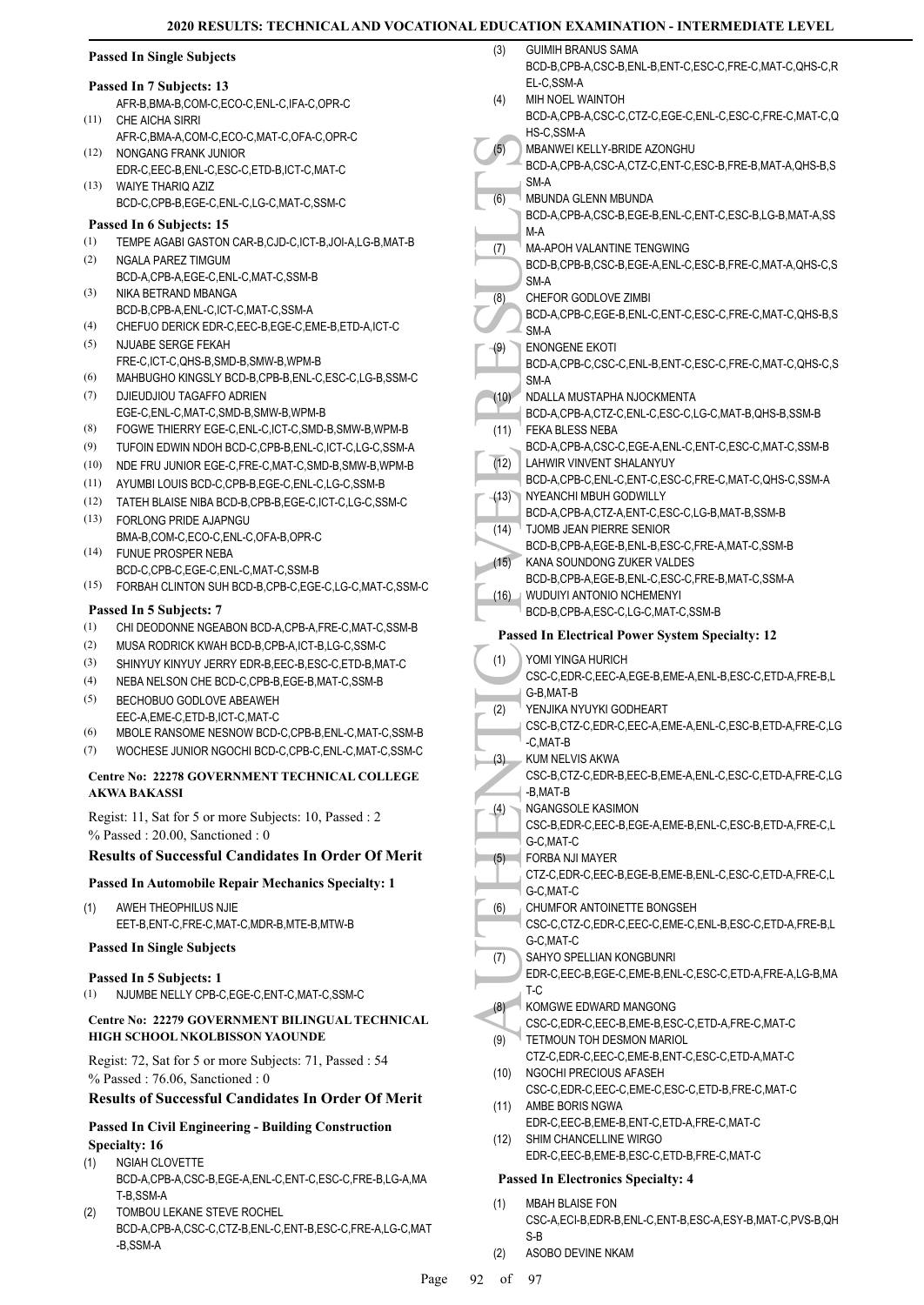#### **Passed In Electronics Specialty: 4**

CSC-A,ECI-B,EDR-C,ENL-B,ENT-B,ESC-B,ESY-B,MAT-C,PVS-B,QH S-B

- NGNIMBOU SONKOUE IGNACE VALERE CSC-B,ECI-C,EDR-C,EGE-C,ESC-C,ESY-C,FRE-A,MAT-B,PVS-B,QH S-B  $(3)$
- NOTEWOH STANISLAUS MBITOTOH CTZ-C,ECI-B,EDR-B,ENL-C,ESC-C,ESY-C,LG-B,MAT-C,PVS-B (4)

#### **Passed In Single Subjects**

#### **Passed In 9 Subjects: 5**

- MAFFOUA MADOUNGTSA SETH RUFUS (1)
- BCD-C,CPB-C,CSC-C,ENL-C,ENT-C,ESC-B,FRE-A,QHS-B,SSM-B NGAM MELODY BI (2)
- CTZ-C,EEC-B,EGE-A,EME-B,ENL-C,ETD-B,FRE-C,LG-C,MAT-C NSUH DESMOND NEBA (3)
- BCD-B,CPB-B,CSC-C,CTZ-C,EGE-B,ENL-C,LG-C,MAT-C,SSM-C YONG RAYMOND AJIM (4)
- BCD-B,CPB-B,CSC-C,EGE-C,ENL-C,FRE-C,LG-C,MAT-C,SSM-B ENOW ACHUO JUNIOR KECHIA (5)
- BCD-C,CPB-C,CSC-C,EGE-C,ENL-C,ENT-B,MAT-C,QHS-C,SSM-B

## **Passed In 8 Subjects: 1**

- MUMA BORIS (1)
- BCD-B,CPB-B,CSC-C,EGE-B,ESC-C,FRE-C,LG-C,SSM-C

#### **Passed In 7 Subjects: 6**

- AMBI PILATE KEWIR NJETA (1)
- BCD-A,CPB-C,CSC-C,ENT-C,FRE-C,MAT-C,SSM-A NJICHA FRANK JUNIOR (2)
- BCD-B,CPB-B,CTZ-C,EGE-C,ENT-C,LG-C,SSM-B NGOLE VALDEZ MEDUKE (3)
- CSC-C,EDR-C,EME-C,ENL-C,ESC-C,ETD-B,FRE-A NZEUNTO MBIALEU BILLY PRIDE (4)
- BCD-C,CPB-B,EGE-C,LG-C,MAT-C,QHS-C,SSM-B FONKPU GIUSEPPE DOUDZERNYIY (5)
- BCD-C,CPB-B,ENL-C,ENT-C,FRE-C,QHS-C,SSM-B FANG JOHN CHE (6)
- BCD-B,CPB-C,EGE-C,ENL-C,ENT-C,FRE-C,SSM-C

#### **Passed In 6 Subjects: 5**

- NJEI GREELEY SANGO NGO BCD-A,CPB-A,CTZ-C,EGE-C,MAT-C,SSM-A (1)
- NTEMEN KOMBOU URICH VALDEZ BCD-A,CPB-B,CTZ-C,ENT-C,LG-B,SSM-A (2) NGORAN BRANDON BONGKISHERI (3)
- BCD-B,CPB-B,CSC-C,CTZ-C,LG-C,SSM-A
- BONGBIME NYUYDZESI AUBERT CONRAD CSC-C,EDR-C,ENL-C,ETD-A,FRE-C,MAT-C (4)
- MBIYDZENYUY MOHAMMED SHEKKMANI NYUYFONI CSC-C,EDR-C,EME-C,ESC-C,ETD-B,MAT-C (5)

#### **Passed In 5 Subjects: 5**

- (1) RIGUREL FONYUY EDR-C,EEC-B,EME-B,ETD-B,FRE-B
- (2) KUUM BRYAN CHEGHE CSC-B,EDR-C,EGE-C,ETD-B,FRE-B
- (3) NGWO RAMSEY BCD-B,CPB-B,EGE-C,MAT-C,SSM-C
- (4) AYUK VALERY NDIP EDR-B,EEC-C,EME-C,ENL-C,ETD-B
- (5) ACHATESE EMMANUEL ALOH CSC-C,EDR-C,ESC-C,ETD-B,FRE-C

#### **Centre No: 22281 SAINT JOSEPH MISSION HIGH SCHOOL ETOUG EBE YAOUNDE**

Regist: 38, Sat for 5 or more Subjects: 36, Passed : 29 % Passed : 80.56, Sanctioned : 0

#### **Results of Successful Candidates In Order Of Merit**

#### **Passed In Accounting Specialty: 12**

- NJIA BERTRAND NGONG AFR-B,BMA-A,COM-A,ECO-A,EGE-A,ENL-C,FRE-C,IFA-C,LG-B,MAT -C,OFA-B (1)
- SHU LESLINE LUM AFR-B,BMA-A,COM-B,ECO-A,EGE-B,ENL-B,FRE-C,IFA-B,LG-C,MAT -C,OFA-A (2)
- AZWIASE NGWEMAKOH ANGELA AFR-C,BMA-C,COM-C,ECO-B,ENL-A,FRE-C,IFA-C,LG-C,MAT-C,OF (3)

A-B REL-C AKOSUNG NATHALIE FOMBI

- AFR-B,BMA-A,COM-B,ECO-B,EGE-B,ENL-C,IFA-B,LG-C,MAT-B,OFA -A (4)
- (6) A-B<br>
(6) A-B<br>
NKWAII<br>
(7) A-B<br>
NKWAIIE S<br>
(7) AFR-B, SUNJO<br>
AFR-B, SUNJO<br>
AFR-C, SUNJO<br>
AFR-C, MONIC AFR-C, MONIC AFR-C, MENER<br>
(11) AFR-C, NETEV<br>
Bassed In S<br>
Passed In S<br>
Passed In S<br>
(1) NEITEV BMA-A, NFORM<br>
(2) AFR BITCHWISI LARISSA AFR-C,BMA-B,COM-C,ECO-A,EGE-A,ENL-C,IFA-B,LG-C,MAT-C,OF A-B (5) NKWAIN MIRABEL NJANG AFR-C,BMA-B,COM-B,ECO-C,ENL-C,IFA-C,LG-B,MAT-C,OFA-A  $(6)$ SUNJO LARISSA SHIYNYUY AFR-B,BMA-B,COM-C,ECO-C,ENL-C,IFA-C,LG-C,MAT-C,OFA-B (7) ANJE SIDOINE AFR-C,BMA-C,COM-C,ECO-C,EGE-B,ENL-C,IFA-C,OFA-C (8) MONICA MONJOWA MOLONGO AFR-B,BMA-B,COM-B,EGE-B,FRE-C,IFA-B,OFA-B (9) MUNAAH SONITA NABUH AFR-C,BMA-B,COM-A,ECO-B,IFA-C,MAT-C,OFA-A  $(10)$ EZIE FAVOUR AWEH (11) AFR-C,BMA-C,COM-B,ECO-B,IFA-B,MAT-C,OFA-B (12) NFON SHERON AFR-C,COM-B,ECO-C,EGE-C,ENL-C,IFA-C,OFA-B **Passed In Single Subjects Passed In 9 Subjects: 1** NEITEWANNEBAI BAI BRENDA WEITA-AH BMA-A,COM-B,ECO-C,ENL-A,FRE-B,IFA-C,LG-C,MAT-B,OFA-B (1) **Passed In 8 Subjects: 4** NAMMY NGOCAP AFR-A,BMA-A,COM-A,ECO-C,ENL-B,FRE-C,MAT-C,OFA-A (1) NFORMULUH MILDRED MANKA AFR-B,BMA-B,COM-A,ECO-C,ENL-C,FRE-C,LG-C,OFA-B  $(2)$ ASOBO NGWE (3) AFR-C,BMA-C,COM-C,ECO-C,EGE-B,ENL-C,FRE-C,OFA-C NYUYKISAV MERVEILLE NSAIBE AFR-C,BMA-C,COM-C,ECO-C,ENL-C,FRE-C,MAT-C,OFA-B (4) **Passed In 7 Subjects: 4**

- NUMFOR CHELSEA NGWA AFR-C,BMA-A,COM-B,ECO-B,ENL-C,MAT-C,OFA-A (1) MULUH BLAISE TENENG AFR-C,BMA-C,COM-A,ECO-C,EGE-B,LG-C,OFA-A  $(2)$ MENYA KELLY OJONG (3)
- BMA-C,COM-C,ECO-B,LG-C,MAT-C,OFA-C,PCT-B AGHAMTEMBOM FIDELINE (4)
- AFR-C,BMA-C,COM-C,ECO-C,ENL-C,FRE-B,OFA-C

# **Passed In 6 Subjects: 4**

- FUKAH ISSABELLA KOH (1)
- AFR-B,BMA-B,COM-B,ECO-B,EGE-B,OFA-B
- BIME CLUDATTE LEINYUY  $(2)$
- AFR-C,COM-B,ECO-B,ENL-B,FRE-C,REL-C
- EYONG-BREAKTHROUGH (3)
- AFR-B,COM-C,EGE-C,FRE-C,MAT-C,OFA-B ESEZINEH NOELA ANUAPELENJEN (4)
- AFR-B,BMA-B,ECO-C,EGE-C,FRE-C,OFA-C

# **Passed In 5 Subjects: 4**

- (1) NDOH EMELDA FUTELA AFR-C,BMA-B,COM-B,ECO-C,OFA-B
- (2) AYUK LOVERT AKO COM-C,ECO-B,ENL-C,OFA-B,OPR-C
- (3) AGWE KELLY AMUNDAM COM-B,ECO-C,ENL-C,IPR-C,PCT-C
- (4) ASOBO ACHU AFR-C,COM-C,ECO-C,EGE-C,OFA-C

#### **Centre No: 22282 GOVERNMENT BILINGUAL TECHNICAL HIGH SCHOOL YAOUNDE**

Regist: 26, Sat for 5 or more Subjects: 26, Passed : 21 % Passed : 80.77, Sanctioned : 0

# **Results of Successful Candidates In Order Of Merit**

# **Passed In Accounting Specialty: 9**

- MBAH ANIM GIFT AFR-B,BMA-B,COM-A,CTZ-C,ECO-A,EGE-A,ENL-A,FRE-B,IFA-A,MA T-C,OFA-A (1)
- SOH MARCEL BANG AFR-A,BMA-A,COM-C,CTZ-C,ECO-B,EGE-B,ENL-B,FRE-B,IFA-B,MA T-B,OFA-A (2)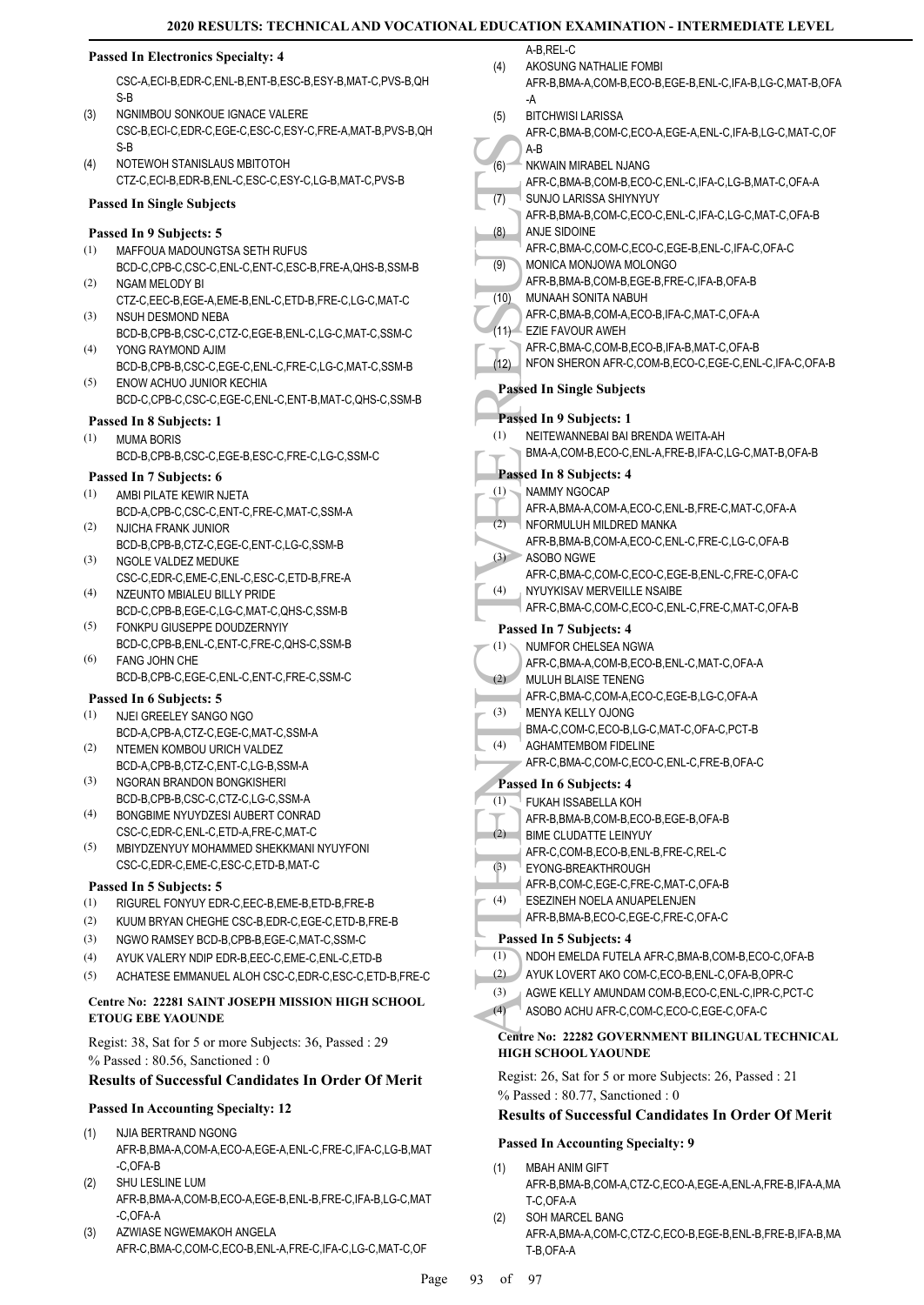#### **Passed In Accounting Specialty: 9**

- ELLA-WEISE NGONDO EFUFA-WOSE AFR-B,BMA-B,COM-A,CTZ-C,ECO-B,EGE-A,ENL-A,FRE-C,IFA-C,MA T-C,OFA-A (3) MBOLE PERLAGY (4)
- AFR-B,BMA-B,COM-B,CTZ-C,ECO-A,EGE-A,ENL-C,IFA-C,MAT-C,O FA-A
- BAH PRISLEY FORTAH AFR-A,BMA-B,COM-B,CTZ-C,ECO-C,ENL-C,FRE-C,IFA-B,MAT-C,OF A-A (5)
- LANG KALIKIZE FON BLAISE AFR-C,BMA-B,COM-B,ECO-B,EGE-B,ENL-C,FRE-C,IFA-B,OFA-B (6)
- CHI JUNIOR NDIKUM DYLAN AFR-B,BMA-B,COM-C,EGE-C,FRE-B,IFA-B,MAT-C,OFA-A (7) ABANG PROMISE MBEI (8)
- AFR-B,BMA-B,COM-B,ECO-B,EGE-C,ENL-C,IFA-B,OFA-B BISONG ELIZABETH MBENG (9)
- AFR-C,COM-C,ECO-C,ENL-C,IFA-B,OFA-C

#### **Passed In Home Economics Specialty: 1**

EUNICE MBISEH NGONGPAH BMA-C,COM-B,ENL-C,FLE-B,FNH-B,NSC-C,RMH-B (1)

#### **Passed In Secretarial Administration and Communication Specialty: 1**

DOH KEHBUMA NORBERT COM-B,EGE-C,ENL-B,IPR-A,OFA-B,OPR-A,PCT-A (1)

#### **Passed In Single Subjects**

#### **Passed In 10 Subjects: 1**

CHEBONGKENG FIGO BONGNWI AFR-B,BMA-A,COM-B,CTZ-C,ECO-C,EGE-B,ENL-C,FRE-C,MAT-C,O FA-C (1)

#### **Passed In 8 Subjects: 1**

AKWI LAURA TANYIA COM-B,EGE-C,ENL-C,FLE-B,FNH-B,FRE-C,NSC-C,RMH-B (1)

#### **Passed In 6 Subjects: 5**

- AKOMANDOH GODLOVE NDASEH CTZ-C,FLE-A,FNH-B,FRE-C,NSC-C,RMH-B (1)
- EGBE BHUTTO NKONGHO COM-C,EGE-C,ENL-C,FLE-B,FNH-B,RMH-B (2)
- BOUHARI OUMAROU SEHGUI AFR-C,ECO-C,EGE-B,ENL-C,FRE-B,OFA-B (3)
- LUKONG LIZETTE SHIYNYUY (4)
- COM-C,EGE-C,ENL-C,FLE-B,FNH-C,RMH-B SHU MEYANWI NALDINE AKWA AFR-C,COM-C,ECO-C,ENL-C,FRE-C,OFA-B (5)

#### **Passed In 5 Subjects: 3**

- (1) AVOUZOA ADRIANA AURORE FLE-C,FNH-C,FRE-A,NSC-C,RMH-B
- (2) TEOMO NOUTSA RENE LINE BMA-B,FLE-B,FNH-C,FRE-B,RMH-C
- (3) ADAMU KINDNESS NKEH EGE-C,ENL-C,FLE-B,FNH-C,RMH-B

## **Centre No: 22283 COLLEGE PRIVE LAIC DES ARTS DE LOUM**

Regist: 56, Sat for 5 or more Subjects: 55, Passed : 20 % Passed : 36.36, Sanctioned : 1

## **Results of Successful Candidates In Order Of Merit**

# **Passed In Electrical Power System Specialty: 9**

- MUH JUSTICE NKAIN EDR-C,EEC-B,EME-B,ENL-C,ENT-C,ESC-C,ETD-A,FRE-C,MAT-C,Q HS-B (1)
- NJI BRANDON PWEH EDR-C,EEC-A,EME-B,ENL-C,ESC-C,ETD-A,FRE-B,ICT-C,MAT-C (2)
- NANJOH ERNEST BIBILA CTZ-C,EDR-C,EEC-B,EME-B,ENL-C,ENT-C,ESC-C,ETD-A,MAT-C (3)
- NGUETCHO YOUMBI JUNIOR EDR-B,EEC-B,EME-B,ENL-C,ESC-C,ETD-A,FRE-C,MAT-C (4) REFIRM CEDRICK NYUYYUNI (5)
- EDR-C,EEC-A,EME-B,ENT-C,ESC-C,ETD-A,MAT-B
- (6) KOLLE NGOE FRANKLINE
- EDR-C,EEC-B,EME-B,ENL-C,ESC-C,ETD-A,QHS-B
- (7) TSOH NEVILLE KWA EDR-C,EEC-B,EME-B,ETD-A,FRE-C,MAT-C
- YANKY COLUMBUS GEO EDR-C,EEC-B,EME-C,ENL-C,ESC-C,ETD-A (8)
- ASHU BERISANDRA TESOCK (9)

# EDR-C,EEC-B,EME-B,ENT-C,ETD-B,MAT-C

**Passed In Single Subjects**

#### **Passed In 8 Subjects: 1** (1)

NGOUA ABANKE DIMITRI AIME EDR-C,EEC-B,ENL-C,ENT-C,ESC-C,ETD-B,FRE-B,QHS-B **Passed In 6 Subjects: 5**

#### NSUHUNGUM BERTRAND (1)

- Fassed In 8<br>
(1) NGOU/<br>
EDR-C,<br>
Passed In 8<br>
(1) NSUHU<br>
EDR-C,<br>
BONJO BCD-B,<br>
BONJO BCD-B,<br>
(3) MBAH<br>
TEBOH<br>
(5) TAGNE<br>
EDR-C,<br>
Passed In 8<br>
(1) NSOH<br>
TEBOH<br>
FONGL (5) NGANK<br>
TEBOH<br>
FONGL (5) NGANK<br>
TEBOH<br>
FONGL (5) NGANK<br> EDR-C,EEC-B,EME-C,ENL-C,ETD-A,ICT-C BONJOH ROLLINS NOUDA BCD-B,CPB-B,ENL-C,MAT-C,QHS-C,SSM-B  $(2)$ MBAH SAMUEL BCD-C,CPB-B,ENL-C,ENT-C,QHS-C,SSM-B TEBOH BETRAND MBAH BCD-C,CPB-B,ENT-C,MAT-C,QHS-C,SSM-B (4)
- TAGNE TCHANGIKAM FRANCLIN EDR-C,EEC-B,EME-C,ENL-C,ETD-B,FRE-C (5)

#### **Passed In 5 Subjects: 5**

- (1) NSOH DESMOND ANYE BCD-A,CPB-A,ENL-C,FRE-C,SSM-B
- (2) NGANKEU YEMELE RANDEL BCD-B,CPB-C,FRE-C,QHS-C,SSM-B
- (3) TEBOH EVIATTE NASANG EDR-C,EEC-B,ENL-C,ETD-B,QHS-C
- (4) FONGU UNION ABONDIE BCD-C,CPB-C,ENT-C,FRE-B,SSM-C
- KONG JOSEPH CABREL SOULEYMANOU (5)
	- BCD-C,CPB-C,FRE-C,QHS-C,SSM-C

#### **Centre No: 22284 RAIL BONABERI EXTERNAL**

- Regist: 38, Sat for 5 or more Subjects: 37, Passed : 24
- % Passed : 64.86, Sanctioned : 0

#### **Results of Successful Candidates In Order Of Merit**

#### **Passed In Accounting Specialty: 4**

- DJOU LONTSI MILENSON MERVEILLE AFR-B,BMA-C,COM-C,ECO-C,ENL-C,FRE-B,IFA-C,MAT-C,OFA-C  $(1)$ UTIABO NANCY MBEMEP (2)
- AFR-A,BMA-B,COM-C,ECO-B,EGE-C,ENL-C,IFA-B,OFA-B ROSSETTI DZEKEM (3)
- AFR-C,BMA-B,COM-C,ECO-C,ENL-C,IFA-C,MAT-C,OFA-A (4)
	- KIVEN MELISA DZELAMONYUY AFR-B,BMA-B,COM-C,ECO-A,EGE-B,IFA-B,OFA-B

# **Passed In Secretarial Administration and Communication**

- **Specialty: 3**
- LAIKA GEBRIELLA ASHERI (1)
- BMA-B,COM-C,EGE-C,IPR-C,OFA-A,OPR-C,PCT-B
- NGAH BRADLEY MBUTKA SUNJO (2)
- BMA-C, ECO-C, IPR-A, OFA-C, OPR-C, PCT-B
- VANESSA NYUYKI NGAH (3)

# COM-C,FRE-C,IPR-B,OFA-C,OPR-C,PCT-B

#### **Passed In Single Subjects**

#### **Passed In 9 Subjects: 1**

- AMABO NADEGE NCHANG (1)
	- COM-B,ECO-C,ENL-C,FRE-C,ICT-C,IPR-C,MAT-C,OFA-B,OPR-C

#### **Passed In 8 Subjects: 2**

- AKONAW RODOLPH ENEKE AFR-A,BMA-C,COM-C,EGE-B,ENL-C,FRE-A,MAT-C,OFA-A (1)
- TIBAM NAYA CASANDRA AFR-B,BMA-B,COM-C,ECO-B,ENL-B,FRE-C,MAT-C,OFA-B (2)

#### **Passed In 7 Subjects: 4**

- ALEH PATRICIA OCHI (1)
- COM-C,ECO-C,FRE-B,MAT-C,OFA-B,OPR-C,PCT-C CHI MIRIAME BRINDA (2)
- AFR-B,BMA-C,COM-C,ENL-C,FRE-C,MAT-C,OFA-C NAN SANDRINE ANYIA (3)
- COM-C,ECO-C,ENL-C,FRE-C,OFA-B,OPR-C,PCT-C (4) NJILI IRELINE MERCY MBINOH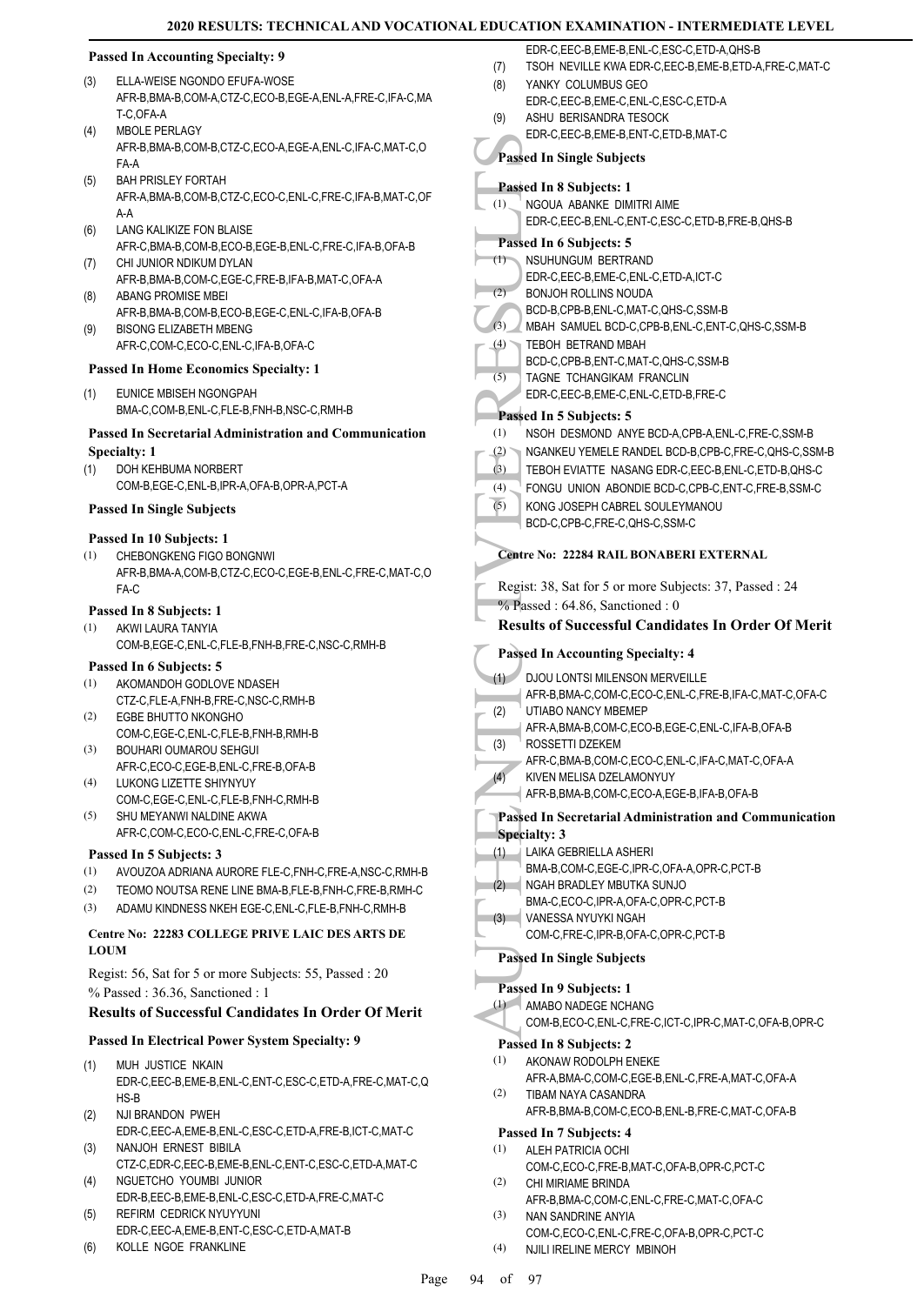#### **Passed In Single Subjects**

#### **Passed In 7 Subjects: 4**

AFR-C,BMA-C,COM-C,ECO-C,ENL-C,FRE-C,IFA-C

#### **Passed In 6 Subjects: 7**

- (1) NCHANJI JOYCE FAKE AFR-C,BMA-B,COM-C,EGE-C,FRE-C,OFA-A
- NGI WEPGONG KARELLA COM-C,ENL-C,FRE-C,OFA-B,OPR-C,PCT-B (2)
- ANGWI EVELINE TEGHEN AFR-B,COM-C,FRE-C,IFA-C,MAT-C,OFA-B (3)
- JEUFACK NGNITEDEM MATINEL IDIEN AFR-C,BMA-B,COM-C,LG-C,MAT-C,OFA-B (4)
- NSUH BESHERINE KEMBEH AFR-C,BMA-C,COM-C,ECO-C,ENL-C,OFA-A (5)
- SEIKEH PRECIOUS NOFEH (6)
- AFR-C,BMA-C,COM-C,ECO-C,ENL-C,OFA-B NDIP BRENDA TABE ARRAH BMA-C,COM-C,FRE-C,OFA-C,OPR-C,PCT-C (7)
- 

## **Passed In 5 Subjects: 3**

- (1) TAMI MERCY RINWI COM-B,EGE-B,ENL-C,OFA-B,PCT-C
- KENFACK TEKOUE LIONEL MIGUEL AFR-C,BMA-A,COM-C,FRE-C,IFA-C (2)
- (3) ATANGA CANIS NEH AFR-B,COM-C,ENL-C,FRE-C,MAT-C

#### **Centre No: 22285 COLLEGE ALBERT CAMUS DSSCHANG**

Regist: 181, Sat for 5 or more Subjects: 179, Passed : 112 % Passed : 62.57, Sanctioned : 0

#### **Results of Successful Candidates In Order Of Merit**

#### **Passed In Accounting Specialty: 24**

- FONDZENYUF DANITA KIRNYUY AFR-A,BMA-A,COM-A,ECO-A,ENL-A,FRE-B,IFA-A,LG-A,MAT-A,OFA -A,OPR-A (1)
- HADIZAH NGECHE ACHOH AFR-A,BMA-A,COM-B,ECO-B,EGE-B,ENL-B,FRE-C,IFA-B,MAT-A,OF A-A,OPR-B (2)
- FONMBUKAS RUTH WIIBEDIMBOM AFR-B,BMA-A,COM-A,CSC-C,ECO-A,ENL-C,FRE-C,IFA-A,MAT-B,O FA-A,OPR-B (3)
- SOLANGE MESANGA LIKAMBI AFR-B,BMA-A,COM-B,ECO-A,EGE-A,ENL-C,FRE-C,IFA-B,MAT-C,O FA-A,OPR-B (4)
- FRU KELVIN ACHIRI AFR-A,BMA-A,COM-A,ECO-A,EGE-A,ENL-C,IFA-B,MAT-A,OFA-A,O PR-B (5)
- FOLEFOCK NGEFAC ZIDANE AFR-A,BMA-A,COM-A,ECO-A,EGE-A,ENL-C,IFA-A,MAT-B,OFA-A,O PR-B (6)
- NOELLA AJOACHA AFR-A,BMA-A,COM-B,ECO-A,ENL-B,IFA-A,LG-B,MAT-B,OFA-A,OPR -B (7)
- FORTANTI EZKEIL ASHUNGKENG AFR-A,BMA-A,COM-A,CTZ-C,ECO-A,FRE-C,IFA-A,MAT-B,OFA-A,OP R-A (8)
- MIYANUI BORIS FRU AFR-B,BMA-A,COM-B,ECO-A,EGE-A,ENL-C,IFA-A,MAT-C,OFA-A,O PR-C (9)
- CHESOH SUCCESS MANKA'ALUM (10) AFR-B,BMA-A,COM-B,ECO-A,ENL-C,IFA-B,LG-C,MAT-C,OFA-B,OP R-B
- (11) KWALANG DIAN MEMBA AFR-B,BMA-B,COM-B,ECO-A,EGE-C,ENL-C,IFA-C,MAT-C,OFA-B,O PR-C
- (12) DJOUMESSI DONKENG MICHAEL AFR-C,BMA-A,COM-B,ECO-A,ENL-C,FRE-B,IFA-C,MAT-C,OFA-C,O PR-C
- (13) NJOYA CROMWELL TENENESHENG AFR-A,BMA-A,COM-B,ECO-A,ENL-B,IFA-A,MAT-A,OFA-A,OPR-A NGANG BRANDON FRU (14)
- AFR-B,BMA-A,COM-A,ECO-A,ENL-B,IFA-A,MAT-C,OFA-A,OPR-B
- (15) NFORNWI DERRICK CHE EPIE

|                  | AFR-B, BMA-A, COM-B, ECO-A, IFA-A, LG-B, MAT-C, OFA-A, OPR-B    |
|------------------|-----------------------------------------------------------------|
| (16)             | NANGA BIH SIDONNIE CHE                                          |
|                  | AFR-C, BMA-B, COM-B, ECO-B, ENL-C, IFA-C, MAT-C, OFA-C, OPR-B   |
|                  |                                                                 |
| (17)             | AZEMENKIE CHIAKEM WISDOM                                        |
|                  | AFR-B, BMA-A, COM-B, ECO-A, IFA-C, MAT-B, OFA-A, OPR-B          |
| (18)             | TALUMBU RABIATOU NAMA                                           |
|                  | AFR-B, BMA-A, COM-C, ECO-C, IFA-C, MAT-C, OFA-A, OPR-B          |
| (19)             | ATABUKUM BETRAND AJONG                                          |
|                  |                                                                 |
|                  | AFR-C, BMA-A, COM-B, ECO-B, IFA-C, MAT-C, OFA-B, OPR-C          |
| (20)             | TAMBAH FELICIA YOUDA                                            |
|                  | AFR-C, BMA-C, COM-C, ECO-C, IFA-B, MAT-C, OFA-A, OPR-A          |
| (21)             | NKEMCHAMOH BATHES TSOPJUNG                                      |
|                  | AFR-C, BMA-A, COM-B, ECO-A, IFA-A, OFA-A, OPR-C                 |
|                  |                                                                 |
| (22)             | <b>HARIETTE WAYEN</b>                                           |
|                  | AFR-C, BMA-A, COM-B, ECO-C, IFA-B, OFA-B, OPR-B                 |
| (23)             | <b>MBUSOP GOVANI</b>                                            |
|                  | AFR-C, BMA-B, COM-C, ECO-B, IFA-C, OFA-B, OPR-B                 |
|                  |                                                                 |
| (24)             | <b>MECHI GERADINE</b>                                           |
|                  | AFR-C, BMA-B, COM-C, ECO-B, IFA-B, OFA-B, OPR-C                 |
|                  |                                                                 |
|                  | <b>Passed In Automobile Repair Mechanics Specialty: 4</b>       |
|                  |                                                                 |
| (1)              | LAISINGLANYUY CHRISTIAN FONYUY                                  |
|                  | CSC-C, EET-B, EGE-C, ENL-C, ESC-C, MAT-C, MDR-B, MTE-C, MTW-B   |
| (2)              | NGAFI JONATHAN KUNGNYUY                                         |
|                  | CTZ-C.EET-B.FRE-C.MAT-C.MDR-B.MTE-B.MTW-C                       |
|                  | AMBE KINGSLEY EET-C, MAT-C, MDR-B, MTE-C, MTW-C                 |
| $\overline{(3)}$ |                                                                 |
| (4)              | YUVEN LIIMAIYI EET-C, MAT-C, MDR-B, MTE-C, MTW-C                |
|                  |                                                                 |
|                  | <b>Passed In Carpentry and Joinery Specialty: 5</b>             |
|                  |                                                                 |
| (1)              | <b>CHINJO FARBRIS SEYVITENYI</b>                                |
|                  | CAR-A,CJD-A,CTZ-C,ENL-B,ESC-B,JOI-A,MAT-B,QHS-B                 |
| (2)              | <b>BEBONGBECHEM CLINTINE</b>                                    |
|                  | CAR-C,CJD-B,EGE-C,ENL-C,ESC-C,JOI-B,LG-C,MAT-C                  |
|                  | FORSUNG LENIN JONG                                              |
| (3)              |                                                                 |
|                  | CAR-A,CJD-B,CSC-C,ENL-C,ESC-C,JOI-B,MAT-C                       |
| (4)              | NKENDEM DONABEL                                                 |
|                  | CAR-B,CJD-B,ENL-C,ESC-C,FRE-C,JOI-B,MAT-C                       |
| (5)              | NJILEFAC EMMANUEL NGULEFAC                                      |
|                  |                                                                 |
|                  |                                                                 |
|                  | CAR-B,CJD-B,ESC-C,JOI-C,LG-C,MAT-C                              |
|                  |                                                                 |
|                  | <b>Passed In Civil Engineering - Building Construction</b>      |
|                  | <b>Specialty: 19</b>                                            |
| (1)              | YIMNAI NJINIO LEMONGOH                                          |
|                  |                                                                 |
|                  | BCD-A,CPB-A,EGE-A,ENL-B,ESC-C,FRE-C,LG-B,MAT-B,SSM-A            |
| (2)              | <b>LAZARUS KASAH RINGWI</b>                                     |
|                  | BCD-B,CPB-A,EGE-A,ENL-A,ESC-C,FRE-C,ICT-C,MAT-A,SSM-A           |
| (3)              | KPWA BETRAND TEM NCHE                                           |
|                  |                                                                 |
|                  | BCD-A,CPB-A,ENL-C,ESC-C,FRE-C,ICT-C,MAT-C,QHS-B,SSM-B           |
| (4)              | <b>BABILA JUSCAR LIHLOBNIKO</b>                                 |
|                  | BCD-B,CPB-A,EGE-B,ENL-C,ESC-C,LG-B,MAT-A,SSM-B                  |
| (5)              | YUVEN DZELAMONYUY                                               |
|                  | BCD-A,CPB-B,EGE-A,ENL-C,ESC-C,LG-B,MAT-C,SSM-A                  |
| (6)              | ACHA CEPHAS TAKWA                                               |
|                  |                                                                 |
|                  | BCD-B,CPB-A,CTZ-C,ENL-C,ESC-B,ICT-C,MAT-A,SSM-A                 |
| (7)              | ALEMNJU DESMOND                                                 |
|                  | BCD-A,CPB-A,EGE-C,ENL-C,ESC-C,ICT-C,MAT-B,SSM-A                 |
| (8)              | AKUMA SOLOMARK NDENGSA                                          |
|                  | BCD-A,CPB-A,CTZ-C,ENL-C,ESC-C,ICT-C,MAT-B,SSM-B                 |
|                  |                                                                 |
| (9)              | ZENONG COLLINS TANGMOH                                          |
|                  | BCD-A,CPB-B,ENL-C,ESC-C,ICT-C,MAT-B,QHS-C,SSM-A                 |
| (10)             | NKEMGANG TANGMOH NICOLINE                                       |
|                  | BCD-B,CPB-B,EGE-A,ENL-C,ESC-C,LG-B,MAT-C,SSM-B                  |
|                  | EFUELANCHA BENIS                                                |
| (11)             |                                                                 |
|                  | BCD-A,CPB-B,EGE-B,ENL-C,ESC-C,LG-C,MAT-C,SSM-B                  |
| (12)             | WIRNGO SHANGSLINE WISHINTAF                                     |
|                  | BCD-B,CPB-B,ENL-C,ESC-C,FRE-C,LG-B,MAT-C,SSM-B                  |
| (13)             | NKWETE JULIUS JONG                                              |
|                  |                                                                 |
|                  | BCD-A,CPB-B,CTZ-C,ENL-C,ESC-C,FRE-C,MAT-C,SSM-B                 |
| (14)             | DONGMOH CIRILLE GABIN                                           |
|                  | BCD-C,CPB-C,EGE-C,ENL-C,ESC-C,FRE-C,MAT-C,SSM-A                 |
| (15)             | NGUSTSA DJOUSSE DILANE JUNIOR                                   |
|                  |                                                                 |
|                  | BCD-C,CPB-C,EGE-C,ENL-C,ESC-C,LG-C,MAT-C,SSM-B                  |
| (16)             | JONG GERALD NAAHZE<br>BCD-A,CPB-B,EGE-A,ENL-C,ESC-C,MAT-B,SSM-B |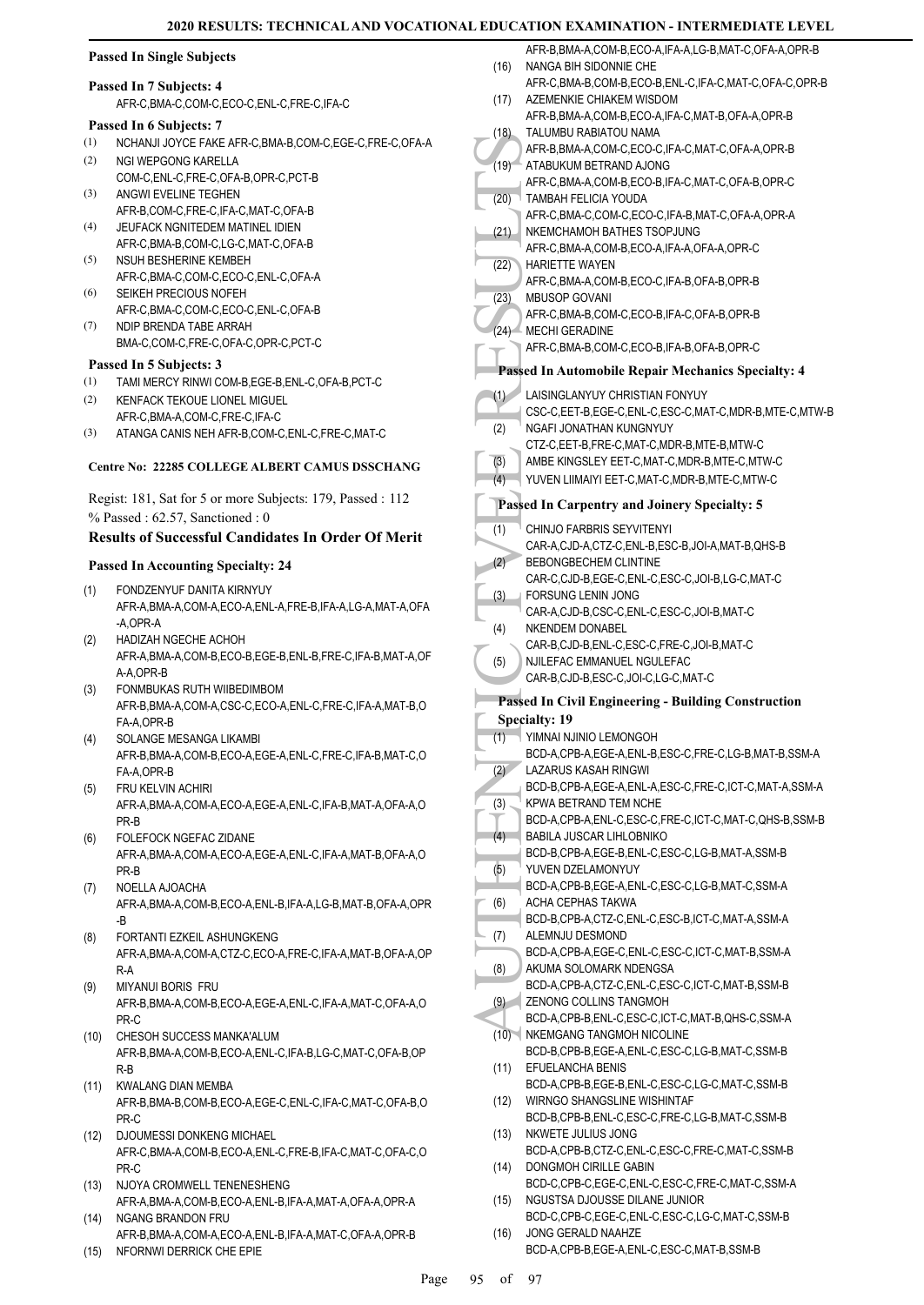|      | <b>Passed In Civil Engineering - Building Construction</b>                                            |         | BMA-A,COM-B,ECO-C,ENL-C,MAT-C,OFA-C,OPR-C                               |
|------|-------------------------------------------------------------------------------------------------------|---------|-------------------------------------------------------------------------|
|      | <b>Specialty: 19</b>                                                                                  | (6)     | <b>MBAH NGUENA MARIE NOEL</b>                                           |
| (17) | MAPIEWOH KUETEM JOEL                                                                                  |         | BMA-B,COM-B,ECO-B,ENL-C,IFA-C,OFA-C,OPR-C                               |
|      | BCD-B,CPB-B,ESC-C,FRE-C,ICT-C,MAT-B,SSM-A                                                             | (7)     | MENKEMKEDU CLIFORT KETU                                                 |
| (18) | TASONG EFEZAP JORDAN                                                                                  | (8)     | BCD-C,CPB-C,EGE-B,ENL-C,LG-C,MAT-C,SSM-A<br>NJINJU KITTS FOMINKA JUNIOR |
|      | BCD-B,CPB-B,ENL-C,ESC-C,MAT-C,SSM-B                                                                   |         | EDR-C,EEC-B,ENL-C,ESC-C,ETD-C,FRE-C,MAT-C                               |
| (19) | TUE PRINCEWILL NSOMBO                                                                                 |         |                                                                         |
|      | BCD-C,CPB-B,ESC-C,FRE-C,MAT-C,SSM-B                                                                   |         | Passed In 6 Subjects: 11                                                |
|      | Passed In Electrical Power System Specialty: 14                                                       |         | $(1)$ SUH AKONGNWI VHIEWDICK                                            |
|      |                                                                                                       |         | BCD-A,CPB-A,ENL-C,ICT-C,MAT-C,SSM-A                                     |
| (1)  | KAMDJONG CHRIST VALDEZ                                                                                | (2)     | NTANIKWEH SCHNIDER KONGKUH                                              |
|      | CSC-C,EDR-C,EEC-A,EME-B,ENL-B,ESC-C,ETD-A,FRE-B,MAT-B                                                 | (3)     | BCD-A,CPB-B,CSC-C,ENL-C,MAT-C,SSM-A                                     |
| (2)  | TATOH BECKLEY MBAH MASANGOH                                                                           |         | MENIMOH ZIDANE NYEUTENDEM<br>CAR-B,CJD-B,ENL-B,FRE-C,JOI-A,MAT-C        |
|      | CSC-B,EEC-A,EGE-A,EME-B,ENL-B,ESC-C,ETD-A,MAT-C                                                       | (4)     | <b>TAPETIO MASSE NESLINE</b>                                            |
| (3)  | NKWAMBI TREASURE BAH                                                                                  |         | ENL-B, FFD-A, FRE-C, MAT-C, PMG-B, TTE-B                                |
| (4)  | EEC-A,EME-B,ENL-C,ESC-B,ETD-A,FRE-C,ICT-B,MAT-C<br>FORCHIBE EMILE CHECK                               | (5)     | NUMVI NUYEBGA BCD-B,CPB-B,ENL-C,ICT-C,MAT-C,SSM-A                       |
|      | EDR-C,EEC-A,EME-B,ENL-C,ESC-C,ETD-A,ICT-C,MAT-C                                                       | (6)     | TANGFACK STEPHEN BCD-B,CPB-B,EGE-B,ENL-C,MAT-C,SSM-B                    |
| (5)  | <b>TSAYEM YIFFOU MARIUS</b>                                                                           | (7)     | KETUNZE BASIL NDAH EEC-B,EME-C,ENL-C,ETD-B,FRE-C,MAT-C                  |
|      | EDR-C,EEC-B,EME-C,ENL-C,ESC-C,ETD-B,FRE-A,MAT-C                                                       | (8)     |                                                                         |
| (6)  | ALEMNCHONG BILLIAN TEKWA                                                                              |         | FORGUNE NONGMO BRAIN MCBRIDE                                            |
|      | EDR-C,EEC-A,EGE-B,EME-B,ESC-B,ETD-A,MAT-B                                                             | (9)     | EDR-C,EEC-B,EME-C,ENL-C,ETD-B,FRE-C                                     |
| (7)  | <b>FONDOH EMMANUEL</b>                                                                                | (10)    | KAN EMILIEN COM-C,ECO-C,ENL-C,IFA-C,MAT-C,OPR-B                         |
|      | EDR-C,EEC-A,EME-B,ESC-C,ETD-B,FRE-C,MAT-C                                                             |         | NKEMNGU NICASIUS TSOPNJUNG                                              |
| (8)  | ASHU JIMENEZ ATABONGAWUNG                                                                             |         | BCD-C,CPB-C,ENL-C,MAT-C,QHS-C,SSM-B                                     |
|      | EDR-A, EEC-B, EGE-C, EME-C, ENL-C, ETD-B, MAT-C                                                       | (11)    | MAMEYAH FABRICE WUSEGHO                                                 |
| (9)  | BERKAM MARIAN NKELA                                                                                   |         | AFR-C, BMA-C, COM-C, ECO-C, OFA-C, OPR-C                                |
|      | EDR-C,EEC-B,EME-B,ENL-C,ESC-C,ETD-B,MAT-C                                                             |         | Passed In 5 Subjects: 17                                                |
| (10) | EBESOH DAVID NKENGCHA                                                                                 | (1)     | BOUTSA NZIFACK ALIDA FLE-A, FNH-B, MAT-C, NSC-A, RMH-A                  |
|      | EDR-C, EEC-A, EME-B, ESC-C, ETD-B, MAT-C                                                              | (2)     | KUM CLARIS ESIA FLE-A, FNH-B, MAT-C, NSC-A, RMH-A                       |
| (11) | MOMOH STAYELLE TSIANKENG                                                                              | (3)     | AKOKIEH BRAINDA FORNGUM FFD-A, FRE-C, MAT-C, PMG-B, TTE-A               |
|      | EDR-C,EEC-A,EME-C,ESC-C,ETD-B,MAT-C                                                                   | (4)     | ACHIRI DOPLEX TAYOH BCD-B,CPB-B,MAT-C,QHS-C,SSM-A                       |
| (12) | NGWAYI BLAISE SHEY EEC-B, EME-C, ENL-C, ESC-C, ETD-B, MAT-C                                           | (5)     | YIMNAI TENDONGOH DEFAUO CAR-B,CJD-B,ENL-B,JOI-B,MAT-C                   |
| (13) | <b>BISSONG TERRENCE EKI</b>                                                                           | (6)     | ENOME NOEL AKULLE BCD-C,CPB-C,ENL-C,QHS-B,SSM-A                         |
|      | EDR-C,EEC-C,EME-C,ESC-C,ETD-B,MAT-C                                                                   | (7)     | MENIEMO NDUNGLA LESLY CAR-B,CJD-B,ENL-C,JOI-B,QHS-C                     |
| (14) | TEMATE TSAMO FELIX JORDAN                                                                             | $(8)$ . | BESONG ADOLF BESONG CAR-B,CJD-C,EGE-C,JOI-B,MAT-C                       |
|      | EEC-B,EME-C,ESC-C,ETD-B,MAT-C                                                                         | (9)     | CHIAKEM PAVETE BCD-C,CPB-C,EGE-B,LG-C,SSM-B                             |
|      | <b>Passed In Home Economics Specialty: 3</b>                                                          | (10)    | TENENG MAGNUS ATEH BCD-C, CPB-B, ICT-C, MAT-C, SSM-B                    |
|      |                                                                                                       |         | (11) KEUBOU YEMELE ROBERT EDR-C, EEC-B, ESC-C, ETD-B, FRE-C             |
| (1)  | NDANSAK BELLY-JANE FEYNEKE                                                                            | (12)    | NGWEN HOSEA TAH CPB-B, ESC-C, ICT-C, MAT-C, SSM-B                       |
|      | BMA-B,CTZ-B,ENL-C,FLE-A,FNH-A,FRE-C,NSC-A,RMH-A                                                       | (13)    | NKENGAFACK BRAIN ASONG EDR-C, EEC-B, EME-C, ENL-C, ETD-B                |
| (2)  | <b>DIANA NJUNG YEKO</b>                                                                               |         |                                                                         |
|      | BMA-B,EGE-C,ENL-C,FLE-A,FNH-B,MAT-C,NSC-A,RMH-A<br>MBEACHE NASTIGAH BMA-C, FLE-A, FNH-B, NSC-A, RMH-B | (14)    | NKAFU BRANDON NOJANG CAR-C,CJD-B,FRE-C,JOI-C,MAT-C                      |
| (3)  |                                                                                                       | (15)    | TENDONGMO CELSO BCD-C,CPB-C,ICT-C,MAT-C,SSM-B                           |
|      | <b>Passed In Single Subjects</b>                                                                      | (16)    | ZIFAC CHRISTINA FLE-C, FNH-C, MAT-C, NSC-C, RMH-C                       |
|      | Passed In 9 Subjects: 2                                                                               |         | (17) NGEH COLLINS NFOR ENL-C, PMC-C, PND-C, PTE-C, QHS-C                |
| (1)  | ALEMNJU DYLAN                                                                                         |         |                                                                         |
|      | AFR-C,BMA-C,COM-A,ECO-C,EGE-C,ENL-C,MAT-C,OFA-C,OPR-B                                                 |         |                                                                         |
| (2)  | <b>TSAFACK DONKENG RAISSA</b>                                                                         |         |                                                                         |
|      | BMA-B,COM-C,ECO-C,ENL-C,FRE-C,IFA-B,MAT-C,OFA-C,OPR-B                                                 |         |                                                                         |
|      |                                                                                                       |         |                                                                         |
|      | Passed In 8 Subjects: 5                                                                               |         |                                                                         |
| (1)  | <b>VATIATOH SHASHEEN</b>                                                                              |         |                                                                         |
|      | BMA-B,COM-C,ECO-A,ENL-C,IFA-B,MAT-C,OFA-C,OPR-B                                                       |         |                                                                         |
| (2)  | NKEMTA DERICK WIRNKAR                                                                                 |         |                                                                         |
| (3)  | CSC-B,EDR-C,EEC-A,ENL-C,ESC-C,ETD-B,FRE-C,MAT-B<br>TCHO VANESSA SHE'E                                 |         |                                                                         |
|      | COM-C,ECO-C,ENL-C,FRE-C,IFA-B,MAT-C,OFA-A,OPR-B                                                       |         |                                                                         |
| (4)  | NJOTEH ASONG ALBERT                                                                                   |         |                                                                         |
|      | EDR-C,EEC-B,ENL-C,ESC-C,ETD-B,FRE-B,ICT-C,MAT-B                                                       |         |                                                                         |
| (5)  | ELUMBA ABRAHAM FOTECK                                                                                 |         |                                                                         |
|      | BMA-B,COM-C,ECO-C,EGE-C,IFA-C,MAT-C,OFA-B,OPR-C                                                       |         |                                                                         |

# **Passed In 7 Subjects: 8**

- (1) NKENGAFAC RONY FRANK
- BCD-A,CPB-A,EGE-A,ENL-C,FRE-C,MAT-C,SSM-B GODWILL AWA NDANGOH (2)
- BCD-A,CPB-A,CSC-C,EGE-C,LG-C,MAT-C,SSM-B FONCHENALLAH BERTRAND NGUNI (3)
- BCD-C,CPB-B,EGE-B,ENL-C,LG-C,MAT-C,SSM-A
- AFUEH BLESS AMOHMOH BCD-C,CPB-B,EGE-C,ENL-C,LG-C,MAT-B,SSM-A (4)
- ATABONG ADELINE AJONG (5)